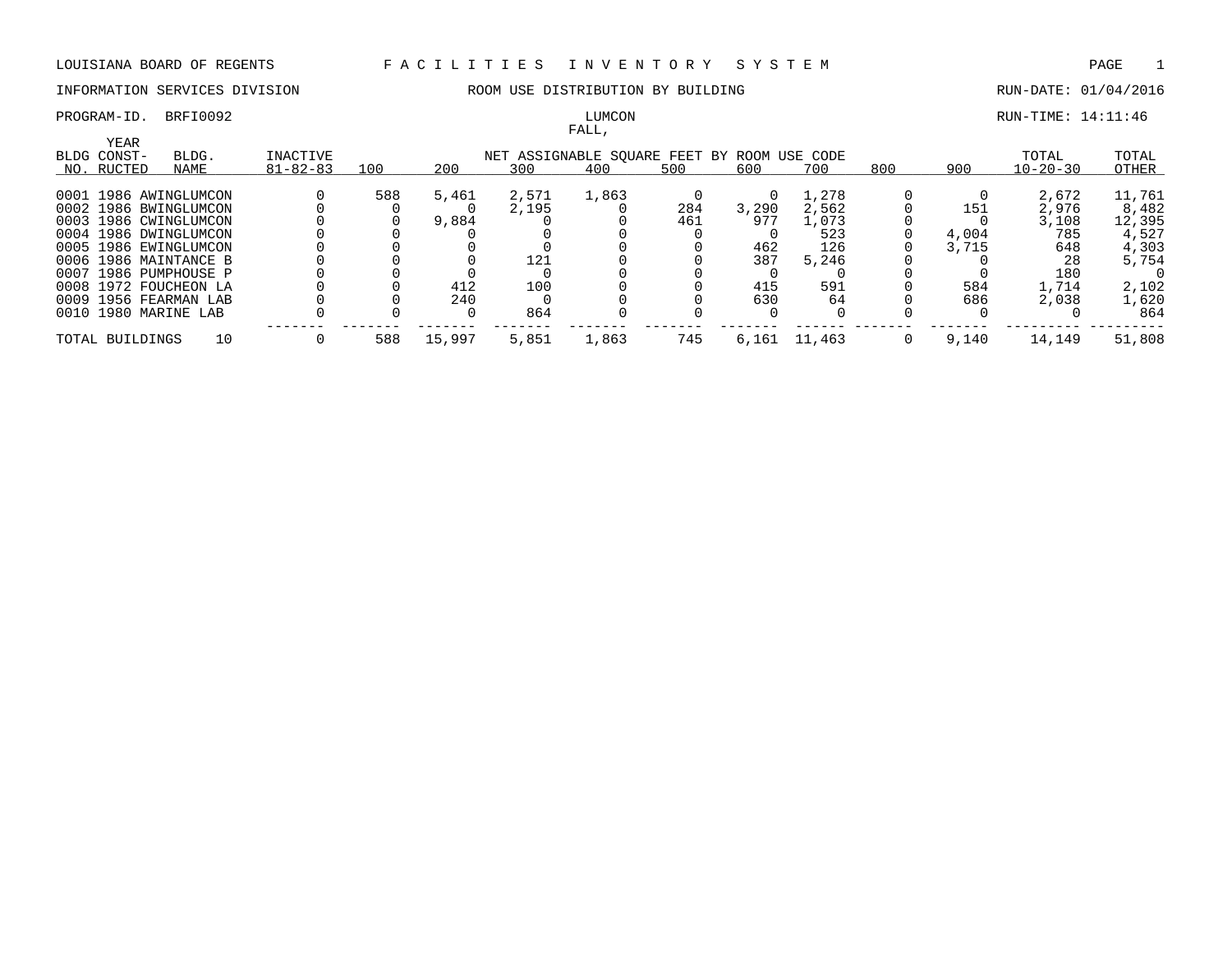## INFORMATION SERVICES DIVISION ROOM USE DISTRIBUTION BY BUILDING RUN-DATE: 01/04/2016

### PROGRAM-ID. BRFI0092 CRAMBLING STATE UNIVERSITY STATE UNIVERSITY RUN-TIME: 14:11:46 FALL,

|      | YEAR              |                                                    |                      |             |                    |                                             |          |               |                       |                   |              |               |                |                  |
|------|-------------------|----------------------------------------------------|----------------------|-------------|--------------------|---------------------------------------------|----------|---------------|-----------------------|-------------------|--------------|---------------|----------------|------------------|
|      | BLDG CONST-       | BLDG.                                              | INACTIVE             |             |                    | NET ASSIGNABLE SOUARE FEET BY ROOM USE CODE |          |               |                       |                   |              |               | TOTAL          | TOTAL            |
|      | NO. RUCTED        | <b>NAME</b>                                        | $81 - 82 - 83$       | 100         | 200                | 300                                         | 400      | 500           | 600                   | 700               | 800          | 900           | $10 - 20 - 30$ | <b>OTHER</b>     |
|      |                   | 0001 1939 LONG-JONES HA                            | 0                    | 0           | 0                  | 20,132                                      | 0        | $\Omega$      | 0                     | 0                 | 0            | 0             | 6,954          |                  |
|      |                   | 0002 1943 EDDIE ROBINSO                            | 0                    | $\Omega$    | $\Omega$           | 1,716                                       | $\Omega$ | 11,309        | 0                     | $\Omega$          | 0            | 0             | 251            | 20,132<br>13,025 |
|      | 0003 1939 LEE     | HALL                                               | 0                    | 0           | $\Omega$           | 7,409                                       | $\Omega$ | $\Omega$      | $\Omega$              | 0                 | 0            | $\Omega$      | 1,275          | 7,409            |
|      |                   | 0006 1954 MEN 'S MEMORI                            | 0                    | 1,169       | 336                | 2,216                                       |          | 5,634         | $\Omega$              | $\Omega$          | $\Omega$     | $\Omega$      | 4,477          | 9,355            |
|      |                   | 0007 1958 FOSTER- JOHNS                            | 0                    | 0           | $\Omega$           | 3,422                                       |          | 0             | $\Omega$              | 0                 | 2,101        | 0             | 1,239          | 5,523            |
|      |                   | 0008 1954 ATHLETICS                                | $\Omega$             | $\Omega$    | $\Omega$           | 4,281                                       |          | $\Omega$      | 357                   | $\Omega$          | 0            | $\Omega$      | 1,227          | 4,638            |
|      |                   | 0010 1942 UNIVERSITY PO                            | $\Omega$             | $\Omega$    |                    | 3,567                                       |          |               | $\Omega$              | $\Omega$          | 0            | $\Omega$      | 1,369          | 3,567            |
|      |                   | 0011 1990 ATHLETIC ANNE                            | $\Omega$             | $\Omega$    | $\Omega$           | 1,353                                       |          | $\Omega$      | 129                   | $\Omega$          | <sup>0</sup> | $\Omega$      | 350            | 1,482            |
|      |                   | 0012 1939 PURCHASING                               | $\Omega$             | $\Omega$    | $\Omega$           | 2,436                                       |          | $\Omega$      | $\Omega$              | O                 | 0            |               | $\Omega$       | 2,436            |
|      |                   | 0013 1944 CAMPUS MINIST                            | 807                  | $\Omega$    | $\Omega$           | 0                                           |          |               | 0                     | $\Omega$          | 0            | <sup>0</sup>  | $\Omega$       | 807              |
|      |                   | 0014 1958 JUDICIAL AFFA                            | 1,302                | $\Omega$    | $\Omega$           | $\Omega$                                    |          |               |                       | $\Omega$          | 0            | $\Omega$      | $\Omega$       | 1,302            |
|      |                   | 0022 1939 JEWETT HALL                              | $\Omega$             | $\Omega$    | $\Omega$           | $\Omega$                                    |          |               | 0                     | $\Omega$          | 0            | 7,534         | $\Omega$       | 7,534            |
|      |                   | 0029 1961 A. C. LEWIS M                            | 0                    | 341         | 288                | 9,064                                       | 38,320   | 0             | 2,212                 | 342               | 0            | 0             | 4,564          | 50,567           |
|      |                   | 0030 1965 GSU LAB HIGH                             | 2,046                | 3,463       | 1,674              | 1,343                                       | $\Omega$ | 11,342        | 455                   | $\Omega$          | 0            | $\Omega$      | 5,390          | 20,323           |
| 0031 |                   | 1955 GSU LAB GYM/B                                 | $\Omega$             | $\Omega$    | $\Omega$           | 237                                         | $\Omega$ | 13,226        | 0                     | $\Omega$          | $\Omega$     |               | 792            | 13,463           |
|      |                   | 0032 1955 GSU LAB JUNIO                            | 0                    | 0           | $\Omega$           | 321                                         |          | 8,064         |                       | 0                 | 0            | 0             | 3,423          | 8,385            |
|      |                   | 0033 1955 CRIMINAL JUST                            | 0                    | 2,486       | 1,320              | 6,484                                       |          | $\Omega$      |                       | $\Omega$          | <sup>0</sup> | <sup>0</sup>  | 4,868          | 10,290           |
|      |                   | 0034 1955 GSU LAB CAFET                            | 0                    | $\Omega$    |                    | 1,241                                       |          | 1,967         |                       | $\Omega$          | 0            |               | 113            | 3,208            |
|      | 0035 1959 LAUNDRY |                                                    | $\Omega$             | $\Omega$    | ∩                  | $\Omega$                                    |          | $\Omega$      |                       | 5,388             |              |               | $\Omega$       | 5,388            |
|      |                   | 0037 1956 ARMY ROTC                                | 0                    | 501         | 0                  | 2,077                                       |          | 1,336         | 0                     | 2,827             | 0            | 0             | 145            | 6,741            |
|      |                   | 0038 1956 INSTITUTIONAL                            | $\Omega$             | 0           |                    | 2,591                                       |          | $\Omega$      | $\Omega$              | 3,745             | $\Omega$     | $\Omega$      | 273            | 6,336            |
|      |                   | 0040 1956 TL JAMES HALL                            | $\Omega$             | 1,885       | 23,264             | 3,601                                       |          | 0             | 2,181                 | 0                 | 0            | 0             | 1,594          | 30,931           |
|      |                   | 0041 1969 MARTHA ADAMS                             | $\Omega$             | $\Omega$    | $\Omega$           | $\Omega$                                    |          | <sup>0</sup>  | $\Omega$              | $\Omega$          | 0            | 58,312        | $\Omega$       | 58,312           |
|      |                   | 0042 1969 CHARLES P.ADA                            | $\Omega$             | 19,455      | 10,549             | 25,990                                      |          | $\Omega$      | 1,235                 | $\Omega$          | 0            | $\Omega$      | 16,360         | 57,229           |
|      |                   | 0043 1944 PRESIDENT HOU                            | $\Omega$             | O           | $\Omega$           | 1,837                                       |          | 0             | 140                   | 0                 | 0            | 132           | $\Omega$       | 2,109            |
|      | 0048 1960 GARAGE  |                                                    | 2,112                | $\Omega$    | $\Omega$           | $\Omega$                                    |          | $\Omega$      | $\Omega$              | $\Omega$          | $\Omega$     | 0             | $\Omega$       | 2,112            |
|      |                   | 0051 1956 BROWN HALL                               | $\Omega$             | 3,565       | 2,774              | 3,530                                       |          | 0             | 1,003                 | $\Omega$          | 0            | 0             | 2,986          | 10,872           |
|      |                   | 0055 1956 DUNBAR HALL                              | $\Omega$<br>$\Omega$ | 10,382<br>O | 11,805             | 6,065                                       |          | 1,335         | 3,699                 | $\Omega$          | <sup>0</sup> | 0<br>$\Omega$ | 13,395         | 33,286           |
|      |                   | 0056 1956 PROPERTY STOR<br>0058 1969 CARVER HALL A | $\Omega$             | 10,364      | $\Omega$<br>18,318 | 344<br>5,560                                |          | $\Omega$<br>∩ | $\overline{0}$<br>545 | 4,530<br>$\Omega$ | 0<br>0       | 0             | 240<br>6,944   | 4,874<br>34,787  |
| 0059 |                   | 1958 MEMORIAL STAD                                 | 0                    | 0           | $\Omega$           | 160                                         |          | 12,699        | 0                     | 0                 | 0            | 0             | 8,535          | 12,859           |
|      |                   | 0060 1960 MCCALL HALL                              | $\Omega$             | 0           | ∩                  | 396                                         |          | $\Omega$      | 11,408                | 0                 | 0            | 0             | 2,324          | 11,804           |
|      |                   | 0061 1958 CARVER HALL                              | 0                    | 14,372      | 27,778             | 11,811                                      |          | 1,674         | 1,086                 | 0                 | 0            | 0             | 21,239         | 56,721           |
|      |                   | 0062 1958 C. D. HENRY N                            | $\Omega$             | 2,209       | $\Omega$           | 551                                         |          | 26,745        | $\Omega$              | $\Omega$          | 0            | $\Omega$      | 1,543          | 29,505           |
|      |                   | 0063 1960 TH HARRIS HAL                            | $\Omega$             | 0           | O                  | 0                                           |          | 0             | 24,254                | 0                 | 0            | $\Omega$      | $\Omega$       | 24,254           |
|      |                   | 0067 1959 FAVROT STUDEN                            | $\Omega$             | $\Omega$    | $\Omega$           | 3,228                                       |          | 2,898         | 30,623                | $\mathbf 0$       | 0            | $\Omega$      | 8,315          | 36,749           |
|      |                   | 0069 1960 JEANES HALL                              | $\Omega$             | $\Omega$    | $\Omega$           | $\Omega$                                    |          | $\Omega$      | $\Omega$              | $\Omega$          | $\Omega$     | 13,691        | $\Omega$       | 13,691           |
|      |                   | 0070 1962 WASHINGTON JO                            | $\mathbf 0$          | 875         | 12,211             | 2,543                                       |          | 4,221         | 3,693                 | $\mathbf 0$       | 0            | 0             | 2,157          | 23,543           |
|      |                   | 0074 1967 WOODSON HALL                             | $\Omega$             | 9,917       | 5,029              | 8,645                                       |          | 2,935         | 6,505                 | 96                | 0            | 0             | 8,032          | 33,127           |
|      |                   | 0076 1982 ALMA. J. BROW                            | 0                    | 240         | $\Omega$           | 2,299                                       | $\Omega$ | 18,940        | 520                   | 0                 | 0            | 0             | 6,319          | 21,999           |
|      |                   | 0077 1982 ROBINSON STAD                            | $\Omega$             | 0           |                    | 160                                         |          | 8,530         | 736                   | 328               | 0            | 0             | $\Omega$       | 9,754            |
|      |                   | 0078 1983 PUMP HOUSE                               | $\Omega$             | $\Omega$    | $\Omega$           | 0                                           |          | $\Omega$      | $\Omega$              | $\Omega$          | 0            | $\Omega$      | 1,232          | $\Omega$         |
| 0079 |                   | 1984 PRESIDENT'S R                                 | $\Omega$             | $\Omega$    | $\Omega$           | 0                                           |          | $\Omega$      | 0                     | $\Omega$          | 0            | 5,133         | 0              | 5,133            |
|      |                   | 0080 1984 TELEPHONE EXC                            | $\Omega$             | $\Omega$    | $\Omega$           | 934                                         |          |               |                       | $\Omega$          | <sup>0</sup> | 0             | 33             | 934              |
| 0081 |                   | 1987 SCHOOL OF NUR                                 | $\Omega$             | 6,922       | 9,724              | 9,586                                       | 545      | $\Omega$      | 6,708                 | $\Omega$          | 0            | 0             | 11,375         | 33,485           |
|      |                   | 0082 1992 JACOB T. STEW                            | 0                    | 16,398      | 4,830              | 12,235                                      | 0        | $\Omega$      | 2,064                 | 6,864             | 0            | 0             | 17,825         | 42,391           |
|      |                   | 0083 1991 INTRAMURAL CE                            | $\Omega$             | 0           | $\Omega$           | 1,237                                       | $\Omega$ | 17,450        | 1,164                 | $\Omega$          | <sup>0</sup> | <sup>0</sup>  | 7,904          | 19,851           |
|      |                   | 0086 1985 UTILITY BUILD                            | $\Omega$             | 0           | $\Omega$           | $\Omega$                                    | $\Omega$ | $\Omega$      | $\Omega$              | 175               | $\Omega$     | $\Omega$      | $\Omega$       | 175              |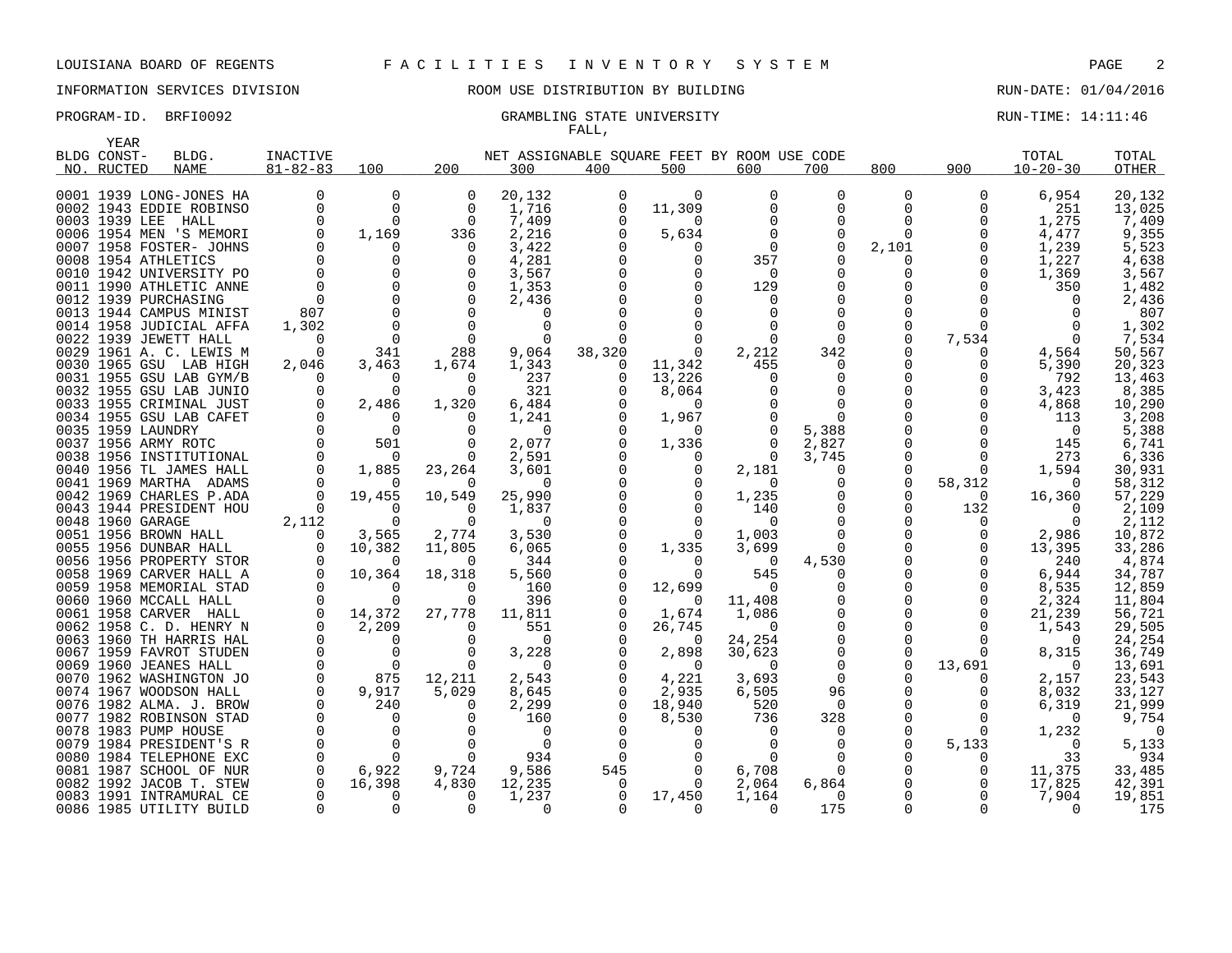YEAR

## INFORMATION SERVICES DIVISION ROOM USE DISTRIBUTION BY BUILDING RUN-DATE: 01/04/2016

# FALL,

PROGRAM-ID. BRFI0092 CRAMBLING STATE UNIVERSITY STATE UNIVERSITY RUN-TIME: 14:11:46

| BLDG CONST-    | BLDG.                   | <b>INACTIVE</b> |          |              | NET ASSIGNABLE SQUARE FEET BY ROOM USE CODE |          |          |          |              |          |          | TOTAL          | TOTAL  |
|----------------|-------------------------|-----------------|----------|--------------|---------------------------------------------|----------|----------|----------|--------------|----------|----------|----------------|--------|
| NO. RUCTED     | <b>NAME</b>             | $81 - 82 - 83$  | 100      | 200          | 300                                         | 400      | 500      | 600      | 700          | 800      | 900      | $10 - 20 - 30$ | OTHER  |
|                | 0087 1985 UTILITY BUILD |                 | 0        | 0            | 0                                           | 0        | 0        | $\Omega$ | 175          | 0        | O        | $\Omega$       | 175    |
|                | 0088 1985 UTILITY BUILD | $\Omega$        | $\Omega$ | 0            | 0                                           | $\Omega$ | 0        |          | 175          | 0        |          | $\Omega$       | 175    |
|                | 0089 1985 UTILITY BUILD |                 |          | $\Omega$     | $\Omega$                                    |          |          |          | 175          | 0        |          |                | 175    |
|                | 0090 1985 UTILITY BUILD |                 |          |              |                                             |          |          |          | 175          |          |          |                | 175    |
|                | 0091 1985 UTILITY BUILD |                 |          |              |                                             |          |          |          | 175          | 0        |          |                | 175    |
|                | 0092 1985 UTILITY BUILD |                 |          |              |                                             |          |          |          | 175          | O        |          |                | 175    |
|                | 0093 1985 UTILITY BUILD |                 |          |              |                                             |          |          |          | 175          | O        |          |                | 175    |
|                | 0094 1994 VIRGINIA HARR |                 |          |              |                                             |          |          |          | <sup>0</sup> | $\Omega$ | 12,219   |                | 12,219 |
|                | 0095 1994 ELIZABETH RO  |                 |          |              |                                             |          |          |          | 0            | 0        | 11,443   | 496            | 11,443 |
|                | 0096 1994 WILLIAM GARNE |                 |          |              | <sup>0</sup>                                |          |          |          |              | $\Omega$ | 11,661   | 462            | 11,661 |
|                | 0097 1994 LAFAYETTE RIC |                 |          | ∩            | $\Omega$                                    |          |          |          | 0            | O        | 9,284    | 208            | 9,284  |
|                | 0100 1958 SEWAGE TREATM |                 |          |              |                                             |          |          |          |              |          |          | 764            |        |
|                | 0101 1963 FISH HATCHERY |                 |          | $\Omega$     | $\Omega$                                    |          | 1,938    |          |              | 0        |          | $\Omega$       | 1,938  |
|                | 0102 1980 PAVILLION     |                 |          |              | $\Omega$                                    |          | 510      |          |              | O        |          |                | 510    |
| 0103 1966 SILO |                         |                 |          | <sup>0</sup> | $\Omega$                                    |          | 0        |          | 0            |          |          | 97             | 0      |
|                | 0104 1963 STORAGE       |                 |          |              |                                             |          | 0        |          | 1,432        | O        |          |                | 1,432  |
|                | 0105 1967 CARVER GREENH |                 |          | $\Omega$     | $\Omega$                                    |          | 1,318    |          |              | O        |          | $\Omega$       | 1,318  |
|                | 0106 1990 LAKE SECURITY |                 |          |              |                                             |          | 335      |          |              |          |          |                | 335    |
|                | 0107 1988 WATER TREATME |                 |          |              | $\Omega$                                    |          | $\Omega$ |          |              |          |          | 488            | -0     |
|                | 0108 1990 RADIO ANTENNA |                 |          |              | $\Omega$                                    |          | 140      |          | ∩            |          |          |                | 140    |
|                | 0109 1957 FACILITIES AN |                 |          |              | ∩                                           |          | 5,784    |          | $\Omega$     |          |          |                | 5,784  |
|                | 0110 1963 STORAGE       |                 |          |              | $\Omega$                                    |          | 0        |          | 360          |          |          | $\Omega$       | 360    |
|                | 0111 1984 FACILITIES OP |                 |          |              | 383                                         |          | 0        | 178      | 5,251        | 0        |          | 51             | 5,812  |
|                | 0112 1987 FACILITIES WA |                 |          | <sup>0</sup> | 122                                         |          |          | $\Omega$ | 2,197        | 0        |          | 84             | 2,319  |
|                | 0113 1987 BUS COVER     |                 |          | ∩            | 0                                           |          |          | ∩        | $\Omega$     | O        | O        | 2,032          |        |
|                | 0114 1987 FACILITIES MA |                 |          | ∩            | 3,097                                       |          | $\Omega$ | 539      | 760          | 0        |          | 1,239          | 4,396  |
|                | 0115 1981 OUTDOOR CLASS |                 |          |              |                                             |          | 300      |          | $\Omega$     |          |          |                | 300    |
|                | 0116 1972 UTILITY BUILD |                 |          | ∩            | <sup>0</sup>                                |          |          |          | 220          |          |          |                | 220    |
|                | 0117 1977 UTILITY BUILD |                 |          |              |                                             |          |          |          | 102          |          |          |                | 102    |
|                | 0118 1983 UTILITY BUILD |                 |          | $\Omega$     | $\Omega$                                    |          | 0        |          | 68           | 0        |          |                | 68     |
|                | 0121 1991 BOOKSTORE ANN |                 |          | $\Omega$     | 126                                         |          | 0        | 1,400    | $\Omega$     | 0        |          |                | 1,526  |
|                | 0122 1995 TEMPORARY BOO |                 |          | $\mathbf 0$  | 185                                         |          | 0        | 1,725    | 0            | 0        |          | $\Omega$       | 1,910  |
|                | 0130 1996 BOOK STORE/PO |                 |          | $\Omega$     | 1,149                                       |          | $\Omega$ | 20,180   | $\Omega$     | 0        | O        | 3,260          | 21,329 |
|                | 0131 1996 FAVROT STUDEN |                 |          | $\Omega$     | 0                                           |          | 0        | 447      | $\Omega$     | 0        | O        | 1,106          | 447    |
|                | 0132 1998 STADIUM SUPPO |                 |          | $\Omega$     | 4,358                                       |          | 14,679   |          | $\Omega$     | 0        |          | 5,061          | 19,037 |
|                | 0133 1999 HAZARDOUS WAS |                 |          | $\Omega$     | 139                                         |          | 0        |          | 1,801        |          |          | $\Omega$       | 1,940  |
|                | 0134 2000 STADIUM SUPPO |                 |          | $\Omega$     | 0                                           |          | 2,516    | $\Omega$ | $\Omega$     |          |          | 46             | 2,516  |
|                | 0135 2001 GRAMBLING HAL |                 |          | $\Omega$     | 10,905                                      |          | 0        | 1,720    | $\Omega$     | 0        | O        | 7,149          | 12,625 |
|                | 029A 1986 LIBRARY ANNEX |                 | $\Omega$ | 230          | 2,376                                       | 8,669    | 398      | 2,553    | 227          | 0        | O        | 2,596          | 14,453 |
|                | 040A 1992 JAMES HALL AN |                 | 1,775    | 13,619       | 745                                         |          | 0        | 2,021    | <sup>0</sup> | O        | O        | 2,017          | 18,160 |
|                | 0526 2003 CHARLES P. AD |                 |          |              |                                             |          | 2,128    |          |              | 0        | $\Omega$ |                | 2,128  |
|                | 0527 2003 DREW COMPLEX  |                 |          |              |                                             |          |          |          |              | $\Omega$ | 7,792    |                | 7,792  |
|                | 0528 2003 DREW COMPLEX  |                 |          |              |                                             |          |          |          |              | 0        | 4,832    |                | 4,832  |
|                | 0529 2003 DREW COMPLEX  |                 |          |              |                                             |          |          |          |              | $\Omega$ | 4,832    |                | 4,832  |
|                | 0530 2003 DREW COMPLEX  |                 |          |              |                                             |          |          |          |              | O        | 7,792    |                | 7,792  |
|                | 0531 2003 DREW COMPLEX  |                 |          |              |                                             |          |          |          |              | 0        | 4,832    |                | 4,832  |
|                | 0532 2003 DREW COMPLEX  |                 |          |              | <sup>n</sup>                                |          |          |          |              | O        | 7,792    |                | 7,792  |
|                | 0533 2003 DREW COMPLEX  |                 |          |              | $\cap$                                      |          |          |          |              | U        | 2,837    |                | 2,837  |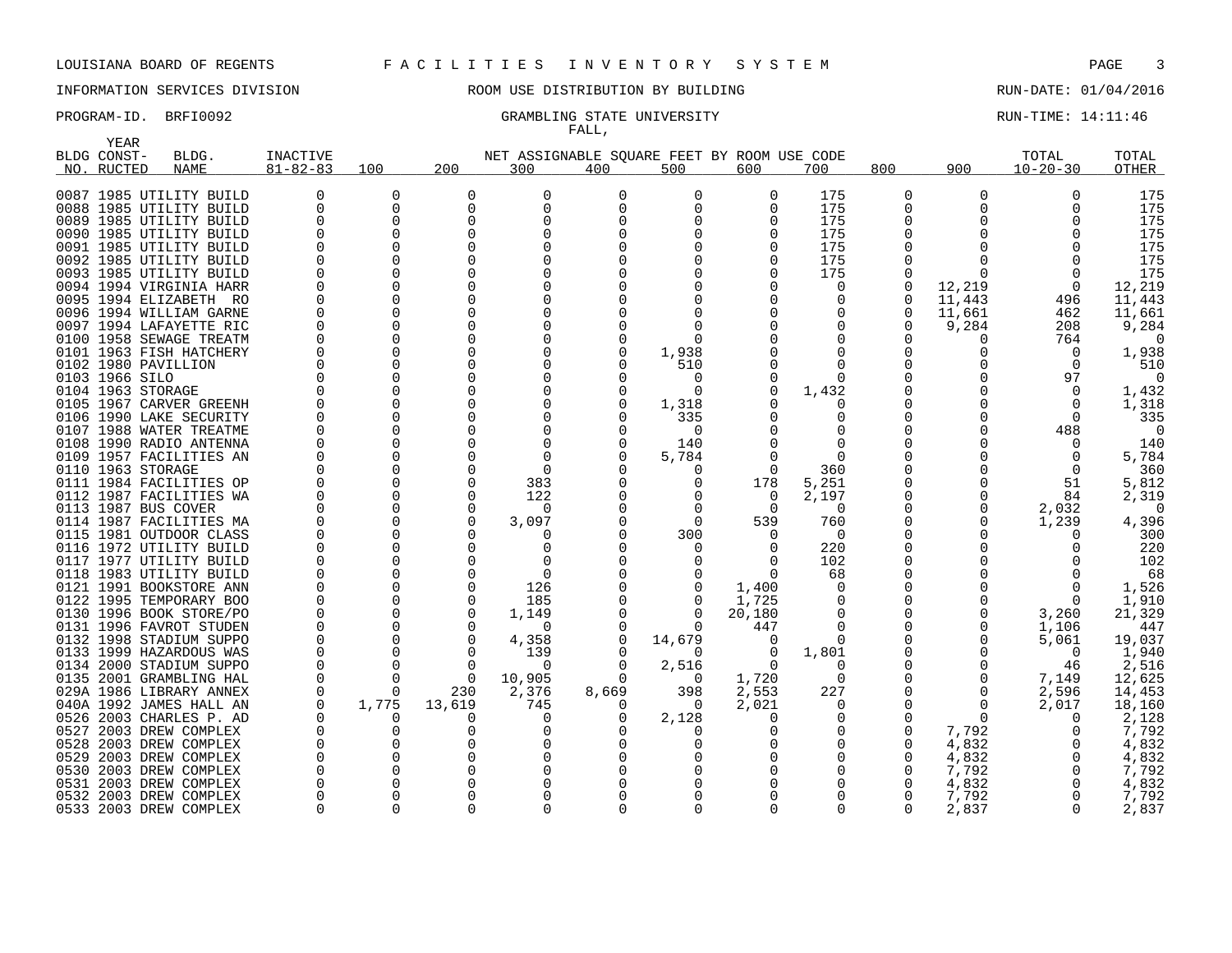## INFORMATION SERVICES DIVISION 88 ROOM USE DISTRIBUTION BY BUILDING 88 RUN-DATE: 01/04/2016

### PROGRAM-ID. BRFI0092 CRAMBLING STATE UNIVERSITY STATE UNIVERSITY RUN-TIME: 14:11:46 FALL,

| YEAR                                               |             |                 |              |                  |                                             |          |          |          |                 |          |                  |                |          |
|----------------------------------------------------|-------------|-----------------|--------------|------------------|---------------------------------------------|----------|----------|----------|-----------------|----------|------------------|----------------|----------|
| BLDG CONST-                                        | BLDG.       | <b>INACTIVE</b> |              |                  | NET ASSIGNABLE SQUARE FEET BY ROOM USE CODE |          |          |          |                 |          |                  | TOTAL          | TOTAL    |
| NO. RUCTED                                         | <b>NAME</b> | $81 - 82 - 83$  | 100          | 200              | 300                                         | 400      | 500      | 600      | 700             | 800      | 900              | $10 - 20 - 30$ | OTHER    |
|                                                    |             |                 |              |                  |                                             |          |          |          |                 |          |                  |                |          |
| 0534 2003 DREW COMPLEX                             |             | O               | $\Omega$     | 0                | O                                           | 0        | $\Omega$ | $\Omega$ | O               | 0        | 6,644            | $\Omega$       | 6,644    |
| 0535 2003 DREW COMPLEX                             |             |                 | <sup>0</sup> | $\Omega$         | $\Omega$                                    | $\Omega$ | $\Omega$ | $\Omega$ | O               | 0        | 7,792            |                | 7,792    |
| 0537 2009 PERFORMING AR                            |             | U               | 3,481        | 24,136           | 5,124                                       | 656      | 650      | 1,760    | ∩               | U        | $\Omega$         | 1,040          | 35,807   |
| 0538 1968 GSU WEST ADMI                            |             |                 |              | 0                | 3,556                                       | 0        | 0        | 174      | O               | 0        | 146              | 375            | 3,876    |
| 0539 1975 GSU WEST BLEA                            |             |                 |              | O                |                                             |          | 20       |          |                 |          |                  |                | 20       |
| 0540 1968 GSU WEST BUS                             |             |                 |              | O                | ∩                                           |          |          |          | 1,045           |          |                  |                | 1,045    |
| 0541 1947 GSU WEST COLD                            |             |                 |              | O                | O                                           |          |          |          | 4,200           |          |                  |                | 4,200    |
| 0542 1980 GSU WEST COMM                            |             |                 |              | 0                | O                                           |          |          |          | O               | O        | 2,250            |                | 2,250    |
| 0543 1967 GSU WEST COMM                            |             |                 |              |                  |                                             |          |          |          | O               | 0        | 2,057            | $\Omega$       | 2,057    |
| 0544 1948 GSU WEST ELEV                            |             |                 |              | ∩                |                                             |          |          |          |                 |          |                  | 52             | 0        |
| 0545 1983 GSU WEST ENCL                            |             |                 |              | O                | ∩                                           |          | $\Omega$ | 2,100    |                 |          | O                | $\Omega$       | 2,100    |
| 0546 1968 GSU WEST GLAS                            |             |                 |              | O                |                                             |          | 1,300    |          |                 | U        | 75               |                | 1,375    |
| 0547 1980 GSU WEST GLAS                            |             |                 |              | U                | ∩                                           |          | 1,300    |          |                 | Ω        | 75               |                | 1,375    |
| 0548 1978 GSU WEST GREE                            |             |                 |              |                  |                                             |          | 600      |          |                 |          |                  |                | 600      |
| 0549 1980 GSU WEST GROU                            |             |                 |              | O                | O                                           |          | $\Omega$ |          | O               | O        | 1,843            |                | 1,843    |
| 0550 1977 GSU WEST GYMN                            |             |                 |              |                  |                                             |          | 8,639    |          | $\Omega$        | O        | 1,086            |                | 9,725    |
| 0551 1966 GSU WEST HOME<br>0552 1997 GSU WEST HOUS |             |                 |              |                  |                                             |          |          |          | 273<br>$\Omega$ | Ω        | O                | 256            | 273<br>∩ |
| 0553 1991 GSU WEST LUMB                            |             |                 |              | n                | ∩                                           |          |          |          | 4,800           |          | O                |                | 4,800    |
| 0554 1980 GSU WEST MAIN                            |             |                 |              | 0                | 431                                         |          |          | $\Omega$ | 13,000          | 0        | 144              | $\Omega$       | 13,575   |
| 0555 1968 GSU WEST MEDI                            |             |                 |              | 187              | 1,018                                       |          |          | 240      | O               | 1,852    | 104              | 88             | 3,401    |
| 0556 1976 GSU WEST NUTR                            |             |                 |              | O                | O                                           |          | $\Omega$ | 4,464    | $\Omega$        | $\Omega$ | 72               | 64             | 4,536    |
| 0557 1968 GSU WEST OLD                             |             |                 |              | O                | O                                           |          | 477      | $\Omega$ | ∩               |          |                  |                | 477      |
| 0558 1996 GSU WEST PICN                            |             |                 |              | O                | O                                           |          |          | 760      | ∩               |          | O                |                | 760      |
| 0559 1994 GSU WEST PICN                            |             |                 |              |                  |                                             |          |          | 576      |                 | 0        |                  |                | 576      |
| 0560 1968 GSU WEST PINE                            |             |                 |              | ∩                |                                             |          |          |          |                 |          | 4,718            |                | 4,718    |
| 0561 1968 GSU WEST PINE                            |             |                 |              |                  |                                             |          |          |          |                 | 0        | 4,718            |                | 4,718    |
| 0562 1980 GSU WEST PINE                            |             |                 |              |                  |                                             |          |          |          |                 | O        | 4,718            |                | 4,718    |
| 0563 1980 GSU WEST PINE                            |             |                 |              |                  |                                             |          |          |          |                 | 0        | 4,718            |                | 4,718    |
| 0564 1980 GSU WEST PINE                            |             |                 |              |                  |                                             |          |          |          |                 | O        | 4,718            |                | 4,718    |
| 0565 1995 GSU WEST POTT                            |             |                 |              | O                | $\Omega$                                    |          | 1,500    |          | ∩               |          |                  |                | 1,500    |
| 0566 1947 GSU WEST POW                             |             |                 |              | n                | ∩                                           |          | 4,791    |          | O               |          |                  |                | 4.791    |
| 0567 1960 GSU WEST POW                             |             |                 |              | $\Omega$         | ∩                                           |          | 2,782    |          | O               | 0        | O                |                | 2,782    |
| 0568 1968 GSU WEST PROF                            |             |                 | 12,375       | 345              | 2,560                                       |          |          |          | n               | 0        | 1,297            | 342            | 16,577   |
| 0569 1994 GSU WEST PROP                            |             |                 |              | $\left( \right)$ |                                             |          |          |          | 2,500           |          | $\left( \right)$ |                | 2,500    |
| 0570 1978 GSU WEST PROP                            |             | n               |              | O                |                                             |          |          |          | 624             |          | O                |                | 624      |
| 0571 1968 GSU WEST PSYC                            |             | 350             |              |                  |                                             |          | $\Omega$ | 2,256    |                 | O        | 324              | 36             | 2,930    |
| 0572 1980 GSU WEST RECR                            |             |                 |              |                  |                                             |          |          | 9,654    | O               | O        | 588              | 455            | 10,242   |
| 0573 1967 GSU WEST STAF                            |             |                 |              |                  |                                             |          |          |          |                 |          | 2,047            |                | 2,047    |
| 0574 1967 GSU WEST STAF                            |             |                 |              | O                | O                                           |          |          |          | $\Omega$        |          | 2,047            |                | 2,047    |
| 0575 1978 GSU WEST SUPE                            |             |                 |              |                  |                                             |          |          |          | 1,152           |          | $\Omega$         |                | 1,152    |
| 0576 1975 GSU WEST SUPE                            |             |                 |              |                  |                                             |          |          |          | O               | O        | 3,024            |                | 3,024    |
| 0577 1985 GSU WEST TRIP                            |             |                 |              | O                |                                             |          |          |          | 0               |          | 2,305            |                | 2,305    |
| 0578 1980 GSU WEST VEHI                            |             |                 |              |                  |                                             |          |          |          | 5,499           |          |                  |                | 5,499    |
| 0580 1988 GSU WEST VOC                             |             |                 |              |                  |                                             |          |          |          | 3,600           |          |                  | $\Omega$       | 3,600    |
| 0581 1968 GSU WEST WATE                            |             |                 |              |                  |                                             |          |          |          |                 |          |                  | 142            |          |
| 0582 1968 GSU WEST WILL                            |             |                 |              |                  |                                             |          |          |          | O               | O        | 4,211            | 132            | 4,211    |
| 0583 1968 GSU WEST WILL                            |             | 20              |              |                  |                                             |          |          |          | ∩               | U        | 4,092            | 132            | 4,112    |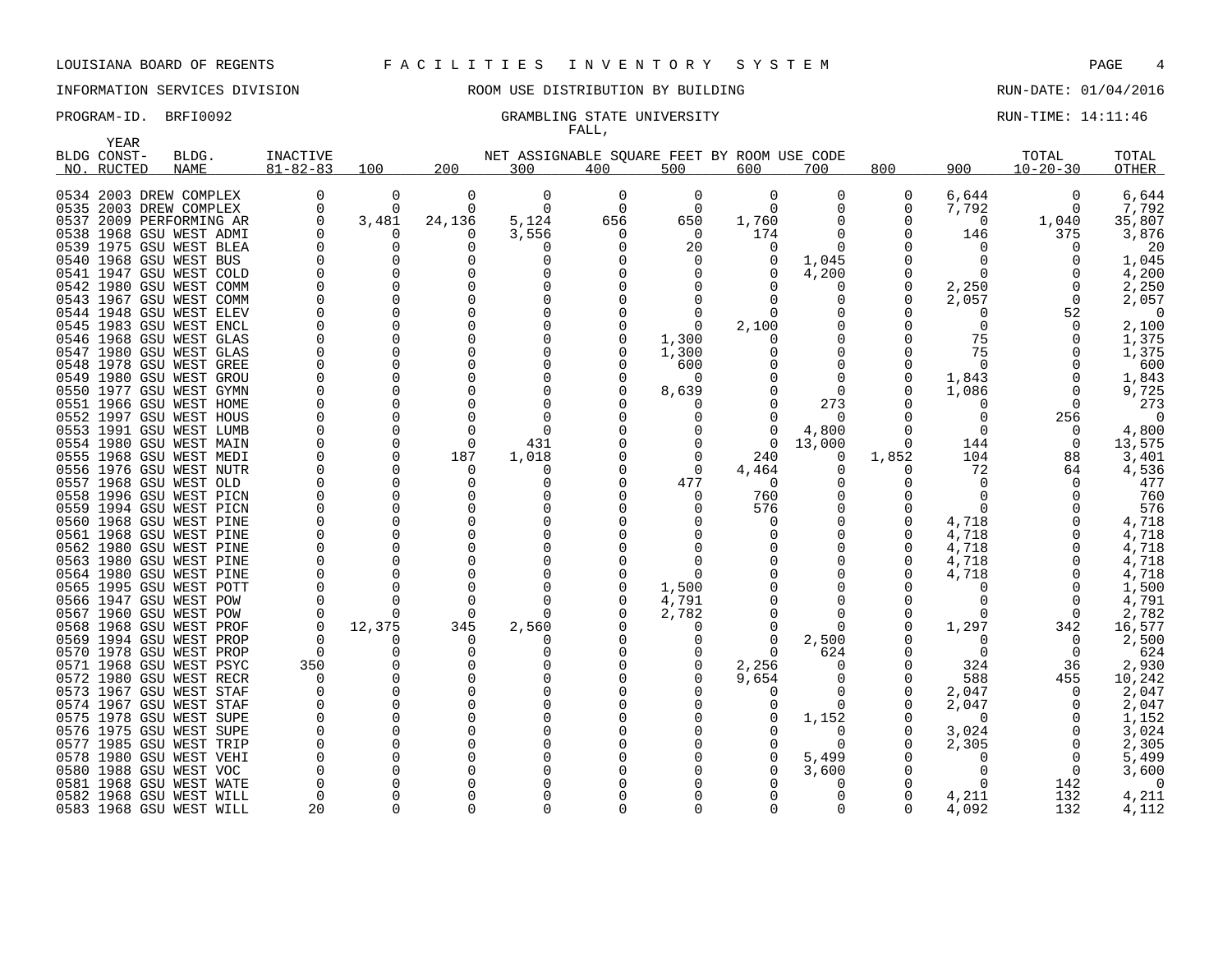# INFORMATION SERVICES DIVISION **ROOM USE DISTRIBUTION BY BUILDING RUN-DATE:** 01/04/2016

YEAR

| PROGRAM-ID. | BRFI0092 | GRAMBLING STATE UNIVERSITY | RUN-TIME: 14:11:46 |
|-------------|----------|----------------------------|--------------------|
|             |          | FALL                       |                    |

| YEAR<br>BLDG CONST-  | BLDG.                   | INACTIVE       |         |                 |       |        |         | NET ASSIGNABLE SOUARE FEET BY ROOM USE CODE |        |       |         | TOTAL          | TOTAL             |
|----------------------|-------------------------|----------------|---------|-----------------|-------|--------|---------|---------------------------------------------|--------|-------|---------|----------------|-------------------|
| NO. RUCTED           | NAME                    | $81 - 82 - 83$ | 100     | 200             | 300   | 400    | 500     | 600                                         | 700    | 800   | 900     | $10 - 20 - 30$ | OTHER             |
|                      |                         |                |         |                 |       |        |         |                                             |        |       |         |                |                   |
|                      | 0584 1968 GSU WEST WILL |                |         |                 |       |        |         |                                             |        |       | 4,092   | 132            | 4,092             |
|                      | 0585 1994 GSU WEST WORK |                |         |                 |       |        |         |                                             | 1,500  |       |         |                | 1,500             |
| 111A 1983 GATE HOUSE |                         |                |         |                 |       |        | 145     |                                             |        |       |         |                | 145               |
|                      | 4860 2007 ASSEMBLY CENT |                | 4,085   | 3,011           | 8,105 | 902    | 53,154  | l.630                                       | 5,562  |       |         | 19,646         | 76,449            |
|                      |                         |                |         |                 |       |        |         |                                             |        |       |         |                |                   |
| TOTAL BUILDINGS      | 148                     | 6,637          | 126.260 | 171,428 214,981 |       | 49,092 | 255,709 | 155,094                                     | 81,693 | 3,953 | 240,023 |                | 225,110 1,304,870 |
|                      |                         |                |         |                 |       |        |         |                                             |        |       |         |                |                   |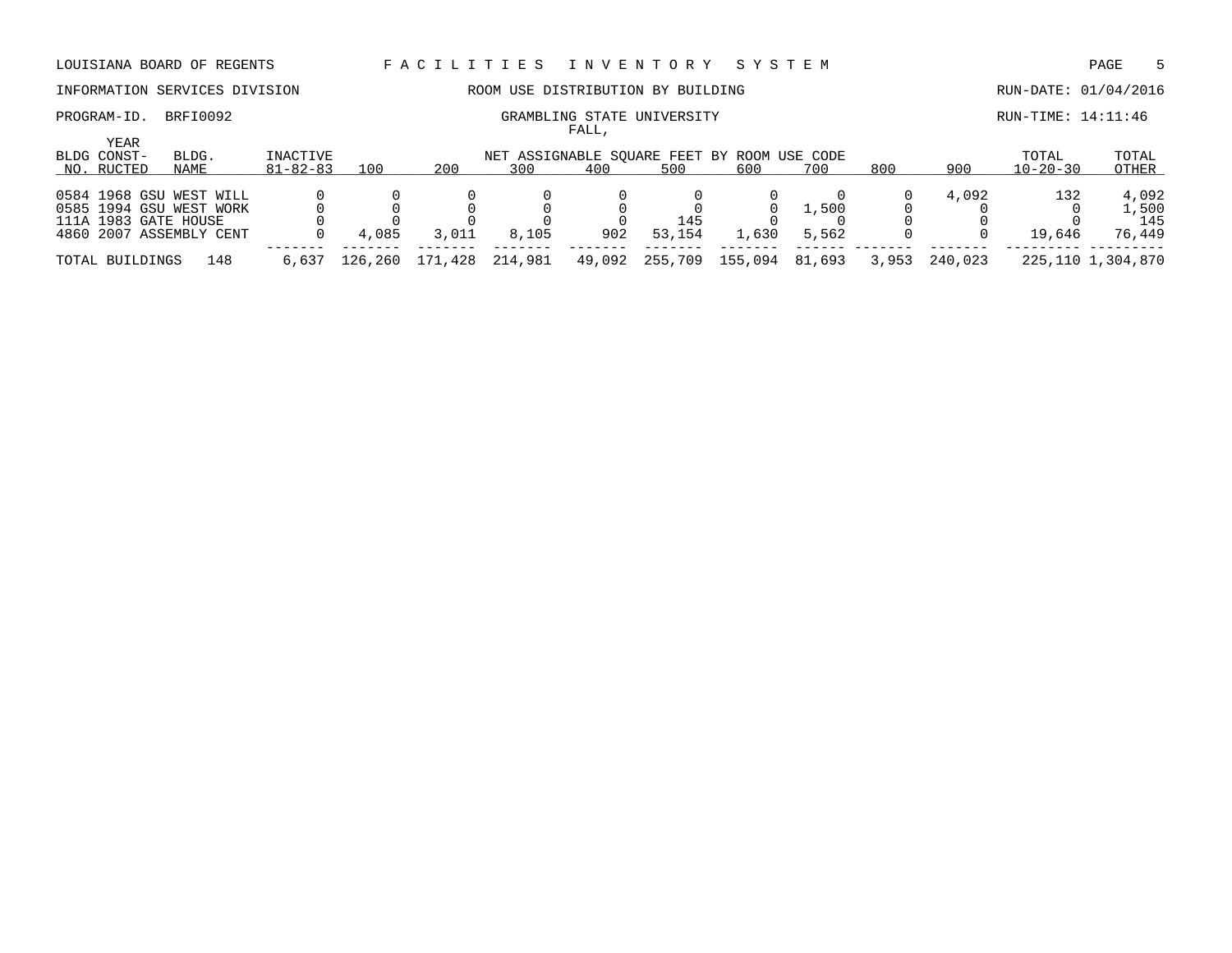### INFORMATION SERVICES DIVISION ROOM USE DISTRIBUTION BY BUILDING RUN-DATE: 01/04/2016

### PROGRAM-ID. BRFI0092 **EXAM-ID.** BRFI0092 **LOUISIANA TECH UNIVERSITY RUN-TIME: 14:11:46** FALL,

| YEAR        |                                                 |                |                   |                   |                                             |              |                      |                   |                |               |                      |                   |                  |
|-------------|-------------------------------------------------|----------------|-------------------|-------------------|---------------------------------------------|--------------|----------------------|-------------------|----------------|---------------|----------------------|-------------------|------------------|
| BLDG CONST- | BLDG.                                           | INACTIVE       |                   |                   | NET ASSIGNABLE SOUARE FEET BY ROOM USE CODE |              |                      |                   |                |               |                      | TOTAL             | TOTAL            |
| NO. RUCTED  | <b>NAME</b>                                     | $81 - 82 - 83$ | 100               | 200               | 300                                         | 400          | 500                  | 600               | 700            | 800           | 900                  | $10 - 20 - 30$    | OTHER            |
|             |                                                 |                |                   |                   |                                             |              |                      |                   |                |               |                      |                   |                  |
|             | 0001 2004 HALE HALL                             | $\mathbf 0$    | 13,370            | 1,086             | 8,752                                       | 0            | 0                    | 1,193             | 824            | 0             | 0                    | 7,478             | 25,225           |
|             | 0002 1963 WAREHOUSE&APP                         | $\Omega$       | 0                 | <sup>0</sup>      | 0<br>$\Omega$                               | 0            | $\Omega$             | $\Omega$          | 9,031          | 0<br>$\Omega$ | $\Omega$             | $\Omega$          | 9,031            |
|             | 0003 1918 ROPP CENTER                           |                | 0                 | $\Omega$          |                                             |              | $\Omega$             | 2,564             | 1,715          |               | 1,177                | 1,681             | 5,456            |
|             | 0004 1978 PHYSICAL PLAN                         |                | $\Omega$          |                   | $\Omega$                                    | <sup>0</sup> |                      | $\Omega$          | 8,148          | $\Omega$      | $\Omega$             |                   | 8,148            |
|             | 0005 1972 WYLY TOWER                            | 1,626          | 6,305             | 9,353<br>$\Omega$ | 40,114                                      | 44,639       | 1,049                | 9,829             | 8,457          | 2,223         | $\Omega$             | 23,382            | 123,595          |
|             | 0006 2008 NEILSON C - U                         |                | 0                 |                   | $\Omega$                                    |              | $\Omega$             | $\Omega$          | $\overline{0}$ | $\Omega$      | 10,692               | $\Omega$          | 10,692           |
|             | 0008 1927 UNIVERSITY HA                         | $\Omega$       | 5,205<br>$\Omega$ | 1,447             | 4,473                                       |              | $\Omega$<br>$\Omega$ | 2,758<br>$\Omega$ | 250            | O             | $\Omega$<br>$\Omega$ | 5,909<br>$\Omega$ | 14,133           |
|             | 0009 1978 ELEC. ENGINEE                         |                |                   | 3,005             | 0                                           |              |                      |                   | $\overline{0}$ |               |                      |                   | 3,005            |
|             | 0010 1978 MEAT PROCESSI                         | $\Omega$       | $\Omega$          | 2,386             | 303                                         | $\Omega$     | 3,742                | $\Omega$          | 819            |               | $\Omega$             | 141               | 7,250            |
|             | 0011 1928 BIOMEDICAL EN<br>0012 1936 KEENY HALL |                | 0<br>$\Omega$     | 4,746<br>1,229    | 5,342<br>34,995                             | 0<br>223     | 1,569<br>201         | 312<br>1,236      | 2,155<br>1,146 | O             | 73<br>$\Omega$       | 6,507<br>13,125   | 14,205<br>39,030 |
|             | 0013 1939 ASWELL HALL                           |                | $\Omega$          | $\Omega$          | 178                                         | 508          | $\Omega$             | 873               | $\Omega$       | $\Omega$      |                      | 5,849             | 16,127           |
|             | 0014 2008 NEILSON D - U                         | $\Omega$       | $\Omega$          | $\Omega$          | $\Omega$                                    | $\Omega$     | $\Omega$             | $\Omega$          | $\Omega$       | $\Omega$      | 14,568<br>10,692     | $\Omega$          | 10,692           |
|             | 0015 1940 BOGARD HALL                           |                | 6,367             |                   | 20,090                                      |              | $\Omega$             |                   |                | $\Omega$      |                      | 18,881            | 70,605           |
|             | 0016 1939 HOWARD PERFOR                         | $\Omega$       | 3,904             | 41,452            | 6,533                                       | $\Omega$     | 0                    | 123<br>18,021     | 2,573<br>5,774 | ∩             | $\Omega$<br>$\Omega$ | 19,953            | 35,975           |
|             | 0017 1940 TOLLIVER DINI                         |                | $\Omega$          | 1,743<br>$\Omega$ | 3,443                                       | 0            | 1,211                | 10,473            | 10,694         | $\Omega$      | 0                    | 8,726             | 25,821           |
|             | 0018 1940 POWER PLANT                           |                | $\Omega$          | $\Omega$          | 2,364                                       | $\Omega$     | $\Omega$             | O                 | 0              |               | $\Omega$             | 18,456            | 2,364            |
|             | 0019 1940 ROBINSON HALL                         |                | 1,343             | 2,626             | 4,588                                       | 210          | 0                    |                   | 0              | $\Omega$      | $\Omega$             | 3,748             | 8,767            |
|             | 0020 1940 REESE HALL                            |                | 4,299             | 1,440             | 6,396                                       | 183          |                      |                   | $\Omega$       |               | $\Omega$             | 4,821             | 12,318           |
|             | 0021 2008 NEILSON B - U                         | $\Omega$       | 0                 | $\Omega$          | 0                                           | $\Omega$     |                      |                   | $\Omega$       | $\Omega$      | 10,692               | $\Omega$          | 10,692           |
|             | 0022 1976 DAIRY PRODUCT                         | 4,182          | $\Omega$          | U                 | $\Omega$                                    |              |                      |                   | $\Omega$       |               |                      | $\Omega$          | 4,182            |
|             | 0023 1946 ENGINEERING A                         | $\Omega$       | $\Omega$          | 3,325             | 4,865                                       |              |                      |                   | 583            | $\Omega$      | 0                    | 3,092             | 8,773            |
|             | 0024 1947 SOUTH HALL                            |                | $\Omega$          |                   | 7,114                                       | 0            | 0                    | 0                 | 280            | 489           | $\Omega$             | 3,227             | 7,883            |
|             | 0025 1947 ADAMS HALL                            | $\Omega$       | 6,176             | $\Omega$          | 135                                         | 1,035        | $\Omega$             | 3,692             | $\Omega$       | $\Omega$      | 14,478               | 14,470            | 25,516           |
|             | 0026 2008 NEILSON A - U                         |                | 0                 |                   | $\Omega$                                    | 0            |                      | $\Omega$          | 0              | 0             | 11,022               | $\Omega$          | 11,022           |
|             | 0027 1949 COTTINGHAM HA                         | $\Omega$       | $\Omega$          | $\Omega$          | $\Omega$                                    | 172          |                      | 428               | $\Omega$       | 0             | 13,070               | 2,317             | 13,670           |
|             | 0028 1949 RICHARDSON HA                         | 601            | 0                 | 12,244            | $\Omega$                                    | $\Omega$     |                      | 0                 | $\Omega$       |               | 1,123                | 4,439             | 13,968           |
|             | 0029 1953 CUSTODIAL/GRO                         | $\Omega$       | n                 | <sup>n</sup>      | $\Omega$                                    |              |                      | $\Omega$          | 3,825          | U             | $\Omega$             | $\Omega$          | 3,825            |
|             | 0030 1953 MEMORIAL GYM                          | $\Omega$       | 6,022             | 3,564             | 6,247                                       | $\mathbf 0$  | 33,383               | 280               | 658            | $\Omega$      | 2,709                | 20,111            | 52,863           |
|             | 0031 1954 T. H. HARRIS                          | $\Omega$       | $\Omega$          |                   | 4,699                                       | $\Omega$     |                      | $\Omega$          | $\Omega$       | ∩             | O                    | 1,852             | 4,699            |
|             | 0032 1956 DUDLEY HALL                           | $\Omega$       | 0                 | $\Omega$          | 118                                         | 639          | 0                    | 1,077             | 0              | $\Omega$      | 14,615               | 5,892             | 16,449           |
|             | 0033 1956 DAIRY PROCESS                         | 5,217          | 0                 | $\Omega$          | 251                                         | 0            | $\Omega$             | $\Omega$          | $\Omega$       |               |                      | $\Omega$          | 5,468            |
|             | 0034 1956 EARLY CHILDHO                         | $\Omega$       | 1,654             | 226               | 178                                         |              | $\Omega$             | O                 | $\Omega$       |               | 0                    | 37                | 2,058            |
|             | 0035 1965 APPLIED TRADE                         |                | $\Omega$          | $\Omega$          | $\Omega$                                    | $\Omega$     | $\Omega$             | $\Omega$          | 9,894          |               |                      | 566               | 9,894            |
|             | 0036 1957 CARSON TAYLOR                         |                | 9,345             | 34,649            | 16,285                                      | 194          | 527                  | 457               | 1,849          |               | 0                    | 13,090            | 63,306           |
|             | 0037 1958 MCFARLAND-JEN                         | 22,173         | $\Omega$          | $\Omega$          | 0                                           | $\Omega$     | 0                    | 0                 | 10,961         | $\Omega$      |                      | $\Omega$          | 33,134           |
|             | 0038 2009 ENGINEERING T                         |                | $\Omega$          | 1,480             | $\Omega$                                    | $\Omega$     | $\Omega$             | $\Omega$          | $\Omega$       | $\Omega$      |                      |                   | 1,480            |
|             | 0039 1958 PEARCE HALL                           |                | $\Omega$          | $\Omega$          | 138                                         | 283          | 0                    | 1,232             | 0              | $\Omega$      | 19,114               | 3,482             | 20,767           |
|             | 0040 1959 STUDENT CENTE                         |                | 1,175             | $\Omega$          | 6,012                                       | 0            | 751                  | 72,385            | 1,764          | O             | $\Omega$             | 20,357            | 82,087           |
|             | 0041 1961 PRESCOTT LIBR                         |                | $\Omega$          | 1,008             | 1,480                                       | 41,748       | $\Omega$             | 557               | 762            | $\Omega$      | $\Omega$             | 5,916             | 45,555           |
|             | 0042 1962 WOODARD HALL                          |                | 13,002            | 2,085             | 17,541                                      | 0            | 3,383                | 444               | 1,179          | 340           | 1,263                | 7,401             | 39,237           |
|             | 0043 1962 GRAHAM HALL                           |                | $\Omega$          | $\Omega$          | 300                                         |              | 0                    | 2,752             | 347            | 0             | 24,207               | 10,230            | 27,606           |
|             | 0044 1962 MITCHELL HALL                         |                | 0                 | $\Omega$          | 0                                           |              | 0                    | 3,603             | 0              | 0             | 49,688               | 2,381             | 53,291           |
|             | 0045 1962 ADVANCED STUD                         |                | 0                 | 1,102             | $\Omega$                                    |              |                      |                   | 0              |               |                      | 183               | 1,102            |
|             | 0046 1962 ADVANCED STUD                         |                | $\Omega$          | 1,015             | 128                                         |              |                      |                   | $\Omega$       | O             |                      | 165               | 1,143            |
|             | 0047 1962 ADVANCED STUD                         |                | 0                 | 1,199             | 0                                           |              |                      |                   | $\Omega$       | $\Omega$      |                      | 163               | 1,199            |
|             | 0048 1962 ADVANCED STUD                         |                | $\Omega$          | 1,167             | 0                                           |              |                      |                   | O              |               |                      | 185               | 1,167            |
|             | 0049 1962 ADVANCED STUD                         | $\Omega$       | $\Omega$          | 749               | 564                                         |              |                      |                   | $\Omega$       | $\Omega$      | $\Omega$             | 141               | 1,313            |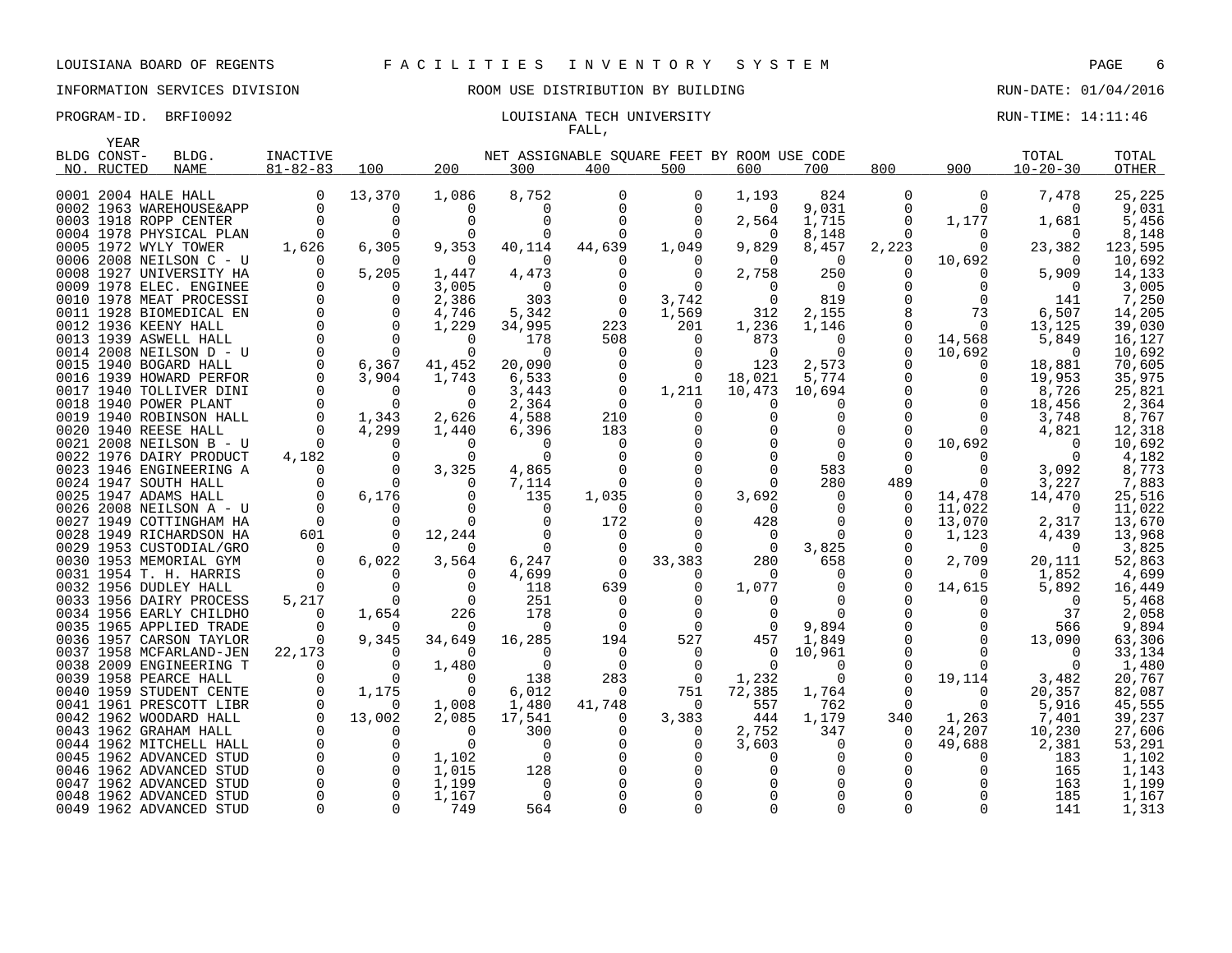### INFORMATION SERVICES DIVISION ROOM USE DISTRIBUTION BY BUILDING RUN-DATE: 01/04/2016

### PROGRAM-ID. BRFI0092 COULSIANA TECH UNIVERSITY COULSIANA TECH UNIVERSITY FALL,

|      | YEAR        |                                                   |                 |                      |                      |                                             |              |                   |                   |                |               |              |                |                  |
|------|-------------|---------------------------------------------------|-----------------|----------------------|----------------------|---------------------------------------------|--------------|-------------------|-------------------|----------------|---------------|--------------|----------------|------------------|
|      | BLDG CONST- | BLDG.                                             | <b>INACTIVE</b> |                      |                      | NET ASSIGNABLE SOUARE FEET BY ROOM USE CODE |              |                   |                   |                |               |              | TOTAL          | TOTAL            |
|      | NO. RUCTED  | NAME                                              | $81 - 82 - 83$  | 100                  | 200                  | 300                                         | 400          | 500               | 600               | 700            | 800           | 900          | $10 - 20 - 30$ | <b>OTHER</b>     |
|      |             |                                                   |                 |                      |                      |                                             |              |                   |                   |                |               |              |                |                  |
|      |             | 0050 1964 HARPER HALL                             | 0               | 0                    | 0                    | 356                                         | 0            | 0                 | 12,522            | 0              | 0             | 47,447       | 18,959         | 60,325           |
|      |             | 0051 1964 HUTCHESON HAL                           | $\Omega$        | $\Omega$             | $\Omega$             | 452                                         |              | 0                 | 4,847             | 0              | 0             | 42,715       | 16,921         | 48,014           |
|      |             | 0052 1967 FORESTRY LAB                            |                 | 1,133                | 3,021                | 352                                         |              | $\Omega$          | $\Omega$          | $\Omega$       | 0             | 0            | 820            | 4,506            |
|      |             | 0053 1965 BUSINESS BLDG                           |                 | 7,412                | 1,915                | 10,377                                      |              | ∩                 | 593               | 31             | $\Omega$      | <sup>0</sup> | 10,149         | 20,328           |
|      |             | 0055 UNKN DAVISON ATHLE                           |                 | 0                    | 0                    | 7,408                                       |              | 20,529            | 14,826            | 681            | 250           | 0            | 15,988         | 43,694           |
|      |             | 0056 1966 F.J. TAYLOR V                           | $\Omega$        | 9,490                | 11,587               | 3,297                                       | $\Omega$     | $\Omega$          | 3,675             | 0              | $\Omega$      | $\Omega$     | 8,640          | 28,049           |
|      |             | 0057 1967 GEORGE T. MAD                           | 13,543          | 25,354               | 6,235                | 20,939                                      | $\Omega$     | 2,907             | $\Omega$          | 1,888          | 0             | $\Omega$     | 32,001         | 70,866           |
|      |             | 0058 1967 NETHKEN HALL                            | $\Omega$        | 4,105                | 11,899               | 7,970                                       | 662          | $\Omega$          | 0                 | 2,652          | O             | 0            | 6,469          | 27,288           |
|      |             | 0068 1969 JOE AILLET FO                           |                 | $\Omega$             | $\Omega$<br>$\Omega$ | $\Omega$                                    | $\Omega$     | 8,690             | 584               | 178            | $\Omega$<br>0 | $\Omega$     | 5,593          | 9,452            |
|      |             | 0069 1969 A E PHILLIPS<br>0071 1969 BAND BUILDING |                 | 17,531<br>0          | 7,767                | 2,841<br>3,321                              | 2,998<br>623 | 8,962<br>$\Omega$ | 6,089<br>$\Omega$ | 2,275<br>1,502 | 0             | 1,407<br>0   | 4,609<br>5,305 | 42,103<br>13,213 |
|      |             |                                                   |                 | 0                    | $\Omega$             | 4,285                                       | $\Omega$     | $\Omega$          | 2,382             |                | $\Omega$      | 0            | 1,995          | 7,048            |
|      |             | 0072 1969 MARBURY CENTE                           |                 | 0                    | U                    | 8,289                                       |              | 11,530            |                   | 381<br>0       |               | 0            | 6,304          | 23,024           |
|      |             | 0073 1971 AILLET FIELD<br>0074 1971 TRACK STORAGE |                 | $\Omega$             |                      | $\Omega$                                    | 0            |                   | 1,311<br>$\Omega$ | $\Omega$       | 1,894<br>0    | O            | $\Omega$       | 469              |
| 0075 |             | 1971 J.C. LOVE BAS                                |                 | $\Omega$             | $\Omega$             | 561                                         |              | 469<br>3,426      | 1,020             | 851            | 135           | 1,789        | 1,470          | 7,782            |
|      |             | 0076 1973 PHYSICAL PLAN                           |                 | 0                    | $\Omega$             | 2,800                                       |              | 0                 | 0                 | 8,852          | 0             | 0            | 643            | 11,652           |
| 0077 |             | 1972 PRESIDENTS HO                                |                 | $\Omega$             | 858                  | $\Omega$                                    |              | O                 | $\Omega$          | 0              | 0             | 4,600        | $\Omega$       | 5,458            |
|      |             | 0078 1996 INST FOR MICR                           |                 | 535                  | 11,501               | 11,233                                      |              |                   | 2,731             | 1,081          | O             | $\Omega$     | 11,860         | 27,081           |
|      |             | 0079 UNKN ARCHARY RANGE                           |                 | $\Omega$             | $\Omega$             | 230                                         |              |                   | 0                 | O              | $\Omega$      | $\Omega$     | 54             | 230              |
| 0090 |             | 2004 CARUTHERS HAL                                |                 | 0                    | $\Omega$             | 0                                           |              |                   |                   | O              | 0             | 7,532        | 274            | 7,532            |
|      |             | 0091 2004 CARUTHERS HAL                           |                 | $\Omega$             | <sup>n</sup>         | $\Omega$                                    |              |                   |                   |                | $\Omega$      | 9,850        | 340            | 9,850            |
|      |             | 0092 2004 CARUTHERS HAL                           |                 | $\mathbf 0$          | $\Omega$             |                                             |              |                   |                   | 0              | $\Omega$      | 9,439        | 344            | 9,439            |
|      |             | 0093 2004 THATCHER HALL                           |                 | $\Omega$             | <sup>n</sup>         | $\Omega$                                    |              |                   |                   | $\Omega$       | $\Omega$      | 13,132       | 600            | 13,132           |
| 0094 |             | 2004 THATCHER HALL                                |                 | $\Omega$             | $\Omega$             | $\Omega$                                    |              |                   |                   | O              | <sup>0</sup>  | 7,346        | 333            | 7,346            |
|      |             | 0095 2004 KIDD B                                  |                 | 0                    |                      |                                             |              |                   |                   |                | 0             | 9,540        | $\Omega$       | 9,540            |
|      |             | 0096 2004 KIDD C                                  |                 | $\Omega$             | <sup>n</sup>         |                                             |              |                   |                   | O              | <sup>0</sup>  | 9,540        | $\Omega$       | 9,540            |
| 0097 |             | 2005 KIDD A                                       |                 | 0                    |                      |                                             |              |                   |                   | $\Omega$       | 0             | 4,555        | 150            | 4,555            |
|      |             | 0098 2005 SUTTON C                                |                 | 0                    |                      |                                             |              |                   |                   |                | 0             | 6,145        | 290            | 6,145            |
| 0099 |             | 2005 SUTTON A                                     |                 | $\Omega$             |                      |                                             |              |                   |                   |                | 0             | 7,554        | 272            | 7,554            |
|      |             | 0100 2005 SUTTON B                                |                 | $\Omega$             |                      | ∩                                           |              |                   |                   | ∩              | 0             | 3,436        | 132            | 3,436            |
| 0101 |             | 2005 SUTTON E                                     |                 | 0                    | $\Omega$             | $\Omega$                                    |              |                   |                   | $\Omega$       | 0             | 7,530        | 274            | 7,530            |
|      |             | 0102 2005 SUTTON D                                |                 | $\Omega$             | $\Omega$             | ∩                                           |              | O                 |                   | 0              | 0             | 13,213       | 589            | 13,213           |
|      |             | 0103 1967 ENTERPRISE CE                           |                 | 476                  | 431                  | 7,531                                       |              |                   | 1,349             | 858            | 0             | $\Omega$     | 240            | 10,645           |
|      |             | 0104 2008 CARUTHERS D -                           |                 | $\Omega$             | $\Omega$             | $\Omega$                                    |              |                   |                   | 0              | 0             | 6,134        | 774            | 6,134            |
|      |             | 0113 1939 HEADHOUSE AND                           |                 | 0                    | 0                    | 0                                           |              | 8,896             |                   | 0              | O             | 0            | $\Omega$       | 8,896            |
|      |             | 0114 1955 GREENHOUSE #0                           | 1,712           | $\mathbf 0$          | $\Omega$             | $\Omega$                                    |              | n                 |                   | $\Omega$       | O             | O            | 0              | 1,712            |
|      |             | 0115 1954 SAWMILL                                 |                 | $\Omega$             | $\Omega$             | $\Omega$                                    |              | 3,484             |                   |                | O             |              |                | 3,484            |
| 0117 |             | 1939 AGRICULTURAL                                 |                 | 0                    | $\Omega$             | 237                                         |              | 0                 |                   | 7,851          | 0             |              | O              | 8,088            |
|      |             | 0120 1939 AGRICULTURAL                            |                 | $\Omega$             | $\Omega$             | $\Omega$                                    |              | 0                 | O                 | 3,995          | 0             |              |                | 3,995            |
| 0121 |             | 1939 AGRICULTURAL                                 |                 | $\mathbf 0$          | $\Omega$             | 0                                           |              | 6,024             |                   | 0              | 0             |              |                | 6,024            |
|      |             | 0126 1966 RESEARCH PARK                           |                 | $\Omega$             | 400                  | $\Omega$                                    |              | $\Omega$          | 0                 | 0              | 0             |              |                | 400              |
|      |             | 0130 1967 TECH FARM SAL                           |                 | $\Omega$             | $\Omega$             | 62                                          |              | 603               | 2,501             | $\Omega$       | 0             |              |                | 3,166            |
|      |             | 0138 1939 EQUIPMENT SHE                           |                 | 0                    | $\Omega$             | 0                                           |              | 4,097             |                   | $\Omega$       | 0             |              | 0              | 4,097            |
|      |             | 0140 1939 HORSE BARN #1                           |                 | $\Omega$             | $\Omega$             |                                             |              | 2,124             |                   | 266            | 0             |              | 1,299          | 2,390            |
| 0141 |             | 1956 SWINE BARN                                   |                 | $\Omega$             | $\Omega$             | $\Omega$                                    |              | 1,156             |                   | 0              | O             |              | $\Omega$       | 1,156            |
|      |             | 0144 1954 FORESTRY STOR                           |                 | $\Omega$             |                      | ∩                                           |              | O                 | $\Omega$          | 1,191          | 0             |              | O              | 1,191            |
|      |             | 0148 1984 LATH HOUSE                              | $\Omega$        | $\Omega$<br>$\Omega$ | $\Omega$             |                                             |              | 1,683             |                   | $\Omega$       | $\Omega$      | $\Omega$     | O              | 1,683            |
|      |             | 0157 1982 THOMAS ASSEMB                           |                 |                      |                      | 14,429                                      | 924          | 31,363            | 8,888             | 7,423          | 562           |              | 79,442         | 63,589           |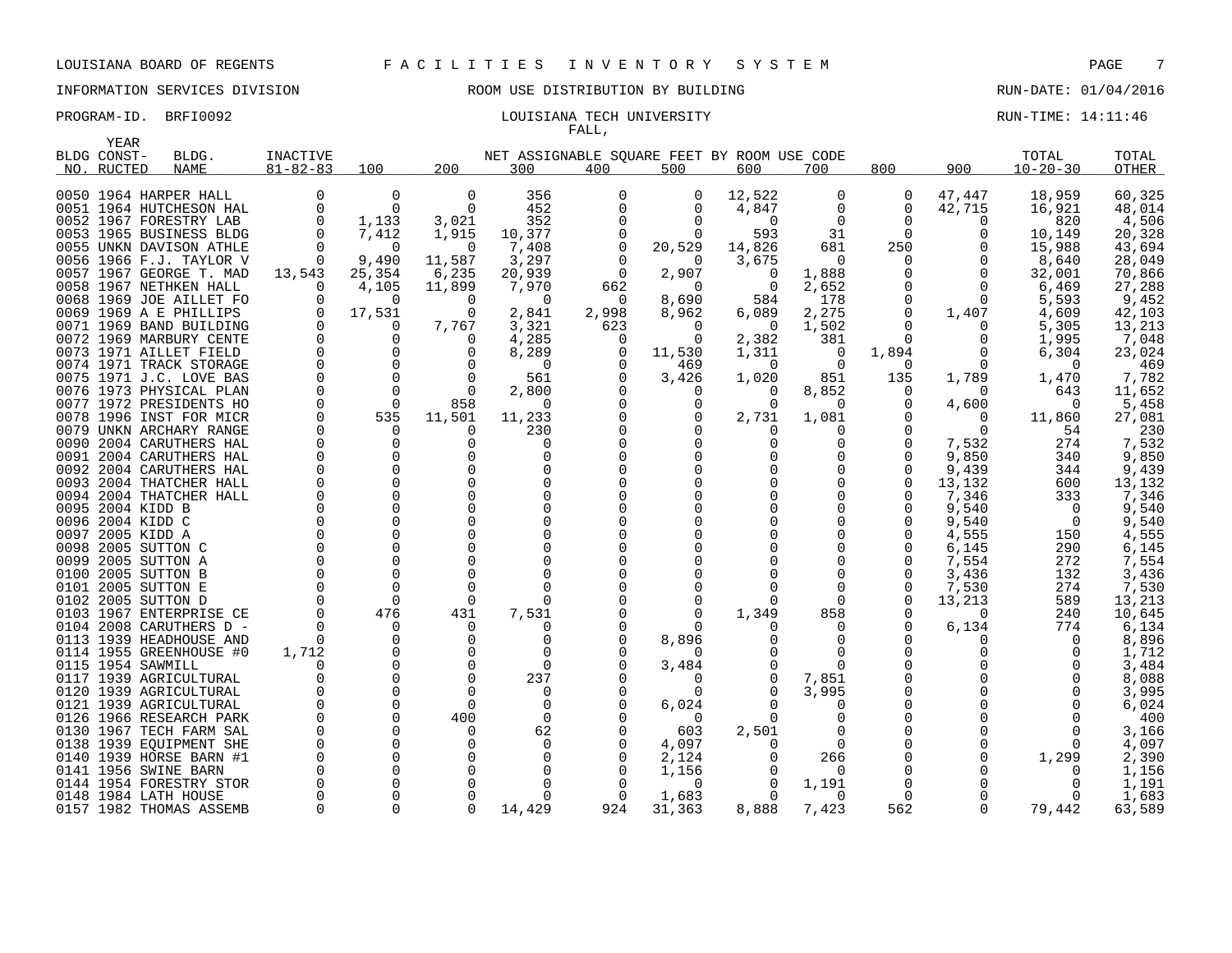## INFORMATION SERVICES DIVISION ROOM USE DISTRIBUTION BY BUILDING RUN-DATE: 01/04/2016

### PROGRAM-ID. BRFI0092 **EXAM-ID.** BRFI0092 **RUN-TIME: 14:11:46** LOUISIANA TECH UNIVERSITY FALL,

|      | YEAR        |                                                    |                |                      |                    |                                             |          |                   |               |                |          |               |                   |              |
|------|-------------|----------------------------------------------------|----------------|----------------------|--------------------|---------------------------------------------|----------|-------------------|---------------|----------------|----------|---------------|-------------------|--------------|
|      | BLDG CONST- | BLDG.                                              | INACTIVE       |                      |                    | NET ASSIGNABLE SOUARE FEET BY ROOM USE CODE |          |                   |               |                |          |               | TOTAL             | TOTAL        |
|      | NO. RUCTED  | <b>NAME</b>                                        | $81 - 82 - 83$ | 100                  | 200                | 300                                         | 400      | 500               | 600           | 700            | 800      | 900           | $10 - 20 - 30$    | <b>OTHER</b> |
|      |             |                                                    |                |                      |                    |                                             |          |                   |               |                |          |               |                   |              |
|      |             | 0158 1981 LAMBRIGHT INT                            | 0              | 0                    | 0                  | 1,575                                       | 0        | 66,051            | $\mathbf 0$   | $\overline{0}$ | 0        | 948           | 13,080            | 68,574       |
|      |             | 0159 1984 LOMAX HALL                               | $\Omega$       | 2,289<br>O           | 15,590<br>$\Omega$ | 3,605<br>$\Omega$                           | 0<br>0   | 24,316            | 0<br>$\Omega$ | 496<br>1,692   | 0<br>0   | 0<br>$\Omega$ | 4,782<br>$\Omega$ | 46,296       |
|      |             | 0160 1984 LOMAX STORAGE<br>0162 1981 GOLF CLUBHOUS |                | $\Omega$             | $\Omega$           | $\Omega$                                    |          | 3,955<br>$\Omega$ |               | 67             | 0        | 40            |                   | 5,647        |
|      |             | 0163 1981 GOLF COURSE S                            |                | $\Omega$             | O                  |                                             | ∩        | $\Omega$          | 462<br>O      | 2,310          | 0        | 0             | 40<br>$\Omega$    | 569<br>2,310 |
|      |             | 0165 1973 PRESIDENT'S G                            |                | $\Omega$             | U                  |                                             | ∩        | 193               |               | $\Omega$       | O        |               | $\Omega$          | 193          |
|      |             | 0166 1982 GIRLS SOFTBAL                            |                | $\Omega$             |                    |                                             |          |                   |               | <sup>0</sup>   | $\Omega$ |               | 218               | $\Omega$     |
|      |             | 0167 1981 VEHICLE MAINT                            |                | $\Omega$             | $\Omega$           | $\Omega$                                    | $\cap$   | $\Omega$          |               | 4,894          | O        |               | $\Omega$          | 4,894        |
|      |             | 0171 1977 CHEMICAL STOR                            |                | $\Omega$             | <sup>0</sup>       | $\Omega$                                    |          | $\Omega$          |               | 552            | 0        |               |                   | 552          |
|      |             | 0172 1982 EQUINE CENTER                            |                | 0                    | $\Omega$           | 191                                         |          | 1,168             |               | 1,134          | 0        |               |                   | 2,493        |
|      |             | 0173 1983 SHEEP/GOAT PA                            |                | $\Omega$             | $\Omega$           | 104                                         |          | 2,081             |               | $\Omega$       | N        |               |                   | 2,185        |
|      |             | 0174 1981 CALVING BARN                             |                | $\Omega$             | $\Omega$           | O                                           | O        | 243               |               | 0              | O        |               |                   | 243          |
|      |             | 0177 1981 EQUINE AUCTIO                            |                | $\Omega$             | 858                | O                                           | 0        | 0                 |               | <sup>0</sup>   | N        |               |                   | 858          |
|      |             | 0178 1955 GRIFFIN MEM G                            |                | $\Omega$             | ∩                  |                                             | $\Omega$ | 1,501             |               | <sup>0</sup>   | O        |               |                   | 1,501        |
|      |             | 0179 1981 HORSE SHELTER                            |                | $\Omega$             | $\Omega$           | $\Omega$                                    |          | 134               |               | 0              | N        |               |                   | 134          |
|      |             | 0180 1981 HORSE SHELTER                            |                | $\Omega$             | O                  | $\Omega$                                    |          | 132               |               | 0              | 0        |               |                   | 132          |
|      |             | 0181 1981 HORSE SHELTER                            |                | $\Omega$             | $\Omega$           | ∩                                           |          | 138               |               | <sup>0</sup>   | N        |               |                   | 138          |
|      |             | 0182 1981 HORSE SHELTER                            |                | $\Omega$             | $\Omega$           | $\Omega$                                    |          | 136               |               | 0              | 0        |               |                   | 136          |
|      |             | 0183 1981 HORSE SHELTER                            |                | $\Omega$             | $\Omega$           | $\Omega$                                    |          | 125               |               |                | O        |               | ∩                 | 125          |
|      |             | 0185 1985 PRINTING SHOP                            |                | $\Omega$             | $\Omega$           | 1,942                                       |          | 5,075             | 231           | $\Omega$       | 0        |               | 762               | 7,248        |
|      |             | 0188 1985 BIOMED SHOP                              |                | $\Omega$             | ∩                  |                                             |          |                   |               | 221            | O        |               | n                 | 221          |
|      |             | 0189 1982 BIOMED WAREHO                            |                | $\Omega$             | $\Omega$           | O                                           | O        | $\Omega$          |               | 1,907          |          |               | $\Omega$          | 1,907        |
|      |             | 0191 1990 RESEARCH PARK                            |                | $\Omega$             | $\Omega$           | O                                           | ∩        | 3,060             |               | <sup>0</sup>   | $\Omega$ |               | $\Omega$          | 3,060        |
|      |             | 0192 1994 CENTENNIAL PL                            |                | $\Omega$             | $\Omega$           | O                                           |          | $\Omega$          |               | 0              | N        |               | 905               | $\Omega$     |
|      |             | 0193 1990 RESEARCH PARK                            |                | $\Omega$             |                    |                                             |          | 525               |               | $\Omega$       | 0        |               |                   | 525          |
|      |             | 0194 1990 RESEARCH PARK                            |                | $\Omega$             |                    |                                             | $\Omega$ | 298               |               | <sup>0</sup>   | U        |               |                   | 298          |
|      |             | 0195 1990 RESEARCH PARK                            |                | $\Omega$             | $\Omega$           | $\Omega$                                    |          | 333               |               | $\Omega$       | O        |               | $\Omega$          | 333          |
|      |             | 0197 1996 ART & ARCHITE                            |                | 866                  | 7,203              | 252                                         |          | 0                 |               | <sup>0</sup>   | Λ        |               | 715               | 8,321        |
|      |             | 0198 1995 BASEBALL UTIL                            |                | $\Omega$             | $\Omega$           | $\Omega$                                    | O        | 420               |               | $\Omega$       | O        |               | ∩                 | 420          |
|      |             | 0210 1971 LIVESTOCK PRO                            |                | $\Omega$             | 1,680              |                                             | ∩        | $\Omega$          |               | <sup>0</sup>   | U        |               |                   | 1,680        |
|      |             | 0212 1976 SAWDUST STORA                            |                | 0                    | $\Omega$           | O                                           | O        | $\mathbf 0$       |               | 618            | 0        |               |                   | 618          |
|      |             | 0215 1981 CATTLE SHED #                            |                | $\Omega$<br>$\Omega$ | O<br>O             | ∩                                           | ∩        | 302               |               | 0              | N<br>O   |               |                   | 302          |
|      |             | 0218 1970 HAY STORAGE/F<br>0220 1970 EQUINE UTILIT |                | 0                    |                    |                                             |          | 250<br>129        |               | 0<br>$\Omega$  |          |               |                   | 250<br>129   |
|      |             | 0221 1980 DAIRY HOLDING                            |                | $\Omega$             |                    |                                             |          | 0                 |               | $\Omega$       |          |               |                   | 38,811       |
|      |             | 0223 1981 SHEEP/GOAT UT                            | 38,811         | $\Omega$             | $\Omega$           |                                             |          | $\Omega$          |               | 111            |          |               |                   | 111          |
|      |             | 0226 1981 GIRLS SOFTBAL                            |                | $\Omega$             | $\Omega$           |                                             |          | 182               |               | 0              |          |               |                   | 182          |
| 0227 |             | 1981 GIRLS SOFTBAL                                 |                | $\Omega$             | $\Omega$           | $\Omega$                                    |          | 182               | $\Omega$      | $\Omega$       |          | O             | $\Omega$          | 182          |
|      |             | 0250 2009 ARGENT PAVILI                            | $\Omega$       | $\Omega$             | $\Omega$           | ∩                                           |          | $\Omega$          | 860           | 140            | O        | 0             | 6,780             | 1,000        |
| 0251 |             | 1950 FORMER BLIND                                  | 151            | 825                  | 240                | 1,838                                       |          | $\Omega$          | 130           | 0              | O        | 308           | 637               | 3,492        |
|      |             | 0252 2008 IRRIGATION PO                            |                | $\Omega$             | $\Omega$           |                                             |          | $\Omega$          |               |                | Ω        | O             | 300               | $\Omega$     |
|      |             | 0253 2010 WOMEN'S SOCCE                            |                | $\Omega$             | <sup>0</sup>       | O                                           |          | 152               |               | $\Omega$       | N        |               | $\Omega$          | 152          |
|      |             | 0254 2013 SOFTBALL PRES                            |                | $\Omega$             | <sup>0</sup>       | $\Omega$                                    |          | 192               |               | 0              | Ω        |               | $\Omega$          | 192          |
|      |             | 0255 2013 SOFTBALL TEMP                            |                | $\Omega$             | $\Omega$           | 225                                         |          | 411               |               | <sup>0</sup>   | N        | ∩             | 274               | 636          |
| 0667 |             | 2009 MCFARLAND A                                   |                | $\Omega$             | $\Omega$           | O                                           |          | $\Omega$          |               | <sup>0</sup>   | N        | 5,874         | 663               | 5,874        |
|      |             | 0668 2009 MCFARLAND B                              |                | $\Omega$             |                    | ∩                                           |          |                   |               |                | N        | 9,077         | $\Omega$          | 9,077        |
|      |             | 0669 2009 MCFARLAND C                              |                | $\Omega$             |                    |                                             |          |                   |               | O              | O        | 5,322         | $\Omega$          | 5,322        |
|      |             | 0670 2009 JENKINS A                                |                | $\Omega$             | $\Omega$           | $\Omega$                                    |          | <sup>n</sup>      |               | $\Omega$       | $\Omega$ | 13,181        | $\Omega$          | 13,181       |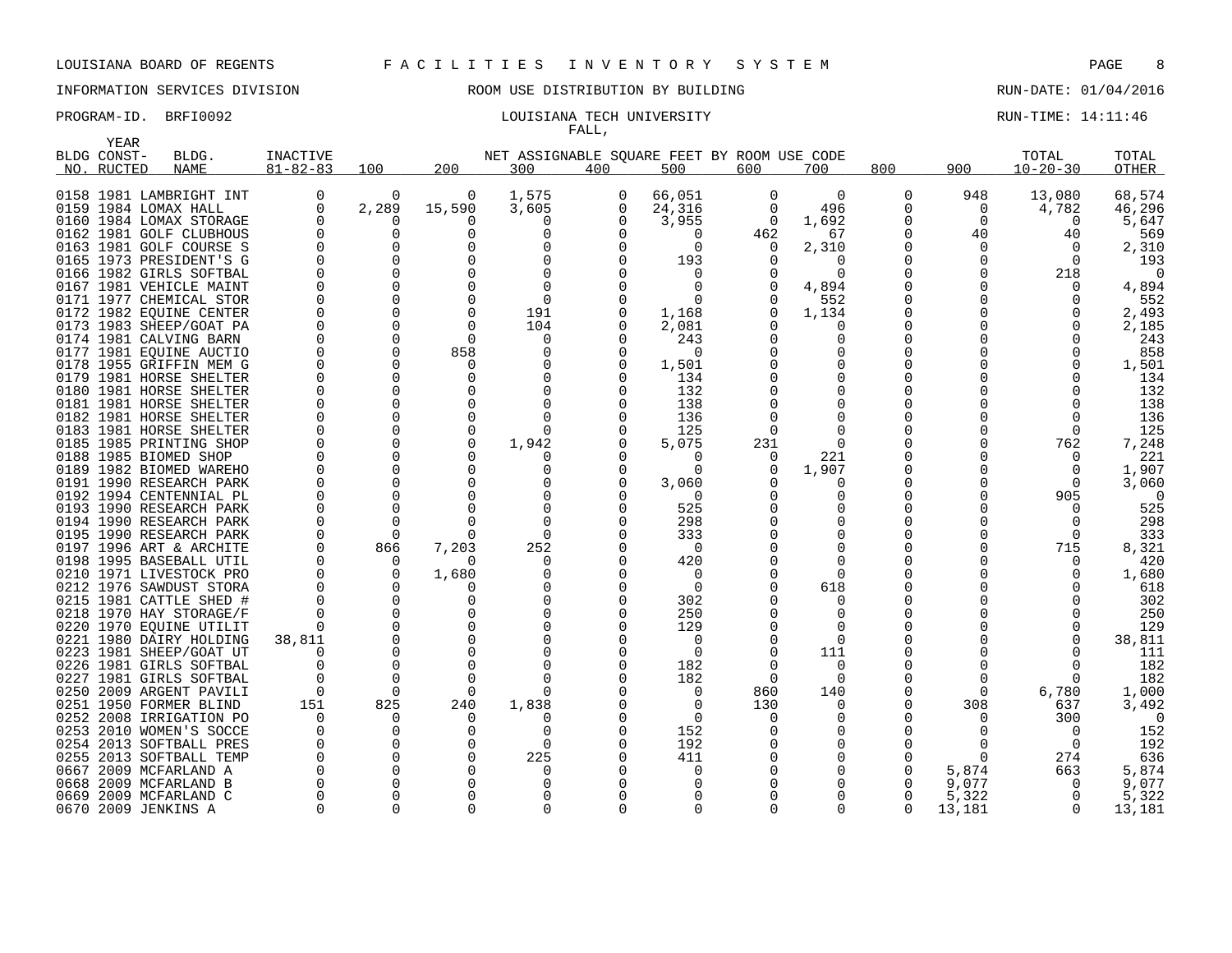INFORMATION SERVICES DIVISION 88 ROOM USE DISTRIBUTION BY BUILDING 88 RUN-DATE: 01/04/2016

### PROGRAM-ID. BRFI0092 **EXAM-ID.** BRFI0092 **LOUISIANA TECH UNIVERSITY RUN-TIME: 14:11:46** FALL,

| YEAR<br>BLDG CONST- | BLDG.                   | INACTIVE       |        |                                 | NET ASSIGNABLE SQUARE FEET BY ROOM USE CODE |       |                                |          |       |     |               | TOTAL          | TOTAL             |
|---------------------|-------------------------|----------------|--------|---------------------------------|---------------------------------------------|-------|--------------------------------|----------|-------|-----|---------------|----------------|-------------------|
| NO. RUCTED          | NAME                    | $81 - 82 - 83$ | 100    | 200                             | 300                                         | 400   | 500                            | 600      | 700   | 800 | 900           | $10 - 20 - 30$ | OTHER             |
|                     |                         |                |        |                                 |                                             |       |                                |          |       |     |               |                |                   |
|                     | 0671 2009 JENKINS B     |                |        |                                 |                                             |       |                                |          |       |     | 8,261         |                | 8,261             |
|                     | 0672 2009 JENKINS C     |                |        |                                 |                                             |       |                                |          |       |     | 10,207        |                | 10,207            |
|                     | 0673 2009 JENKINS D     |                |        |                                 |                                             |       |                                |          |       |     | 8,160         |                | 8,160             |
|                     | 0674 2009 HUTCHESON A   |                |        |                                 |                                             |       |                                |          |       |     | 12,800        |                | 12,800            |
|                     | 0675 2009 HUTCHESON B   |                |        |                                 |                                             |       |                                |          |       |     | 10,372        |                | 10,372            |
|                     | 0676 2009 HUTCHESON C   |                |        |                                 |                                             |       |                                |          |       |     | 8,785         |                | 8,785             |
|                     | 0677 2009 HUTCHESON D   |                |        |                                 |                                             |       |                                |          |       |     | 14,467        |                | 14,467            |
|                     | 0678 2009 HUTCHESON E   |                |        |                                 |                                             |       |                                |          |       |     | 8,160         |                | 8,160             |
|                     | 1111 1997 FARM RESTROOM |                |        |                                 | 137                                         |       |                                |          |       |     |               |                | 137               |
|                     | 6911 2012 AE PHILLIPS A |                | 825    |                                 |                                             |       |                                |          |       |     |               | 30             | 825               |
|                     | 7777 1997 SHREVEPORT CE |                | 2,568  |                                 | 1,884                                       |       |                                | 8,763    | 1,153 |     |               | 2,194          | 14,368            |
|                     | 7789 2011 TECH POINTE   |                |        | 2,496                           | 14,828                                      |       |                                | 947      | 665   |     |               | 17,792         | 18,936            |
|                     | 8888 1970 WOMEN'S CENTE |                |        |                                 |                                             |       |                                | 2,150    |       |     |               | 228            | 2,150             |
|                     | 8889 1998 PROFESSIONAL  |                |        | 2,611                           | 2,617                                       | 962   | 165                            | $\Omega$ |       |     |               | 2,627          | 6,355             |
|                     | 8890 2007 BIOMEDICAL EN | 17,754         | 1,366  | 15,626                          | 7,702                                       |       | 1,073                          | 3,153    | 1,149 | 528 | 245           | 11,098         | 48,596            |
|                     | 8891 2007 TRENCHLESS TE |                |        | 3,546                           | 879                                         |       |                                |          |       |     |               | 242            | 4,425             |
|                     | 9990 2003 ARCHITECTURE  |                |        | 2,970                           |                                             |       |                                |          |       |     |               | 900            | 2,970             |
|                     | 9991 2012 COLLEGE OF BU |                | 7,824  | 1,340                           | 17,736                                      |       |                                |          |       |     |               | 18,745         | 26,900            |
|                     | 9992 1999 TRACK LOCKER  |                |        |                                 |                                             |       | 1,138                          |          |       |     |               | 476            | 1,138             |
|                     | 9993 2000 J.C. LOVE BAT |                |        |                                 |                                             |       | 3,780                          |          |       |     |               |                | 3,780             |
|                     | 9994 1966 ENGINEERING R |                |        |                                 |                                             |       |                                |          | 1,192 |     |               |                | 1,192             |
|                     | 9995 1998 EOUIPMENT SHE |                |        |                                 |                                             |       |                                |          | 3,630 |     |               |                | 3,630             |
|                     | 9996 1998 ENVIRONMENTAL |                |        |                                 |                                             |       |                                |          | 4,135 |     |               | 65             | 4,135             |
|                     | 9997 1984 MYCOGEN HOUSE | 1,665          |        |                                 |                                             |       | 288                            |          |       |     |               |                | 1,953             |
|                     | 9998 1999 DAVISON HALL  |                | 19,765 | 3,487                           | 3,182                                       | 1,145 |                                | 121      | 2,362 |     |               | 12,526         | 30,062            |
|                     | 9999 1998 ENVIRONMENTAL |                |        |                                 | 1,173                                       |       |                                | $\cap$   | 181   |     |               | 882            | 1,354             |
| TOTAL BUILDINGS     | 170                     |                |        | 107,435 180,531 247,587 370,466 |                                             |       | 97,148 279,887 214,424 154,253 |          |       |     | 6,429 528,294 |                | 588,448 2,186,454 |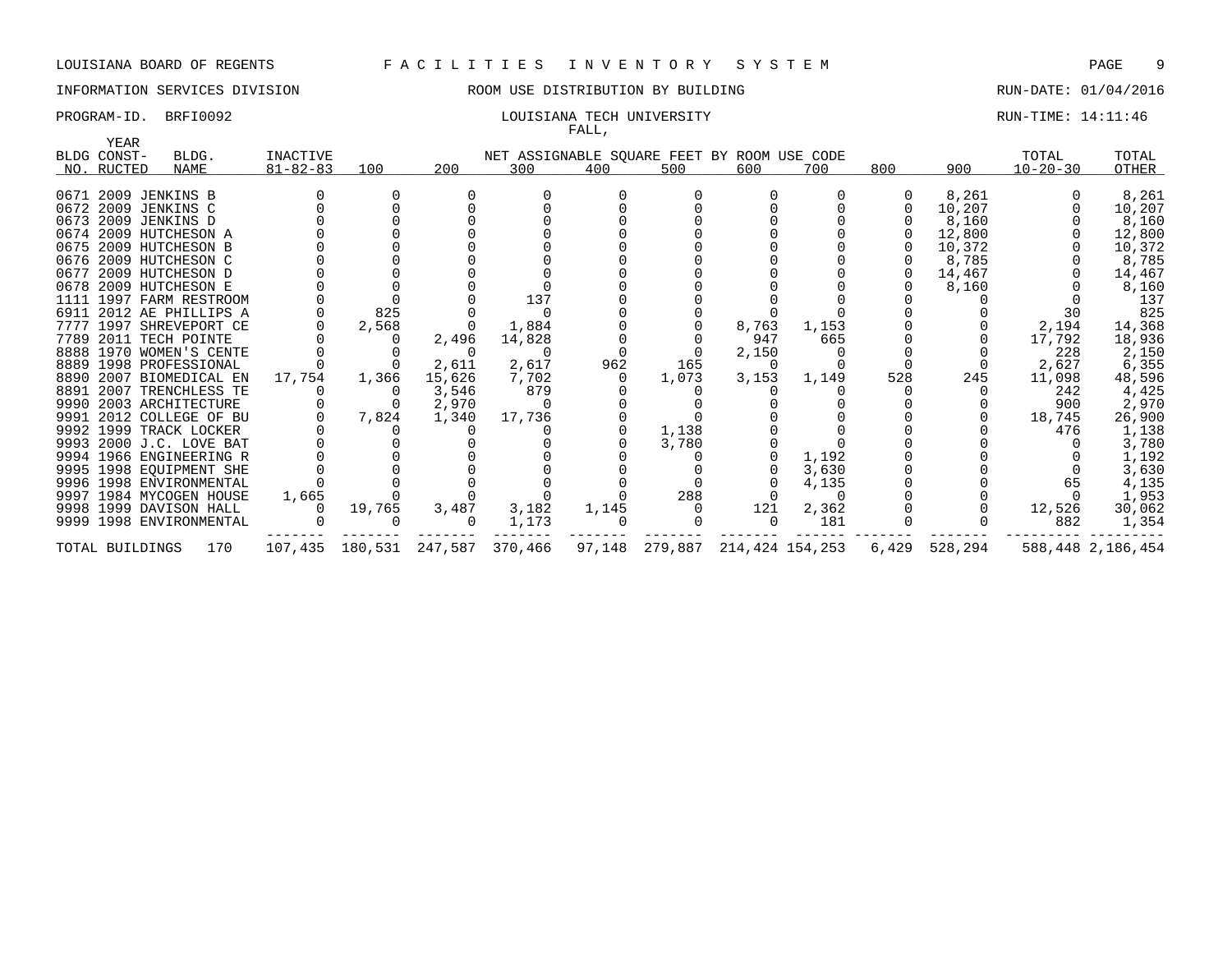### PROGRAM-ID. BRFI0092 MCNEESE STATE UNIVERSITY RUN-TIME: 14:11:46 FALL,

|      | YEAR           |                                                  |                |                         |               |                                             |              |             |          |                      |               |                 |                |                 |
|------|----------------|--------------------------------------------------|----------------|-------------------------|---------------|---------------------------------------------|--------------|-------------|----------|----------------------|---------------|-----------------|----------------|-----------------|
|      | BLDG CONST-    | BLDG.                                            | INACTIVE       |                         |               | NET ASSIGNABLE SOUARE FEET BY ROOM USE CODE |              |             |          |                      |               |                 | TOTAL          | TOTAL           |
|      | NO. RUCTED     | <b>NAME</b>                                      | $81 - 82 - 83$ | 100                     | 200           | 300                                         | 400          | 500         | 600      | 700                  | 800           | 900             | $10 - 20 - 30$ | <b>OTHER</b>    |
|      |                |                                                  |                |                         |               |                                             |              |             |          |                      |               |                 |                |                 |
|      |                | A405 1977 STUDENT UNION                          | $\overline{0}$ | $\overline{0}$          | 0             | 1,958                                       | 6,071        | 0           | 9,201    | 0                    | 0             | 0               | 10,340         | 17,230          |
|      |                | 0101 1949 SHERMAN FINE                           | 71,895         | 93                      | 18,089        | 6,767                                       | $\Omega$     | 0           | 14,373   | 0                    | 0             | 0               | 18,854         | 111,217         |
|      |                | 0102 1982 BAND HALL                              | 0              | $\overline{0}$          | 7,223         | 1,165                                       | 648          | $\mathbf 0$ | 571      | 0                    | 0             | 0               | 2,628          | 9,607           |
|      |                | 0103 2001 JULIET HARDTN                          | 0              | 7,838                   | 8,645         | 11,769                                      | 360          | 1,786       | 1,532    | 0                    | 1,455         | 0               | 14,456         | 33,385          |
|      |                | 0201 1939 F. G. BULBER                           | $\mathbf 0$    | $\Omega$                | $\Omega$      | 732                                         | $\Omega$     | $\Omega$    | 23,216   | 0                    | 0             | 0               | 10,700         | 23,948          |
|      |                | 0202 1943 RECREATION CO                          | $\Omega$       | 224                     | $\Omega$      | 4,440                                       | $\Omega$     | 83,072      | 0        | $\Omega$             | 0             | $\Omega$        | 21,310         | 87,736          |
|      |                | 0203 1983 POOL TREATMEN                          | $\Omega$       | $\Omega$                |               | $\Omega$                                    |              | 0           | $\Omega$ | $\Omega$             | 0             | $\Omega$        | 1,074          | $\Omega$        |
|      |                | 0204 1969 SMITH HALL                             | $\overline{0}$ | $\mathbf 0$             | 0             | 11,502                                      |              | $\Omega$    | 194      | $\Omega$             | 0             | 0               | 4,067          | 11,696          |
|      |                | 0205 1984 BURTON BUSINE                          | 830            | 10,811                  | 6,931         | 21,419                                      |              | 0           | 3,731    | $\Omega$             | $\Omega$      | $\Omega$        | 13,965         | 43,722          |
|      |                | 0206 1956 FINANCIAL AID                          | $\overline{0}$ | 0                       | $\Omega$      | 8,511                                       |              |             | $\Omega$ | $\Omega$             | 0             | 0               | 2,130          | 8,511           |
|      |                | 0209 2013 PARKING GARAG                          | $\Omega$       | 0                       | $\Omega$      | $\Omega$                                    |              | $\Omega$    |          | 0 115,862            | 0             | 0               | 8,873          | 115,862         |
|      |                | 0301 1939 KAUFMAN HALL                           | 2,882          | 19,944                  | 1,577         | 19,790                                      |              | $\Omega$    | 575      | O                    | 0             | 0               | 27,544         | 44,768          |
|      |                | 0302 1948 MEMORIAL GYM                           | $\Omega$       | $\Omega$                | 0             | 4,121                                       | 0            | 13,248      | 0        | 0                    | 0             | 0               | 2,432          | 17,369          |
|      |                | 0303 1969 FARRAR HALL                            | $\Omega$       | 27,182                  | 1,804         | 14,514                                      | 429          | 5,244       | 5,703    | $\Omega$             | 0             | $\Omega$        | 20,367         | 54,876          |
| 0401 |                | 1955 FRASCH HALL                                 | 19,434         | 6,096                   | 10,845        | 1,111                                       | $\Omega$     | 1,041       | $\Omega$ | $\Omega$             | $\Omega$      | $\Omega$        | 6,492          | 38,527          |
|      |                | 0404 1953 BOOKSTORE                              | $\Omega$       | $\Omega$                | 0             | 1,177                                       |              | 0           | 10,771   | 0                    | 0             | 0               | 1,324          | 11,948          |
|      |                | 0405 1956 HOLBROOK STUD                          | $\mathbf 0$    | $\mathbf 0$             | 3,809         | 8,642                                       | O            | $\Omega$    | 26,876   | $\mathbf 0$          | $\Omega$      | $\Omega$        | 9,975          | 39,327          |
|      |                | 0410 1987 STUDENT SERVI                          | 0              | $\mathbf 0$             | O             | 4,162                                       | $\Omega$     | 0           | $\Omega$ | $\Omega$             | 0             | $\Omega$        | 361            | 4,162           |
|      |                | 0411 1987 UNIVERSITY PO                          | $\Omega$       | $\Omega$                | ∩             | $\Omega$                                    | $\Omega$     |             | 2,681    | $\Omega$             | $\Omega$      | $\Omega$        | 47             | 2,681           |
|      |                | 0416 2001 ZIGLER SUITES                          | $\mathbf 0$    | $\mathbf 0$<br>$\Omega$ | $\Omega$      | 0                                           | 926<br>926   |             | 0        | $\Omega$<br>$\Omega$ | 0<br>$\Omega$ | 27,600          | 6,441          | 28,526          |
|      |                | 0417 2001 KING SUITES<br>0418 2001 WATKINS SUITE | $\Omega$       | $\Omega$                |               | $\Omega$                                    |              |             |          | $\Omega$             |               | 27,600          | 6,441          | 28,526          |
|      |                | 0419 2001 LEASING OFFIC                          | $\Omega$       | $\Omega$                | 0<br>$\Omega$ | 0<br>1,301                                  | 926<br>515   |             |          | $\Omega$             | 0<br>$\Omega$ | 27,600<br>1,402 | 6,441<br>1,403 | 28,526          |
|      |                | 0501 1962 FRAZAR MEMORI                          | 77,955         | $\Omega$                | $\Omega$      | $\Omega$                                    | $\Omega$     |             | 0        | $\Omega$             | $\Omega$      | $\Omega$        | $\Omega$       | 3,218<br>77,955 |
|      |                | 0502 1966 WATKINS INFIR                          | 0              | $\Omega$                | $\Omega$      | 641                                         | 865          |             | $\Omega$ | 0                    | 1,872         | 0               | 1,383          | 3,378           |
|      |                | 0503 1969 KIRKMAN HALL                           | $\Omega$       | 9,675                   | 25,224        | 7,964                                       | 1,694        |             | 374      | 782                  | $\Omega$      | $\Omega$        | 16,006         | 45,713          |
|      |                | 0504 1978 ENGINEERING &                          | 0              | 669                     | 13,738        | 1,291                                       | 470          | 0           | 961      | $\Omega$             | 0             | 0               | 4,662          | 17,129          |
|      |                | 0505 1985 CENTRAL PLANT                          | 0              | $\Omega$                | ∩             | 0                                           | <sup>0</sup> |             | $\Omega$ | $\Omega$             | <sup>0</sup>  | 0               | 7,941          | $\overline{0}$  |
|      |                | 0507 2014 BUS CANOPY                             | $\mathbf 0$    | 0                       | $\Omega$      | $\mathbf 0$                                 |              |             | 0        | 645                  | 0             | $\Omega$        | $\overline{0}$ | 645             |
|      |                | 0508 1959 AUTOMOTIVE SH                          | $\Omega$       | $\Omega$                | $\Omega$      | 157                                         |              |             |          | 1,370                | 0             | $\Omega$        | 50             | 1,527           |
|      |                | 0509 1970 H. C. DREW CE                          | $\mathbf 0$    | $\overline{0}$          | 0             | 1,391                                       |              | $\mathbf 0$ |          | 0                    | 0             | 0               | 600            | 1,391           |
|      |                | 0510 1981 FACILITY PLAN                          | 0              | $\Omega$                | $\Omega$      | 2,507                                       | <sup>0</sup> | $\Omega$    |          | $\Omega$             | 0             | 0               | 596            | 2,507           |
|      |                | 0511 1981 MAINTENANCE W                          | $\mathbf 0$    | $\Omega$                | $\Omega$      | $\Omega$                                    |              |             | $\Omega$ | 9,443                | 0             | 0               | 865            | 9,443           |
|      |                | 0512 1983 DREW TRUST HA                          | $\mathbf 0$    | 6,674                   | 5,089         | 8,864                                       | 408          |             | 2,232    | $\Omega$             | 0             | $\Omega$        | 9,602          | 23,267          |
|      |                | 0513 1989 HAZARDOUS STO                          | 0              | O                       |               | $\Omega$                                    |              |             | 0        | 1,290                | 0             | 0               | $\Omega$       | 1,290           |
|      |                | 0516 2001 BEL GARDENS                            | $\Omega$       | $\Omega$                | ∩             | $\Omega$                                    |              |             |          | $\Omega$             | 0             | 29,328          | 3,424          | 29,328          |
|      |                | 0517 2001 SALLIER GARDE                          | $\Omega$       | $\Omega$                |               |                                             |              |             |          | $\Omega$             | $\Omega$      | 29,328          | 3,424          | 29,328          |
|      |                | 0550 2010 BUILDING AT 4                          | $\mathbf 0$    | $\mathbf 0$             | $\Omega$      | $\Omega$                                    |              | $\Omega$    | $\Omega$ | 14,062               | 0             | 0               | $\mathbf 0$    | 14,062          |
|      |                | 0605 1959 GAYLE HALL AN                          | $\Omega$       | $\Omega$                | 1,808         | $\Omega$                                    |              | 1,742       | $\Omega$ | $\Omega$             | 0             | 0               | 123            | 3,550           |
|      |                | 0610 1967 UNIVERSITY PO                          | 845            | $\mathbf 0$             | $\Omega$      | 2,260                                       |              | $\Omega$    | 660      | $\mathbf 0$          | 0             | 0               | 835            | 3,765           |
|      |                | 0611 1965 PRESIDENTS HO                          | $\overline{0}$ | $\Omega$                | $\Omega$      | $\Omega$                                    | $\Omega$     | $\Omega$    | $\Omega$ | $\Omega$             | 0             | 5,337           | - 0            | 5,337           |
|      |                | 0612 1970 GAYLE HALL                             | 890            | 8,577                   | 11,442        | 5,126                                       | 1,874        | $\Omega$    | 1,436    | 279                  | 0             | 0               | 10,317         | 29,624          |
|      |                | 0615 2008 BUILDING AT 4                          | $\Omega$       | 0                       | $\Omega$      | $\Omega$                                    | 0            | 1,276       | $\Omega$ | 0                    | 0             | 0               | 572            | 1,276           |
|      | 0620 2013 SEED |                                                  | $\Omega$       | 906                     | 906           | 16,803                                      |              | 0           | 10,750   | $\Omega$             | $\Omega$      | 0               | 18,227         | 29,365          |
| 0701 |                | 1956 CHOZEN HALL                                 | 24,279         | $\Omega$                | $\Omega$      | $\Omega$                                    |              |             | $\Omega$ | $\Omega$             | $\Omega$      | $\Omega$        | $\Omega$       | 24,279          |
|      |                | 0703 1966 COLLETTE HALL                          | 0              | $\mathbf 0$             | $\Omega$      | 0                                           | 0            |             | 0        | 0                    | 0             | 24,764          | 10,315         | 24,764          |
|      |                | 0705 2013 BURTON RESIDE                          | $\mathbf 0$    | $\mathbf 0$             | $\Omega$      | 206                                         | 2,377        |             | 1,962    | $\Omega$             |               | 39,866          | 9,050          | 44,411          |
|      |                | 0717 2001 HOUSING MAINT                          | $\Omega$       | $\Omega$                | $\Omega$      | $\Omega$                                    | $\Omega$     |             | $\Omega$ | 452                  | $\Omega$      | $\Omega$        | 50             | 452             |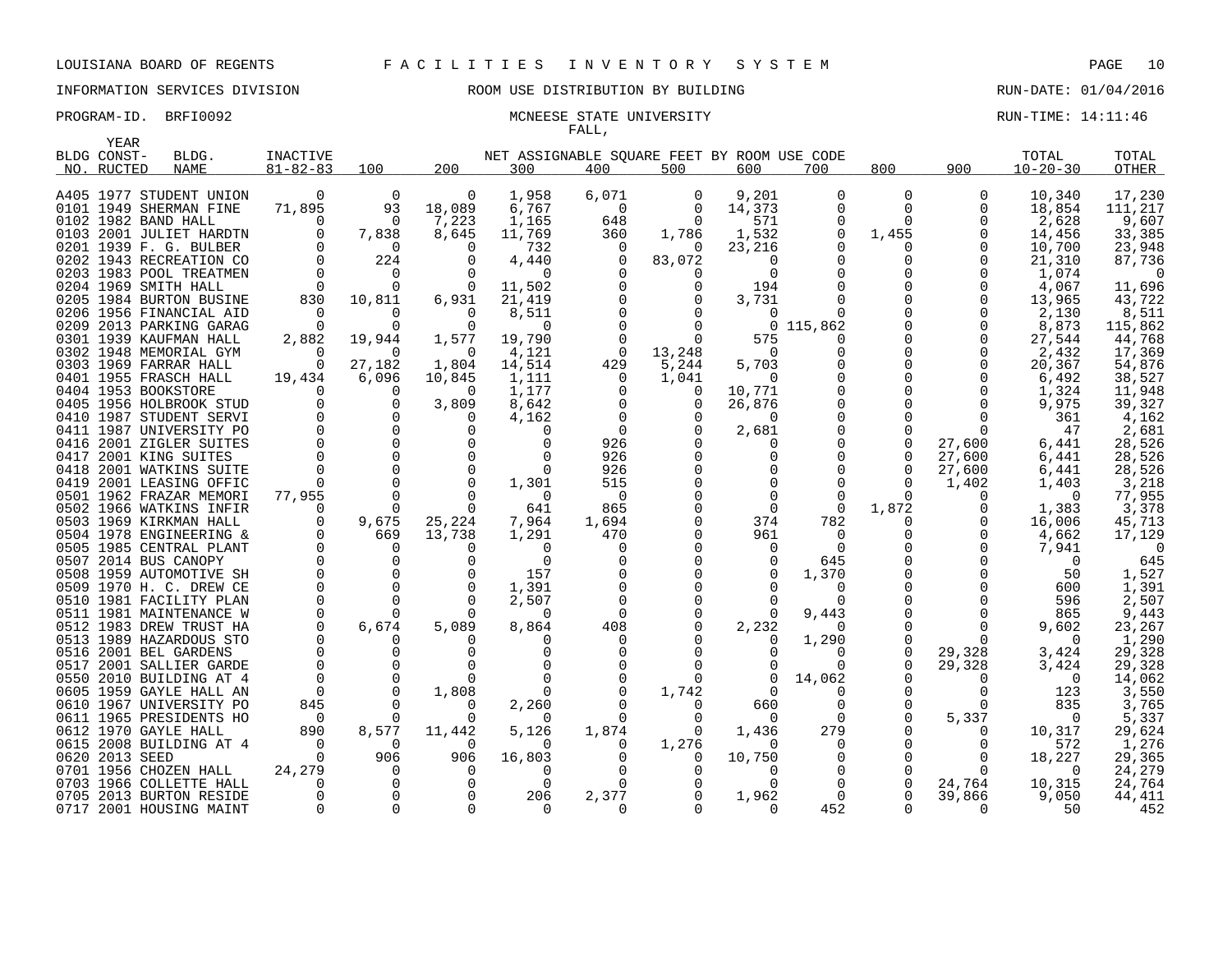### INFORMATION SERVICES DIVISION ROOM USE DISTRIBUTION BY BUILDING RUN-DATE: 01/04/2016

### PROGRAM-ID. BRFI0092 CHARGER STATE UNIVERSITY CHARGER STATE UNIVERSITY CHARGER STATE: 14:11:46 FALL,

| YEAR                      |                         |                                   |       |                        |                                                    |          |                                |       |       |       |          |                         |                   |
|---------------------------|-------------------------|-----------------------------------|-------|------------------------|----------------------------------------------------|----------|--------------------------------|-------|-------|-------|----------|-------------------------|-------------------|
| BLDG CONST-<br>NO. RUCTED | BLDG.<br>NAME           | <b>INACTIVE</b><br>$81 - 82 - 83$ | 100   | 200                    | NET ASSIGNABLE SQUARE FEET BY ROOM USE CODE<br>300 | 400      | 500                            | 600   | 700   | 800   | 900      | TOTAL<br>$10 - 20 - 30$ | TOTAL<br>OTHER    |
|                           |                         |                                   |       |                        |                                                    |          |                                |       |       |       |          |                         |                   |
|                           | 0802 1977 STREAM ALUMNI |                                   | 0     | 0                      | 1,453                                              | 0        | 0                              | 2,914 |       | 0     |          | 905                     | 4,367             |
|                           | 0803 2014 ROBERT NOLAND |                                   |       | $\mathbf 0$            | 0                                                  | 0        | $\mathbf 0$                    | 3,395 |       |       |          | 867                     | 3,395             |
|                           | 0805 1965 JACK V. DOLAN |                                   |       | $\Omega$               | 8,157                                              | 1,396    | 18,848                         | 4,036 |       |       |          | 10,300                  | 32,437            |
|                           | 0806 2000 SPORTS MEDICI |                                   |       |                        | 506                                                | $\Omega$ | 3,561                          |       |       |       |          | 1,206                   | 4,067             |
|                           | 0808 1998 NOLAN SKYRANC |                                   |       |                        |                                                    |          | 7,045                          |       |       |       |          | 5,403                   | 7,045             |
|                           | 0809 1964 COWBOY STADIU |                                   |       |                        |                                                    |          |                                |       |       |       |          | 784                     |                   |
|                           | 0810 1964 COWBOY STADIU |                                   |       |                        |                                                    |          |                                |       |       |       |          | 784                     |                   |
|                           | 0811 1964 COWBOY STADIU |                                   |       |                        |                                                    |          |                                | 588   |       |       |          |                         | 588               |
|                           | 0812 1964 COWBOY STADIU |                                   |       |                        |                                                    |          |                                | 588   |       |       |          |                         | 588               |
|                           | 0813 1964 COWBOY STADIU |                                   |       |                        |                                                    |          |                                | 588   |       |       |          |                         | 588               |
|                           | 0814 1964 COWBOY STADIU |                                   |       |                        |                                                    |          |                                | 735   |       |       |          |                         | 735               |
|                           | 0815 1964 COWBOY STADIU |                                   |       |                        |                                                    |          |                                |       |       |       |          | 782                     |                   |
|                           | 0816 1964 COWBOY STADIU |                                   |       |                        |                                                    |          |                                |       |       |       |          | 804                     |                   |
|                           | 0819 1981 EARL MILLER C |                                   |       |                        |                                                    |          |                                | 3,231 |       |       |          | 532                     | 3,231             |
|                           | 0820 1981 GROUNDS SHOP  |                                   |       |                        |                                                    |          |                                |       | 3,015 |       |          | 0                       | 3,015             |
|                           | 0821 1983 FOOTBALL SERV |                                   |       |                        |                                                    |          | 256                            |       |       |       |          | 0                       | 256               |
|                           | 0824 1999 TRACK FIELDHO |                                   |       |                        | 539                                                |          | 2,091                          |       |       |       |          | 296                     | 2,630             |
|                           | 0826 1975 BASEBALL DUGO |                                   |       |                        |                                                    |          | 284                            |       |       |       |          |                         | 284               |
|                           | 0827 1975 BASEBALL DUGO |                                   |       |                        |                                                    |          | 284                            |       |       |       |          |                         | 284               |
|                           | 0829 1970 BASEBALL FIEL |                                   |       |                        | 963                                                |          | 2,210                          | 1,320 |       |       |          | 1,271                   | 4,493             |
|                           | 0831 1986 COWBOY DIAMON |                                   |       |                        |                                                    |          | 157                            |       |       |       |          |                         | 157               |
|                           | 0832 1975 COWBOY DIAMON |                                   |       |                        |                                                    |          | $\Omega$                       | 397   |       |       |          | 282                     | 397               |
|                           | 0916 1956 CALF BARN     |                                   |       |                        |                                                    |          | 725                            |       |       |       |          |                         | 725               |
|                           | 0918 1970 STALLION BARN |                                   |       |                        |                                                    |          | 2,227                          |       |       |       |          | 0                       | 2,227             |
|                           | 0919 1970 BREEDING LAB  |                                   | 1,155 | 829                    | 213                                                |          | 7,066                          |       |       |       |          | 149                     | 9,263             |
| 0920 1970 MEAT LAB        |                         | 3,974                             | 0     |                        |                                                    |          | $\Omega$                       |       |       |       |          | $\Omega$                | 3,974             |
| 0922 1984 HAY BARN        |                         |                                   | 0     | $\Omega$               |                                                    |          | 2,250                          |       |       |       |          | $\Omega$                | 2,250             |
|                           | 0923 1984 EOUINE CENTER |                                   | 0     | 1,327                  |                                                    |          | 5,908                          |       |       |       |          | 2,604                   | 7,235             |
|                           | 0970 1956 LOUISIANA ENV |                                   |       | 630                    | 1,150                                              |          |                                |       |       |       |          | 214                     | 1,780             |
|                           | 1104 1958 RESIDENCE AT  |                                   |       | $\Omega$               |                                                    |          |                                |       |       |       | 1,559    | $\Omega$                | 1,559             |
|                           | 1120 2008 HODGES STREET |                                   |       |                        | 1,664                                              |          | 1,583                          |       |       |       | $\Omega$ | 1,012                   | 3,247             |
|                           | 1130 2011 SALE ROAD APA |                                   |       |                        |                                                    |          |                                |       |       |       | 4,150    | $\Omega$                | 4,150             |
|                           | 1131 2011 SALE ROAD APA |                                   |       |                        |                                                    |          |                                |       |       |       | 2,600    | $\Omega$                | 2,600             |
| TOTAL BUILDINGS           | 81                      | 202,984                           |       | 99,844 119,916 184,936 |                                                    |          | 19,885 161,904 135,591 147,200 |       |       | 3,327 | 221,134  |                         | 323,902 1,296,721 |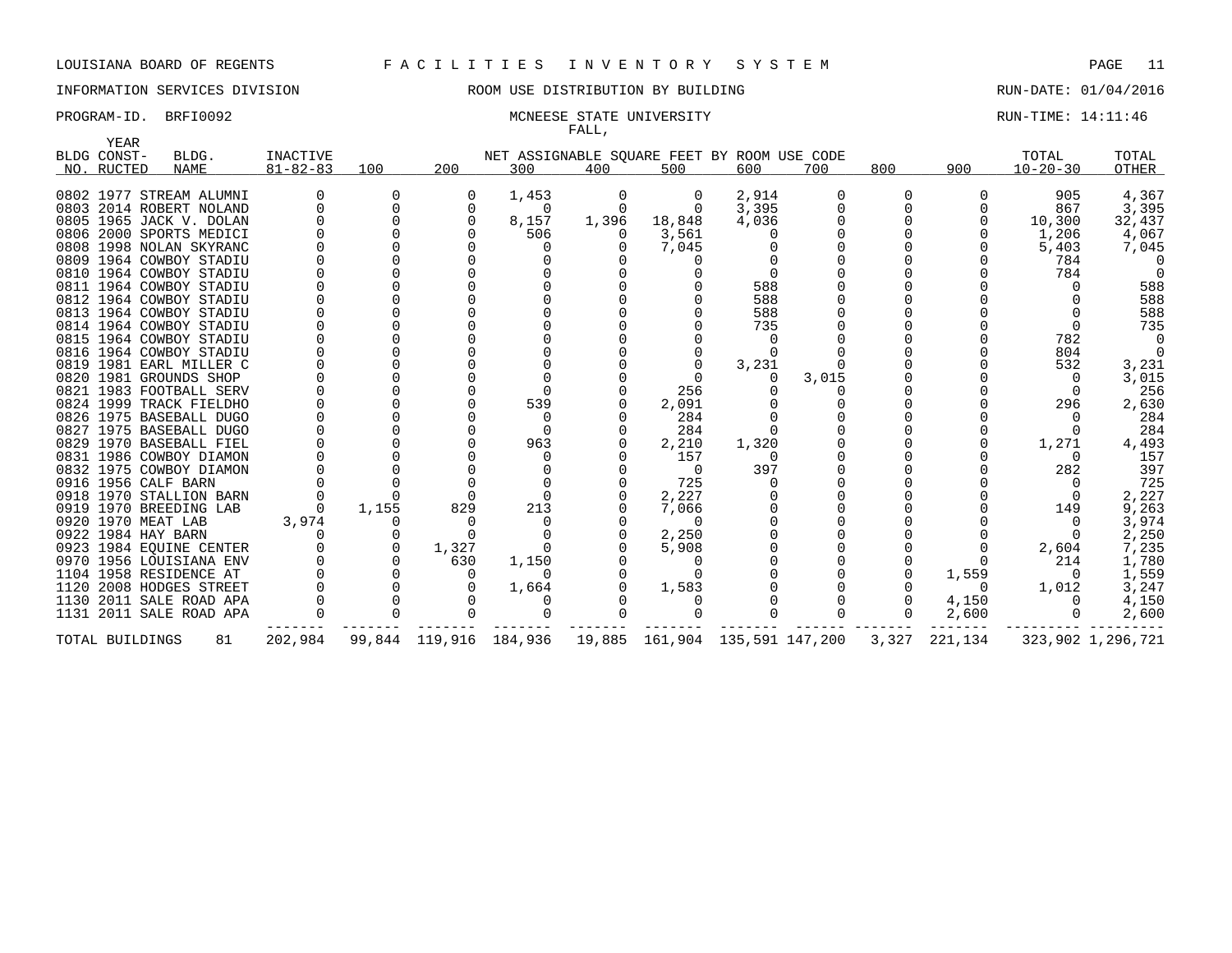### INFORMATION SERVICES DIVISION ROOM USE DISTRIBUTION BY BUILDING RUN-DATE: 01/04/2016

### PROGRAM-ID. BRFI0092 NICHOLLS STATE UNIVERSITY NEXT RUN-TIME: 14:11:46 FALL,

| YEAR             |                                               |                         |                  |                      |                                             |             |              |                   |               |          |          |                |                  |
|------------------|-----------------------------------------------|-------------------------|------------------|----------------------|---------------------------------------------|-------------|--------------|-------------------|---------------|----------|----------|----------------|------------------|
| BLDG CONST-      | BLDG.                                         | INACTIVE                |                  |                      | NET ASSIGNABLE SQUARE FEET BY ROOM USE CODE |             |              |                   |               |          |          | TOTAL          | TOTAL            |
| NO. RUCTED       | <b>NAME</b>                                   | $81 - 82 - 83$          | 100              | 200                  | 300                                         | 400         | 500          | 600               | 700           | 800      | 900      | $10 - 20 - 30$ | <b>OTHER</b>     |
|                  |                                               |                         |                  |                      |                                             |             |              |                   |               |          |          |                |                  |
|                  | 0001 1948 C C ELKINS HA                       | 9,550                   | $\overline{0}$   | 2,436                | 17,919                                      | 0           | 2,110        | 303               | 262           | 0        | $\Omega$ | 7,836          | 32,580           |
|                  | 0002 1956 E D WHITE HAL                       | 0                       | 717              | 4,851                | 4,732                                       | 0           | $\Omega$     | O                 | 299           | $\Omega$ |          | 313            | 10,599           |
|                  | 0003 1957 R C SHAVER GY                       | 0                       | 892              | 766                  | 2,668                                       | 0           | 19,950       | O                 | 0             |          |          | 4,686          | 24,276           |
|                  | 0004 1967 D R STOPHER G                       | 0                       | $\overline{0}$   | $\Omega$             | 1,318                                       | 0           | 35,632       | $\Omega$          | 180           |          |          | 3,468          | 37,130           |
|                  | 0005 1960 P G T BEAUREG                       | $\overline{0}$          | 4,516            | 23,604               | 3,410                                       | $\Omega$    | 0            | 135               | $\Omega$      |          |          | 154            | 31,665           |
|                  | 0006 1966 O E PELTIER H                       | 258                     | 21,601           | 16,902               | 21,867                                      | 654         | 0            | 21,489            | 1,628         |          |          | 3,507          | 84,399           |
|                  | 0007 1963 LEONIDAS POLK                       | $\Omega$                | 5,746            | 9,159                | 9,373                                       | 0           | 1,316        | 161               | 800           | $\Omega$ |          | 1,763          | 26,555           |
| 0008             | 1964 V F GALLIANO                             | $\Omega$                | 0                | $\Omega$             | 1,973                                       | 0           | $\Omega$     | 22,957            | $\Omega$      | $\Omega$ |          | 2,662          | 24,930           |
| 0009             | 1967 BOLLINGER MEM                            | $\mathbf 0$             | $\Omega$         | $\Omega$             | 4,532                                       | 565         | 0            | 37,005            | 790           | 1,479    |          | 14,649         | 44,371           |
|                  | 0010 1970 RICHARD E TAL                       | 0                       | 10,123           | 16,944               | 5,272                                       | 2,323       | 3,860        | 5,991             | 86            | O        |          | 135            | 44,599           |
| 0011 1966 ALUMNI |                                               | $\Omega$                | 0                | $\Omega$             | 0                                           | 0           | 2,482        | $\Omega$          | 56            | 0        |          | 693            | 2,538            |
|                  | 0012 1970 STUDENT PUBLI                       | $\Omega$                | $\Omega$         | $\Omega$             | 2,188                                       | 177         | 4,867        | $\Omega$          | $\Omega$      |          |          | 1,933          | 7,232            |
|                  | 0014 1971 JAMES LYNN PO                       | $\Omega$                | 17,825           | 2,019                | 6,101                                       | $\Omega$    | 491          | 1,240             | 713           | O        |          | 600            | 28,389           |
|                  | 0015 1975 FAMILY AND CO                       | $\Omega$                | $\Omega$         | $\Omega$             | 1,972                                       | $\Omega$    | $\Omega$     | 4,361             | $\Omega$      | $\Omega$ |          | 3,438          | 6,333            |
| 0016             | 1978 PICCIOLA HALL<br>0017 1980 ELLENDER MEMO | $\mathbf 0$<br>$\Omega$ | 0<br>$\mathbf 0$ | 0<br>5,492           | 7,372<br>10,449                             | 0<br>89,489 | 0<br>0       | $\Omega$<br>1,779 | 0<br>$\Omega$ |          |          | 891<br>29,847  | 7,372<br>107,209 |
|                  | 0018 1985 CANDIES HALL                        | $\Omega$                | $\Omega$         | 0                    | 5,746                                       | 137         | $\Omega$     | 119               | $\Omega$      |          |          |                |                  |
|                  | 0019 1981 FRANCOIS T GO                       | 1,007                   | 7,343            | 24,790               | 9,374                                       | 0           | $\Omega$     | 0                 | 3,669         | 0        |          | 2,814<br>4,021 | 6,002<br>46,183  |
|                  | 0020 1993 TIMOTHY R. LI                       | $\Omega$                | $\Omega$         | 4,843                | $\Omega$                                    | $\Omega$    | $\Omega$     |                   | $\Omega$      | $\Omega$ |          | $\Omega$       | 4,843            |
|                  | 0021 2001 BETSY CHERAMI                       | $\Omega$                | 15,521           | 15,961               | 8,476                                       | 109         | 1,489        | 743               | 948           | 604      |          | 2,634          | 43,851           |
|                  | 0022 2001 ALLIED HEALTH                       | 0                       | 720              | 884                  | 1,592                                       | 360         | 0            | 10,082            | 440           | 1,410    |          | 100            | 15,488           |
|                  | 0027 1950 TRACTOR BAR                         | 0                       | 0                | 0                    | 0                                           | 0           | 1,584        |                   | 0             | 0        |          | 0              | 1,584            |
|                  | 0028 1950 FEED BARN                           | $\Omega$                | $\Omega$         | $\Omega$             | 0                                           | $\Omega$    | 180          |                   | $\Omega$      |          | $\Omega$ | $\Omega$       | 180              |
|                  | 0030 1956 PRESIDENTS HO                       | $\Omega$                | $\mathbf 0$      | $\Omega$             | 0                                           | 0           | 0            |                   | $\Omega$      | $\Omega$ | 5,253    | $\Omega$       | 5,253            |
|                  | 0032 1975 LABORATORY                          | $\Omega$                | $\Omega$         | $\Omega$             | 0                                           | $\Omega$    | 1,643        |                   | O             | O        | $\Omega$ | <sup>0</sup>   | 1,643            |
|                  | 0033 1950 FARM HOUSE                          | $\Omega$                | $\Omega$         | $\Omega$             | $\Omega$                                    | ∩           |              |                   | O             | $\Omega$ | 1,078    | $\Omega$       | 1,078            |
|                  | 0034 1950 FARM HOUSE                          | $\Omega$                | $\Omega$         | $\Omega$             | $\Omega$                                    |             | 0            |                   | $\Omega$      | $\Omega$ | 1,078    | $\Omega$       | 1,078            |
|                  | 0035 1950 FARM HOUSE                          | $\Omega$                | $\mathbf 0$      | $\Omega$             | 0                                           |             | 0            |                   | O             | $\Omega$ | 1,131    | $\Omega$       | 1,131            |
| 0036             | 1950 FARM HOUSE                               | 0                       | $\mathbf 0$      | $\Omega$             | 0                                           |             |              |                   |               |          | 851      | $\Omega$       | 851              |
|                  | 0037 1950 FARM HOUSE                          | O                       | $\Omega$         | $\Omega$             | $\Omega$                                    |             |              |                   |               |          | 851      | $\Omega$       | 851              |
|                  | 0038 1950 FARM HOUSE                          | 0                       | 0                | <sup>0</sup>         | $\Omega$                                    |             |              |                   | O             |          | 851      | $\Omega$       | 851              |
|                  | 0039 1950 FARM HOUSE                          | $\Omega$                | $\Omega$         | $\Omega$             | 0                                           | ∩           | $\Omega$     |                   | ∩             |          | 851      | $\Omega$       | 851              |
|                  | 0040 1963 GROUNDS MAI                         | $\Omega$                | $\Omega$         | $\Omega$             | $\Omega$                                    |             | 10,578       |                   | ∩             |          | O        | $\Omega$       | 10,578           |
|                  | 0041 1950 STALLION BA                         | $\Omega$                | $\mathbf 0$      | $\Omega$             | 0                                           | $\Omega$    | 5,655        |                   | $\Omega$      | O        |          | 0              | 5,655            |
|                  | 0042 1950 FARM STABLE                         | $\Omega$                | 0                | $\Omega$             | $\Omega$                                    | O           | 2,310        |                   | O             | $\Omega$ |          | $\Omega$       | 2,310            |
|                  | 0043 1950 HORSE BARN                          | 0                       | $\Omega$         | $\Omega$             |                                             | 0           | 31,900       |                   | O             |          |          | $\Omega$       | 31,900           |
|                  | 0044 1950 MILK PARLOR                         | O<br>$\Omega$           | $\Omega$<br>0    | $\Omega$<br>$\Omega$ |                                             | ∩           | 877          |                   |               |          |          | <sup>n</sup>   | 877              |
|                  | 0045 1960 GREENHOUSE<br>0046 1966 BASEBALL FI | $\Omega$                | $\Omega$         | $\Omega$             | 0                                           |             | 4,744<br>283 |                   |               |          |          |                | 4,744<br>283     |
|                  | 0047 1966 BASEBALL FI                         | $\Omega$                | $\Omega$         | $\Omega$             | $\Omega$                                    |             | 304          |                   |               |          |          | $\Omega$       | 304              |
| 0048             | 1967 GREENHOUSE                               | 0                       | $\mathbf 0$      | <sup>0</sup>         | 0                                           | O           | 290          |                   |               |          |          | 0              | 290              |
|                  | 0049 1950 HAY BARN                            | 0                       | $\Omega$         | $\Omega$             |                                             | O           | 6,433        |                   |               |          |          | $\Omega$       | 6,433            |
|                  | 0053 1970 PAINT SHED                          | $\mathbf 0$             | $\Omega$         | $\Omega$             |                                             |             | $\Omega$     |                   |               |          |          | 9,900          | 0                |
| 0055 1950 ARENA  |                                               | 0                       | $\Omega$         | $\Omega$             |                                             | $\Omega$    | 21,816       |                   |               |          |          | $\Omega$       | 21,816           |
|                  | 0062 1935 RESIDENCE                           | $\Omega$                | $\Omega$         |                      |                                             |             | 0            |                   |               |          | 1,408    | $\Omega$       | 1,408            |
| 0063 1935 BARN   |                                               | $\Omega$                | $\Omega$         | <sup>0</sup>         | $\Omega$                                    |             | 6,325        |                   |               |          |          | $\Omega$       | 6,325            |
|                  | 0068 1971 GREENHOUSE                          | $\Omega$                | $\Omega$         |                      |                                             |             | 1,500        |                   |               |          |          | $\Omega$       | 1,500            |
|                  | 0070 1972 FRANK L BAR                         | 0                       | 0                | $\Omega$             | 4,534                                       |             | 8,902        | 438               | $\Omega$      | $\Omega$ | O        | 3,413          | 13,874           |
|                  |                                               |                         |                  |                      |                                             |             |              |                   |               |          |          |                |                  |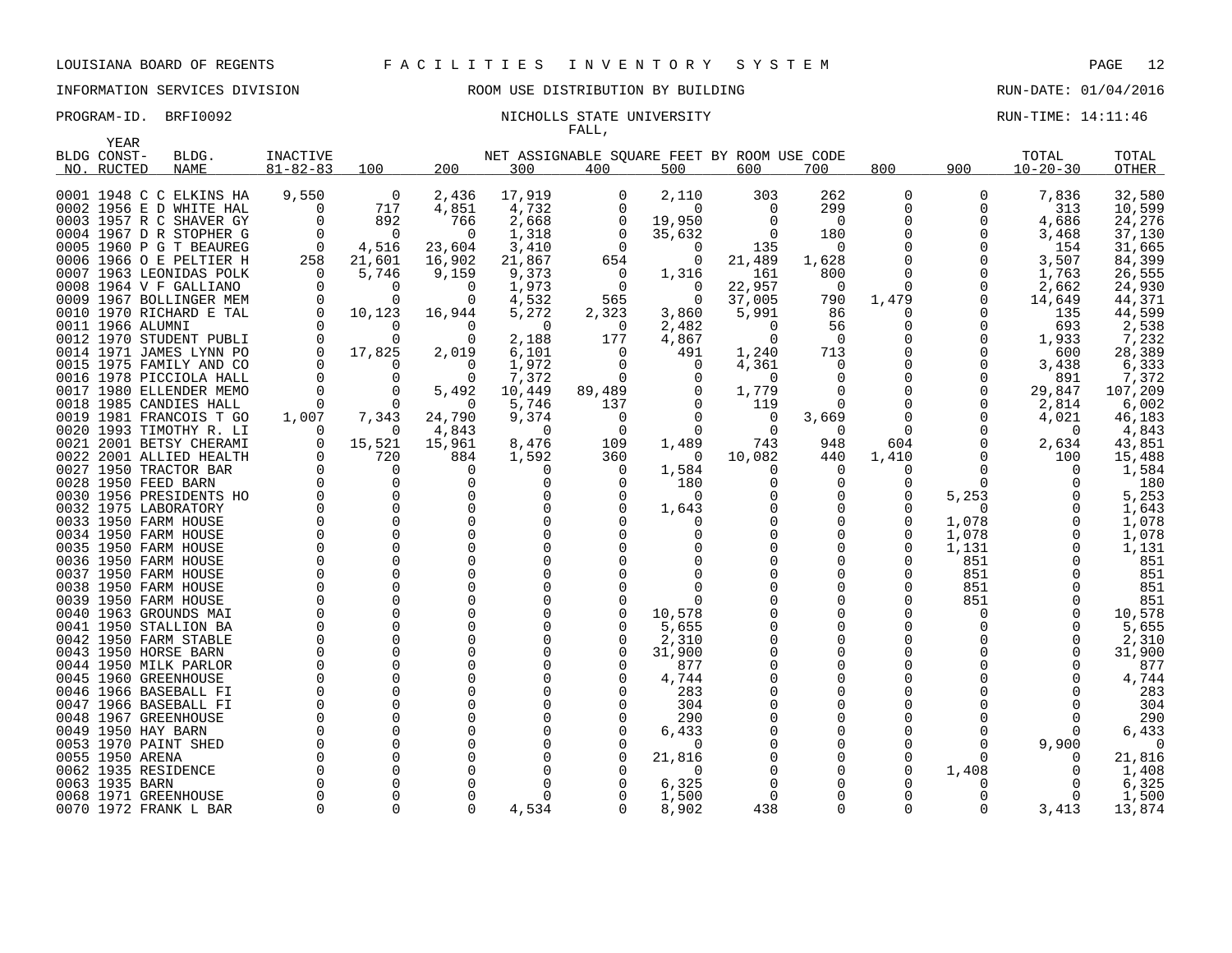### INFORMATION SERVICES DIVISION ROOM USE DISTRIBUTION BY BUILDING RUN-DATE: 01/04/2016

### PROGRAM-ID. BRFI0092 NICHOLLS STATE UNIVERSITY NEXT RUN-TIME: 14:11:46 FALL,

|      | YEAR            |                         |                 |          |                        |              |     |                                             |       |          |          |               |                |                   |
|------|-----------------|-------------------------|-----------------|----------|------------------------|--------------|-----|---------------------------------------------|-------|----------|----------|---------------|----------------|-------------------|
|      | BLDG CONST-     | BLDG.                   | <b>INACTIVE</b> |          |                        |              |     | NET ASSIGNABLE SQUARE FEET BY ROOM USE CODE |       |          |          |               | TOTAL          | TOTAL             |
|      | NO. RUCTED      | <b>NAME</b>             | $81 - 82 - 83$  | 100      | 200                    | 300          | 400 | 500                                         | 600   | 700      | 800      | 900           | $10 - 20 - 30$ | <b>OTHER</b>      |
|      |                 |                         |                 |          |                        |              |     |                                             |       |          |          |               |                |                   |
|      |                 | 0071 1986 BARKER HALL A |                 | 0        | 0                      | 120          | 0   | 3,482                                       | 0     | $\Omega$ | $\Omega$ |               | 330            | 3,602             |
|      |                 | 0073 1976 AYO SWIMMIN   |                 |          | $\Omega$               | 402          |     | 535                                         |       |          |          |               | 284            | 937               |
|      |                 | 0078 1979 DIDIER BASE   |                 |          | $\Omega$               | 0            |     | 1,045                                       |       |          |          |               | $\Omega$       | 1,045             |
|      |                 | 0085 1972 CALECAS HALL  |                 |          | $\Omega$               | $\Omega$     |     | $\Omega$                                    |       |          | $\Omega$ | 20,898        | $\Omega$       | 20,898            |
|      |                 | 0086 1972 JOHN L GUIDRY |                 |          | U                      | 0            |     | 4,608                                       | 2,431 |          |          |               | 5,027          | 7,039             |
|      |                 | 0088 1982 LST GREENHO   |                 |          |                        | 0            |     | 960                                         | 0     |          |          |               |                | 960               |
|      |                 | 009A 1988 STUDENT UNI   |                 |          |                        |              |     | 2,010                                       | 2,315 |          |          |               | 3,116          | 4,325             |
|      |                 | 0090 1965 SOUTH BABINGT |                 |          |                        |              |     | $\left($                                    |       |          |          | 13,230        |                | 13,230            |
|      |                 | 0091 1964 NORTH BABINGT |                 |          |                        |              |     | 0                                           |       |          |          | 7,056         |                | 7,056             |
|      |                 | 0093 1967 H D ELLENDER  |                 | 300      |                        | <sup>0</sup> |     |                                             |       |          |          | 23,400        |                | 23,700            |
|      |                 | 0094 1978 FAMILY HOUSIN |                 | $\Omega$ |                        | $\Omega$     |     | $\Omega$                                    |       |          |          | 11,620        | $\Omega$       | 11,620            |
|      |                 | 0095 1983 FAMILY RES CT |                 |          |                        | 10           |     | 172                                         |       |          |          |               | 349            | 182               |
|      |                 | 0096 1971 CONTINUING ED |                 |          |                        | 628          |     | O                                           |       |          |          |               | 372            | 628               |
|      |                 | 0097 2008 SCHOLARS HALL |                 |          |                        | $\Omega$     |     |                                             |       |          |          | 43,258        | $\Omega$       | 43,258            |
| 0098 |                 | 2008 ZERINGUE HALL      |                 |          |                        | $\Omega$     |     |                                             |       |          |          | 39,514        |                | 39,514            |
|      |                 | 0099 2008 MILLET HALL   |                 |          |                        |              |     |                                             |       |          |          | 39,514        |                | 39,514            |
| 0101 |                 | 2003 BRADY COMPLEX      |                 |          |                        | O            |     |                                             |       |          |          | 7,761         |                | 7,761             |
| 0102 |                 | 2003 BRADY COMPLEX      |                 |          |                        |              |     |                                             |       |          |          | 25,821        |                | 25,821            |
|      |                 | 0103 2003 BRADY COMPLEX |                 |          |                        |              |     |                                             |       |          |          | 25,821        |                | 25,821            |
|      |                 | 0104 2003 BRADY COMPLEX |                 |          |                        |              |     |                                             |       |          |          | 12,558        |                | 12,558            |
|      |                 | 0105 2003 BRADY COMPLEX |                 |          |                        |              |     |                                             |       |          |          | 25,821        |                | 25,821            |
|      |                 | 0106 2003 BRADY COMPLEX |                 |          |                        |              |     |                                             |       |          |          | 12,558        |                | 12,558            |
| 0107 |                 | 2003 BRADY COMPLEX      |                 |          |                        |              |     |                                             |       |          |          | 25,821        |                | 25,821            |
|      |                 | 0108 2003 BRADY COMPLEX |                 |          |                        |              |     | $\Omega$                                    |       |          |          | 25,821        |                | 25,821            |
|      |                 | 0116 UNKN LANNY D. LEDE | 1,679           | 1,590    | 8,664                  | 3,688        | 812 | $\Omega$                                    | 1,590 | 2,347    |          |               |                | 20,370            |
|      |                 | 018A 1985 ELKINS MECH   |                 |          |                        |              |     |                                             |       |          |          |               | 1,877          |                   |
|      |                 | 019A 1981 GOUAUX HALL   |                 |          |                        |              |     |                                             |       |          |          |               | 1,726          |                   |
|      |                 | 050A 1965 MAINTENANCE   |                 |          |                        |              |     |                                             |       |          |          |               | 712            |                   |
|      |                 | 050B 1959 MAINTENANCE   |                 |          |                        |              |     |                                             |       |          |          |               | 7,280          |                   |
|      |                 | 050C 1968 MAINTENANCE   |                 |          |                        |              |     |                                             |       |          |          |               | 288            |                   |
|      |                 | 050D 1968 MAINTENANCE   |                 |          |                        |              |     |                                             |       |          |          |               | 2,020          |                   |
|      |                 | 070A 1959 MAINTENANCE   |                 |          |                        |              |     |                                             |       |          |          |               | 7,068          |                   |
|      |                 | 070B 1957 ATHLETICS B   |                 |          |                        |              |     | 2,076                                       |       |          |          |               | $\Omega$       | 2,076             |
|      |                 | 073A 1976 AYO SWIMMIN   |                 |          |                        |              |     |                                             |       |          |          |               | 797            |                   |
|      |                 | 081A 1964 MECHANICAL    |                 |          |                        |              |     |                                             |       |          |          |               | 821            |                   |
|      |                 | 083A 1967 MECHANICAL    |                 |          |                        |              |     |                                             |       |          |          |               | 695            |                   |
|      |                 | 091A 1964 MECHANICAL    |                 |          |                        |              |     |                                             |       |          |          |               | 821            |                   |
|      |                 | 093A 1969 MECHANICAL    |                 |          |                        | <sup>0</sup> |     |                                             |       | 0        |          |               | 574            |                   |
|      |                 | 096A 1985 TELEPHONE E   |                 |          |                        | 251          |     |                                             |       | 124      |          |               | 1,069          | 375               |
|      | TOTAL BUILDINGS | 87                      | 12,494          |          | 86,894 137,315 135,967 |              |     | 94,626 192,409 113,139 12,342               |       |          |          | 3,493 373,824 |                | 134,683 1,162,503 |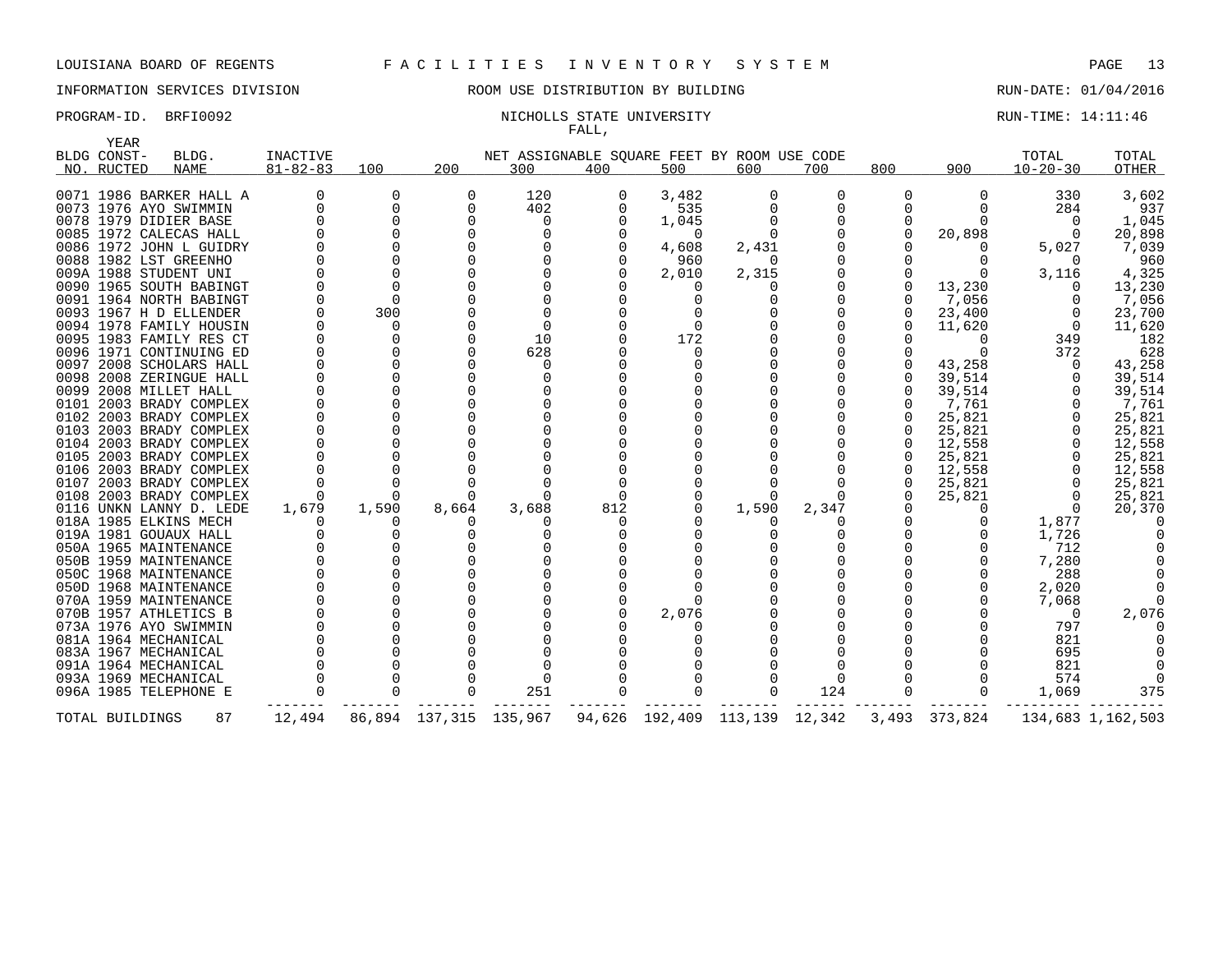YEAR

# INFORMATION SERVICES DIVISION **REDEFILMENTION BY BUILDING RUN-DATE: 01/04/2016**

# FALL,

|     | BLDG CONST- | BLDG.                                             | <b>INACTIVE</b>      |                |                      |                      |                | NET ASSIGNABLE SQUARE FEET BY ROOM USE CODE |                 |                 |             |               | TOTAL          | TOTAL          |
|-----|-------------|---------------------------------------------------|----------------------|----------------|----------------------|----------------------|----------------|---------------------------------------------|-----------------|-----------------|-------------|---------------|----------------|----------------|
| NO. | RUCTED      | <b>NAME</b>                                       | $81 - 82 - 83$       | 100            | 200                  | 300                  | 400            | 500                                         | 600             | 700             | 800         | 900           | $10 - 20 - 30$ | <b>OTHER</b>   |
|     |             | 0001 UNKN Testing Cente                           |                      | $\Omega$       | $\Omega$             | $\Omega$             | $\Omega$       | $\Omega$                                    | $\Omega$        | 1,452           | 0           | $\Omega$      | $\Omega$       | 1,452          |
|     |             |                                                   |                      | $\Omega$       |                      |                      | $\Omega$       |                                             |                 |                 | 0           | 843           | 961            | 2,329          |
|     |             | 0002 1940 University Ho                           | $\Omega$<br>$\Omega$ |                | $\Omega$             | 138                  | 404            | 0                                           | 1,348           | 0<br>806        |             | 1,344         | 14,457         |                |
|     |             | 0003 2002 Hemphill Hall                           |                      | 15,842         | 3,481                | 9,668                |                | 0                                           | 430             |                 | 0           |               |                | 31,975         |
|     |             | 0004 2006 Bayou Commons                           |                      |                | $\Omega$             | $\Omega$             | 1,824          | 0                                           | $\Omega$        | $\Omega$        | $\Omega$    | 39,526        | 10,731         | 41,350         |
|     |             | 0005 2006 Bayou Commons                           | 0                    | $\Omega$       | $\Omega$             | 3,847                | 1,449          | $\mathbf 0$                                 | 3,140           | $\Omega$        | 0           | 42,881        | 16,658         | 51,317         |
|     |             | 0006 2006 Bayou Village                           | 548                  |                | $\Omega$             | 120                  | 3,256          |                                             | $\Omega$        | $\Omega$        | 0           | 30,882        | 11,238         | 34,806         |
|     |             | 0007 UNKN Claiborne Bui                           | $\Omega$             | 749            | 749                  | 2,437                |                | $\Omega$                                    | 305             | 640             |             |               | 583            | 4,880          |
|     |             | 0008 UNKN Intramural St                           | $\Omega$             |                | $\Omega$             | $\Omega$             |                | 180                                         |                 | $\Omega$        |             |               |                | 180            |
|     |             | 0009 UNKN Bienville Ani                           | $\Omega$<br>$\Omega$ | $\overline{0}$ | 153                  | 550                  |                | 3,416                                       |                 | 218             |             |               | 4,422          | 4,337          |
|     |             | 0013 UNKN VAPA ANNEX                              |                      | 725            | 8,045                | 291                  |                |                                             |                 | 875             | O           | $\Omega$      | 566            | 9,936          |
|     |             | 0015 2005 Building 5                              |                      |                |                      | $\Omega$<br>$\Omega$ |                |                                             |                 | 0               |             | 38,339        | 9,769          | 38,339         |
|     |             | 0016 2005 Building 6                              |                      |                |                      |                      |                |                                             |                 | 0               | 0<br>0      | 37,773        | 10,335         | 37,773         |
|     |             | 0017 2005 Building 7                              |                      |                |                      | $\Omega$             |                | 0                                           |                 | 0               |             | 43,090        | 9,200          | 43,090         |
|     |             | 0018 2000 BIENVILLE BUI                           | 6,573                | 17,461         | 27,807               | 27,495               | 5,782          | 68<br>$\Omega$                              | 8,288           | 2,511           | $\Omega$    | $\Omega$      | 25,685         | 95,985         |
|     |             | 0019 2005 Student Healt                           |                      |                | $\Omega$<br>$\Omega$ | 2,177                |                |                                             | 387<br>$\Omega$ | 124             | 1,535       | $\Omega$      | 1,894          | 4,223          |
|     |             | 0020 2005 Softball Rest                           |                      | $\Omega$       |                      | $\Omega$             |                | 395                                         |                 | $\Omega$        | 0           | 0             | 144            | 395            |
|     |             | 0021 2005 Softball Conc                           |                      | $\Omega$       | $\Omega$             | $\mathbf 0$<br>312   |                | 899<br>917                                  | 194             | $\Omega$<br>213 |             |               | 191<br>184     | 1,093          |
|     |             | 0022 UNKN SOCCER                                  |                      | $\overline{0}$ | $\Omega$             |                      |                |                                             | $\Omega$        | $\Omega$        |             | 0             |                | 1,442          |
|     |             | 0023 UNKN ULM CHILD DEV                           |                      | 825            | $\mathbf 0$          | 160<br>7,627         |                | 2,785                                       |                 | $\overline{0}$  | 0           | $\Omega$      | 741<br>4,558   | 2,945<br>9,598 |
|     |             | 0101 1957 Filhiol Hall<br>0102 1939 Biedenharn Ha | 1,146<br>$\Omega$    | 2,665          | 9,375                | 6,991                |                | 0<br>$\Omega$                               | 6,454           | 119             |             | 0<br>$\Omega$ | 13,774         | 25,604         |
|     |             | 0103 1931 Brown Hall                              | 9,291                | 2,883          | $\Omega$             | 3,048                |                |                                             | $\Omega$        | $\overline{0}$  | 0           | 0             | 7,305          | 16,636         |
|     |             | 0104 1931 Brown Auditor                           |                      | 0              | 494                  | 234                  |                | 1,414<br>$\Omega$                           | 22,761          | 110             | $\Omega$    | $\Omega$      | 4,274          | 23,599         |
|     |             | 0105 1932 Brown Gym                               | $\Omega$             | $\Omega$       | $\Omega$             | 828                  |                | 15,798                                      | $\Omega$        | 1,086           |             | 0             | 2,476          | 17,712         |
|     |             | 0106 1939 Bry Hall                                |                      | $\Omega$       | 7,794                | 2,344                |                |                                             | 1,016           | 527             | $\Omega$    | 0             | 3,012          | 11,681         |
|     |             | 0107 1956 Stubbs Hall                             | 5,220                | 5,798          | 10,359               | 15,275               |                | 2,207                                       | 0               | 1,245           |             | 0             | 20,008         | 40,104         |
|     |             | 0108 1949 Caldwell Hall                           | 409                  | 1,297          | 7,663                | 3,728                |                |                                             | 0               | 946             |             | $\mathbf 0$   | 4,952          | 14,043         |
|     |             | 0109 1966 Hanna Hall                              | 4,754                | 9,838          | 5,932                | 6,033                |                | $\Omega$                                    | 11,646          | 196             |             | $\Omega$      | 13,675         | 38,399         |
|     |             | 0110 1962 Garrett Hall                            | $\Omega$             | 1,066          | 13,143               | 2,974                |                |                                             | 18              | $\Omega$        |             | $\Omega$      | 7,572          | 17,201         |
|     |             | 0111 1963 Sandel Hall                             | 77,333               | $\Omega$       | $\Omega$             | $\Omega$             |                | $\Omega$                                    | $\Omega$        | $\Omega$        |             | $\Omega$      | $\Omega$       | 77,333         |
|     |             | 0112 1969 George Walker                           | 6,512                | 31,689         | 15,205               | 26,794               |                | $\Omega$                                    | 3,395           | 1,451           |             | 0             | 32,434         | 85,046         |
|     |             | 0113 1971 Fant-Ewing Co                           | 0                    | 4,880          | $\Omega$             | 8,662                | $\Omega$       | 65,268                                      | 1,075           | 2,482           |             | 0             | 31,707         | 82,367         |
|     |             | 0114 1967 Brown Stadium                           | 1,964                | $\Omega$       | $\Omega$             | 3,597                | $\Omega$       | 16,694                                      | 6,292           | 0               | 0           | 0             | 3,568          | 28,547         |
|     |             | 0115 1939 Student Union                           | $\Omega$             | $\Omega$       | $\Omega$             | 7,047                | 412            | $\Omega$                                    | 34,003          | 784             | $\mathbf 0$ | $\mathbf 0$   | 19,306         | 42,246         |
|     |             | 0117 1971 Leon Sugar Ha                           | 18,353               | 8,566          | 11,333               | 11,386               | $\Omega$       | 4,735                                       | 533             | 122             | 785         | $\Omega$      | 16,423         | 55,813         |
|     |             | 0118 1973 Strauss Hall                            | $\Omega$             | 12,201         | 4,777                | 18,751               | 716            | 3,734                                       | 688             | $\Omega$        | 645         | 913           | 14,501         | 42,425         |
|     |             | 0119 1973 Band Building                           |                      |                | 9,880                | 1,050                | $\Omega$       | $\Omega$                                    |                 | $\Omega$        | $\Omega$    | $\Omega$      | 4,182          | 10,930         |
|     |             | 0120 1976 Heard Tennis                            |                      |                | $\Omega$             | 280                  |                | 4,257                                       |                 |                 | U           |               | 437            | 4,537          |
|     |             | 0121 1979 Oxford Natato                           | 34,372               |                | $\Omega$             | $\Omega$             |                | $\Omega$                                    |                 | $\Omega$        | 0           | 0             | $\Omega$       | 34,372         |
|     |             | 0122 1978 Malone Stadiu                           | 2,078                |                | 0                    | 8,503                |                | 101,817                                     | 5,029           | 20              | $\Omega$    | $\Omega$      | 17,842         | 117,447        |
|     |             | 0123 1981 Construction                            | $\Omega$             | 8,683          | 1,596                | 1,740                |                | $\Omega$                                    | $\Omega$        | 1,198           | $\mathbf 0$ | 415           | 4,140          | 13,632         |
|     |             | 0124 1981 KITTY DEGREE                            | $\Omega$             | 7,310          | 15,458               | 12,253               |                | $\Omega$                                    | 6,472           | 130             | 420         | $\Omega$      | 14,859         | 42,043         |
|     |             | 0125 1982 Baseball Stad                           | $\Omega$             | $\Omega$       | $\Omega$             | 1,808                | $\overline{0}$ | 18,223                                      | 484             | $\Omega$        | $\Omega$    | $\Omega$      | 4,504          | 20,515         |
|     |             | 0126 1984 Chemistry and                           | 1,252                | 7,662          | 34,373               | 8,228                | 540            | 1,161                                       | $\Omega$        | 3,901           | $\Omega$    | $\Omega$      | 26,773         | 57,117         |
|     |             | 0128 1999 UNIVERSITY LI                           | 3,176                | 8,309          | 10,310               | 41,029               | 82,830         | 163                                         | 9,703           | 1,917           | $\Omega$    | 76            | 86,144         | 157,513        |
|     |             | 0205 1961 Madison Hall                            |                      |                |                      | 178                  |                | 0                                           | 1,893           | $\Omega$        | 0           | 29,239        | 2,738          | 31,310         |
|     |             | 0207 1962 Ouachita Hall                           |                      |                | $\Omega$             | 115                  | $\Omega$       | 0                                           | 1,948           | 0               | 0           | 16,526        | 7,333          | 18,589         |
|     |             | 0210 1966 Masur Hall                              | $\Omega$             |                | $\Omega$             | 1,120                | 968            | $\Omega$                                    |                 | $\cap$          | 0           | 47,959        | 21,200         | 50,047         |
|     |             |                                                   |                      |                |                      |                      |                |                                             |                 |                 |             |               |                |                |

PROGRAM-ID. BRFI0092 **EXAM-ID.** BRFI0092 UNIVERSITY OF LA IN MONROE RUN-TIME: 14:11:46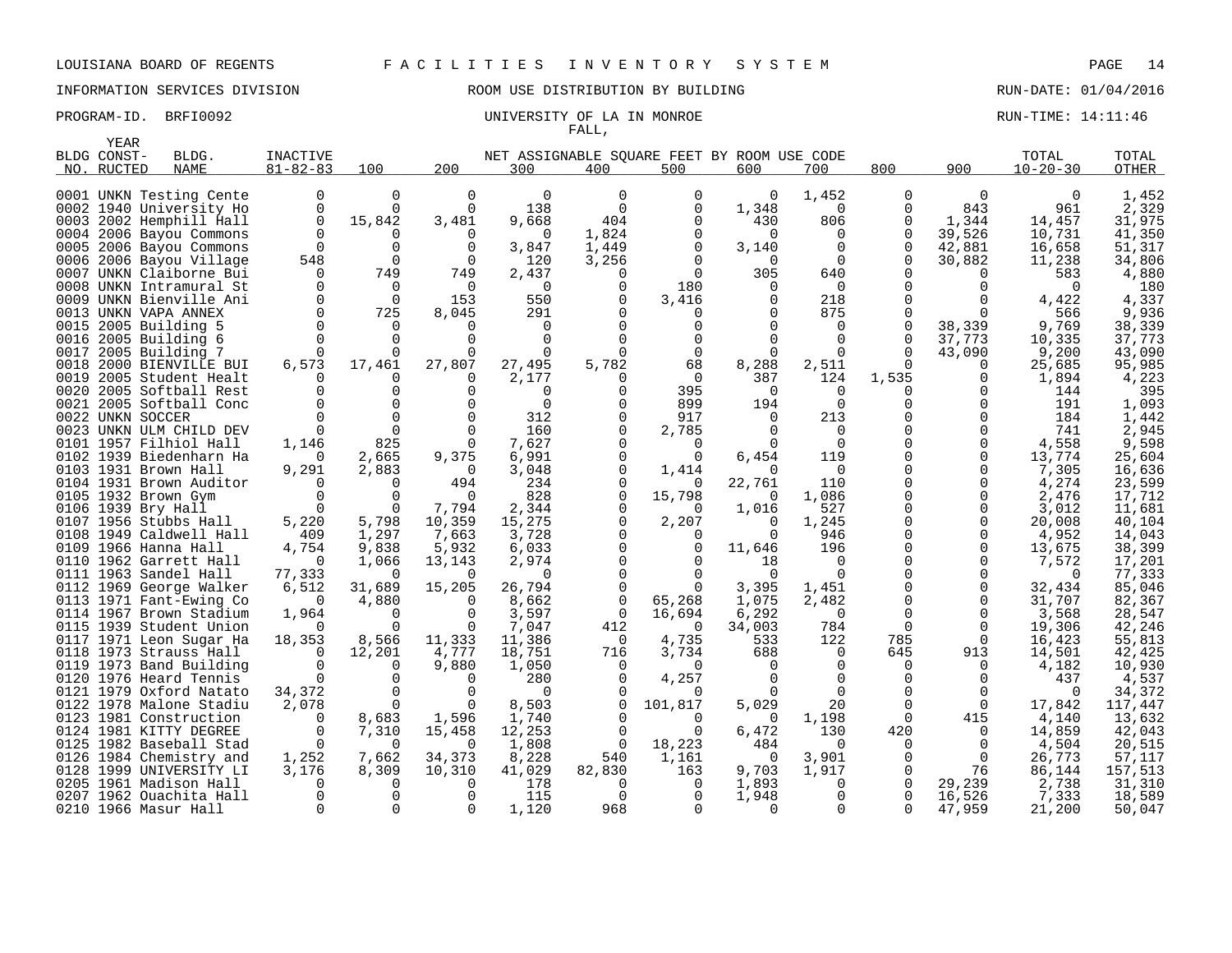## INFORMATION SERVICES DIVISION ROOM USE DISTRIBUTION BY BUILDING RUN-DATE: 01/04/2016

### PROGRAM-ID. BRFI0092 CONTROLLER ENTIRE STATE RUN-TIME: 14:11:46 FALL,

|      | YEAR             |                         |                 |             |              |                                             |              |          |             |              |             |          |                |              |
|------|------------------|-------------------------|-----------------|-------------|--------------|---------------------------------------------|--------------|----------|-------------|--------------|-------------|----------|----------------|--------------|
|      | BLDG CONST-      | BLDG.                   | <b>INACTIVE</b> |             |              | NET ASSIGNABLE SOUARE FEET BY ROOM USE CODE |              |          |             |              |             |          | TOTAL          | TOTAL        |
| NO.  | RUCTED           | <b>NAME</b>             | $81 - 82 - 83$  | 100         | 200          | 300                                         | 400          | 500      | 600         | 700          | 800         | 900      | $10 - 20 - 30$ | <b>OTHER</b> |
|      |                  |                         |                 |             |              |                                             |              |          |             |              |             |          |                |              |
|      |                  | 0228 1956 RETIRED SENIO | 0               | 0           | $\Omega$     | 1,358                                       | 0            | 0        | $\mathbf 0$ | $\Omega$     | 0           | 0        | 167            | 1,358        |
|      |                  | 0300 2008 Bon Aire - Pr | <sup>0</sup>    | $\mathbf 0$ | $\Omega$     | $\Omega$                                    | 0            | $\Omega$ | $\Omega$    | $\Omega$     | 0           | 8,897    | $\Omega$       | 8,897        |
| 0301 |                  | 1960 Clarke Willia      | <sup>0</sup>    | $\mathbf 0$ | 2,849        | 4,755                                       | 2,637        | 132      | 253         | 1,405        | 0           | 0        | 6,340          | 12,031       |
|      |                  | 0302 1965 Schulze Dinin | $\Omega$        | $\Omega$    | $\Omega$     | 210                                         | O            | $\Omega$ | 18,204      | $\Omega$     | $\Omega$    | 0        | 1,357          | 18,414       |
|      |                  | 0303 1966 Coenen Hall   | 125             | 0           |              | 9,602                                       | O            | $\Omega$ | $\Omega$    | 159          | 0           | $\Omega$ | 4,650          | 9,886        |
|      |                  | 0405 1974 Anna Gray Noe | $\Omega$        | $\Omega$    | <sup>0</sup> | 2,471                                       | 0            | 0        | 3,149       | $\Omega$     | $\Omega$    | 0        | 429            | 5,620        |
|      |                  | 0406 1993 Student Activ | $\Omega$        | $\Omega$    |              | 2,286                                       | $\Omega$     | 69,789   | 2,265       | 351          | $\Omega$    | 0        | 15,139         | 74,691       |
| 0407 |                  | UNKN Advancement/E      | 282             | $\Omega$    | $\Omega$     | 5,617                                       |              |          | $\Omega$    | 224          | 0           | 0        | 436            | 6,123        |
|      |                  | 0501 1967 Maintenance S | <sup>0</sup>    | $\Omega$    |              | 1,376                                       |              | O        | $\Omega$    | 8,138        | 0           | 0        | 363            | 9,514        |
| 0502 |                  | 1967 Grounds Build      | 0               | 0           | $\Omega$     | 541                                         |              |          |             | 3,660        | 0           | $\Omega$ | 83             | 4,201        |
|      |                  | 0503 1984 Auto Services | $\Omega$        | 0           | $\Omega$     | 484                                         |              |          |             | 3,700        | 0           | 0        | 24             | 4,184        |
|      |                  | 0504 1967 Warehouse/Phy | <sup>0</sup>    | 0           | $\Omega$     | 5,395                                       |              |          |             | 6,616        | $\mathbf 0$ | 0        | 471            | 12,011       |
| 0505 |                  | 1984 Property Cont      | $\Omega$        | $\Omega$    | $\Omega$     | $\Omega$                                    |              |          |             | 4,040        | 0           | $\Omega$ | $\Omega$       | 4,040        |
|      |                  | 0506 1985 Maintenance B | O               | $\Omega$    | $\Omega$     | $\Omega$                                    |              |          |             | 1,244        | 0           |          | $\Omega$       | 1,244        |
| 0507 |                  | 1985 Grounds Hotho      | $\Omega$        | $\Omega$    | $\Omega$     | $\Omega$                                    |              | $\Omega$ |             | 282          | 0           |          | $\cap$         | 282          |
|      |                  | 0508 1985 AG Greenhouse | <sup>0</sup>    | 0           | $\Omega$     | $\Omega$                                    |              | 282      |             | $\Omega$     | 0           |          |                | 282          |
| 0509 |                  | 1985 AG Greenhouse      | $\Omega$        | $\Omega$    | $\Omega$     | $\Omega$                                    |              | 282      |             | $\Omega$     | O           |          | $\Omega$       | 282          |
|      |                  | 0510 UNKN Greenhouse La | <sup>0</sup>    | 0           | $\Omega$     | $\mathbf 0$                                 |              | 2,444    |             | $\Omega$     | 0           |          | $\Omega$       | 2,444        |
|      |                  | 0511 1990 Custodial Ser | $\Omega$        | $\Omega$    | $\Omega$     | 168                                         |              | 0        |             | $\Omega$     | O           | $\Omega$ | 1,122          | 168          |
| 0601 |                  | 1992 Men's East St      | <sup>0</sup>    | $\Omega$    | $\Omega$     | $\Omega$                                    |              | 42       |             | $\Omega$     | 0           | 0        | 3,483          | 42           |
|      |                  | 0602 1992 East Stadium  | $\Omega$        | $\Omega$    | $\Omega$     | $\Omega$                                    |              | $\Omega$ | 523         | $\Omega$     | O           |          |                | 523          |
|      |                  | 0607 1980 Women's Softb | <sup>0</sup>    | $\Omega$    | $\Omega$     | $\Omega$                                    |              | 208      | $\Omega$    | $\Omega$     | O           |          | $\Omega$       | 208          |
|      |                  | 0608 1980 Women's Softb | <sup>0</sup>    | $\Omega$    | $\Omega$     | $\Omega$                                    |              | 208      |             | $\Omega$     | O           |          | $\cap$         | 208          |
| 0613 |                  | 1960 Talent Search      | 0               | 0           | $\Omega$     | 1,956                                       |              | 0        |             | 0            | 0           |          | $\mathbf 0$    | 1,956        |
|      |                  | 0615 1946 OLDER WORKER  | <sup>0</sup>    | $\Omega$    |              | 1,826                                       |              | $\Omega$ | 0           | 400          | 0           |          | 62             | 2,226        |
|      |                  | 0616 1941 ULM GOLF      | O               | 0           |              | 1,298                                       |              | 979      | 859         | 186          | 0           | N        | 167            | 3,322        |
| 0617 |                  | UNKN ATHLETIC GROU      | 2,091           | $\Omega$    |              | 0                                           |              | 0        |             | 0            | 0           | N        | $\mathbf 0$    | 2,091        |
|      |                  | 0619 1960 Residential M | 39              | $\Omega$    | $\Omega$     | 1,919                                       |              | $\Omega$ |             | <sup>0</sup> | O           |          | 25             | 1,958        |
|      | 0624 1958 L CLUB |                         | $\Omega$        | $\Omega$    | $\Omega$     | 1,375                                       |              | 184      |             | $\Omega$     | $\Omega$    |          | 20             | 1,559        |
| 0637 |                  | 1981 Mechanical Bu      | 0               | 0           | $\Omega$     | <sup>0</sup>                                | <sup>0</sup> | O        |             | <sup>0</sup> | 0           | O        | 676            |              |
| 0638 |                  | 1982 Mechanical Bu      | $\Omega$        | $\Omega$    | $\Omega$     | $\Omega$                                    | $\Omega$     | ∩        |             | $\Omega$     | O           |          | 676            |              |
| 0639 |                  | 1964 Garrett Hall       | $\Omega$        | $\Omega$    | $\Omega$     | $\Omega$                                    | $\Omega$     | 1,657    |             | $\Omega$     | 0           |          | $\Omega$       | 1,657        |
| 0640 |                  | 1982 Storage Build      | $\Omega$        | $\Omega$    | $\Omega$     | $\Omega$                                    |              | 221      |             | $\Omega$     | $\Omega$    |          | $\Omega$       | 221          |
| 0642 |                  | 1976 North Tick Ma      | $\Omega$        | 0           | $\Omega$     | $\Omega$                                    |              | 80       |             | $\Omega$     | 0           |          |                | 80           |
|      |                  | 0643 1976 South Tick Ma | U               | $\Omega$    | $\Omega$     | $\Omega$                                    |              | 80       |             | ∩            | O           |          |                | 80           |
|      |                  | 0644 UNKN AG Greenhouse | <sup>0</sup>    | $\Omega$    | $\Omega$     | $\Omega$                                    |              | 85       |             | $\Omega$     | 0           |          |                | 85           |
|      |                  | 0645 1962 4001 BON AIRE | $\Omega$        | $\Omega$    | $\Omega$     | $\Omega$                                    |              | $\Omega$ |             | 539          | O           |          |                | 539          |
| 0646 |                  | 1982 Plant Canopy       | 0               | 0           | $\Omega$     | $\Omega$                                    |              | 0        |             | 400          | 0           |          |                | 400          |
| 0647 |                  | UNKN Greenhouse St      | $\Omega$        | $\Omega$    | $\Omega$     | $\Omega$                                    |              | 108      |             | $\Omega$     | 0           |          |                | 108          |
| 0648 |                  | UNKN Greenhouse St      | <sup>0</sup>    | $\Omega$    | $\Omega$     | $\Omega$                                    |              | 200      |             | $\Omega$     | 0           |          | ∩              | 200          |
| 0649 |                  | UNKN Plant Potting      | $\Omega$        | $\Omega$    | $\Omega$     | $\Omega$                                    |              | 720      |             | $\Omega$     | 0           |          | $\Omega$       | 720          |
| 0652 |                  | UNKN KEDM Public R      | <sup>0</sup>    | $\Omega$    |              | $\Omega$                                    |              | O        |             |              | O           |          | 870            | ∩            |
| 0653 |                  | UNKN Softball Stor      | $\Omega$        | $\Omega$    | $\Omega$     | $\Omega$                                    |              | 160      |             | $\Omega$     | O           |          | $\Omega$       | 160          |
|      |                  | 0686 UNKN BB TICKET     | O               | $\Omega$    | $\Omega$     | $\Omega$                                    |              | O        | 100         |              | O           | O        | $\cap$         | 100          |
| 0700 |                  | 2008 INTERMODAL TR      | O               | 0           | $\Omega$     | 92                                          |              | ∩        | $\Omega$    | 85,915       | 0           | $\Omega$ | 1,133          | 86,007       |
| 0701 |                  | 2014 ULM BASEBALL       | <sup>0</sup>    | $\Omega$    | $\Omega$     | $\Omega$                                    |              | 6,800    |             | $\Omega$     | 0           | O        | 0              | 6,800        |
|      |                  | 0702 UNKN BATON ROUGE S | O               | 600         | 206          | 1,854                                       |              |          |             | 50           | $\Omega$    | $\Omega$ | 910            | 2,710        |
|      |                  | 0703 UNKN LIEW FAMILY I | <sup>0</sup>    | 0           | $\Omega$     | 0                                           | 0            | $\Omega$ | 0           | $\Omega$     | 0           | 5,783    | 973            | 5,783        |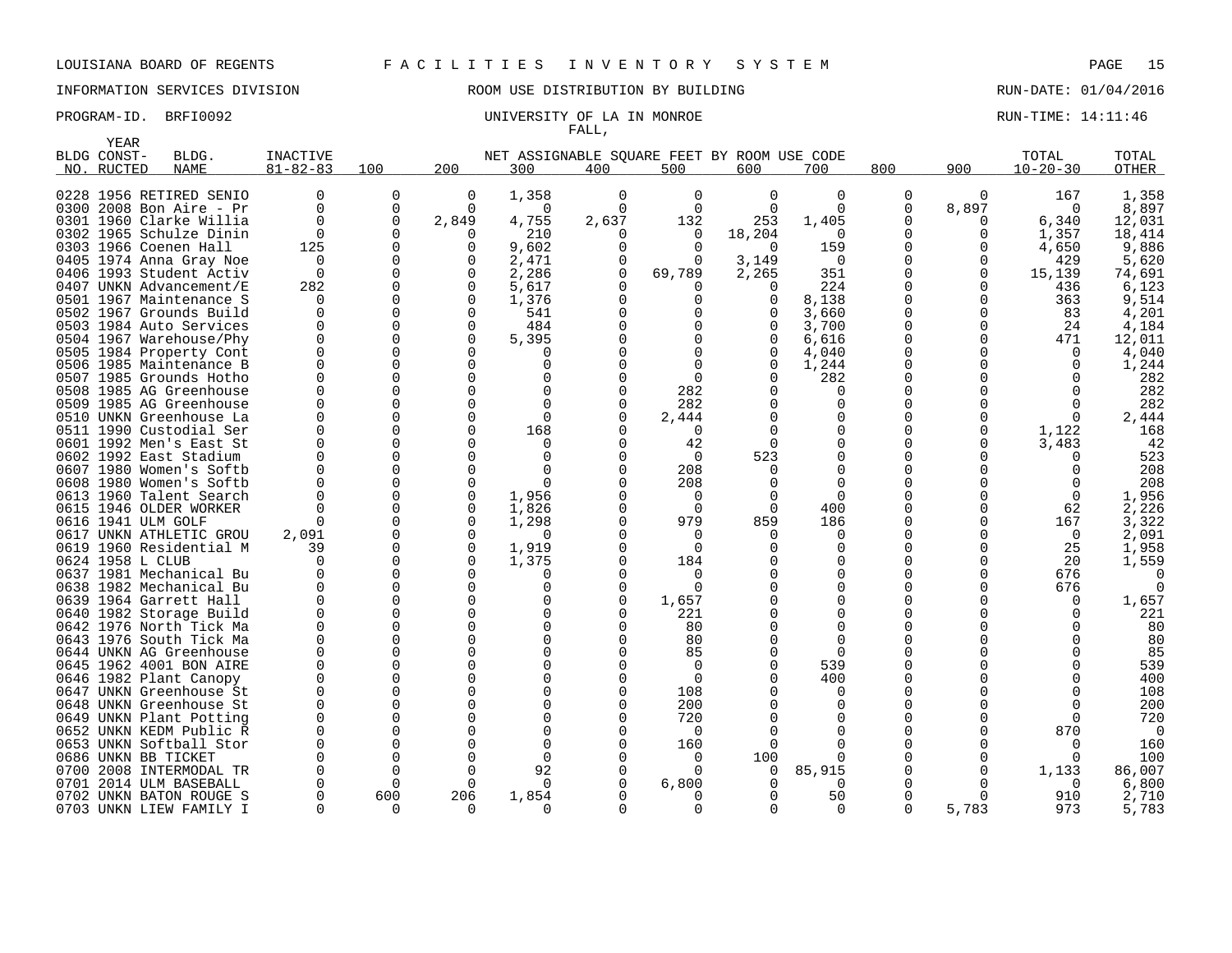| LOUISIANA BOARD OF REGENTS        |                               |                            |          |          |                  | FACILITIES INVENTORY                               |         | SYSTEM |                 |          |         |                         | 16<br>PAGE        |
|-----------------------------------|-------------------------------|----------------------------|----------|----------|------------------|----------------------------------------------------|---------|--------|-----------------|----------|---------|-------------------------|-------------------|
|                                   | INFORMATION SERVICES DIVISION |                            |          |          |                  | ROOM USE DISTRIBUTION BY BUILDING                  |         |        |                 |          |         | RUN-DATE: 01/04/2016    |                   |
| PROGRAM-ID.                       | BRFI0092                      |                            |          |          | UNIVERSITY OF LA | IN<br>FALL,                                        | MONROE  |        |                 |          |         | $RUN-TIME: 14:11:46$    |                   |
| YEAR<br>BLDG CONST-<br>NO. RUCTED | BLDG.<br>NAME                 | INACTIVE<br>$81 - 82 - 83$ | 100      | 200      | 300              | NET ASSIGNABLE SOUARE FEET BY ROOM USE CODE<br>400 | 500     | 600    | 700             | 800      | 900     | TOTAL<br>$10 - 20 - 30$ | TOTAL<br>OTHER    |
| 0704 UNKN DELANO HOUSE            |                               | $\Omega$                   | $\Omega$ | $\Omega$ | $\mathbf{0}$     | $\overline{0}$                                     | 0       | 0      | $\Omega$        | $\Omega$ | 2,080   | 653                     | 2,080             |
| TOTAL BUILDINGS                   | 97                            | 175,518                    | 149,049  | 200,982  | 293,401          | 100,818                                            | 328,792 |        | 152,855 140,382 | 3,385    | 346,566 |                         | 547,685 1,891,748 |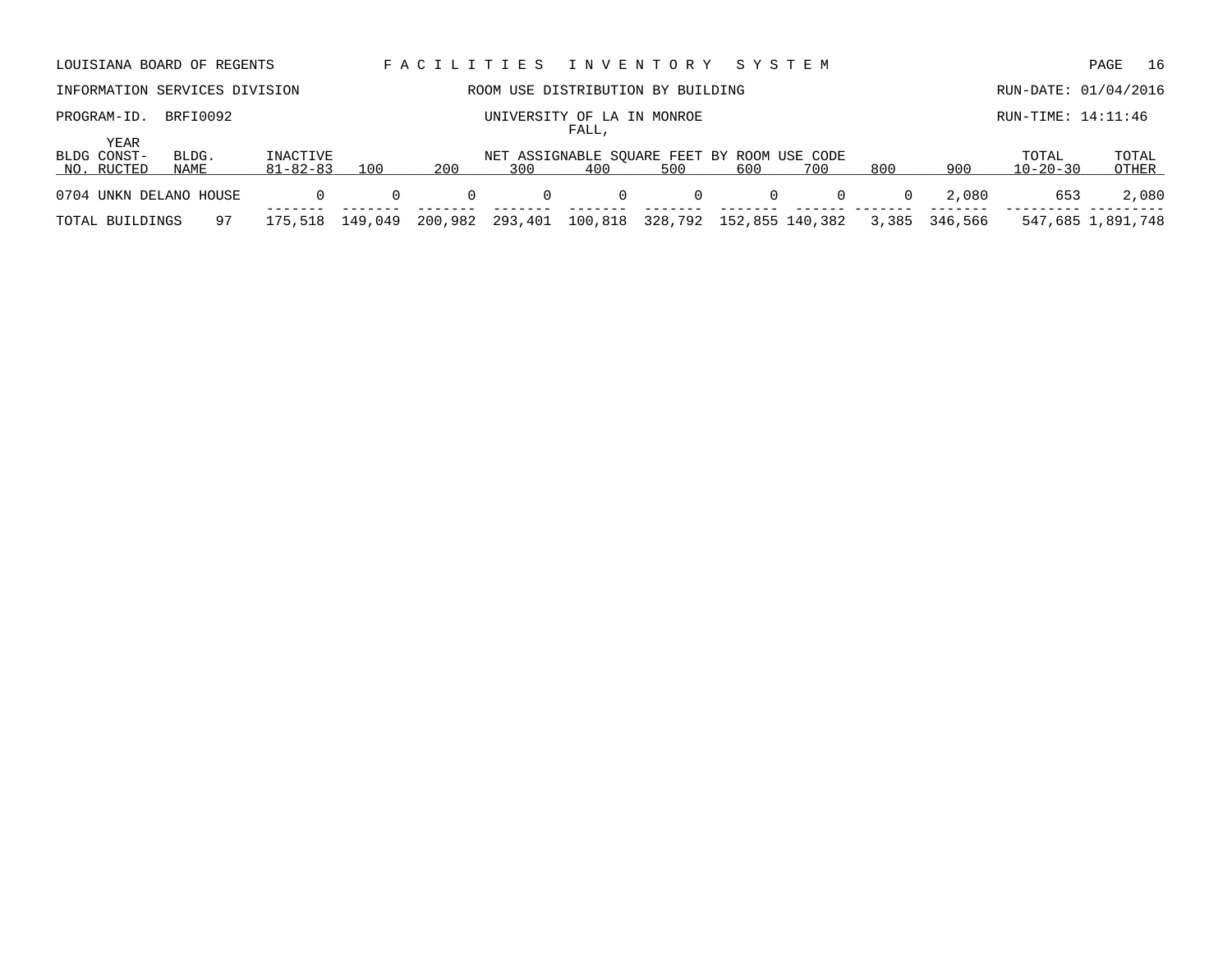### INFORMATION SERVICES DIVISION COOM OSE DISTRIBUTION BY BUILDING CONTROLLER RUN-DATE: 01/04/2016

### PROGRAM-ID. BRFI0092 **NORTHWESTERN STATE UNIVERSITY** NEW PROGRAM-ID. BRFI0092 FALL,

| <b>YEAR</b>            |                         |                      |                   |                   |                                             |          |               |               |                 |          |          |                |              |
|------------------------|-------------------------|----------------------|-------------------|-------------------|---------------------------------------------|----------|---------------|---------------|-----------------|----------|----------|----------------|--------------|
| BLDG CONST-            | BLDG.                   | INACTIVE             |                   |                   | NET ASSIGNABLE SQUARE FEET BY ROOM USE CODE |          |               |               |                 |          |          | TOTAL          | TOTAL        |
| NO. RUCTED             | <b>NAME</b>             | $81 - 82 - 83$       | 100               | 200               | 300                                         | 400      | 500           | 600           | 700             | 800      | 900      | $10 - 20 - 30$ | <b>OTHER</b> |
|                        |                         |                      |                   |                   |                                             |          |               |               |                 |          |          |                |              |
|                        | 0001 1906 NICHOLS SCHOO | $\Omega$             | $\Omega$          | $\Omega$          | $\Omega$                                    | $\Omega$ | $\Omega$      | 500           | $\Omega$        | $\Omega$ | O        | $\Omega$       | 500          |
| 0005 1920 INFIRMARY    |                         | $\Omega$             | $\mathbf 0$       | $\Omega$          | 2,195                                       | $\Omega$ | 410           | 120           | 33              | 2,327    |          | 486            | 5,085        |
| 0008 1923 LEE A NELSON |                         | $\Omega$             | $\Omega$          | 4,500             | 1,594                                       | $\Omega$ | $\Omega$      | $\Omega$      | 1,534           | 0        | U        | 0              | 7,628        |
|                        | 0010 1928 WARREN EASTON | 1,976                | 233               | $\Omega$          | 11,155                                      | 4,365    | 36,443        | 3,562         | 3,460           | 0        | $\Omega$ | 4,874          | 61,194       |
|                        | 0011 1929 ALUMNI CENTER | $\Omega$             | $\Omega$          | $\Omega$          | 1,783                                       | $\Omega$ | 1,784         | 0             | 49              | $\Omega$ | U        | 787            | 3,616        |
|                        | 0012 1950 ALUMNI CENTER | 0                    | 0                 | $\Omega$          | $\Omega$                                    | $\Omega$ | 0             | $\Omega$      | 360             | $\Omega$ |          | 0              | 360          |
| 0015 1936 RUSSELL HALL |                         | $\Omega$             | 7,498             | 3,872             | 11,789                                      |          | 388           | 3,873         | 585             | $\Omega$ |          | 10,112         | 28,005       |
| 0017 1939 CASPARI HALL |                         | $\Omega$             | $\Omega$          | $\Omega$          | 8,128                                       | $\Omega$ | $\Omega$      | 288           | 204             |          |          | 4,411          | 8,620        |
| 0018 1939 HARRY "RAGS" |                         | 0                    | $\Omega$          | $\Omega$          | 527                                         | 0        | 35,948        | 1,685         | 841             | $\Omega$ |          | 71,730         | 39,001       |
|                        | 0019 1939 TRISLER POWER | $\Omega$             | $\Omega$          | $\cap$            | 1,395                                       | $\Omega$ | $\Omega$      | 0             | $\Omega$        | $\Omega$ |          | 4,507          | 1,395        |
| 0020 1939 VARNADO HALL |                         | $\Omega$             | $\Omega$          | $\Omega$          | 189                                         | 1,683    | 231           | 38,520        | $\Omega$        | $\Omega$ |          | $\overline{0}$ | 40,623       |
|                        | 0025 1939 A.A.FREDERICK | $\Omega$             | 13,368            | 19,897            | 6,194                                       | $\Omega$ | 2,445         | 27,178        | 5,043           | $\Omega$ | 0        | 18,003         | 74,125       |
| 0026                   | 1940 WELLNESS RECR      | 0                    | 0                 | 0                 | 4,473                                       | 0        | 31,755        | 21,698        | 3,048           | 0        | 0        | 11,467         | 60,974       |
| 0030 1944 SOUTH HALL   |                         | $\Omega$             | $\Omega$          | $\Omega$          | 5,599                                       | 0        | $\Omega$      | 1,390         | $\Omega$        | $\Omega$ |          | 1,620          | 6,989        |
| 0031 1945 JAMES A. NOE |                         | 0                    | 1,068             | 3,056             | 2,171                                       | $\Omega$ | 1,328         | $\Omega$      | 972             |          |          | 98             | 8,595        |
|                        | 0042 1950 MORRISON HALL | $\Omega$             | 3,462             | 2,630             | 4,626                                       | 567      | $\Omega$      | 274           | 21              |          |          | 5,131          | 11,580       |
| 0043 1950 FOURNET HALL |                         | $\Omega$<br>$\Omega$ | 4,867             | 8,928             | 3,561                                       | 0        | 0             | 977           | 1,783           | ∩        |          | 7,313          | 20,116       |
|                        | 0044 1950 FAMILY AND CO | $\Omega$             | 3,597             | 2,895<br>$\Omega$ | 3,945                                       | $\Omega$ | $\Omega$      | 1,949         | 97              | $\Omega$ |          | 4,405          | 12,483       |
| 0046 1950 WAREHOUSE    |                         | $\mathbf 0$          | $\Omega$          |                   | 390                                         |          | $\Omega$      | $\Omega$<br>O | 12,215          |          |          | 45             | 12,605       |
| 005A 1992 GAS STATION  | 005B 2007 VISITOR CENTE | 0                    | 0<br>$\Omega$     | 0<br>$\Omega$     | 74<br>77                                    |          | 0<br>$\Omega$ |               | 364<br>$\Omega$ | $\Omega$ |          | 0<br>$\Omega$  | 438<br>77    |
|                        | 0050 1955 INDUSTRIAL ED | 0                    |                   | 3,579             | 210                                         |          | $\Omega$      | $\Omega$      | 3,222           |          |          | $\Omega$       | 9,481        |
|                        | 0053 1958 ST. DENIS HAL | $\Omega$             | 2,470<br>$\Omega$ | $\Omega$          | 5,697                                       |          | $\Omega$      | 734           | 2,203           |          |          | 3,058          | 8,634        |
|                        | 0054 1958 WILLIAMSON HA | 0                    | 2,036             | 9,399             | 3,571                                       |          | 0             | 3,418         | 1,006           |          |          | 2,882          | 19,430       |
| 0055 2012 STUDENT SVCS |                         | $\Omega$             | 20                | $\Omega$          | 15,631                                      |          | 738           | 650           | 1,519           | O        | $\Omega$ | 8,917          | 18,558       |
|                        | 0057 1960 CARPENTER SHO | $\Omega$             | $\Omega$          | $\Omega$          | 340                                         | $\Omega$ | $\Omega$      | 0             | 5,173           | $\Omega$ | $\Omega$ | 185            | 5,513        |
|                        | 0067 1963 PRATHER COLIS | $\Omega$             | $\Omega$          | $\Omega$          | 6,412                                       | $\Omega$ | 55,505        | 3,710         | 1,666           |          | $\Omega$ | 25,906         | 67,293       |
| 0071 1964 ROY HALL     |                         | $\mathbf 0$          | 0                 | $\Omega$          | 18,373                                      | 0        | 0             | 217           | 234             | $\Omega$ |          | 2,794          | 18,824       |
|                        | 0074 1966 IBERVILLE DIN | $\Omega$             | $\Omega$          | $\Omega$          | 303                                         | $\Omega$ | $\Omega$      | 22,634        | - 0             |          |          | 1,656          | 22,937       |
|                        | 0077 1966 STUDENT UNION | $\Omega$             | 2,063             | 1,777             | 8,879                                       |          | $\Omega$      | 43,679        | 799             | $\Omega$ |          | 10,029         | 57,197       |
|                        | 0079 1967 CULINARY ARTS | $\Omega$             | O                 | $\Omega$          | 332                                         |          | 2,460         | 0             | - 0             |          |          | 33             | 2,792        |
| 0081 1968 JOHN S.KYSER |                         | $\Omega$             | 25,990            | 33,583            | 26,392                                      |          | 1,160         | 3,257         | 486             | $\Omega$ |          | 21,441         | 90,868       |
|                        | 0082 1968 LUMBER SHED/A | $\Omega$             | 0                 | $\Omega$          | $\Omega$                                    | $\Omega$ | $\Omega$      | 0             | 2,717           | $\Omega$ |          | 0              | 2,717        |
| 0085 1970 GROUNDS AUTO |                         | $\Omega$             | $\Omega$          | $\Omega$          | 1,777                                       |          | $\Omega$      | $\Omega$      | 5,760           | $\Omega$ | $\Omega$ | $\Omega$       | 7,537        |
| 0086 1969 POST OFFICE  |                         | $\mathbf 0$          | 0                 | $\Omega$          | 32                                          |          | 0             | 1,534         | $\Omega$        | $\Omega$ |          | 1,261          | 1,566        |
|                        | 0087 1970 TEACHER ED CE | $\Omega$             | $\Omega$          | $\Omega$          | $\Omega$                                    | $\Omega$ | $\Omega$      | $\Omega$      | 1,000           |          |          | $\Omega$       | 1,000        |
|                        | 0088 1970 TEACHER ED CE | 0                    | $\Omega$          | $\Omega$          | $\Omega$                                    | $\Omega$ | 0             | $\Omega$      | 198             | $\Omega$ |          | $\Omega$       | 198          |
|                        | 0089 1970 HEALTH & PE M | $\Omega$             | 6,843             | 11,935            | 3,712                                       | 0        | 17,641        | 1,251         | 102             | O        |          | 8,847          | 41,484       |
|                        | 0090 1970 BIENVENU HALL | $\Omega$             | 5,426             | 25,401            | 4,864                                       | 480      | 1,718         | 1,079         | 2,023           | 0        | $\Omega$ | 11,291         | 40,991       |
|                        | 0091 1970 PRESIDENT'S R | $\Omega$             | 0                 | $\Omega$          | $\Omega$                                    | $\Omega$ | $\Omega$      | $\Omega$      | $\Omega$        | $\Omega$ | 8,674    | $\Omega$       | 8,674        |
|                        | 0092 1972 E.P.WATSON ME | $\mathbf 0$          | 1,027             | 49,496            | 7,152                                       | 17,635   | 0             | 4,799         | 1,186           | $\Omega$ | $\Omega$ | 9,328          | 81,295       |
|                        | 0093 1970 SUB STATION # | $\Omega$             | 0                 | <sup>0</sup>      | $\Omega$                                    | $\Omega$ | $\Omega$      | $\Omega$      | 1,764           | 0        |          | $\Omega$       | 1,764        |
|                        | 0094 1970 SUB STATION # | $\Omega$             | $\Omega$          | $\Omega$          | $\Omega$                                    | $\Omega$ | $\Omega$      | ∩             | 1,764           | $\Omega$ |          | $\Omega$       | 1,764        |
|                        | 010A 1987 WE ACTIVITIES | 0                    | 0                 | $\Omega$          | 79                                          | 4,408    | 189           | O             | 268             | $\Omega$ |          | 65             | 4,944        |
|                        | 010B 1987 WE MECHANICAL | $\Omega$             | $\Omega$          | <sup>n</sup>      | $\Omega$                                    | $\Omega$ | $\Omega$      |               | 1,188           |          |          | $\Omega$       | 1,188        |
|                        | 010C 1987 NURSERY OUTBU | $\Omega$             | $\Omega$          | $\Omega$          | $\Omega$                                    | $\Omega$ | 0             | $\Omega$      | 177             |          |          | $\Omega$       | 177          |
|                        | 0106 1977 RECREATION CO | $\Omega$             | $\Omega$          | $\Omega$          | 93                                          |          | $\Omega$      | 4,923         | $\Omega$        | $\Omega$ |          | 1,207          | 5,016        |
|                        | 0108 1977 TRACK BUILDIN | 0                    | $\Omega$          | $\Omega$          | $\Omega$                                    | $\Omega$ | $\Omega$      | 123           | 903             | $\Omega$ |          | 588            | 1,026        |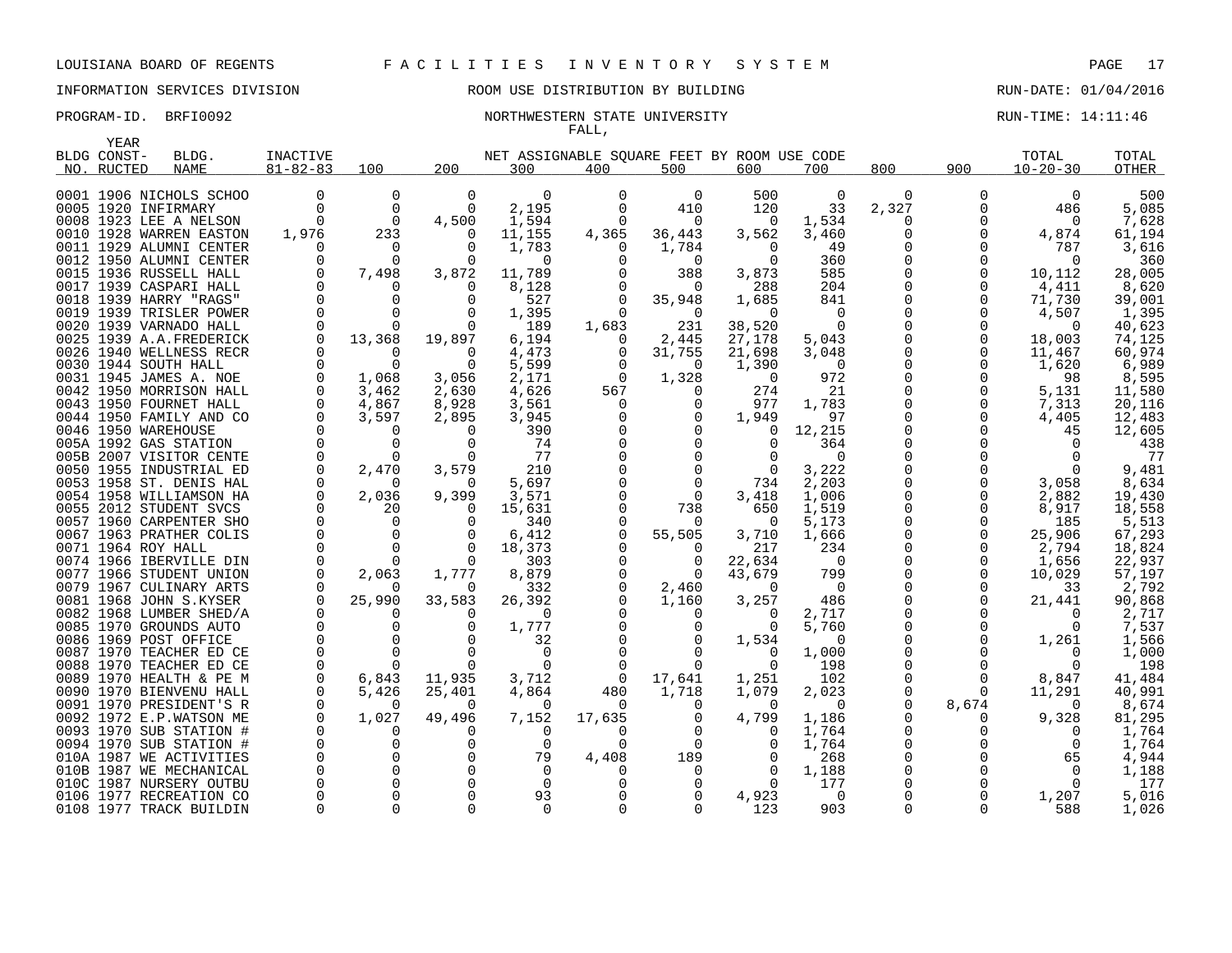# INFORMATION SERVICES DIVISION ROOM USE DISTRIBUTION BY BUILDING RUN-DATE: 01/04/2016

### PROGRAM-ID. BRFI0092 **NORTHWESTERN STATE UNIVERSITY** NORTHWESTERN STATE ON THE STATE ON THE STATE OF THE STATE OF FALL,

| YEAR            |                          |                 |               |              |                                             |          |          |                 |                |          |          |                |                   |
|-----------------|--------------------------|-----------------|---------------|--------------|---------------------------------------------|----------|----------|-----------------|----------------|----------|----------|----------------|-------------------|
| BLDG CONST-     | BLDG.                    | <b>INACTIVE</b> |               |              | NET ASSIGNABLE SQUARE FEET BY ROOM USE CODE |          |          |                 |                |          |          | TOTAL          | TOTAL             |
| NO. RUCTED      | NAME                     | $81 - 82 - 83$  | 100           | 200          | 300                                         | 400      | 500      | 600             | 700            | 800      | 900      | $10 - 20 - 30$ | OTHER             |
|                 | 0109 1977 TRACK TOWER    | 0               | $\Omega$      | <sup>0</sup> | 0                                           | 0        | 250      | 0               | $\Omega$       | 0        |          |                | 250               |
|                 | 0110 1976 TRAFFIC SAFET  | $\Omega$        | $\Omega$      |              | $\Omega$                                    |          | 67       | $\Omega$        | 660            | $\Omega$ |          |                | 727               |
|                 | 0111 1978 TENNIS COMPLE  |                 | 0             |              | $\Omega$                                    |          | 514      | 0               | $\Omega$       |          |          |                | 514               |
|                 | 0112 1980 PRO SHOP COMP  |                 | 0             |              |                                             |          | $\Omega$ | 2,300           | $\Omega$       |          |          |                | 2,300             |
|                 | 0113 1980 REC COMPLEX M  |                 | 0             |              | $\Omega$                                    |          | $\Omega$ | $\Omega$        | 2,950          | $\Omega$ |          |                | 2,950             |
|                 | 0114 1979 ATHLETIC FIEL  |                 | $\Omega$      | 1,962        | 5,210                                       |          | 17,562   | 247             | 178            | 45       | 558      | 6,686          | 25,762            |
|                 | 0115 1980 BASEBALL FACI  |                 |               |              |                                             |          | 288      | $\Omega$        | 0              | $\Omega$ |          | 126            | 288               |
|                 | 0116 1980 DUGOUT 1ST BA  |                 | 0             |              | $\Omega$                                    |          | 266      |                 | 0              |          |          |                | 266               |
|                 | 0117 1980 DUGOUT 3RD BA  |                 |               |              | $\Omega$                                    |          | 266      | 0               | $\Omega$       |          |          |                | 266               |
|                 | 0119 2006 FAC SVCS COMP  |                 |               |              | 3,999                                       |          | 0        | 336             | 6,000          |          |          | 1,067          | 10,335            |
|                 | 0120 2011 COLLINS ALUMN  |                 |               |              |                                             |          | $\Omega$ | 2,442           | 178            |          |          | 488            | 2,620             |
|                 | 0123 1992 WOMENS DUGOUT  |                 |               |              |                                             |          | 70       |                 | 0              |          |          |                | 70                |
|                 | 0124 1992 WOMENS DUGOUT  |                 |               |              |                                             |          | 270      |                 | O              |          |          |                | 270               |
|                 | 0125 1992 WOMENS SOFTBA  |                 |               |              | $\cap$                                      |          | 1,006    |                 | $\cap$         |          |          | 185            | 1,006             |
|                 | 0126 2006 NSU ROWING TE  |                 | $\Omega$      |              | $\Omega$                                    |          | 0        |                 | 2,700          |          |          |                | 2,700             |
|                 | 0129 2008 FACILITIES SH  |                 |               |              | $\Omega$                                    |          | $\Omega$ |                 | 3,000          |          |          | $\Omega$       | 3,000             |
|                 | 0130 2004 EOUINE CENTER  |                 | $\Omega$      |              | 325                                         |          | 1,694    |                 | 0              |          |          | 75             | 2,019             |
|                 | 0140 2004 SOFTBALL COMP  |                 |               |              | 0                                           |          | 1,380    |                 | $\Omega$       |          |          |                | 1,380             |
|                 | 0141 2006 SOFTBALL COMP  |                 |               |              | -0                                          |          | 300      |                 |                |          |          |                | 300               |
|                 | 0142 2006 SOFTBALL COMP  |                 |               |              |                                             |          | 450      |                 |                |          |          |                | 450               |
|                 | 0143 2007 SOFTBALL BATT  |                 |               |              |                                             |          | 1,800    |                 |                |          |          |                | 1,800             |
|                 | 0145 2006 SOCCER/CONCES  |                 |               |              |                                             |          | 630      |                 |                |          |          |                | 630               |
|                 | 0146 2006 SOFTBALL AND   | 0               | 0             |              | $\cap$                                      |          | - 0      |                 | 320            |          |          |                | 320               |
|                 | 025A 1982 FINE ARTS NEW  | $\Omega$        | 1,200         | 26,657       | 9,284                                       | 746      | 342      | 20,063          | 4,628          |          |          | 13,743         | 62,920            |
|                 | 0300 1966 NURSING, S'POR |                 | 580           | 3,650        | 6,488                                       | $\Omega$ | 0        | 12,597          | O              |          |          | 1,896          | 23,315            |
|                 | 0400 1987 AQUACULTURE R  | $\Omega$        | $\Omega$      | $\Omega$     | 860                                         |          |          | $\Omega$        | 0              |          |          | 0              | 860               |
|                 | 0550 1976 W C OWEN ADM   | $\Omega$        | 1,252         | 4,440        | 3,966                                       |          |          | 567             | $\Omega$       |          |          | 800            | 10,225            |
|                 | 0551 1986 ED CTR FT POL  |                 | 4,205         | 1,997        | 320                                         | 714      |          | 1,520           | $\Omega$       |          |          | 810            | 8,756             |
|                 | 0552 1986 ED CTR FT POL  | $\Omega$        | $\Omega$      | 3,547        | 520                                         | 4,774    | $\Omega$ | 2,061           | $\Omega$       |          |          | 812            | 10,902            |
|                 | 088A 1970 TEACHER ED CE  | $\Omega$        | $\Omega$      | $\Omega$     | 1,308                                       | 0        | 23,126   | 5,599           | 1,239          |          |          | 6,215          | 31,272            |
|                 | 088B 1970 TEACHER ED CE  |                 | $\Omega$      | $\Omega$     | 5,123                                       | 0        |          | 342             | $\Omega$       |          |          | 173            | 5,465             |
|                 | 088C 1970 TEACHER ED CE  | 0               | 1,638         | 5,334        | 5,603                                       | 819      | $\Omega$ | 3,702           | 176            |          |          | 3,708          | 17,272            |
|                 | 088D 1970 TEACHER ED CE  |                 | 3,741         |              | 2,721                                       |          | 1,595    | 140             | 71             |          |          | 100            | 8,268             |
|                 | 092A 1972 LIBRARY MECH   |                 | 0             |              | $\Omega$                                    |          |          | $\Omega$        | 0              |          |          | 1,000          | $\Omega$          |
|                 | 113A 1999 REC COMPLEX    | $\Omega$        | $\Omega$      |              | $\Omega$                                    |          |          | 0               | 1,000          |          |          | $\Omega$       | 1,000             |
|                 | 115A 2007 BASEBALL STOR  | $\Omega$        | $\Omega$      | $\Omega$     | $\Omega$                                    |          |          | $\Omega$        | 600            |          |          | $\Omega$       | 600               |
|                 | 306A 1906 NURSES ED CTR  |                 | 4,523         | 1,581        | 336                                         |          |          | 784             | $\Omega$       |          |          | 5,888          | 7,224             |
|                 | 306B 1985 NURSES ED CTR  | 0               | 7,973         | 6,402        | 1,548                                       | 8,881    | 2,074    | 545             | 483            | 0        | $\Omega$ | 13,971         | 27,906            |
|                 | 306C 1985 NURSES ED CTR  | $\mathbf 0$     | 1,064         | 0            | 15,381                                      | 0        | $\Omega$ | $\overline{0}$  | $\overline{0}$ | $\Omega$ | $\Omega$ | 8,439          | 16,445            |
| TOTAL BUILDINGS | 87                       |                 | 1,976 106,144 | 236,518      | 236,706                                     | 45,072   |          | 244,093 247,267 | 90,150         | 2,372    | 9,232    |                | 320,659 1,219,530 |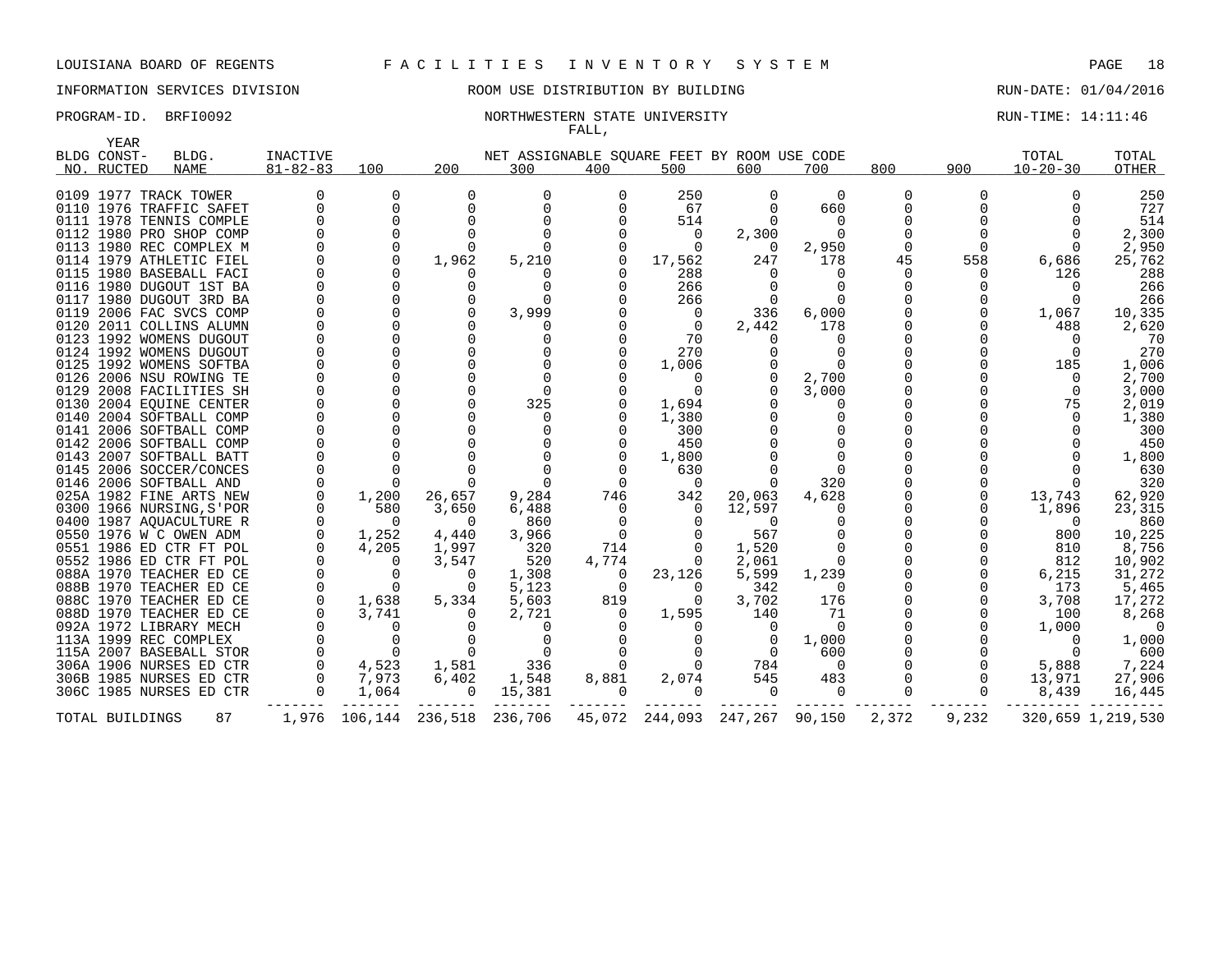# INFORMATION SERVICES DIVISION ROOM USE DISTRIBUTION BY BUILDING RUN-DATE: 01/04/2016

### PROGRAM-ID. BRFI0092 SOUTHEASTERN LA. UNIVERSITY SALL AND RUN-TIME: 14:11:46 FALL,

| YEAR        |                                                    |                 |          |          |                                             |       |              |          |               |          |        |                |         |
|-------------|----------------------------------------------------|-----------------|----------|----------|---------------------------------------------|-------|--------------|----------|---------------|----------|--------|----------------|---------|
| BLDG CONST- | BLDG.                                              | <b>INACTIVE</b> |          |          | NET ASSIGNABLE SOUARE FEET BY ROOM USE CODE |       |              |          |               |          |        | TOTAL          | TOTAL   |
| NO. RUCTED  | <b>NAME</b>                                        | $81 - 82 - 83$  | 100      | 200      | 300                                         | 400   | 500          | 600      | 700           | 800      | 900    | $10 - 20 - 30$ | OTHER   |
|             |                                                    |                 | $\Omega$ | $\Omega$ | $\Omega$                                    | 0     |              | $\Omega$ | $\Omega$      |          |        |                |         |
|             | AFLD 1995 Alumni Field                             |                 | 0        |          |                                             |       | 381          |          |               | 0        |        |                | 381     |
|             | AFST 2001 Alumni Field                             | 0               |          | $\Omega$ | $\Omega$                                    |       | 919          |          | $\Omega$      | 0        |        |                | 919     |
|             | ALUM 1994 Alumni Center                            | $\Omega$        | $\Omega$ | 290      | 3,287                                       |       | $\Omega$     | 2,986    | 40            |          | 0      | 2,342          | 6,603   |
|             | ARTF 1980 Art Foundry                              |                 | $\Omega$ | 864      | <sup>0</sup>                                |       | $\Omega$     |          | $\Omega$      |          |        |                | 864     |
|             | AZHO 1964 Charles Anzal                            | 0               | 1,439    | 15,591   | 2,589                                       |       | 0            | 503      | $\Omega$      |          |        | 2,888          | 20,122  |
|             | BIOF 2010 Physical Plan                            | O               |          | $\Omega$ | 0                                           |       | $\Omega$     | $\Omega$ | 255           |          |        |                | 255     |
|             | BIOL 1964 Biology Build                            |                 |          | 39,794   | 9,114                                       |       | 4,488        | 228      | 570           |          |        | 26,069         | 54,194  |
|             | BRC0 1982 Baton Rouge C                            | 0               | 9,015    | 3,942    | 9,225                                       | 7,975 | $\Omega$     | 8,105    | 588           | 0        | O      | 23,045         | 38,850  |
|             | CAFE 1956 Twelve Oaks                              |                 |          | $\Omega$ | 1,589                                       |       | $\Omega$     | 52,875   | 497           | O        | O      | 7,555          | 54,961  |
|             | CCCO 1961 Community Cou                            |                 |          | $\Omega$ | 2,423                                       |       | 229          |          | $\Omega$      |          |        | 1,096          | 2,652   |
|             | CHAO 1974 Clark Hall An                            |                 |          | 4,559    | $\Omega$                                    |       |              |          | $\Omega$      |          |        | 513            | 4,559   |
|             | CHRY 1984 Chrysanthemum                            |                 |          |          | $\Omega$                                    |       |              |          | 1,851         |          |        | $\Omega$       | 1,851   |
|             | CHOO 1939 J. Leon Clark                            |                 | $\Omega$ | 9,520    | 231                                         |       | 0            |          | $\Omega$      |          |        | 4,232          | 9,751   |
|             | CLMB 1928 Columbia Thea                            |                 | 700      |          | 1,449                                       |       | 0            | 15,776   | $\Omega$      | $\Omega$ |        | 16,441         | 17,925  |
|             | CNHO 1964 Cardinal Newm                            |                 | $\Omega$ | $\Omega$ | 138                                         |       | 0            | 586      | 60            | 0        | 14,587 | 6,271          | 15,371  |
|             | CWCH 1940 Charles W. Ca                            |                 |          | 2,883    | 3,585                                       |       | 0            | 256      | $\Omega$      |          |        | 2,918          | 6,724   |
|             | DAMR 1920 Dameron House                            |                 | $\Omega$ | $\Omega$ | <sup>0</sup>                                |       | 0            | $\Omega$ | 2,100         | $\Omega$ | ∩      | $\Omega$       | 2,100   |
|             | DCSA 1972 Dugas Center                             |                 |          |          | 5,700                                       |       | 6,841        | 2,903    | 16            | 3,447    |        | 6,188          | 18,907  |
|             | DVIC 1971 D. Vickers Ha                            |                 | 14,779   | 8,937    | 12,258                                      |       | 962          | 13,315   | 240           |          | 0      | 24,314         | 50,491  |
|             | DYSN 1961 Luther H. Dys                            |                 |          | $\Omega$ | 11,975                                      |       | $\Omega$     |          | 0             |          | 0      | 3,558          | 11,975  |
|             | ECDS 2009 The Eye Cente                            |                 |          |          | 500                                         |       | 100          |          |               |          |        | 300            | 600     |
|             | ELEC 1945 Main HV Switc                            |                 |          |          | $\Omega$                                    |       | 0            |          | 0             | 0        |        | 632            |         |
|             | ESAO 1937 East Strawber                            |                 |          |          | 2,018                                       |       | $\Omega$     | 7,583    | $\Omega$      |          | ∩      | 574            | 9,601   |
|             | ESOO 1937 East Strawber                            | 7,947           |          | 7,529    | 6,757                                       |       | 693          |          | <sup>0</sup>  |          | ∩      | 5,392          | 22,926  |
|             | ETCK 1981 East Strawber                            |                 |          | $\Omega$ | $\Omega$                                    |       |              |          | $\Omega$      |          |        |                |         |
|             | FAYO 2001 Fayard Hall                              |                 | 25,602   | 8,550    | 22,534                                      |       | $\Omega$     | 1,323    | 154           |          | 0      | 32,375         | 58,163  |
|             | GARR 1962 R. Norval Gar                            |                 | 13,585   | 5,406    | 16,349                                      |       |              | 407      | 0             | 0        |        | 12,143         | 35,747  |
|             | GREN 2010 Greenhouse On                            |                 |          |          | 0                                           |       | 2,897        |          | 0             | $\Omega$ | 0      |                | 2,897   |
|             | HCTR 1966 Vera W. Thoma                            |                 |          | $\Omega$ | 922                                         |       |              |          | $\Omega$      | 4,535    | 0      | 1,482          | 5,457   |
|             | HILL 1901 Hill House                               | 1,679           |          |          | $\Omega$                                    |       |              |          |               |          |        |                | 1,679   |
|             | HMB0 2001 Housing Maint                            |                 |          |          | 47                                          |       |              |          | 1,473         |          |        | 51             | 1,520   |
|             | HZMB 1996 Hazardous Mat                            |                 |          |          | $\Omega$                                    |       |              |          | 797           |          |        |                | 797     |
|             | INMO 2009 Strawberry St                            | 3,945           |          | $\Omega$ | $\Omega$                                    |       | $\Omega$     |          | 1,203 154,750 | 0        |        | 7,820          | 159,898 |
|             | INNO 1940 The Inn at So                            |                 |          |          | <sup>0</sup>                                |       | $\Omega$     | 450      |               | 0        | 2,701  | 432            | 3,151   |
|             | JC00 1970 Jefferson Cou                            |                 |          |          | 1,168                                       |       | 582          |          | 0             |          |        | 483            | 1,750   |
|             | KHMB 2011 KINESIOLOGY &                            |                 |          |          | O                                           |       | $\Omega$     |          | 0             |          |        | 1,090          |         |
|             | KHSA 2011 Kinesiology H                            |                 | 7,622    | 6,706    | 7,798                                       |       |              | 261      | $\Omega$      | U        |        | 9,471          | 22,387  |
|             | KHSO 1969 Kinesiology &                            | 3,221           | 2,651    | 4,124    | 4,972                                       |       | 27,403       | 67       | $\Omega$      | $\Omega$ | 0      | 10,587         | 42,438  |
|             | LAHO 2005 Louisiana Hal                            |                 |          |          | 332                                         |       |              | 629      | 86            | $\Omega$ | 21,878 | 1,936          | 22,925  |
|             | LIVH 2005 Livingston Ha                            |                 |          | $\Omega$ | <sup>0</sup>                                |       | <sup>0</sup> | 467      | $\Omega$      | O        | 31,653 | 7,934          | 32,120  |
|             | LLTC 2005 Literacy and                             |                 | 8,696    | 4,955    | 1,940                                       |       | 1,082        |          | 0             |          |        | 5,877          | 16,673  |
|             | LTOK 2008 Lions Traxx S                            |                 |          |          |                                             |       | 500          |          | 0             |          |        |                | 500     |
|             | LTTN 2008 Lions Traxx S                            |                 |          |          |                                             |       | 87           |          | $\Omega$      |          |        |                | 87      |
|             | LTUC 2008 Lions Traxx S                            |                 |          |          |                                             |       | 84           |          |               |          |        |                | 84      |
|             | MCCL 1939 Jay W. McClim                            |                 | 4,390    | 1,410    | 9,814                                       |       | $\Omega$     |          | 1,119         |          |        | 4,157          | 16,733  |
|             | MCEO 1939 McClimans Hal                            |                 |          |          | <sup>0</sup>                                |       |              |          | $\Omega$      |          |        | 141            |         |
|             | MCMO 1939 McClimans Hal<br>MEAD 1939 Eleanore H. M |                 | 6,117    |          | 3,546                                       |       |              | 121      | 186           |          |        | 370<br>7,607   | 9,970   |
|             |                                                    |                 |          |          |                                             |       |              |          |               |          |        |                |         |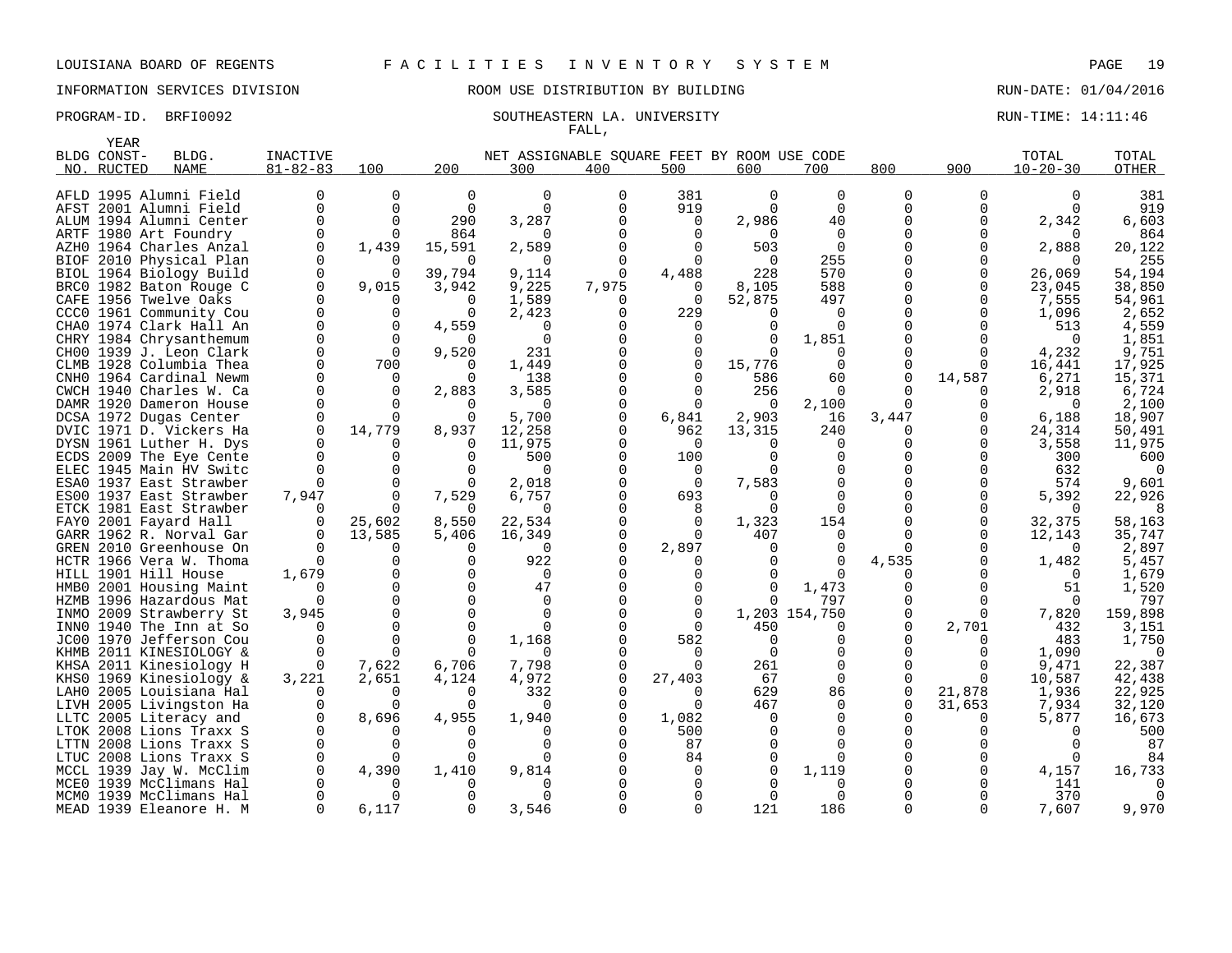## INFORMATION SERVICES DIVISION 88 ROOM USE DISTRIBUTION BY BUILDING RUN-DATE: 01/04/2016

# FALL,

### PROGRAM-ID. BRFI0092 SOUTHEASTERN LA. UNIVERSITY SALL AND RUN-TIME: 14:11:46

|      | YEAR        |                                                    |                |             |                      |                                             |              |                 |               |               |               |              |                 |              |
|------|-------------|----------------------------------------------------|----------------|-------------|----------------------|---------------------------------------------|--------------|-----------------|---------------|---------------|---------------|--------------|-----------------|--------------|
|      | BLDG CONST- | BLDG.                                              | INACTIVE       |             |                      | NET ASSIGNABLE SOUARE FEET BY ROOM USE CODE |              |                 |               |               |               |              | TOTAL           | TOTAL        |
|      | NO. RUCTED  | <b>NAME</b>                                        | $81 - 82 - 83$ | 100         | 200                  | 300                                         | 400          | 500             | 600           | 700           | 800           | 900          | $10 - 20 - 30$  | <b>OTHER</b> |
|      |             |                                                    |                |             |                      |                                             |              |                 |               |               |               |              |                 |              |
|      |             | MES1 1987 Mesocosm One                             | 0              | 0           | 0                    | $\mathbf 0$                                 | 0            | 2,400           | $\mathbf 0$   | $\mathbf 0$   | $\mathbf 0$   | 0            | 0               | 2,400        |
|      |             | MGHO 1934 Lucius McGehe                            | 0              | 4,150       | 2,244                | 6,579                                       | 0            | $\Omega$        | $\Omega$      | 502           | 0             | 0            | 4,962           | 13,475       |
|      |             | MIMS 1948 Gertie Lee Mi                            | 0              | $\Omega$    | 0                    | 12,172                                      | $\Omega$     | 1,347           | 116           | 0             | 0             | 0            | 4,641           | 13,635       |
|      |             | MPB0 1945 Main Power Bu                            | $\Omega$       | 0           | $\Omega$             | $\Omega$                                    |              | $\Omega$        | $\Omega$      | $\Omega$      | 0             | $\Omega$     | 598             | $\Omega$     |
|      |             | MUSA 1981 Music Annex                              | $\Omega$       | 2,431       | 8,782                | 5,404                                       |              | $\Omega$        | 3,217         | 440           | $\Omega$      | $\Omega$     | 8,577           | 20,274       |
|      |             | NC-G 1961 North Campus                             | 5,245          | 0           | O                    | $\Omega$                                    | 0            | $\Omega$        | $\Omega$      | 413           | 0             | $\Omega$     | $\Omega$        | 5,658        |
|      |             | NCAT 1961 North Campus                             | 372            | 0           | $\Omega$             | 1,313                                       | $\Omega$     | 11,897          | $\Omega$      | $\Omega$      | $\Omega$      | $\Omega$     | 1,329           | 13,582       |
|      |             | NCFA 1961 North Campus                             | $\Omega$       | 0           | $\Omega$             | 14,411                                      |              | $\Omega$        | 420           | $\Omega$      | 0             | $\Omega$     | 4,008           | 14,831       |
|      |             | NCHP 2001 North Campus                             | 0              | $\Omega$    | ∩                    | 0                                           | $\Omega$     | $\Omega$        | 0             | $\Omega$      | 0             | 0            | 124             |              |
| NCHR |             | 1968 North Campus                                  | 0              | O           | $\Omega$             | 3,615                                       | <sup>0</sup> | 0               | $\Omega$      | $\Omega$      | 0             | 0            | 812             | 3,615        |
|      |             | NCMB 1961 North Campus                             | $\mathbf 0$    | 9,821       | 1,565                | 28,088                                      | 916          | 0               | 1,187         | 252           | 0             | 0            | 17,291          | 41,829       |
|      |             | NCTR 1961 North Campus                             | $\mathbf 0$    | O           | ∩                    | 558                                         | 0            | 0               | 6,332         | 0             | 0             | 0            | 180             | 6,890        |
|      |             | NMEC 2000 North Campus                             | $\Omega$       | 0           | ∩                    | 0                                           | $\Omega$     | $\Omega$        | 0             | $\Omega$      | 0             | $\Omega$     | 1,357           | $\Omega$     |
|      |             | NOPS 2004 North Oak Par                            | $\Omega$       | $\Omega$    | $\Omega$<br>$\Omega$ | $\Omega$                                    |              | 1,355           | $\Omega$      | $\Omega$      | O             | $\Omega$     | $\Omega$        | 1,355        |
|      |             | NORC 1999 North Oak Par                            | $\Omega$<br>0  | 0<br>0      | $\Omega$             | 142                                         |              | $\Omega$<br>375 | 631           | 342           | 0             | $\Omega$     | 835             | 1,115<br>375 |
|      |             | NORR 1999 North Oak Res                            | $\Omega$       | $\Omega$    | $\Omega$             | 0                                           | 0            |                 | 0<br>$\Omega$ | 0<br>$\Omega$ | 0<br>0        | 0<br>U       | 326<br>$\Omega$ |              |
|      |             | OPBF 2009 North Oak Par<br>OPP1 1993 North Oak Par | 0              | 0           | $\Omega$             | $\mathbf 0$<br>0                            |              | 2,088           | 144           | 0             |               |              | 0               | 2,088        |
|      |             | OPP2 1993 North Oak Par                            | $\Omega$       | $\Omega$    | $\Omega$             | $\Omega$                                    |              | 0<br>$\Omega$   | 144           | $\Omega$      | 0<br>$\Omega$ |              |                 | 144<br>144   |
|      |             | OPP3 1993 North Oak Par                            | $\Omega$       | 0           | $\Omega$             | $\mathbf 0$                                 |              | $\Omega$        | 144           | $\Omega$      | 0             |              |                 | 144          |
|      |             | OPP4 1993 North Oak Par                            | $\Omega$       | $\Omega$    | $\Omega$             | $\Omega$                                    |              | $\Omega$        | 144           | ∩             | $\Omega$      |              |                 | 144          |
|      |             | OPP5 1993 North Oak Par                            | $\Omega$       | $\Omega$    | $\Omega$             | $\mathbf 0$                                 |              | $\Omega$        | 144           | $\Omega$      | 0             |              |                 | 144          |
|      |             | OPP6 1993 North Oak Par                            | $\Omega$       | $\Omega$    | $\Omega$             | $\mathbf 0$                                 |              | $\Omega$        | 144           | $\Omega$      | 0             |              |                 | 144          |
|      |             | OPRS 2004 North Oak Par                            | 0              | 0           | $\Omega$             | $\mathbf 0$                                 |              | 127             | 0             | 0             | 0             |              |                 | 127          |
|      |             | OP11 1999 North Oak Par                            | $\Omega$       | $\Omega$    | $\Omega$             | $\mathbf 0$                                 |              | 235             | 0             | $\Omega$      | 0             |              |                 | 235          |
|      |             | OP13 1999 North Oak Par                            | O              | $\Omega$    | ∩                    | $\Omega$                                    |              | 235             |               | $\Omega$      | <sup>0</sup>  |              |                 | 235          |
|      |             | OP2B 2009 North Oak Par                            | $\Omega$       | $\Omega$    | $\Omega$             | $\mathbf 0$                                 |              | 565             |               | $\Omega$      | <sup>0</sup>  |              |                 | 565          |
|      |             | OP21 1999 North Oak Par                            | O              | $\Omega$    | ∩                    | $\Omega$                                    |              | 224             |               | $\Omega$      | O             |              |                 | 224          |
|      |             | OP23 1999 North Oak Par                            | $\Omega$       | $\Omega$    | $\Omega$             | $\Omega$                                    | $\Omega$     | 242             |               | $\Omega$      | $\Omega$      |              |                 | 242          |
|      |             | OP3B 2009 North Oak Par                            | O              | 0           | $\Omega$             | $\mathbf 0$                                 | 0            | 565             |               | $\Omega$      | 0             |              |                 | 565          |
| OP31 |             | 1999 North Oak Par                                 | $\Omega$       | 0           | $\Omega$             | $\Omega$                                    |              | 242             |               | $\Omega$      | $\Omega$      |              |                 | 242          |
|      |             | OP33 1999 North Oak Par                            | O              | 0           | $\Omega$             | $\Omega$                                    |              | 216             |               | $\Omega$      | 0             |              |                 | 216          |
|      |             | OP4B 2009 North Oak Par                            | $\Omega$       | $\Omega$    | ∩                    | $\Omega$                                    |              | 565             |               | $\Omega$      | <sup>0</sup>  |              |                 | 565          |
|      |             | OP41 1999 North Oak Par                            | 0              | 0           |                      | $\mathbf 0$                                 |              | 224             |               | $\Omega$      | 0             |              |                 | 224          |
|      |             | OP43 1999 North Oak Par                            | $\Omega$       | 0           | ∩                    | $\Omega$                                    |              | 242             |               | ∩             | $\Omega$      |              |                 | 242          |
|      |             | OTIC 2004 North Oak Par                            | 0              | 0           | $\Omega$             | $\Omega$                                    |              | 100             | $\Omega$      | $\Omega$      | 0             | 0            | $\Omega$        | 100          |
|      |             | PH00 1967 R.T. Pursley                             | 0              | 2,205       | 20,650               | 4,751                                       |              | $\Omega$        | 527           | 4,433         | 0             | 0            | 7,645           | 32,566       |
|      |             | POTL 1939 Ralph R. Pott                            | 0              | 2,536       | 363                  | 4,646                                       |              | 0               | 6,151         | 214           | 0             | 0            | 6,798           | 13,910       |
|      |             | PPED 1983 Physical Plan                            | $\Omega$       | 0           | O                    | $\Omega$                                    |              | $\Omega$        | 0             | $\Omega$      | 0             | 0            | 116             |              |
| PPFS |             | 2010 Physical Plan                                 | 0              | 0           | $\Omega$             | $\Omega$                                    |              | $\Omega$        | 0             | 166           | 0             | 0            | 0               | 166          |
| PPM1 |             | 1979 Physical Plan                                 | 0              | 0           | $\Omega$             | 4,399                                       |              | $\Omega$        | $\Omega$      | 4,696         | 0             | 0            | 444             | 9,095        |
|      |             | PPM2 1980 Physical Plan                            | 0              | 0           | $\Omega$             | 2,781                                       |              |                 | 0             | O             | 0             | <sup>0</sup> | 1,635           | 2,781        |
| PPM3 |             | 1980 Physical Plan                                 | $\Omega$       | $\Omega$    | $\Omega$             | 1,028                                       |              |                 | $\Omega$      | 6,700         | 0             | $\Omega$     | 399             | 7,728        |
|      |             | PPM4 1980 Purchasing &                             | $\Omega$       | 0           | $\Omega$             | 2,167                                       |              |                 | $\mathbf 0$   | 33,275        | 0             | 0            | 386             | 35,442       |
| PPM6 |             | 1967 Physical Plan                                 | $\mathbf 0$    | $\mathbf 0$ | $\Omega$             | 369                                         |              |                 | $\mathbf 0$   | 6,957         | 0             | 0            | 76              | 7,326        |
|      |             | PPV2 1983 Physical Plan                            |                | 0           | $\Omega$             | $\Omega$                                    |              |                 | $\Omega$      | 6,373         | 0             | 0            | $\Omega$        | 6,373        |
|      |             | PRDH 2005 Pride Residen                            | $\Omega$       | $\Omega$    | $\Omega$             | 7,775                                       |              | $\Omega$        | 669           | $\Omega$      | $\Omega$      | 27,815       | 6,555           | 36,259       |
|      |             | PSCH 1985 Plant Science                            | $\Omega$       | $\Omega$    | $\Omega$             | 0                                           | 0            | 1,918           | $\mathbf 0$   | $\Omega$      | 0             | 0            | $\Omega$        | 1,918        |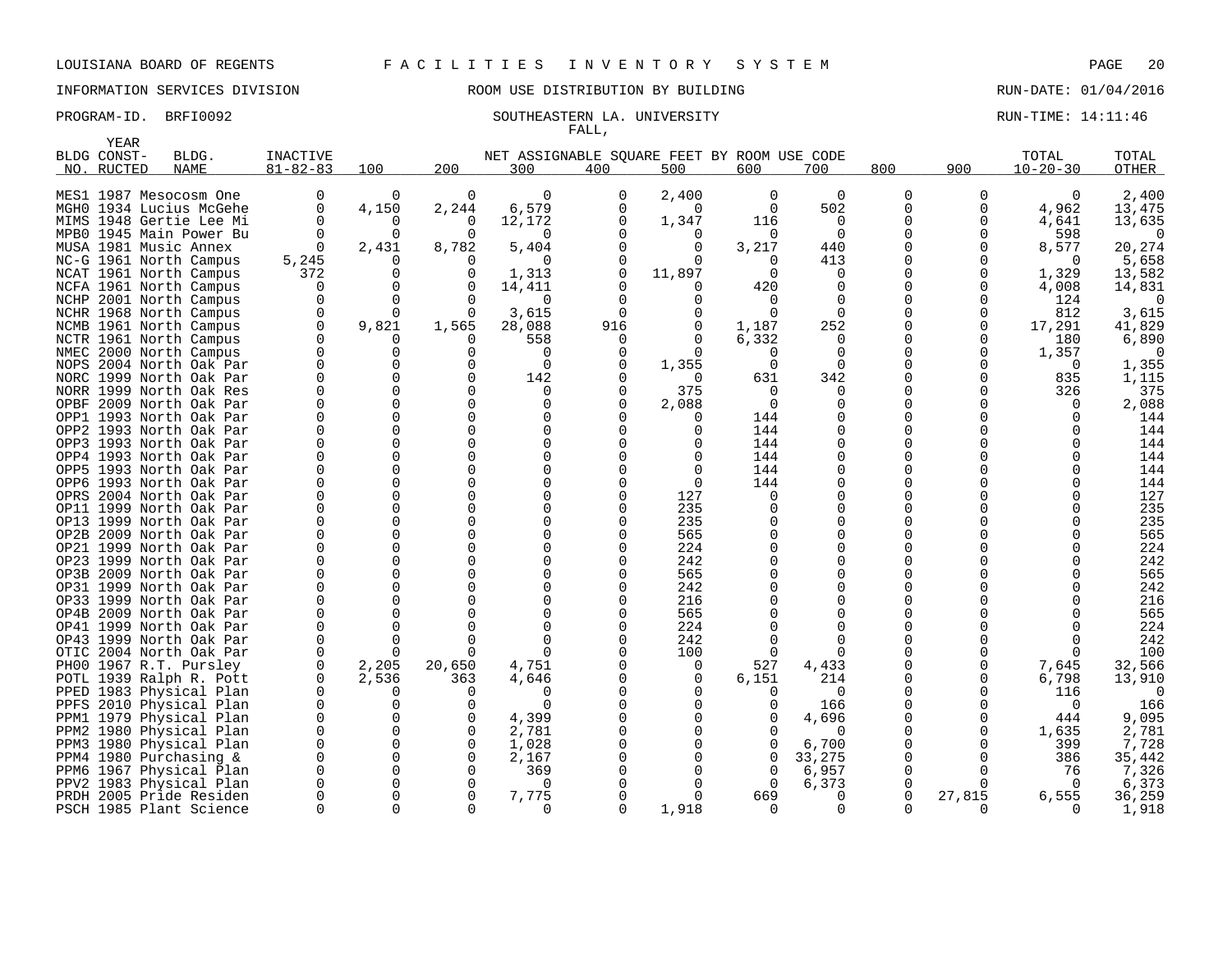# INFORMATION SERVICES DIVISION ROOM USE DISTRIBUTION BY BUILDING RUN-DATE: 01/04/2016

### PROGRAM-ID. BRFI0092 SOUTHEASTERN LA. UNIVERSITY SOUTHEASTERN LA. EXAMPLE SERVITHE: 14:11:46 FALL,

|      | <b>YEAR</b> |                                                   |                |             |            |                                             |               |              |               |               |              |              |                |                 |
|------|-------------|---------------------------------------------------|----------------|-------------|------------|---------------------------------------------|---------------|--------------|---------------|---------------|--------------|--------------|----------------|-----------------|
|      | BLDG CONST- | BLDG.                                             | INACTIVE       |             |            | NET ASSIGNABLE SQUARE FEET BY ROOM USE CODE |               |              |               |               |              |              | TOTAL          | TOTAL           |
|      | NO. RUCTED  | <b>NAME</b>                                       | $81 - 82 - 83$ | 100         | 200        | 300                                         | 400           | 500          | 600           | 700           | 800          | 900          | $10 - 20 - 30$ | OTHER           |
|      |             |                                                   | O              | 1,910       |            |                                             |               |              |               |               | 1,478        |              |                |                 |
| SAC0 |             | 2001 Claude B. Pen                                |                |             | 0          | 3,066                                       | 0<br>$\Omega$ | 153          | 43,721        | 0<br>7        |              | 0            | 17,122         | 50,328          |
|      |             | SBA0 1955 Science Build                           | $\Omega$       | 12,510      | 0          | 832                                         |               | $\Omega$     | 83            |               | 0            | <sup>0</sup> | 5,274          | 13,432          |
|      |             | SCF0 2009 Naquin Streng                           | $\Omega$       |             | 0          | 264                                         | $\Omega$      | 5,170        | 0             | 0             | U            | $\Omega$     | 189            | 5,434           |
|      |             | SEOA 2001 Southeastern                            |                |             | $\Omega$   | 82                                          |               | <sup>0</sup> | 711           | 0             | $\Omega$     | 1,128        | 403            | 1,921           |
|      |             | SE01 2001 Southeastern                            |                |             | O          | <sup>0</sup>                                |               |              | 0             | O             | <sup>0</sup> | 11,568       |                | 11,568          |
| SE02 |             | 2001 Southeastern                                 |                |             | U          | $\Omega$                                    |               |              | 0             | O             | $\Omega$     | 11,705       |                | 11,705          |
|      |             | SE03 2001 Southeastern                            |                |             | O          | $\Omega$                                    |               |              |               | O             | $\Omega$     | 7,695        |                | 7,695           |
|      |             | SE04 2001 Southeastern                            |                |             | O          | $\Omega$                                    |               |              |               | O             | <sup>0</sup> | 11,557       |                | 11,557          |
|      |             | SE05 2001 Southeastern                            |                |             |            | $\Omega$                                    |               |              |               | O             | <sup>0</sup> | 11,579       |                | 11,579          |
|      |             | SE06 2001 Southeastern                            |                |             | O          | $\Omega$                                    |               |              |               | 0             | U            | 22,839       |                | 22,839          |
|      |             | SGCW 1901 Student Gover                           |                |             | U          | $\Omega$                                    |               | 1,152        |               | 0             | O            | $\Omega$     |                | 1,152           |
|      |             | SHAA 2005 Washington Ha                           |                |             |            | $\Omega$                                    |               |              | 385           | O             |              | 31,645       | 1,325          | 32,030          |
| SHAB |             | 2005 St. Tammany H                                |                |             |            | $\Omega$                                    |               |              | 385           | O             | <sup>0</sup> | 31,299       | 1,688          | 31,684          |
|      |             | SHAC 2004 Tangipahoa Ha                           |                |             |            | $\Omega$                                    |               |              | 385           | 0             | $\Omega$     | 20,086       | 1,053          | 20,471          |
|      |             | SHAD 2004 Hammond Hall                            |                |             |            | O                                           |               |              | 373           | 0             | $\Omega$     | 28,532       | 1,226          | 28,905          |
|      |             | SIMS 1985 Linus A. Sims                           |                | 541         | 4,049      | 9,136                                       | 85,443        | 0            | 3,482         | $\Omega$      |              | $\Omega$     | 29,606         | 102,651         |
|      |             | SLBC 1995 Southeast Lou                           |                |             | $\Omega$   | 7,251                                       | O             | $\Omega$     | 1,634         | 149           |              | 0            | 5,731          | 9,034           |
|      |             | SOCR 2009 Soccer Dugout                           |                | $\Omega$    | $\Omega$   | $\Omega$                                    | ∩             | 798          | ∩             | $\Omega$      | U            | O            | 136            | 798             |
|      |             | STAM 1998 St. Tammany C                           |                | 3,187       | 2,650      | 2,088                                       |               |              |               | $\Omega$      |              |              | 97             | 7,925           |
|      |             | SUAO 1983 War Memorial                            |                | U           | $\Omega$   | 6,974                                       | 708           | $\Omega$     | 5,706         | $\Omega$      |              | O            | 4,917          | 13,388          |
|      |             | SUNO 2014 War Memorial                            |                |             | U          | 1,867                                       | O             |              | 55,908        | 153           | O            | O            | 21,463         | 57,928          |
|      |             | SUSA UNKN Sustainabilit                           |                | $\Omega$    | 1,123      | $\Omega$                                    |               |              | O             | 694           |              |              | 49             | 1,817           |
|      |             | SUST 1984 Sustainabilit                           |                |             | 1,560      | 244                                         |               | 8,101        | $\Omega$      | $\Omega$      |              |              | 218            | 9,905           |
|      |             | SUW0 1965 War Memorial                            |                |             | 0          | 12,063                                      |               | 0            | 5,849         | 0             |              | O            | 5,445          | 17,912          |
|      |             | SU00 1965 War Memorial                            |                |             | $\Omega$   | 748                                         |               | $\Omega$     | 10,569        | $\Omega$      | <sup>0</sup> | ∩            | 1,630          | 11,317          |
|      |             | TAYH 2005 Taylor Hall                             |                |             | U          | $\Omega$                                    |               |              | 598           | $\Omega$      | $\Omega$     | 28,728       | 1,959          | 29,326          |
|      |             | TAYO 1966 Zachary Taylo                           |                |             | $\Omega$   | 692<br>$\Omega$                             |               | $\Omega$     | 2,612         | 865           | $\Omega$     | 42,297       | 16,272         | 46,466          |
|      |             | TCBH 1983 Turtle Cove B                           |                |             | O          |                                             |               |              | $\Omega$      | O             | U            |              | 990            |                 |
|      |             | TCGC 2006 Turtle Cove C                           |                |             | O          | 173                                         |               |              | 377           | 1,392         | U            | $\Omega$     | 645            | 1,942           |
|      |             | TCGH 1940 Turtle Cove G                           |                |             |            | $\Omega$                                    |               |              | $\Omega$<br>O | 0<br>$\Omega$ | O            | 5,820        |                | 5,820           |
|      |             | TECM 1973 Charles E. Ca                           |                |             |            | 108                                         |               |              |               |               |              |              |                | 108             |
|      |             | TECS 2003 TEC Storage B                           |                |             |            | $\Omega$                                    |               |              | 0             | 632<br>U      |              |              |                | 632             |
|      |             | TECO 1973 Charles E. Ca                           | O              | 17,091<br>O | 8,496      | 21,604                                      | 7,427         | 13,813       | 10,737        |               |              | O            | 34,011         | 79,168          |
|      |             | THAO 1955 Tinsley Hall<br>TH00 1955 G. Jack Tinsl | 0              | 5,621       | 0<br>1,659 | 1,371                                       | $\Omega$      | $\Omega$     | 0             | $\Omega$<br>U | U            | ∩            | 682<br>3,928   | 1,371<br>11,232 |
|      |             | UC00 1982 University Ce                           |                |             | 1,551      | 3,952<br>8,712                              | $\Omega$      | 28,530       | 18,144        | 4,438         |              | $\Omega$     | 61,706         | 61,375          |
|      |             | UNIV 2005 President's R                           |                |             | O          | ∩                                           |               | $\Omega$     |               | 0             | U            | 6,458        |                | 6,458           |
|      |             | UPD0 1971 Range Hall                              |                |             | O          | 4,132                                       |               | <sup>0</sup> | 0             | 1,625         |              | O            | 1,364          | 5,757           |
|      |             | URMB 2005 President's R                           |                |             | $\Omega$   | n                                           |               | 220          |               | O             |              |              |                | 220             |
|      |             | VILA 2001 Greek Village                           |                | $\Omega$    | $\Omega$   | 1,011                                       |               |              |               | 0             | U            | 3,468        | 38             | 4,479           |
|      |             | VILB 2001 Greek Village                           |                | O           | $\Omega$   | $\Omega$                                    |               |              |               | 0             | U            | 5,080        | $\Omega$       | 5,080           |
|      |             | VILC 2001 Greek Village                           |                | U           | 386        | $\Omega$                                    |               |              |               | O             | U            | 1,076        | 136            | 1,462           |
| VILD |             | 2001 Greek Village                                |                |             | O          |                                             |               |              |               | 0             | U            | 5,080        | $\Omega$       | 5,080           |
|      |             | VILE 2001 Greek Village                           |                |             |            |                                             |               |              |               | O             | 0            | 3,792        |                | 3,792           |
| VILF |             | 2001 Greek Village                                |                |             |            |                                             |               |              |               | 0             |              | 3,442        |                | 3,442           |
| VVS0 |             | 2001 Village Vendi                                | O              |             | $\Omega$   | O                                           |               |              | 97            | $\Omega$      |              |              |                | 97              |
|      |             | WH00 1960 White Hall                              |                | 9,882       | 3,597      | 6,293                                       |               |              | 0             | 54            |              |              | 9,275          | 19,826          |
|      |             | WS00 1937 West Strawber                           | 377            | $\Omega$    | 1,704      | 5,642                                       | 325           | 9,223        | 3,742         | 0             | $\Omega$     | $\Omega$     | 11,986         | 21,013          |
|      |             |                                                   |                |             |            |                                             |               |              |               |               |              |              |                |                 |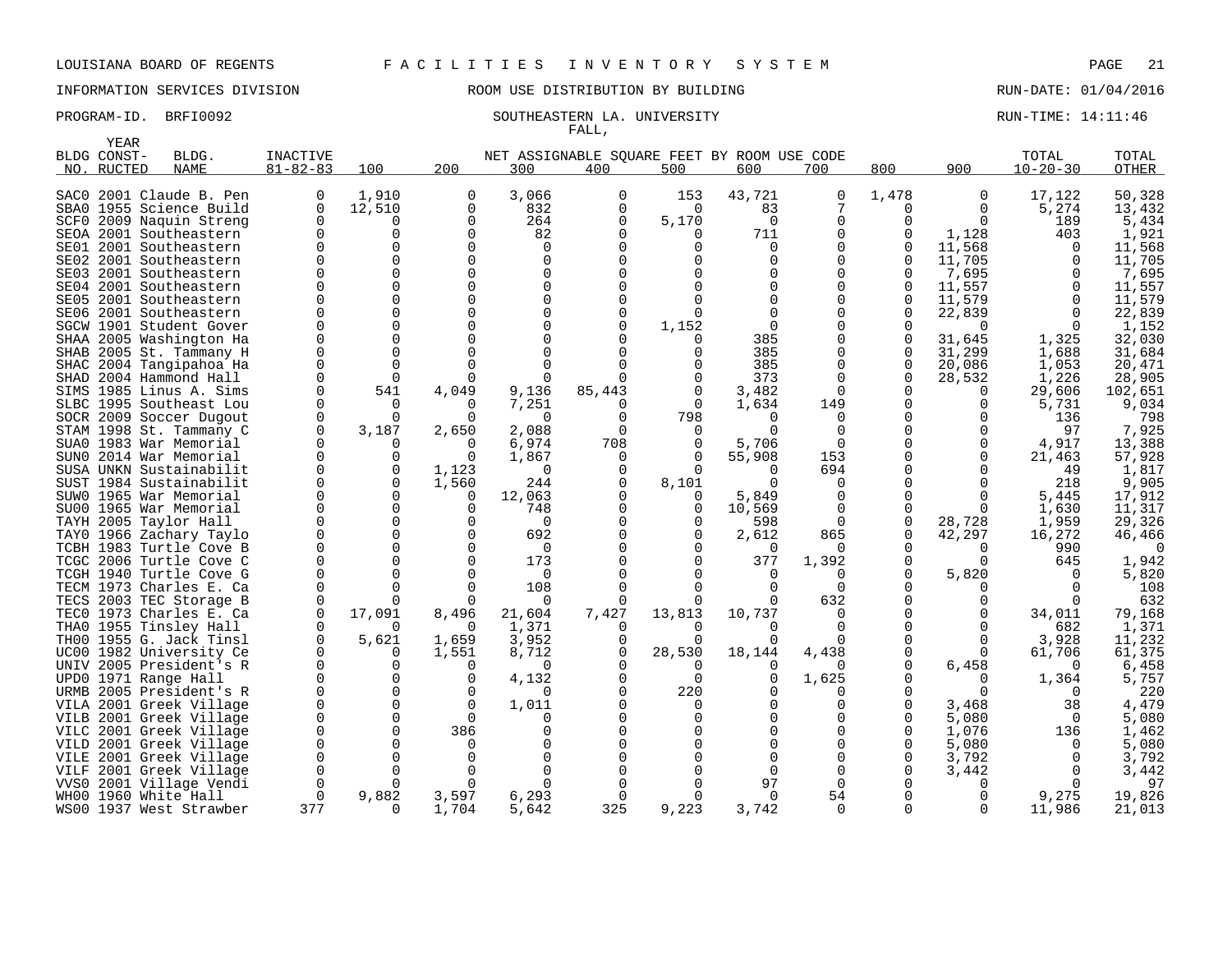|                                          | LOUISIANA BOARD OF REGENTS    |                            |                |          |              |       | FACILITIES INVENTORY                               | SYSTEM   |                 |          |          |                         | 22<br>PAGE        |
|------------------------------------------|-------------------------------|----------------------------|----------------|----------|--------------|-------|----------------------------------------------------|----------|-----------------|----------|----------|-------------------------|-------------------|
|                                          | INFORMATION SERVICES DIVISION |                            |                |          |              |       | ROOM USE DISTRIBUTION BY BUILDING                  |          |                 |          |          | RUN-DATE: 01/04/2016    |                   |
| PROGRAM-ID.                              | BRFI0092                      |                            |                |          |              | FALL, | SOUTHEASTERN LA. UNIVERSITY                        |          |                 |          |          | $RUN-TIME: 14:11:46$    |                   |
| <b>YEAR</b><br>BLDG CONST-<br>NO. RUCTED | BLDG.<br>NAME                 | INACTIVE<br>$81 - 82 - 83$ | 100            | 200      | 300          | 400   | NET ASSIGNABLE SOUARE FEET BY ROOM USE CODE<br>500 | 600      | 700             | 800      | 900      | TOTAL<br>$10 - 20 - 30$ | TOTAL<br>OTHER    |
| ZTEB 1966 Zachary Taylo                  |                               | 0                          | $\Omega$       | $\Omega$ | $\mathbf{0}$ | 0     | $\Omega$                                           | $\Omega$ | $\Omega$        | $\Omega$ | $\Omega$ | 97                      | $\Omega$          |
| TOTAL BUILDINGS                          | 145                           |                            | 22,786 166,481 | 185,439  | 340,763      |       | 102,794 139,578                                    |          | 295,656 239,554 | 9,460    | 393,508  |                         | 548,039 1,896,019 |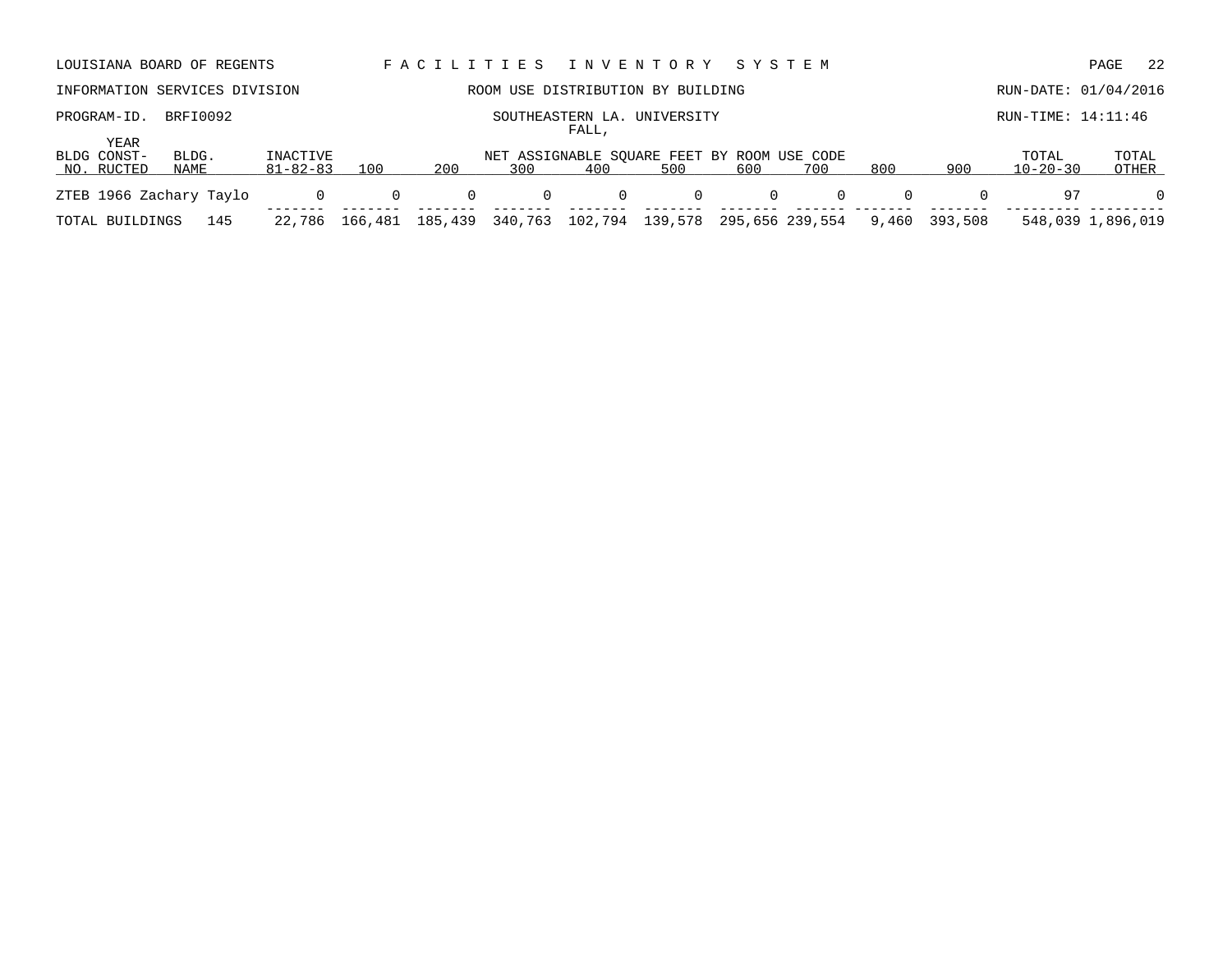## INFORMATION SERVICES DIVISION 88 ROOM USE DISTRIBUTION BY BUILDING RUN-DATE: 01/04/2016

### PROGRAM-ID. BRFI0092 **EXAM-ID.** BRFI0092 UNIVERSITY OF LA IN LAFAYETTE FALL,

|      | <b>YEAR</b> |                                              |                 |               |               |                                             |          |              |          |              |                   |          |                |                 |
|------|-------------|----------------------------------------------|-----------------|---------------|---------------|---------------------------------------------|----------|--------------|----------|--------------|-------------------|----------|----------------|-----------------|
|      | BLDG CONST- | BLDG.                                        | <b>INACTIVE</b> |               |               | NET ASSIGNABLE SQUARE FEET BY ROOM USE CODE |          |              |          |              |                   |          | TOTAL          | TOTAL           |
| NO.  | RUCTED      | <b>NAME</b>                                  | $81 - 82 - 83$  | 100           | 200           | 300                                         | 400      | 500          | 600      | 700          | 800               | 900      | $10 - 20 - 30$ | OTHER           |
|      |             |                                              |                 |               |               |                                             |          |              |          |              |                   |          |                |                 |
|      |             | ACAD 2010 LP Acadian Do                      |                 | 0             | 0             | 145                                         | O        | 0            | 0        | 0            | 0                 | 10,632   | 0              | 10,777          |
|      |             | ACBR 1996 Alumni Center                      | $\Omega$        | $\mathbf 0$   | 0             | 1,487                                       |          | $\Omega$     | $\Omega$ | $\Omega$     | U                 | $\Omega$ | 156            | 1,487           |
|      |             | AHAO 2005 Ackal Hall An                      | ∩               | $\Omega$      | $\Omega$      | 1,345                                       |          | $\Omega$     | 0        | 125          | 8                 | n        | 524            | 1,478           |
|      |             | ALET 2007 Police Traini                      |                 | 58            | 0             | 820                                         | $\Omega$ | 0            | 2,416    | $\mathbf 0$  | O                 |          | 1,067          | 3,294           |
|      |             | ANDS 1978 Anders Book S                      |                 | $\Omega$      | ∩             | 329                                         |          | $\Omega$     | 6,716    | $\Omega$     | ∩                 |          | 1,044          | 7,045           |
| APC0 |             | UNKN Athlete Perfo                           |                 | 0             | 0             | 9,391                                       | 0        | 27,800       | 6,366    | 2,393        | 2,669             | 0        | 18,880         | 48,619          |
|      |             | BKR0 2011 Baker Taft St                      |                 | $\Omega$      | $\Omega$      | 130                                         | 581      |              | 2,101    | 3,707        | 0                 | 57,925   | 49,035         | 64,444          |
| BK10 |             | 1998 Micro and Sma                           |                 | 0             | $\Omega$      | 1,345                                       | 0        | $\Omega$     | 186      | $\Omega$     | 0                 |          | 914            | 1,531           |
| BNA0 |             | 2012 Rose Garden B                           |                 | $\Omega$      | O             | 144                                         |          |              | 4,151    | 1,235        | 0                 | 70,703   | 37,970         | 76,233          |
| BNLP |             | 2010 LP_Bancroft D                           |                 | $\Omega$      | O             | $\Omega$                                    |          |              | $\Omega$ | 0            | <sup>0</sup>      | 20,889   | 5,754          | 20,889          |
|      |             | BOHS 1971 Bourgeois Hou                      |                 | 0             | $\Omega$      | $\mathbf 0$                                 |          | 0            | O        | 0            | 0                 | 2,052    | $\Omega$       | 2,052           |
|      |             | BPB0 2000 Bourgeois Poo                      |                 | $\Omega$      | $\Omega$      | 212                                         |          |              |          | 631          |                   |          | 1,296          | 843             |
| BSH0 |             | 2009 Beau Soleil H                           |                 | $\Omega$      | $\Omega$      | 676                                         |          | $\Omega$     | n        | $\Omega$     |                   |          | 495            | 676             |
|      |             | BTF0 2012 Bookstore Ten                      |                 | $\Omega$      | $\Omega$      | $\Omega$                                    |          | $\Omega$     | 9,068    | O            |                   |          | 612            | 9,068           |
| CAEC |             | 2011 CLECO Alterna                           |                 | $\Omega$      | 912           | 404                                         |          |              | 97       | 3,885        |                   |          | 339            | 5,298           |
|      |             | CAES 2011 CLECO storage                      |                 | $\Omega$      | U             | $\Omega$                                    |          |              | $\Omega$ | 384          | 0                 |          |                | 384             |
| CAFF |             | 2003 LP_Caffery                              |                 | 0             | O             | $\Omega$                                    |          |              |          | 0            | $\Omega$          | 12,109   | 3,435          | 12,109          |
|      |             | CALL 2003 LP_Callais                         |                 | $\Omega$      | U             | $\Omega$                                    |          | $\Omega$     |          | 0            | $\Omega$          | 18,086   | 5,892          | 18,086          |
|      |             | CHFA 2006 Chimpanzee Ho                      |                 | $\Omega$      | O             | 290                                         |          | 9,440        | 264      | $\Omega$     | 258               | $\Omega$ | 7,093          | 10,252          |
|      |             | CONV 2002 Cajun Dome Co                      |                 | $\Omega$      | O             | 480                                         |          | $\Omega$     | 50,412   | 2,025        | O                 | $\Omega$ | 32,512         | 52,917          |
|      |             | CRAO 2012 Rose Garden C                      |                 | $\Omega$      | $\Omega$      | 146                                         |          |              | 5,256    | 1,268        | 0                 | 57,013   | 35,418         | 63,683          |
| CRSB |             | 2003 Chimp Researc                           |                 | $\Omega$      | $\Omega$      | 356                                         |          | 2,205        | U        | 0            | O                 |          | 196            | 2,561           |
| DNLP |             | 2010 LP Denbo Dorm                           |                 | $\Omega$      | O             | O                                           |          |              |          | O            | $\Omega$          | 20,684   | 5,754          | 20,684          |
|      |             | DPF2 2006 Dome Pod Faci                      |                 | $\Omega$      | O             | $\Omega$                                    |          | 1,038        |          | O            |                   |          |                | 1,038           |
|      |             | DPF3 2006 Dome Pod Faci                      |                 | $\Omega$      | ∩             |                                             |          | 2,076        |          | O            |                   |          |                | 2,076           |
|      |             | DPF4 2006 Dome Pod Faci                      |                 | $\Omega$      |               |                                             |          | 1,038        |          | O            |                   |          |                | 1,038           |
| DPF5 |             | 2006 Dome Pod Faci                           |                 | $\Omega$      |               | U                                           |          | 2,076        |          | $\Omega$     |                   |          |                | 2,076           |
|      |             | DPF6 2006 Dome Pod Faci                      |                 | $\Omega$      |               |                                             |          | 2,076        |          | <sup>0</sup> |                   |          |                | 2,076           |
|      |             | ECDL 2011 CAFS Early Ch                      |                 | $\Omega$      | $\Omega$      | 348                                         |          | 0            | 1,636    | 108          |                   |          | 523            | 2,092           |
|      |             | ECOL 1992 Group Of Priv                      |                 | $\Omega$<br>0 | $\Omega$<br>0 | 7,254                                       |          | <sup>0</sup> | 1,397    | 13,769       | O<br><sup>0</sup> |          | 5,341          | 22,420          |
|      |             | EMDH 2003 LP_E.A.Martin                      | 2,028           | $\mathbf 0$   | $\Omega$      | 323<br>$\Omega$                             |          | <sup>0</sup> | 0<br>O   | 0<br>U       | ∩                 | 20,424   | 5,789<br>1,670 | 20,747          |
|      |             | EQIN 1995 Equipment/Inc                      |                 | 0             | 0             | 131                                         | 839      | $\Omega$     | 1,565    | 3,186        | $\Omega$          | 58,393   | 48,799         | 2,028<br>64,114 |
| LPCF |             | HGRO 2011 Huger Taft St<br>1997 Primary Care |                 | $\Omega$      | $\Omega$      | 4,012                                       |          |              | 287      | 280          | 5,770             |          | 3,043          | 10,349          |
| LSS0 |             | 2011 Lady Cajuns S                           |                 | $\Omega$      | ∩             | 436                                         |          | 1,985        | 635      | $\Omega$     |                   |          | 1,527          | 3,056           |
|      |             | LSUE 1991 LSU Eunice                         |                 | 532           |               | $\Omega$                                    |          |              | $\Omega$ | 0            |                   |          | <sup>0</sup>   | 532             |
|      |             | MCCU 2003 LP_McCullough                      |                 | U             |               | $\Omega$                                    |          |              | U        | $\Omega$     |                   | 18,090   | 5,754          | 18,090          |
| MIPF |             | 2006 Leon Moncla I                           |                 | 0             | O             | 732                                         |          | 84,227       | 0        | 52           |                   |          | 1,238          | 85,011          |
|      |             | MNTS 2004 Maintanence S                      |                 | $\Omega$      | O             | 214                                         |          | ∩            | 259      | 9,314        |                   |          | 246            | 9,787           |
| MTC0 |             | 2010 NIRC Modular                            |                 | $\Omega$      |               | $\Omega$                                    |          | 809          | $\Omega$ | 0            |                   |          | 74             | 809             |
|      |             | MTD0 2010 NIRC Modular                       |                 | $\Omega$      |               | $\Omega$                                    |          | 834          |          | 0            |                   |          | 74             | 834             |
|      |             | MT54 2012 Modular Build                      |                 |               |               |                                             |          | 820          |          | O            |                   |          | 71             | 820             |
|      |             | MX00 2003 Moody Annex                        |                 | 12,122        | 3,525         | 16,935                                      |          | 0            | 1,024    | 1,617        |                   |          | 20,260         | 35,223          |
|      |             | M31C 2011 Modular Bldg.                      |                 |               |               |                                             |          | 812          | $\Omega$ | O            |                   |          | 75             | 812             |
|      |             | NIWH 1978 New Maintenan                      |                 |               | n             | 214                                         |          | $\Omega$     | 259      | 9,408        |                   | $\Omega$ | 239            | 9,881           |
|      |             | OLVR 2007 Advnd. Comp.                       |                 | 6,083         | 13,431        | 13,525                                      | 381      | $\Omega$     | 1,067    | 2,455        |                   | $\Omega$ | 19,637         | 36,942          |
|      |             | OLVT 2012 Olivier Parki                      |                 | $\Omega$      | 0             | 4,356                                       | 0        | 309,322      | $\Omega$ | 1,901        | <sup>0</sup>      | $\Omega$ | 6, 203         | 315,579         |
|      |             | PC46 2007 Primate Colon                      |                 |               | U             | 184                                         | 0        | 2,560        | 48       | <sup>0</sup> | $\Omega$          |          | 744            | 2,792           |
|      |             |                                              |                 |               |               |                                             |          |              |          |              |                   |          |                |                 |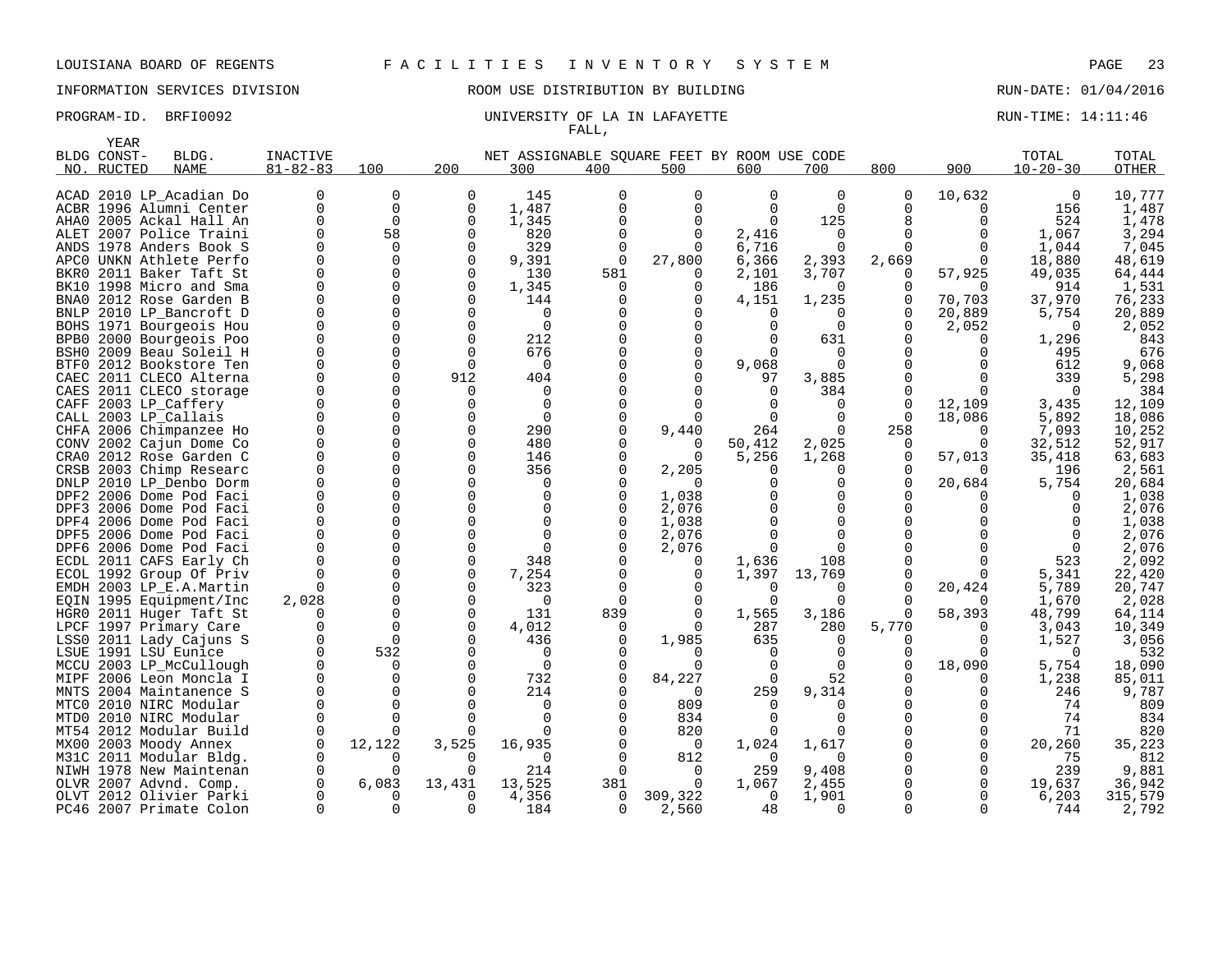INFORMATION SERVICES DIVISION 88 ROOM USE DISTRIBUTION BY BUILDING RUN-DATE: 01/04/2016

### PROGRAM-ID. BRFI0092 **EXAM-ID.** BRFI0092 UNIVERSITY OF LA IN LAFAYETTE FALL,

|      | YEAR        |                                                    |                 |             |             |                                             |              |          |                      |                 |                |              |                 |                  |
|------|-------------|----------------------------------------------------|-----------------|-------------|-------------|---------------------------------------------|--------------|----------|----------------------|-----------------|----------------|--------------|-----------------|------------------|
|      | BLDG CONST- | BLDG.                                              | <b>INACTIVE</b> |             |             | NET ASSIGNABLE SQUARE FEET BY ROOM USE CODE |              |          |                      |                 |                |              | TOTAL           | TOTAL            |
| NO.  | RUCTED      | <b>NAME</b>                                        | $81 - 82 - 83$  | 100         | 200         | 300                                         | 400          | 500      | 600                  | 700             | 800            | 900          | $10 - 20 - 30$  | OTHER            |
|      |             |                                                    |                 |             |             |                                             |              |          |                      |                 |                |              |                 |                  |
|      |             | PDF1 2006 Dome Pod Faci                            |                 | 0           | O           | $\Omega$                                    | 0            | 2,076    | $\Omega$             | 0               | $\Omega$       | <sup>0</sup> |                 | 2,076            |
|      |             | PDF2 2006 Dome Pod Faci                            |                 | $\mathbf 0$ | $\Omega$    | $\Omega$                                    | O            | 2,122    | U                    | $\Omega$        | U              |              |                 | 2,122            |
|      |             | PDF3 2006 Dome Pod Faci                            |                 | $\Omega$    | U           | $\Omega$                                    | O            | 5,212    |                      | 0               | U              |              |                 | 5,212            |
|      |             | PDF4 2006 Dome Pod Faci                            |                 | $\Omega$    |             | $\Omega$                                    | C            | 2,122    |                      | 0               |                |              |                 | 2,122            |
|      |             | PDF5 2006 Dome Pod Faci                            |                 | 0           |             |                                             |              | 2,122    |                      | U               |                |              |                 | 2,122            |
|      |             | PDF6 2006 Dome Pod Faci                            |                 | $\Omega$    | $\Omega$    | $\Omega$                                    |              | 1,590    |                      | $\Omega$        |                |              |                 | 1,590            |
|      |             | PRD0 2006 Percussion Wi                            |                 | 0           | 1,761       | ∩                                           |              |          |                      | $\Omega$        |                |              | 35              | 1,761            |
|      |             | RBRT 1955 Roberts House                            |                 |             | 0<br>U      | 1,287                                       |              | $\Omega$ | 222                  | 0               |                |              | 127<br>3,311    | 1,509            |
|      |             | RHFA 2006 Rhesus Facili<br>ROYO 2003 LP_Roy Dorm   |                 |             |             | 256<br><sup>0</sup>                         |              | 2,557    | $\Omega$<br>$\Omega$ | 541<br>$\Omega$ | 3,563<br>O     | 10,495       | 3,435           | 6,917<br>10,495  |
|      |             | SNFH 1985 Sigma Nu Frat                            |                 | $\Omega$    | O           | 157                                         |              | O        | 1,129                | $\Omega$        | 0              | 2,099        | 993             | 3,385            |
|      |             | THIB 2003 LP Thibodeaux                            |                 |             |             |                                             |              |          |                      |                 | U              | 20,484       | 6,194           | 20,484           |
|      |             | TRAH 2003 LP_Trahan Dor                            |                 |             |             | $\Omega$                                    |              |          |                      | $\Omega$        | O              | 21,102       | 5,898           | 21,102           |
|      |             | TSCG 2006 Taft Street C                            |                 |             |             |                                             |              |          | $\Omega$             | 132,660         |                |              | 2,558           | 132,660          |
| TSTB |             | 2006 Ticket Booth                                  |                 |             | $\Omega$    | ∩                                           |              |          | 52                   | 0               |                | ∩            | ∩               | 52               |
|      |             | UAM1 1967 University Ar                            |                 |             | $\Omega$    | 1,637                                       |              | O        | 876                  | 260             |                | O            | 1,323           | 2,773            |
|      |             | UAM2 2002 University Ar                            |                 |             | ∩           | 2,867                                       |              | ∩        | 15,243               | 972             | U              | ∩            | 12,022          | 19,082           |
|      |             | VOOR 2003 LP_Voorhies D                            |                 | ∩           |             | <sup>0</sup>                                |              |          | O                    | 0               | $\Omega$       | 17,780       | 5,898           | 17,780           |
|      |             | VPTB 1991 Vermilion Ph.                            |                 | 840         |             | ∩                                           |              |          |                      | $\Omega$        |                |              |                 | 840              |
|      |             | WLCN 2004 Welcome Cente                            |                 | ∩           |             | 541                                         |              |          |                      | 64              |                |              | 1,055           | 605              |
|      |             | YPRF 1999 Youth Park Re                            |                 |             |             |                                             |              |          |                      | 51              |                |              | 88              | 51               |
|      |             | 0001 1940 President's R                            |                 |             |             | ∩                                           | <sup>n</sup> |          |                      | $\mathbf 0$     | O              | 6,553        | $\Omega$        | 6,553            |
|      |             | 0002 1922 Girard Hall                              |                 | 6,039       | 1,413       | 7,143                                       | 509          |          |                      | 326             |                |              | 7,671           | 15,430           |
|      |             | 0004 1901 Foster Hall                              |                 |             | $\Omega$    | 8,631                                       | $\Omega$     |          |                      | 52              |                |              | 6,249           | 8,683            |
|      |             | 0005 1938 Mouton Hall                              | $\Omega$        | 5,642       | 1,318       | 6,025                                       | $\Omega$     |          | O                    | 245             |                |              | 5,571           | 13,230           |
|      |             | 0006 1940 Stephens Hall                            | 33              | $\Omega$    | 2,146       | 7,543                                       | $\Omega$     |          | $\Omega$             | 8,027           |                |              | 7,092           | 17,749           |
|      |             | 0007 1940 Broussard Hal                            | $\Omega$        | 3,149       | 5,898       | 2,802                                       | 114          |          | $\Omega$             | 159             |                | 0            | 5,450           | 12,122           |
|      |             | 0008 1925 Lee Hall                                 |                 | 2,031       | 1,699       | 6,280                                       | 580          |          | 77                   | 55              |                |              | 5,661           | 10,722           |
|      |             | 0009 1937 Griffin House                            |                 |             |             |                                             |              |          | $\Omega$             | $\Omega$        | O              | 3,600        |                 | 3,600            |
|      |             | 0011 1920 Roy House                                |                 |             |             |                                             |              |          | $\Omega$             | $\Omega$        | U              | 4,304        |                 | 4,304            |
|      |             | 0012 1939 Bittle Hall                              |                 |             | O           | 2,828                                       |              |          | 230                  | 351             |                | O            | 1,318           | 3,409            |
|      |             | 0013 1903 Declouet Hall                            |                 |             | 1,556       | 8,129                                       | $\Omega$     |          | $\Omega$             | 494             |                | 0            | 4,463           | 10,179           |
|      |             | 0016 1968 Wharton Hall                             |                 | 21,481      | 25,449      | 18,965                                      | 282          | 12,218   | 430                  | 2,088           | U              | O            | 42,924          | 80,913           |
|      |             | 0017 1966 Maxim Doucet                             |                 | 14,978      | 7,724       | 13,932                                      | 2,297        | 116<br>O | 0                    | 1,451           | $\Omega$       | 0            | 17,661          | 40,498           |
|      |             | 0018 1935 O. K. Allen H<br>0019 1940 Burke Hawthor | $\Omega$        | 5,093       | 70<br>5,503 | 2,787<br>13,071                             | 94<br>511    | 4,144    | 119<br>12,261        | 4,223<br>2,214  | 6,420<br>2,766 | O            | 4,495<br>20,964 | 13,713<br>45,563 |
|      |             | 0020 1950 Alumni Hall-S                            |                 | ∩           | $\Omega$    | 1,359                                       | $\Omega$     |          | $\Omega$             | $\Omega$        |                |              | 84              | 1,359            |
|      |             | 0024 1950 Randolph Hall                            |                 | $\Omega$    | 308         | 597                                         | $\Omega$     | O        | 4,954                | 224             | 0              | 1,600        | 3,224           | 7,683            |
|      |             | 0025 1927 Judice-Rickel                            |                 | 344         | 2,738       | 1,264                                       | 122          |          | 181                  | 2,390           | Ω              |              | 1,834           | 7,039            |
|      |             | 0027 1940 McLaurin Hall                            |                 | 2,932       | 7,602       | 2,247                                       | $\Omega$     |          | $\Omega$             | 148             | Ω              | O            | 2,733           | 12,929           |
|      |             | 0028 1937 Harris Hall                              |                 | $\Omega$    | 0           | 156                                         | 0            | $\Omega$ | 0                    | 188             | $\Omega$       | 22,870       | 7,133           | 23,214           |
|      |             | 0029 1940 Hamilton Hall                            |                 | 9,401       | 10,087      | 5,859                                       | 32           | 1,573    | 480                  | 266             |                | O            | 12,547          | 27,698           |
|      |             | 003A 1963 Martin Hall                              |                 | ∩           | 320         | 27,665                                      | 836          | 140      | 343                  | 1,863           |                | 0            | 15,604          | 31,167           |
|      |             | 003B 1963 F. G. Mouton                             |                 | 14,226      | 5,436       | 3,788                                       | ∩            | $\Omega$ | 148                  | 552             |                |              | 8,050           | 24,150           |
|      |             | 003C 1994 Martin Hall I                            |                 | O           | ∩           | n                                           |              | 36       | $\Omega$             | $\Omega$        |                |              | $\Omega$        | 36               |
|      |             | 003D 1963 Martin Coolin                            |                 |             |             |                                             |              |          |                      | U               |                |              | 749             |                  |
|      |             | 0031 1971 Student Union                            |                 | O           | 2,228       | 19,026                                      | 124          | $\Omega$ | 75,267               | 3,217           |                |              | 62,977          | 99,862           |
|      |             | 0032 1954 Farm Store                               |                 | $\Omega$    | 0           | 1,745                                       | $\Omega$     | 0        | $\Omega$             | $\Omega$        | U              | $\Omega$     | 152             | 1,745            |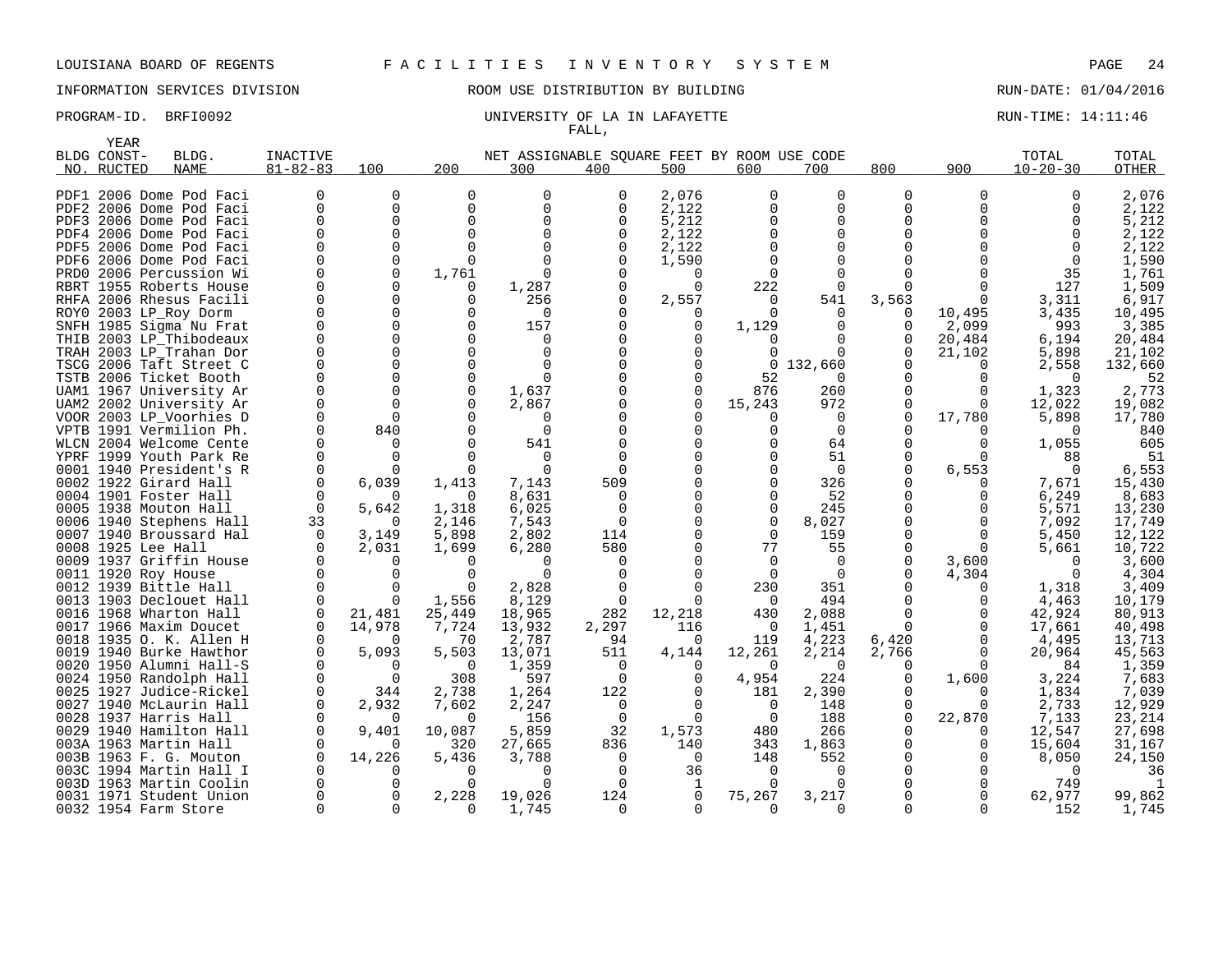YEAR

### LOUISIANA BOARD OF REGENTS F A C I L I T I E S I N V E N T O R Y S Y S T E M PAGE 25

INFORMATION SERVICES DIVISION ROOM USE DISTRIBUTION BY BUILDING RUN-DATE: 01/04/2016

### PROGRAM-ID. BRFI0092 **EXAM-ID.** BRFI0092 UNIVERSITY OF LA IN LAFAYETTE RUN-TIME: 14:11:46 FALL,

| -----<br>BLDG CONST-<br>NO. RUCTED | BLDG.<br><b>NAME</b>                               | <b>INACTIVE</b><br>$81 - 82 - 83$ | 100         | 200                | NET ASSIGNABLE SOUARE FEET BY ROOM USE CODE<br>300 | 400          | 500            | 600        | 700            | 800           | 900                          | TOTAL<br>$10 - 20 - 30$ | TOTAL<br>OTHER  |
|------------------------------------|----------------------------------------------------|-----------------------------------|-------------|--------------------|----------------------------------------------------|--------------|----------------|------------|----------------|---------------|------------------------------|-------------------------|-----------------|
|                                    |                                                    |                                   |             |                    |                                                    |              |                |            |                |               |                              |                         |                 |
|                                    | 0033 1938 E. K. Long Gy                            | 0                                 | $\Omega$    | 1,585              | 2,619                                              | 0            | 16,852         | 422        | 1,011          | 0             | 0                            | 4,722                   | 22,489          |
|                                    | 0037 1977 Fletcher Hall                            | 0                                 | 5,315       | 38,688             | 9,895                                              | 120          | 3,171          | 6,590      | 3,824          | $\Omega$      | 0                            | 13,472                  | 67,603          |
|                                    | 0038 1983 Continuing Ed                            | $\Omega$                          | 78          | 1,870              | 1,568                                              | $\Omega$     | $\Omega$       | 2,815      | 496            | ∩             | $\Omega$                     | 2,032                   | 6,827           |
|                                    | 0039 1957 Burke Hawthor                            | $\Omega$                          | $\Omega$    | 406                | $\Omega$                                           | $\Omega$     | $\Omega$       | $\Omega$   | 21             |               | $\Omega$                     | 243                     | 427             |
|                                    | 0041 1958 Billeaud Hall                            | $\Omega$                          | 5,382       | 26,590             | 8,084                                              | 615          | 744            | $\Omega$   | 853            |               | $\Omega$                     | 14,692                  | 42,268          |
|                                    | 0042 1951 Montgomery Ha                            | 0                                 | 9,207       | 16,526             | 3,417                                              | 0            | $\overline{0}$ | 0          | 2,822          | $\Omega$      | $\mathbf 0$                  | 10,796                  | 31,972          |
|                                    | 0043 1954 French House                             | ∩                                 | $\Omega$    | $\Omega$           | 2,435                                              | $\Omega$     | $\Omega$       | 326        | 147            | $\Omega$      | 51                           | 1,047                   | 2,959           |
|                                    | 0044 1957 Madison Hall                             | 4,397                             | 9,406       | 44,143             | 16,490                                             | 514          | 3,996          | $\Omega$   | 3,002          | $\Omega$      | $\Omega$                     | 20,457                  | 81,948          |
|                                    | 0046 1972 HL Griffin Ha                            |                                   | 36,903      | 9,022              | 25,823                                             | 432          | 132            | 977        | 685            | $\Omega$      | $\Omega$                     | 34,094                  | 73,974          |
|                                    | 0047 1940 Arbolada Hous                            | n                                 | $\Omega$    | $\Omega$           | $\Omega$                                           | $\Omega$     | 0              | $\Omega$   | $\Omega$       | $\Omega$      | 1,400                        | $\Omega$                | 1,400           |
|                                    | 0048 1965 Conference Ce                            | 8,879                             | 1,086       | 16,661             | 9,680                                              | 3,707        | $\mathbf 0$    | 13,439     | 11,323         | $\Omega$      | 66,734                       | 65,595                  | 131,509         |
|                                    | 0049 1970 Bookstore War                            | ∩                                 | 11,096      | $\Omega$           | 0                                                  | 0            | $\Omega$       | 0          | 1,709<br>2,076 | $\Omega$      | $\left( \right)$<br>$\Omega$ |                         | 1,709           |
|                                    | 0052 1988 Rougeou Hall<br>0059 1955 Maint. Receiv  |                                   |             | 36,039<br>$\Omega$ | 17,113<br>403                                      |              | 204            | 1,195<br>0 | 4,936          | $\Omega$      |                              | 22,052                  | 67,723<br>5,339 |
|                                    | 006A 1976 Stephens Equi                            | $\Omega$                          | $\Omega$    | $\Omega$           | $\mathbf 0$                                        |              | 0<br>$\Omega$  | $\Omega$   | 910            | $\Omega$      |                              | 37<br>$\Omega$          | 910             |
|                                    | 0060 1952 Maintenance W                            | $\Omega$                          | $\Omega$    |                    | 793                                                |              | $\Omega$       | 388        | 12,392         | $\Omega$      | $\Omega$                     | 59                      | 13,573          |
|                                    | 0061 1938 Maint. Office                            | $\Omega$                          | $\Omega$    | $\Omega$           | 4,313                                              |              | $\Omega$       | 1,209      | 13,670         | $\Omega$      | $\Omega$                     | 2,702                   | 19,192          |
|                                    | 0066 1933 Visual Arts A                            | 0                                 | 3,065       | 4,910              | 986                                                | <sup>0</sup> | $\Omega$       | 190        | 1,370          |               | ∩                            | 1,839                   | 10,521          |
|                                    | 0068 1940 Parker Hall                              | ∩                                 | $\Omega$    | 680                | 8,324                                              | 352          | 0              | 1,356      | 4,906          |               | $\Omega$                     | 6,381                   | 15,618          |
|                                    | 0072 2003 Day Care Cent                            | $\Omega$                          | $\Omega$    | $\Omega$           | 1,329                                              | $\Omega$     | $\Omega$       | 6,346      | $\Omega$       | ∩             | $\Omega$                     | 1,447                   | 7,675           |
|                                    | 0078 1920 Whittington H                            | $\Omega$                          | $\Omega$    | $\Omega$           | 2,933                                              | $\Omega$     | 243            | 196        | 23             | $\Omega$      | $\Omega$                     | 436                     | 3,395           |
|                                    | 0087 1968 Angelle Hall                             | $\Omega$                          | 10,725      | 9,861              | 2,957                                              | 312          | $\Omega$       | 14,806     | 490            | $\Omega$      | $\Omega$                     | 13,219                  | 39,151          |
|                                    | 0092 1953 Wagner House                             | ∩                                 |             | $\Omega$           | 0                                                  | 0            | $\Omega$       | $\Omega$   | 0              | $\Omega$      | 2,387                        |                         | 2,387           |
|                                    | 0093 1986 Bourgeois Hal                            | 88                                | 6,676       | 24,856             | 5,232                                              | 741          | 29,880         | 35,493     | 2,172          |               | $\Omega$                     | 36,439                  | 105,138         |
|                                    | 0096 1980 Tennis Stadiu                            | $\Omega$                          |             |                    | 0                                                  | $\Omega$     | 128            | $\Omega$   | $\Omega$       |               |                              |                         | 128             |
|                                    | 0097 1971 Football Stad                            | $\Omega$                          | $\Omega$    | $\Omega$           | 178                                                |              | 8,026          | 6,267      | 19             | $\Omega$      |                              | 19,497                  | 14,490          |
|                                    | 0098 1971 Athletic Offi                            | $\Omega$                          | ∩           | 229                | 7,187                                              |              | 13,059         | 2,036      | 1,798          | 2,287         |                              | 6,816                   | 26,596          |
|                                    | 0099 1971 Athletic Mech                            | $\Omega$                          | $\Omega$    | $\Omega$           | 108                                                |              | $\Omega$       | $\Omega$   | 1,249          |               | $\Omega$                     | 2,536                   | 1,357           |
|                                    | 0100 1967 E. K. Long Gy                            | $\Omega$                          | $\Omega$    | ∩                  | 0                                                  |              | 5,983          | 0          | $\Omega$       |               | $\Omega$                     |                         | 5,983           |
|                                    | 0101 1985 Cajun Dome                               | $\Omega$                          | $\mathbf 0$ |                    | 0                                                  |              | 16,961         | 0          | $\Omega$       |               | $\Omega$                     |                         | 16,961          |
|                                    | 011A 1956 Hawkins House                            | $\Omega$                          | $\Omega$    |                    | $\Omega$                                           |              | 0              | 0          | $\Omega$       | $\Omega$      | 377                          |                         | 377             |
|                                    | 011B 1910 Soulier House                            | $\Omega$                          | $\Omega$    |                    | 1,255                                              |              | $\Omega$       | 199        | 394            | $\Omega$      | $\Omega$                     | 474                     | 1,848           |
|                                    | 011C 1988 Hawkins House                            | $\Omega$                          | $\mathbf 0$ |                    | $\Omega$                                           |              | $\Omega$       | $\Omega$   | $\Omega$       | $\Omega$      | 411                          | $\Omega$                | 411             |
|                                    | 0152 2000 Central Recei                            | $\Omega$                          | $\mathbf 0$ | $\Omega$           | 84                                                 |              | $\Omega$       | 0          | 4,326          | ∩             | $\Omega$                     | 77                      | 4,410           |
|                                    | 0157 1961 Dupre Library                            | $\Omega$                          | $\Omega$    | 9,241              | 25,805                                             | 144,940      | 310            | 6,089      | 7,628          |               | $\Omega$                     | 27,521                  | 194,013         |
|                                    | 0160 1958 Petroleum Eng                            | $\Omega$                          | $\Omega$    | 330                |                                                    |              |                |            | $\Omega$       |               |                              |                         | 330             |
|                                    | 017A 1966 Doucet Equipm                            | $\Omega$                          | $\Omega$    | $\Omega$           | 0                                                  |              | $\Omega$       | U          | 223            |               | $\Omega$                     | 1,248                   | 223             |
|                                    | 0170 1996 Transformer V                            | $\Omega$                          | $\Omega$    | $\Omega$           | 0                                                  |              | $\Omega$       |            | 510            | $\Omega$      |                              |                         | 510             |
|                                    | 0200 1960 Brook Street                             | $\Omega$                          | ∩           | $\Omega$           | 3,232                                              | 299          | $\Omega$       | 1,058      | 246            | $\Omega$      | 1,997                        | 12,394                  | 6,832           |
|                                    | 0201 1965 Brook Street                             | 60<br>0                           | 2,855       | 481<br>$\Omega$    | 2,066                                              | 176<br>0     | $\Omega$<br>0  | U          | 493            | $\Omega$<br>O | $\Omega$                     | 3,752                   | 6,131           |
|                                    | 0203 1986 Bus Workshop                             |                                   | $\Omega$    |                    | 109<br>$\Omega$                                    |              | $\Omega$       |            | 946            | ∩             | 2,000                        | 67                      | 1,055           |
|                                    | 0204 1993 Flora Levy Ho<br>0205 1983 SATELITTE DIS |                                   | $\Omega$    |                    | $\Omega$                                           |              | 100            |            | 0<br>$\Omega$  |               |                              |                         | 2,000<br>100    |
|                                    | 0207 1995 Zone 14 Parki                            | $\Omega$                          | $\Omega$    |                    | 30                                                 |              | $\Omega$       |            | $\Omega$       |               |                              |                         | 30              |
|                                    | 0208 1995 Zone 15 Parki                            |                                   | $\Omega$    |                    | 30                                                 |              |                |            | $\Omega$       |               |                              |                         | 30              |
|                                    | 0209 1937 Quadrangle Co                            | $\Omega$                          | $\Omega$    |                    | $\Omega$                                           |              |                |            | $\Omega$       |               |                              | 20,019                  |                 |
|                                    | 0301 1939 Tenant Dwelli                            |                                   | $\Omega$    |                    | 0                                                  |              | $\Omega$       |            |                |               | 1,401                        |                         | 1,401           |
|                                    | 0304 1982 Pump House (C                            | $\Omega$                          | $\Omega$    |                    | $\Omega$                                           |              | 41             |            | $\Omega$       |               |                              |                         | 41              |
|                                    |                                                    |                                   |             |                    |                                                    |              |                |            |                |               |                              |                         |                 |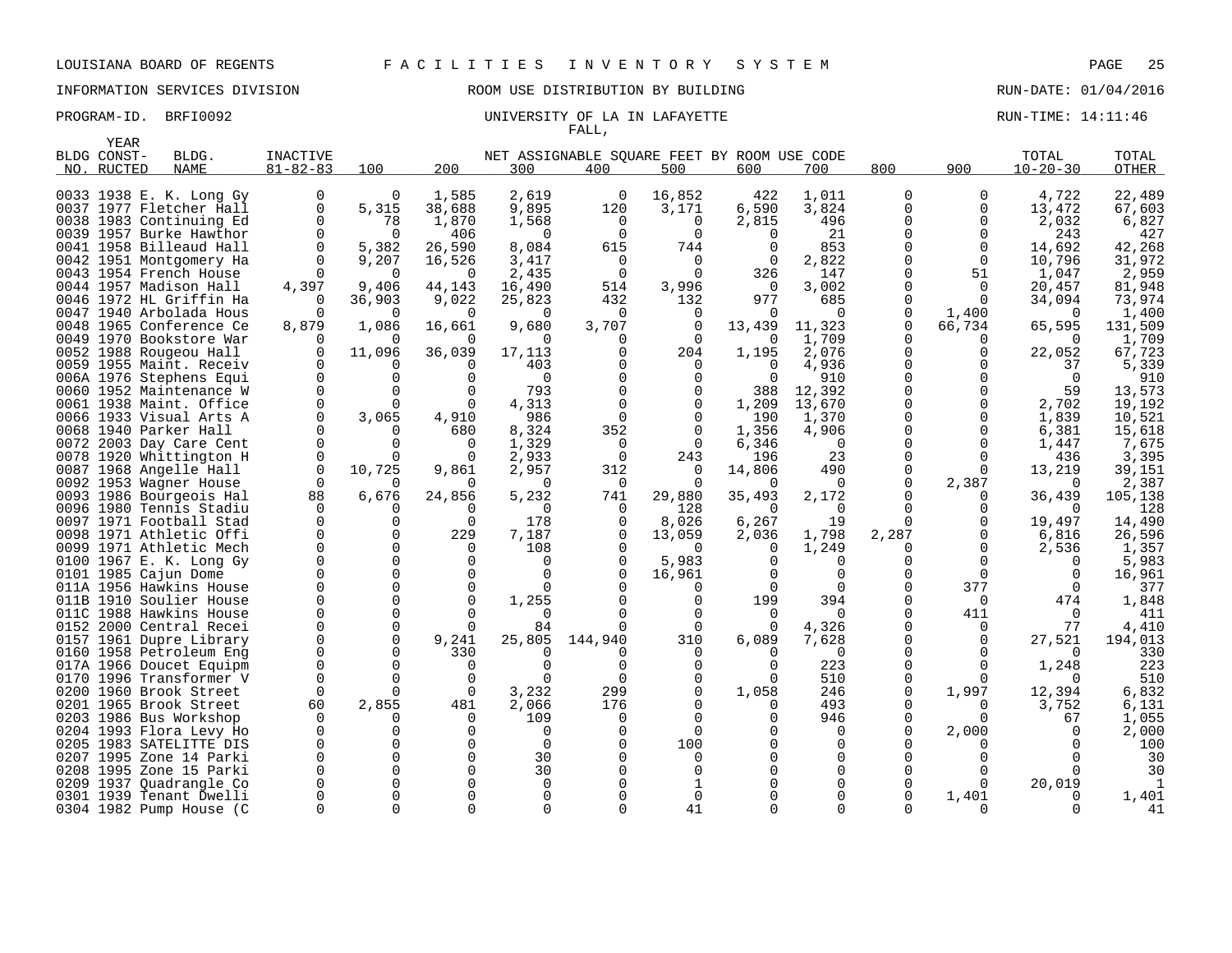INFORMATION SERVICES DIVISION ROOM USE DISTRIBUTION BY BUILDING RUN-DATE: 01/04/2016

### PROGRAM-ID. BRFI0092 **EXAM-ID.** BRFI0092 UNIVERSITY OF LA IN LAFAYETTE **RUN-TIME: 14:11:46** FALL,

| <b>YEAR</b>               |                                                    |                            |             |          |                                                    |                |                |          |                   |          |          |                         |                       |
|---------------------------|----------------------------------------------------|----------------------------|-------------|----------|----------------------------------------------------|----------------|----------------|----------|-------------------|----------|----------|-------------------------|-----------------------|
| BLDG CONST-<br>NO. RUCTED | BLDG.<br><b>NAME</b>                               | INACTIVE<br>$81 - 82 - 83$ | 100         | 200      | NET ASSIGNABLE SOUARE FEET BY ROOM USE CODE<br>300 | 400            | 500            | 600      | 700               | 800      | 900      | TOTAL<br>$10 - 20 - 30$ | TOTAL<br><b>OTHER</b> |
|                           | 0306 1982 Beef Cattle R                            |                            | $\mathbf 0$ | 681      | $\Omega$                                           | $\Omega$       | $\mathbf 0$    | $\Omega$ | $\Omega$          | $\Omega$ | $\Omega$ | 53                      | 681                   |
|                           | 0309 1982 Work Chute &                             | U                          | $\Omega$    | $\Omega$ | $\Omega$                                           | O              | 7,031          | $\Omega$ | $\Omega$          | $\Omega$ |          | $\Omega$                | 7,031                 |
|                           | 0310 1986 Equipment She                            |                            | 0           | 0        | $\Omega$                                           | O              | 0              | $\Omega$ | 500               | U        | O        | $\Omega$                | 500                   |
|                           | 0313 1982 Dairy Buildin                            |                            | 0           | 2,733    |                                                    | $\Omega$       | $\Omega$       |          | 565               |          |          | 805                     | 3,298                 |
|                           | 0314 1982 Freestall Fee                            |                            |             |          |                                                    | 0              | 12,973         |          | $\Omega$          |          |          |                         | 12,973                |
|                           | 0317 1982 Maternity Bar                            |                            |             |          |                                                    | $\Omega$       | 2,712          |          | $\Omega$          |          |          |                         | 2,712                 |
|                           | 0318 1982 Hay Storage B                            |                            | O           |          |                                                    |                | 2,184          | $\Omega$ | O                 |          |          |                         | 2,184                 |
|                           | 0319 1982 Tractor Shed                             |                            | $\Omega$    | $\Omega$ | $\Omega$                                           |                | O              | $\Omega$ | 6,210             |          | ∩        |                         | 6,210                 |
|                           | 0326 1965 Tenant Dwelli                            |                            | ∩           | ∩        | $\Omega$                                           |                |                |          | $\Omega$          | U        | 1,105    |                         | 1,105                 |
|                           | 0329 1940 Dairy Supt. H                            |                            | $\Omega$    | 434      | 448                                                |                |                | 0        | 265               | N        | O        | 59                      | 1,147                 |
|                           | 033A 1933 Brick Storage                            |                            | ∩           | 0        | ∩                                                  |                |                |          | 81                | Ω        |          |                         | 81                    |
|                           | 0330 1939 Tenant Dwelli                            |                            | $\Omega$    | O        | $\Omega$                                           |                |                |          | $\Omega$          | U        | 1,139    |                         | 1,139                 |
|                           | 0332 1980 Cade Solar Ho                            |                            | $\Omega$    | U        |                                                    |                |                |          | $\Omega$          | O        | 1,383    |                         | 1,383                 |
|                           | 0333 1982 Tool Shed (Ca                            |                            | $\Omega$    |          | $\Omega$                                           |                | 388            |          | 0                 |          |          |                         | 388                   |
|                           | 0355 1955 Acadiana Cons<br>0360 1993 Sheep Feed Ba |                            |             | U<br>U   | $\Omega$                                           | $\Omega$       | ∩              |          | $\Omega$<br>O     | N        | 1,708    |                         | 1,708                 |
|                           | 0361 1993 Sheep Shed (C                            |                            | ∩           | U        | $\Omega$                                           |                | 1,643<br>1,128 |          | $\Omega$          |          |          |                         | 1,643<br>1,128        |
|                           | 037A 1977 Fletcher Equi                            |                            | $\Omega$    | U        | $\Omega$                                           |                |                |          | 535               |          |          | 428                     | 535                   |
|                           | 0370 1990 Pump House (C                            |                            |             | $\Omega$ |                                                    |                | 100            |          | $\Omega$          |          |          |                         | 100                   |
|                           | 0371 1994 Swine Facilit                            |                            |             |          |                                                    |                | 2,000          |          | $\Omega$          |          |          |                         | 2,000                 |
|                           | 0372 1984 Crawfish Stor                            |                            |             |          |                                                    |                |                |          | 288               |          |          |                         | 288                   |
| 0401 1950 Creamery        |                                                    |                            |             |          |                                                    |                | 0              | $\Omega$ | 5,672             |          | 0        | 295                     | 5,672                 |
|                           | 0404 1976 Coliseum Equi                            |                            |             |          |                                                    |                |                | $\Omega$ | 754               |          | 0        | 1,541                   | 754                   |
|                           | 0405 1948 Blackham Coli                            |                            | ∩           | U        | 872                                                |                | 11,528         | 13,705   | 102               |          | $\Omega$ | 11,435                  | 26,207                |
|                           | 0406 1952 Exhibit Barn                             |                            | $\Omega$    | U        |                                                    |                |                | 14,170   | $\Omega$          | O        | O        | $\Omega$                | 14,170                |
|                           | 0407 1966 Exhibit Barn                             |                            |             |          | <sup>0</sup>                                       |                | 0              | 30,432   | $\Omega$          |          | 0        | 417                     | 30,432                |
|                           | 0408 1952 Exhibit Barn                             |                            |             |          | $\Omega$                                           |                | 0              | 22,709   | $\Omega$          |          |          | 19                      | 22,709                |
|                           | 0409 1955 Exhibit Barn                             |                            | ∩           |          |                                                    |                |                | $\Omega$ | 3,896             |          |          | $\Omega$                | 3,896                 |
|                           | 041A 1958 Billeaud Mech                            |                            | $\Omega$    | U        | $\Omega$                                           |                |                | $\Omega$ | 458               |          |          |                         | 458                   |
|                           | 041B 1958 Billeaud Gree                            |                            | 0           | 1,106    |                                                    |                |                |          |                   |          |          |                         | 1,106                 |
|                           | 041C 1994 Billeaud Hall                            |                            |             | U        | $\Omega$                                           |                | 1,419          | $\Omega$ | $\Omega$          |          |          |                         | 1,419                 |
|                           | 0410 1955 Exhibit Barn                             |                            | ∩           | U        |                                                    |                |                | 3,995    |                   |          |          |                         | 3,995                 |
|                           | 0411 1976 Exhibit Barn                             |                            | $\Omega$    | O        |                                                    |                |                | 0        | 2,268             | N        |          |                         | 2,268                 |
|                           | 0412 1990 Tenant Dwelli                            |                            |             |          |                                                    |                |                |          | U                 | O        | 5,625    | $\Omega$                | 5,625                 |
|                           | 0413 1961 Horticulture                             |                            |             |          |                                                    |                | 9,145          |          | 0                 |          |          | 81                      | 9,145                 |
|                           | 0414 1940 Horticulture                             |                            |             |          |                                                    |                |                | $\Omega$ | 36                |          |          |                         | 36                    |
|                           | 0415 1990 Blackham LAGC                            |                            |             |          |                                                    |                | ∩              | 662      | $\Omega$          |          |          |                         | 662                   |
|                           | 0416 1951 Horticulture                             |                            |             |          | $\Omega$                                           | $\Omega$       | 2,769          |          | $\Omega$          |          |          |                         | 2,769                 |
|                           | 0417 1951 Horticulture                             |                            | ∩           | ∩        |                                                    |                | 2,900          |          | $\Omega$          |          |          |                         | 2,900                 |
|                           | 0418 1960 Horticulture<br>0420 1961 Ira Nelson Ce  |                            | 1,358       | 1,385    | $\Omega$<br>650                                    | $\Omega$<br>78 | 1,791<br>∩     |          | $\Omega$<br>1,376 |          |          | $\Omega$<br>1,058       | 1,791                 |
|                           | 0422 1958 Greenhouse &                             |                            |             |          | 0                                                  |                | 1,153          |          | 0                 |          |          |                         | 4,847<br>1,153        |
|                           | 0423 1961 Greenhouse Re                            |                            |             |          | 441                                                |                | 842            |          | 0                 |          |          |                         | 1,283                 |
|                           | 0424 1961 Greenhouse Re                            |                            |             |          | <sup>0</sup>                                       |                | 2,033          |          | 0                 |          |          |                         | 2,033                 |
|                           | 0425 1963 Center For Gr                            |                            |             |          |                                                    |                | 2,880          |          | $\Omega$          |          |          | $\Omega$                | 2,880                 |
|                           | 0428 1940 Tractor Shed                             |                            |             |          |                                                    |                | 2,704          |          |                   |          |          | 27                      | 2,704                 |
|                           | 0429 1941 Storage Shed                             |                            |             |          |                                                    |                | 807            |          | O                 |          |          |                         | 807                   |
|                           | 0451 1938 Tenant Dwelli                            |                            |             |          | ∩                                                  |                | ∩              |          | U                 | U        | 1,200    |                         | 1,200                 |
|                           |                                                    |                            |             |          |                                                    |                |                |          |                   |          |          |                         |                       |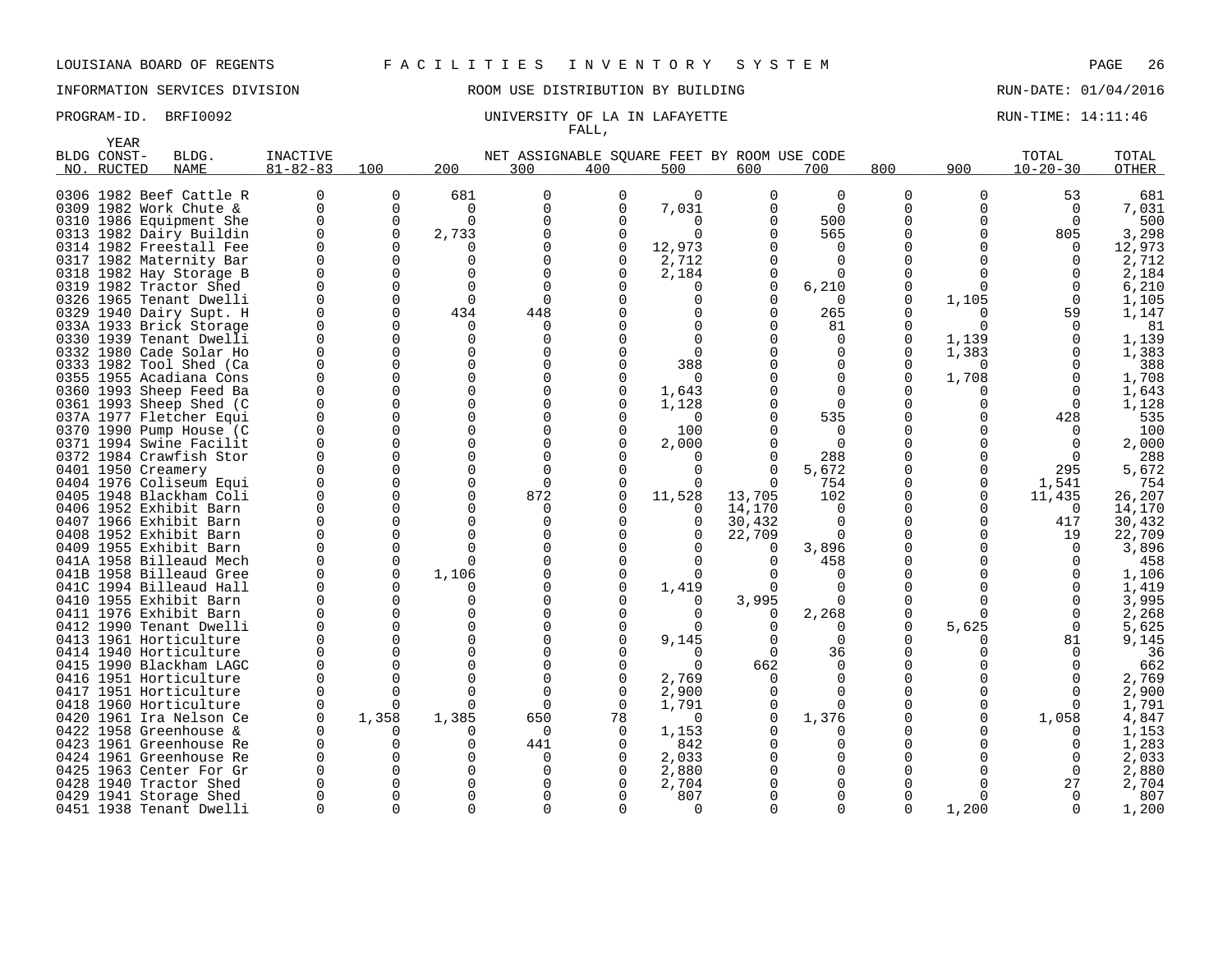INFORMATION SERVICES DIVISION ROOM USE DISTRIBUTION BY BUILDING RUN-DATE: 01/04/2016

### PROGRAM-ID. BRFI0092 **EXAM-ID.** BRFI0092 UNIVERSITY OF LA IN LAFAYETTE FALL,

|      | YEAR        |                                                    |                 |               |               |                                             |              |              |                  |                 |              |              |                |              |
|------|-------------|----------------------------------------------------|-----------------|---------------|---------------|---------------------------------------------|--------------|--------------|------------------|-----------------|--------------|--------------|----------------|--------------|
|      | BLDG CONST- | BLDG.                                              | <b>INACTIVE</b> |               |               | NET ASSIGNABLE SOUARE FEET BY ROOM USE CODE |              |              |                  |                 |              |              | TOTAL          | TOTAL        |
| NO.  | RUCTED      | <b>NAME</b>                                        | $81 - 82 - 83$  | 100           | 200           | 300                                         | 400          | 500          | 600              | 700             | 800          | 900          | $10 - 20 - 30$ | <b>OTHER</b> |
|      |             |                                                    |                 |               |               |                                             |              |              |                  |                 |              |              |                |              |
|      |             | 0452 1940 Mule Barn                                | 0               | $\Omega$      | $\Omega$      | $\mathbf 0$                                 | $\Omega$     | 2,108        | $\Omega$         | $\Omega$        | $\Omega$     | $\Omega$     | $\Omega$       | 2,108        |
|      |             | 0453 1938 Potato Barn                              | 0               | 0             | $\Omega$      | $\mathbf 0$                                 | $\Omega$     | 1,290        | 0                | 0               | 0            | $\Omega$     | 0              | 1,290        |
|      |             | 0454 1940 Tenant Dwelli                            | 0               | 0             | $\Omega$      | $\mathbf 0$                                 | 0            | $\Omega$     | $\Omega$         | 0               | 0            | 1,739        | $\Omega$       | 1,739        |
|      |             | 0455 1950 Greenhouse (C                            | 0               | 0             | $\Omega$      | $\Omega$                                    | $\Omega$     | 1,160        | 0                | $\Omega$        | 0            | 0            | $\Omega$       | 1,160        |
|      |             | 046A 1972 Griffin Mecha                            | O               | $\Omega$      | $\Omega$      | $\Omega$                                    |              |              | 0                | 2,481           | <sup>0</sup> | $\Omega$     | $\Omega$       | 2,481        |
|      |             | 0465 1981 La Accelerato                            | 0               | 0             | 7,214         | 1,216                                       |              | 0            | 0                | 3,698           | 0            | 0            | 547            | 12,128       |
|      |             | 047A 1940 Arbolada Offi                            | U               | 0             | ∩             | 310                                         |              | <sup>0</sup> | 0                | O               | $\Omega$     | 0            | $\Omega$       | 310          |
| 0470 |             | 1940 Tenant Dwelli                                 | $\Omega$        | $\Omega$      | $\Omega$      | 0                                           |              | 0            | 0                | $\Omega$        | 0            | 1,293        | $\overline{0}$ | 1,293        |
|      |             | 0479 1970 Print Shop St                            | O               | $\Omega$      | $\Omega$      | $\Omega$                                    | 0            | $\Omega$     | $\Omega$         | 803             | <sup>0</sup> | 0            | 13             | 803          |
| 0480 |             | 1976 Print Shop $\&$                               | 0               | 0             | $\Omega$      | 1,860                                       | 132          | 293          | 300              | 8,721           | 0            | $\Omega$     | 402            | 11,306       |
|      |             | 0481 1996 Main Campus L                            | 0               | 0             | O             |                                             | 0            |              | $\Omega$         | 0               | 0            | <sup>0</sup> | $\Omega$       |              |
|      |             | 0482 1979 Cajun Field B                            | $\Omega$        | $\Omega$      | $\Omega$      | $\mathbf 0$                                 | 0            |              | $\Omega$         | $\Omega$        | $\Omega$     | $\Omega$     | 200            |              |
|      |             | 0483 1979 Cajun Field B                            | 0               | 0             | $\Omega$      | 0                                           |              |              | 0                | 0               | 0            | 0            | 200            |              |
|      |             | 0485 1971 Cajun Field T                            | $\Omega$        | $\Omega$      | $\cap$        | $\Omega$                                    |              | $\Omega$     | 66               | $\Omega$        | $\Omega$     |              |                | 66           |
|      |             | 0486 1971 Cajun Field T                            | $\Omega$<br>O   | 0             | $\Omega$<br>∩ | $\mathbf 0$<br>$\Omega$                     |              |              | 66               | $\Omega$        | 0            |              |                | 66           |
|      |             | 0487 1971 Cajun Field T                            |                 | 0             | $\Omega$      | $\Omega$                                    |              | $\Omega$     | 66               | $\Omega$        | 0<br>0       | <sup>0</sup> |                | 66           |
|      |             | 052A 1988 Rougeou Equip                            | 0<br>0          | 0<br>$\Omega$ | $\Omega$      | $\Omega$                                    |              |              | $\mathbf 0$<br>0 | 128<br>$\Omega$ | 0            | 1,375        |                | 128<br>1,375 |
|      |             | 0560 1947 Tenant Dwelli<br>0599 1982 KRVS Radio To | $\Omega$        | $\Omega$      | 100           |                                             |              |              | 0                | $\Omega$        |              | <sup>0</sup> | $\Omega$       | 100          |
|      |             | 061A 1962 Maintenance L                            | $\Omega$        | $\Omega$      | $\Omega$      | $\Omega$                                    |              | $\Omega$     | 0                | 1,075           | 0            | U            | 0              | 1,075        |
|      |             | 062D 1968 Stokes Mechan                            | U               | $\Omega$      | $\Omega$      | $\Omega$                                    |              | $\Omega$     | $\Omega$         | 1,680           | $\Omega$     |              | ∩              | 1,680        |
|      |             | 0627 1961 Primate Rsch/                            | $\mathbf 0$     | 170           | 1,634         | 2,180                                       | 0            | 2,267        | 561              | 997             | 1,592        | 0            | 5,487          | 9,401        |
|      |             | 0628 1961 Primate Clini                            | $\Omega$        | 0             | 728           | 591                                         | $\Omega$     | 11,728       | 110              | 343             | 427          | $\mathbf 0$  | 3,736          | 13,927       |
|      |             | 0629 1961 Colony & Lab                             | $\mathbf 0$     | 0             | 0             | 3,778                                       | 0            | 7,708        | 1,040            | 766             | 338          | 96           | 3,671          | 13,726       |
|      |             | 0630 1961 Building 30                              | 0               | 0             | 735           | 7,093                                       | O            | 6,798        | 155              | 5,447           | 727          | $\Omega$     | 4,616          | 20,955       |
|      |             | 0631 1961 Stor. Bldg./W                            | $\Omega$        | $\Omega$      | $\Omega$      | 0                                           |              | $\Omega$     | 0                | 108             | 147          | 0            | 74             | 255          |
|      |             | 0632 1980 Primate Iso T                            | 0               | $\Omega$      | $\Omega$      | $\Omega$                                    | O            | 1,470        | 0                | $\Omega$        | 0            | 0            | $\Omega$       | 1,470        |
|      |             | 0633 1978 Primate Nurse                            | O               | $\Omega$      | $\Omega$      | $\Omega$                                    |              | 1,946        | 0                | $\Omega$        | 0            | 0            | 180            | 1,946        |
|      |             | 0636 1978 Large Animal                             | $\Omega$        | $\Omega$      | $\Omega$      | $\mathbf 0$                                 |              | U            | 0                | 2,671           | 0            | $\Omega$     | 253            | 2,671        |
|      |             | 0637 1968 Maintenance S                            | $\Omega$        | $\Omega$      | $\Omega$      | $\mathbf 0$                                 | $\Omega$     | $\Omega$     | 0                | 2,830           | 0            | 0            | 42             | 2,830        |
|      |             | 0638 1978 Boat Shed & S                            | 0               | 0             | $\Omega$      | $\Omega$                                    | <sup>0</sup> | $\Omega$     | $\Omega$         | 2,356           | 0            | 0            | $\Omega$       | 2,356        |
|      |             | 0641 1989 Primate Colon                            | $\Omega$        | 0             | $\Omega$      | 98                                          | $\Omega$     | 3,923        | 0                | 215             | 0            | 0            | 1,304          | 4,236        |
|      |             | 0642 1991 Primate Colon                            | O               | 0             | $\Omega$      | 0                                           |              | 798          | 0                | 0               | 0            | 0            | 72             | 798          |
|      |             | 0643 1991 Primate Colon                            | $\Omega$        | 0             | $\Omega$      | $\mathbf 0$                                 |              | 879          | $\Omega$         | $\Omega$        | 0            | 0            | $\Omega$       | 879          |
|      |             | 0644 1991 Primate Colon                            | O               | 0             | ∩             | 0                                           | O            | 3,848        | 0                | $\Omega$        | $\Omega$     | 0            | 1,419          | 3,848        |
|      |             | 0645 1991 Primate Colon                            | $\Omega$        | 0             | $\Omega$      | $\Omega$                                    | $\Omega$     | 2,674        | $\Omega$         | 111             | $\Omega$     | 0            | 1,205          | 2,785        |
|      |             | 0646 1990 Cage Wash Bui                            | 0               | 0             | 1,065         | 0                                           |              | <sup>0</sup> | 0                | 55              | $\Omega$     | 0            | 149            | 1,120        |
|      |             | 0647 1994 Colony-Vet Ho                            | 0               | 0             | O             | 173                                         | 0            | $\Omega$     | 0                | $\overline{0}$  | 2,276        | 0            | 357            | 2,449        |
|      |             | 0648 1993 Primate Colon                            | 0               | 0             | $\Omega$      | 175                                         | 115          | 1,758        | 0                | 41              | 0            | 0            | 0              | 2,089        |
|      |             | 0649 1993 Primate Colon                            | $\Omega$        | $\Omega$      | ∩             | 0                                           | $\Omega$     | 1,472        | 0                | $\Omega$        | 0            | 0            | 0              | 1,472        |
|      |             | 065A 1981 Cajun Village                            | 0               | 0             | ∩             | 0                                           |              | $\Omega$     | O                | 0               | 0            | 6,520        | 0              | 6,520        |
|      |             | 065B 1981 Cajun Village                            | $\Omega$        | $\Omega$      | ∩             | $\Omega$                                    |              | <sup>0</sup> |                  | O               | <sup>0</sup> | 6,520        |                | 6,520        |
|      |             | 065C 1981 Cajun Village                            | 0               | 0             | $\Omega$      | $\mathbf 0$                                 |              |              |                  | 0               | 0            | 6,520        | $\Omega$       | 6,520        |
|      |             | 065D 1981 Cajun Village                            | $\Omega$        | $\Omega$      | $\Omega$      | $\Omega$                                    |              | $\Omega$     |                  | $\Omega$        | $\Omega$     | 6,520        | 0              | 6,520        |
| 065E |             | 1981 Cajun Village                                 | 0               | 0             | $\Omega$      | $\Omega$                                    |              |              |                  | 0               | 0            | 6,520        | $\Omega$       | 6,520        |
|      |             | 065F 1981 Cajun Village                            | 0               | 0             | ∩             | $\Omega$                                    |              |              |                  | O               | 0            | 3,260        |                | 3,260        |
|      |             | 065G 1981 Cajun Village                            | $\Omega$        | $\Omega$      |               | $\Omega$                                    |              |              |                  | $\Omega$        | $\Omega$     | 6,520        | $\Omega$       | 6,520        |
|      |             | 065H 1981 Cajun Village                            | 0               | $\Omega$      | $\Omega$      | $\Omega$                                    | $\Omega$     | $\Omega$     | $\Omega$         | $\Omega$        | 0            | 6,520        | $\Omega$       | 6,520        |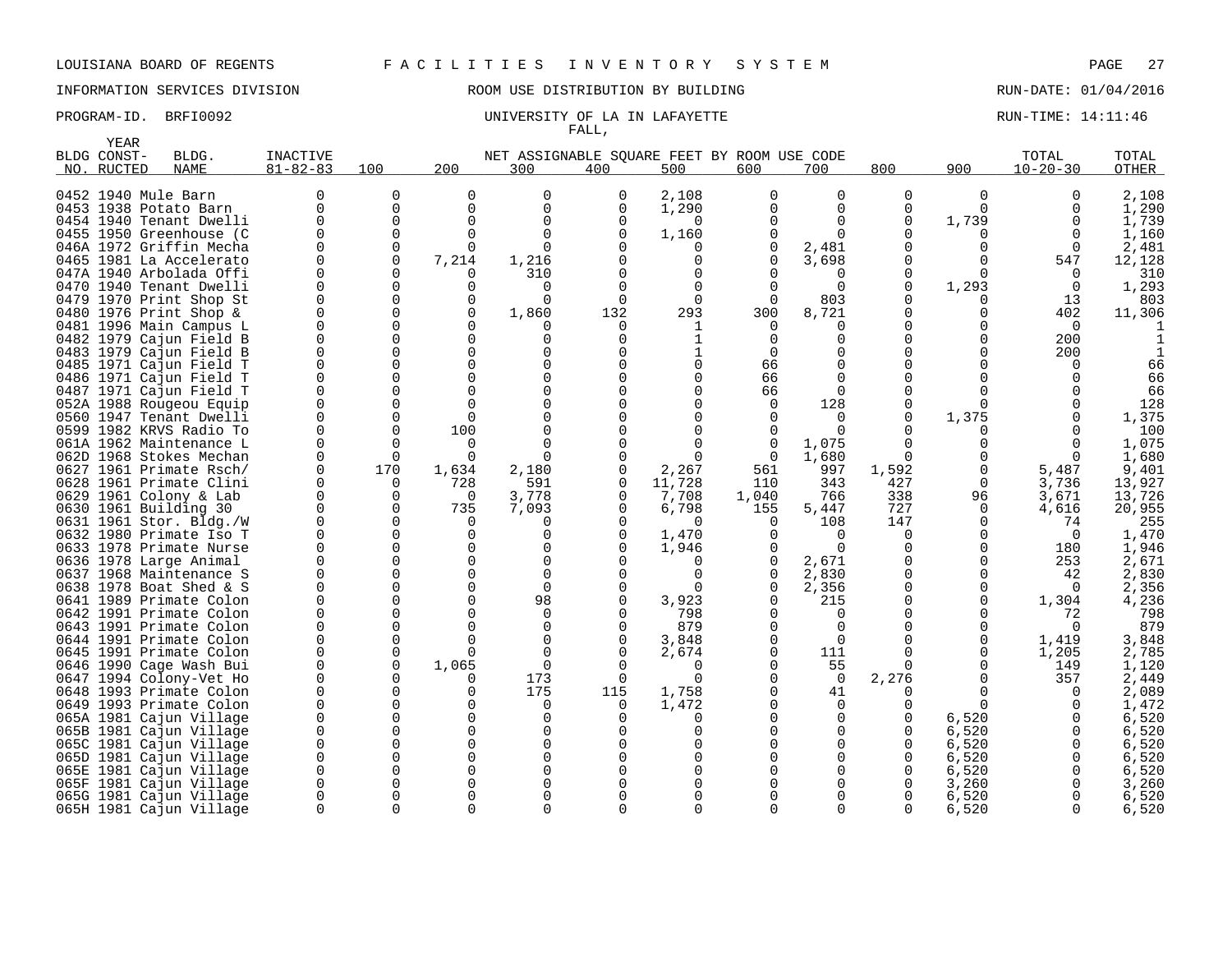# INFORMATION SERVICES DIVISION **REDEFILMENTION BY BUILDING RUN-DATE: 01/04/2016**

### PROGRAM-ID. BRFI0092 **EXAM-ID.** BRFI0092 UNIVERSITY OF LA IN LAFAYETTE FALL,

| <b>YEAR</b>     |                         |                 |          |                 |              |                                                |          |          |          |       |         |                     |        |
|-----------------|-------------------------|-----------------|----------|-----------------|--------------|------------------------------------------------|----------|----------|----------|-------|---------|---------------------|--------|
| BLDG CONST-     | BLDG.                   | <b>INACTIVE</b> |          |                 |              | NET ASSIGNABLE SQUARE FEET BY ROOM USE CODE    |          |          |          |       |         | TOTAL               | TOTAL  |
| NO. RUCTED      | <b>NAME</b>             | $81 - 82 - 83$  | 100      | 200             | 300          | 400                                            | 500      | 600      | 700      | 800   | 900     | $10 - 20 - 30$      | OTHER  |
|                 | 065I 1981 Cajun Village | $\Omega$        | 0        | O               | O            | 0                                              | 0        | $\Omega$ | 0        | 0     | 6,520   |                     | 6,520  |
|                 | 065J 1981 Cajun Village | $\Omega$        | $\Omega$ |                 |              |                                                |          |          |          |       | 6,520   |                     | 6,520  |
|                 | 065K 1981 Cajun Village | $\Omega$        | $\Omega$ |                 | $\Omega$     |                                                |          |          | U        |       | 6,520   |                     | 6,520  |
|                 | 065L 1981 Cajun Village |                 |          |                 |              |                                                |          |          |          |       | 6,520   |                     | 6,520  |
|                 | 065M 1981 Cajun Village |                 |          |                 |              |                                                |          |          |          |       | 6,520   |                     | 6,520  |
|                 | 0650 1993 Break Room    |                 |          |                 |              |                                                |          | 615      |          |       |         |                     | 615    |
|                 | 0651 1995 NIRC Life Sc. |                 |          | 5,059           | 7,589        |                                                | 3,314    | 498      | 1,362    | 2,679 |         | 6,084               | 20,501 |
|                 | 0652 1995 NIRC Life Sci |                 |          | O.              | <sup>n</sup> |                                                |          | $\Omega$ | 1,567    |       |         | 2,335               | 1,567  |
|                 | 0700 1994 Biology Lab & |                 | 0        | 7,568           | 1,074        |                                                | $\Omega$ | 1,246    | 4,130    |       |         | 461                 | 14,018 |
|                 | 0701 1994 Equipment She |                 |          |                 |              |                                                | 2,098    |          | 852      |       |         |                     | 2,950  |
|                 | 0702 1994 Water Pump Sh |                 |          |                 |              |                                                | 0        |          | 90       |       |         |                     | 90     |
|                 | 0703 1994 Greenhouses   |                 |          |                 |              |                                                | 83,160   |          |          |       |         |                     | 83,160 |
|                 | 0704 1995 Security Resi |                 |          |                 |              |                                                |          |          |          |       | 784     |                     | 784    |
|                 | 0920 2000 Abdalla Hall  |                 | 679      | 3,582           | 13,002       | 304                                            |          | 4,342    | 4,579    |       | 0       | 9,662               | 26,488 |
|                 | 094A 1980 Track Concess |                 |          |                 | 548          | $\Omega$                                       | $\Omega$ | 189      |          |       |         | 328                 | 737    |
|                 | 094B 1980 Track Stadium |                 |          |                 | O            |                                                | 120      |          |          |       |         |                     | 120    |
|                 | 094C 1980 Track Dressin |                 |          |                 |              |                                                | 1,390    |          |          |       |         | 140                 | 1,390  |
|                 | 095A 1990 Baseball Dres |                 |          |                 | 365          |                                                | 2,160    |          |          |       |         | 410                 | 2,525  |
|                 | 096A 2000 Culotta Tenni |                 |          |                 | 756          |                                                | 540      |          | $\Omega$ |       |         | 379                 | 1,296  |
|                 | 097A 1986 Bourgeois Hal |                 |          |                 | 0            |                                                | $\Omega$ |          | 1,600    |       |         | $\Omega$            | 1,600  |
|                 | 2312 2011 Childhood Dev |                 | 4,295    | 2,349           | 16,394       |                                                | 198      | 3,730    | 1,083    |       |         | 12,562              | 28,049 |
|                 | 406A 1965 Cattle Shelte |                 |          |                 | $\Omega$     |                                                | 8,241    | $\Omega$ | 0        |       |         | $\Omega$            | 8,241  |
|                 | 5011 1980 Moore Stadium |                 |          |                 | 274          |                                                | 230      | 615      |          |       |         | 785                 | 1,119  |
|                 | 62C0 2003 Fleur Des Lis |                 |          | 550             | 96           | 177                                            | 0        | 6,028    | $\Omega$ |       |         | 563                 | 6,851  |
|                 | 999A 1990 MSTC Bulkhead |                 |          |                 | $\Omega$     | $\Omega$                                       | 100      |          | $\Omega$ |       |         |                     | 100    |
|                 | 999B 1990 MSTC Platform |                 |          |                 |              |                                                | 2,511    |          |          |       |         |                     | 2,511  |
|                 | 999C 1990 MSTC Floating |                 |          |                 |              |                                                | 492      |          |          |       |         |                     | 492    |
|                 | 999D 1990 MSTC Maint. B |                 |          |                 |              |                                                |          |          | 1,200    |       |         |                     | 1,200  |
|                 | 999E 1990 MSTC Instruct |                 | 352      |                 | 251          |                                                |          |          |          |       |         | 40                  | 603    |
|                 | 999F 1999 MSTC Swimming |                 | 3,640    |                 | $\Omega$     |                                                |          |          | $\Omega$ |       |         |                     | 3,640  |
|                 | 999G 1990 MSTC Shower T |                 | 760      |                 | $\Omega$     |                                                |          |          | $\Omega$ |       |         |                     | 760    |
|                 | 999H 2005 MSTC Large Po |                 | 2,052    |                 |              |                                                | 6,952    |          | 130      |       |         | 575                 | 9,134  |
|                 | 999I 1990 MSTC Administ |                 | $\Omega$ |                 | 823          |                                                |          |          |          |       |         | 47                  | 823    |
|                 | 999J 2012 MSTC Classroo |                 | 1,400    |                 |              |                                                |          |          |          |       |         | 80                  | 1,400  |
|                 | 999K 1990 MSTC Classroo |                 | 1,263    |                 | ∩            |                                                |          |          | $\Omega$ |       |         | 76                  | 1,263  |
| TOTAL BUILDINGS | 275                     | 15,485          |          | 222,714 380,165 |              | 460,486 160,316 818,737 413,919 381,619 31,927 |          |          |          |       | 653,592 | 1,038,070 3,538,960 |        |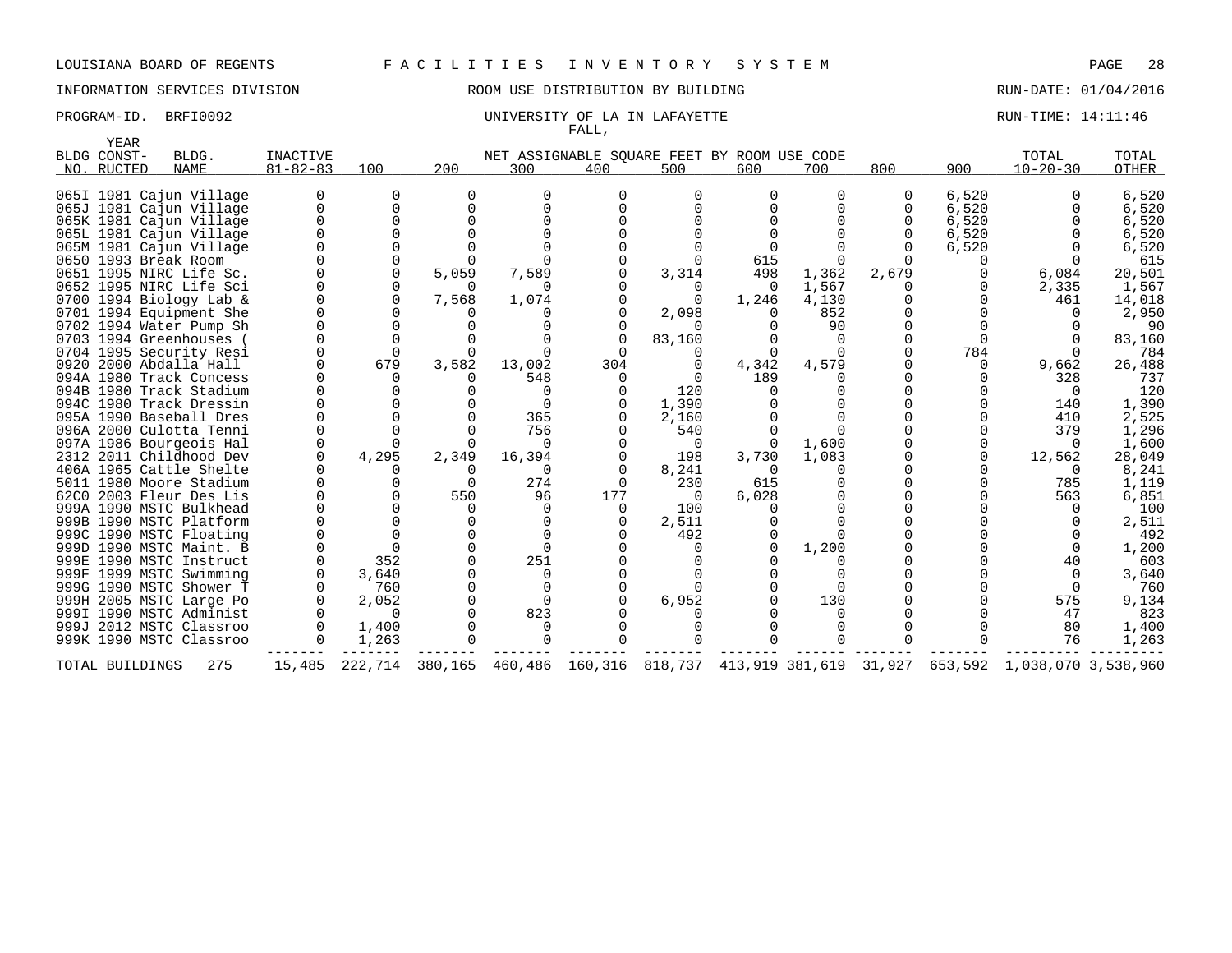# INFORMATION SERVICES DIVISION ROOM USE DISTRIBUTION BY BUILDING RUN-DATE: 01/04/2016

### PROGRAM-ID. BRFI0092 PENNINGTON BIOMEDICAL CTR. THE RUN-TIME: 14:11:46

# FALL,

|                 | YEAR |                         |                |          |          |                                             |       |        |          |                |       |        |                |         |
|-----------------|------|-------------------------|----------------|----------|----------|---------------------------------------------|-------|--------|----------|----------------|-------|--------|----------------|---------|
| BLDG CONST-     |      | BLDG.                   | INACTIVE       |          |          | NET ASSIGNABLE SQUARE FEET BY ROOM USE CODE |       |        |          |                |       |        | TOTAL          | TOTAL   |
| NO. RUCTED      |      | NAME                    | $81 - 82 - 83$ | 100      | 200      | 300                                         | 400   | 500    | 600      | 700            | 800   | 900    | $10 - 20 - 30$ | OTHER   |
|                 |      |                         |                |          |          |                                             |       |        |          |                |       |        |                |         |
|                 |      | 0427 1984 SERV BLDG     |                |          | $\Omega$ | 1,123                                       |       |        | $\Omega$ | 13,614         |       |        | 100            | 14,737  |
|                 |      | 0772 1986 PENNINGTON BL |                |          |          | 14,822                                      | 2,610 |        | 2,410    | 1,123          |       |        | 12,317         | 20,965  |
|                 |      | 1091 1986 PENNINGTON BL |                |          | 39,342   | 706                                         |       | 1,944  | 0        | 1,193          |       |        | 34,971         | 43,185  |
|                 |      | 1092 1986 PENNINGTON BL |                |          | 427      | 1,724                                       |       | 4,796  | 3,712    | 1,336          | 5,339 | 1,948  | 14,397         | 19,282  |
|                 |      | 1093 1986 PENNINGTON BL |                |          | 1,113    | 524                                         |       | 17,850 | 535      | 1,482          |       |        | 27,667         | 21,504  |
|                 |      | 1094 1986 PENNINGTON BL |                |          |          | 728                                         |       | 2,396  | 0        | 10,242         |       |        | 10,732         | 13,366  |
|                 |      | 1095 1993 PENNINGTON BL |                |          |          | 23,921                                      |       |        | 15,991   | 2,567          |       |        | 31,180         | 42,479  |
|                 |      | 1096 1993 PENNINGTON BL |                |          |          |                                             |       |        |          |                |       | 8,515  | 2,699          | 8,515   |
|                 |      | 1097 1993 PENNINGTON BL |                |          | 2,590    | 612                                         |       |        |          | 281            |       |        | 3,929          | 3,483   |
|                 |      | 1098 1993 PENNINGTON BL |                |          | 0        | 1,344                                       |       |        |          |                |       |        |                | 1,344   |
|                 |      | 1099 2003 PENNINGTON BL |                |          | 47,191   | 36,057                                      |       |        | 5,900    | 4,489          |       |        | 82,229         | 93,637  |
|                 |      | 1100 1995 PENNINGTON GA |                |          |          |                                             |       |        | $\Omega$ | 33,150         |       |        | 174            | 33,150  |
|                 |      | 1101 2010 PENNINGTON BL |                |          |          | 37,329                                      |       | 13,678 | 1,276    | 2,204          | 1,254 |        | 29,964         | 55,741  |
|                 |      | 1126 2012 PENNINGTON BL |                |          |          | 9,712                                       |       | 3,459  | $\Omega$ | 5,778          | 1,698 |        | 7,554          | 20,647  |
|                 |      |                         |                |          |          |                                             |       |        |          |                |       |        |                |         |
|                 |      | 1145 2013 PENNINGTON BL |                |          |          | 178                                         |       |        | 0        | 27,719         |       |        | 436            | 27,897  |
| TOTAL BUILDINGS |      | 15                      |                | $\Omega$ | 90,663   | 128,780                                     | 2,610 | 44,123 |          | 29,824 105,178 | 8,291 | 10,463 | 258,349        | 419,932 |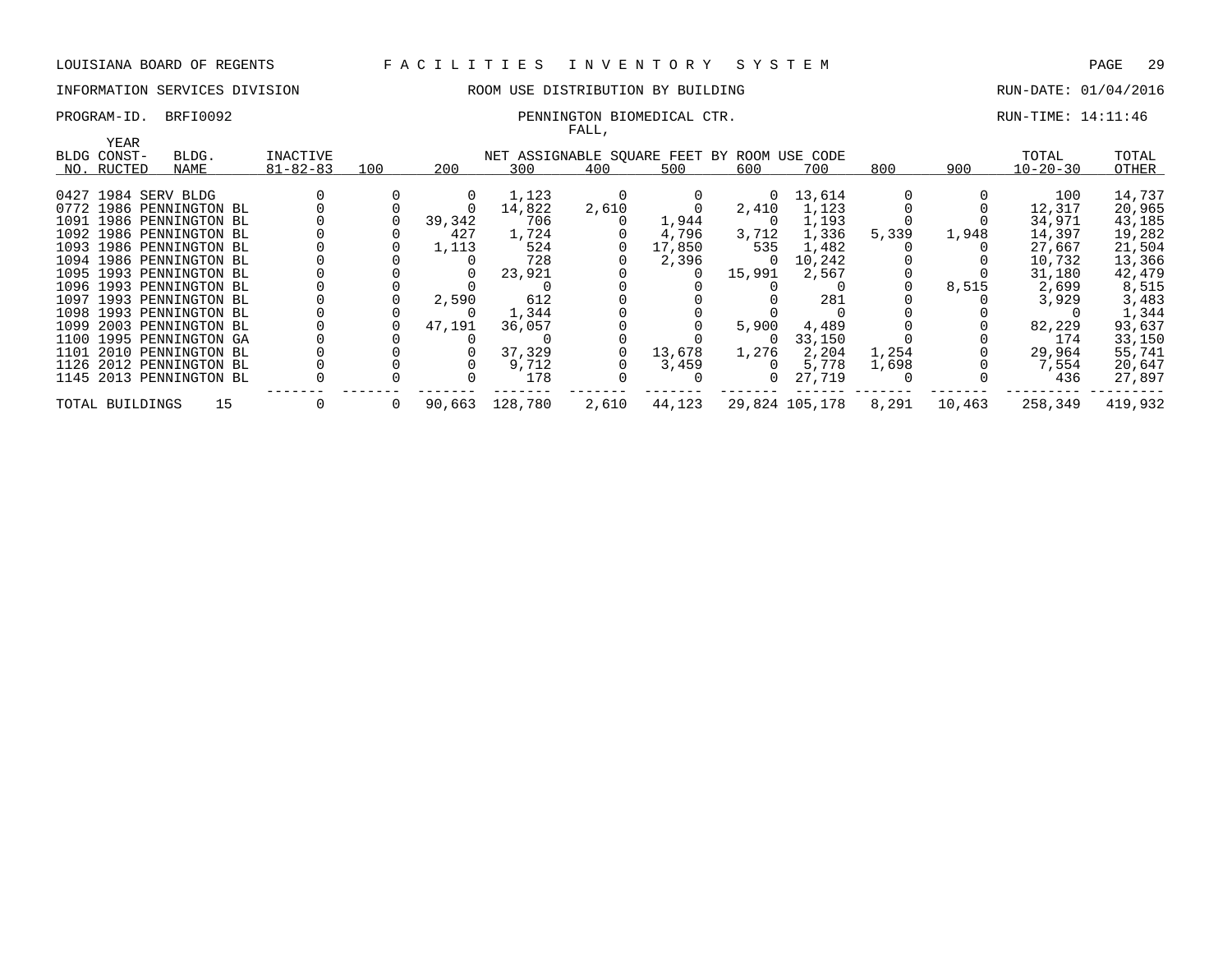# FALL,

### PROGRAM-ID. BRFI0092 **EXAMPLE 14:11:46** L.S.U. AT ALEXANDRIA RUN-TIME: 14:11:46

| YEAR                      |                         |                            |             |          |                                                    |        |          |          |          |          |        |                         |                |
|---------------------------|-------------------------|----------------------------|-------------|----------|----------------------------------------------------|--------|----------|----------|----------|----------|--------|-------------------------|----------------|
| BLDG CONST-<br>NO. RUCTED | BLDG.<br>NAME           | INACTIVE<br>$81 - 82 - 83$ | 100         | 200      | NET ASSIGNABLE SQUARE FEET BY ROOM USE CODE<br>300 | 400    | 500      | 600      | 700      | 800      | 900    | TOTAL<br>$10 - 20 - 30$ | TOTAL<br>OTHER |
|                           |                         |                            |             |          |                                                    |        |          |          |          |          |        |                         |                |
|                           | 0056 1942 Morris N. Abr |                            | 0           | 0        | 7,596                                              | 0      | $\Omega$ | $\Omega$ | 107      | $\Omega$ |        | 3,426                   | 7,703          |
|                           | 0057 1955 Chambers Hall |                            | 3,318       | 549      | 4,578                                              | 253    | 1,531    | 653      | 106      |          |        | 5,289                   | 10,988         |
|                           | 0058 1961 Oakland Hall  |                            | $\Omega$    | $\Omega$ | 1,887                                              | 0      | 8,416    | $\Omega$ | 130      |          |        | 9,576                   | 10,433         |
|                           | 0059 1963 Science Build |                            | 7,126       | 19,650   | 3,520                                              | 366    | 620      |          | 119      |          |        | 4,207                   | 31,401         |
|                           | 0060 1963 Bolton Librar |                            | $\Omega$    | $\Omega$ | 2,510                                              | 28,686 | 0        | $\Omega$ | 18       |          |        | 4,922                   | 31,214         |
|                           | 0061 1966 Student Cente |                            | 1,138       | 910      | 2,574                                              | 0      |          | 5,907    | 1,083    |          |        | 7,298                   | 11,612         |
|                           | 0063 1967 Fitness Cente |                            | 1,262       | 373      | 1,911                                              | 616    | 27,106   | $\Omega$ | 48       |          |        | 6,749                   | 31,316         |
|                           | 0064 1961 Utilities Pla |                            | $\Omega$    | $\Omega$ | 754                                                |        |          | $\Omega$ | 389      |          |        | 5,066                   | 1,143          |
|                           | 0065 1979 F. H. Coughli |                            | 6,144       | 6,434    | 8,306                                              |        |          | 1,466    | 607      |          |        | 9,785                   | 22,957         |
|                           | 0066 1978 Golf Storage  |                            | $\Omega$    |          | $\left( \right)$                                   |        |          | 1,015    | - 0      |          |        |                         | 1,015          |
|                           | 0067 1945 Waterwell Com |                            | $\Omega$    |          | $\Omega$                                           |        |          | $\Omega$ | 329      |          |        |                         | 329            |
|                           | 0068 1941 Avoyelles Hal |                            | 1,000       | 1,520    | 1,024                                              |        |          | 2,380    | 418      |          |        | 1,952                   | 6,342          |
|                           | 0070 1945 Dean's Reside |                            | $\Omega$    |          | $\Omega$                                           |        |          |          | 0        |          | 2,245  |                         | 2,245          |
|                           | 0071 1945 Human Resourc |                            |             |          | 1,083                                              |        |          |          |          |          |        | 139                     | 1,092          |
|                           | 0072 1945 Residence #2  |                            |             |          | $\Omega$                                           |        |          |          |          |          | 1,742  |                         | 1,742          |
|                           | 0073 1945 Residence #1  |                            |             |          |                                                    |        |          |          | $\Omega$ |          | 1,742  |                         | 1,742          |
|                           | 0074 1971 Storage Build |                            |             |          |                                                    |        |          |          | 834      |          |        |                         | 834            |
|                           | 0075 1972 Science Build |                            |             |          | $\Omega$                                           |        |          |          | 100      |          |        |                         | 100            |
|                           | 0077 1984 Facility Serv |                            | $\Omega$    |          | 599                                                |        |          | 380      | 13,959   |          |        | 598                     | 14,938         |
|                           | 0100 1999 Children's Ce |                            | $\mathbf 0$ |          | 198                                                |        |          | 3,031    | $\Omega$ |          |        | 820                     | 3,229          |
|                           | 0109 2004 Bo Nipper Bui |                            | 247         | 1,664    | 2,560                                              |        | 232      | $\Omega$ | 750      |          |        | 1,941                   | 5,453          |
|                           | 0111 2003 Museum of Art |                            | 757         | $\Omega$ | 626                                                |        |          | 504      | $\Omega$ |          |        |                         | 1,887          |
|                           | 0112 2006 Biological Sc |                            | 0           | 528      | $\Omega$                                           |        |          |          |          |          |        |                         | 528            |
|                           | 0113 2003 Epps House    |                            | 0           | 1,656    |                                                    |        |          |          |          |          |        |                         | 1,656          |
|                           | 0114 2006 Tennis Court  |                            | $\Omega$    |          |                                                    |        | 100      |          | $\Omega$ |          |        |                         | 100            |
|                           | 0115 1983 Paint Shed    |                            | $\Omega$    |          |                                                    |        | $\Omega$ |          | 126      |          |        |                         | 126            |
|                           | 0117 2008 Baseball/Soft |                            | $\Omega$    |          | $\Omega$                                           | 0      | 1,216    |          | $\Omega$ |          |        |                         | 1,216          |
|                           | 0118 2011 MultiPurpose  |                            | 13,700      | 8,923    | 13,841                                             | 565    | 1,571    | 3,104    | 2,310    |          |        | 19,622                  | 44,014         |
|                           | 1000 2006 The Oaks      |                            | $\Omega$    |          |                                                    |        |          |          |          |          | 86,700 |                         | 86,700         |
|                           | 9901 UNKN A.C. Buchanon |                            | 528         | 892      | $\Omega$                                           |        |          |          |          |          |        |                         | 1,420          |
| 9903 1991 LCRP            |                         |                            | 960         | $\Omega$ | 1,460                                              |        |          |          |          |          |        |                         | 2,420          |
| TOTAL BUILDINGS           | 31                      |                            | 36,180      | 43,099   | 55,027                                             | 30,486 | 40,792   | 18,440   | 21,442   | 0        | 92,429 | 81,390                  | 337,895        |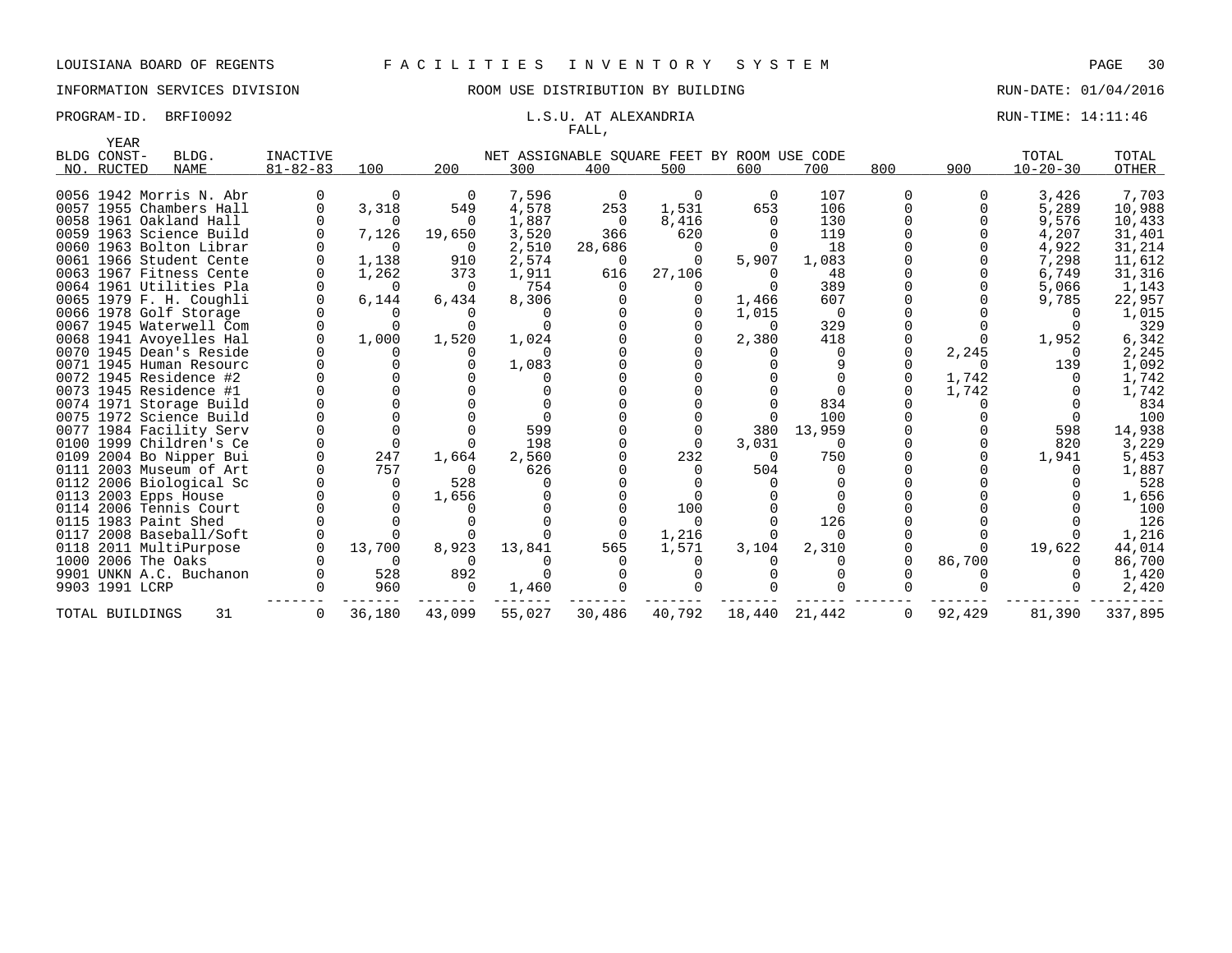### INFORMATION SERVICES DIVISION COOM OSE DISTRIBUTION BY BUILDING CONTROLLER RUN-DATE: 01/04/2016

# FALL,

### PROGRAM-ID. BRFI0092 **EXAM-ID.** BRFI0092 **L.S.U. IN BATON ROUGE EXAMINE: 14:11:46**

| <b>YEAR</b> |                                                    |                |                      |              |                                             |        |              |        |              |          |          |                |            |
|-------------|----------------------------------------------------|----------------|----------------------|--------------|---------------------------------------------|--------|--------------|--------|--------------|----------|----------|----------------|------------|
| BLDG CONST- | BLDG.                                              | INACTIVE       |                      |              | NET ASSIGNABLE SQUARE FEET BY ROOM USE CODE |        |              |        |              |          |          | TOTAL          | TOTAL      |
| NO. RUCTED  | <b>NAME</b>                                        | $81 - 82 - 83$ | 100                  | 200          | 300                                         | 400    | 500          | 600    | 700          | 800      | 900      | $10 - 20 - 30$ | OTHER      |
|             |                                                    |                |                      |              |                                             |        |              |        |              |          |          |                |            |
|             | C003 1973 KITCHEN / DIN                            | $\Omega$       | 0                    | 0            | 0                                           | 0      | 0            | 1,297  | 0            | 0        | $\Omega$ | $\Omega$       | 1,297      |
|             | C004 1973 OFFICER'S QUA                            |                | 0                    | $\mathbf 0$  | 0                                           | 0      | 496          | 0      | 0            | 0        |          |                | 496        |
|             | C005 1973 SWISS CHALET                             |                | $\Omega$             | <sup>0</sup> | $\Omega$                                    |        | 800          |        | O            | O        |          |                | 800        |
|             | C006 1973 THE ASYLUM                               |                | $\Omega$             | $\Omega$     |                                             |        | 720          |        | $\Omega$     | 0        |          |                | 720        |
|             | C007 1973 THE CABOOSE                              |                | $\Omega$             | ∩            |                                             |        | 280          |        | U            |          |          |                | 280        |
|             | C008 1973 THE BROADMOOR                            |                | $\Omega$             |              |                                             |        | 516          |        | O            |          |          |                | 516        |
|             | C009 1973 WELL SHED                                |                | $\Omega$             |              |                                             |        | 50           |        | O            |          |          |                | 50         |
|             | C011 1973 SI PA PU THE                             |                | $\Omega$             |              |                                             |        | <sup>0</sup> |        |              |          |          | 68             | $\Omega$   |
|             | C013 1973 GARBAGE STORA                            |                | $\Omega$             |              |                                             |        | <sup>0</sup> | 35     |              |          |          |                | 35         |
|             | C014 1973 WALK IN COOLE                            |                | $\Omega$             |              |                                             |        | ∩            | 128    | O            |          |          |                | 128        |
|             | C016 1973 ANTLER HOTEL                             |                | $\Omega$             | $\Omega$     |                                             |        | 200          | O      |              |          |          |                | 200        |
|             | C017 1973 SHOWERS                                  |                | $\Omega$             |              |                                             |        | 203          |        |              |          |          |                | 203        |
|             | C018 1973 TOILET                                   |                | 0                    |              | 0                                           |        | 0            |        | O            |          |          | 22             | 0          |
|             | C019 1981 LAUNDRY/SHOWE                            |                | $\Omega$             |              | $\Omega$                                    |        | 200          |        | 0            |          |          | $\Omega$       | 200        |
|             | C020 1973 OUTHOUSE                                 |                | $\Omega$             |              | $\Omega$                                    |        |              |        |              |          |          | 24             | 0          |
|             | C022 1973 OFFICE                                   |                | 0                    |              | 384                                         |        | <sup>0</sup> |        | <sup>0</sup> |          |          |                | 384        |
|             | C023 1973 CAMP SHOP/STO                            |                | $\Omega$             |              | 0                                           |        |              |        | 625          |          |          |                | 625        |
|             | C024 1973 CAMP WASH HOU                            |                | $\Omega$             | <sup>n</sup> | O                                           |        | 1,386        |        | 0            |          |          |                | 1,386      |
|             | C025 1973 OLD HOTEL                                |                | $\Omega$             | <sup>n</sup> |                                             |        | 7,500        |        | O            |          |          |                | 7,500      |
|             | C026 1973 FACULTY CABIN                            |                | 0                    | $\Omega$     | 0                                           |        | 393          |        | 0            |          |          |                | 393        |
|             | C027 1973 LAUNDRY & SHO                            |                | $\Omega$             |              |                                             |        | 200          |        | O            | O        |          |                | 200        |
|             | C028 1973 STAFF CABIN #                            |                | $\Omega$             | $\Omega$     |                                             |        | 792          |        | U            |          |          |                | 792        |
|             | C029 1973 CAMP STAFF CA                            |                | $\Omega$             |              |                                             |        | 438          |        |              |          |          |                | 438        |
|             | C030 1973 CAMP STAFF CA                            |                | $\Omega$<br>$\Omega$ | U            |                                             |        | 376          |        | O<br>O       |          |          |                | 376        |
|             | C031 1973 CAMP STAFF CA<br>C033 1982 UPPER FERRELL |                | $\Omega$             | $\Omega$     |                                             |        | 437<br>432   |        | O            |          |          |                | 437<br>432 |
|             | C034 1982 LOWER FERRELL                            |                | $\Omega$             | ∩            |                                             |        | 383          |        | <sup>0</sup> |          |          |                | 383        |
|             | C038 1973 STORAGE                                  |                | $\Omega$             |              |                                             |        | $\Omega$     |        | 55           |          |          |                | 55         |
|             | C039 1973 WATER CISTERN                            |                | $\Omega$             |              |                                             |        | ∩            |        | $\Omega$     |          |          | 99             | $\Omega$   |
|             | C040 1973 STORAGE                                  |                | $\Omega$             |              |                                             |        | $\Omega$     |        | 20           |          |          | $\Omega$       | 20         |
|             | C041 2007 CARETAKERS HO                            |                | $\Omega$             |              |                                             |        | 1,900        |        | 0            |          |          |                | 1,900      |
|             | C042 1973 OUTHOUSE                                 |                | $\Omega$             |              |                                             |        | O            |        | $\Omega$     |          |          | 14             |            |
|             | C043 1973 OUTHOUSE                                 |                | $\Omega$             |              |                                             |        |              |        | Ω            |          |          | 14             |            |
|             | C044 1973 OUTHOUSE                                 |                | $\Omega$             |              |                                             |        |              |        | $\Omega$     |          |          | 20             |            |
|             | C045 1973 OUTHOUSE                                 |                | $\Omega$             |              |                                             |        |              |        | 0            | 0        |          | 18             |            |
|             | J022 2012 SG OYSTER HAT                            |                | $\Omega$             |              | $\Omega$                                    |        |              |        | O            | O        | 1,363    | $\Omega$       | 1,363      |
|             | 0001 1974 POWER HOUSE                              |                | $\Omega$             | $\Omega$     | 95                                          |        | 0            | U      | 0            |          | $\Omega$ | 32,916         | 95         |
|             | 0002 1923 FOSTER                                   |                | 868                  | 23,938       | 6,473                                       |        |              | 8,858  | 20           | O        | n        | 12,838         | 40,157     |
|             | 0003 1923 BEAUREGARD HO                            |                | $\Omega$             |              | 0                                           |        |              |        | 95           | $\Omega$ | 12,585   | 1,635          | 12,680     |
|             | 0004 1923 JACKSON HOUSE                            |                | $\Omega$             |              | O                                           |        |              |        | -1           | 0        | 12,585   | 1,635          | 12,586     |
|             | 0005 1923 LEJEUNE HOUSE                            | $\Omega$       | 0                    |              | $\Omega$                                    |        |              | O      | 195          | 0        | 12,585   | 1,535          | 12,780     |
|             | 0006 1923 TAYLOR HOUSE                             | 390            | $\Omega$             |              | $\Omega$                                    |        |              | 0      | 95           | $\Omega$ | 12,195   | 1,540          | 12,680     |
|             | 0008 1923 SWINE PALACE                             |                | $\Omega$             | $\Omega$     | 200                                         |        |              | 11,685 | 2,930        | O        |          | 5,220          | 14,815     |
|             | 0009 1923 OLD PRESIDENT                            |                | $\Omega$             | $\Omega$     | 2,282                                       |        |              | 255    | 0            | 0        |          | 873            | 2,537      |
|             | 0010 1924 MEMORIAL TOWE                            | 1,441          | $\Omega$             | $\Omega$     | 1,815                                       |        |              | 924    | 28           | 0        |          | 1,254          | 4,208      |
|             | 0011 1959 THOMAS BOYD                              | 1,357          | $\Omega$             | $\Omega$     | 44,950                                      | O      |              | 0      | 2,734        | 0        |          | 12,639         | 49,041     |
|             | 0012 1924 HILL MEMORIAL                            |                | 2,820                | $\Omega$     | 2,938                                       | 43,949 |              | 2,674  | U            | $\Omega$ |          | 2,927          | 52,381     |
|             | 0013 1924 PRESCOTT                                 | $\Omega$       | 5,455                | 2,436        | 6,488                                       | 347    | $\Omega$     | 0      | 0            | 0        | $\Omega$ | 5,782          | 14,726     |
|             |                                                    |                |                      |              |                                             |        |              |        |              |          |          |                |            |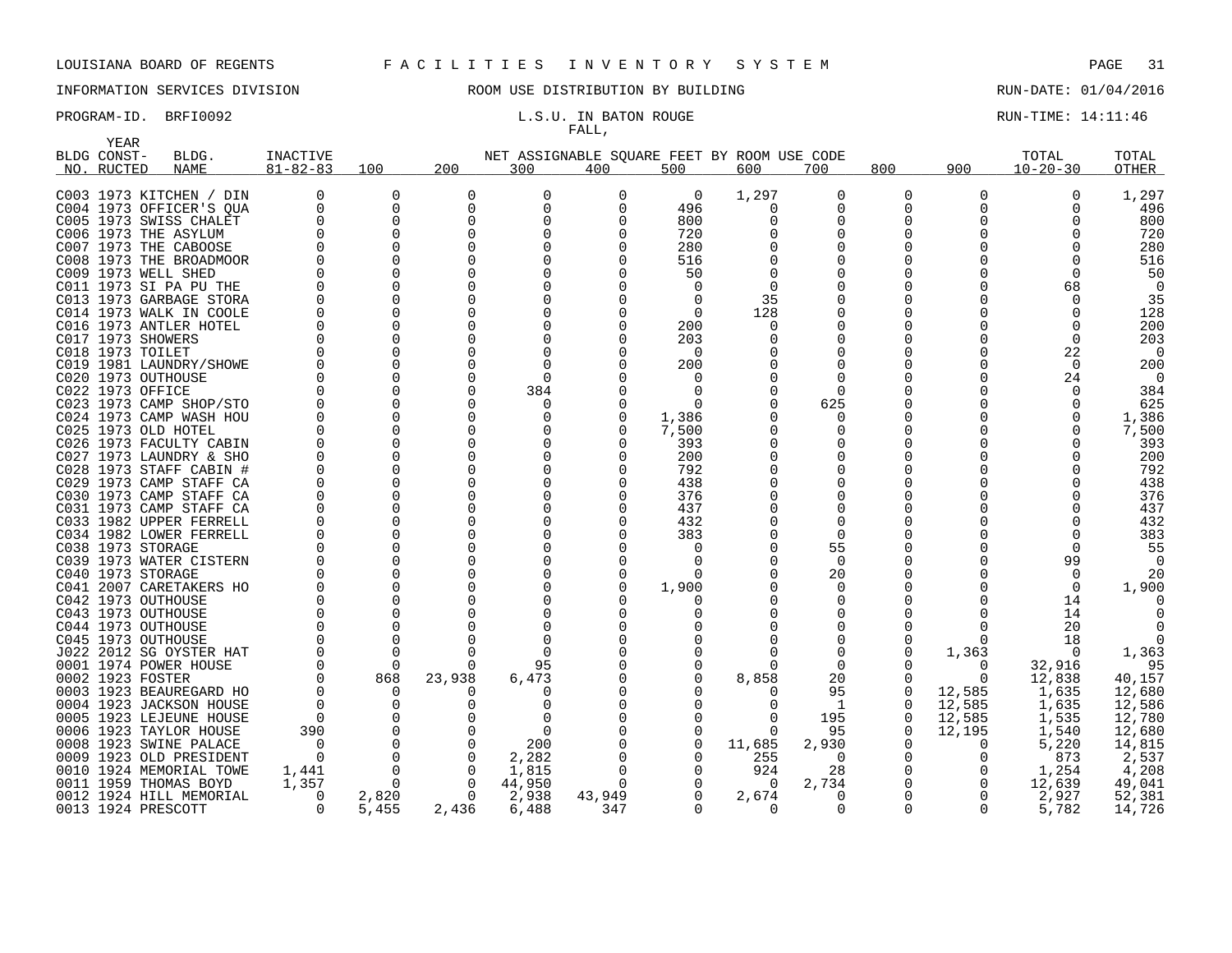# FALL,

PROGRAM-ID. BRFI0092 **EXAM-ID.** BRFI0092 **L.S.U. IN BATON ROUGE EXAMINE: 14:11:46** 

|      | YEAR              |                         |                                                  |                          |                    |                                             |                |                   |                 |                |                      |             |                 |                  |
|------|-------------------|-------------------------|--------------------------------------------------|--------------------------|--------------------|---------------------------------------------|----------------|-------------------|-----------------|----------------|----------------------|-------------|-----------------|------------------|
|      | BLDG CONST-       | BLDG.                   | INACTIVE                                         |                          |                    | NET ASSIGNABLE SQUARE FEET BY ROOM USE CODE |                |                   |                 |                |                      |             | TOTAL           | TOTAL            |
|      | NO. RUCTED        | NAME                    | $81 - 82 - 83$                                   | 100                      | 200                | 300                                         | 400            | 500               | 600             | 700            | 800                  | 900         | $10 - 20 - 30$  | OTHER            |
|      |                   |                         |                                                  |                          |                    |                                             |                |                   |                 |                |                      |             |                 |                  |
|      | 0014 1924 STUBBS  |                         | 0                                                | 2,094                    | 2,303              | 17,064                                      | 350            | $\Omega$          | $\Omega$        | $\Omega$       | 0                    | $\Omega$    | 9,093           | 21,811           |
|      | 0015 1924 DODSON  |                         | $\overline{0}$                                   | 2,573                    | $\mathbf 0$        | $\Omega$                                    | $\Omega$       | $\mathbf 0$       | $\Omega$        | $\Omega$       | 0                    | $\mathbf 0$ | 1,981           | 2,573            |
|      | 0016 1924 AUDUBON |                         | 108                                              | 4,014                    | 9,884              | 6,935                                       |                | $\Omega$          | $\Omega$        | $\Omega$       | <sup>0</sup>         | $\Omega$    | 10,239          | 20,941           |
|      |                   | 0017 1924 ATKINSON      | $\overline{0}$                                   | 2,072                    | 17,414             | 6,385                                       |                | 0                 | 0               | 1,212          | 0                    | 0           | 11,835          | 27,083           |
|      |                   | 0018 1924 ART BUILDING  | $\overline{0}$                                   | 3,734                    | 8,817              | 4,795                                       |                | $\Omega$          | 0               | 2,892          | $\Omega$             | $\Omega$    | 6,016           | 20,238           |
|      |                   | 0019 1924 NUCLEAR SCIEN | 168                                              | $\Omega$                 | 265                | 0                                           |                | $\Omega$          |                 | $\Omega$       | $\Omega$             | $\Omega$    | $\Omega$        | 433              |
|      |                   | 0020 1924 STUDIO ARTS B | $\overline{0}$                                   | $\mathbf 0$              | 14,019             | 229                                         |                | $\Omega$          |                 | $\Omega$       | 0                    | $\Omega$    | 4,021           | 14,248           |
| 0021 |                   | 1924 STUDIO ARTS B      | $\mathbf 0$                                      | $\overline{\phantom{0}}$ | 5,434              | 881                                         |                |                   |                 | 0              | 0                    | 0           | 2,198           | 6,315            |
|      |                   | 0022 1924 STUDIO ARTS B | $\mathbf 0$                                      | $\overline{\phantom{0}}$ | 1,350              | $\overline{0}$                              |                | $\Omega$          |                 | 0              | 0                    | 0           | $\Omega$        | 1,350            |
|      |                   | 0023 1924 STUDIO ARTS B | $\Omega$                                         | $\overline{0}$           | 7,160              | 326                                         |                |                   |                 | $\Omega$       | 0                    | $\Omega$    | 2,142           | 7,486            |
|      |                   | 0024 1924 STUDIO ARTS B | $\Omega$                                         | $\overline{0}$           | 4,489              | $\overline{0}$                              |                |                   |                 | $\Omega$       | 0                    | 0           | 617             | 4,489            |
|      |                   | 0025 1924 STUDIO ARTS B | $\overline{0}$                                   | $\Omega$                 | 6,340              | 0                                           |                | $\mathbf 0$       |                 | 296            | 0                    | 0<br>0      | 878             | 6,636            |
|      | 0026 1950 COATES  | 0027 1924 DAVID BOYD    | 32,375<br>$\Omega$                               | 29,570<br>$\overline{0}$ | 7,903              | 26,025                                      | 3,629          | $\Omega$          | 0<br>$\Omega$   | 5,583          | 0                    | $\Omega$    | 37,094          | 105,085          |
|      |                   | 0028 1925 NUCLEAR SCIEN | $\mathbf 0$                                      | 982                      | $\Omega$<br>5,560  | 8,483<br>3,300                              | $\Omega$<br>0  | $\mathbf 0$       | 211             | 2,548<br>258   | $\Omega$<br>$\Omega$ | 0           | 2,873           | 11,031<br>10,311 |
|      |                   | 0029 1925 GYM AUDITORIU | $\overline{\phantom{0}}$                         | 8,552                    | 13,819             | 10,327                                      | 10,281         | 218               | $\Omega$        | 94             | $\Omega$             | 0           | 4,379<br>14,883 | 43,291           |
|      |                   | 0030 1925 NORTH STADIUM | 44,024                                           | $\overline{\phantom{0}}$ | $\mathbf 0$        | 1,855                                       | 0              | 55,877            | 6,508           | $\overline{0}$ | 4,450                | $\mathbf 0$ | 203,676         | 112,714          |
|      |                   | 0031 1925 POWER PLANT/C | $\mathbf 0$                                      | $\mathbf 0$              | $\Omega$           | 0                                           | $\Omega$       | $\Omega$          | $\Omega$        | $\Omega$       | 0                    | 0           | 22,466          | $\Omega$         |
|      |                   | 0032 1925 VET SCI ANNEX | $\Omega$                                         | $\overline{0}$           | 289                | $\Omega$                                    | $\Omega$       | $\Omega$          | $\Omega$        | 1,003          | $\Omega$             | $\Omega$    | 414             | 1,292            |
|      |                   | 0033 1925 BLDG 437 - FR | $\overline{0}$                                   | $\overline{0}$           | 0                  | 0                                           | 0              | 18,201            |                 | $\overline{0}$ | 0                    | 0           | $\overline{0}$  | 18,201           |
|      | 0034 1926 PEABODY |                         | 132                                              | 2,354                    | 3,593              | 24,486                                      | 286            | $\Omega$          |                 | 346            | 0                    | $\Omega$    | 13,032          | 31,197           |
|      |                   | 0035 1926 DEAN FRENCH H | $\overline{0}$                                   | $\Omega$                 | 0                  | 489                                         | 0              | 1,465             |                 | $\overline{0}$ | 0                    | 0           | 672             | 1,954            |
|      |                   | 0036 1928 LONG FIELDHOU | $\overline{0}$                                   | 8,358                    | 4,889              | 20,623                                      | 232            | 0                 | $\Omega$        | 140            | 0                    | 0           | 13,682          | 34,242           |
|      |                   | 0037 1928 H P LONG POOL | 28,864                                           | $\Omega$                 | $\Omega$           | $\Omega$                                    | $\Omega$       | $\Omega$          | $\Omega$        | $\Omega$       | $\Omega$             | $\Omega$    | $\Omega$        | 28,864           |
|      |                   | 0040 1966 PLEASANT      | $\Omega$                                         | 5,351                    | 7,959              | 52,588                                      | 200            | 0                 | 570             | 4,601          | 0                    | 0           | 27,417          | 71,269           |
|      |                   | 0041 1930 WEST STADIUM  | 37,738                                           | $\Omega$                 | $\Omega$           | $\Omega$                                    | $\Omega$       | $\Omega$          | 0               | 2,208          | 0                    | $\Omega$    | 12,230          | 39,946           |
|      |                   | 0042 1930 EAST STADIUM  | 9,813                                            | $\bigcap$                | $\Omega$           | 658                                         | $\Omega$       | $\Omega$          | 220             | 12,830         | 0                    | $\Omega$    | 9,784           | 23,521           |
|      |                   | 0043 1931 JOURNALISM    | $\overline{0}$                                   | 3,038                    | 560                | 4,349                                       | 0              | $\Omega$          | 1,637           | 167            | 0                    | 0           | 8,044           | 9,751            |
|      | 0044 1967 ALLEN   |                         |                                                  | 19,084                   | 4,110              | 32,462                                      | $\overline{0}$ | 0                 | 0               | 1,109          | 0                    | 0           | 19,448          | 56,765           |
|      |                   | 0045 1959 M&DA BLDG     |                                                  | 14,188                   | 15,331             | 11,647                                      | 281            | 373               | 12,008          | 1,250          | $\Omega$             | $\Omega$    | 28,738          | 55,078           |
|      |                   | 0046 1933 HIGHLAND HALL |                                                  | $\mathbf 0$              | $\Omega$           | 504                                         | 0              | $\Omega$          | 1,803           | $\overline{0}$ | $\Omega$             | 21,711      | 7,076           | 24,018           |
|      |                   | 0048 1935 WOODIN HALL   | $\begin{bmatrix} 0 \\ 0 \\ 0 \\ 0 \end{bmatrix}$ | 4,232                    | 2,886              | 20,935                                      | 334            | $\Omega$          | 154             | 234            | 0                    | $\Omega$    | 9,773           | 28,775           |
|      |                   | 0050 1936 FRANCIONI     | $\mathbf 0$                                      | 575                      | 7,112              | 6,994                                       | $\mathbf 0$    | $\mathbf 0$       | $\overline{0}$  | 791            | 0                    | 0           | 7,283           | 15,472           |
|      |                   | 0051 1936 FRENCH HOUSE  | $\mathbf 0$                                      | 3,994                    | $\Omega$           | 2,331                                       | $\Omega$       | 0                 | 2,722           | $\overline{0}$ | 0                    | 0           | 7,123           | 9,047            |
|      |                   | 0052 1936 GRACE KING HA | $\mathbf 0$                                      | 0                        | 0                  | 8,579                                       | 0              | 0                 | 382             | 508            | 0                    | 0           | 4,173           | 9,469            |
|      |                   | 0053 1936 EVANGELINE HA | $\mathbf 0$                                      | 1,883                    | $\mathbf 0$        | 1,248                                       | 216            | $\mathbf 0$       | 3,170           | 1,311          | 0                    | 33,638      | 15,029          | 41,466           |
|      |                   | 0054 1936 LOUISE GARIG  | $\Omega$                                         | $\Omega$                 | $\Omega$           | 117                                         | $\Omega$       | $\Omega$          | 304             | 7              | $\Omega$             | 9,205       | 3,764           | 9,633            |
|      |                   | 0055 1960 NICHOLSON     | $\Omega$                                         | 7,894                    | 42,620             | 40,066                                      | 1,170          | $\mathbf 0$       | 1,276           | 3,120          | 0                    | $\Omega$    | 40,765          | 96,146           |
|      |                   | 0056 1938 STUDENT HEALT | $\overline{0}$                                   | $\Omega$                 | $\Omega$           | 9,386                                       | $\Omega$       | $\Omega$          | 1,302           | 638            | 6,791                | $\Omega$    | 10,808          | 18,117           |
|      |                   | 0059 1938 CHEM ENGR     | $\overline{0}$                                   | 1,140                    | 18,606             | 9,027                                       | $\Omega$       | $\Omega$          | $\Omega$        | 2,232          | $\Omega$             | $\Omega$    | 10,519          | 31,005           |
|      |                   | 0061 1937 COLISEUM      | 1,042                                            | 0                        | 8,062              | 11,602                                      | 0              | 0                 | 74,653          | 6,208          | 0                    | $\Omega$    | 22,132          | 101,567          |
|      |                   | 0062 1937 ANNIE BOYD HA | $\overline{a}$                                   | $\Omega$                 | 94                 | 201                                         | 624            | $\Omega$          | 1,535           | $\Omega$       | 0                    | 18,154      | 18,027          | 20,608           |
|      | 0076 1939 HIMES   | 0070 1986 HOWE RUSSELL  | 165<br>$\overline{0}$                            | 12,227                   | 50,115             | 46,605                                      | 3,096          | 321               | 641<br>$\Omega$ | 48<br>$\Omega$ | 0<br>$\Omega$        | 0           | 47,750          | 113,218          |
| 0077 |                   | 1939 CARPENTER SHO      | $\overline{0}$                                   | 2,243<br>$\Omega$        | 14,889<br>$\Omega$ | 24,253<br>975                               | 202<br>0       | 2,953<br>$\Omega$ | $\Omega$        | 12,225         | $\Omega$             | 0<br>0      | 16,605<br>541   | 44,540<br>13,200 |
|      |                   | 0078 1939 BLDG 440 - MI | $\overline{0}$                                   | $\overline{0}$           | $\Omega$           | $\Omega$                                    | $\mathbf 0$    | 9,485             | $\Omega$        | $\Omega$       |                      | $\Omega$    | $\Omega$        | 9,485            |
|      |                   | 0079 1939 FACULTY CLUB  | 15                                               | $\Omega$                 | $\Omega$           | 823                                         | 0              | $\Omega$          | 5,953           | 432            | $\Omega$             | 4,744       | 8,494           | 11,967           |
|      |                   | 0080 1939 ALPHA PHI ALP | $\overline{0}$                                   | $\Omega$                 | $\Omega$           | $\Omega$                                    | 112            | $\Omega$          | 899             | $\Omega$       | $\Omega$             | 1,470       | 904             | 2,481            |
|      |                   |                         |                                                  |                          |                    |                                             |                |                   |                 |                |                      |             |                 |                  |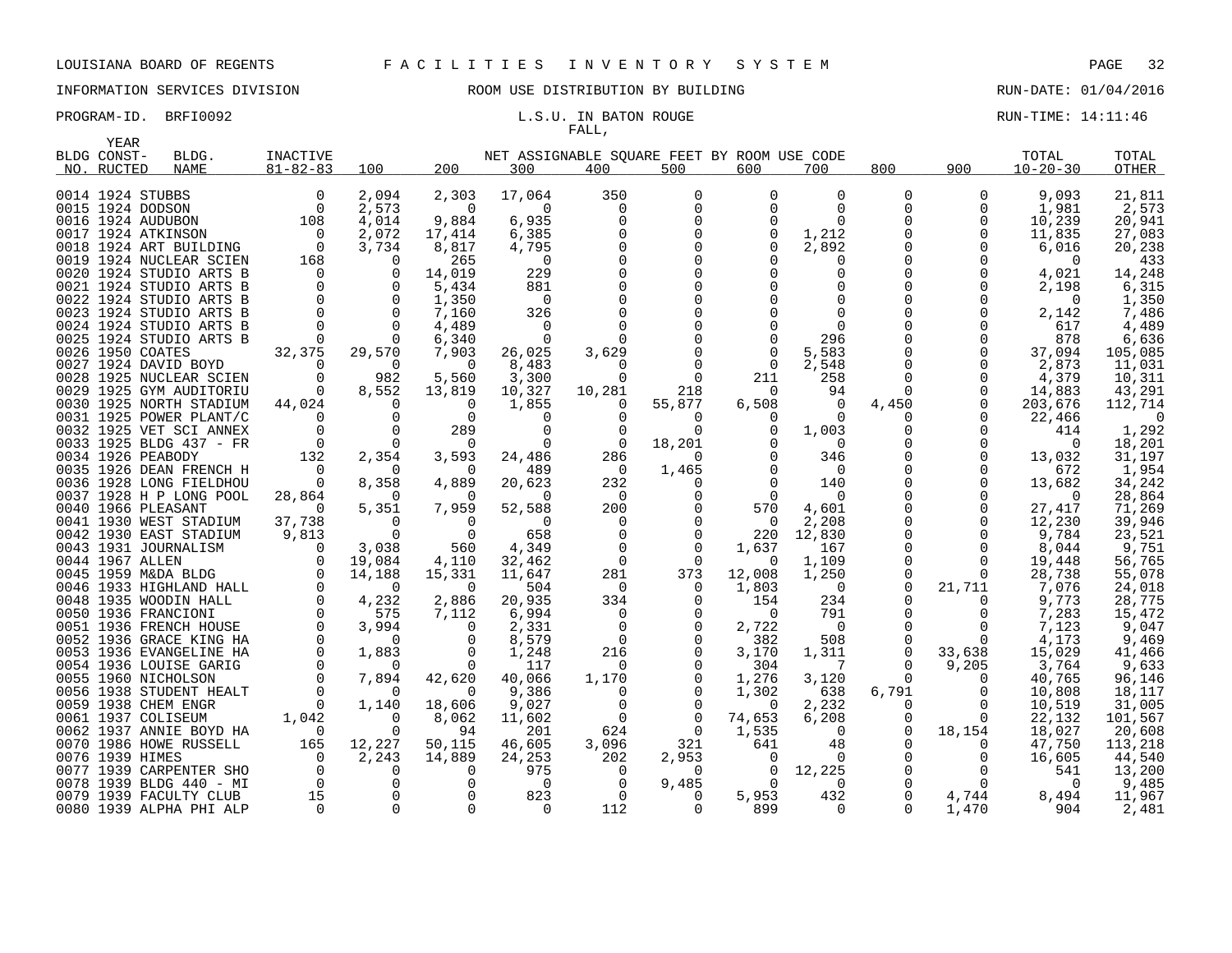# FALL,

### PROGRAM-ID. BRFI0092 **EXAM-ID.** BRFI0092 **RUN-TIME:** 14:11:46

|      | YEAR             |                                                    |                         |                            |                       |                    |                                             |                   |          |                   |          |          |                |                 |
|------|------------------|----------------------------------------------------|-------------------------|----------------------------|-----------------------|--------------------|---------------------------------------------|-------------------|----------|-------------------|----------|----------|----------------|-----------------|
|      | BLDG CONST-      | BLDG.                                              | INACTIVE                |                            |                       |                    | NET ASSIGNABLE SOUARE FEET BY ROOM USE CODE |                   |          |                   |          |          | TOTAL          | TOTAL           |
|      | NO. RUCTED       | <b>NAME</b>                                        | $81 - 82 - 83$          | 100                        | 200                   | 300                | 400                                         | 500               | 600      | 700               | 800      | 900      | $10 - 20 - 30$ | <b>OTHER</b>    |
|      |                  |                                                    |                         |                            |                       |                    |                                             |                   |          |                   |          |          |                |                 |
|      |                  | 0082 1940 BUILDING 439                             |                         | $\overline{0}$             | $\mathbf 0$           | $\mathbf 0$        | 0                                           | 500               | $\Omega$ | 0                 | 0        | $\Omega$ | 0              | 500             |
|      |                  | 0084 1961 ACADIAN HALL                             | $\mathbf 0$             | 426                        | 178                   | 415                | 321                                         | 0                 | 4,543    | 224               | 0        | 27,579   | 15,473         | 33,686          |
|      |                  | 0086 1943 BOILER CONTRO                            | $\Omega$                | $\overline{0}$             | $\Omega$              | $\Omega$           | 0                                           | $\Omega$          | ∩        | $\Omega$          |          | 0        | 642            | $\Omega$        |
|      |                  | 0090 1946 WETLAND RESOU                            | $\Omega$                | $\overline{0}$             | 4,520                 | 5,090              | $\Omega$                                    | $\Omega$          |          | 661               |          | 0        | 5,756          | 10,271          |
|      |                  | 0091 1946 SEA GRANT BUI                            | 2,049                   | $\overline{\phantom{0}}$   | 135                   | 9,382              | 335                                         | $\Omega$          |          | 168               |          | $\Omega$ | 5,749          | 12,069          |
|      |                  | 0092 1946 COASTAL STUDI                            | 8,940                   | $\overline{0}$             | $\Omega$              | 191                | $\Omega$                                    | $\Omega$          |          | 579               |          | 0        | 2,446          | 9,710           |
|      |                  | 0098 1947 FOOD SCIENCE                             | $\cap$                  | $\overline{0}$             | 5,860                 | 3,653              | 713                                         | $\Omega$          |          | 743               |          | $\Omega$ | 4,731          | 10,969          |
|      |                  | 0116 1949 HODGES HALL                              | $\Omega$                | 4,486                      | 916                   | 34,827             | 248                                         | 3,028             | 42       | 847               |          | $\Omega$ | 22,898         | 44,394          |
|      |                  | 0117 1949 HATCHER HALL                             | 5,661<br>1,604          | 4,696                      | 8,928                 | 32,639             | 369                                         | 3,056             | 820      | 9,723             |          | 0        | 36,737         | 65,892          |
|      |                  | 0118 1949 JOHNSTON HALL<br>0119 1949 AUDUBON SUGAR |                         | 0<br>$\mathbf 0$           | 177<br>$\overline{0}$ | 38,436<br>$\Omega$ | 1,058<br>0                                  | 1,781<br>0        | $\Omega$ | 1,429<br>$\Omega$ |          | 0<br>0   | 22,174<br>162  | 44,485<br>2,263 |
|      |                  | 0120 1949 ECOLOGY RESEA                            | 2,263<br>0              | 0                          | 0                     | $\Omega$           | 0                                           | 0                 |          | 2,458             |          | 0        | 127            | 2,458           |
| 0121 |                  | 1949 AG METAL BLDG                                 | 0                       | 1,271                      | 11,610                | 1,588              | 510                                         | $\Omega$          |          | 6,314             |          | 0        | 3,783          | 21,293          |
|      |                  | 0122 1949 E B DORAN                                | $\Omega$                | 614                        | $\Omega$              | 5,507              | $\Omega$                                    | $\Omega$          |          | $\Omega$          |          | $\Omega$ | 2,708          | 6,121           |
|      |                  | 0123 1949 J C MILLER                               | $\Omega$                | 3,465                      | 14,396                | 5,357              | 220                                         | 857               | $\Omega$ | 246               | $\Omega$ | $\Omega$ | 9,449          | 24,541          |
|      |                  | 0124 2012 EAST LAVILLE                             | $\mathbf 0$             | $\overline{0}$             | $\Omega$              | 890                | 0                                           | $\overline{0}$    | 1,924    | 1,255             | 0        | 47,730   | 28,978         | 51,799          |
|      |                  | 0125 1956 WEST LAVILLE                             | $\mathsf{O}$            | $\mathbf 0$                | 364                   | 763                | 0                                           | 0                 | 2,658    | $\Omega$          |          | 38,613   | 27,116         | 42,398          |
|      |                  | 0126 1956 COMMONS                                  | $\mathbf 0$             | $\overline{0}$             | 0                     | 106                | 0                                           | 0                 | 14,156   | $\Omega$          |          | 0        | 4,104          | 14,262          |
|      |                  | 0130 1951 LAB HIGH SCHO                            | $\overline{0}$          | 3,042                      | 3,651                 | 5,392              | $\mathbf 0$                                 | 10,233            | 756      | 185               |          | 0        | 8,729          | 23,259          |
|      |                  | 0133 1953 STUDIO ARTS B                            | $\overline{0}$          | $\overline{0}$             | 1,107                 | 0                  | 0                                           | 0                 |          | $\Omega$          |          | 0        | 0              | 1,107           |
|      | 0152 1955 INGRAM |                                                    | 991                     | $\Omega$                   | 7,130                 | 6,114              | $\Omega$                                    | $\Omega$          |          | $\Omega$          |          | $\Omega$ | 2,267          | 14,235          |
|      |                  | 0153 1955 SWEET POTATO                             | $\overline{0}$          | $\overline{0}$             | 855                   | 0                  | $\Omega$                                    | 205               |          | $\Omega$          |          | 0        | 98             | 1,060           |
|      |                  | 0171 1956 VET SCI ANIMA                            | $\mathbf 0$             | $\overline{0}$             | 436                   | 167                |                                             | 1,962             | 0        | 3,026             |          | 0        | 450            | 5,591           |
| 0172 |                  | 1956 VET SCI POULT                                 | $\mathbf 0$             | $\overline{\phantom{0}}$   | 1,567                 | 153                |                                             | 0                 |          | $\Omega$          |          | 0        | 533            | 1,720           |
|      |                  | 0173 1956 DALRYMPLE BLD                            | $\Omega$                | $\overline{0}$             | 5,851                 | 3,151              | $\Omega$                                    | $\Omega$          | $\Omega$ | 245               |          | 0        | 3,261          | 9,247           |
|      |                  | 0174 1960 DAIRY SCIENCE                            | 0                       | 545                        | 9,571                 | 4,220              | 312                                         | 0                 | 539      | 38                |          | 0        | 3,334          | 15,225          |
|      |                  | 0175 1960 OLD FORESTRY                             | 12,856                  | 1,586                      | $\Omega$              | 0                  | 0                                           | 0                 | 4,135    | $\Omega$          |          | 0        | 4,143          | 18,577          |
|      |                  | 0177 1900 BLDG 428 - SU                            | $\Omega$                | $\Omega$                   | $\Omega$              | $\Omega$           |                                             | 3,081             | 0        | $\Omega$          | $\Omega$ | 476      | 124            | 3,557           |
|      | 0178 1955 KNAPP  |                                                    | $\Omega$                | 1,463                      | 1,535                 | 21,834             |                                             | $\Omega$          | 1,253    | 2,610             |          | $\Omega$ | 12,504         | 28,695          |
|      |                  | 0179 2004 LAB SCHOOL GY                            | $\Omega$                | $\overline{0}$             | $\overline{0}$        | 52                 | 0                                           | 21,961            | 158      | $\Omega$          |          | 0        | 2,785          | 22,171          |
|      |                  | 0184 1957 SOUTH STADIUM                            | 14,562                  | $\overline{0}$             | 5,632                 | $\Omega$           | $\Omega$                                    | $\Omega$          | $\Omega$ | 13,230            |          | 0        | 10,740         | 33,424          |
|      |                  | 0185 1957 MIL-AERO STUD                            | 0                       | 3,934                      | 1,874                 | 9,946              | 349                                         | 11,929            | 794      | 678               |          | 0        | 8,183          | 29,504          |
|      |                  | 0187 1983 MIDDLETON                                | $\Omega$                | 5,139                      | 2,747                 | 24,146             | 220,803                                     | $\Omega$          | $\Omega$ | 12                |          | $\Omega$ | 64,745         | 252,847         |
|      |                  | 0189 1958 NICHOLSON UNI                            | $\mathbf 0$             | 0                          | 0                     | 0                  | O                                           |                   |          | 0                 | 0        | 14,400   | 0              | 14,400          |
|      |                  | 0190 1958 NICHOLSON UNI                            | $\Omega$                | $\Omega$                   | $\Omega$              | $\Omega$           |                                             |                   |          | $\Omega$          |          | 14,400   | $\Omega$       | 14,400          |
| 0191 |                  | 1958 TRANS VAULT                                   | $\mathbf 0$<br>$\Omega$ | $\overline{0}$<br>$\Omega$ | $\Omega$              | 0<br>$\Omega$      |                                             |                   |          | 75                |          | 0        | 75             | 75              |
|      |                  | 0192 1958 NICHOLSON UNI                            | $\mathbf 0$             | $\mathbf 0$                |                       |                    |                                             |                   |          | $\Omega$          | $\Omega$ | 19,200   | $\Omega$       | 19,200          |
|      |                  | 0193 1958 NICHOLSON UNI                            |                         | $\mathbf 0$                |                       |                    |                                             | $\Omega$          | 35       | $\Omega$          |          | 14,400   | $\overline{0}$ | 14,400<br>35    |
|      |                  | 0194 1958 TRANS VAULT                              | $\Omega$                | $\overline{0}$             | $\Omega$              | $\Omega$           |                                             |                   |          | 30                |          | 0<br>0   | 65<br>$\Omega$ | 2,656           |
|      |                  | 0195 1958 BLDG 431 - WE<br>0197 1959 BAND HALL     | $\overline{0}$          | $\mathbf 0$                | 3,554                 | 928                |                                             | 2,626<br>$\Omega$ |          | 386               |          | 0        | 685            | 4,868           |
|      | 0201 1959 MSRF   |                                                    | 446                     | $\overline{0}$             | 2,094                 | 6,489              |                                             |                   |          | 1,888             |          | $\Omega$ | 3,499          | 10,917          |
|      |                  | 0203 1959 HORT FOREMAN                             | $\overline{0}$          | $\Omega$                   | $\Omega$              | O                  |                                             |                   |          | ∩                 | $\Omega$ | 986      | $\Omega$       | 986             |
|      |                  | 0206 1961 NICHOLSON UNI                            | 1,000                   | $\mathbf 0$                | $\Omega$              | 0                  |                                             |                   |          | O                 | 0        | 15,000   | 0              | 16,000          |
| 0207 |                  | 1961 NICHOLSON UNI                                 | 500                     | $\mathbf 0$                | $\Omega$              | O                  |                                             |                   |          |                   | $\Omega$ | 15,500   | $\Omega$       | 16,000          |
|      |                  | 0208 1961 NICHOLSON UNI                            | $\Omega$                | 0                          |                       |                    |                                             |                   |          |                   |          | 6,000    |                | 6,000           |
|      |                  | 0209 1961 APT LAUNDRY B                            | $\Omega$                | $\Omega$                   |                       |                    |                                             |                   | 681      |                   |          | $\Omega$ |                | 681             |
|      |                  | 0210 1961 NICHOLSON UNI                            | 1,000                   | $\Omega$                   | $\Omega$              | $\Omega$           |                                             | $\Omega$          | $\Omega$ | $\Omega$          | $\Omega$ | 15,000   | $\Omega$       | 16,000          |
|      |                  |                                                    |                         |                            |                       |                    |                                             |                   |          |                   |          |          |                |                 |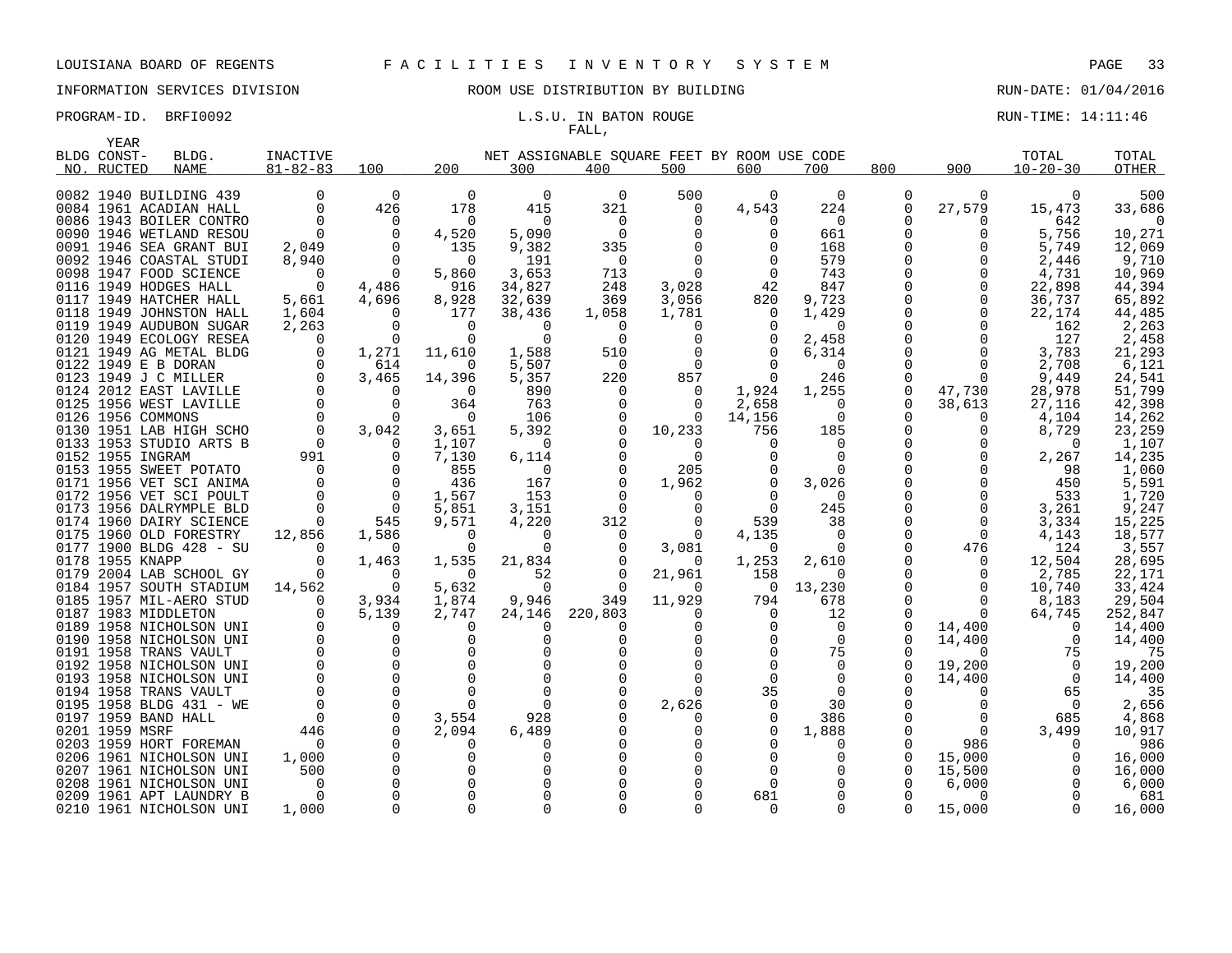# FALL,

PROGRAM-ID. BRFI0092 **EXAM-ID.** BRFI0092 **L.S.U. IN BATON ROUGE EXAMICLE RUN-TIME:** 14:11:46

| YEAR           |                                                    |                      |                 |              |                                             |          |                      |                  |                      |                      |             |                    |                   |
|----------------|----------------------------------------------------|----------------------|-----------------|--------------|---------------------------------------------|----------|----------------------|------------------|----------------------|----------------------|-------------|--------------------|-------------------|
| BLDG CONST-    | BLDG.                                              | INACTIVE             |                 |              | NET ASSIGNABLE SQUARE FEET BY ROOM USE CODE |          |                      |                  |                      |                      |             | TOTAL              | TOTAL             |
| NO. RUCTED     | <b>NAME</b>                                        | $81 - 82 - 83$       | 100             | 200          | 300                                         | 400      | 500                  | 600              | 700                  | 800                  | 900         | $10 - 20 - 30$     | OTHER             |
|                |                                                    |                      |                 |              |                                             |          |                      |                  |                      |                      |             |                    |                   |
|                | 0211 1961 NICHOLSON UNI                            | 1,500                | 0               | <sup>0</sup> | $\Omega$                                    | $\Omega$ | 0                    | 0                | 0                    | 0                    | 14,500      | 0                  | 16,000            |
|                | 0212 1961 ELECTRICAL EN                            | 284                  | 7,566           | 10,907       | 7,309                                       | 457      | $\Omega$             | $\Omega$         | 2,104                | 0                    | $\Omega$    | 8,878              | 28,627            |
|                | 0213 1961 HUMAN ECOLOGY                            | 287                  | 4,198           | 6,015        | 6,770                                       | $\Omega$ | 2,081                | 3,055            | 1,533                | $\Omega$             | $\Omega$    | 10,864             | 23,939            |
|                | 0214 1961 WILSON LAB                               | $\Omega$             | 0               | 10,453       | 7,032                                       | 0        | $\Omega$             | $\Omega$         | 0                    | $\Omega$             | $\Omega$    | 6,988              | 17,485            |
|                | 0215 2008 BLAKE HALL                               | $\Omega$<br>$\Omega$ | 415             | n            | 448                                         | 747      | ∩                    | 4,854            | 470                  | $\Omega$             | 34,419      | 14,664             | 41,353            |
|                | 0216 1962 APT UTILITY B                            | $\Omega$             | 0<br>$\Omega$   | $\Omega$     | 0                                           | 0        |                      | 0                | 0                    | $\Omega$<br>$\Omega$ | 1,035       | $\Omega$           | 1,035             |
|                | 0220 1962 MCVOY HALL<br>0221 2011 STUDENT UNION    | $\mathbf 0$          | 1,497           | 81<br>1,588  | 511<br>36,839                               | 756<br>0 | $\Omega$<br>$\Omega$ | 1,502<br>126,898 | $\Omega$             |                      | 22,432<br>0 | 10,001<br>102,649  | 25,282<br>168,691 |
|                | 0223 1963 W S BUILDING                             | $\Omega$             | $\Omega$        | 642          | 348                                         |          | 1,263                | $\Omega$         | 1,869<br>$\Omega$    |                      | $\Omega$    | 543                | 2,253             |
|                | 0229 1964 APT STRG BLDG                            | $\Omega$             | $\Omega$        | $\Omega$     | $\Omega$                                    |          | $\Omega$             | $\Omega$         | 530                  | $\Omega$             | O           | 52                 | 530               |
|                | 0230 1964 COTTON FIBER                             | $\Omega$             | $\overline{0}$  | 1,550        | 185                                         | 0        | $\Omega$             | $\Omega$         | $\overline{0}$       | 0                    | O           | 317                | 1,735             |
|                | 0231 1964 HERGET HALL                              | $\Omega$             | 900             | 182          | 1,063                                       | 360      | $\Omega$             | 3,345            | 931                  | $\Omega$             | 56,585      | 22,858             | 63,366            |
|                | 0232 1964 LAB SCHOOL AU                            | $\Omega$             | $\Omega$        | $\Omega$     | 261                                         | $\Omega$ | 4,110                | 6,347            | $\Omega$             | O                    | $\Omega$    | 2,563              | 10,718            |
|                | 0235 1965 LAKESHORE HOU                            | $\Omega$             | $\Omega$        |              | 10,587                                      |          | 1,084                | $\Omega$         | $\Omega$             | $\Omega$             | ∩           | 4,573              | 11,671            |
|                | 0236 1966 EDWARD GAY AP                            | $\mathbf 0$          | $\overline{0}$  | $\Omega$     | 0                                           |          | 0                    | 0                | 0                    | 0                    | 37,110      | 0                  | 37,110            |
|                | 0237 1966 EDWARD GAY AP                            | 0                    | $\Omega$        |              | $\Omega$                                    |          | O                    |                  | $\Omega$             | 0                    | 40,140      | $\Omega$           | 40,140            |
|                | 0238 1966 APT LAUNDRY B                            | $\Omega$             | $\Omega$        | $\Omega$     | 1,074                                       |          |                      | 858              | 18                   | U                    | $\Omega$    | 111                | 1,950             |
|                | 0239 1966 THE FIVE                                 | $\Omega$             | $\Omega$        | $\Omega$     | 200                                         |          |                      | 24,322           | $\overline{0}$       |                      | 0           | 2,598              | 24,522            |
|                | 0240 1966 BROUSSARD HAL                            | 1                    | 2,305           | 180          | 920                                         |          |                      | 5,281            | 468                  | $\Omega$             | 19,274      | 16,763             | 28,429            |
|                | 0242 1966 GREENHOUSE ST                            | $\Omega$             | $\Omega$        | $\Omega$     | $\Omega$                                    | $\Omega$ |                      | 0                | 1,745                | 0                    | $\Omega$    | $\Omega$           | 1,745             |
|                | 0248 1967 PENTAGON SRVC                            | $\Omega$             | $\Omega$        | $\Omega$     | 946                                         | 173      |                      | 1,970            | 164                  | $\Omega$             | 535         | 633                | 3,788             |
|                | 0249 1967 PENTAGON STRG                            | $\Omega$             | $\overline{0}$  | $\Omega$     | 3                                           | $\Omega$ |                      | 1                | 508                  | O                    | 3           | 2                  | 515               |
|                | 0250 1967 KIRBY-SMITH H                            | $\Omega$             | 815             | 230          | 11,923                                      | 1,924    |                      | 2,453            | 706                  | $\Omega$             | 86,056      | 41,144             | 104,107           |
| 0253 1967 ELAB |                                                    | $\Omega$             | $\Omega$        | 28,336       | 3,314                                       | $\Omega$ |                      | $\Omega$         | 4,017                | O                    | $\Omega$    | 8,481              | 35,667            |
|                | 0254 1967 HEMOPHILLIA L                            | 1,193                | $\Omega$        | $\Omega$     | $\Omega$                                    |          | $\Omega$             |                  | $\Omega$             |                      | $\Omega$    | 40                 | 1,193             |
|                | 0255 1900 BLDG 306 - GO                            | $\Omega$             | $\Omega$        | 173          | 1,856                                       | $\Omega$ | 16,420               | <sup>n</sup>     | 346                  |                      |             | 801                | 18,795            |
|                | 0256 UNKN WEST SHORE HO                            | 0                    | $\mathbf 0$     | 0            | 102                                         |          | $\Omega$             | 0                | $\Omega$             | 0                    | 8,594       | 3,406              | 8,696             |
|                | 0258 1968 BOAT GARAGE                              | $\Omega$             | $\Omega$        | $\Omega$     | $\Omega$                                    | $\Omega$ |                      | 0                | 470                  | O                    |             | $\Omega$           | 470               |
|                | 0260 1968 MILLER HALL                              | $\Omega$             | $\Omega$        | 253          | 517                                         | 588      |                      | 5,409            | 1,310                | 0                    | 57,548      | 22,200             | 65,625            |
|                | 0266 1969 LOCKETT                                  | $\Omega$             | 28,290          | 1,712        | 15,210                                      |          |                      | $\Omega$         | 117                  | $\Omega$             |             | 19,088             | 45,329            |
|                | 0270 1970 TRACK TICKET                             | $\Omega$             | 0               |              | $\Omega$                                    |          | $\Omega$             | 110              | $\Omega$             | $\Omega$             |             |                    | 110               |
|                | 0271 1970 TRACK STADIUM<br>0272 1970 TENNIS STADIU | $\Omega$<br>$\Omega$ | $\Omega$        | $\cap$       | $\Omega$<br>$\Omega$                        |          | 3,692                | $\Omega$         | $\Omega$<br>$\Omega$ | $\Omega$             |             |                    | 3,692             |
|                | 0273 1970 LIFE SCIENCES                            | $\Omega$             | $\Omega$<br>474 | 86,552       | 28,320                                      |          | 322<br>5,352         | 0<br>0           | 720                  |                      | 0           | $\Omega$<br>60,717 | 322<br>121,418    |
|                | 0274 2010 MARAVICH ASSM                            | $\Omega$             | $\Omega$        | $\Omega$     | 4,676                                       |          | 16,273               | 121,774          | 12,262               | $\Omega$             | $\Omega$    | 65,589             | 154,985           |
|                | 0275 1971 ENGR RES & DE                            | $\Omega$             | 1,802           | 20,600       | 13,262                                      |          | $\Omega$             | 0                | 97                   | O                    | $\mathbf 0$ | 14,049             | 35,761            |
|                | 0276 1971 LA TRANS RES                             | $\Omega$             | $\Omega$        | 7,859        | 9,430                                       |          | $\Omega$             | 401              | 336                  | $\Omega$             | $\Omega$    | 5,354              | 18,026            |
|                | 0277 1971 BUILDING 435                             | $\Omega$             | $\Omega$        |              | $\Omega$                                    |          | $\Omega$             | $\Omega$         | 1,449                |                      | ∩           | 0                  | 1,449             |
|                | 0278 1835 OVERSEER RES                             | 0                    | $\mathbf 0$     |              | $\Omega$                                    |          | $\Omega$             | 1,395            | 0                    | 0                    | O           |                    | 1,395             |
|                | 0279 1971 MAINTENANCE S                            | $\Omega$             | $\Omega$        |              | 347                                         |          | 3,510                | 0                | $\Omega$             | O                    | $\Omega$    |                    | 3,857             |
|                | 0280 1972 RESIDENCE                                | $\Omega$             | $\Omega$        |              | $\Omega$                                    |          |                      |                  | 0                    | 0                    | 2,138       |                    | 2,138             |
|                | 0281 1972 GARDEN HOUSE                             | $\Omega$             | $\Omega$        |              | $\Omega$                                    |          |                      |                  | $\Omega$             | U                    | 480         |                    | 480               |
| 0283 1972 BARN |                                                    | $\Omega$             | $\Omega$        |              | $\Omega$                                    |          |                      | 0                | 657                  | 0                    |             |                    | 657               |
|                | 0284 1972 PIGEON                                   | $\Omega$             | $\Omega$        |              |                                             |          |                      | $\Omega$         | 64                   | U                    |             |                    | 64                |
|                | 0285 1972 GARAGE                                   | $\Omega$             | $\Omega$        |              |                                             |          |                      | 0                | 676                  | U                    |             |                    | 676               |
|                | 0297 1855 KITCHEN                                  | $\Omega$             | $\Omega$        |              | ∩                                           |          |                      | 310              | 0                    |                      |             |                    | 310               |
|                | 0298 1972 ADMIN BLDG                               | $\Omega$             | 940             |              | 2,667                                       | 130      |                      | $\Omega$         | 196                  |                      |             | 985                | 3,933             |
|                | 0302 1830 GENERAL STORE                            | $\Omega$             | 0               |              | $\Omega$                                    | $\Omega$ |                      | 681              | $\Omega$             | $\Omega$             |             | $\Omega$           | 681               |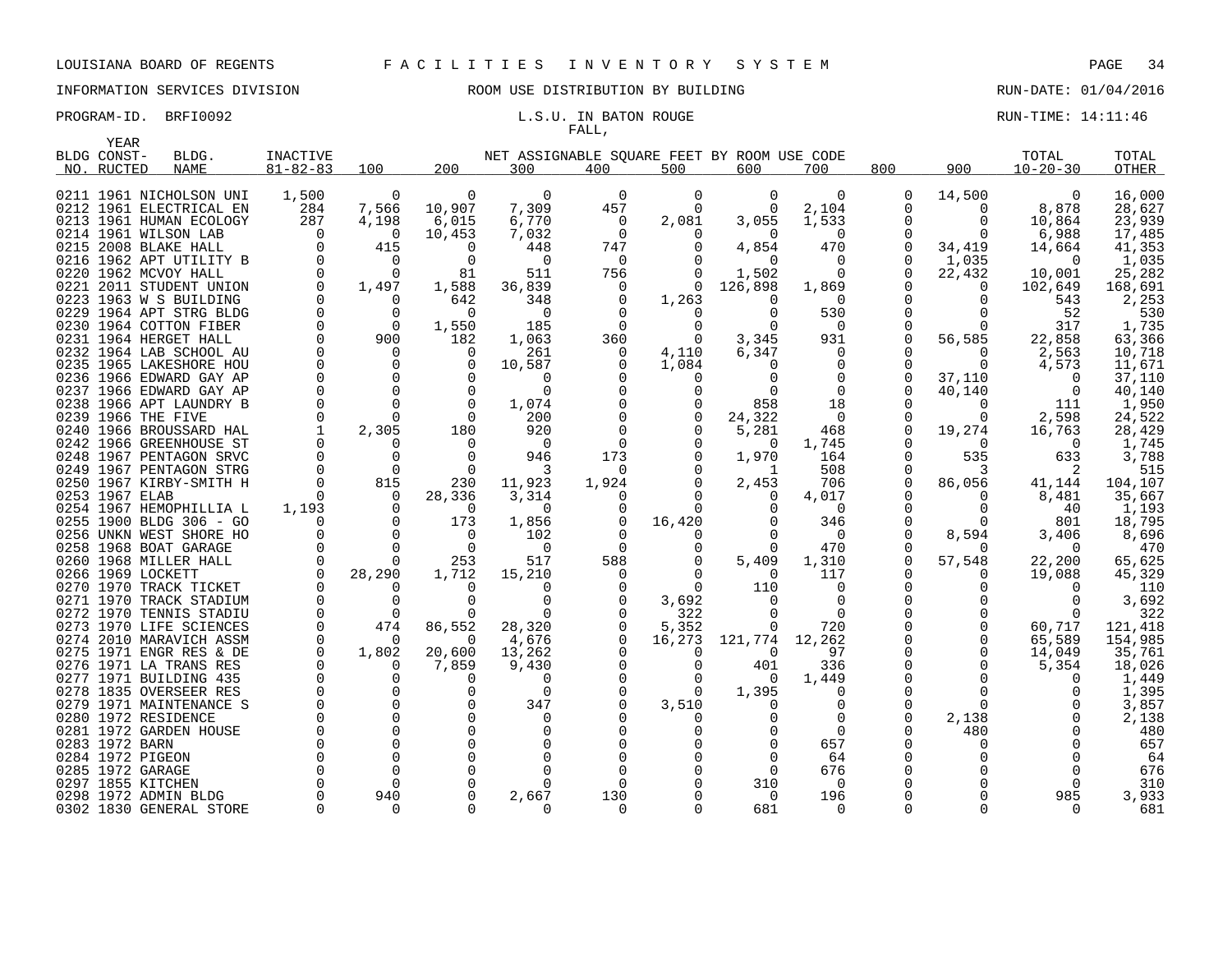YEAR

# INFORMATION SERVICES DIVISION ROOM USE DISTRIBUTION BY BUILDING RUN-DATE: 01/04/2016

# FALL,

PROGRAM-ID. BRFI0092 **EXAM-ID.** BRFI0092 **L.S.U. IN BATON ROUGE EXAMICLE RUN-TIME:** 14:11:46

| BLDG CONST- | BLDG.                   | INACTIVE       |          |              | NET ASSIGNABLE SQUARE FEET BY ROOM USE CODE |          |              |              |          |          |              | TOTAL          | TOTAL        |
|-------------|-------------------------|----------------|----------|--------------|---------------------------------------------|----------|--------------|--------------|----------|----------|--------------|----------------|--------------|
| NO. RUCTED  | <b>NAME</b>             | $81 - 82 - 83$ | 100      | 200          | 300                                         | 400      | 500          | 600          | 700      | 800      | 900          | $10 - 20 - 30$ | <b>OTHER</b> |
|             | 0320 1974 APT UTILITY B |                | $\Omega$ | $\Omega$     | $\Omega$                                    | 0        | $\Omega$     |              | $\Omega$ | 0        | 2,119        | $\Omega$       | 2,119        |
|             | 0321 1974 FIELD HOUSE   |                | 660      | $\mathbf 0$  | 1,179                                       | $\Omega$ | 85,261       |              | 1,750    | $\Omega$ | $\Omega$     | 8,538          | 88,850       |
|             | 0322 1974 APT STRG BLDG |                | $\Omega$ | $\Omega$     | $\Omega$                                    |          | 0            |              | 400      | 0        | <sup>0</sup> | $\Omega$       | 400          |
|             | 0323 1974 RIVER ROAD AN |                | $\Omega$ | $\Omega$     | 5,331                                       |          |              |              | 40,033   |          |              | 2,803          | 45,364       |
|             | 0324 1974 RIVER ROAD CH |                | $\Omega$ | $\Omega$     | O                                           |          |              |              | 144      |          |              | $\Omega$       | 144          |
|             | 0325 1974 VEGETATION RS |                | $\Omega$ | 800          |                                             |          |              |              | 0        | $\Omega$ |              |                | 800          |
|             | 0334 1974 EMS BUILDING  |                | 993      | <sup>n</sup> |                                             |          |              |              | $\Omega$ | 221      |              | 895            | 1,214        |
|             | 0342 1975 PENTAGON STRG |                |          |              | <sup>n</sup>                                |          | $\Omega$     |              | 585      | $\Omega$ |              |                | 585          |
|             | 0343 1975 VM LAB ANIMAL |                |          |              | 345                                         |          |              |              | $\Omega$ |          |              |                | 4,777        |
|             | 0348 1976 ATHL PHYSICAL | $\Omega$       |          | $\Omega$     | 768                                         |          | 4,432        | $\Omega$     | 3,559    |          | $\Omega$     | 1,611<br>20    | 4,327        |
|             | 0351 1976 LIVESTOCK EXH | $\Omega$       | $\Omega$ | $\Omega$     | 2,680                                       |          | $\Omega$     | 101,192      | 702      |          | 0            | 1,033          | 104,574      |
|             | 0352 1976 CHOPPIN       | 28             | $\Omega$ | 62,479       | 24,640                                      |          | $\Omega$     | $\Omega$     | 2,214    |          | 0            | 59,062         | 89,361       |
|             | 0353 1976 CHOPPIN MECH  | $\Omega$       |          | $\Omega$     | 0                                           |          | $\Omega$     | $\Omega$     | 205      |          | $\Omega$     | $\Omega$       | 205          |
|             | 0354 2010 BARN/EXHIBIT  |                |          | $\Omega$     | 2,614                                       |          | $\Omega$     | 27,475       | $\Omega$ |          | 0            | 9,832          | 30,089       |
|             | 0355 1976 MULTI STORY P |                |          | $\Omega$     | $\Omega$                                    |          | 4,944        |              | 632      |          | $\Omega$     | 468            | 5,576        |
|             | 0364 1977 MOTOR POOL    |                |          | 4,235        | 126                                         |          |              |              | 1,600    |          |              | 142            | 5,961        |
|             | 0365 1977 COOP EXT STRG |                |          | $\Omega$     | $\Omega$                                    |          |              |              | 15,947   |          |              | $\Omega$       | 15,947       |
|             | 0366 1977 WILLIAMS      | $\Omega$       | 13,690   | 6,264        | 1,181                                       |          |              |              | 185      |          | 0            | 9,465          | 21,320       |
|             | 0367 1978 STUDIO ARTS B |                |          | 2,437        | 0                                           |          |              |              | $\Omega$ |          |              | $\Omega$       | 2,437        |
|             | 0369 1978 APT STRG BLDG |                | $\Omega$ | $\Omega$     | $\Omega$                                    |          | $\Omega$     | $\Omega$     | 1,425    | $\Omega$ |              | $\Omega$       | 1,425        |
|             | 0370 2003 VET MED BLDG  | $\Omega$       | 6,819    | 65,651       | 47,835                                      | 10,969   | 6,256        | 4,703        | 3,020    | 46,676   | $\Omega$     | 32,429         | 191,929      |
|             | 0371 1978 VET MED EQUIN |                | $\Omega$ | 1,329        | 723                                         | $\Omega$ | 0            | $\Omega$     | $\Omega$ | $\Omega$ | 0            | 1,519          | 2,052        |
|             | 0373 1978 PATRICK TAYLO | $\Omega$       | 43,642   | 52,029       | 85,985                                      | 1,907    | $\Omega$     | 3,062        | 532      | $\Omega$ | $\Omega$     | 79,367         | 187,157      |
|             | 0374 1978 CONSTRUCTION  |                |          | 1,167        | 1,378                                       |          | $\Omega$     | $\Omega$     | $\Omega$ |          | $\Omega$     | 4,521          | 2,545        |
|             | 0375 1978 FACILITY SRVC |                |          | $\Omega$     | 10,045                                      |          | $\Omega$     | 1,549        | 14,975   |          | $\Omega$     | 6,894          | 26,569       |
|             | 0376 1978 FACILITY SRVC |                |          | $\Omega$     | 324                                         |          |              |              | 6,101    |          |              | $\Omega$       | 6,425        |
|             | 0380 1978 WAREHOUSE BUI |                |          |              | 265                                         |          | 3,910        |              |          |          |              |                | 4.175        |
|             | 0381 1978 INDUSTRIAL BU |                | 3,444    | 0            | $\Omega$                                    |          |              |              |          |          |              | 2,445          | 3,444        |
|             | 0382 1979 FACILITY SERV |                |          | $\Omega$     | 6,102                                       |          | 0            | 820          |          |          |              | 242            | 6,922        |
|             | 0383 1979 CREDIT UNION  |                |          | $\Omega$     | 7,663                                       |          | 0            | 62           | 492      |          | <sup>0</sup> | 3,585          | 8,217        |
|             | 0384 1979 COPY & MAIL C |                |          | $\Omega$     | 8,347                                       |          | $\Omega$     | 324          | 5,396    |          |              | 3,108          | 14,067       |
|             | 0385 1979 PLANT PATHOLO |                |          | $\Omega$     | $\Omega$                                    |          |              | $\Omega$     | 876      |          |              | $\Omega$       | 876          |
|             | 0400 1981 FACILITY SRVC |                |          | $\Omega$     | 520                                         |          | 0            |              | 6,541    |          |              | $\Omega$       | 7,061        |
|             | 0401 1981 CENTRAL UTILI |                |          | $\Omega$     | <sup>0</sup>                                |          |              |              | $\Omega$ |          |              | 4,131          | $\Omega$     |
|             | 0402 1981 EFFERSON HALL |                | $\Omega$ | $\Omega$     | 17,517                                      |          | $\Omega$     | 4,247        | 1,466    | $\Omega$ |              | 8,287          | 23,230       |
|             | 0403 2004 L ELEM & MIDD |                |          | $\Omega$     | 3,238                                       | 4,632    | 36,750       |              |          | 321      |              | 15,842         | 44,941       |
|             | 0407 1982 ECOLOGY GRNHO |                |          | $\Omega$     |                                             |          | 340          |              | $\cap$   |          |              |                | 340          |
|             | 0408 1982 SEA GRANT STR |                |          | 375          | ∩                                           |          |              |              | 4,125    |          |              |                | 4,500        |
|             | 0409 1982 SEA GRANT STR |                |          | $\Omega$     | $\Omega$                                    |          | 0            |              | 1,344    |          |              | $\Omega$       | 1,344        |
|             | 0410 1982 SEA GRANT SHO |                |          | $\Omega$     | 1,744                                       |          | $\Omega$     | $\Omega$     | 16,744   |          | 0            | 1,494          | 18,488       |
|             | 0413 1982 NELSON MEMORI | $\Omega$       |          | $\Omega$     | 0                                           |          | <sup>o</sup> | 3,144        | 443      |          | <sup>0</sup> | 342            | 3,587        |
|             | 0414 1982 4H MINI BARN  | $\Omega$       |          |              | ∩                                           | $\Omega$ | 6,209        | <sup>n</sup> |          |          | <sup>0</sup> | 2,431          | 6,209        |
|             | 0418 1983 DESIGN BUILDI | 881            | 12,429   | 31,627       | 11,217                                      | 304      | $\Omega$     | 2,860        |          |          | <sup>0</sup> | 34,924         | 59,318       |
|             | 0422 1983 AG ENGR SHOP  | $\Omega$       |          | 6,006        | 464                                         | $\Omega$ |              |              |          |          |              | 460            | 6,470        |
|             | 0425 1983 BLOWOUT CONTR | 151            |          | 722          | 347                                         |          |              |              | $\Omega$ |          |              | 35             | 1,220        |
|             | 0429 1984 NATATORIUM    |                |          | 0            | $\Omega$                                    |          | 38,968       | 43           | 137      |          |              | 3,654          | 39,148       |
|             | 0431 1984 FIRE PUMP STA |                |          |              |                                             |          |              |              | $\Omega$ |          |              | 297            |              |
|             | 0432 2004 LAB SCHOOL CH | $\Omega$       | $\Omega$ | $\Omega$     | $\Omega$                                    |          | $\Omega$     |              | $\Omega$ |          | $\Omega$     | 1,279          |              |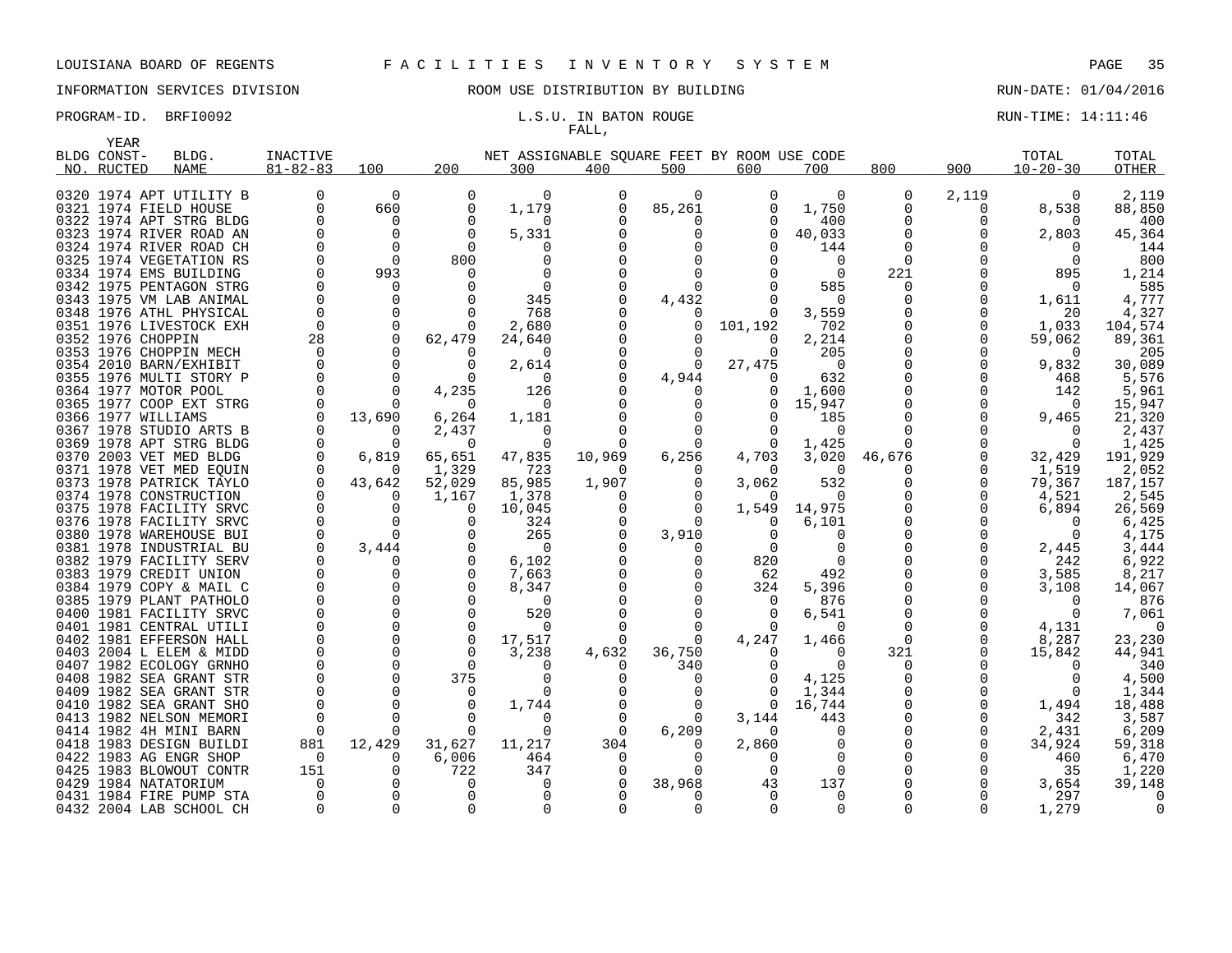### INFORMATION SERVICES DIVISION ROOM USE DISTRIBUTION BY BUILDING RUN-DATE: 01/04/2016

# FALL,

### PROGRAM-ID. BRFI0092 **EXAM-ID.** BRFI0092 **L.S.U. IN BATON ROUGE EXAMICLE RUN-TIME:** 14:11:46

|      | YEAR        |                                               |                      |               |                      |                                             |          |              |            |              |              |               |                   |                |
|------|-------------|-----------------------------------------------|----------------------|---------------|----------------------|---------------------------------------------|----------|--------------|------------|--------------|--------------|---------------|-------------------|----------------|
|      | BLDG CONST- | BLDG.                                         | INACTIVE             |               |                      | NET ASSIGNABLE SOUARE FEET BY ROOM USE CODE |          |              |            |              |              |               | TOTAL             | TOTAL          |
|      | NO. RUCTED  | <b>NAME</b>                                   | $81 - 82 - 83$       | 100           | 200                  | 300                                         | 400      | 500          | 600        | 700          | 800          | 900           | $10 - 20 - 30$    | <b>OTHER</b>   |
|      |             |                                               |                      |               |                      |                                             |          |              |            |              |              |               |                   |                |
|      |             | 0433 1984 FIRE PUMP STA                       | 297                  | 0             | 0                    | 0                                           | $\Omega$ | 0            | 0          | 0            | 0            | 0             | $\overline{0}$    | 297            |
|      |             | 0435 1985 SCHOOL OF MUS                       | 0                    | 3,630         | 4,466                | 12,161                                      | 1,025    | $\Omega$     | 3,778      | 320          | 0            | $\Omega$      | 3,295             | 25,380         |
|      |             | 0436 1985 VET MED SWINE                       | $\Omega$             | 0             | $\Omega$             | $\Omega$                                    | O        | 4,600        | 0          | 173          | 0            | $\Omega$      | $\Omega$          | 4,773          |
|      |             | 0437 1985 ENVIRONMENTAL                       | $\Omega$             | $\Omega$      | 5,352                | 125                                         | $\Omega$ | $\Omega$     | 0          | $\Omega$     | 0            | 0             | 1,243             | 5,477          |
|      |             | 0440 1985 M B STURGIS                         | $\Omega$             | 2,468         | 31,070               | 11,582                                      | 368      | $\Omega$     |            | 380          | 0            | $\Omega$      | 6,722             | 45,868         |
|      |             | 0442 1986 VISITOR INFO                        | $\Omega$             | 0             | O                    | 845                                         | O        | $\Omega$     |            | 43           | 0            | <sup>0</sup>  | 129               | 888            |
|      |             | 0443 1986 VET MED DOG H                       | $\Omega$             | $\Omega$      | ∩                    | $\Omega$                                    |          | 1,480        |            | $\Omega$     | O            |               | 80                | 1,480          |
|      |             | 0444 1986 VM LRG ANIMAL                       | $\Omega$             | $\Omega$      | 0                    | $\Omega$                                    |          | 3,900        |            | $\Omega$     | 0            |               | $\Omega$          | 3,900          |
|      |             | 0445 1986 VET MED BEDDI                       | $\Omega$             | $\Omega$      | $\Omega$             | 0                                           |          | 3,050        |            | $\Omega$     | 0            |               | $\Omega$          | 3,050          |
|      |             | 0446 1987 UNION WRHSE                         | $\Omega$             | $\Omega$      | $\Omega$             | 0                                           |          | 0            | 0          | 5,000        | 0            |               | $\Omega$          | 5,000          |
|      |             | 0447 1987 SURPLUS STRG                        | $\Omega$             | $\Omega$      | 4,682                | 425                                         |          | 0            | 0          | 4,602        | 0            |               | 67                | 9,709          |
|      |             | 0448 1987 TUREAUD HALL                        | 0                    | 27,891        | O                    | 152                                         |          | <sup>0</sup> | O          | O            | 0            | 0             | 14,426            | 28,043         |
|      |             | 0449 1999 VET MED INCIN                       | $\Omega$             | 0             | ∩                    | 0                                           |          | 1,081        |            | $\Omega$     | O            | $\Omega$      | O                 | 1,081          |
|      |             | 0451 1999 HORT GREENHOU                       | $\Omega$             | O             |                      | $\Omega$                                    |          | 95           |            | $\Omega$     | O            | $\Omega$      | O                 | 95             |
|      |             | 0464 1986 RENEWABLE NAT                       | 0                    | 4,665         | 24,569               | 14,232                                      |          | $\Omega$     | $\Omega$   | 2,136        | 0            | $\Omega$      | 5,434             | 45,602         |
|      |             | 0465 1901 RES ANIMAL IN                       | 0                    | 0             | n                    | O                                           |          | 0            | 0          | $\Omega$     | 0            | 849           | O                 | 849            |
|      |             | 0466 1901 RES ANIMAL IN                       | $\Omega$             | 0             | $\Omega$             | $\Omega$                                    |          | $\Omega$     |            | $\Omega$     | 0            | 1,415         | $\Omega$          | 1,415          |
|      |             | 0467 1901 RES ANIMAL IN                       | 0                    | 0             | 0                    | 0                                           | O        | $\Omega$     |            | $\Omega$     | 0            | 1,014         | $\Omega$          | 1,014          |
|      |             | 0480 1978 ENERGY CENTER                       | $\Omega$             | 2,340         | 1,241                | 1,296                                       | 135<br>O | $\Omega$     |            | 100<br>1,425 | <sup>0</sup> | 0             | 1,249             | 5,112<br>1,425 |
|      |             | 0498 1901 HAY STRG<br>0521 1978 UNIV ADMINIST | $\Omega$<br>$\Omega$ | 0<br>$\Omega$ | $\Omega$<br>$\Omega$ | $\Omega$<br>16,237                          |          | 0            | 0<br>3,045 | 312          | 0<br>O       | 0<br>$\Omega$ | $\Omega$<br>5,625 | 19,594         |
|      |             | 0522 1948 PRESIDENT RES                       | $\mathbf 0$          | 0             | $\Omega$             | O                                           |          |              | $\Omega$   | $\Omega$     | 0            | 5,146         | 0                 |                |
|      |             | 0523 1948 PRES MAID RES                       | 0                    | $\Omega$      | $\Omega$             | $\Omega$                                    |          | <sup>0</sup> | $\Omega$   | 0            | 0            | 2,016         | $\Omega$          | 5,146<br>2,016 |
|      |             | 0550 1900 INT'L CULTURA                       | 0                    | 0             | 309                  | 780                                         |          | $\Omega$     | 4,308      | 64           | 0            | 610           | 639               | 6,071          |
|      |             | 0577 1971 SCHOOLHOUSE                         | $\Omega$             | $\Omega$      | $\Omega$             | 0                                           |          |              | 306        | $\Omega$     | 0            | 0             |                   | 306            |
|      |             | 0578 1835 BLACKSMITH SH                       | 0                    | $\Omega$      | O                    | $\Omega$                                    |          |              | 396        | $\Omega$     | 0            | <sup>0</sup>  |                   | 396            |
|      |             | 0579 1971 SINGLE RM SLA                       | $\mathbf 0$          | $\Omega$      |                      | 0                                           |          |              | 236        | $\Omega$     | 0            |               |                   | 236            |
|      |             | 0580 1971 SINGLE RM SLA                       | $\Omega$             | 0             |                      | <sup>0</sup>                                |          |              | 231        | O            | 0            |               |                   | 231            |
|      |             | 0581 1971 WORKMAN'S HOU                       | $\Omega$             | $\Omega$      | $\Omega$             | $\Omega$                                    |          |              | 452        | $\Omega$     | O            |               |                   | 452            |
|      |             | 0582 1971 SICKHOUSE                           | $\Omega$             | 0             | $\Omega$             | $\Omega$                                    |          |              | 464        | 0            | 0            |               |                   | 464            |
|      |             | 0583 1972 SUGAR HOUSE                         |                      | $\Omega$      |                      |                                             |          |              | 442        | 0            | 0            |               |                   | 442            |
|      |             | 0585 1972 PIONEER HOUSE                       |                      | $\Omega$      | $\Omega$             | $\Omega$                                    |          |              | 549        | $\Omega$     | 0            |               |                   | 549            |
|      |             | 0586 1840 CORN CRIB                           |                      | $\Omega$      | ∩                    | $\Omega$                                    |          |              | 529        | $\Omega$     | 0            |               |                   | 529            |
|      |             | 0587 1870 CHURCH BUILDI                       | $\Omega$             | $\Omega$      |                      | $\Omega$                                    |          |              | 652        | O            | 0            |               |                   | 652            |
|      |             | 0589 1973 SYRUP HOUSE                         | $\Omega$             | $\Omega$      |                      | $\Omega$                                    |          |              | 196        | ∩            | O            |               |                   | 196            |
|      |             | 0590 1977 POTATO HOUSE                        | $\Omega$             | $\Omega$      | $\Omega$             | 0                                           |          |              | 172        | $\Omega$     | 0            |               |                   | 172            |
|      |             | 0591 1979 OUTHOUSE #2                         | $\Omega$             | $\Omega$      | ∩                    | $\Omega$                                    |          | <sup>0</sup> | 22         | O            | 0            |               |                   | 22             |
|      |             | 0592 1979 GRIST MILL                          | 0                    | 0             |                      | $\Omega$                                    |          |              | 121        | 0            | 0            |               |                   | 121            |
|      |             | 0593 1870 DOG TROT HOUS                       |                      | $\Omega$      | ∩                    |                                             |          |              | 560        |              | 0            |               |                   | 560            |
|      |             | 0594 1971 SLAVE CABN-SI                       | $\Omega$             | $\Omega$      |                      |                                             |          |              | 182        | O            | 0            |               |                   | 182            |
|      |             | 0595 1975 CHICKEN HOUSE                       | $\Omega$             | $\Omega$      |                      | $\Omega$                                    |          |              | 41         |              | 0            |               |                   | 41             |
|      |             | 0596 1975 SHOTGUN HOUSE                       |                      | $\Omega$      |                      |                                             |          |              | 348        |              | 0            |               |                   | 348            |
| 0597 |             | 1974 ACADIAN HOUSE                            | $\Omega$             | $\Omega$      | $\Omega$             | $\Omega$                                    |          |              | 282        | $\Omega$     | O            |               |                   | 282            |
|      |             | 0599 1850 FOUR HOLE OUT                       | $\Omega$             | O             |                      | ∩                                           |          |              | 58         | O            | 0            |               | O                 | 58             |
| 0613 |             | 1988 INSTRUCTORS A                            | 0                    | 0             |                      | 2,013                                       |          |              |            | 0            | 0            |               | 921               | 2,013          |
|      |             | 0614 1986 HAZMAT TRAINI                       | 0                    | 1,325         |                      | 0                                           |          | $\Omega$     |            |              | 0            |               | 218               | 1,325          |
|      |             | 0615 1988 SCBA BUILDING                       | $\Omega$             | O             | ∩                    | $\Omega$                                    |          | 1,537        | $\Omega$   | $\Omega$     | $\Omega$     | <sup>0</sup>  | 170               | 1,537          |
|      |             | 0633 1998 NEW GOLF CLUB                       | $\Omega$             | 0             | $\Omega$             | 682                                         | 0        | $\Omega$     | 4,515      | 5,324        | 0            | 0             | 1,616             | 10,521         |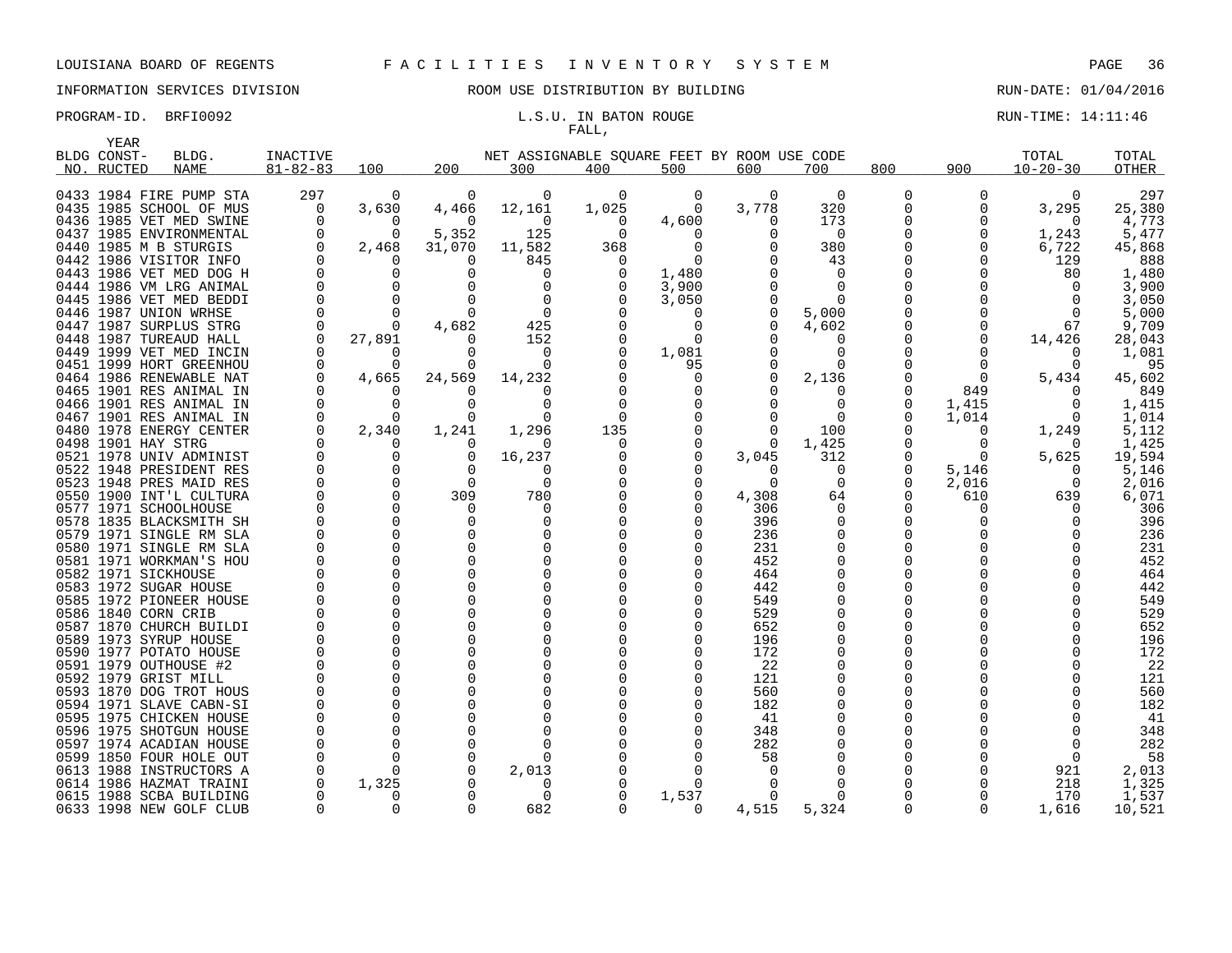# INFORMATION SERVICES DIVISION 88 ROOM USE DISTRIBUTION BY BUILDING 88 RUN-DATE: 01/04/2016

# FALL,

PROGRAM-ID. BRFI0092 **EXAM-ID.** BRFI0092 **L.S.U. IN BATON ROUGE** RUN-TIME: 14:11:46

| NET ASSIGNABLE SOUARE FEET BY ROOM USE CODE<br>BLDG CONST-<br>BLDG.<br>INACTIVE<br>TOTAL<br>$81 - 82 - 83$<br>100<br>200<br>800<br>900<br>$10 - 20 - 30$<br>OTHER<br>NO. RUCTED<br><b>NAME</b><br>300<br>400<br>500<br>600<br>700<br>0689 1987 MILITARY-AIR<br>0<br>0<br>0<br>0<br>471<br>0<br>471<br>0<br>$\Omega$<br>0<br><sup>0</sup><br>$\Omega$<br>5,000<br>5,000<br>0690 1984 RPTR REHAB FL<br>0<br>O<br>0<br>O<br>0<br>O<br>0<br>0<br>$\Omega$<br>0698 1977 CEBA STORAGE<br>160<br>160<br>0<br>O<br>$\Omega$<br>0<br>0699 1966 BROUSSRD HLL<br>$\Omega$<br>$\Omega$<br>$\Omega$<br>42<br>O<br>0700 1958 GREENHOUSE NO<br>$\Omega$<br>516<br>U<br>516<br>570<br>0703 1979 PLANT PATHOLO<br>$\Omega$<br>570<br>0<br>n<br>0704 1975 GREENHOUSE NO<br>322<br>322<br>∩<br>O<br>292<br>866<br>0707 1986 BLDG 436 - SH<br>168<br>$\Omega$<br>698<br>$\Omega$<br>0708 1982 BUS STOP SHEL<br>235<br>235<br>O<br>$\Omega$<br>O<br>0709 1982 BUS STOP SHEL<br>235<br>235<br>O<br>O<br>O<br>0711 1975 BUS STOP SHEL<br>356<br>356<br>O<br>O<br>0<br>0712 1960 BUS STOP SHEL<br>311<br>311<br>O<br>O<br>$\Omega$<br>0713 1958 TENN STADIUM<br>32<br>32<br>U<br>O<br>$\Omega$<br>$\Omega$<br>0714 1982 PICNIC SHELTE<br>477<br>477<br>$\Omega$<br>0716 1966 PLEASANT HALL<br>65<br>U<br>∩<br>65<br>0<br>0717 1958 MECH EQUIP BL<br>439<br>O<br>O<br>$\Omega$<br>0718 1923 PENTAGON STOR<br>650<br>654<br>0719 1960 FORESTRY (OLD<br>77<br>77<br>$\Omega$<br>0724 1982 HIGHLAND BUS<br>308<br>$\Omega$<br>0<br>0725 1988 EDWARD J GAY<br>532<br>532<br>O<br>0<br>0726 1947 RECORDING SRV<br>56<br>O<br>0729 1978 LUMBER STORAG<br>1,110<br>1,110<br>$\Omega$<br>0732 1975 H P LONG FLDH<br>167<br>$\Omega$<br>0734 1975 W S WALK IN C<br>251<br>251<br>O<br>n<br>0735 1975 W S PROCESS S<br>355<br>355<br>O<br>0738 1987 DEM EOUIP SUP<br>6,394<br>6,394<br>U<br>48<br>0740 1983 COOKHOUSE<br>303<br>$\Omega$<br>303<br>O<br>0742 1989 HOG SHED<br>325<br>325<br>O<br>0744 1988 HORSE EXERCIS<br>3,261<br>$\Omega$<br>3,261<br>O<br>0746 1975 CHEM ENGR STO<br>133<br>133<br>0747 1988 POULTRY ISOLA<br>1,533<br>1,533<br>O<br>$\Omega$<br>O<br>0755 1989 BLOWOUT PRVNT<br>1,504<br>1,504<br>U<br>0756 1983 BLWOUT PRV SL<br>3,485<br>3,485<br>$\Omega$<br>737<br>0757 1975 BLWOUT PRV TO<br>737<br>$\Omega$<br>0758 1983 BLWOUT PRV RE<br>5,038<br>5,038<br>$\Omega$<br>0759 1970 BLWOUT PRV IN<br>236<br>236<br>O<br>0760 1983 BLWOUT PRV RE<br>O<br>0761 1983 BLWOUT CNTRL<br>$\Omega$<br>$\Omega$<br>0763 1978 FTBALL PRACTI<br>2,522<br>2,522<br>∩<br><sup>n</sup><br>0<br>0764 1975 FTBALL PRAC C<br>200<br>200<br>$\Omega$<br>O<br>$\Omega$<br>0791 1990 EXHIBIT BUILD<br>1,520<br>72<br>1,520<br>$\Omega$<br><sup>0</sup><br>$\Omega$<br>$\Omega$<br>0792 1991 CAMD<br>29,336<br>708<br>6,435<br>30,044<br>$\Omega$<br>0<br>85,418<br>0793 1991 INDOOR PRACTI<br>648<br>3,260<br>86,066<br>O<br>$\Omega$<br>n<br>O<br>1,058<br>0795 1990 PRKNG LOT TOI<br>O<br>U<br>0796 1990 PRKNG LOT TOI<br>868<br>O<br>0797 1990 PRKNG LOT TOI<br>868<br>O<br>0798 1990 PRKNG LOT TOI<br>868<br>∩<br>O<br>22<br>4,192<br>80,819<br>1,042<br>86,075<br>0799 1992 STUDENT REC C<br>$\Omega$<br>$\Omega$<br>29,300<br>$\Omega$<br>$\Omega$ | YEAR |  |  |  |  |  | TOTAL |  |
|-----------------------------------------------------------------------------------------------------------------------------------------------------------------------------------------------------------------------------------------------------------------------------------------------------------------------------------------------------------------------------------------------------------------------------------------------------------------------------------------------------------------------------------------------------------------------------------------------------------------------------------------------------------------------------------------------------------------------------------------------------------------------------------------------------------------------------------------------------------------------------------------------------------------------------------------------------------------------------------------------------------------------------------------------------------------------------------------------------------------------------------------------------------------------------------------------------------------------------------------------------------------------------------------------------------------------------------------------------------------------------------------------------------------------------------------------------------------------------------------------------------------------------------------------------------------------------------------------------------------------------------------------------------------------------------------------------------------------------------------------------------------------------------------------------------------------------------------------------------------------------------------------------------------------------------------------------------------------------------------------------------------------------------------------------------------------------------------------------------------------------------------------------------------------------------------------------------------------------------------------------------------------------------------------------------------------------------------------------------------------------------------------------------------------------------------------------------------------------------------------------------------------------------------------------------------------------------------------------------------------------------------------------------------------------------------------------------------------------------------------------------------------------------------------------------------------------------------------------------------------------------------------------------------------------------------------------------------------------------------------------------------------------------------------------------------------------------------------------------------------------------------------------------------------------------------------------------------------------|------|--|--|--|--|--|-------|--|
|                                                                                                                                                                                                                                                                                                                                                                                                                                                                                                                                                                                                                                                                                                                                                                                                                                                                                                                                                                                                                                                                                                                                                                                                                                                                                                                                                                                                                                                                                                                                                                                                                                                                                                                                                                                                                                                                                                                                                                                                                                                                                                                                                                                                                                                                                                                                                                                                                                                                                                                                                                                                                                                                                                                                                                                                                                                                                                                                                                                                                                                                                                                                                                                                                             |      |  |  |  |  |  |       |  |
|                                                                                                                                                                                                                                                                                                                                                                                                                                                                                                                                                                                                                                                                                                                                                                                                                                                                                                                                                                                                                                                                                                                                                                                                                                                                                                                                                                                                                                                                                                                                                                                                                                                                                                                                                                                                                                                                                                                                                                                                                                                                                                                                                                                                                                                                                                                                                                                                                                                                                                                                                                                                                                                                                                                                                                                                                                                                                                                                                                                                                                                                                                                                                                                                                             |      |  |  |  |  |  |       |  |
|                                                                                                                                                                                                                                                                                                                                                                                                                                                                                                                                                                                                                                                                                                                                                                                                                                                                                                                                                                                                                                                                                                                                                                                                                                                                                                                                                                                                                                                                                                                                                                                                                                                                                                                                                                                                                                                                                                                                                                                                                                                                                                                                                                                                                                                                                                                                                                                                                                                                                                                                                                                                                                                                                                                                                                                                                                                                                                                                                                                                                                                                                                                                                                                                                             |      |  |  |  |  |  |       |  |
|                                                                                                                                                                                                                                                                                                                                                                                                                                                                                                                                                                                                                                                                                                                                                                                                                                                                                                                                                                                                                                                                                                                                                                                                                                                                                                                                                                                                                                                                                                                                                                                                                                                                                                                                                                                                                                                                                                                                                                                                                                                                                                                                                                                                                                                                                                                                                                                                                                                                                                                                                                                                                                                                                                                                                                                                                                                                                                                                                                                                                                                                                                                                                                                                                             |      |  |  |  |  |  |       |  |
|                                                                                                                                                                                                                                                                                                                                                                                                                                                                                                                                                                                                                                                                                                                                                                                                                                                                                                                                                                                                                                                                                                                                                                                                                                                                                                                                                                                                                                                                                                                                                                                                                                                                                                                                                                                                                                                                                                                                                                                                                                                                                                                                                                                                                                                                                                                                                                                                                                                                                                                                                                                                                                                                                                                                                                                                                                                                                                                                                                                                                                                                                                                                                                                                                             |      |  |  |  |  |  |       |  |
|                                                                                                                                                                                                                                                                                                                                                                                                                                                                                                                                                                                                                                                                                                                                                                                                                                                                                                                                                                                                                                                                                                                                                                                                                                                                                                                                                                                                                                                                                                                                                                                                                                                                                                                                                                                                                                                                                                                                                                                                                                                                                                                                                                                                                                                                                                                                                                                                                                                                                                                                                                                                                                                                                                                                                                                                                                                                                                                                                                                                                                                                                                                                                                                                                             |      |  |  |  |  |  |       |  |
|                                                                                                                                                                                                                                                                                                                                                                                                                                                                                                                                                                                                                                                                                                                                                                                                                                                                                                                                                                                                                                                                                                                                                                                                                                                                                                                                                                                                                                                                                                                                                                                                                                                                                                                                                                                                                                                                                                                                                                                                                                                                                                                                                                                                                                                                                                                                                                                                                                                                                                                                                                                                                                                                                                                                                                                                                                                                                                                                                                                                                                                                                                                                                                                                                             |      |  |  |  |  |  |       |  |
|                                                                                                                                                                                                                                                                                                                                                                                                                                                                                                                                                                                                                                                                                                                                                                                                                                                                                                                                                                                                                                                                                                                                                                                                                                                                                                                                                                                                                                                                                                                                                                                                                                                                                                                                                                                                                                                                                                                                                                                                                                                                                                                                                                                                                                                                                                                                                                                                                                                                                                                                                                                                                                                                                                                                                                                                                                                                                                                                                                                                                                                                                                                                                                                                                             |      |  |  |  |  |  |       |  |
|                                                                                                                                                                                                                                                                                                                                                                                                                                                                                                                                                                                                                                                                                                                                                                                                                                                                                                                                                                                                                                                                                                                                                                                                                                                                                                                                                                                                                                                                                                                                                                                                                                                                                                                                                                                                                                                                                                                                                                                                                                                                                                                                                                                                                                                                                                                                                                                                                                                                                                                                                                                                                                                                                                                                                                                                                                                                                                                                                                                                                                                                                                                                                                                                                             |      |  |  |  |  |  |       |  |
|                                                                                                                                                                                                                                                                                                                                                                                                                                                                                                                                                                                                                                                                                                                                                                                                                                                                                                                                                                                                                                                                                                                                                                                                                                                                                                                                                                                                                                                                                                                                                                                                                                                                                                                                                                                                                                                                                                                                                                                                                                                                                                                                                                                                                                                                                                                                                                                                                                                                                                                                                                                                                                                                                                                                                                                                                                                                                                                                                                                                                                                                                                                                                                                                                             |      |  |  |  |  |  |       |  |
|                                                                                                                                                                                                                                                                                                                                                                                                                                                                                                                                                                                                                                                                                                                                                                                                                                                                                                                                                                                                                                                                                                                                                                                                                                                                                                                                                                                                                                                                                                                                                                                                                                                                                                                                                                                                                                                                                                                                                                                                                                                                                                                                                                                                                                                                                                                                                                                                                                                                                                                                                                                                                                                                                                                                                                                                                                                                                                                                                                                                                                                                                                                                                                                                                             |      |  |  |  |  |  |       |  |
|                                                                                                                                                                                                                                                                                                                                                                                                                                                                                                                                                                                                                                                                                                                                                                                                                                                                                                                                                                                                                                                                                                                                                                                                                                                                                                                                                                                                                                                                                                                                                                                                                                                                                                                                                                                                                                                                                                                                                                                                                                                                                                                                                                                                                                                                                                                                                                                                                                                                                                                                                                                                                                                                                                                                                                                                                                                                                                                                                                                                                                                                                                                                                                                                                             |      |  |  |  |  |  |       |  |
|                                                                                                                                                                                                                                                                                                                                                                                                                                                                                                                                                                                                                                                                                                                                                                                                                                                                                                                                                                                                                                                                                                                                                                                                                                                                                                                                                                                                                                                                                                                                                                                                                                                                                                                                                                                                                                                                                                                                                                                                                                                                                                                                                                                                                                                                                                                                                                                                                                                                                                                                                                                                                                                                                                                                                                                                                                                                                                                                                                                                                                                                                                                                                                                                                             |      |  |  |  |  |  |       |  |
|                                                                                                                                                                                                                                                                                                                                                                                                                                                                                                                                                                                                                                                                                                                                                                                                                                                                                                                                                                                                                                                                                                                                                                                                                                                                                                                                                                                                                                                                                                                                                                                                                                                                                                                                                                                                                                                                                                                                                                                                                                                                                                                                                                                                                                                                                                                                                                                                                                                                                                                                                                                                                                                                                                                                                                                                                                                                                                                                                                                                                                                                                                                                                                                                                             |      |  |  |  |  |  |       |  |
|                                                                                                                                                                                                                                                                                                                                                                                                                                                                                                                                                                                                                                                                                                                                                                                                                                                                                                                                                                                                                                                                                                                                                                                                                                                                                                                                                                                                                                                                                                                                                                                                                                                                                                                                                                                                                                                                                                                                                                                                                                                                                                                                                                                                                                                                                                                                                                                                                                                                                                                                                                                                                                                                                                                                                                                                                                                                                                                                                                                                                                                                                                                                                                                                                             |      |  |  |  |  |  |       |  |
|                                                                                                                                                                                                                                                                                                                                                                                                                                                                                                                                                                                                                                                                                                                                                                                                                                                                                                                                                                                                                                                                                                                                                                                                                                                                                                                                                                                                                                                                                                                                                                                                                                                                                                                                                                                                                                                                                                                                                                                                                                                                                                                                                                                                                                                                                                                                                                                                                                                                                                                                                                                                                                                                                                                                                                                                                                                                                                                                                                                                                                                                                                                                                                                                                             |      |  |  |  |  |  |       |  |
|                                                                                                                                                                                                                                                                                                                                                                                                                                                                                                                                                                                                                                                                                                                                                                                                                                                                                                                                                                                                                                                                                                                                                                                                                                                                                                                                                                                                                                                                                                                                                                                                                                                                                                                                                                                                                                                                                                                                                                                                                                                                                                                                                                                                                                                                                                                                                                                                                                                                                                                                                                                                                                                                                                                                                                                                                                                                                                                                                                                                                                                                                                                                                                                                                             |      |  |  |  |  |  |       |  |
|                                                                                                                                                                                                                                                                                                                                                                                                                                                                                                                                                                                                                                                                                                                                                                                                                                                                                                                                                                                                                                                                                                                                                                                                                                                                                                                                                                                                                                                                                                                                                                                                                                                                                                                                                                                                                                                                                                                                                                                                                                                                                                                                                                                                                                                                                                                                                                                                                                                                                                                                                                                                                                                                                                                                                                                                                                                                                                                                                                                                                                                                                                                                                                                                                             |      |  |  |  |  |  |       |  |
|                                                                                                                                                                                                                                                                                                                                                                                                                                                                                                                                                                                                                                                                                                                                                                                                                                                                                                                                                                                                                                                                                                                                                                                                                                                                                                                                                                                                                                                                                                                                                                                                                                                                                                                                                                                                                                                                                                                                                                                                                                                                                                                                                                                                                                                                                                                                                                                                                                                                                                                                                                                                                                                                                                                                                                                                                                                                                                                                                                                                                                                                                                                                                                                                                             |      |  |  |  |  |  |       |  |
|                                                                                                                                                                                                                                                                                                                                                                                                                                                                                                                                                                                                                                                                                                                                                                                                                                                                                                                                                                                                                                                                                                                                                                                                                                                                                                                                                                                                                                                                                                                                                                                                                                                                                                                                                                                                                                                                                                                                                                                                                                                                                                                                                                                                                                                                                                                                                                                                                                                                                                                                                                                                                                                                                                                                                                                                                                                                                                                                                                                                                                                                                                                                                                                                                             |      |  |  |  |  |  |       |  |
|                                                                                                                                                                                                                                                                                                                                                                                                                                                                                                                                                                                                                                                                                                                                                                                                                                                                                                                                                                                                                                                                                                                                                                                                                                                                                                                                                                                                                                                                                                                                                                                                                                                                                                                                                                                                                                                                                                                                                                                                                                                                                                                                                                                                                                                                                                                                                                                                                                                                                                                                                                                                                                                                                                                                                                                                                                                                                                                                                                                                                                                                                                                                                                                                                             |      |  |  |  |  |  |       |  |
|                                                                                                                                                                                                                                                                                                                                                                                                                                                                                                                                                                                                                                                                                                                                                                                                                                                                                                                                                                                                                                                                                                                                                                                                                                                                                                                                                                                                                                                                                                                                                                                                                                                                                                                                                                                                                                                                                                                                                                                                                                                                                                                                                                                                                                                                                                                                                                                                                                                                                                                                                                                                                                                                                                                                                                                                                                                                                                                                                                                                                                                                                                                                                                                                                             |      |  |  |  |  |  |       |  |
|                                                                                                                                                                                                                                                                                                                                                                                                                                                                                                                                                                                                                                                                                                                                                                                                                                                                                                                                                                                                                                                                                                                                                                                                                                                                                                                                                                                                                                                                                                                                                                                                                                                                                                                                                                                                                                                                                                                                                                                                                                                                                                                                                                                                                                                                                                                                                                                                                                                                                                                                                                                                                                                                                                                                                                                                                                                                                                                                                                                                                                                                                                                                                                                                                             |      |  |  |  |  |  |       |  |
|                                                                                                                                                                                                                                                                                                                                                                                                                                                                                                                                                                                                                                                                                                                                                                                                                                                                                                                                                                                                                                                                                                                                                                                                                                                                                                                                                                                                                                                                                                                                                                                                                                                                                                                                                                                                                                                                                                                                                                                                                                                                                                                                                                                                                                                                                                                                                                                                                                                                                                                                                                                                                                                                                                                                                                                                                                                                                                                                                                                                                                                                                                                                                                                                                             |      |  |  |  |  |  |       |  |
|                                                                                                                                                                                                                                                                                                                                                                                                                                                                                                                                                                                                                                                                                                                                                                                                                                                                                                                                                                                                                                                                                                                                                                                                                                                                                                                                                                                                                                                                                                                                                                                                                                                                                                                                                                                                                                                                                                                                                                                                                                                                                                                                                                                                                                                                                                                                                                                                                                                                                                                                                                                                                                                                                                                                                                                                                                                                                                                                                                                                                                                                                                                                                                                                                             |      |  |  |  |  |  |       |  |
|                                                                                                                                                                                                                                                                                                                                                                                                                                                                                                                                                                                                                                                                                                                                                                                                                                                                                                                                                                                                                                                                                                                                                                                                                                                                                                                                                                                                                                                                                                                                                                                                                                                                                                                                                                                                                                                                                                                                                                                                                                                                                                                                                                                                                                                                                                                                                                                                                                                                                                                                                                                                                                                                                                                                                                                                                                                                                                                                                                                                                                                                                                                                                                                                                             |      |  |  |  |  |  |       |  |
|                                                                                                                                                                                                                                                                                                                                                                                                                                                                                                                                                                                                                                                                                                                                                                                                                                                                                                                                                                                                                                                                                                                                                                                                                                                                                                                                                                                                                                                                                                                                                                                                                                                                                                                                                                                                                                                                                                                                                                                                                                                                                                                                                                                                                                                                                                                                                                                                                                                                                                                                                                                                                                                                                                                                                                                                                                                                                                                                                                                                                                                                                                                                                                                                                             |      |  |  |  |  |  |       |  |
|                                                                                                                                                                                                                                                                                                                                                                                                                                                                                                                                                                                                                                                                                                                                                                                                                                                                                                                                                                                                                                                                                                                                                                                                                                                                                                                                                                                                                                                                                                                                                                                                                                                                                                                                                                                                                                                                                                                                                                                                                                                                                                                                                                                                                                                                                                                                                                                                                                                                                                                                                                                                                                                                                                                                                                                                                                                                                                                                                                                                                                                                                                                                                                                                                             |      |  |  |  |  |  |       |  |
|                                                                                                                                                                                                                                                                                                                                                                                                                                                                                                                                                                                                                                                                                                                                                                                                                                                                                                                                                                                                                                                                                                                                                                                                                                                                                                                                                                                                                                                                                                                                                                                                                                                                                                                                                                                                                                                                                                                                                                                                                                                                                                                                                                                                                                                                                                                                                                                                                                                                                                                                                                                                                                                                                                                                                                                                                                                                                                                                                                                                                                                                                                                                                                                                                             |      |  |  |  |  |  |       |  |
|                                                                                                                                                                                                                                                                                                                                                                                                                                                                                                                                                                                                                                                                                                                                                                                                                                                                                                                                                                                                                                                                                                                                                                                                                                                                                                                                                                                                                                                                                                                                                                                                                                                                                                                                                                                                                                                                                                                                                                                                                                                                                                                                                                                                                                                                                                                                                                                                                                                                                                                                                                                                                                                                                                                                                                                                                                                                                                                                                                                                                                                                                                                                                                                                                             |      |  |  |  |  |  |       |  |
|                                                                                                                                                                                                                                                                                                                                                                                                                                                                                                                                                                                                                                                                                                                                                                                                                                                                                                                                                                                                                                                                                                                                                                                                                                                                                                                                                                                                                                                                                                                                                                                                                                                                                                                                                                                                                                                                                                                                                                                                                                                                                                                                                                                                                                                                                                                                                                                                                                                                                                                                                                                                                                                                                                                                                                                                                                                                                                                                                                                                                                                                                                                                                                                                                             |      |  |  |  |  |  |       |  |
|                                                                                                                                                                                                                                                                                                                                                                                                                                                                                                                                                                                                                                                                                                                                                                                                                                                                                                                                                                                                                                                                                                                                                                                                                                                                                                                                                                                                                                                                                                                                                                                                                                                                                                                                                                                                                                                                                                                                                                                                                                                                                                                                                                                                                                                                                                                                                                                                                                                                                                                                                                                                                                                                                                                                                                                                                                                                                                                                                                                                                                                                                                                                                                                                                             |      |  |  |  |  |  |       |  |
|                                                                                                                                                                                                                                                                                                                                                                                                                                                                                                                                                                                                                                                                                                                                                                                                                                                                                                                                                                                                                                                                                                                                                                                                                                                                                                                                                                                                                                                                                                                                                                                                                                                                                                                                                                                                                                                                                                                                                                                                                                                                                                                                                                                                                                                                                                                                                                                                                                                                                                                                                                                                                                                                                                                                                                                                                                                                                                                                                                                                                                                                                                                                                                                                                             |      |  |  |  |  |  |       |  |
|                                                                                                                                                                                                                                                                                                                                                                                                                                                                                                                                                                                                                                                                                                                                                                                                                                                                                                                                                                                                                                                                                                                                                                                                                                                                                                                                                                                                                                                                                                                                                                                                                                                                                                                                                                                                                                                                                                                                                                                                                                                                                                                                                                                                                                                                                                                                                                                                                                                                                                                                                                                                                                                                                                                                                                                                                                                                                                                                                                                                                                                                                                                                                                                                                             |      |  |  |  |  |  |       |  |
|                                                                                                                                                                                                                                                                                                                                                                                                                                                                                                                                                                                                                                                                                                                                                                                                                                                                                                                                                                                                                                                                                                                                                                                                                                                                                                                                                                                                                                                                                                                                                                                                                                                                                                                                                                                                                                                                                                                                                                                                                                                                                                                                                                                                                                                                                                                                                                                                                                                                                                                                                                                                                                                                                                                                                                                                                                                                                                                                                                                                                                                                                                                                                                                                                             |      |  |  |  |  |  |       |  |
|                                                                                                                                                                                                                                                                                                                                                                                                                                                                                                                                                                                                                                                                                                                                                                                                                                                                                                                                                                                                                                                                                                                                                                                                                                                                                                                                                                                                                                                                                                                                                                                                                                                                                                                                                                                                                                                                                                                                                                                                                                                                                                                                                                                                                                                                                                                                                                                                                                                                                                                                                                                                                                                                                                                                                                                                                                                                                                                                                                                                                                                                                                                                                                                                                             |      |  |  |  |  |  |       |  |
|                                                                                                                                                                                                                                                                                                                                                                                                                                                                                                                                                                                                                                                                                                                                                                                                                                                                                                                                                                                                                                                                                                                                                                                                                                                                                                                                                                                                                                                                                                                                                                                                                                                                                                                                                                                                                                                                                                                                                                                                                                                                                                                                                                                                                                                                                                                                                                                                                                                                                                                                                                                                                                                                                                                                                                                                                                                                                                                                                                                                                                                                                                                                                                                                                             |      |  |  |  |  |  |       |  |
|                                                                                                                                                                                                                                                                                                                                                                                                                                                                                                                                                                                                                                                                                                                                                                                                                                                                                                                                                                                                                                                                                                                                                                                                                                                                                                                                                                                                                                                                                                                                                                                                                                                                                                                                                                                                                                                                                                                                                                                                                                                                                                                                                                                                                                                                                                                                                                                                                                                                                                                                                                                                                                                                                                                                                                                                                                                                                                                                                                                                                                                                                                                                                                                                                             |      |  |  |  |  |  |       |  |
|                                                                                                                                                                                                                                                                                                                                                                                                                                                                                                                                                                                                                                                                                                                                                                                                                                                                                                                                                                                                                                                                                                                                                                                                                                                                                                                                                                                                                                                                                                                                                                                                                                                                                                                                                                                                                                                                                                                                                                                                                                                                                                                                                                                                                                                                                                                                                                                                                                                                                                                                                                                                                                                                                                                                                                                                                                                                                                                                                                                                                                                                                                                                                                                                                             |      |  |  |  |  |  |       |  |
|                                                                                                                                                                                                                                                                                                                                                                                                                                                                                                                                                                                                                                                                                                                                                                                                                                                                                                                                                                                                                                                                                                                                                                                                                                                                                                                                                                                                                                                                                                                                                                                                                                                                                                                                                                                                                                                                                                                                                                                                                                                                                                                                                                                                                                                                                                                                                                                                                                                                                                                                                                                                                                                                                                                                                                                                                                                                                                                                                                                                                                                                                                                                                                                                                             |      |  |  |  |  |  |       |  |
|                                                                                                                                                                                                                                                                                                                                                                                                                                                                                                                                                                                                                                                                                                                                                                                                                                                                                                                                                                                                                                                                                                                                                                                                                                                                                                                                                                                                                                                                                                                                                                                                                                                                                                                                                                                                                                                                                                                                                                                                                                                                                                                                                                                                                                                                                                                                                                                                                                                                                                                                                                                                                                                                                                                                                                                                                                                                                                                                                                                                                                                                                                                                                                                                                             |      |  |  |  |  |  |       |  |
|                                                                                                                                                                                                                                                                                                                                                                                                                                                                                                                                                                                                                                                                                                                                                                                                                                                                                                                                                                                                                                                                                                                                                                                                                                                                                                                                                                                                                                                                                                                                                                                                                                                                                                                                                                                                                                                                                                                                                                                                                                                                                                                                                                                                                                                                                                                                                                                                                                                                                                                                                                                                                                                                                                                                                                                                                                                                                                                                                                                                                                                                                                                                                                                                                             |      |  |  |  |  |  |       |  |
|                                                                                                                                                                                                                                                                                                                                                                                                                                                                                                                                                                                                                                                                                                                                                                                                                                                                                                                                                                                                                                                                                                                                                                                                                                                                                                                                                                                                                                                                                                                                                                                                                                                                                                                                                                                                                                                                                                                                                                                                                                                                                                                                                                                                                                                                                                                                                                                                                                                                                                                                                                                                                                                                                                                                                                                                                                                                                                                                                                                                                                                                                                                                                                                                                             |      |  |  |  |  |  |       |  |
|                                                                                                                                                                                                                                                                                                                                                                                                                                                                                                                                                                                                                                                                                                                                                                                                                                                                                                                                                                                                                                                                                                                                                                                                                                                                                                                                                                                                                                                                                                                                                                                                                                                                                                                                                                                                                                                                                                                                                                                                                                                                                                                                                                                                                                                                                                                                                                                                                                                                                                                                                                                                                                                                                                                                                                                                                                                                                                                                                                                                                                                                                                                                                                                                                             |      |  |  |  |  |  |       |  |
|                                                                                                                                                                                                                                                                                                                                                                                                                                                                                                                                                                                                                                                                                                                                                                                                                                                                                                                                                                                                                                                                                                                                                                                                                                                                                                                                                                                                                                                                                                                                                                                                                                                                                                                                                                                                                                                                                                                                                                                                                                                                                                                                                                                                                                                                                                                                                                                                                                                                                                                                                                                                                                                                                                                                                                                                                                                                                                                                                                                                                                                                                                                                                                                                                             |      |  |  |  |  |  |       |  |
|                                                                                                                                                                                                                                                                                                                                                                                                                                                                                                                                                                                                                                                                                                                                                                                                                                                                                                                                                                                                                                                                                                                                                                                                                                                                                                                                                                                                                                                                                                                                                                                                                                                                                                                                                                                                                                                                                                                                                                                                                                                                                                                                                                                                                                                                                                                                                                                                                                                                                                                                                                                                                                                                                                                                                                                                                                                                                                                                                                                                                                                                                                                                                                                                                             |      |  |  |  |  |  |       |  |
|                                                                                                                                                                                                                                                                                                                                                                                                                                                                                                                                                                                                                                                                                                                                                                                                                                                                                                                                                                                                                                                                                                                                                                                                                                                                                                                                                                                                                                                                                                                                                                                                                                                                                                                                                                                                                                                                                                                                                                                                                                                                                                                                                                                                                                                                                                                                                                                                                                                                                                                                                                                                                                                                                                                                                                                                                                                                                                                                                                                                                                                                                                                                                                                                                             |      |  |  |  |  |  |       |  |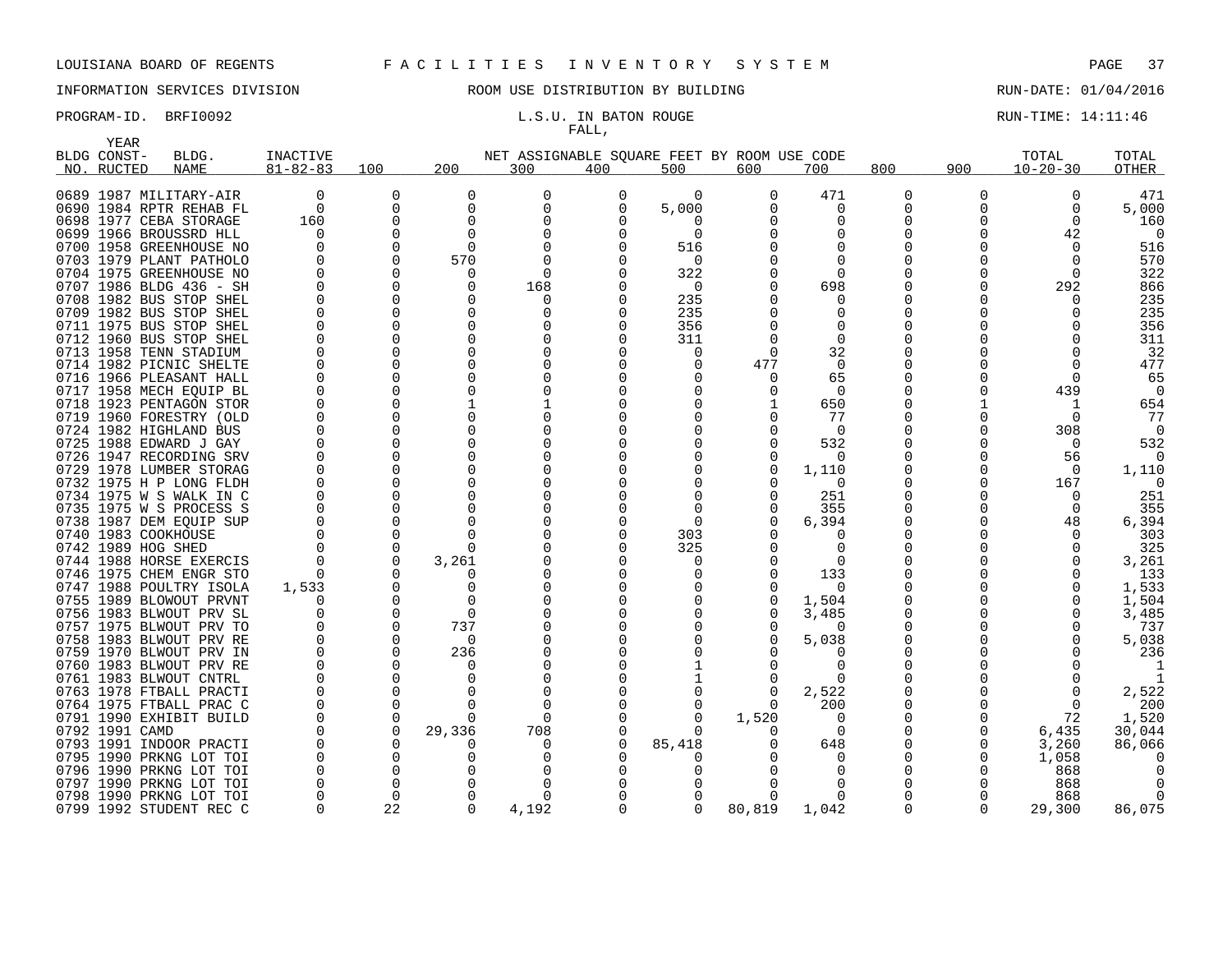# INFORMATION SERVICES DIVISION ROOM USE DISTRIBUTION BY BUILDING RUN-DATE: 01/04/2016

# FALL,

PROGRAM-ID. BRFI0092 **EXAM-ID.** BRFI0092 **L.S.U. IN BATON ROUGE EXAMICLE RUN-TIME:** 14:11:46

|      | YEAR           |                         |                 |                   |             |                                             |          |              |          |          |              |              |                |        |
|------|----------------|-------------------------|-----------------|-------------------|-------------|---------------------------------------------|----------|--------------|----------|----------|--------------|--------------|----------------|--------|
|      | BLDG CONST-    | BLDG.                   | <b>INACTIVE</b> |                   |             | NET ASSIGNABLE SQUARE FEET BY ROOM USE CODE |          |              |          |          |              |              | TOTAL          | TOTAL  |
|      | NO. RUCTED     | <b>NAME</b>             | $81 - 82 - 83$  | 100               | 200         | 300                                         | 400      | 500          | 600      | 700      | 800          | 900          | $10 - 20 - 30$ | OTHER  |
|      |                |                         |                 |                   |             |                                             |          |              |          |          |              |              |                |        |
|      |                | 0802 1901 GREEK THEATRE | 0               | 0                 | $\Omega$    | 0                                           | $\Omega$ | 0            | 19,539   | 0        | 0            | $\Omega$     | $\Omega$       | 19,539 |
|      |                | 0815 1971 CHICKEN HOUSE | 0               | 0                 | $\Omega$    | 0                                           | 0        | 0            | 9        | 0        | 0            | $\Omega$     | 0              |        |
|      |                | 0816 1971 CHICKEN HOUSE | $\Omega$        | $\Omega$          | ∩           | $\Omega$                                    |          | $\Omega$     | 18       | $\Omega$ | O            |              |                | 18     |
| 0817 |                | 1970 CHICKEN HOUSE      | $\Omega$        | 0                 |             | $\Omega$                                    |          |              | 12       | $\Omega$ | 0            |              |                | 12     |
|      |                | 0818 1970 OUTHOUSE #1   | $\Omega$        | $\Omega$          |             | $\Omega$                                    |          |              | 12       | O        | O            |              |                | 12     |
| 0819 |                | 1970 OUTHOUSE #6        | $\Omega$        | 0                 |             | $\Omega$                                    |          |              | 11       | 0        | 0            |              |                | 11     |
|      |                | 0820 1972 OUTHOUSE #3   |                 | $\Omega$          |             |                                             |          |              | 14       | O        | O            |              |                | 14     |
|      |                | 0821 1970 OUTHOUSE #4   | $\Omega$        | $\Omega$          |             |                                             |          |              | 11       | O        | 0            |              |                | 11     |
|      |                | 0822 1970 OUTHOUSE #5   | $\Omega$        | $\Omega$          |             |                                             |          |              | 13       | ∩        | 0            |              |                | 13     |
|      | 0823 1981 OVEN |                         |                 | $\Omega$          |             | <sup>0</sup>                                |          |              | 66       | O        | O            |              |                | 66     |
|      |                | 0824 1970 SMOKEHOUSE    | $\Omega$        | $\Omega$          |             | $\Omega$                                    |          | <sup>0</sup> | 74       | $\Omega$ | 0            |              | $\Omega$       | 74     |
|      |                | 0825 1992 PUBLIC SAFETY | $\Omega$        | $\Omega$          | $\Omega$    | 243                                         |          |              | $\Omega$ | 3,473    | 0            |              | 34             | 3,716  |
|      |                | 0826 2006 LSU SPORTSHOP | $\Omega$        | $\Omega$          | $\Omega$    | 192                                         |          | $\Omega$     | 5,875    | $\Omega$ | 0            | 0            | 937            | 6,067  |
|      |                | 0829 1994 MORAN FAMILY  | $\Omega$        | 0                 | $\mathbf 0$ | 34,001                                      |          | 2,801        | 3,415    | 1,442    | 169          | 0            | 16,978         | 41,828 |
| 0830 |                | 1995 UNIV PUBLIC S      |                 | $\Omega$          | 193         | 7,937                                       |          | 614          | 655      | 476      | 0            | 0            | 2,912          | 9,875  |
|      |                | 0831 1995 COMPUTING SER | $\Omega$        | 0                 | 704         | 39,826                                      |          | 0            | 0        | 11,972   | 0            | 0            | 11,497         | 52,502 |
|      |                | 0832 1994 AG CHEMISTRY  | 12,394          | $\Omega$          | 17,481      | 4,236                                       |          | $\Omega$     | $\Omega$ | 216      | O            | 0            | 11,361         | 34,327 |
|      |                | 0836 2006 RES LIFE WRHO | O               | $\Omega$          | O           | 786                                         |          | 140          | 555      | 8,019    | 0            | 0            | 590            | 9,500  |
|      |                | 0841 1992 W S BUILDING  |                 | $\Omega$          | ∩           | $\Omega$                                    |          | $\Omega$     | $\Omega$ | $\Omega$ | $\Omega$     | 821          | $\Omega$       | 821    |
| 0851 |                | 1997 UNIVERSITY ST      | 0               | 0                 | 0           | 2,803                                       |          | $\Omega$     | $\Omega$ | 22,172   | 0            | 0            | 1,295          | 24,975 |
|      |                | 0857 1997 HORTICUL. TCH | 0               | 1,150             | 1,222       | 103                                         |          | $\Omega$     |          | O        | 0            | 0            | 702            | 2,475  |
|      |                | 0860 1996 CLASSROOM BUI | $\mathbf 0$     |                   | O           | 308                                         |          | $\Omega$     | $\Omega$ | $\Omega$ | $\Omega$     | $\Omega$     | 749            | 4,536  |
|      |                | 0865 1998 POWER ACTIVIT | $\Omega$        | 4,228<br>$\Omega$ | ∩           | 863                                         |          | 0            | 1,819    | 112      |              | 360          | 1,211          | 3,154  |
|      |                |                         |                 | $\Omega$          |             |                                             |          |              |          |          | 0            |              |                |        |
|      |                | 0866 1998 BURDEN HALL   | $\Omega$        |                   |             | 0                                           |          |              | 0        | O        | 0            | 10,776       | $\Omega$       | 10,776 |
|      |                | 0867 1998 COLE HALL     | $\Omega$        | $\Omega$          |             | 0                                           |          |              | U        | $\Omega$ | $\Omega$     | 10,776       | $\Omega$       | 10,776 |
|      |                | 0868 1998 DAGGETT HALL  |                 | $\Omega$          |             | $\Omega$                                    |          |              |          | O        | 0            | 10,776       |                | 10,776 |
|      |                | 0869 1998 DURIEUX HALL  | $\Omega$        | $\Omega$          |             | $\Omega$                                    |          |              |          | $\Omega$ | $\Omega$     | 11,904       | $\Omega$       | 11,904 |
|      |                | 0870 1998 GATES HALL    | O               | 0                 |             | $\Omega$                                    |          |              |          | O        | 0            | 11,652       | 0              | 11,652 |
| 0871 |                | 1998 GORDON HALL        | $\Omega$        | $\Omega$          |             |                                             |          |              |          | $\Omega$ | O            | 11,616       | $\Omega$       | 11,616 |
| 0872 |                | 1998 HAUER HALL         |                 | 0                 |             |                                             |          |              |          |          | 0            | 10,776       |                | 10,776 |
|      |                | 0873 1998 HUNTER HALL   | $\Omega$        | $\Omega$          |             |                                             |          |              |          | U        | <sup>0</sup> | 10,776       |                | 10,776 |
|      |                | 0874 1998 NEWMAN HALL   | $\Omega$        | 0                 |             | $\Omega$                                    |          |              |          | O        | 0            | 11,904       |                | 11,904 |
|      |                | 0875 1998 MCKNIGHT HALL |                 | $\Omega$          |             |                                             |          |              |          |          | O            | 12,030       | $\Omega$       | 12,030 |
|      |                | 0876 1998 PIPKIN HALL   | $\cap$          | $\Omega$          |             |                                             |          |              |          | O        | $\Omega$     | 11,652       | $\Omega$       | 11,652 |
|      |                | 0877 1998 SMITH HALL    |                 | $\Omega$          |             | $\Omega$                                    |          |              |          | O        | $\Omega$     | 11,863       | $\Omega$       | 11,863 |
|      |                | 0878 1998 LOWERY HALL   | 0               | 0                 | ∩           | <sup>0</sup>                                |          |              |          | 0        | 0            | 10,776       | $\Omega$       | 10,776 |
|      |                | 0879 1998 BUILDING 14   | $\Omega$        | U                 | $\Omega$    | $\Omega$                                    |          |              |          | $\Omega$ | 0            | 11,904       | $\Omega$       | 11,904 |
| 0880 |                | 2001 LIFE SCIENCES      | 0               | 2,149             | 58,966      | 16,406                                      | 475      |              |          | 396      | 0            | 0            | 41,297         | 78,392 |
| 0890 |                | 1999 CAMD OFFICE B      | $\Omega$        | 0                 | 470         | 3,040                                       | O        | $\Omega$     |          | 350      | 0            | <sup>0</sup> | 480            | 3,860  |
|      |                | 0901 2000 LSU SOCCER ST | $\Omega$        | 0                 | O           | 158                                         |          | 2,578        |          | 146      | <sup>0</sup> | O            | 1,313          | 2,882  |
| 0902 |                | 1999 POLICE/PRKG S      | $\Omega$        | $\Omega$          | ∩           | $\Omega$                                    |          | <sup>0</sup> |          | 360      | O            |              | ∩              | 360    |
|      |                | 0903 1999 POLICE/PRKG V | $\Omega$        | $\Omega$          | O           | <sup>0</sup>                                |          | <sup>0</sup> |          | 360      | 0            |              |                | 360    |
|      |                | 0904 1998 TALL GOUR LAN | 0               | 0                 | $\Omega$    | $\Omega$                                    |          | 1,694        |          | $\Omega$ | O            | <sup>0</sup> | $\Omega$       | 1,694  |
|      |                | 0907 1998 CAMD OFFICE B | $\mathbf 0$     | 0                 | $\Omega$    | 2,068                                       |          | $\Omega$     |          | 0        | 0            | 0            | 1,894          | 2,068  |
| 0910 |                | 1980 HAZ MAT BUILD      | $\Omega$        | $\Omega$          |             | 0                                           |          | 402          |          | O        | <sup>0</sup> | $\Omega$     | $\Omega$       | 402    |
| 0911 |                | 2000 ACADEMY DORM       | 0               | $\Omega$          |             | 0                                           |          | 0            |          | ∩        | 0            | 1,141        | 37             | 1,141  |
|      |                | 0912 2000 CERTIFICATION |                 | 345               |             | 492                                         |          |              |          |          | U            | 0            | 333            | 837    |
|      |                | 0915 2002 SRC EQUIPMENT | $\Omega$        | $\Omega$          | $\Omega$    | $\Omega$                                    | $\Omega$ | $\Omega$     |          | 2,577    | <sup>0</sup> | $\Omega$     | $\Omega$       | 2,577  |

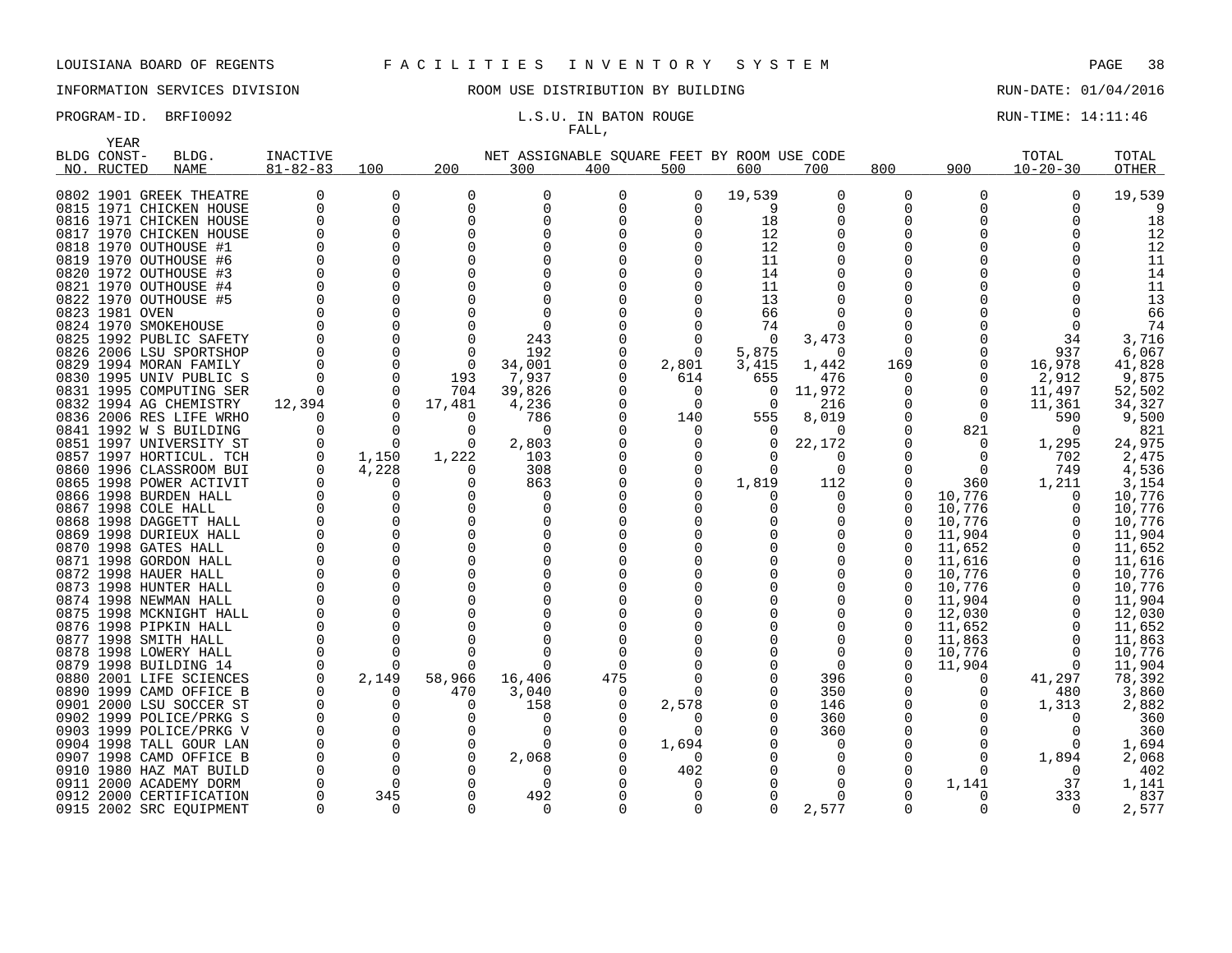# INFORMATION SERVICES DIVISION **ROOM USE DISTRIBUTION BY BUILDING RUN-DATE: 01/04/2016**

# FALL,

PROGRAM-ID. BRFI0092 **EXAM-** L.S.U. IN BATON ROUGE RUN-TIME: 14:11:46

| <b>YEAR</b>               |                                                    |                            |                      |               |                                                    | - - - <del>- - - -</del> |          |                |                  |               |                 |                         |                 |
|---------------------------|----------------------------------------------------|----------------------------|----------------------|---------------|----------------------------------------------------|--------------------------|----------|----------------|------------------|---------------|-----------------|-------------------------|-----------------|
| BLDG CONST-<br>NO. RUCTED | BLDG.<br><b>NAME</b>                               | INACTIVE<br>$81 - 82 - 83$ | 100                  | 200           | NET ASSIGNABLE SQUARE FEET BY ROOM USE CODE<br>300 | 400                      | 500      | 600            | 700              | 800           | 900             | TOTAL<br>$10 - 20 - 30$ | TOTAL<br>OTHER  |
|                           | 0916 2003 ENER, COAST, &<br>0917 2003 WCA ACTIVITY | $\Omega$<br>0              | 542<br>0             | 46,857<br>196 | 44,157<br>1,112                                    | 2,095<br>0               | 0<br>0   | 3,806<br>3,601 | 0<br>47          | $\Omega$<br>0 | $\Omega$<br>847 | 52,474<br>1,305         | 97,457<br>5,803 |
|                           | 0920 2002 H T ADMIN COM                            | 0                          | 0                    | $\Omega$      | 840                                                | O                        | $\Omega$ | 440            | 0                | 0             | $\Omega$        | 389                     | 1,280           |
|                           | 0924 2003 WCA BUILDING                             |                            | 0                    | 0             | n                                                  |                          |          | $\Omega$       | 0                | 0             | 12,355          | 3,193                   | 12,355          |
|                           | 0925 2003 WCA BUILDING                             |                            | $\Omega$             | $\Omega$      |                                                    |                          |          | $\Omega$       | 0                | $\Omega$      | 12,283          | 3,193                   | 12,283          |
|                           | 0926 2003 WCA BUILDING                             |                            | $\Omega$             | O             |                                                    |                          |          |                | 0                |               | 8,058           | 2,369                   | 8,058           |
|                           | 0927 2003 WCA BUILDING                             |                            |                      |               |                                                    |                          |          |                | O                | U             | 8,058           | 2,389                   | 8,058           |
|                           | 0928 2003 WCA BUILDING                             |                            | $\Omega$             | $\Omega$      |                                                    |                          |          |                | 0                |               | 8,058           | 2,389                   | 8,058           |
|                           | 0929 2003 WCA BUILDING                             |                            |                      | ∩             |                                                    |                          |          |                | O                | 0             | 8,058           | 2,389                   | 8,058           |
|                           | 0930 2003 WCA BUILDING                             |                            | $\Omega$             | $\Omega$      |                                                    |                          |          |                | 0                | 0             | 8,058           | 2,389                   | 8,058           |
|                           | 0931 2003 WCA BUILDING                             |                            |                      |               |                                                    |                          |          |                | 0                | 0             | 12,354          | 3,193                   | 12,354          |
|                           | 0932 2003 WCA BUILDING                             |                            | O                    |               |                                                    |                          |          |                | 0                | O             | 8,058           | 2,389                   | 8,058           |
|                           | 0933 2003 WCA BUILDING<br>0934 2003 WCA BUILDING   |                            |                      |               |                                                    |                          |          |                | $\Omega$<br>O    | 0<br>$\Omega$ | 12,355          | 3,193                   | 12,355          |
|                           | 0935 2003 WCA BUILDING                             |                            | ∩                    |               | ∩                                                  |                          |          |                | $\Omega$         | ∩             | 12,355<br>8,058 | 3,193<br>2,389          | 12,355<br>8,058 |
|                           | 0936 2003 WCA SERVICE B                            |                            | $\Omega$             | O             | 493                                                |                          | $\Omega$ |                | 329              | N             |                 | 307                     | 822             |
|                           | 0937 2003 WCA OUTDOOR P                            |                            | $\Omega$             | ∩             | 0                                                  |                          | 426      |                | 0                |               |                 | $\Omega$                | 426             |
|                           | 0938 2003 WCA OUTDOOR P                            |                            |                      |               | ∩                                                  |                          | 426      |                | $\Omega$         | N             |                 | $\Omega$                | 426             |
|                           | 0939 2002 APPARATUS BUI                            |                            |                      |               |                                                    |                          | n        | $\Omega$       | 5,063            |               | ∩               | 234                     | 5,063           |
|                           | 0940 2002 ACADEMY DORM                             |                            |                      | $\Omega$      |                                                    |                          | O        |                | 0                | O             | 1,202           | 275                     | 1,202           |
|                           | 0941 2002 CAMD OFFICE B                            |                            | 0                    | 132           | 2,584                                              |                          |          |                | 0                |               |                 | 173                     | 2,716           |
|                           | 0942 2001 STAD EAST UPP                            |                            | $\Omega$             | $\Omega$      | n                                                  |                          | 0        | 26,664         | 973              |               | 0               | 73,849                  | 27,637          |
|                           | 0944 2003 RIVER MODELIN                            |                            | $\Omega$             | 3,513         | 110                                                |                          |          | $\Omega$       | $\Omega$         | N             |                 | 180                     | 3,623           |
|                           | 0946 1988 GARDEN GAZEBO                            |                            | $\Omega$             | O             | $\Omega$                                           |                          | $\Omega$ | 93             | 0                |               |                 |                         | 93              |
|                           | 0947 1840 STONER LOG CA                            |                            | O                    | 0             | $\Omega$                                           |                          | O        | 411            | 0                | 0             |                 |                         | 411             |
|                           | 0948 1996 STEAM ENGINE<br>0949 2000 STOKER BARN    |                            |                      |               | 0                                                  |                          | 0        | 222<br>1,487   | 0<br>0           |               |                 |                         | 222<br>1,487    |
|                           | 0950 2004 LSU CHILD CAR                            |                            |                      |               | 743                                                |                          |          | 10,054         | $\Omega$         |               |                 | 7,543                   | 10,797          |
|                           | 0952 1947 EMORY SMITH H                            |                            | 0                    | O             | 0                                                  |                          |          | 0              | 1,096            | 0             |                 | $\Omega$                | 1,096           |
|                           | 0953 2012 UNIV HIGH LOC                            |                            | $\Omega$             | ∩             | ∩                                                  |                          |          | 932            | 338              | O             |                 | 648                     | 1,270           |
|                           | 0955 1967 LBTC 3000                                |                            | 0                    | 0             | 8,751                                              |                          | 0        | $\Omega$       | 0                | 0             | O               | 6,018                   | 8,751           |
|                           | 0957 1988 LBTC 3110                                |                            | $\Omega$             | 2,942         | 2,491                                              |                          | O        | 6,920          | 78               | 2,416         | 0               | 6,396                   | 14,847          |
|                           | 0958 1967 LBTC 3010                                |                            |                      | $\Omega$      | 6,527                                              |                          |          |                | 77               | O             | 0               | 1,768                   | 6,604           |
|                           | 0959 1985 CBMM BUILDING                            | 33,425                     |                      | 543           | 2,958                                              |                          |          |                | 1,832            |               | 0               | 19,982                  | 38,758          |
|                           | 0960 1978 FAC SERV LNDS                            |                            |                      | O             |                                                    |                          |          | 0              | 1,003            |               |                 | $\Omega$                | 1,003           |
|                           | 0961 1978 NCBRT BUILDIN                            |                            | ∩                    | ∩             | ∩                                                  |                          |          | $\Omega$       | 4,424            | 0             | O               | $\Omega$                | 4,424           |
|                           | 0962 1984 SC MECHANICAL                            |                            |                      |               |                                                    |                          |          |                | O                |               | O               | 1,362                   |                 |
|                           | 0963 1984 FAC SERV LNDS                            |                            | 0                    | O             | $\Omega$                                           |                          |          | $\Omega$       | $\Omega$         |               | O               | 3,097                   | 0               |
| 0965 1991 LBTC 3085       | 0964 1984 NCBRT BUILDIN                            |                            | $\Omega$<br>$\Omega$ | O<br>O        | 364                                                |                          |          | 0              | 9,380            | 0             | O               | 435                     | 9,744           |
|                           | 0966 1991 FAC SERV LNDS                            |                            |                      | $\Omega$      | 216<br>0                                           |                          |          |                | 860<br>1,892     |               | 0               | 37<br>$\Omega$          | 1,076<br>1,892  |
| 0967 1967 LBTC 3005       |                                                    |                            | $\Omega$             | O             | 6,557                                              |                          |          |                | $\left( \right)$ |               | 0               | 1,702                   | 6,557           |
|                           | 0980 2002 APPARATUS BUI                            |                            | $\Omega$             |               | O                                                  |                          | O        | $\Omega$       | 2,998            |               |                 |                         | 2,998           |
|                           | 0981 2002 HAZMAT LECTUR                            |                            |                      | $\Omega$      | <sup>0</sup>                                       |                          | 2,317    |                | O                |               |                 |                         | 2,317           |
|                           | 0983 2004 MAINTENANCE O                            |                            | $\Omega$             | $\Omega$      | 603                                                |                          | O        | $\Omega$       | $\Omega$         |               | O               |                         | 603             |
|                           | 0990 1998 HORTICULTURE                             |                            | $\Omega$             |               | 0                                                  |                          | O        |                | 1,642            | 0             |                 |                         | 1,642           |
| 1004 2008 LA HOUSE        |                                                    |                            | 677                  | $\Omega$      | 372                                                |                          |          |                | $\Omega$         | O             | 3,517           | 1,737                   | 4,566           |
|                           | 1019 1991 FAC SERV LNDS                            |                            | $\Omega$             | $\Omega$      | $\Omega$                                           | $\Omega$                 | $\Omega$ | $\Omega$       | 1,200            | $\Omega$      | $\Omega$        | $\Omega$                | 1,200           |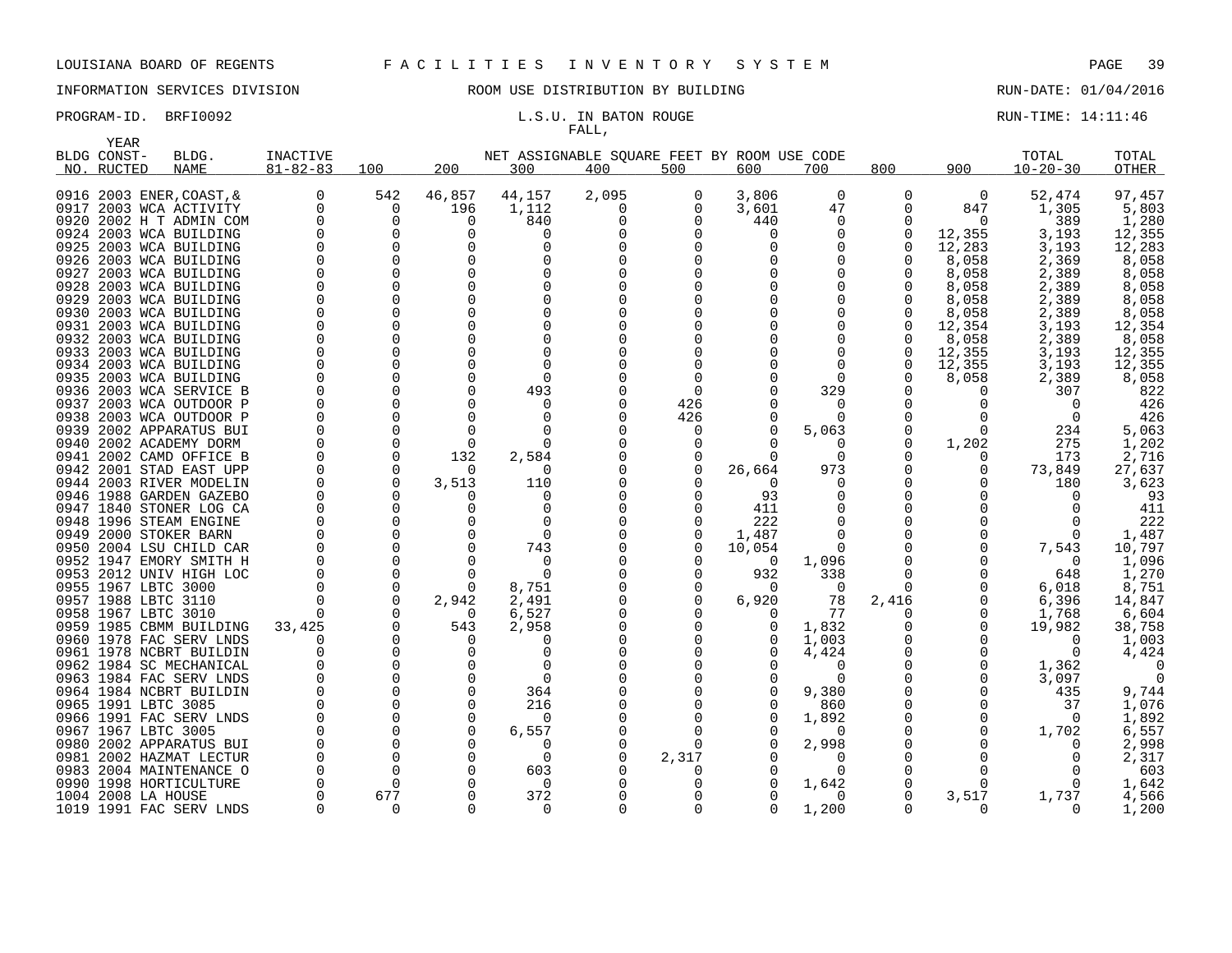YEAR

# INFORMATION SERVICES DIVISION ROOM USE DISTRIBUTION BY BUILDING RUN-DATE: 01/04/2016

# FALL,

PROGRAM-ID. BRFI0092 **EXAM-ID.** BRFI0092 **L.S.U. IN BATON ROUGE EXAMICLE RUN-TIME:** 14:11:46

| BLDG CONST- | BLDG.                                           | INACTIVE       |                |                 | NET ASSIGNABLE SQUARE FEET BY ROOM USE CODE |          |                   |              |                |              |          | TOTAL           | TOTAL         |
|-------------|-------------------------------------------------|----------------|----------------|-----------------|---------------------------------------------|----------|-------------------|--------------|----------------|--------------|----------|-----------------|---------------|
| NO. RUCTED  | NAME                                            | $81 - 82 - 83$ | 100            | 200             | 300                                         | 400      | 500               | 600          | 700            | 800          | 900      | $10 - 20 - 30$  | <b>OTHER</b>  |
|             | 1020 2005 SHAW CENTER                           |                | 0              | 0               | 8,165                                       | 0        | 1,163             | 19,577       | 5,250          | $\mathbf 0$  | 0        | 19,096          | 34,155        |
|             | 1021 2005 SPORT AND ADV                         |                | 0              | 0               | 399                                         | 0        | 0                 | 310          | 1,478          | $\mathbf 0$  | 0        | 1,583           | 2,187         |
|             | 1022 2004 FOOTBALL OP B                         |                | 0              | $\Omega$        | 9,449                                       | 0        | 32,137            | 11,357       | 410            | 295          | 0        | 17,613          | 53,648        |
|             | 1024 2006 STAD WEST UPP                         |                | $\Omega$       | $\Omega$        |                                             |          |                   |              | $\overline{0}$ |              | $\Omega$ |                 |               |
|             | 1025 2002 SOCCER PARK R                         |                | $\Omega$       | $\Omega$        | 0<br>0                                      | $\Omega$ | 9,825<br>$\Omega$ | 39,600<br>93 | 93             | 0<br>0       | $\Omega$ | 90,307<br>1,094 | 49,425<br>186 |
|             | 1026 2005 TIGER HABITAT                         |                | $\Omega$       | $\Omega$        | $\Omega$                                    | $\Omega$ | 934               | $\Omega$     | $\overline{0}$ | 0            | $\Omega$ | 14,173          | 934           |
|             |                                                 |                |                |                 |                                             |          |                   |              |                | $\Omega$     |          |                 |               |
|             | 1027 2005 LTT ED CTR<br>1035 1978 BLASTING BUIL |                | 4,652<br>O     | 914<br>$\Omega$ | 3,435<br>$\Omega$                           | 558<br>0 | 201<br>$\Omega$   | 244<br>0     | 122<br>157     |              |          | 4,214           | 10,126<br>157 |
|             | 1036 2006 LAB SCH UPPER                         |                | 0              | $\Omega$        |                                             | 1,973    |                   | 0            | $\Omega$       | 0            |          |                 | 15,913        |
|             | 1039 1975 SRC MECHANICA                         |                | $\Omega$       |                 | 851<br>$\Omega$                             |          | 13,089            | 0            | $\Omega$       | <sup>0</sup> |          | 4,643<br>300    |               |
|             | 1045 2000 ED GAY TELECO                         |                | $\Omega$       | $\Omega$        | $\Omega$                                    | $\Omega$ | $\Omega$          | $\Omega$     | $\Omega$       | $\Omega$     |          | 80              |               |
|             | 1047 2007 RES COLL ONE                          |                | 690            | $\Omega$        | 1,235                                       | 1,254    | 64                | 1,193        | 578            | 0            | 29,396   | 14,559          | 34,410        |
|             | 1048 2007 RES COLL ONE                          |                | 1,945          | $\Omega$        | 595                                         | 2,574    | 104               | 773          | 327            | $\Omega$     | 35,409   | 22,575          | 41,727        |
|             | 1049 1890 SPLIT CYPRESS                         |                | 0              |                 | $\Omega$                                    | 0        | $\Omega$          | 1,022        | $\Omega$       |              |          |                 | 1,022         |
|             | 1050 1870 ROMEVILLE POS                         |                | 0              |                 | <sup>0</sup>                                |          |                   | 119          | O              |              |          |                 | 119           |
|             | 1051 1880 BERGERON HOUS                         |                | 0              |                 | $\Omega$                                    |          |                   | 703          | 0              | 0            |          |                 | 703           |
|             | 1052 1890 PIGEON COTE                           |                | $\Omega$       |                 |                                             |          |                   | 66           | O              |              |          |                 | 66            |
|             | 1053 1850 MOREHOUSE JAI                         |                | $\Omega$       |                 |                                             |          | $\Omega$          | 212          | $\Omega$       |              |          |                 | 212           |
|             | 1054 1850 RL-OUTHOUSE                           |                | $\Omega$       |                 |                                             |          | 13                | O            | $\Omega$       |              |          |                 | 13            |
|             | 1055 1850 RL-WOOD SHED                          |                | $\Omega$       |                 |                                             |          | $\Omega$          |              | 80             |              |          |                 | 80            |
|             | 1056 1850 RL-WOOD CHICK                         |                | $\Omega$       |                 | $\Omega$                                    |          | 28                |              | n              |              |          |                 | 28            |
|             | 1057 1850 RL-WD CHCKN H                         |                | $\Omega$       |                 | $\Omega$                                    |          |                   |              | O              |              |          |                 | -6            |
|             | 1065 2007 PARKING KIOSK                         |                | $\Omega$       |                 | 25                                          |          |                   |              | ∩              |              |          |                 | 25            |
|             | 1066 2007 PARKING KIOSK                         |                | $\Omega$       |                 | 25                                          |          |                   |              | ∩              |              |          |                 | 25            |
|             | 1067 2007 PARKING KIOSK                         |                | $\Omega$       |                 | 25                                          |          |                   |              |                |              |          |                 | 25            |
|             | 1068 2007 PARKING KIOSK                         |                | $\Omega$       | $\Omega$        | 25                                          |          |                   | 0            |                |              |          |                 | 25            |
|             | 1069 2009 LANDSCAPE SER                         |                | $\Omega$       | $\Omega$        | 2,975                                       |          |                   | 1,169        | 7,406          |              |          | 905             | 11,550        |
|             | 1072 2009 EOUIPMENT STO                         |                | $\Omega$       |                 | $\Omega$                                    |          |                   | $\Omega$     | 3,445          | $\Omega$     |          | 0               | 3,445         |
|             | 1079 2009 LA ANIMAL DIS                         |                | $\Omega$       |                 | 3,916                                       |          | $\Omega$          | $\Omega$     | $\Omega$       | 2,386        |          | 1,012           | 6,302         |
|             | 1083 2009 GREEN HOUSE 1                         |                | $\Omega$       |                 |                                             |          | 1,937             | $\Omega$     | 0              | 0            |          | $\Omega$        | 1,937         |
|             | 1084 2009 ALEX BOX                              |                | $\Omega$       | $\Omega$        | 1,440                                       |          | 87,742            | 12,960       | 347            | 295          | $\Omega$ | 72,607          | 102,784       |
|             | 1085 2009 ALEX BOX BAT                          |                | $\Omega$       |                 |                                             |          | 9,800             | 0            | $\Omega$       | $\Omega$     |          | 276             | 9,800         |
|             | 1086 2005 SUGAR WOODS B                         |                | $\Omega$       |                 | 0                                           |          | $\Omega$          | $\Omega$     | 674            | 0            |          | $\Omega$        | 674           |
|             | 1087 2003 ECE MECHANICA                         |                | $\Omega$       |                 | $\Omega$                                    |          |                   | $\Omega$     | $\Omega$       | 0            |          | 1,420           |               |
|             | 1088 2009 TIGER PARK ST                         |                | $\mathbf 0$    | $\Omega$        | 0                                           |          | 8,055             | 966          | 177            | 390          |          | 9,337           | 9,588         |
|             | 1089 2009 TIGER PARK CL                         |                | $\mathbf 0$    |                 | 281                                         |          | 5,215             | 3,121        | 515            | 0            |          | 3,791           | 9,132         |
|             | 1090 1969 ASSEMBLY CENT                         |                | $\mathbf 0$    | $\Omega$        | $\Omega$                                    |          | $\Omega$          | 0            | 0              | 0            |          | 6,240           | 0             |
|             | 1103 2011 PENN MCKERNAN                         |                | $\Omega$       | $\Omega$        | 370                                         |          | 11,132            |              | $\Omega$       | 0            |          | 4,175           | 11,502        |
|             | 1104 2011 PENN MCKERNAN                         |                | $\Omega$       |                 | $\Omega$                                    |          |                   |              | $\Omega$       | 0            | $\Omega$ | 255             |               |
|             | 1105 1961 NICHOLSON UNI                         |                | $\Omega$       |                 | 0                                           |          |                   |              | $\Omega$       | 0            | 9,797    | $\Omega$        | 9,797         |
|             | 1106 2012 RES COLL ONE                          |                | 817            |                 | 397                                         |          |                   |              | $\Omega$       | 0            | 54,288   | 26,340          | 55,502        |
|             | 1107 2012 RES COLL ONE                          |                | $\mathbf 0$    |                 | 438                                         |          |                   |              | $\Omega$       | $\mathbf 0$  | 4,513    | 1,561           | 4,951         |
|             | 1108 2011 TIGER BAND HA                         |                | 0              | 8,598           | 0                                           |          |                   |              | 2,520          |              |          | 7,365           | 11,118        |
|             | 1109 2011 BAND HALL MEC                         |                | $\overline{0}$ | $\Omega$        | $\Omega$                                    |          |                   |              |                | 0            |          | 780             |               |
|             | 1110 2011 BAND HALL TOW                         |                | $\Omega$       |                 | ∩                                           |          |                   | U            | ∩              | $\Omega$     |          | 212             |               |
|             | 1111 2012 CHEM & MATERI                         | $\Omega$       | $\Omega$       | 31,421          | 17,749                                      |          | $\Omega$          | 873          | 468            | 0            |          | 27,959          | 50,511        |
|             | 1113 2012 UNION SQUARE                          | 160            | $\Omega$       | 128             | 3,767                                       | 360      | 636               |              | 49,641 267,924 | 0            |          | 30,560          | 322,616       |
|             | 1127 2013 ANIMAL&FOOD S                         | $\Omega$       | 1,081          | 21,705          | 6,016                                       | 0        | $\Omega$          | 503          | 1,194          | 0            | $\Omega$ | 14,717          | 30,499        |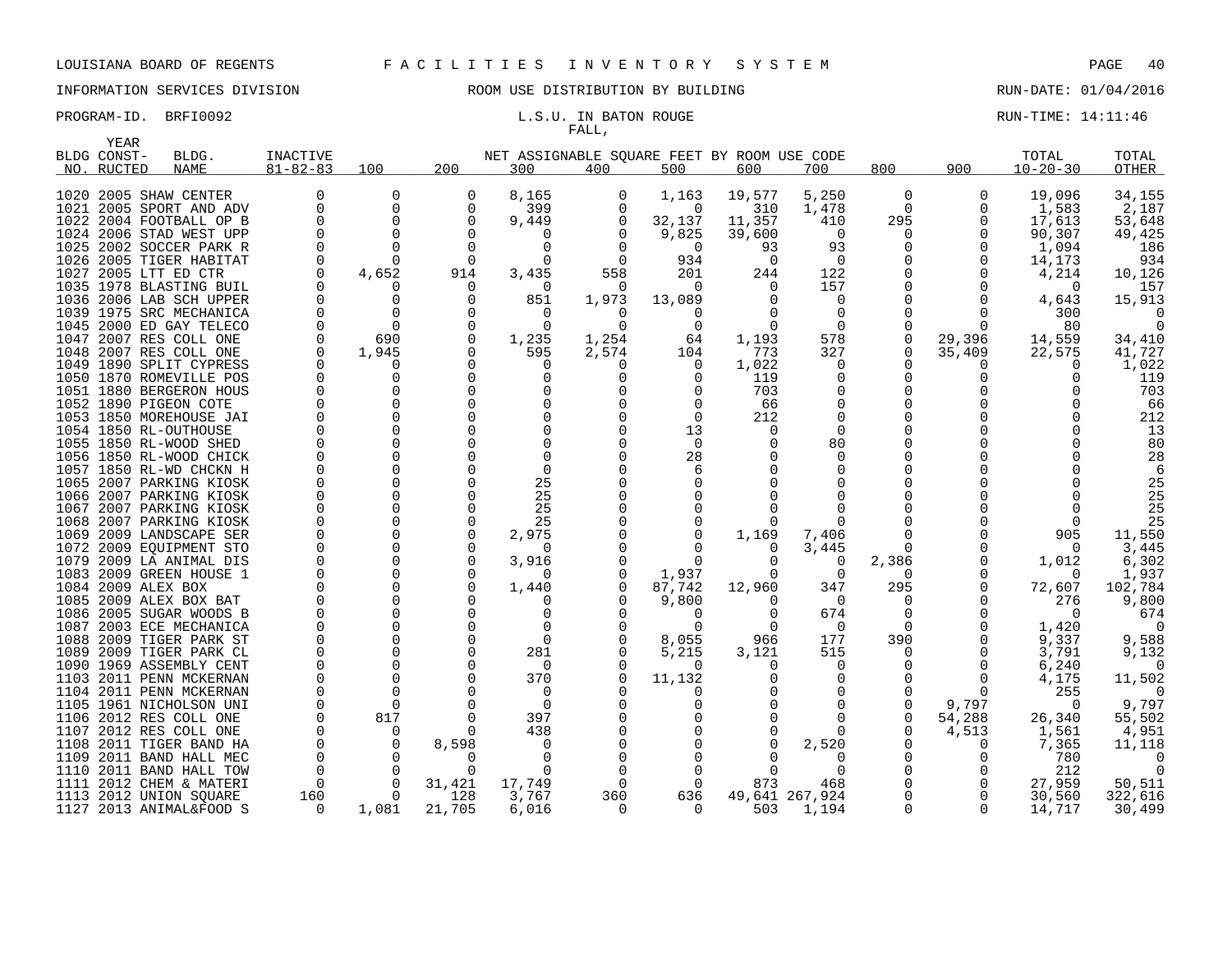# INFORMATION SERVICES DIVISION ROOM USE DISTRIBUTION BY BUILDING RUN-DATE: 01/04/2016

# FALL,

# PROGRAM-ID. BRFI0092 **EXAM-ID.** BRFI0092 **L.S.U. IN BATON ROUGE EXAMINE: 14:11:46**

| YEAR            |                                                 |                |          |                |                      |          |                                             |          |          |     |              |                                                                                                       |            |
|-----------------|-------------------------------------------------|----------------|----------|----------------|----------------------|----------|---------------------------------------------|----------|----------|-----|--------------|-------------------------------------------------------------------------------------------------------|------------|
| BLDG CONST-     | BLDG.                                           | INACTIVE       |          |                |                      |          | NET ASSIGNABLE SOUARE FEET BY ROOM USE CODE |          |          |     |              | TOTAL                                                                                                 | TOTAL      |
| NO. RUCTED      | NAME                                            | $81 - 82 - 83$ | 100      | 200            | 300                  | 400      | 500                                         | 600      | 700      | 800 | 900          | $10 - 20 - 30$                                                                                        | OTHER      |
|                 | 1128 2013 DIGITAL MEDIA                         | 0              | 1,401    | 6,698          | 27,563               | 0        | 18,627                                      | 1,172    | 2,526    | 0   | 0            | 32,731                                                                                                | 57,987     |
|                 | 1129 2012 PERTT LAB                             | 0              | 1,157    | 650            | 535                  | 0        | 0                                           | 0        | $\Omega$ |     | 0            | 1,187                                                                                                 | 2,342      |
|                 | 1134 2013 LA DIAGNOSTIC                         | 12,602         | 0        | 23,188         | 6,152                | 0        | 0                                           | 533      | 2,437    |     | $\Omega$     | 26,406                                                                                                | 44,912     |
|                 | 1135 2013 LA DIAGNOSTIC                         | $\Omega$       | $\Omega$ | 690            | $\Omega$             | $\Omega$ | $\Omega$                                    | $\Omega$ | $\Omega$ |     | $\Omega$     | $\Omega$                                                                                              | 690        |
|                 | 1136 2012 BUS ED AUDITO                         | $\Omega$       | 7,137    | 333            | $\Omega$             |          |                                             | $\Omega$ | $\Omega$ |     | $\Omega$     | 3,842                                                                                                 | 7,470      |
|                 | 1137 2012 BUS ED S WING                         | 0              | 12,869   | 1,142          | 12,627               | 196      | 0                                           | 2,655    | 42       |     | 0            | 14,955                                                                                                | 29,531     |
|                 | 1138 2012 BUS ED N WING                         | $\Omega$       | 14,634   | $\overline{0}$ | 14,246               | 0        | $\Omega$                                    | 1,266    | 356      |     | 0            | 14,402                                                                                                | 30,502     |
|                 | 1139 2012 J FRANKS EQUI                         | $\Omega$       | $\Omega$ | 4,058          | O                    |          | $\Omega$                                    |          | 369      |     | $\Omega$     | 11,767                                                                                                | 4,427      |
|                 | 1140 2000 SINGLE STORY                          |                | $\Omega$ | $\Omega$       | 0                    | 0        | 1,130                                       |          | $\Omega$ |     |              | 0                                                                                                     | 1,130      |
|                 | 1141 2000 GEAR ROOM                             |                |          | $\Omega$       | $\Omega$             |          | $\Omega$                                    |          | 826      |     | $\Omega$     | $\Omega$                                                                                              | 826        |
|                 | 1142 2000 U HIGH CONCES                         |                |          |                | $\Omega$             | $\Omega$ | 0                                           | 675      | $\Omega$ |     | 0            | 1,188                                                                                                 | 675        |
|                 | 1143 2010 BILYEU PRACTI                         |                |          | $\Omega$       | 270                  | $\Omega$ |                                             | 3,184    | $\Omega$ |     |              | 790                                                                                                   | 3,454      |
|                 | 1149 2002 CHERRY OWENS                          |                |          | $\Omega$       | $\Omega$             | 558      |                                             | $\Omega$ | $\Omega$ |     |              |                                                                                                       | 558        |
|                 | 1150 2013 ARBORETUM SER                         |                |          | $\Omega$       | 0                    | $\Omega$ | 0                                           | 325      | 153      |     |              | 0                                                                                                     | 478        |
|                 | 1151 2002 MAR HOLMES BR                         |                |          |                | $\Omega$             |          |                                             | 2,460    | $\Omega$ |     |              | $\Omega$                                                                                              | 2,460      |
|                 | 1152 2013 ARBORETUM STO                         |                |          |                | $\Omega$             |          |                                             | $\Omega$ | 484      |     |              | $\Omega$                                                                                              | 484        |
|                 | 1153 2013 COATES AUDITO                         |                | $\Omega$ | $\Omega$       | $\Omega$             |          | $\Omega$                                    | 1,534    | 74       |     |              | 1,032                                                                                                 | 1,608      |
|                 | 1154 2012 BUS ED ROTUND                         |                | 580      | 337            | 21,411               |          | $\Omega$                                    | 3,068    | 290      |     | $\Omega$     | 20,967                                                                                                | 25,686     |
|                 | 1155 2013 LPG LECTURE                           |                | $\Omega$ | $\Omega$       |                      |          | 280                                         |          | $\Omega$ |     |              |                                                                                                       | 280        |
|                 | 1156 2013 COLLAPSE PROP                         |                |          |                | $\Omega$             |          | 1,600                                       |          |          |     |              |                                                                                                       | 1,600      |
|                 | 1157 2013 COLLAPSE RESC                         |                |          | 0              | 0                    |          | 530                                         |          |          |     |              |                                                                                                       | 530        |
|                 | 1158 2013 PRESSURE PIT                          |                |          | $\Omega$       | $\Omega$             |          | 280                                         |          |          |     |              |                                                                                                       | 280        |
|                 | 1159 2013 PROCESS UNIT                          |                |          | $\Omega$       | $\Omega$             |          | 280                                         |          |          |     |              |                                                                                                       | 280        |
|                 | 1160 2013 FIRE WATER PU                         |                |          |                | $\Omega$<br>$\Omega$ |          | 450                                         |          |          |     |              |                                                                                                       | 450        |
|                 | 1161 2013 EXTINGUISHER                          |                |          | $\Omega$       | $\Omega$             |          | 1,715                                       |          |          |     |              |                                                                                                       | 1,715      |
|                 | 1162 2013 BLENDING LECT                         |                |          |                | $\Omega$             |          | 240                                         |          |          |     |              |                                                                                                       | 240        |
|                 | 1163 2013 STUDENT LECTU<br>1164 2013 MULTI PROP |                |          | $\Omega$       | $\Omega$             |          | 303<br>180                                  |          |          |     |              |                                                                                                       | 303<br>180 |
|                 | 1165 2013 CHANGING #2                           |                |          | $\Omega$       | $\Omega$             |          | 140                                         |          |          |     |              |                                                                                                       | 140        |
|                 | 1166 2013 CHANGING #1                           |                |          | $\Omega$       | $\Omega$             |          | 140                                         |          |          |     |              |                                                                                                       | 140        |
|                 | 1167 2013 ACADEMY STUDE                         |                |          | $\Omega$       | $\Omega$             |          | 422                                         |          |          |     |              |                                                                                                       | 422        |
|                 | 1168 2013 STUDENT PAVIL                         |                |          |                | $\Omega$             |          | 612                                         |          |          |     |              |                                                                                                       | 612        |
|                 | 1169 2013 STUDENT PAVIL                         |                |          |                | $\Omega$             |          | 352                                         |          |          |     |              |                                                                                                       | 352        |
|                 | 1170 2013 EXTRICATION L                         |                |          |                | $\Omega$             |          | 439                                         |          |          |     |              |                                                                                                       | 439        |
|                 | 1171 2013 HLB/LPG LECTU                         |                |          |                | $\Omega$             |          | 439                                         |          |          |     |              |                                                                                                       | 439        |
|                 | 1172 2013 HAZMAT MARINE                         |                |          | $\Omega$       | $\Omega$             |          | 279                                         |          |          |     |              | $\Omega$                                                                                              | 279        |
|                 | 1174 2014 S STADIUM UPP                         |                |          |                | 1,875                |          | 0                                           | 49,960   |          |     | 0            | 164,555                                                                                               | 51,835     |
|                 | 1245 UNKN CYPRESS HALL                          | $\Omega$       | 2,987    | 442            | 2,099                | 3,943    | $\overline{0}$                              | 6,954    | 498      |     | 47,720       | 29,139                                                                                                | 64,643     |
|                 | 1247 UNKN LSU TENNIS FA                         |                |          | $\Omega$       | 1,003                | $\Omega$ | 47,524                                      | 7,668    | $\Omega$ |     | <sup>0</sup> | 3,857                                                                                                 | 56,195     |
|                 | 1249 2009 PUBLIC SAFETY                         | 0              | $\Omega$ | $\Omega$       | 800                  |          | $\Omega$                                    | O        | $\Omega$ |     | 0            | $\Omega$                                                                                              | 800        |
|                 | 1250 2008 POLICE/PARKIN                         |                |          | $\Omega$       | $\Omega$             |          | $\Omega$                                    | $\Omega$ | 360      |     | $\Omega$     | $\Omega$                                                                                              | 360        |
| TOTAL BUILDINGS | 521                                             |                |          |                |                      |          |                                             |          |          |     |              | 274,400 412,2231,158,7211,521,410 329,008 787,1981,052,131 715,444 64,410 229,838 2,965,692 7,544,783 |            |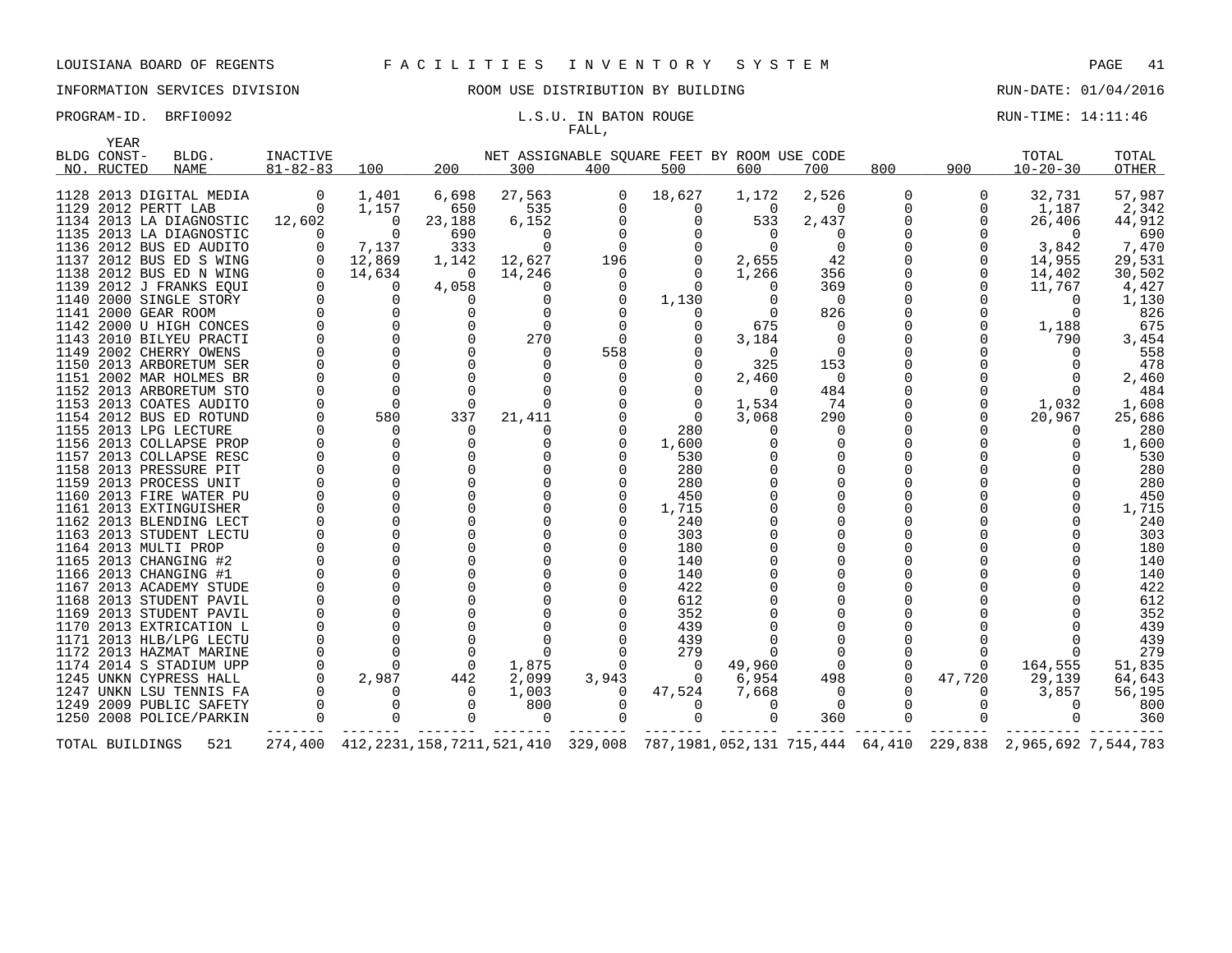# PROGRAM-ID. BRFI0092 **EXAM-** ID. S.U. AT EUNICE **EXAM-** ID. BRFI0092 **EXAM-TIME: 14:11:46**

# INFORMATION SERVICES DIVISION **REDEFILMENTION BY BUILDING RUN-DATE: 01/04/2016**

# FALL,

| YEAR              |                         |                |        |        |        | $\overline{1}$                              |        |        |               |     |       |                |         |
|-------------------|-------------------------|----------------|--------|--------|--------|---------------------------------------------|--------|--------|---------------|-----|-------|----------------|---------|
| BLDG CONST-       | BLDG.                   | INACTIVE       |        |        |        | NET ASSIGNABLE SQUARE FEET BY ROOM USE CODE |        |        |               |     |       | TOTAL          | TOTAL   |
| NO. RUCTED        | NAME                    | $81 - 82 - 83$ | 100    | 200    | 300    | 400                                         | 500    | 600    | 700           | 800 | 900   | $10 - 20 - 30$ | OTHER   |
|                   |                         |                |        |        |        |                                             |        |        |               |     |       |                |         |
|                   | 0058 1967 CENTRAL UTILI |                |        |        | 637    |                                             |        | 0      | 4,610         |     |       | 2,608          | 5,247   |
| 0059 1967 LIBRARY |                         |                | 288    | 4,068  | 1,717  | 15,720                                      |        | 867    | 9,477         |     |       | 3,728          | 32,137  |
|                   | 0060 1967 SCIENCE-CLASS | 120            | 12,860 | 17,434 | 10,559 | 492                                         |        | 240    | 2,260         |     |       | 16,317         | 43,965  |
|                   | 0061 1968 CHAN'S RESIDE |                |        |        |        |                                             |        |        |               |     | 4,400 |                | 4,400   |
|                   | 0062 1971 ACADIAN CENTE | 720            |        | 627    | 3,852  |                                             | 402    | 27,458 | 1,318         |     |       | 3,797          | 34,377  |
|                   | 0063 1980 MANUEL HALL   | 4,129          | 8,481  | 6,756  | 8,542  |                                             |        | 260    | 4,384         |     |       | 14,834         | 32,552  |
|                   | 0064 1983 HEALTH & P E  |                |        |        | 1,358  | 730                                         | 30,384 | 828    | 2,829         |     |       | 6,239          | 36,129  |
|                   | 0068 1976 TENNIS STORAG |                |        | 360    |        |                                             |        |        |               |     |       |                | 360     |
|                   | 0089 1994 MANUEL HALL A | 1,350          |        |        |        |                                             |        |        |               |     |       |                | 1,350   |
|                   | 0096 1995 GREENHOUSE    |                |        |        |        |                                             | 567    |        |               |     |       |                | 567     |
|                   | 0097 1997 HLTH SCI & TE |                | 4,911  | 10,149 | 6,161  |                                             | 95     | 4,347  | 2,006         |     |       | 2,982          | 27,669  |
|                   | 0100 2003 GROUNDS MAINT |                |        |        |        |                                             |        | 247    | 5,694         |     |       | 95             | 5,941   |
|                   | 0101 2004 MANUAL HALL A | 3,234          |        |        |        |                                             |        |        |               |     |       | 740            | 3,234   |
|                   | 0107 2009 LOCKER ROOM   |                |        |        |        |                                             | 1,674  |        | 158           |     | 125   | 1,251          | 1,957   |
|                   | 0111 2012 CLASS COMM ED | $\circ$        | 16,186 | 5,918  | 4,544  | 0                                           | 1,311  | 318    | 1,203         |     | - 0   | 13,154         | 29,480  |
| TOTAL BUILDINGS   | 15                      | 9,553          | 42,726 | 45,312 | 37,370 | 16,942                                      | 34,433 |        | 34,565 33,939 | 0   | 4,525 | 65,745         | 259,365 |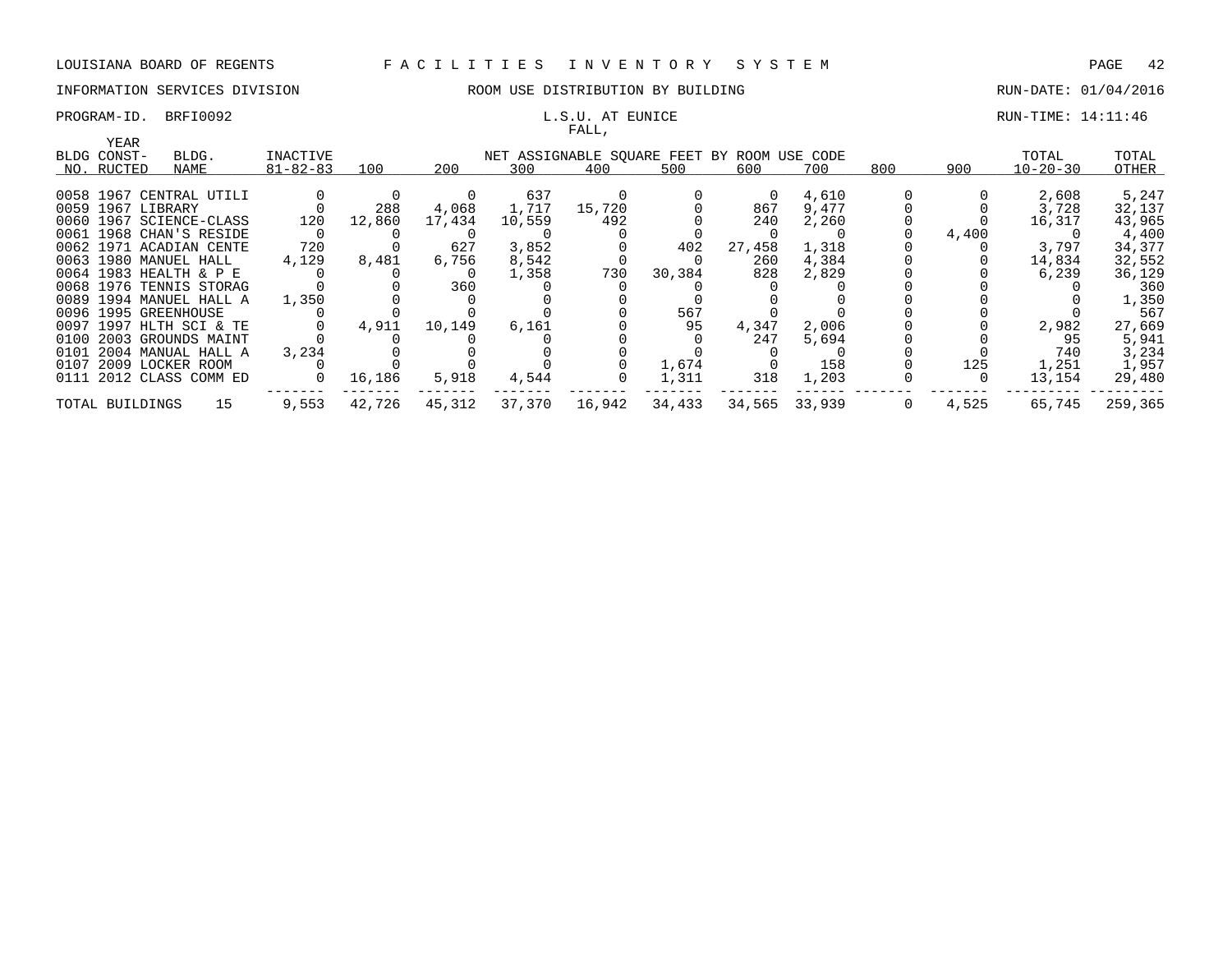# INFORMATION SERVICES DIVISION COOM OSE DISTRIBUTION BY BUILDING CONTROLLER RUN-DATE: 01/04/2016

### PROGRAM-ID. BRFI0092 **EXAM-ID.** BRFI0092 **RUN-TIME:** 14:11:46 FALL,

| YEAR             |                         |                |        |        |        |                                             |        |               |       |     |     |                |         |
|------------------|-------------------------|----------------|--------|--------|--------|---------------------------------------------|--------|---------------|-------|-----|-----|----------------|---------|
| BLDG CONST-      | BLDG.                   | INACTIVE       |        |        |        | NET ASSIGNABLE SQUARE FEET BY ROOM USE CODE |        |               |       |     |     | TOTAL          | TOTAL   |
| NO. RUCTED       | NAME                    | $81 - 82 - 83$ | 100    | 200    | 300    | 400                                         | 500    | 600           | 700   | 800 | 900 | $10 - 20 - 30$ | OTHER   |
|                  |                         |                |        |        |        |                                             |        |               |       |     |     |                |         |
|                  | 0012 1966 CENTRAL UTILI |                |        |        | 171    |                                             |        | $\Omega$      | 2,137 |     |     | 8,576          | 2,308   |
|                  | 0013 1967 SCIENCE-CLASS |                | 7,722  | 32,956 | 7,535  |                                             |        | 3,050         |       |     |     | 21,547         | 51,263  |
|                  | 0014 1967 TECHNOLOGY CE |                | 5,931  |        |        |                                             |        |               |       |     |     |                | 5,931   |
| 0015 1967 FA LAB |                         |                | 2,126  | 153    | 848    |                                             | 603    |               |       |     |     | 135            | 3,730   |
|                  | 0016 1971 H & P E STORA |                |        |        |        |                                             |        |               | 84    |     |     |                | -84     |
|                  | 0017 1981 BUSINESS-EDUC | 780            | 15,343 | 16,824 | 15,806 | 2,989                                       | 1,830  | 1,279         | 366   |     |     | 20,316         | 55,217  |
|                  | 0018 1973 BRONSON HALL  |                | 26,123 | 14,837 | 23,937 | 510                                         | 3,035  | 837           | 261   | 160 |     | 31,516         | 69,700  |
|                  | 0019 1978 GENERAL STORA |                |        |        |        |                                             |        | - 0           | 1,932 |     |     |                | 1,932   |
|                  | 0020 1978 MAINTENANCE-A |                |        |        | 924    |                                             |        | 339           | 2,037 |     |     | 101            | 3,300   |
|                  | 0021 1979 UNIVERSITY CE |                |        |        | 3,714  |                                             | 1,096  | 30,741        | 3,171 |     |     | 14,547         | 38,722  |
|                  | 0022 1979 CASPIANA HOUS |                |        | 3,403  |        |                                             |        |               |       |     |     |                | 3,403   |
|                  | 0023 1973 MAINT & RECEI |                |        |        | 1,975  |                                             |        |               |       |     |     | 90             | 1,975   |
|                  | 0024 1982 HEALTH & P E  |                | 3,149  | 757    | 7,966  |                                             | 51,578 | 607           |       |     |     | 11,672         | 64,057  |
|                  | 0025 1982 THRASHER HOUS |                |        | 1,104  |        |                                             |        |               |       |     |     |                | 1,104   |
|                  | 0026 1982 DOCTORS OFFIC |                |        | 430    |        |                                             |        |               |       |     |     |                | 430     |
|                  | 0027 1982 COMMISSARY    |                |        | 1,064  |        |                                             |        |               |       |     |     |                | 1,064   |
|                  | 0028 1981 KITCHEN       |                |        | 336    |        |                                             |        |               |       |     |     |                | 336     |
|                  | 0039 1986 ADMINISTRATIO |                |        |        | 21,126 | 1,230                                       | 657    | 1,299         | 1,400 |     |     | 9,213          | 25,712  |
|                  | 0040 1985 BLACKSMITH    |                |        | 320    |        |                                             |        |               |       |     |     |                | 320     |
|                  | 0101 1990 LIFE SCIENCE  |                |        |        | 452    | 1,445                                       |        | 925           |       |     |     | 72             | 2,822   |
|                  | 0110 1993 NOEL LIBRARY  |                | 552    |        | 4,651  | 94,988                                      |        | 5,575         | 824   |     |     | 4,679          | 106,590 |
| TOTAL BUILDINGS  | 21                      | 780            | 60,946 | 72,184 |        | 89,105 101,162                              | 58,799 | 44,652 12,212 |       | 160 | 0   | 122,464        | 440,000 |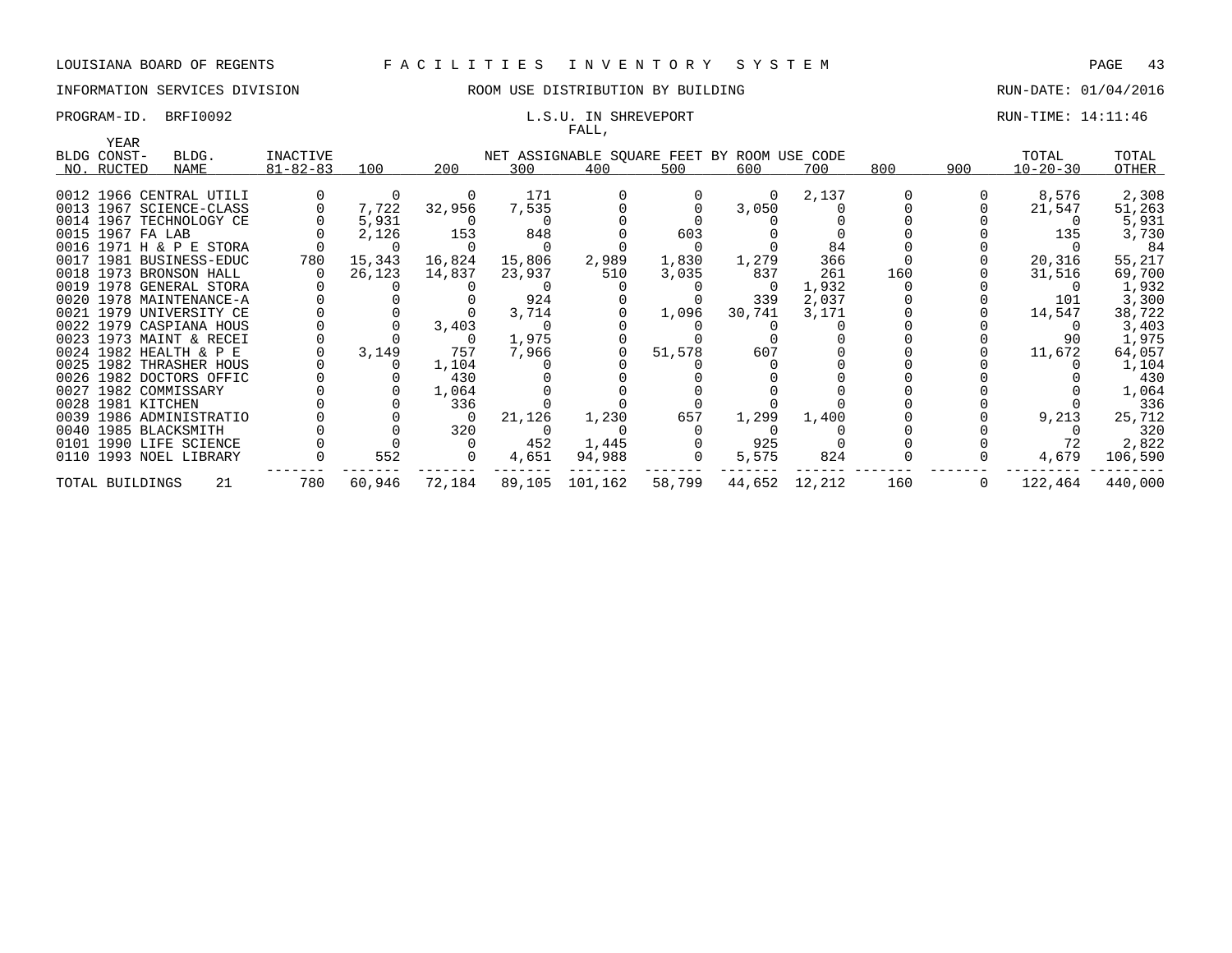### INFORMATION SERVICES DIVISION ROOM USE DISTRIBUTION BY BUILDING RUN-DATE: 01/04/2016

### PROGRAM-ID. BRFI0092 **EXAM-ID.** BRFI0092 **L.S.U. MEDICAL CENTER** - N.O. RUN-TIME: 14:11:46 FALL,

|      | YEAR            |                         |                |        |         |                                             |          |                |          |                |          |        |                |                   |
|------|-----------------|-------------------------|----------------|--------|---------|---------------------------------------------|----------|----------------|----------|----------------|----------|--------|----------------|-------------------|
|      | BLDG CONST-     | BLDG.                   | INACTIVE       |        |         | NET ASSIGNABLE SQUARE FEET BY ROOM USE CODE |          |                |          |                |          |        | TOTAL          | TOTAL             |
|      | NO. RUCTED      | NAME                    | $81 - 82 - 83$ | 100    | 200     | 300                                         | 400      | 500            | 600      | 700            | 800      | 900    | $10 - 20 - 30$ | OTHER             |
|      |                 | OMED 2013 MEDICAL EDUCA | 996            | 2,359  | 1,384   | 9,768                                       | 539      | 56             | 459      | 2,518          | 1,141    |        | 18,157         | 19,220            |
|      |                 | 0001 1931 MEDICAL SCHOO | 72,209         | 9,639  | 3,194   | 84,239                                      | 1,372    | 172            | 8,112    | 22,932         |          |        | 103,126        | 201,869           |
|      |                 | 0002 1900 STUDENT RESID |                |        |         | 749                                         | $\Omega$ | - 0            | 1,109    | 514            | $\Omega$ | 15,007 | 4,599          | 17,379            |
|      |                 | 0003 1981 MEDICAL ED BU | 7,466          | 13,958 | 97,163  | 44,228                                      | 1,093    | 909            | 19,285   | 26,172         | 6,118    |        | 49,860         | 216,392           |
|      |                 | 0004 1985 NURSE/ALLIED  | 4,653          | 14,412 | 21,640  | 38,818                                      | 3,127    | 1,075          | 3,612    | 6,356          | 8,582    |        | 106,582        | 102,275           |
|      |                 | 0005 1992 PARKING GARAG |                |        |         |                                             |          | $\Omega$       | $\Omega$ | 92,000         |          |        |                | 92,000            |
|      |                 | 0006 1986 LIONS-LSU CLI | 20,105         | 8,181  | 45,454  | 43,525                                      | 2,417    | 1,862          | 3,017    | 1,650          | 101      |        | 81,886         | 126,312           |
|      |                 | 0015 1971 DENTAL SCHOOL | 23,106         | 2,319  | 38,463  | 30,397                                      | $\Omega$ | $\Omega$       | 749      | 10,514         | 35,324   |        | 100,448        | 140,872           |
|      |                 | 0016 1971 DENTAL SCHOOL | 19,033         | 11,211 |         | 8,488                                       | 9,813    | 1,827          | 6,369    | 15,628         | 6,678    |        | 18,120         | 79,047            |
|      |                 | 0017 1984 CENTRAL UTIL  | 59             |        |         | 372                                         |          |                |          |                |          |        | 7,640          | 431               |
|      |                 | 0061 1988 RESOURCE CENT | 2,575          |        | 935     | 33,601                                      | 34,319   |                | 1,060    | 5,592          |          |        | 74,512         | 78,082            |
|      |                 | 0074 1983 CENTRAL UTILI |                |        |         |                                             |          |                |          | 6,410          |          |        |                | 6,410             |
|      |                 | 0102 1988 AUXILIARY ENT |                |        |         |                                             |          |                |          | 7,569          |          |        |                | 7,569             |
|      |                 | 0167 2000 MLT CLINICAL  | 5,712          | 2,040  | 55,896  | 29,484                                      |          | 17,140         | 1,419    | 2,750          | 225      |        | 87,048         | 114,666           |
|      |                 | 0171 2000 PARKING GARAG |                |        |         |                                             |          | 80,000         | -0       |                |          |        |                | 80,000            |
| 0173 |                 | 2000 STUDENT NURSE      |                |        |         | 4,829                                       |          | 12,882         | 2,576    | 239            |          | 8,564  | 87,112         | 29,090            |
|      |                 | 0238 2013 MAINTENANCE B |                |        |         |                                             |          | $\Omega$       | 0        | 2,846          |          |        |                | 2,846             |
|      |                 | 0242 2014 HUMAN DEVELOP | 2,283          | 16,513 | 4,470   | 25,446                                      | 2,744    | 3,662          | 5,093    | 2,062          | 3,430    | 49     | 42,399         | 65,752            |
|      | TOTAL BUILDINGS | 18                      | 158,197        | 80,632 | 268,599 | 353,944                                     |          | 55,424 119,585 |          | 52,860 205,752 | 61,599   | 23,620 |                | 781,489 1,380,212 |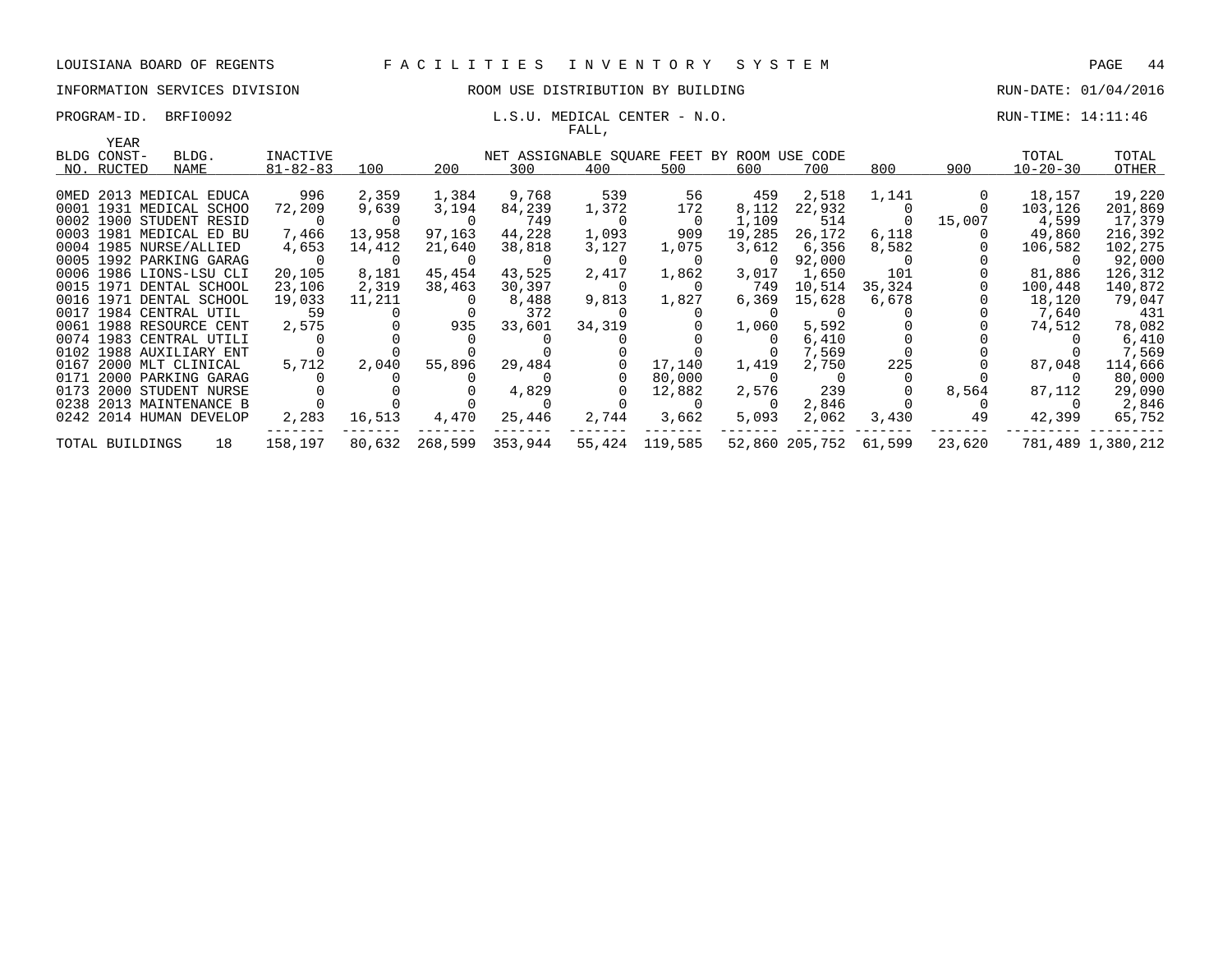# INFORMATION SERVICES DIVISION **REDEFILMENTION BY BUILDING RUN-DATE: 01/04/2016**

### PROGRAM-ID. BRFI0092 **EXAM-ID.** BRFI0092 **L.S.U. MEDICAL SCHOOL-SHREVEPORT** RUN-TIME: 14:11:46 FALL,

| YEAR            |                         |                 |       |                        |                                             |          |          |          |                      |          |     |                |         |
|-----------------|-------------------------|-----------------|-------|------------------------|---------------------------------------------|----------|----------|----------|----------------------|----------|-----|----------------|---------|
| BLDG CONST-     | BLDG.                   | <b>INACTIVE</b> |       |                        | NET ASSIGNABLE SQUARE FEET BY ROOM USE CODE |          |          |          |                      |          |     | TOTAL          | TOTAL   |
| NO. RUCTED      | <b>NAME</b>             | $81 - 82 - 83$  | 100   | 200                    | 300                                         | 400      | 500      | 600      | 700                  | 800      | 900 | $10 - 20 - 30$ | OTHER   |
|                 |                         |                 |       |                        |                                             |          |          |          |                      |          |     |                |         |
|                 | 0041 1975 Medical Schoo |                 | 7,996 | 76,173                 | 79,533                                      | 555      | 18,981   | 6,424    | 3,176                | 687      |     | 132,417        | 193,525 |
|                 | 0042 1975 Medical Schoo |                 | 787   | 11,256                 | 28,279                                      | 21,000   | 2,873    | 8,995    | 846                  | $\Omega$ |     | 53,615         | 74,036  |
|                 | 0043 1975 Medical Schoo |                 | 1,093 | 823                    | 6,171                                       | 147      |          | 216      | 1,310                | 13,666   |     | 28,794         | 23,426  |
|                 | 0044 1975 Medical Schoo |                 |       |                        | 88                                          |          |          |          | 77                   |          |     | 12,665         | 165     |
|                 | 0045 1975 Hazardous Mat |                 |       |                        | $\cap$                                      |          |          |          | 1,308                |          |     | 371            | 1,308   |
|                 | 0064 1953 Admin Bldg    |                 | 1,456 | 772                    | 33,419                                      |          |          |          |                      |          |     | 34,334         | 35,647  |
|                 | 0065 1953 Print Shop    |                 |       | 116                    | 1,913                                       |          |          |          |                      | 49       |     | 594            | 2,078   |
| 0084 2000 BRI   |                         |                 |       | 62,952                 | 14,501                                      |          |          |          |                      |          |     | 75,758         | 77,453  |
|                 | 0097 1999 Mollie Webb   | $\Omega$        | 1,557 | 445                    | 1,904                                       | 430      | 424      | 99       | 194                  | 999      |     | 1,610          | 6,052   |
|                 | 0098 1940 Student Union |                 |       |                        | 197                                         |          | 1,425    | 139      | $\Omega$             | 1,316    |     | 636            | 3,077   |
|                 | 0107 1992 Lee Dry Goods | 62              |       |                        |                                             |          |          |          | 54,669               | 661      |     | 3,710          | 55,392  |
| 0119 2004 FWCC  |                         |                 |       | 206                    | 5,613                                       |          |          |          |                      | 1,964    |     | 4,442          | 7,783   |
|                 | 0121 1999 Stonewall Fac |                 |       | - 0                    | 181                                         | - 0      | 2,996    |          | 435                  | 1,308    |     | 2,065          | 4,920   |
|                 | 0123 1967 Clinical Rese |                 |       | 232                    | 11,641                                      | 277      | 656      |          | $\Omega$             | 1,035    |     | 4,989          | 13,841  |
| 0126 2002 WIC   |                         |                 |       |                        | 593                                         | $\Omega$ |          | 87       |                      | 1,046    |     | 292            | 1,726   |
|                 | 0127 2002 Poison Contro |                 | 237   |                        | 2,735                                       | 137      |          | 194      |                      | 259      | 212 | 835            | 3,774   |
|                 | 0128 2002 Blood Center  | 4,909           |       | 988                    | 2,521                                       |          |          |          |                      |          |     | 2,073          | 8,418   |
|                 | 0129 1985 Chevyland Bld |                 |       |                        | 753                                         |          |          |          |                      |          |     | 404            | 753     |
|                 | 0130 1965 Chevyland Bld |                 |       |                        | 7,363                                       |          |          |          |                      |          |     | 769            | 7,363   |
|                 | 0131 1965 Chevyland Bld |                 |       |                        | 213                                         |          | 359      |          |                      |          |     |                | 572     |
|                 | 0132 1965 Chevyland Bld |                 |       |                        |                                             |          |          | $\Omega$ | 14,902               |          |     | 674            | 14,902  |
|                 | 0133 1975 Chevyland Bld |                 |       |                        |                                             |          |          |          | 4,894                |          |     |                | 4,894   |
|                 | 0134 1975 Chevyland Bld |                 |       |                        |                                             |          |          |          | 2,188                |          |     |                | 2,188   |
|                 | 0140 1985 Chevyland Bld |                 |       |                        | 7,944                                       |          |          |          | $\Omega$             |          |     | 105            | 7,944   |
|                 | 0141 1965 Chevyland Bld |                 |       |                        | $\Omega$                                    |          |          | $\Omega$ | 12,545               |          |     |                | 12,545  |
|                 | 0142 2006 Allied Health |                 | 5,198 | 1,693                  | 19,636                                      | 2,421    | 392      | 1,103    | 327                  | 17,353   |     | 20,721         | 48,123  |
|                 | 0143 1980 Northwest Coa |                 |       |                        | 2,282                                       |          | $\Omega$ | 49       | 26                   | 56       |     | 572            | 2,413   |
| TOTAL BUILDINGS | 27                      | 4,971           |       | 18,324 155,656 227,480 |                                             | 24,967   | 28,106   |          | 17,306 96,897 40,399 |          | 212 | 382,445        | 614,318 |
|                 |                         |                 |       |                        |                                             |          |          |          |                      |          |     |                |         |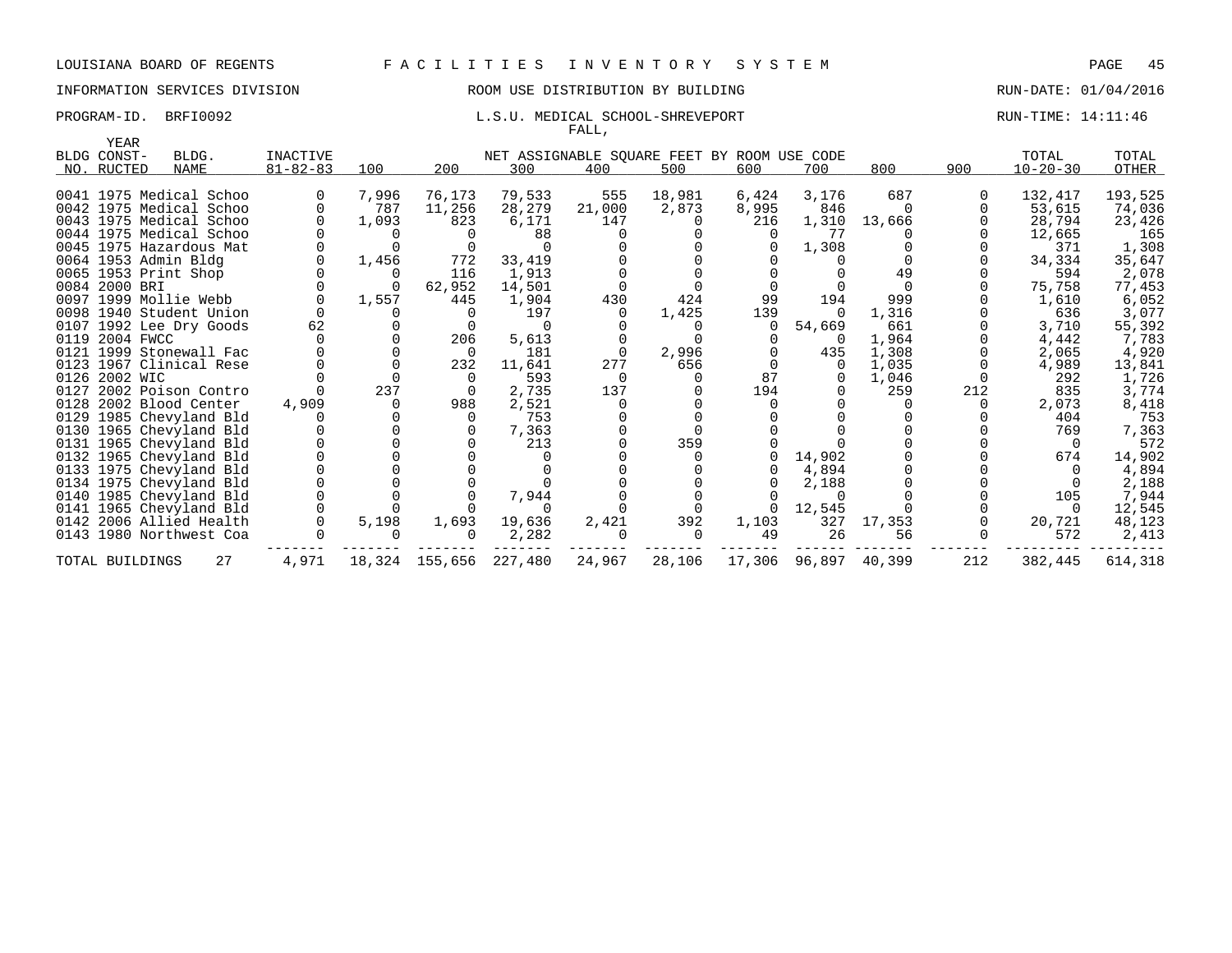### PROGRAM-ID. BRFI0092 CONTROLLER ENTIRE STATE STATE IN THE UNIVERSITY OF NEW ORLEANS CONTROLLER STATE: 14:11:46

YEAR

# INFORMATION SERVICES DIVISION ROOM USE DISTRIBUTION BY BUILDING RUN-DATE: 01/04/2016

# FALL,

| -----<br>BLDG CONST- | BLDG.                   | <b>INACTIVE</b>      |                         |                    |                    | NET ASSIGNABLE SOUARE FEET BY ROOM USE CODE |                   |                |                |                         |                      | TOTAL           | TOTAL            |
|----------------------|-------------------------|----------------------|-------------------------|--------------------|--------------------|---------------------------------------------|-------------------|----------------|----------------|-------------------------|----------------------|-----------------|------------------|
| NO. RUCTED           | NAME                    | $81 - 82 - 83$       | 100                     | 200                | 300                | 400                                         | 500               | 600            | 700            | 800                     | 900                  | $10 - 20 - 30$  | OTHER            |
|                      | 0001 1975 JEFFERSON CEN | 592                  | 16,264                  | 2,321              | 21,077             | 0                                           | 0                 | 665            | 1,071          | 0                       | 37                   | 3,819           | 42,027           |
|                      | 0002 1970 THE ATHLETIC  | $\overline{0}$       | 0                       | 0                  | 0                  | 0                                           | $\overline{0}$    | $\overline{0}$ | 0              | 0                       | 0                    | 721             | $\Omega$         |
|                      | 0003 1970 THE ATHLETIC  | $\Omega$             | $\Omega$                | $\Omega$           | 8,847              | 0                                           | 1,568             | 405            | $\Omega$       | $\Omega$                | $\Omega$             | 3,388           | 10,820           |
|                      | 0004 1983 KIEFER LAKEFR | $\Omega$             | $\Omega$                | $\cap$             | 12,563             | 0                                           | 74,409            | 17,628         | 9,802          | $\Omega$                | $\Omega$             | 148,369         | 114,402          |
|                      | 0005 1977 EC - CENTRAL  | 3,028                | $\Omega$                |                    | 0                  |                                             | $\Omega$          | 0              | 730            | $\Omega$                | $\Omega$             | 19,682          | 3,758            |
|                      | 0006 1976 MAESTRI FIELD | $\Omega$             | $\Omega$                | $\Omega$           | 0                  |                                             | 420               | $\Omega$       | $\overline{0}$ | $\mathbf 0$             |                      | $\Omega$        | 420              |
|                      | 0007 1976 MAESTRI FIELD |                      | $\Omega$                |                    | $\Omega$           |                                             | 420               | $\Omega$       | $\Omega$       | $\mathbf 0$             |                      |                 | 420              |
|                      | 0008 2007 PONTCHARTRAIN | 0                    | $\Omega$                |                    | 1,004              | 384                                         | 0                 | 2,852          | 370            | $\mathsf 0$             | 82,219               | 17,339          | 86,829           |
|                      | 0009 2007 PONTCHARTRAIN | $\Omega$             | $\Omega$                |                    | 277                | 3,209                                       | 0                 | 1,545          | 2,575          | 0                       | 76,972               | 17,912          | 84,578           |
|                      | 0010 1966 ADMINISTRATIO | $\Omega$             | $\Omega$                |                    | 13,550             | $\Omega$                                    | $\Omega$          | 89             | 21             |                         | $\Omega$             | 8,014           | 13,660           |
|                      | 0011 1986 STUDENT PARK  | $\Omega$             | $\mathbf 0$             |                    | $\Omega$           |                                             | 0                 | 6,389          | $\Omega$       | $\Omega$                |                      | $\Omega$        | 6,389            |
|                      | 0012 1974 ADMINISTRATIO | $\Omega$             | $\Omega$                |                    | 14,350             |                                             | $\Omega$          | 283            | 319            |                         |                      | 5,984           | 14,952           |
|                      | 0013 1973 LAFITTE VILLA | $\Omega$             | $\Omega$                |                    | $\Omega$           |                                             | $\Omega$          | $\Omega$       | $\Omega$       | $\Omega$                | 12,228               | $\Omega$        | 12,228           |
|                      | 0014 1973 LAFITTE VILLA | $\Omega$             | $\Omega$                |                    | $\Omega$           |                                             | $\Omega$          |                | $\Omega$       | $\Omega$                | 12,228               | $\Omega$        | 12,228           |
|                      | 0015 1973 LAFITTE VILLA | $\Omega$             | $\Omega$                |                    | $\Omega$           |                                             | $\Omega$          |                | $\Omega$       | $\Omega$                | 13,728               | $\Omega$        | 13,728           |
|                      | 0016 1973 LAFITTE VILLA | $\Omega$             | $\Omega$                |                    |                    |                                             | $\Omega$          |                | $\Omega$       | $\Omega$                | 13,728               | $\Omega$        | 13,728           |
|                      | 0017 1973 LAFITTE VILLA | $\Omega$             | $\Omega$                |                    |                    |                                             | $\Omega$          |                | $\Omega$       | $\Omega$                | 13,728               | $\Omega$        | 13,728           |
|                      | 0018 1973 LAFITTE VILLA | $\Omega$             | $\Omega$                |                    | $\Omega$           |                                             | 0                 | $\Omega$       | 1,076          |                         | $\Omega$             | 1,038           | 1,076            |
| 0020 1981 BIOLOGY    |                         | $\Omega$             | 1,002                   | 21,912             | 2,804              | $\Omega$                                    | $\Omega$          | 1,321          | 442            | 0                       | $\Omega$             | 12,081          | 27,481           |
|                      | 0021 1967 MILNEBURG HAL | $\Omega$             | 24,033                  | 3,542              | 31,217             | 218                                         | $\Omega$          | 93             | 1,201          | 0                       | $\Omega$             | 30,685          | 60,304           |
|                      | 0022 1980 COMPUTER CENT | $\Omega$             | 1,859                   | 9,117              | 9,875              | $\Omega$                                    | 1,203             | 220            | 3,671          | $\mathbf 0$             | $\Omega$             | 13,720          | 25,945           |
| 0023 1969 COMMONS    |                         | 4,221                | $\Omega$                | 764                | 4,197              | 0                                           | 0                 | 0              | 4,582          | $\mathbf 0$             | 0                    | 3,643           | 13,764           |
| 0024 1972 COVE       |                         | $\Omega$             | $\Omega$                | 0                  | 372                | 0                                           | 0                 | 12,515         | 640            | $\mathbf 0$             | $\Omega$             | 1,831           | 13,527           |
|                      | 0025 1987 ENGINEERING A | $\Omega$             | 4,666                   | 0                  | 0                  | $\Omega$                                    | 0                 | $\Omega$       | $\Omega$       | $\mathbf 0$             | $\Omega$             | 345             | 4,666            |
|                      | 0026 1976 BICENTENNIAL  | $\Omega$             | 20,282                  | 8,149              | 30,104             | 147                                         | 83                | $\Omega$       | $\Omega$       | $\Omega$                | $\Omega$             | 27,390          | 58,765           |
|                      | 0027 1984 CUP GENERATOR | $\Omega$             | $\Omega$                | $\Omega$           | $\Omega$           | $\Omega$                                    | $\Omega$          | $\Omega$       | $\Omega$       | $\Omega$                | $\Omega$             | 460             | $\Omega$         |
|                      | 0028 1987 ENGINEERING A | $\Omega$<br>$\Omega$ | $\Omega$                | 12,418             | 1,666              | $\Omega$                                    | $\Omega$          | 1,468          | 4,834          | $\Omega$                | $\Omega$<br>$\Omega$ | 27,578          | 20,386           |
|                      | 0029 1987 ENGINEERING   | $\Omega$             | 4,924                   | 40,857             | 16,918             | 849                                         | $\Omega$          | 776            | 3,238          | $\mathbf 0$<br>$\Omega$ | $\Omega$             | 10,157          | 67,562           |
| 0030 1974 FINE ARTS  | 0031 1972 GEOLOGY & PSY | $\mathbf 0$          | $\overline{0}$<br>5,351 | 16,681             | 3,951              | 210<br>0                                    | $\Omega$          | 1,795<br>0     | 2,389          | 0                       | $\mathbf 0$          | 1,279<br>22,523 | 25,026<br>54,499 |
|                      | 0032 1986 HAZARDOUS STO | $\Omega$             | $\Omega$                | 31,170<br>$\Omega$ | 14,085<br>$\Omega$ |                                             | 2,577<br>$\Omega$ | $\Omega$       | 1,316<br>1,183 | 0                       | $\mathbf 0$          | $\Omega$        | 1,183            |
|                      | 0033 1968 HUMAN PERFORM | $\Omega$             | 3,405                   | 5,548              | 3,400              | $\Omega$                                    | 28,465            | 426            | 53             | $\Omega$                | $\Omega$             | 11,068          | 41,297           |
|                      | 0034 1960 LIBERAL ARTS  | $\overline{0}$       | 24,395                  | 6,915              | 23,210             | 0                                           | 785               | 1,029          | 149            | 0                       | 0                    | 22,528          | 56,483           |
|                      | 0035 1964 EARL K. LONG  | 238                  | 2,008                   | 2,583              | 21,491             | 146,406                                     | 3,822             | 1,840          | 33,509         | 0                       | $\Omega$             | 33,135          | 211,897          |
|                      | 0036 1973 LAFITTE VILLA | $\Omega$             | $\Omega$                | 0                  | $\Omega$           | 0                                           | 0                 | 0              | $\Omega$       | $\mathbf 0$             | 400                  | $\Omega$        | 400              |
|                      | 0037 1970 FACILITY SERV | 4,618                | $\Omega$                | - 0                | 3,621              | $\Omega$                                    | $\Omega$          | 743            | 6,278          | $\Omega$                | $\Omega$             | 2,375           | 15,260           |
|                      | 0038 1981 MATHEMATICS   | $\Omega$             | 12,710                  | 5,633              | 14,548             | $\Omega$                                    | 180               | $\Omega$       | 824            | $\Omega$                | $\Omega$             | 18,834          | 33,895           |
|                      | 0039 1971 PERFORMING AR | 0                    | 15,035                  | 20,528             | 6,858              | 143                                         | 76                | 15,542         | 740            | $\mathbf 0$             | $\Omega$             | 22,987          | 58,922           |
|                      | 0040 1982 "HOTEL RESTAU | $\Omega$             | $\Omega$                | 3,806              | 9,714              | $\Omega$                                    | $\Omega$          | $\Omega$       | $\Omega$       | $\Omega$                | $\Omega$             | 4,152           | 13,520           |
|                      | 0041 1980 FACILITY SERV | $\Omega$             | $\Omega$                | $\Omega$           | $\Omega$           | $\Omega$                                    | $\overline{0}$    | 0              | 1,280          |                         | $\Omega$             | $\Omega$        | 1,280            |
| 0042 1982 HRT GARAGE |                         | $\mathbf 0$          | $\Omega$                | $\Omega$           | $\Omega$           | $\Omega$                                    | $\overline{0}$    | $\Omega$       | 624            | 0                       | 0                    |                 | 624              |
| 0043 1960 SCIENCE    |                         | $\Omega$             | 10,244                  | 52,895             | 15,263             | 605                                         | 736               | 707            | 2,360          | 0                       | $\Omega$             | 29,222          | 82,810           |
|                      | 0044 1970 BUS TERMINAL  | $\Omega$             | $\Omega$                | $\Omega$           | $\Omega$           | $\Omega$                                    | 696               | $\Omega$       | $\Omega$       | $\Omega$                | $\Omega$             | $\Omega$        | 696              |
|                      | 0045 1967 UNIVERSITY CE | $\Omega$             | $\mathbf 0$             | 396                | 13,921             |                                             | 460               | 68,958         | 1,161          | 1,115                   | 852                  | 12,415          | 86,863           |
|                      | 0046 1961 CENTRAL UTILI | $\Omega$             | $\mathbf 0$             | $\Omega$           | 672                |                                             | $\Omega$          | $\Omega$       | $\Omega$       | $\Omega$                | $\Omega$             | 1,730           | 672              |
|                      | 0047 1993 CHILDREN'S CE | $\mathbf 0$          | $\overline{0}$          | $\Omega$           | 618                |                                             | $\overline{0}$    | 9,881          | 77             | 0                       | $\Omega$             | 2,440           | 10,576           |
|                      | 0048 1996 OLIVER ST. PE | $\Omega$             | 38                      | 1,499              | 8,357              | $\Omega$                                    | 636               | $\Omega$       | $\Omega$       | 277                     | 5,097                | 7,793           | 15,904           |
|                      | 0049 1997 CHEMICAL SCIE | $\Omega$             | 1,996                   | 27,579             | 10,001             | 169                                         | $\Omega$          | 533            | 489            | $\Omega$                | $\Omega$             | 20,967          | 40,767           |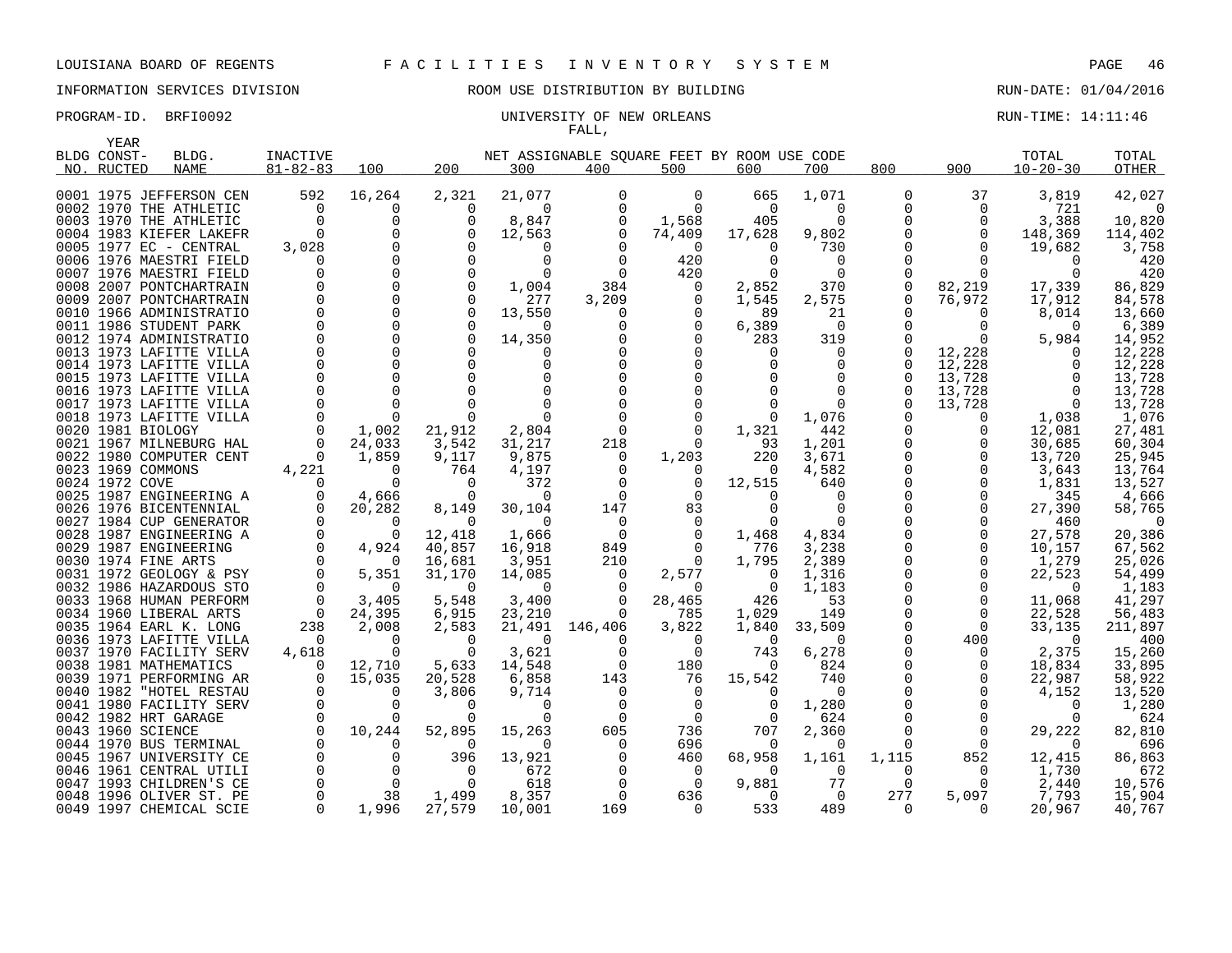# INFORMATION SERVICES DIVISION ROOM USE DISTRIBUTION BY BUILDING RUN-DATE: 01/04/2016

### PROGRAM-ID. BRFI0092 CONTROLLER ENTIRE: 14:11:46 FALL,

| YEAR            |                         |                |        |        |        | $\overline{1}$ |                                             |          |       |     |                                                                             |                |                   |
|-----------------|-------------------------|----------------|--------|--------|--------|----------------|---------------------------------------------|----------|-------|-----|-----------------------------------------------------------------------------|----------------|-------------------|
| BLDG CONST-     | BLDG.                   | INACTIVE       |        |        |        |                | NET ASSIGNABLE SQUARE FEET BY ROOM USE CODE |          |       |     |                                                                             | TOTAL          | TOTAL             |
| NO. RUCTED      | NAME                    | $81 - 82 - 83$ | 100    | 200    | 300    | 400            | 500                                         | 600      | 700   | 800 | 900                                                                         | $10 - 20 - 30$ | OTHER             |
|                 |                         |                |        |        |        |                |                                             |          |       |     |                                                                             |                |                   |
|                 | 0050 2002 CNTR FOR ENER |                |        | 17,962 | 49,608 |                |                                             | $\Omega$ | 2,400 |     |                                                                             | 17,235         | 69,970            |
|                 | 0051 2002 RECREATION &  |                |        |        | 51     |                |                                             | 69,072   |       |     |                                                                             | 19,164         | 69,123            |
|                 | 0052 2005 BIOLOGY GREEN |                |        |        |        |                | 990                                         |          |       |     |                                                                             |                | 990               |
|                 | 0053 2005 BIOLOGY GREEN |                |        |        |        |                | 990                                         |          |       |     |                                                                             |                | 990               |
|                 | 0054 2005 BIOLOGY GREEN |                |        |        |        |                | 500                                         |          |       |     |                                                                             |                | 500               |
|                 | 0055 2005 KIRSCHMAN HAL |                | 28,555 | 2,827  | 41,694 | 575            |                                             | 1,815    |       |     |                                                                             | 14,542         | 75,466            |
|                 | 0056 2002 BASEBALL BATT |                |        |        |        |                | 4,000                                       |          |       |     |                                                                             |                | 4,000             |
|                 | 0057 2009 MILNEBURG HAL |                |        |        |        |                |                                             |          |       |     |                                                                             | 1,855          |                   |
|                 | 0058 2009 NORTH CHILLER |                |        |        |        |                |                                             |          |       |     |                                                                             | 3,600          |                   |
|                 | 0059 1992 BOAT STORAGE  |                |        |        |        |                |                                             | 311      | 1,152 |     |                                                                             |                | 1,463             |
|                 | 0060 1992 BOAT STORAGE  |                |        |        |        |                |                                             |          | 1,440 |     |                                                                             |                | 1,440             |
|                 | 0061 1987 ENGINEERING C |                |        |        |        |                |                                             |          |       |     |                                                                             | 6,518          |                   |
|                 | 0070 2003 GOLDRING HALL |                |        |        |        |                |                                             | 48,860   |       |     |                                                                             |                | 48,860            |
|                 | 0071 1985 PRESIDENT'S R |                |        |        |        |                |                                             |          |       |     | 5,246                                                                       |                | 5,246             |
|                 | 0072 1990 WWNO TRANSMIT |                |        |        |        |                | 20                                          |          |       |     |                                                                             |                | 20                |
|                 | 0073 1984 PRIVATEER CLU |                |        |        |        |                | 504                                         | 1,467    |       |     |                                                                             | 1,408          | 1,971             |
|                 | 0074 1996 PRIVATEER BAT |                |        |        |        |                | 163                                         |          |       |     |                                                                             | 280            | 163               |
|                 | 0075 2007 TENNIS CENTER |                |        |        |        |                | 2,112                                       |          |       |     |                                                                             |                | 2,112             |
|                 | 0076 2000 COASTAL ED &  |                |        |        |        |                | 7,554                                       |          |       |     |                                                                             |                | 7,554             |
|                 | 0077 1940 ST. CLAUDE GA |                |        |        |        |                |                                             | 1,666    |       |     |                                                                             |                | 1,666             |
|                 | 0078 1980 CHEVRON BUILD | 16,368         |        |        |        |                |                                             |          |       |     |                                                                             |                | 16,368            |
| TOTAL BUILDINGS | 69                      |                |        |        |        |                |                                             |          |       |     | 29,065 176,767 295,102 409,884 152,915 133,369 270,894 91,996 1,392 236,463 |                | 632,206 1,797,847 |
|                 |                         |                |        |        |        |                |                                             |          |       |     |                                                                             |                |                   |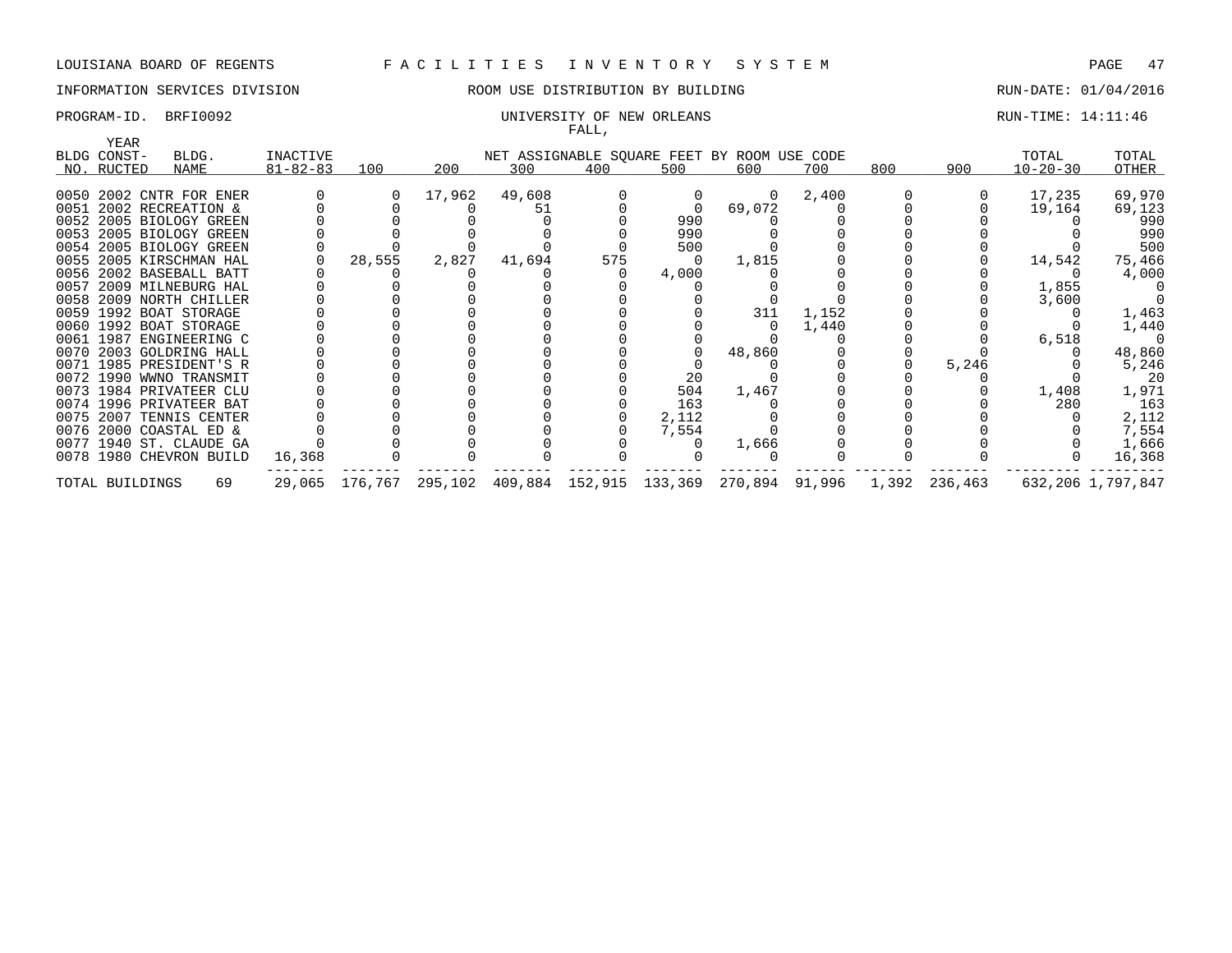# INFORMATION SERVICES DIVISION **ROOM USE DISTRIBUTION BY BUILDING RUN-DATE: 01/04/2016**

### PROGRAM-ID. BRFI0092 **L.S.U.- AG. SCIENCE & RURAL DEV.** RUN-TIME: 14:11:46 FALL,

| <b>YEAR</b>          |                                                    |                 |        |       |       |              |                                             |     |       |     |       |                |        |
|----------------------|----------------------------------------------------|-----------------|--------|-------|-------|--------------|---------------------------------------------|-----|-------|-----|-------|----------------|--------|
| BLDG CONST-          | BLDG.                                              | <b>INACTIVE</b> |        |       |       |              | NET ASSIGNABLE SQUARE FEET BY ROOM USE CODE |     |       |     |       | TOTAL          | TOTAL  |
| NO. RUCTED           | <b>NAME</b>                                        | $81 - 82 - 83$  | 100    | 200   | 300   | 400          | 500                                         | 600 | 700   | 800 | 900   | $10 - 20 - 30$ | OTHER  |
|                      |                                                    |                 |        |       |       |              |                                             |     |       |     |       |                |        |
|                      | 0100 1947 DAIRY CENTRAL                            |                 | $\cup$ | 2,497 | 4,112 |              | 0                                           | 180 | 2,098 |     | 233   | 314            | 9,120  |
|                      | 0101 1947 DAIRY BULL BA<br>0102 1947 DAIRY HAY BAR |                 |        |       | 144   |              | 10,359                                      |     | 364   |     |       | 250            | 10,867 |
|                      |                                                    |                 |        |       |       |              |                                             |     | 2,400 |     |       |                | 2,400  |
|                      | 0103 1947 DAIRY SM BULL                            |                 |        |       |       |              | 544                                         |     |       |     |       |                | 544    |
|                      | 0104 1947 DAIRY SM BULL                            |                 |        |       |       |              | 1,000                                       |     |       |     |       |                | 1,000  |
|                      | 0105 1947 DAIRY CT BULL                            |                 |        |       |       |              | 544                                         |     |       |     |       |                | 544    |
|                      | 0106 1947 DAIRY SM BULL                            |                 |        |       |       |              | 544                                         |     |       |     |       |                | 544    |
|                      | 0107 1947 DAIRY SM BULL                            |                 |        |       |       |              | 544                                         |     |       |     |       |                | 544    |
|                      | 0108 1947 DAIRY SM BULL                            |                 |        |       |       |              | 544                                         |     |       |     |       |                | 544    |
|                      | 0109 1947 DAIRY SM BULL                            |                 |        |       |       |              | 544                                         |     |       |     |       |                | 544    |
|                      | 0110 1947 DAIRY SM BULL                            |                 |        |       |       |              | 544                                         |     |       |     |       |                | 544    |
|                      | 0186 1957 DAIRY STALL B                            |                 |        |       |       |              | 12,500                                      |     |       |     |       |                | 12,500 |
|                      | 0204 1959 DAIRY MILK PA                            | 334             |        | 3,422 |       |              |                                             |     | 180   |     |       | 362            | 3,936  |
|                      | 0330 1974 DAIRY SM BULL                            |                 |        |       |       |              | 544                                         |     |       |     |       |                | 544    |
|                      | 0331 1974 DAIRY SM BULL                            |                 |        |       |       |              | 544                                         |     |       |     |       |                | 544    |
|                      | 0332 1974 DAIRY SM BULL                            |                 |        |       |       |              | 544                                         |     |       |     |       |                | 544    |
|                      | 0333 1974 DAIRY MANAGER                            |                 |        |       |       |              |                                             |     |       |     | 2,000 |                | 2,000  |
|                      | 0346 1975 DAIRY CALF BA                            |                 |        |       | 660   |              | 1,143                                       |     | 131   |     |       | 144            | 1,934  |
| 0404 1981 DAIRY SHED |                                                    |                 |        |       | 100   |              | 900                                         |     | 100   |     |       |                | 1,100  |
|                      | 0453 1999 DAIRY CNTL BA                            |                 |        | 144   |       |              | 3,621                                       |     |       |     |       |                | 3,765  |
|                      | 0483 1901 DAIRY SILOS                              |                 |        |       |       |              | 207                                         |     |       |     |       |                | 207    |
|                      | 0484 1901 DAIRY NUTRITI                            |                 |        |       |       |              | $\Omega$                                    |     |       |     | 1,949 |                | 1,949  |
|                      | 0899 1999 HEIFER BARN                              |                 |        |       |       |              | 3,000                                       |     |       |     |       |                | 3,000  |
|                      | 0900 2000 IMPL. BLDG.                              |                 |        |       |       |              | 3,500                                       |     |       |     |       |                | 3,500  |
| 1007 1979 SHED       |                                                    |                 |        |       |       |              | 270                                         |     |       |     |       |                | 270    |
| 1008 1974 COVER      |                                                    |                 |        |       |       |              | 3,000                                       |     |       |     |       |                | 3,000  |
| 1011 1976 OFFICE     |                                                    |                 |        |       |       |              | 2,700                                       |     |       |     |       |                | 2,700  |
| TOTAL BUILDINGS      | 27                                                 | 334             | 0      | 6,063 | 5,016 | $\mathbf{0}$ | 47,640                                      | 180 | 5,273 | 0   | 4,182 | 1,070          | 68,688 |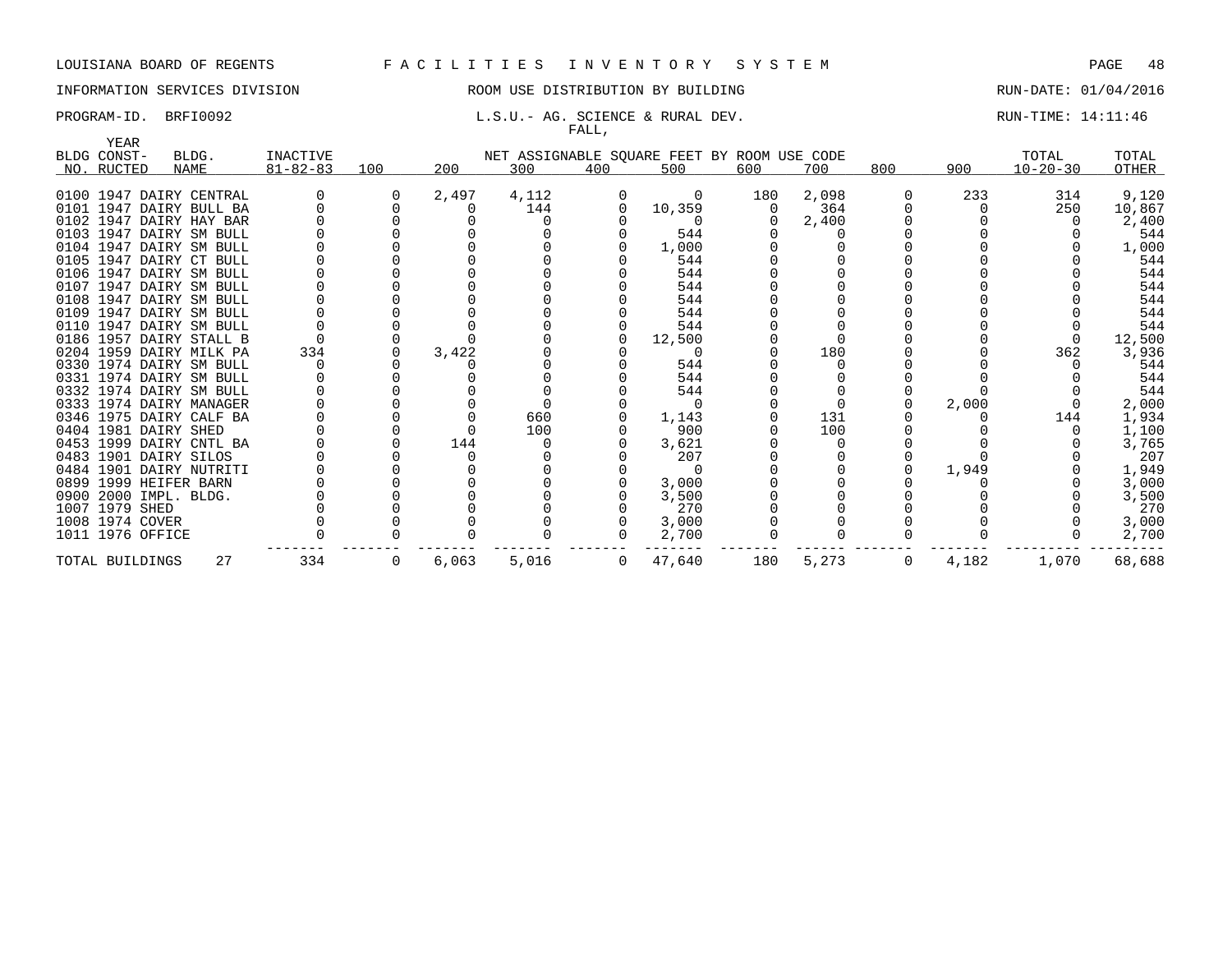# INFORMATION SERVICES DIVISION 88 ROOM USE DISTRIBUTION BY BUILDING RUN-DATE: 01/04/2016

### PROGRAM-ID. BRFI0092 **BURDEN RESEARCH CENTER** BURDEN RESEARCH CENTER RUN-TIME: 14:11:46 FALL,

| YEAR            |                         |                |     |       |     |                |                                             |       |              |     |       |                |        |
|-----------------|-------------------------|----------------|-----|-------|-----|----------------|---------------------------------------------|-------|--------------|-----|-------|----------------|--------|
| BLDG CONST-     | BLDG.                   | INACTIVE       |     |       |     |                | NET ASSIGNABLE SQUARE FEET BY ROOM USE CODE |       |              |     |       | TOTAL          | TOTAL  |
| NO. RUCTED      | NAME                    | $81 - 82 - 83$ | 100 | 200   | 300 | 400            | 500                                         | 600   | 700          | 800 | 900   | $10 - 20 - 30$ | OTHER  |
|                 |                         |                |     |       |     |                |                                             |       |              |     |       |                |        |
|                 | 0094 1947 OLD TURF BLDG |                |     |       |     |                |                                             |       | 1,176        |     |       |                | 1,176  |
|                 | 0244 1967 BRICK STAFF R |                |     |       |     |                |                                             |       |              |     | 2,160 |                | 2,160  |
|                 | 0245 1967 IRRIGATION WE |                |     |       |     |                |                                             |       | 36           |     |       |                | 36     |
|                 | 0246 1967 NORTH STEEL S |                |     |       |     |                |                                             |       | 6,000        |     |       |                | 6,000  |
|                 | 0282 1972 WORKERS HOUSE |                |     |       |     |                |                                             |       |              |     | 1,122 |                | 1,122  |
|                 | 0299 1973 SOUTH STEEL S |                |     |       |     |                | 600                                         | 165   | 9,540        |     |       | 98             | 10,305 |
|                 | 0386 1980 GLASS GREENHO |                |     |       |     |                | 1,344                                       |       |              |     |       |                | 1,344  |
|                 | 0387 1980 CONCRETE SHAD |                |     |       |     |                | 3,100                                       |       |              |     |       |                | 3,100  |
|                 | 0388 1980 FIELD OFFICE  |                |     |       | 576 |                |                                             |       |              |     |       | 130            | 576    |
|                 | 0396 1981 ORNAMENTAL LA |                |     | 396   |     |                | 1,200                                       |       | 36           |     |       | 99             | 1,632  |
|                 | 0397 1981 BIG SHADEHOUS |                |     |       |     |                | 11,200                                      |       |              |     |       |                | 11,200 |
|                 | 0415 1983 IONE BURDEN C |                |     |       | 384 |                |                                             | 2,512 |              |     |       | 444            | 2,896  |
|                 | 0426 1984 PROPOGATION G |                |     |       |     |                | 6,000                                       |       |              |     |       |                | 6,000  |
|                 | 0434 1985 ORN STOR SHED |                |     | 1,165 |     |                |                                             |       |              |     |       |                | 1,165  |
|                 | 0921 2002 GREENHOUSE #3 |                |     |       |     |                | 3,840                                       |       |              |     |       |                | 3,840  |
|                 | 0945 1988 BURDEN POND G |                |     |       |     |                |                                             | 89    |              |     |       |                | 89     |
|                 | 0976 2004 GRNHSE A O&T  |                |     |       |     |                | 2,880                                       |       |              |     |       |                | 2,880  |
|                 | 0985 1996 PEST SHED BLD |                |     |       |     |                |                                             |       | 800          |     |       |                | 800    |
|                 | 0987 2002 GREENHOUSE    |                |     |       |     |                | 1,439                                       |       |              |     |       |                | 1,439  |
|                 | 0988 2002 GREENHOUSE    |                |     |       |     |                | 4,607                                       |       |              |     |       |                | 4,607  |
|                 | 0989 2005 O&T STORAGE   |                |     |       |     |                |                                             | 0     | 2,350        |     |       |                | 2,350  |
| TOTAL BUILDINGS | -21                     |                | 0   | 1,561 | 960 | $\overline{0}$ | 36,210                                      |       | 2,766 19,938 | 0   | 3,282 | 812            | 64,717 |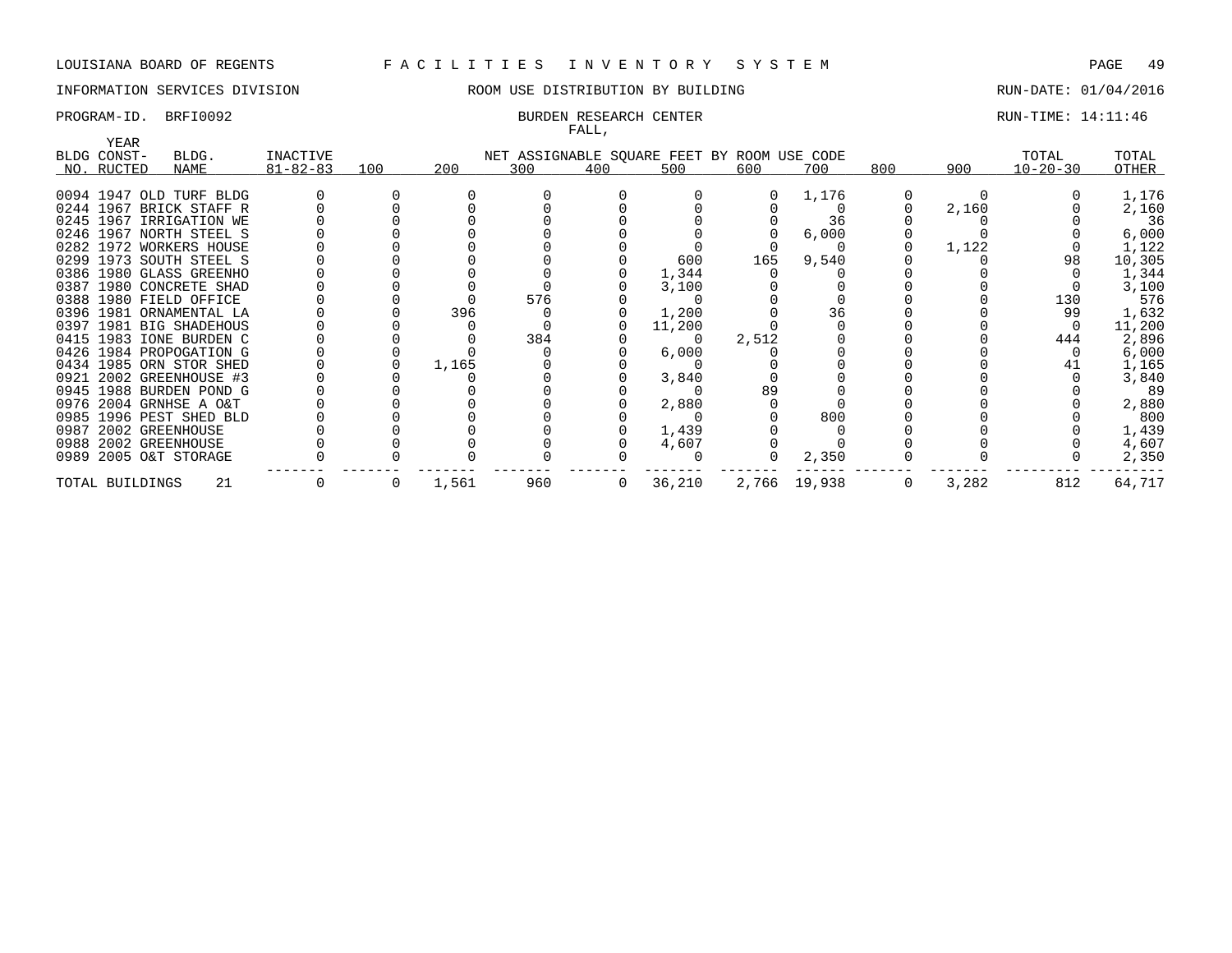YEAR

# INFORMATION SERVICES DIVISION ROOM USE DISTRIBUTION BY BUILDING RUN-DATE: 01/04/2016

# FALL,

# PROGRAM-ID. BRFI0092 BEN-HUR RESEARCH CENTER CONTER RUN-TIME: 14:11:46

| BLDG CONST-       | BLDG.                   | INACTIVE       |          |              | NET ASSIGNABLE SOUARE FEET BY ROOM USE CODE |     |          |     |              |          |          | TOTAL          | TOTAL |
|-------------------|-------------------------|----------------|----------|--------------|---------------------------------------------|-----|----------|-----|--------------|----------|----------|----------------|-------|
| NO. RUCTED        | NAME                    | $81 - 82 - 83$ | 100      | 200          | 300                                         | 400 | 500      | 600 | 700          | 800      | 900      | $10 - 20 - 30$ | OTHER |
|                   | 0047 1935 MARYE SHED    | 0              | $\Omega$ | 0            | 0                                           | 0   | 1,152    | 0   | 2,304        | 0        | $\Omega$ | $\Omega$       | 3,456 |
| 0089 1946 SHED    |                         | 0              | 0        | 0            | $\mathbf 0$                                 | 0   | 5,000    |     | 0            | 0        |          | 0              | 5,000 |
|                   | 0112 1948 HOG SHED ISOL |                |          | $\Omega$     | $\Omega$                                    |     | 750      |     | $\Omega$     | 0        |          |                | 750   |
| 0127 1950 QUONSET |                         |                |          | $\Omega$     | $\Omega$                                    |     | $\Omega$ |     | 1,200        | 0        |          |                | 1,200 |
|                   | 0128 1950 SHEEP WORKING |                |          | ∩            | $\Omega$                                    |     | 1,000    |     | $\Omega$     | O        |          | $\Omega$       | 1,000 |
|                   | 0129 1951 ROP BARN      |                |          | $\Omega$     | 400                                         |     | 800      |     | 400          | 0        | O        | 400            | 1,600 |
|                   | 0131 1952 HORSE BREEDIN |                |          | $\Omega$     | $\Omega$                                    |     | 2,400    |     | 0            | O        |          |                | 2,400 |
|                   | 0132 1952 SHEEP FEED LO |                |          | 0            | 0                                           |     | 1,600    |     | 0            | 0        | $\Omega$ |                | 1,600 |
|                   | 0139 1954 BEEF RESIDENC |                |          | 0            | 0                                           |     | O        |     | 0            | 0        | 1,500    |                | 1,500 |
|                   | 0140 1954 SHOP RESIDENC |                |          | 0            | 0                                           |     | 0        |     | 0            | 0        | 1,050    |                | 1,050 |
|                   | 0145 1955 FARM SERV RES |                |          | $\Omega$     | 0                                           |     |          |     |              | 0        | 800      |                | 800   |
|                   | 0147 1955 SHEEP/HORSE R |                |          | $\Omega$     | $\Omega$                                    |     |          |     |              | 0        | 1,200    |                | 1,200 |
|                   | 0247 1967 SWINE FARM RE |                |          | $\Omega$     | $\Omega$                                    |     | $\Omega$ |     |              | 0        | 1,340    |                | 1,340 |
|                   | 0257 1968 SWINE FEEDLOT |                | $\Omega$ | $\Omega$     | $\Omega$                                    |     | 2,800    |     | <sup>0</sup> |          | $\Omega$ |                | 2,800 |
|                   | 0262 1969 STOR BLDG     |                |          | 1,440        |                                             |     | $\Omega$ |     | ∩            | O        | O        |                | 1,440 |
|                   | 0265 1969 RESI DIR RESI |                |          |              |                                             |     | 0        |     |              | O        | 1,650    |                | 1,650 |
|                   | 0286 1972 IRRIGATION WE |                |          | $\Omega$     | $\Omega$                                    |     | 120      |     | $\Omega$     | O        |          |                | 120   |
| 0290 1972 BARN #3 |                         |                |          | $\Omega$     | <sup>0</sup>                                |     | 2,640    |     | 640          | O        |          |                | 3,280 |
| 0291 1972 BARN#1  |                         |                |          | $\Omega$     | $\Omega$                                    |     | 2,700    |     | ∩            | O        |          |                | 2,700 |
|                   | 0300 1973 SWINE IMPLEME |                |          | $\Omega$     | $\Omega$                                    |     | 900      |     | <sup>0</sup> | $\Omega$ |          |                | 900   |
|                   | 0304 1974 SHEEP BARN HD |                |          | $\Omega$     | $\Omega$                                    |     | 1,728    |     | $\Omega$     | O        | ∩        |                | 1,728 |
|                   | 0305 1974 RESIDENCE     |                |          | $\Omega$     | 0                                           |     | 0        |     | $\Omega$     | $\Omega$ | 1,700    |                | 1,700 |
| 0306 1974 SHOP    |                         |                |          | 0            | 0                                           |     | 1,440    |     | $\Omega$     | O        | O        |                | 1,440 |
|                   | 0310 1974 SWINE GROWING |                |          | 0            | 0                                           |     | 1,768    |     | 1,768        | 0        |          |                | 3,536 |
|                   | 0311 1974 SWINE FEED MI |                |          | 0            | 0                                           |     | 1,200    |     |              | 0        |          |                | 1,200 |
|                   | 0312 1974 MAIN HORSE BA |                |          | $\Omega$     | $\Omega$                                    |     | 3,116    |     | 0            | 0        |          |                | 3,116 |
|                   | 0313 1974 CROSSBRED HA  |                |          | $\mathbf 0$  | $\Omega$                                    |     | 6,825    |     | $\Omega$     | 0        |          |                | 6,825 |
|                   | 0314 1974 CROSSBRED HAY |                |          | 0            | 0                                           |     | 6,825    |     | $\Omega$     | 0        |          |                | 6,825 |
|                   | 0315 1974 PUREBRED BARN |                |          | $\Omega$     | $\Omega$                                    |     | 0        |     | 3,840        | 0        |          |                | 3,840 |
| 0316 1974 BARN #2 |                         |                |          | $\Omega$     | 0                                           |     | 2,640    |     | 640          | 0        |          |                | 3,280 |
|                   | 0336 1975 GOAT BARN     |                |          | $\Omega$     | 0                                           |     | 500      |     | $\Omega$     | 0        |          |                | 500   |
|                   | 0356 1977 STOR BLDG     |                |          | $\Omega$     | $\Omega$                                    |     | 0        |     | 7,480        | 0        |          |                | 7,480 |
| 0357 1977 SHOP    |                         |                |          | ∩            | $\Omega$                                    |     | 0        |     | 3,200        | 0        |          |                | 3,200 |
|                   | 0359 1977 EAST FEEDING  |                |          |              | $\Omega$                                    |     | 1,792    |     | <sup>0</sup> | 0        |          |                | 1,792 |
|                   | 0360 1977 WEST FEEDING  |                |          | ∩            | $\Omega$                                    |     | 1,792    |     | <sup>0</sup> | $\Omega$ |          |                | 1,792 |
|                   | 0362 1977 IMPLEMENT SHE |                |          | $\Omega$     | $\Omega$                                    |     | 3,200    |     | $\Omega$     | 0        |          | $\Omega$       | 3,200 |
|                   | 0389 1980 SERVICE UNIT  |                |          | <sup>0</sup> | 578                                         |     | $\Omega$ |     | 1,720        | 0        | O        | 102            | 2,298 |
|                   | 0390 1980 SWINE BARN/OF |                |          | <sup>0</sup> | 406                                         |     | 72       |     | 4,016        | 0        | O        | 306            | 4,494 |
|                   | 0391 1980 HEADQUARTERS  |                |          | $\Omega$     | 468                                         |     | $\Omega$ |     | $\Omega$     | 0        |          | 140            | 468   |
| 0392 1980 STORAGE |                         |                |          | $\Omega$     | 0                                           |     | $\Omega$ |     | 400          | 0        |          | $\Omega$       | 400   |
|                   | 0393 1980 METABOLISM BL |                |          | $\Omega$     | $\Omega$                                    |     | 4,085    |     | 576          | 0        |          | 219            | 4,661 |
|                   | 0405 1982 WEED CONTROL  |                | $\Omega$ | 460          | 75                                          |     | 1        |     | 1,567        | 0        |          | 84             | 2,103 |
|                   | 0406 1982 SWINE SCALE S |                |          | $\Omega$     | 0                                           |     | 192      |     | $\Omega$     | 0        |          | $\Omega$       | 192   |
| 0416 1983 LAB     |                         |                | $\Omega$ | 800          | 240                                         |     | 0        |     | 80           | 0        |          |                | 1,120 |
|                   | 0417 1983 HATCHERY      |                |          | 1,800        | 0                                           |     |          |     | 184          |          |          |                | 1,984 |
|                   | 0441 1986 STOR BLDG     |                |          |              |                                             |     |          |     | 3,000        |          |          |                | 3,000 |
|                   | 0454 1901 HORSE SO BALE |                |          |              | 0                                           |     | 3,072    |     | 0            | 0        |          |                | 3,072 |
|                   | 0456 1901 PLANT SCI TRA |                |          |              | $\Omega$                                    |     | 0        |     | 972          | O        | ∩        |                | 972   |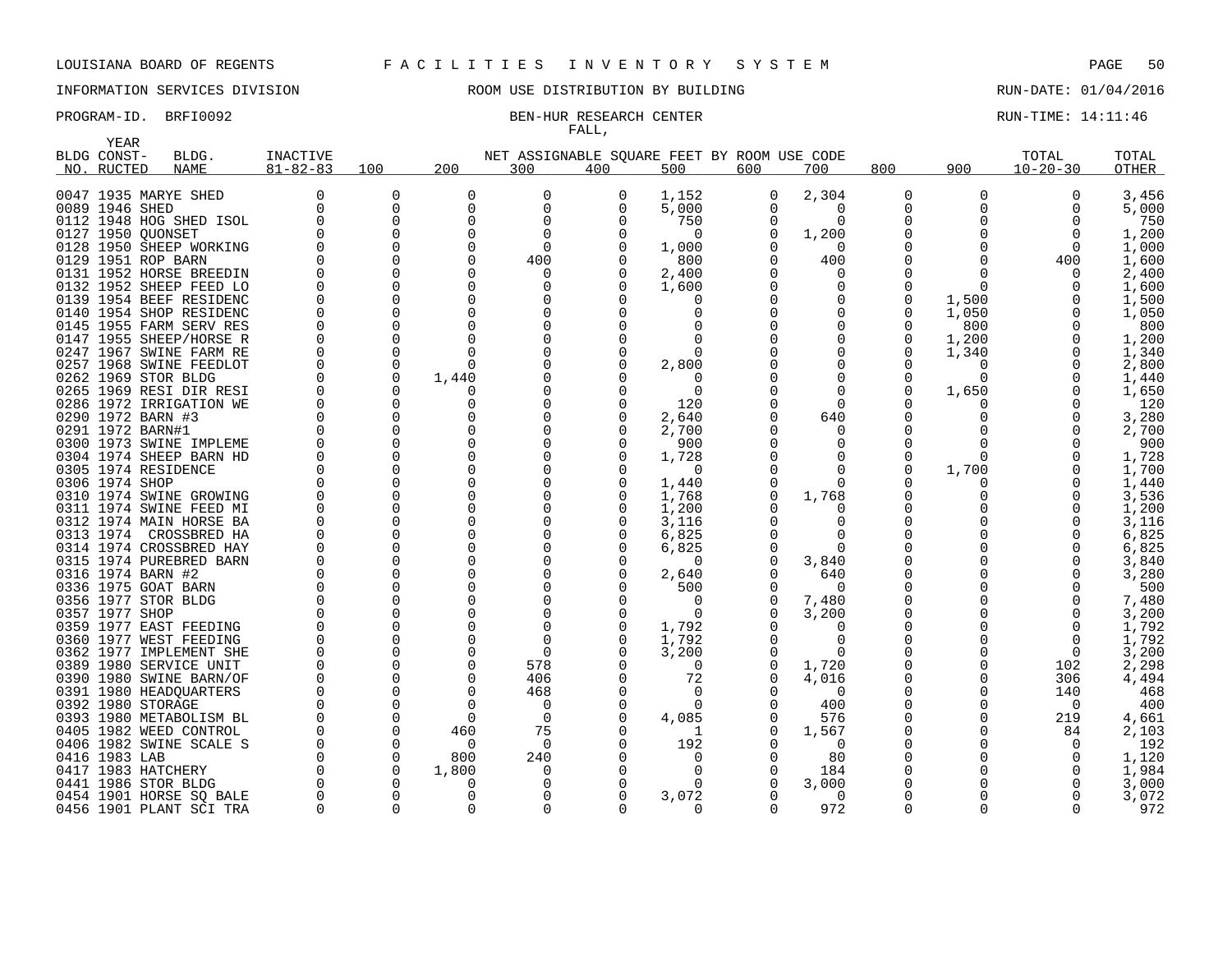# INFORMATION SERVICES DIVISION COOM OSE DISTRIBUTION BY BUILDING CONTROLLER RUN-DATE: 01/04/2016

# FALL,

# PROGRAM-ID. BRFI0092 BEN-HUR RESEARCH CENTER CONTER RUN-TIME: 14:11:46

|      | YEAR        |                         |                 |             |              |                                             |          |          |          |                  |          |              |                |              |
|------|-------------|-------------------------|-----------------|-------------|--------------|---------------------------------------------|----------|----------|----------|------------------|----------|--------------|----------------|--------------|
|      | BLDG CONST- | BLDG.                   | <b>INACTIVE</b> |             |              | NET ASSIGNABLE SQUARE FEET BY ROOM USE CODE |          |          |          |                  |          |              | TOTAL          | TOTAL        |
|      | NO. RUCTED  | <b>NAME</b>             | $81 - 82 - 83$  | 100         | 200          | 300                                         | 400      | 500      | 600      | 700              | 800      | 900          | $10 - 20 - 30$ | <b>OTHER</b> |
|      |             |                         |                 |             |              |                                             |          |          |          |                  |          |              |                |              |
|      |             | 0457 1901 PLANT SCIENCE |                 | 0           | 0            | 0                                           | 0        | 0        | 0        | 1,358            | 0        | 0            | 0              | 1,358        |
|      |             | 0458 1901 MULE BARN     | $\mathbf 0$     | 0           | $\mathbf 0$  | $\Omega$                                    | $\Omega$ | $\Omega$ |          | 1,260            | $\Omega$ | $\Omega$     | $\Omega$       | 1,260        |
|      |             | 0459 1901 SHEEP BARN    |                 | $\Omega$    | $\Omega$     | 0                                           | 0        | 1,300    |          | O                | 0        | 0            | $\Omega$       | 1,300        |
|      |             | 0512 1978 PUREBRED HAY  |                 | $\mathbf 0$ | $\mathbf 0$  | 0                                           | 0        | 3,200    |          | $\Omega$         | $\Omega$ | <sup>0</sup> | $\Omega$       | 3,200        |
|      |             | 0513 1974 IMPLEMENT SHE |                 | $\Omega$    | $\Omega$     |                                             | O        | $\Omega$ |          | 2,295            |          | O            | ∩              | 2,295        |
|      |             | 0514 1972 CHUTE SHED    |                 | $\Omega$    | 0            | 0                                           | 0        | 1,680    |          | $\Omega$         |          |              | $\Omega$       | 1,680        |
|      |             | 0515 1974 CROSSBRED EOU |                 | $\Omega$    | $\Omega$     | O                                           | O        | O        |          | 6,825            | 0        |              | <sup>0</sup>   | 6,825        |
|      |             | 0516 1978 HAY BARN #1   |                 | 0           | 0            |                                             | 0        | 0        |          | 3,200            | 0        |              | 0              | 3,200        |
|      |             | 0518 1979 OFFICE/STOR   |                 | $\Omega$    | $\Omega$     |                                             | $\Omega$ | $\Omega$ |          | 2,400            | $\Omega$ |              | <sup>0</sup>   | 2,400        |
|      |             | 0519 1965 CHUTE SHED    |                 | $\Omega$    | $\Omega$     |                                             | $\Omega$ | 821      |          | $\Omega$         |          |              | $\cap$         | 821          |
|      |             | 0635 1980 IMPLEMENT SHE |                 | 0           | $\Omega$     | 0                                           | 0        | 0        |          | 855              | 0        |              |                | 855          |
|      |             | 0636 1974 HORSE SHED #1 |                 | $\Omega$    | <sup>0</sup> |                                             | O        | 336      |          |                  | O        |              |                | 336          |
| 0637 |             | 1974 HORSE SHED #2      | $\Omega$        | $\Omega$    | $\Omega$     | O                                           | 0        | 336      |          |                  |          |              |                | 336          |
|      |             | 0638 1974 HORSE SHED #3 |                 | $\Omega$    | U            |                                             | O        | 336      |          |                  | O        |              |                | 336          |
|      |             | 0639 1975 SHEEP SHELTER |                 | 0           | 0            | 0                                           | 0        | 540      |          | O                | 0        |              |                | 540          |
|      |             | 0640 1975 SHEEP SHELTER |                 | 0           | $\Omega$     |                                             | 0        | 540      |          |                  | 0        |              |                | 540          |
|      |             | 0641 1984 ANIMAL SHED # |                 | $\Omega$    | $\Omega$     |                                             | O        | 384      |          |                  |          |              |                | 384          |
|      |             | 0642 1984 ANIMAL SHED # |                 | 0           | $\Omega$     |                                             | 0        | 384      |          |                  |          |              |                | 384          |
|      |             | 0644 1969 FISH LAB STOR | $\Omega$        | $\Omega$    | 160          |                                             | $\Omega$ | $\Omega$ |          |                  |          |              | ∩              | 160          |
|      |             | 0646 1985 GREENHOUSE    |                 | 0           | 0            | 0                                           | 0        | 3,024    |          |                  |          |              | <sup>0</sup>   | 3,024        |
|      |             | 0648 1985 MINERAL SHELT | ∩               | $\Omega$    | $\Omega$     | O                                           | $\Omega$ | 150      |          |                  | O        |              | ∩              | 150          |
|      |             | 0651 1970 FISH SHED     | $\Omega$        | 0           | 0            | 0                                           | 0        | 516      |          |                  |          |              |                | 516          |
|      |             | 0653 1980 ANIMAL WORK S | 0               | 0           | $\Omega$     | O                                           | O        | 408      |          |                  | $\Omega$ |              |                | 408          |
|      |             | 0654 1986 ANIMAL WORK S |                 | $\Omega$    | $\Omega$     | O                                           | O        | 360      |          |                  | O        |              |                | 360          |
|      |             | 0661 1977 HORSE SHED #4 |                 | 0           | $\Omega$     |                                             | O        | 631      |          |                  | 0        |              |                | 631          |
|      |             | 0662 1977 BULL SHED #1  |                 | $\Omega$    | O            |                                             | O        | 458      |          |                  |          |              |                | 458          |
|      |             | 0663 1977 BULL SHED #2  | $\Omega$        | 0           | $\Omega$     |                                             | O        | 458      |          |                  |          |              |                | 458          |
|      |             | 0664 1977 BULL SHED #3  |                 | $\Omega$    | <sup>n</sup> |                                             | O        | 458      |          |                  | 0        |              |                | 458          |
|      |             | 0665 1977 BULL SHED #4  |                 | 0           | $\Omega$     |                                             | O        | 458      |          |                  |          |              |                | 458          |
|      |             | 0666 1977 BULL SHED #5  | $\Omega$        | $\Omega$    | $\cap$       |                                             | $\Omega$ | 458      |          |                  |          |              | <sup>0</sup>   | 458          |
|      |             | 0668 1977 CATTLE SHED   |                 | 0           | $\Omega$     |                                             | O        | 1,868    |          | $\Omega$         |          |              | $\Omega$       | 1,868        |
|      |             | 0775 1992 PEST WAREHOUS |                 | 0           | <sup>n</sup> |                                             |          | $\Omega$ |          | 864              | O        | 0            | ∩              | 864          |
|      |             | 0776 1992 SEED PROCESSI | $\Omega$        | $\Omega$    | 4,317        |                                             |          | $\Omega$ |          | $\left( \right)$ | O        | 0            | 100            | 4,317        |
|      |             | 0777 1941 RESIDENCE     |                 | 0           | 0            | $\Omega$                                    |          | 0        |          | $\Omega$         | 0        | 1,120        | 0              | 1,120        |
|      |             | 0782 1991 AQUA RES FAC  | $\Omega$        | 0           | 11,454       | 2,805                                       |          | $\Omega$ | 1,237    | 446              |          | 0            | 1,270          | 15,942       |
| 0807 |             | 1992 SWINE FINISHI      | $\Omega$        | 0           | O            | $\left($                                    | 0        | 2,857    | $\Omega$ | $\Omega$         |          | 0            | $\Omega$       | 2,857        |
|      |             | 0808 1992 TERMITE METAL | $\Omega$        | $\Omega$    | $\Omega$     | O                                           |          | 2,400    |          |                  |          |              | <sup>0</sup>   | 2,400        |
| 0837 |             | 1994 IMPLEMENT STO      | $\Omega$        | $\Omega$    | $\Omega$     | O                                           | n        | $\Omega$ |          | 7,000            |          |              | ∩              | 7,000        |
|      |             | 0838 1994 PORT SWINE BL | $\Omega$        | 0           | $\Omega$     |                                             | O        | 840      |          | ∩                | $\Omega$ |              | <sup>0</sup>   | 840          |
| 0845 |             | 1993 CROSSBRED HAY      |                 | 0           | $\Omega$     |                                             | $\Omega$ | $\Omega$ |          | 3,200            |          |              |                | 3,200        |
|      |             | 0852 1966 PLANT SCI STO |                 | 0           | $\Omega$     |                                             | $\Omega$ | 0        |          | 600              | 0        |              |                | 600          |
|      |             | 0853 1966 PLANT SCIENCE |                 | $\Omega$    | $\Omega$     |                                             | $\Omega$ | $\Omega$ |          | 600              | $\Omega$ |              | $\cap$         | 600          |
|      |             | 0854 1966 PLANT SCI DAY |                 | 0           | $\Omega$     | 0                                           | 750      | 0        |          |                  | 0        |              | O              | 750          |
|      |             | 0895 1998 MAIN OFFICE/S |                 | $\Omega$    | $\Omega$     | n                                           | 0        | 2,600    |          | $\cap$           |          |              | $\Omega$       | 2,600        |
| 0896 |             | 1998 PORT SWINE BL      | $\Omega$        | $\Omega$    | $\Omega$     | O                                           |          | 2,600    |          | $\Omega$         | O        |              | $\Omega$       | 2,600        |
|      |             | 0897 2000 CALLEGARI CEN |                 | 0           | $\Omega$     | O                                           |          | O        |          | 8,700            | 0        |              |                | 8,700        |
|      |             | 0898 2000 FISH HOLDING  |                 | $\Omega$    | <sup>0</sup> | n                                           |          | 3,100    |          | $\Omega$         | O        |              | <sup>0</sup>   | 3,100        |
|      |             | 0968 1999 BROILER HOUSE | $\Omega$        | $\Omega$    | $\Omega$     | $\Omega$                                    |          | 9,000    |          | $\Omega$         | $\Omega$ | <sup>0</sup> | $\Omega$       | 9,000        |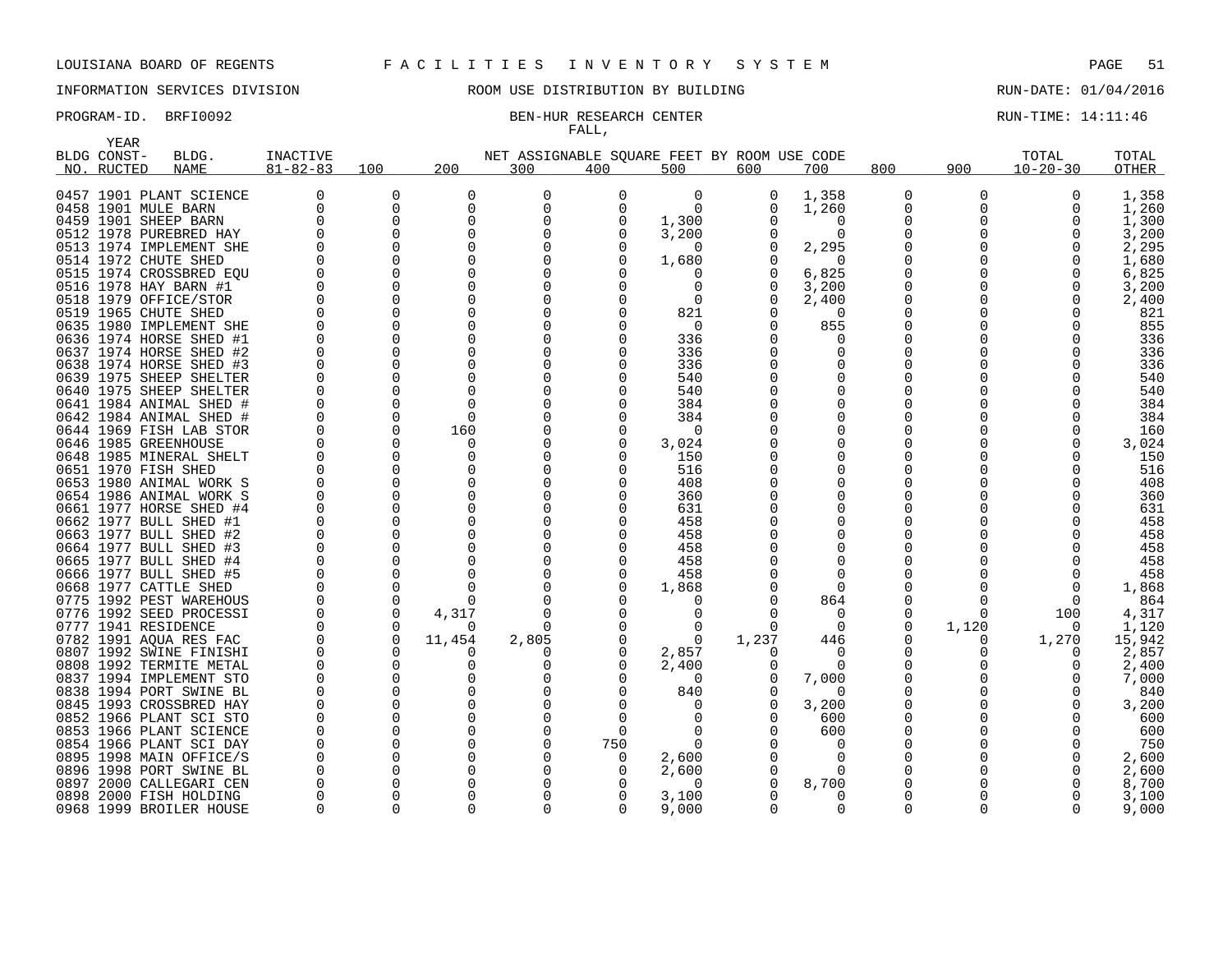YEAR

## LOUISIANA BOARD OF REGENTS F A C I L I T I E S I N V E N T O R Y S Y S T E M PAGE 52

INFORMATION SERVICES DIVISION ROOM USE DISTRIBUTION BY BUILDING RUN-DATE: 01/04/2016

### PROGRAM-ID. BRFI0092 BEN-HUR RESEARCH CENTER CONTER RUN-TIME: 14:11:46 FALL,

|      | -----<br>BLDG CONST- | BLDG.                   | <b>INACTIVE</b> |          |        |       |     | NET ASSIGNABLE SQUARE FEET BY ROOM USE CODE |          |          |          |        | TOTAL          | TOTAL   |
|------|----------------------|-------------------------|-----------------|----------|--------|-------|-----|---------------------------------------------|----------|----------|----------|--------|----------------|---------|
|      | NO. RUCTED           | <b>NAME</b>             | $81 - 82 - 83$  | 100      | 200    | 300   | 400 | 500                                         | 600      | 700      | 800      | 900    | $10 - 20 - 30$ | OTHER   |
|      |                      |                         |                 |          |        |       |     |                                             |          |          |          |        |                |         |
|      |                      | 0969 1999 POULTRY OFF/L | <sup>0</sup>    | 0        | 9,000  | 0     | 0   | 0                                           | $\Omega$ | ∩        | $\Omega$ | ∩      |                | 9,000   |
|      | 0970 1999 FEED MILL  |                         |                 | $\Omega$ |        |       |     | 4,200                                       |          |          |          |        |                | 4,200   |
|      |                      | 0971 1999 MAINT. BLDG   |                 |          |        |       |     |                                             | ∩        | 3,600    |          |        |                | 3,600   |
|      |                      | 0972 1999 CAGE LAYER HO |                 |          |        |       |     | 7,900                                       |          |          |          |        |                | 7,900   |
|      |                      | 0973 1999 BREEDER HOUSE |                 |          | 5,930  |       |     |                                             |          |          |          |        |                | 5,930   |
|      |                      | 0974 2003 PORT RESTROOM |                 |          |        |       |     |                                             |          |          |          | 125    |                | 125     |
|      |                      | 0992 1973 INCINERATOR   |                 |          |        |       |     | 75                                          |          |          |          |        |                | 75      |
|      | 0993 1994 TRAILER #1 |                         |                 |          |        |       |     |                                             |          | 150      |          |        |                | 150     |
|      |                      | 0997 1992 BULL LOT SHEL |                 |          |        |       |     | 475                                         |          | 0        |          |        |                | 475     |
|      | 0998 1995 SHED       |                         |                 |          |        |       |     |                                             |          | 155      |          |        |                | 155     |
|      |                      | 0999 2000 CROSSBRED UNI |                 |          |        |       |     |                                             |          | 260      |          |        |                | 260     |
|      | 1000 1972 4H BLDG    |                         |                 |          |        |       |     |                                             | 8,650    | $\Omega$ |          |        |                | 8,650   |
|      | 1001 2002 CARPORT    |                         |                 |          |        |       |     |                                             |          | 725      |          |        |                | 725     |
|      | 1002 2004 PEN COVER  |                         |                 |          |        |       |     |                                             |          | 645      |          |        |                | 645     |
|      |                      | 1003 1997 MOBILE HOME   |                 |          |        |       |     |                                             |          | O        |          | 640    |                | 640     |
|      |                      | 1005 1997 MOBILE HOME   |                 |          |        |       |     |                                             |          |          |          | 640    |                | 640     |
|      |                      | 1006 1997 MOBILE HOME   |                 |          |        |       |     |                                             |          |          |          | 640    |                | 640     |
|      |                      | 1009 1997 PLANT SCI STO |                 |          |        |       |     |                                             |          | 800      |          |        |                | 800     |
|      | 1010 1992 BARN #2    |                         |                 |          |        |       |     | 5,400                                       |          |          |          |        |                | 5,400   |
|      | 1012 1974 RESIDENCE  |                         |                 |          |        |       |     |                                             |          | 0        |          | 1,350  |                | 1,350   |
|      | 1013 1939 RESIDENCE  |                         |                 |          |        |       |     |                                             |          |          |          | 1,900  |                | 1,900   |
|      |                      | 1014 1966 CANOPY SHED   |                 |          |        |       |     |                                             |          | 270      |          |        |                | 270     |
|      | 1015 1997 BARN       |                         |                 |          |        |       |     | 2,350                                       |          | 0        |          |        |                | 2,350   |
|      | 1016 1978 LAB/SHOP   |                         |                 |          |        |       |     |                                             |          | 1,800    |          |        |                | 1,800   |
|      |                      | 1114 2009 WORKING FACIL |                 |          |        |       |     | 3,390                                       |          |          |          |        |                | 3,390   |
|      | 1115 2010 IDIF       |                         |                 |          | 13,100 |       |     | $\Omega$                                    |          |          |          |        |                | 13,100  |
|      |                      | 1116 2009 HORSE SHELTER |                 |          |        |       |     | 500                                         |          |          |          |        |                | 500     |
| 1117 |                      | 2009 HORSE SHELTER      |                 |          |        |       |     | 500                                         |          |          |          |        |                | 500     |
|      |                      | 1118 2009 HORSE SHELTER |                 |          |        |       |     | 500                                         |          |          |          |        |                | 500     |
|      |                      | 1119 2009 HORSE WORKING |                 |          |        |       |     | 4,000                                       |          |          |          |        |                | 4,000   |
| 1120 | 2010 HAY BARN        |                         |                 |          |        |       |     | 4,850                                       |          |          |          |        |                | 4,850   |
|      | 1121 2010 HAY BARN   |                         |                 |          |        |       |     | 4,850                                       |          |          |          |        |                | 4,850   |
|      |                      | 1122 2010 EQUIPMENT BAR |                 |          |        |       |     | 4,850                                       |          |          |          |        |                | 4,850   |
|      |                      | 1123 2010 CATTLE WORKIN |                 |          |        |       |     | 350                                         |          |          |          |        |                | 350     |
|      | 1124 2010 USDA SHOP  |                         |                 |          |        |       |     |                                             |          | 5,000    |          |        |                | 5,000   |
|      | 1125 2011 VSF SHOP   |                         |                 |          |        |       |     |                                             | $\Omega$ | 6,950    | $\Omega$ |        | $\Omega$       | 6,950   |
|      | TOTAL BUILDINGS      | 132                     | 0               | 0        | 48,461 | 4,972 |     | 750 148,801                                 | 9,887    | 93,945   | 0        | 15,655 | 2,621          | 322,471 |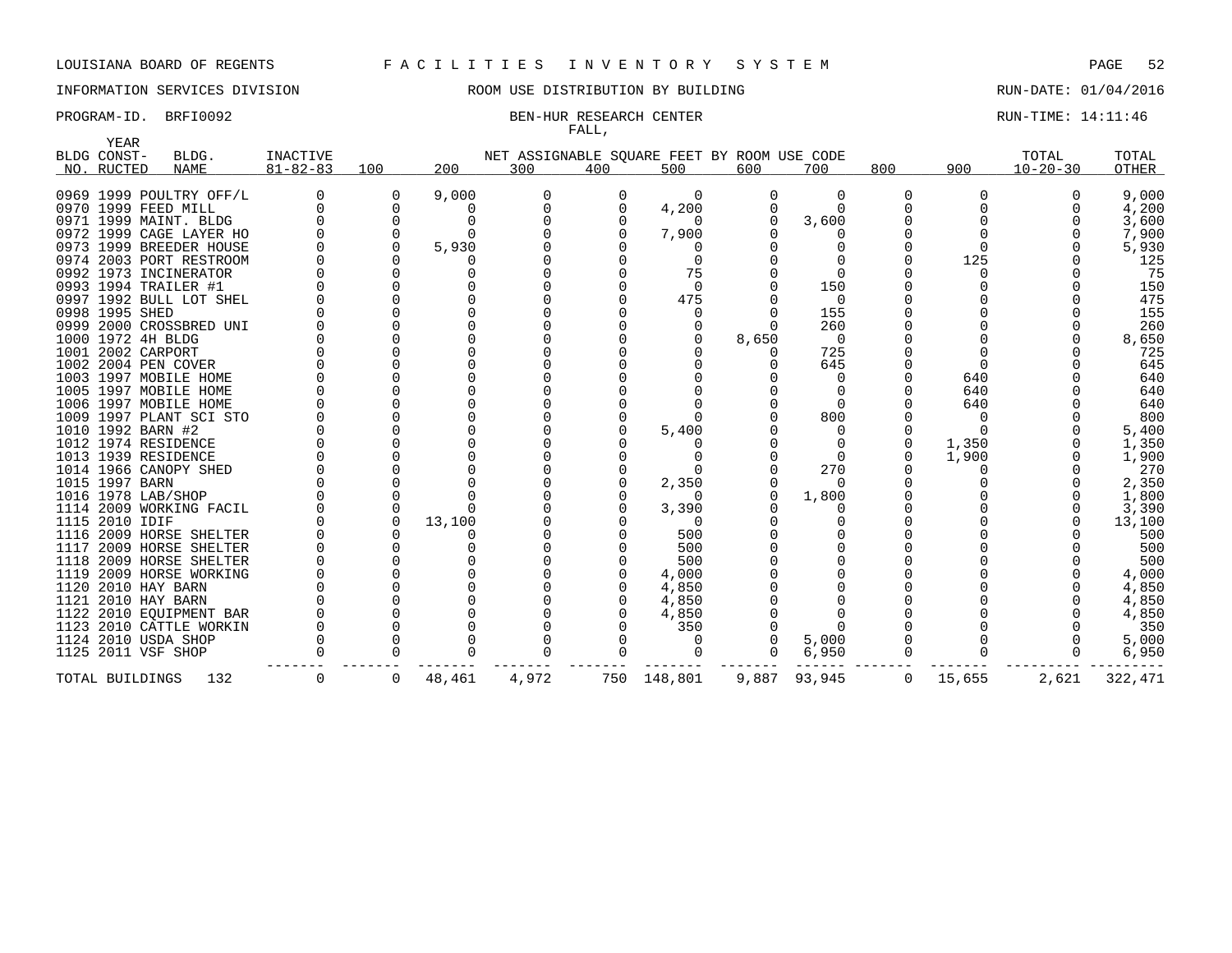# INFORMATION SERVICES DIVISION **ROOM USE DISTRIBUTION BY BUILDING RUN-DATE: 01/04/2016**

### PROGRAM-ID. BRFI0092 **PERKINS ROAD RESEARCH CENTER PERKINS ROAD RESEARCH CENTER** RUN-TIME: 14:11:46 FALL,

|                                   |               |                            |     |     |                                                    | ، سىم ت |     |     |        |     |     |                         |                |
|-----------------------------------|---------------|----------------------------|-----|-----|----------------------------------------------------|---------|-----|-----|--------|-----|-----|-------------------------|----------------|
| YEAR<br>BLDG CONST-<br>NO. RUCTED | BLDG.<br>NAME | INACTIVE<br>$81 - 82 - 83$ | 100 | 200 | NET ASSIGNABLE SQUARE FEET BY ROOM USE CODE<br>300 | 400     | 500 | 600 | 700    | 800 | 900 | TOTAL<br>$10 - 20 - 30$ | TOTAL<br>OTHER |
|                                   |               |                            |     |     |                                                    |         |     |     |        |     |     |                         |                |
| 1059 2007 STORAGE                 |               |                            |     |     |                                                    |         |     |     | 4,990  |     |     |                         | 4,990          |
| 1060 2008 SHED                    |               |                            |     |     |                                                    |         |     |     | .,790  |     |     |                         | L,790          |
| 1061 2008 SHED                    |               |                            |     |     |                                                    |         |     |     | .790   |     |     |                         | 1,790          |
| 1062 2008 SHED                    |               |                            |     |     |                                                    |         |     | 0   | 1,790  |     |     |                         | 1,790          |
| TOTAL BUILDINGS                   |               |                            |     |     |                                                    |         |     |     | 10,360 |     |     |                         | 10,360         |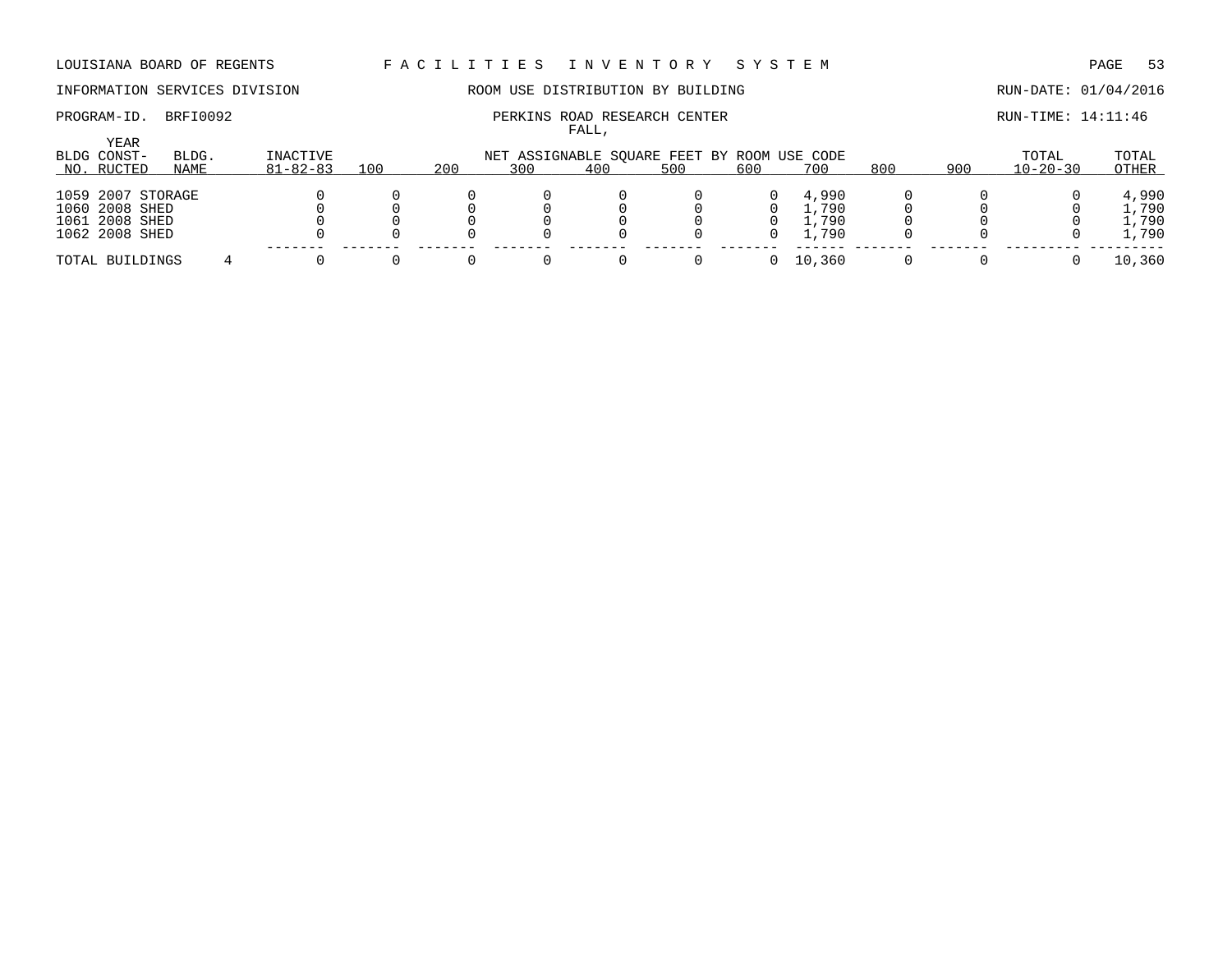# INFORMATION SERVICES DIVISION ROOM USE DISTRIBUTION BY BUILDING RUN-DATE: 01/04/2016

### PROGRAM-ID. BRFI0092 **RUN-TIME:** 14:11:46 FALL,

| YEAR                |                         |                 |     |          |                                             |     |          |          |              |     |          |                |         |
|---------------------|-------------------------|-----------------|-----|----------|---------------------------------------------|-----|----------|----------|--------------|-----|----------|----------------|---------|
| BLDG CONST-         | BLDG.                   | <b>INACTIVE</b> |     |          | NET ASSIGNABLE SQUARE FEET BY ROOM USE CODE |     |          |          |              |     |          | TOTAL          | TOTAL   |
| NO. RUCTED          | <b>NAME</b>             | $81 - 82 - 83$  | 100 | 200      | 300                                         | 400 | 500      | 600      | 700          | 800 | 900      | $10 - 20 - 30$ | OTHER   |
|                     | 0001 1959 BULL TEST CEN |                 |     |          | <sup>0</sup>                                |     | 2,420    | 0        | $\Omega$     | 0   | $\Omega$ |                | 2,420   |
| 0002 1967 FARM SHOP |                         |                 |     |          |                                             |     |          |          | 2,688        |     |          |                | 2,688   |
|                     | 0003 1948 AGRONOMY RESD |                 |     |          |                                             |     |          |          |              |     | 2,420    |                | 2,420   |
|                     | 0004 1948 FARM SUPER RE |                 |     |          |                                             |     |          |          |              |     | 1,752    |                | 1,752   |
|                     | 0005 1948 SUPT RESIDENC |                 |     |          |                                             |     |          |          |              |     | 2,032    |                | 2,032   |
|                     | 0006 1948 ANIM SCI RESD |                 |     |          |                                             |     |          |          |              |     | 1,865    |                | 1,865   |
|                     | 0007 1948 ANIM SCI RESD |                 |     |          |                                             |     |          |          |              |     | 1,865    |                | 1,865   |
|                     | 0019 1956 AGRONOMY STOR |                 |     |          |                                             |     |          |          | 2,279        |     |          |                | 2,279   |
|                     | 0020 1959 DIAGNOSTIC LA |                 |     | 1,162    | 394                                         |     |          |          | 203          |     |          | 181            | 1,759   |
|                     | 0022 1964 FEED MILL FAC |                 |     |          | n                                           |     | 3,088    |          | 392          |     |          |                | 3,480   |
|                     | 0023 1964 FEED STOR TAN |                 |     |          |                                             |     |          |          |              |     |          |                |         |
|                     | 0024 1967 SEED & FERTIL |                 |     |          |                                             |     |          |          | 2,573        |     |          |                | 2,573   |
|                     | 0025 1967 HORSE BARN    |                 |     |          |                                             |     | 1,060    |          | 187          |     |          |                | 1,247   |
| 0026 1967 FARM PUMP |                         |                 |     |          |                                             |     | 80       |          |              |     |          |                | 80      |
|                     | 0032 1968 LABORER RESI  |                 |     |          |                                             |     | $\Omega$ |          |              |     | 1,378    |                | 1,378   |
| 0034 1973 SHOW BARN |                         |                 |     | 176      |                                             |     | 23,644   |          | $\Omega$     |     |          | 180            | 23,820  |
|                     | 0035 1973 TRACTOR SHED  |                 |     | $\Omega$ |                                             |     | $\Omega$ | $\Omega$ | 5,900        |     |          | $\Omega$       | 5,900   |
|                     | 0037 1974 DEAN LEE ADMI |                 |     |          | 1,802                                       |     |          | 342      | 351          |     |          | 323            | 2,495   |
|                     | 0038 1978 STEEL BEEF BA |                 |     |          | 134                                         |     | 2,251    |          | 461          |     |          | 34             | 2,846   |
|                     | 0039 1978 EQUIP SHED    |                 |     |          | 0                                           |     |          |          | 4,480        |     |          | $\Omega$       | 4,480   |
|                     | 0041 1979 PESTICIDE BLD |                 |     |          | $\Omega$                                    |     | 1,200    |          | $\Omega$     |     |          | 56             | 1,200   |
|                     | 0043 1982 SILAGE FACILI |                 |     |          | $\Omega$                                    |     | $\Omega$ | $\Omega$ | 2,498        |     |          | 762            | 2,498   |
|                     | 0044 1983 SEED PROCESSI |                 |     | 732      | 296                                         |     | 7,277    | 147      | 326          |     |          | 216            | 8,778   |
|                     | 0045 1901 EQUIP SHED #3 |                 |     |          |                                             |     | $\Omega$ | 0        | 4,160        |     |          |                | 4,160   |
|                     | 0054 1901 SCALE COVER   |                 |     |          |                                             |     | 305      |          |              |     |          |                | 305     |
| 0055 1901 PUMP SHED |                         |                 |     |          |                                             |     | 72       |          |              |     |          |                | 72      |
|                     | 0094 1995 CORRAL BARN   |                 |     |          |                                             |     | 6,000    |          |              |     |          |                | 6,000   |
| 0095 1996 HAY BARN  |                         |                 |     |          |                                             |     | $\Omega$ |          | 4,000        |     |          |                | 4,000   |
| 0101 2002 MET BLDG  |                         |                 |     |          |                                             |     | 2,690    |          |              |     |          |                | 2,690   |
|                     | 0103 2003 EXT OFFICE    |                 |     |          | 5,000                                       |     |          |          |              |     |          |                | 5,000   |
|                     | 0104 1900 SCALE COVER   |                 |     |          |                                             |     | 900      |          |              |     |          |                | 900     |
|                     | 0112 2006 SHOW FACILITY |                 |     |          |                                             |     | $\Omega$ | 7,000    |              |     |          |                | 7,000   |
|                     | 0116 2011 EQUIPMENT SHE |                 |     |          |                                             | 0   | 3,750    | $\Omega$ |              | U   |          | 0              | 3,750   |
| TOTAL BUILDINGS     | 33                      |                 | 0   | 2,070    | 7,626                                       | 0   | 54,737   |          | 7,489 30,499 | 0   | 11,312   | 1,752          | 113,733 |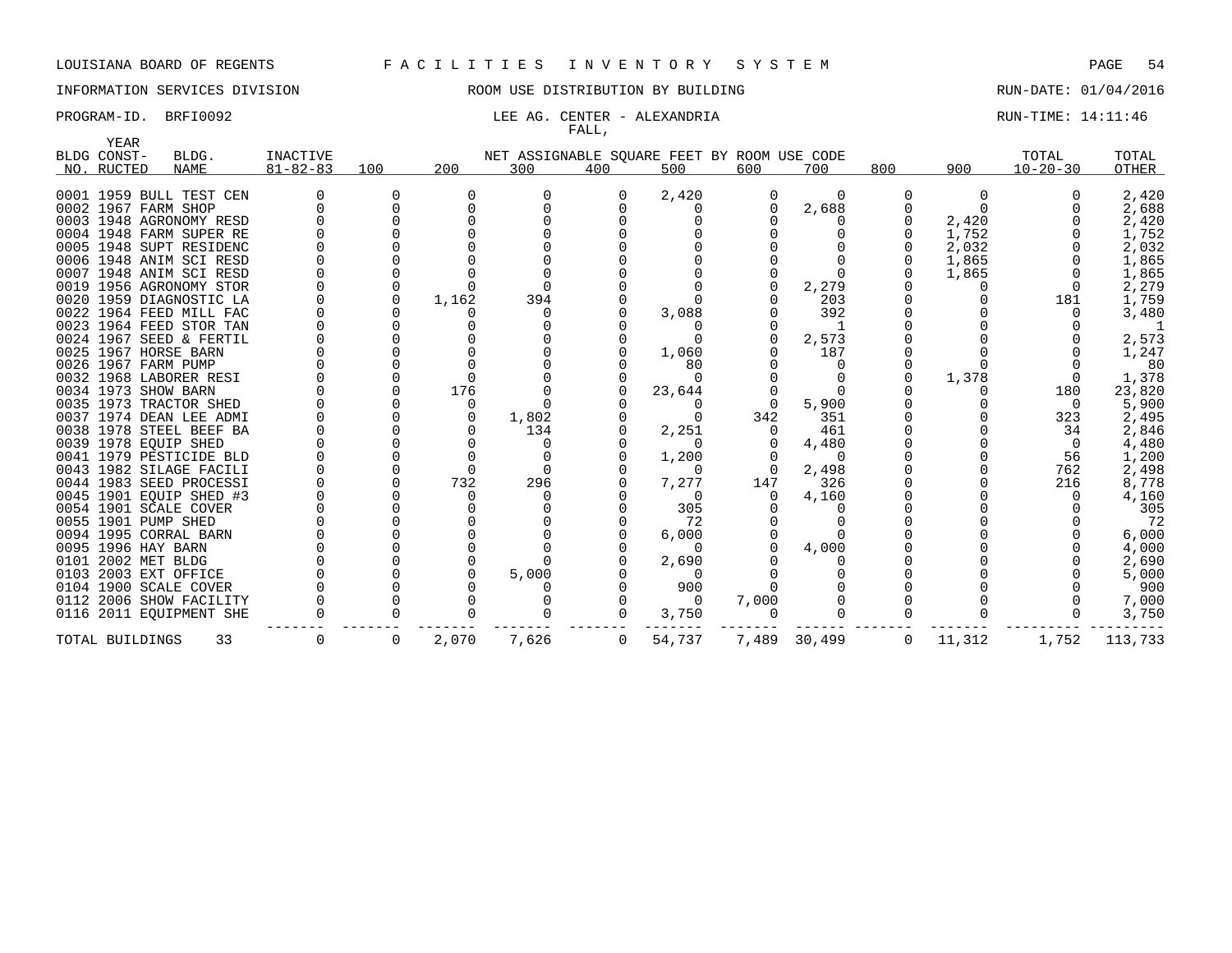# INFORMATION SERVICES DIVISION COOM OSE DISTRIBUTION BY BUILDING CONTROLLER RUN-DATE: 01/04/2016

### PROGRAM-ID. BRFI0092 **FRUIT AND TRUCK - HAMMOND** RUN-TIME: 14:11:46 FALL,

|                      | YEAR |                         |                 |     |     |       |     |          |                                             |       |     |          |                |        |
|----------------------|------|-------------------------|-----------------|-----|-----|-------|-----|----------|---------------------------------------------|-------|-----|----------|----------------|--------|
| BLDG CONST-          |      | BLDG.                   | <b>INACTIVE</b> |     |     |       |     |          | NET ASSIGNABLE SQUARE FEET BY ROOM USE CODE |       |     |          | TOTAL          | TOTAL  |
| NO. RUCTED           |      | <b>NAME</b>             | $81 - 82 - 83$  | 100 | 200 | 300   | 400 | 500      | 600                                         | 700   | 800 | 900      | $10 - 20 - 30$ | OTHER  |
|                      |      |                         |                 |     |     |       |     |          |                                             |       |     |          |                |        |
|                      |      | 0001 1904 SE REGIONAL O |                 |     |     |       |     |          |                                             |       |     | 5,491    |                | 5,491  |
|                      |      | 0004 1951 CONN GREENHOU |                 |     |     |       |     | 1,680    |                                             |       |     | $\Omega$ |                | 1,680  |
|                      |      | 0007 1952 STAFF RES&GAR |                 |     |     |       |     |          |                                             |       |     | 1,659    |                | 1,659  |
|                      |      | 0010 1953 STAFF RES&GAR |                 |     |     |       |     |          |                                             |       |     | 2,270    |                | 2,270  |
|                      |      | 0011 1953 SHADE HOUSE   |                 |     |     |       |     | 4,554    |                                             |       |     |          |                | 4,554  |
|                      |      | 0012 1953 LAWN EQUIP ST |                 |     |     |       |     |          |                                             | 293   |     |          |                | 293    |
|                      |      | 0016 1956 LABORER HOUSE |                 |     |     |       |     |          |                                             |       |     | 1,292    |                | 1,292  |
|                      |      | 0017 1957 LABORER HOUSE |                 |     |     |       |     |          |                                             |       |     | 1,092    |                | 1,092  |
|                      |      | 0019 1958 BREAK ROOM &  |                 |     |     | 129   |     |          |                                             | 2,165 |     |          |                | 2,294  |
|                      |      | 0021 1968 WELL & PUMP   |                 |     |     |       |     | 140      |                                             |       |     |          |                | 140    |
|                      |      | 0022 1978 PLASTIC GREEN |                 |     |     |       |     | 1,976    |                                             |       |     |          |                | 1,976  |
|                      |      | 0023 1979 POTTING SHED  |                 |     |     |       |     | 1,050    |                                             | 150   |     |          |                | 1,200  |
|                      |      | 0024 1980 MAINT SHOP/ST |                 |     |     |       |     | $\Omega$ |                                             | 3,070 |     |          | 134            | 3,070  |
| 0025 1982 PROP HOUSE |      |                         |                 |     |     |       |     | 960      |                                             |       |     |          |                | 960    |
|                      |      | 0026 1982 FIELD GREENHS |                 |     |     |       |     | 960      |                                             |       |     |          |                | 960    |
|                      |      | 0027 1983 PEST STOR BLD |                 |     |     |       |     | 720      |                                             | 462   |     |          |                | 1,182  |
|                      |      | 0028 1983 EQUIP STOR BL |                 |     |     |       |     |          |                                             | 1,850 |     |          |                | 1,850  |
|                      |      | 0031 1901 HALF OUONSET  |                 |     |     |       |     |          |                                             | 256   |     |          |                | 256    |
| 0034 1901 HEAD HOUSE |      |                         |                 |     |     |       |     | 756      |                                             | 68    |     |          | 30             | 824    |
|                      |      | 0035 1901 REGION OFF PU |                 |     |     |       |     |          |                                             | 300   |     |          |                | 300    |
|                      |      | 0040 1901 COOLER&STORAG |                 |     |     |       |     |          |                                             | 400   |     |          |                | 400    |
|                      |      | 0042 1901 SLAB & LEAN-T |                 |     |     |       |     | 320      |                                             |       |     |          |                | 320    |
|                      |      | 0046 1951 FIELD STOR SO |                 |     |     |       |     |          |                                             | 151   |     |          |                | 151    |
| 0047 1951 STOR BLDG  |      |                         |                 |     |     |       |     |          |                                             | 150   |     |          |                | 150    |
|                      |      | 0049 1975 PUMP STATION  |                 |     |     |       |     | 132      |                                             |       |     |          |                | 132    |
| 0057 1982 HUT        |      |                         |                 |     |     |       |     | 950      |                                             |       |     |          |                | 950    |
| 0058 1951 COTTAGE    |      |                         |                 |     |     |       |     |          |                                             |       |     | 1,100    |                | 1,100  |
| 0060 2007 OFFICE     |      |                         |                 |     |     | 3,721 |     |          |                                             |       |     |          |                | 3,721  |
| 0062 2011 GAZEBO     |      |                         |                 |     |     |       |     | 245      |                                             |       |     |          |                | 245    |
|                      |      |                         |                 |     |     |       |     |          |                                             |       |     |          |                |        |
| TOTAL BUILDINGS      |      | 29                      |                 | 0   | 0   | 3,850 | 0   | 14,443   | $\mathbf{0}$                                | 9,315 | 0   | 12,904   | 164            | 40,512 |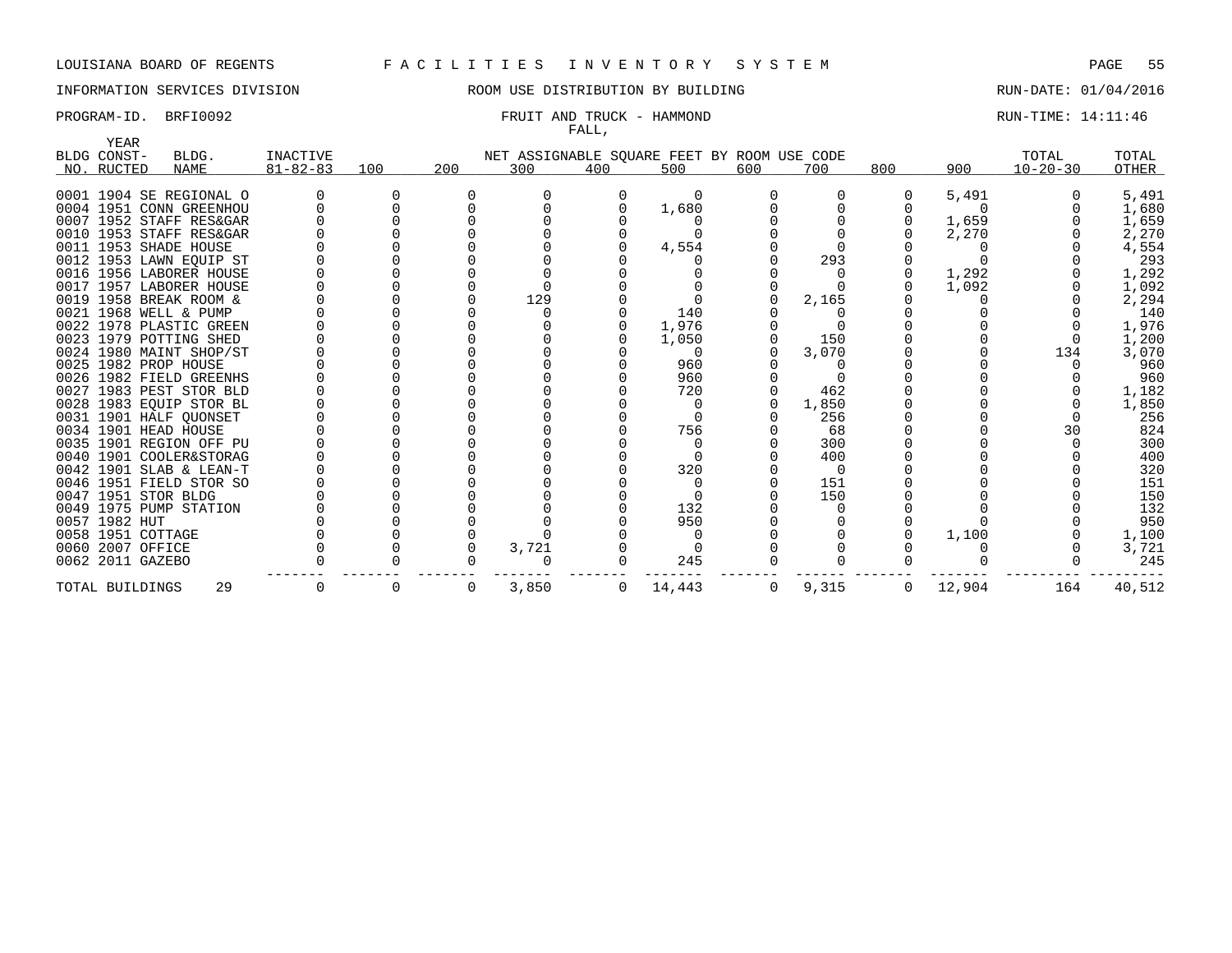### INFORMATION SERVICES DIVISION ROOM USE DISTRIBUTION BY BUILDING RUN-DATE: 01/04/2016

### PROGRAM-ID. BRFI0092 **IBERIA LIVESTOCK - JEANERETTE** PROGRAM-ID. BRIN-TIME: 14:11:46 FALL,

|      | YEAR                |                           |                 |          |              |                                             |     |          |     |        |             |        |                |        |
|------|---------------------|---------------------------|-----------------|----------|--------------|---------------------------------------------|-----|----------|-----|--------|-------------|--------|----------------|--------|
|      | BLDG CONST-         | BLDG.                     | <b>INACTIVE</b> |          |              | NET ASSIGNABLE SQUARE FEET BY ROOM USE CODE |     |          |     |        |             |        | TOTAL          | TOTAL  |
|      | NO. RUCTED          | <b>NAME</b>               | $81 - 82 - 83$  | 100      | 200          | 300                                         | 400 | 500      | 600 | 700    | 800         | 900    | $10 - 20 - 30$ | OTHER  |
|      |                     | 0002 1915 CATTLE BARN #   |                 | 0        | <sup>0</sup> |                                             | 0   | 4,757    |     | 2,556  |             |        |                | 7,313  |
|      |                     | 0003 1915 PUMP HOUSE ST   |                 |          |              |                                             |     | $\Omega$ |     | 1,200  |             |        |                | 1,200  |
|      |                     | 0004 1918 CATTLE BARN #   |                 |          |              |                                             |     | 8,455    |     |        |             |        |                | 8,455  |
|      |                     | 0005 1918 DAIRY BARN      |                 |          |              |                                             |     |          |     | 2,368  |             |        |                | 2,368  |
|      |                     | 0009 1967 GREY METAL BL   |                 |          |              |                                             |     |          |     | 1,409  |             |        |                | 1,409  |
| 0010 |                     | 1973 NORTH BARN           |                 |          |              |                                             |     |          |     | 6,825  |             |        |                | 6,825  |
|      | 0012 1974 WEST BARN |                           |                 |          |              |                                             |     | 2,824    |     |        |             |        |                | 2,824  |
|      |                     | 0015 1974 CON.STAVE SIL   |                 |          |              |                                             |     | 200      |     |        |             |        |                | 200    |
| 0017 |                     | 1974 FEED & CALF B        |                 |          |              |                                             |     | 6,516    |     | 6,516  |             |        | $\Omega$       | 13,032 |
|      | 0018 1975 BEEF LAB  |                           |                 | $\Omega$ | 921          | 160                                         |     |          |     | 897    |             |        | 24             | 1,978  |
|      |                     | 0019 1982 EQUIPMENT BAR   |                 | 0        | U            |                                             |     |          |     | 3,773  |             |        | $\Omega$       | 3,773  |
|      |                     | 0020 1982 LABORA BLDG     |                 | $\Omega$ | 3,841        |                                             |     |          |     |        |             |        | 57             | 3,841  |
|      |                     | 0021 1982 HAY BARN ANNE   |                 |          |              |                                             |     |          |     | 3,773  |             |        | $\Omega$       | 3,773  |
|      | 0022 1983 FEED MILL |                           |                 |          |              |                                             |     | 1,209    |     | $\cap$ |             |        | $\Omega$       | 1,209  |
|      |                     | 0023 1986 PEST. STOR. BLD |                 |          |              |                                             |     | 89       |     | 510    |             |        | 99             | 599    |
|      |                     | 0024 1901 RICHARD HOUSE   |                 |          |              |                                             |     |          |     |        |             | 1,878  |                | 1,878  |
|      |                     | 0025 1901 LEBLANC HOUSE   |                 |          |              |                                             |     |          |     |        |             | 2,048  |                | 2,048  |
|      |                     | 0026 1901 HALLMARK HOUS   |                 |          |              |                                             |     |          |     |        |             | 1,980  |                | 1,980  |
|      |                     | 0027 1901 WILLIAMS HOUS   |                 |          |              |                                             |     |          |     |        |             | 1,650  |                | 1,650  |
|      |                     | 0028 1901 WYATT HOUSE     |                 |          |              |                                             |     |          |     |        |             | 1,565  |                | 1,565  |
|      |                     | 0029 1901 VIATOR HOUSE    |                 |          |              |                                             |     |          |     |        |             | 2,814  |                | 2,814  |
|      |                     | 0030 1901 OFFICE BLDG     |                 |          |              | 1,618                                       |     |          | 98  | 167    |             |        | 250            | 1,883  |
|      |                     | 0032 1960 CONC STAVE SI   |                 |          |              |                                             |     |          |     | 254    |             |        |                | 254    |
|      |                     | 0033 1955 SOLID CONC SI   |                 |          |              |                                             |     |          |     | 113    |             |        |                | 113    |
|      |                     | 0036 1970 SUGAR SHED      |                 |          |              |                                             |     | 1,920    |     |        |             |        |                | 1,920  |
|      |                     | 0038 1950 WELL HSE/TANK   |                 |          |              |                                             |     |          |     | 30     |             |        |                | 30     |
|      | 0045 1975 D-1 SHED  |                           |                 |          |              |                                             |     |          |     | 714    |             |        |                | 714    |
|      |                     | 0046 1995 SHOP/STORAGE    |                 |          |              |                                             |     |          |     | 4,375  |             |        |                | 4,375  |
|      | 0047 2005 COVER     |                           |                 |          |              |                                             |     | 1,195    |     |        |             |        |                | 1,195  |
|      |                     | 0048 1975 STORAGE BUILD   |                 |          |              |                                             |     | $\Omega$ |     | 150    |             |        |                | 150    |
|      |                     | 0049 1975 WATER SOFTENE   |                 |          |              |                                             |     | 120      |     |        |             |        |                | 120    |
|      |                     | 0050 1975 WELL HOUSE      |                 |          |              |                                             |     | 60       |     |        |             |        |                | 60     |
|      | TOTAL BUILDINGS     | 32                        | $\Omega$        | 0        | 4,762        | 1,778                                       | 0   | 27,345   | 98  | 35,630 | $\mathbf 0$ | 11,935 | 430            | 81,548 |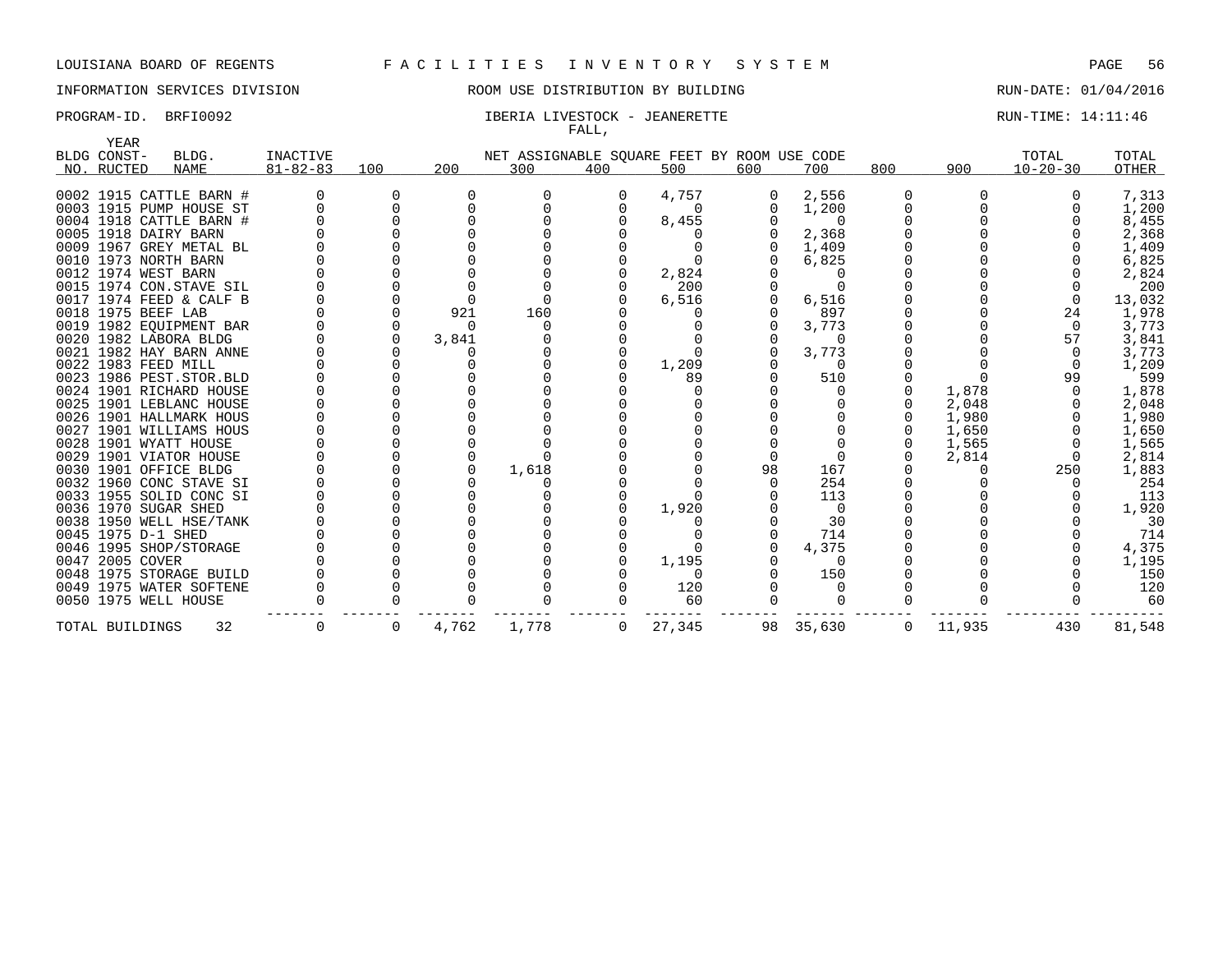# INFORMATION SERVICES DIVISION **ROOM USE DISTRIBUTION BY BUILDING RUN-DATE: 01/04/2016**

# FALL,

PROGRAM-ID. BRFI0092 **IDLEWILD - CLINTON IDLEWILD - CLINTON** RUN-TIME: 14:11:46

| YEAR<br>BLDG CONST- |                          | <b>INACTIVE</b> |     |       |                                             |     |       |       |              |     |       | TOTAL          | TOTAL  |
|---------------------|--------------------------|-----------------|-----|-------|---------------------------------------------|-----|-------|-------|--------------|-----|-------|----------------|--------|
|                     | BLDG.                    |                 |     |       | NET ASSIGNABLE SQUARE FEET BY ROOM USE CODE |     |       |       |              |     |       |                |        |
| NO. RUCTED          | NAME                     | $81 - 82 - 83$  | 100 | 200   | 300                                         | 400 | 500   | 600   | 700          | 800 | 900   | $10 - 20 - 30$ | OTHER  |
|                     | 0001 1957 FARM RESID     |                 |     |       |                                             |     |       |       | $\Omega$     |     | 876   |                | 876    |
|                     | 0002 1957 FEED STOR      |                 |     |       |                                             |     |       |       | 2,000        |     |       |                | 2,000  |
|                     | 0003 1958 MACH. SHED/SHO |                 |     |       |                                             |     |       |       | 2,209        |     |       |                | 2,209  |
|                     | 0004 1958 FARM RESI      |                 |     |       |                                             |     |       |       |              |     | 851   |                | 851    |
|                     | 0005 1959 LIVSTK/HAY BA  |                 |     |       |                                             |     |       |       | 1,728        |     |       |                | 1,728  |
|                     | 0006 1959 CHEM. STOR.    |                 |     |       |                                             |     |       |       | 210          |     |       |                | 210    |
|                     | 0007 1959 STOREROOM      |                 |     |       |                                             |     |       |       | 180          |     |       |                | 180    |
|                     | 0008 1960 IMPL. SHED     |                 |     |       |                                             |     |       |       | 768          |     |       |                | 768    |
|                     | 0010 1968 SAWMILL SHED   |                 |     |       |                                             |     |       |       | 3,456        |     |       |                | 3,456  |
|                     | 0011 1970 OBSERVATORY    |                 |     |       |                                             |     |       | 4,684 |              |     |       |                | 4,684  |
|                     | 0012 1973 OBSERVATORY P  |                 |     |       |                                             |     | 144   |       |              |     |       |                | 144    |
|                     | 0013 1976 CARPORT/STOR   |                 |     |       |                                             |     |       |       | 80           |     |       |                | 80     |
|                     | 0014 1976 OFFICE BLDG-N  |                 |     |       | 1,162                                       |     |       |       | 18           |     |       | 162            | 1,180  |
|                     | 0015 1976 LOAFING BARN   |                 |     |       |                                             |     | 2,132 |       |              |     |       |                | 2,132  |
| 0016 1976 SHED      |                          |                 |     |       |                                             |     | 504   |       |              |     |       |                | 504    |
| 0018 1976 SHELTER   |                          |                 |     | 864   |                                             |     |       |       |              |     |       |                | 864    |
|                     | 0019 1976 COMBINE SHED   |                 |     |       |                                             |     |       |       | 816          |     |       |                | 816    |
|                     | 0020 1977 RESIDENCE      |                 |     |       |                                             |     |       |       |              |     | 2,521 |                | 2,521  |
|                     | 0021 1978 RESIDENCE      |                 |     |       |                                             |     |       |       |              |     | 1,360 |                | 1,360  |
|                     | 0022 1979 PEACH SHED     |                 |     |       |                                             |     | 4,000 |       |              |     |       |                | 4,000  |
| 0024 1966 WELL      |                          |                 |     |       |                                             |     |       |       | 495          |     |       |                | 495    |
| 0025 1971 WELL      |                          |                 |     |       |                                             |     |       |       | 495          |     |       |                | 495    |
|                     | 0026 1960 WASH SHED      |                 |     |       |                                             |     | 86    |       |              |     |       |                | 86     |
|                     | 0027 2002 BREAKROOM      |                 |     |       |                                             |     | 900   |       |              |     |       |                | 900    |
| 0028 2002 LAB       |                          |                 |     | 720   |                                             |     |       |       |              |     |       |                | 720    |
|                     | 0029 1976 STOR BLDG      |                 |     |       |                                             |     |       |       | 750          |     |       |                | 750    |
|                     | 0030 2004 DEER FAC       |                 |     |       |                                             |     |       |       | 1,900        |     |       |                | 1,900  |
| TOTAL BUILDINGS     | 27                       |                 | 0   | 1,584 | 1,162                                       | 0   | 7,766 |       | 4,684 15,105 | 0   | 5,608 | 162            | 35,909 |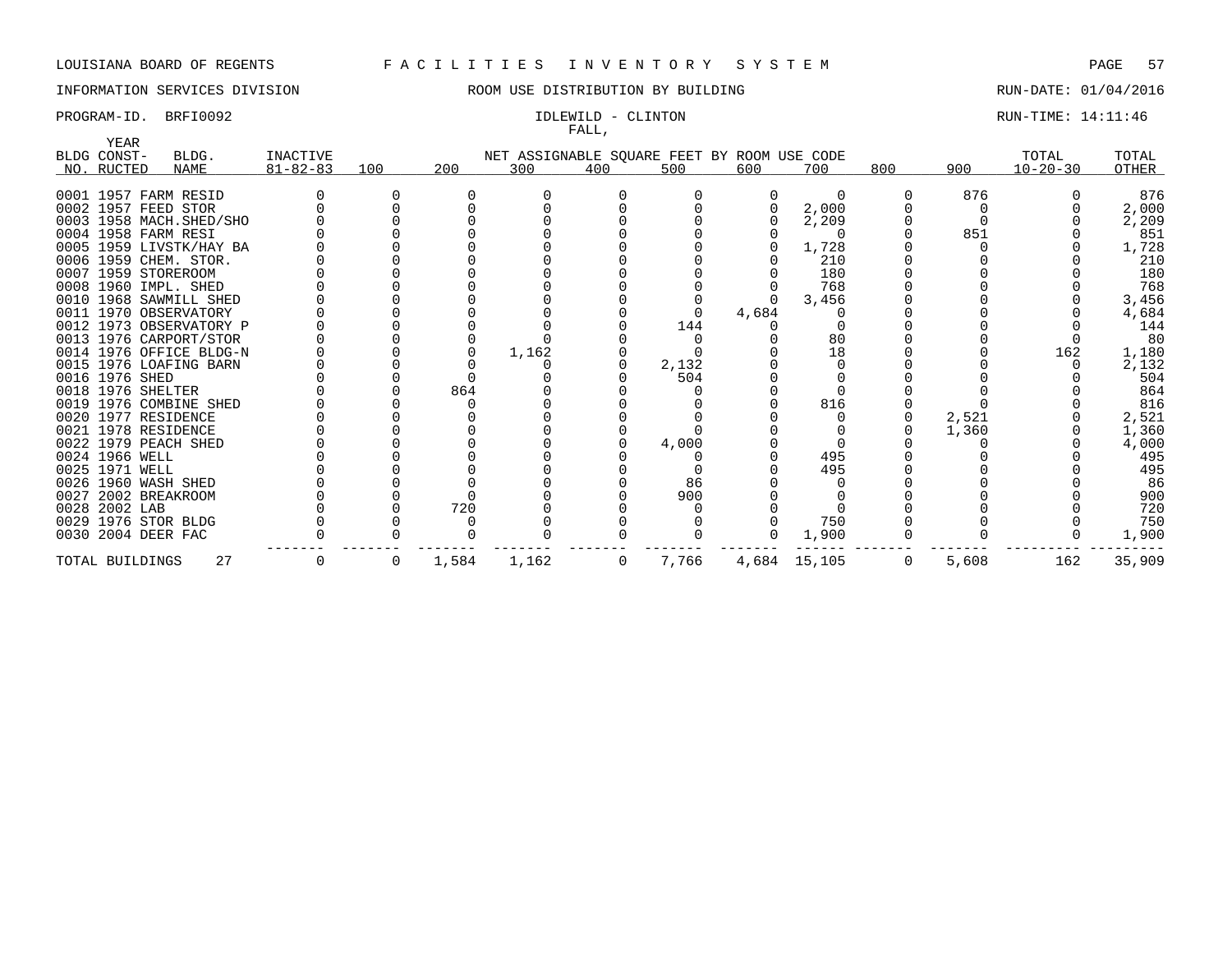# INFORMATION SERVICES DIVISION ROOM USE DISTRIBUTION BY BUILDING RUN-DATE: 01/04/2016

### PROGRAM-ID. BRFI0092 NORTH LOUISIANA - CALHOUN RUN-TIME: 14:11:46 FALL,

| YEAR            |                         |                |     |       |       | $\overline{1}$ |                                             |       |              |                |       |                |        |
|-----------------|-------------------------|----------------|-----|-------|-------|----------------|---------------------------------------------|-------|--------------|----------------|-------|----------------|--------|
| BLDG CONST-     | BLDG.                   | INACTIVE       |     |       |       |                | NET ASSIGNABLE SQUARE FEET BY ROOM USE CODE |       |              |                |       | TOTAL          | TOTAL  |
| NO. RUCTED      | NAME                    | $81 - 82 - 83$ | 100 | 200   | 300   | 400            | 500                                         | 600   | 700          | 800            | 900   | $10 - 20 - 30$ | OTHER  |
|                 |                         |                |     |       |       |                |                                             |       |              |                |       |                |        |
|                 | 0001 1901 FOREMAN'S RES |                |     |       |       |                |                                             |       | 0            |                | 2,976 |                | 2,976  |
|                 | 0003 1949 TRACTOR SHED  |                |     |       |       |                |                                             |       | 2,566        |                |       |                | 2,566  |
|                 | 0005 1950 OFFICE BLDG   |                |     |       | 1,786 |                |                                             | 110   | 117          |                |       | 261            | 2,013  |
|                 | 0006 1951 HAY & LOAF SH |                |     |       |       |                | 5,400                                       |       |              |                |       |                | 5,400  |
|                 | 0009 1955 AUDITORIUM/ B |                |     |       |       |                | $\Omega$                                    | 1,655 | 3,952        |                |       | 159            | 5,607  |
|                 | 0010 1957 FEED HOUSE    |                |     |       |       |                | 2,124                                       |       | 1,440        |                |       |                | 3,564  |
|                 | 0012 1958 GRN.HSE&HD.HS |                |     |       |       |                | 1,853                                       |       |              |                |       |                | 1,853  |
|                 | 0013 1958 PRODUCE SHED  |                |     |       |       |                | 3,200                                       |       |              |                |       |                | 3,200  |
|                 | 0014 1958 SUPT RESIDENC |                |     |       |       |                |                                             |       |              |                | 1,690 |                | 1,690  |
|                 | 0024 1960 BROILER HOUSE |                |     |       |       |                |                                             |       | 3,600        |                |       |                | 3,600  |
|                 | 0025 1961 LAB/CARP SHED |                |     | 1,138 |       |                |                                             |       | 2,088        |                |       | 38             | 3,226  |
|                 | 0027 1966 IMPLEMENT SHE |                |     |       |       |                |                                             |       | 2,244        |                |       | 216            | 2,244  |
|                 | 0030 1967 FARMER RESI   |                |     |       |       |                |                                             |       |              |                | 1,083 |                | 1,083  |
|                 | 0031 1967 FARMER RESI   |                |     |       |       |                |                                             |       |              |                | 1,083 |                | 1,083  |
|                 | 0033 1968 GOAT SHED     |                |     |       |       |                | 3,540                                       |       |              |                |       |                | 3,540  |
|                 | 0034 1968 HAY STOR BARN |                |     |       |       |                |                                             |       | 2,137        |                |       |                | 2,137  |
|                 | 0038 1978 POULTRY STOR  |                |     |       |       |                |                                             |       | 2,286        |                |       |                | 2,286  |
|                 | 0039 1981 ORNA. GREENHS |                |     |       |       |                | 1,976                                       |       |              |                |       |                | 1,976  |
|                 | 0040 1982 COOL SLS BLDG |                |     |       |       |                | 494                                         |       | 287          |                |       |                | 781    |
|                 | 0041 1983 PEST.STOR.BLD |                |     | 64    |       |                |                                             |       | 572          |                |       |                | 637    |
|                 | 0042 1984 EXTENSION OFF |                |     |       | 1,238 |                | 585                                         |       | 63           |                |       | 245            | 1,886  |
|                 | 0046 1967 FARMER'S RESI |                |     |       |       |                |                                             |       |              |                | 1,083 |                | 1,083  |
| TOTAL BUILDINGS | 22                      |                | 0   | 1,202 | 3,024 | $\overline{0}$ | 19,173                                      |       | 1,765 21,352 | $\overline{0}$ | 7,915 | 919            | 54,431 |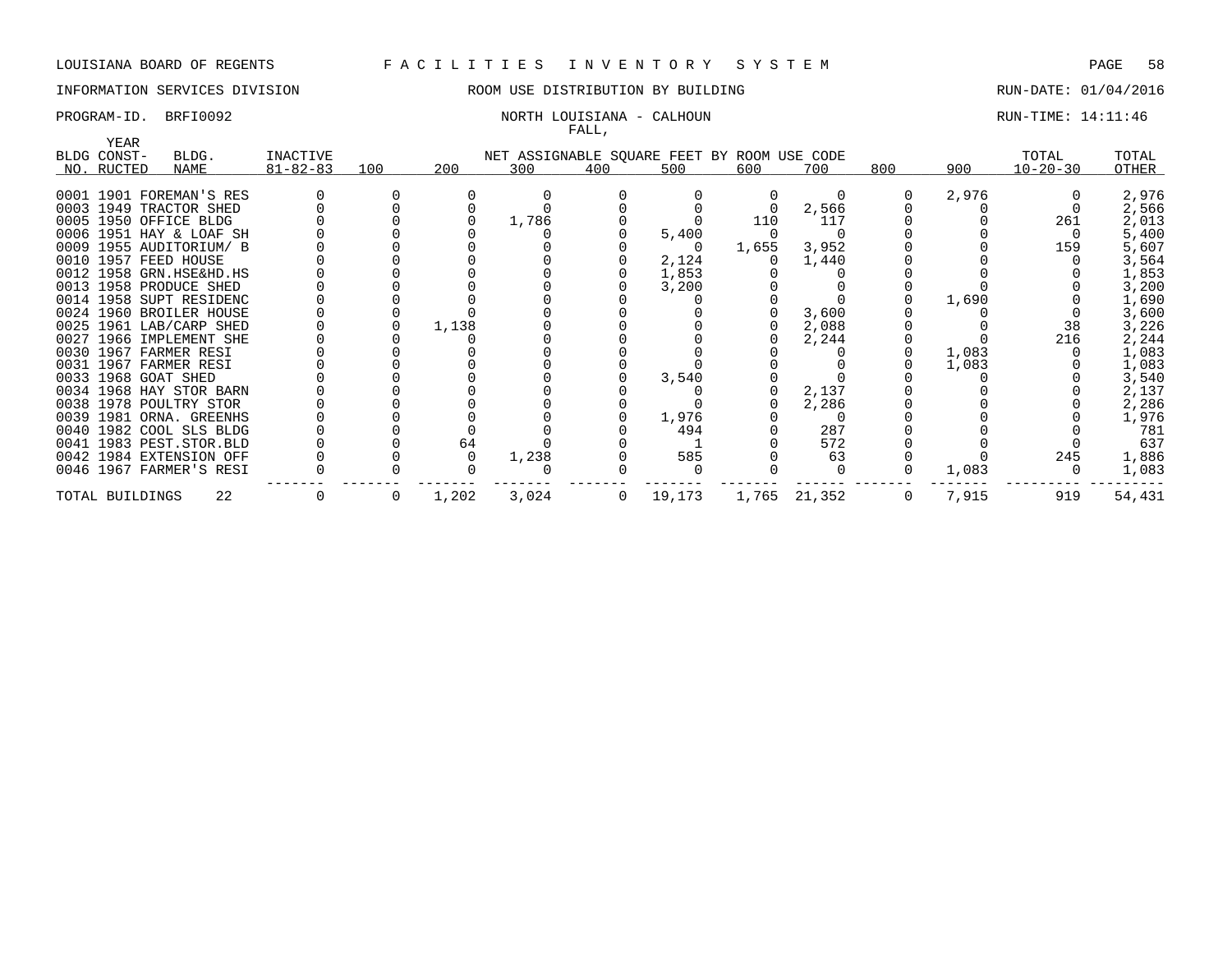# INFORMATION SERVICES DIVISION ROOM USE DISTRIBUTION BY BUILDING RUN-DATE: 01/04/2016

# FALL,

PROGRAM-ID. BRFI0092 **EXAM** - HILL FARM - HOMER RUN-TIME: 14:11:46

|      | YEAR           |                         |                |          |          |                                             |              |              |          |          |              |              |                |              |
|------|----------------|-------------------------|----------------|----------|----------|---------------------------------------------|--------------|--------------|----------|----------|--------------|--------------|----------------|--------------|
|      | BLDG CONST-    | BLDG.                   | INACTIVE       |          |          | NET ASSIGNABLE SOUARE FEET BY ROOM USE CODE |              |              |          |          |              |              | TOTAL          | TOTAL        |
|      | NO. RUCTED     | <b>NAME</b>             | $81 - 82 - 83$ | 100      | 200      | 300                                         | 400          | 500          | 600      | 700      | 800          | 900          | $10 - 20 - 30$ | <b>OTHER</b> |
|      |                |                         |                |          |          |                                             |              |              |          |          |              |              |                |              |
|      |                | 0002 1946 FARM SUPER RE | 0              | 0        | $\Omega$ | 0                                           | 0            | 0            | 0        | 0        | 0            | 1,860        | 0              | 1,860        |
|      |                | 0003 1948 OFFICE BUILDI | 0              | 0        | O        | 1,380                                       | 0            | $\Omega$     | 1,015    | 156      | 0            | $\Omega$     | 356            | 2,551        |
|      |                | 0004 1948 STAFF RESD NO | 0              | 0        | $\Omega$ | $\Omega$                                    |              | <sup>0</sup> | 0        | O        | 0            | 2,800        | $\Omega$       | 2,800        |
|      |                | 0005 1948 MACH & IMP SH | $\Omega$       | 0        | $\Omega$ | 228                                         |              | $\Omega$     | 0        | 4,480    | 0            | $\Omega$     | 187            | 4,708        |
|      |                | 0006 1949 STAFF RESIDEN | $\Omega$       | $\Omega$ | O        | 0                                           |              | <sup>0</sup> | O        | O        | 0            | 1,800        | $\Omega$       | 1,800        |
|      |                | 0007 1949 STAFF RESIDEN | $\Omega$       | $\Omega$ | ∩        | $\Omega$                                    |              |              |          | ∩        | <sup>0</sup> | 1,800        | $\Omega$       | 1,800        |
|      |                | 0008 1949 LABORER COTTA | $\Omega$       | $\Omega$ | $\Omega$ |                                             |              |              |          | O        | <sup>0</sup> | 936          | ∩              | 936          |
|      |                | 0010 1949 LABORER COTTA | $\Omega$       | $\Omega$ | $\Omega$ | 0                                           |              | <sup>0</sup> |          | $\Omega$ | 0            | 936          | ∩              | 936          |
|      |                | 0011 1949 LABORER COTTA | $\Omega$       | 0        | $\Omega$ | $\Omega$                                    |              | $\Omega$     |          | 0        | 0            | 936          | O              | 936          |
| 0013 |                | 1949 PUMP HOUSE         |                | $\Omega$ | $\Omega$ | $\Omega$                                    |              | 280          |          | 0        | 0            | 0            |                | 280          |
|      |                | 0015 1949 STAFF RESD NO | U              | 0        | ∩        | <sup>0</sup>                                |              | $\Omega$     |          | $\Omega$ | 0            | 2,100        |                | 2,100        |
|      |                | 0017 1949 STAFF RES NO  | $\Omega$       | $\Omega$ | $\Omega$ | $\Omega$                                    |              | $\Omega$     |          | $\Omega$ | $\Omega$     | 2,500        | $\Omega$       | 2,500        |
|      |                | 0018 1949 STAFF RES NO  | $\Omega$       | $\Omega$ | ∩        | 0                                           |              | $\Omega$     | 0        | $\Omega$ | <sup>0</sup> | 2,000        | $\Omega$       | 2,000        |
|      |                | 0019 1950 DRYING & STOR | $\Omega$       | $\Omega$ | ∩        | $\Omega$                                    |              | 440          | 0        | 1,800    | <sup>0</sup> | 0            | $\Omega$       | 2,240        |
|      |                | 0020 1950 FERTILIZER HS | $\Omega$       | 0        | ∩        | $\Omega$                                    |              | $\Omega$     | $\Omega$ | 612      | 0            | $\Omega$     | $\Omega$       | 612          |
|      |                | 0021 1950 OLD DAIRY PAR | $\Omega$       | 0        | $\Omega$ | 224                                         |              | 627          | 0        | 160      | 0            | 0            | 246            | 1,011        |
|      |                | 0022 1950 BULL BARN #2  | $\Omega$       | $\Omega$ | O        | 0                                           | O            | 300          |          | $\Omega$ | <sup>0</sup> | <sup>0</sup> | 0              | 300          |
|      |                | 0023 1950 TACK/CATTLE S |                | 0        | $\Omega$ | $\Omega$                                    | O            | 1,584        |          | 0        | 0            |              |                | 1,584        |
|      |                | 0024 1950 HEAVY SPRING  | $\Omega$       | $\Omega$ | $\Omega$ |                                             |              | 140          |          | $\Omega$ | <sup>0</sup> |              |                | 140          |
|      |                | 0025 1950 HEAVY SPRING  | $\Omega$       | $\Omega$ | O        | $\Omega$                                    |              | 140          | 0        | $\Omega$ | 0            |              |                | 140          |
|      |                | 0026 1951 SEED HOUSE    | $\Omega$       | $\Omega$ | ∩        | $\Omega$                                    |              | $\Omega$     | 0        | 2,280    | O            |              |                | 2,280        |
|      |                | 0027 1952 BULL SHED     | $\Omega$       | $\Omega$ | $\Omega$ | 0                                           |              | 360          |          | $\Omega$ | 0            | O            |                | 360          |
|      |                | 0030 1953 HAY STOR&BROI | $\Omega$       | $\Omega$ | $\Omega$ | $\Omega$                                    |              | <sup>0</sup> | 0        | 1,870    | 0            | $\Omega$     |                | 1,870        |
|      |                | 0033 1955 GEN.STOR.BLDG | $\Omega$       | 0        | ∩        | $\Omega$                                    |              | <sup>0</sup> | 0        | 960      | 0            | $\Omega$     | ∩              | 960          |
|      |                | 0035 1956 STAFF RESD NO |                | 0        | $\Omega$ | $\Omega$                                    |              | <sup>0</sup> | 0        | 0        | 0            | 1,500        |                | 1,500        |
|      |                | 0036 1956 STAFF RESD NO | $\Omega$       | $\Omega$ | ∩        | <sup>0</sup>                                |              |              |          | $\Omega$ | 0            | 1,800        | ∩              | 1,800        |
|      |                | 0037 1956 FARM SUP RES  | $\Omega$       | $\Omega$ | ∩        | $\Omega$                                    |              | 0            |          | $\Omega$ | 0            | 1,228        |                | 1,228        |
|      |                | 0038 1956 FORESTRY SUPP | $\Omega$       | O        |          | $\Omega$                                    |              | $\Omega$     |          | 238      | <sup>0</sup> | O            |                | 238          |
|      |                | 0040 1957 LAB ANIMALS   | $\Omega$       | $\Omega$ | ∩        | 0                                           |              | 200          |          | $\Omega$ | 0            | <sup>0</sup> |                | 200          |
|      |                | 0041 1962 4 CONC SILOS  | $\Omega$       | 0        | ∩        | $\Omega$                                    |              | 152          |          | $\Omega$ | <sup>0</sup> |              | ∩              | 152          |
|      |                | 0042 1967 FEED SHED & S | 0              | 0        | O        | 0                                           |              | 240          |          | $\Omega$ | 0            | <sup>0</sup> | 0              | 240          |
|      |                | 0043 1967 EOUIPMENT STO | $\Omega$       | 0        | ∩        | $\Omega$                                    |              | 140          |          | 476      | 0            | <sup>0</sup> | <sup>n</sup>   | 616          |
|      |                | 0044 1968 MASTITIS RES  | 0              | 0        | 1,380    | 636                                         |              | 0            |          | O        | 0            | <sup>0</sup> | 157            | 2,016        |
|      |                | 0045 1968 HAY STOR & FE | $\Omega$       | $\Omega$ | ∩        | 0                                           |              | 1,560        |          | $\Omega$ | 0            |              | $\Omega$       | 1,560        |
|      |                | 0047 1968 HAY STOR & FE | $\Omega$       | $\Omega$ | O        | $\Omega$                                    |              | 1,560        |          | O        | 0            |              | O              | 1,560        |
|      |                | 0049 1969 HAY STOR & FE | $\Omega$       | $\Omega$ | $\Omega$ | $\Omega$                                    |              | 1,560        |          | $\Omega$ | 0            |              | O              | 1,560        |
|      |                | 0050 1979 COMMODITY BAR | $\Omega$       | $\Omega$ | $\Omega$ | <sup>0</sup>                                |              | 8,000        |          | $\Omega$ | 0            |              |                | 8,000        |
|      |                | 0051 1979 FREESTALL BAR | $\Omega$       | 0        | $\Omega$ | 0                                           |              | 8,640        |          | $\Omega$ | 0            |              | O              | 8,640        |
|      |                | 0052 1979 DAIRY CORRAL  | $\Omega$       | 0        | $\Omega$ | <sup>0</sup>                                | <sup>0</sup> | 1,152        |          | $\Omega$ | 0            |              |                | 1,152        |
|      |                | 0054 1987 MILKING PARLO | 0              | $\Omega$ | $\Omega$ | $\Omega$                                    |              | 3,200        |          | 0        | 0            |              |                | 3,200        |
|      | 0059 1950 SHED |                         | $\Omega$       | 0        | ∩        | <sup>0</sup>                                |              | 160          |          | O        | 0            |              |                | 160          |
|      | 0060 1950 SHED |                         | $\Omega$       | $\Omega$ | $\Omega$ | $\Omega$                                    |              | 160          |          | $\Omega$ | 0            |              |                | 160          |
|      | 0061 1950 SHED |                         | $\Omega$       | O        | ∩        | $\Omega$                                    | Ω            | 120          |          | O        | 0            |              |                | 120          |
|      | 0062 1950 SHED |                         | $\Omega$       | $\Omega$ | ∩        | $\Omega$                                    |              | 120          |          | $\Omega$ | O            |              |                | 120          |
|      | 0064 1950 SHED |                         | $\Omega$       | U        | ∩        | $\Omega$                                    |              | 120          |          | O        | O            |              |                | 120          |
|      | 0066 1950 SHED |                         | O              | O        |          | $\Omega$                                    |              | 120          |          | O        | 0            |              |                | 120          |
|      | 0067 1950 SHED |                         | O              | $\Omega$ | ∩        | $\Omega$                                    |              | 120          |          | $\Omega$ | O            |              |                | 120          |
|      | 0068 1950 SHED |                         | $\Omega$       | 0        | ∩        | $\Omega$                                    | 0            | 120          | $\Omega$ | 0        | $\Omega$     | $\Omega$     | $\Omega$       | 120          |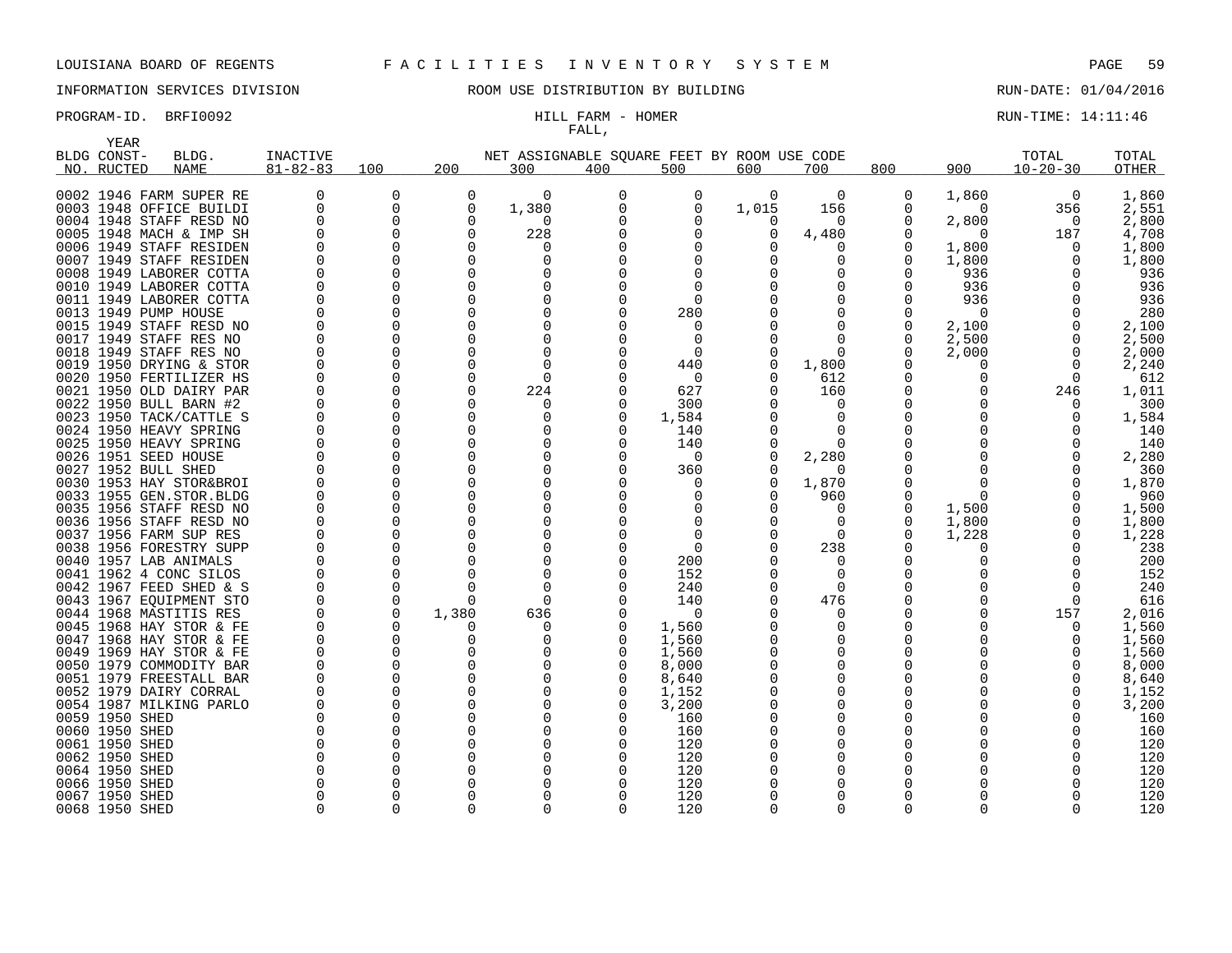# INFORMATION SERVICES DIVISION **ROOM USE DISTRIBUTION BY BUILDING RUN-DATE: 01/04/2016**

# FALL,

# PROGRAM-ID. BRFI0092 **EXAM** - HILL FARM - HOMER RUN-TIME: 14:11:46

|                                          |                         |    |                            |     |       |       | .   |                                                    |       |        |     |        |                         |                |
|------------------------------------------|-------------------------|----|----------------------------|-----|-------|-------|-----|----------------------------------------------------|-------|--------|-----|--------|-------------------------|----------------|
| <b>YEAR</b><br>BLDG CONST-<br>NO. RUCTED | BLDG.<br>NAME           |    | INACTIVE<br>$81 - 82 - 83$ | 100 | 200   | 300   | 400 | NET ASSIGNABLE SQUARE FEET BY ROOM USE CODE<br>500 | 600   | 700    | 800 | 900    | TOTAL<br>$10 - 20 - 30$ | TOTAL<br>OTHER |
| 0071 1950 SHED                           |                         |    |                            |     |       |       |     | 120                                                |       |        |     |        |                         | 120            |
|                                          | 0072 1962 FEED BUNKER   |    |                            |     |       |       |     |                                                    |       | .,350  |     |        |                         | 1,350          |
|                                          | 0073 1965 STORAGE SHED  |    |                            |     |       |       |     |                                                    |       | 300    |     |        |                         | 300            |
|                                          | 0075 1996 PESTICIDE BLD |    |                            |     |       |       |     |                                                    |       | 720    |     |        |                         | 720            |
|                                          | 0077 2004 NEW MAINTENAN |    |                            |     |       |       |     |                                                    |       | 3,135  |     |        |                         | 3,135          |
|                                          | 0078 1994 CORRAL COVER  |    |                            |     |       |       |     | 2,960                                              |       |        |     |        |                         | 2,960          |
|                                          | 0079 2005 PUMP HOUSE    |    |                            |     |       |       |     | 290                                                |       |        |     |        |                         | 290            |
|                                          | 0081 2007 POULTRY HOUSE |    |                            |     |       |       |     | 22,400                                             |       |        |     |        |                         | 22,400         |
|                                          | 0082 2007 POULTRY HOUSE |    |                            |     |       |       |     | 22,400                                             |       |        |     |        |                         | 22,400         |
| TOTAL BUILDINGS                          |                         | 57 |                            |     | 1,380 | 2,468 |     | 79,485                                             | 1,015 | 18,537 |     | 22,196 | 946                     | 125,081        |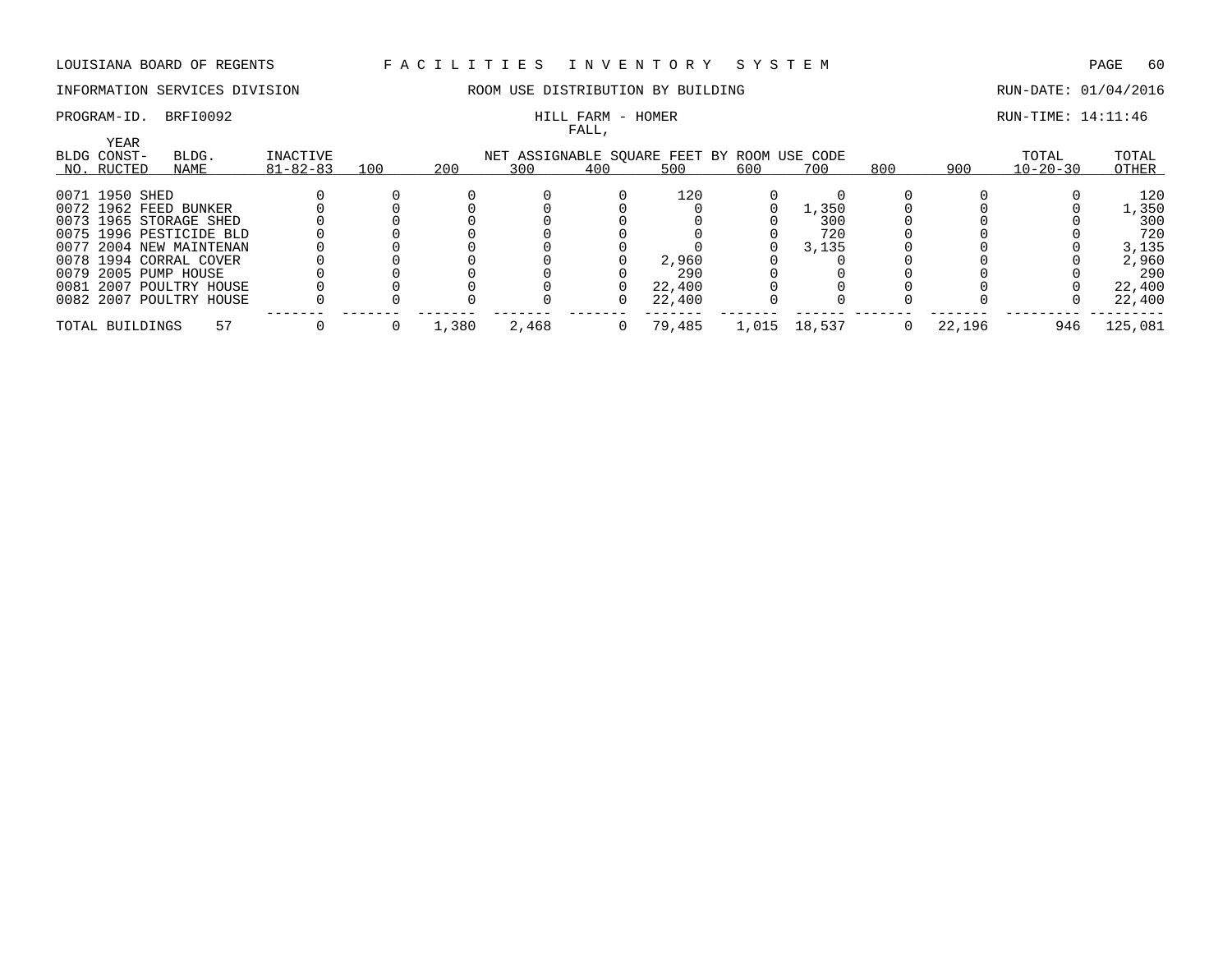### INFORMATION SERVICES DIVISION ROOM USE DISTRIBUTION BY BUILDING RUN-DATE: 01/04/2016

### PROGRAM-ID. BRFI0092 NORTHEAST LOUISIANA - ST. JOSEPH RUN-TIME: 14:11:46 FALL,

| YEAR                |                         |                |     |     |       |                |                                             |       |        |     |        |                |        |
|---------------------|-------------------------|----------------|-----|-----|-------|----------------|---------------------------------------------|-------|--------|-----|--------|----------------|--------|
| BLDG CONST-         | BLDG.                   | INACTIVE       |     |     |       |                | NET ASSIGNABLE SQUARE FEET BY ROOM USE CODE |       |        |     |        | TOTAL          | TOTAL  |
| NO. RUCTED          | NAME                    | $81 - 82 - 83$ | 100 | 200 | 300   | 400            | 500                                         | 600   | 700    | 800 | 900    | $10 - 20 - 30$ | OTHER  |
|                     |                         |                |     |     |       |                |                                             |       |        |     |        |                |        |
|                     | 0001 1930 FOREMAN HOUSE |                |     |     |       |                |                                             |       |        |     | 1,202  |                | 1,202  |
|                     | 0002 1947 STORAGE BLDG  |                |     |     |       |                |                                             |       | 160    |     |        |                | 160    |
|                     | 0004 1949 AG ENG RESID- |                |     |     |       |                |                                             |       |        |     | 1,732  |                | 1,732  |
|                     | 0005 1949 AGRO RESID-GA |                |     |     |       |                |                                             |       |        |     | 1,553  |                | 1,553  |
|                     | 0006 1949 ANIMAL HUSB R |                |     |     |       |                |                                             |       |        |     | 1,536  |                | 1,536  |
|                     | 0007 1950 SHOP & EXTENS |                |     |     |       |                |                                             | 192   | 6,400  |     |        |                | 6,592  |
|                     | 0008 1956 OFFICE BLDG   |                |     | 65  | 2,662 |                |                                             | 1,911 | 253    |     |        | 482            | 4,891  |
|                     | 0009 1957 ASST AGRO RES |                |     |     |       |                |                                             |       |        |     | 1,678  |                | 1,678  |
|                     | 0010 1957 SHEEP BARN    |                |     |     |       |                | 2,050                                       |       | 900    |     |        |                | 2,950  |
| 0011 1959 HEADHOUSE |                         |                |     |     |       |                | 240                                         |       |        |     |        |                | 240    |
|                     | 0012 1962 CATTLE BARN   |                |     |     |       |                | 1,200                                       |       | 1,300  |     |        |                | 2,500  |
|                     | 0013 1964 SUPT RESID-GA |                |     |     |       |                |                                             |       |        |     | 2,581  |                | 2,581  |
|                     | 0014 1968 FERT-CHEM STO |                |     |     |       |                |                                             |       | 7,568  |     |        | 112            | 7,568  |
| 0015 1981 LAB/STOR  |                         |                |     | 768 |       |                |                                             |       | 2,131  |     |        |                | 2,899  |
|                     | 0018 1960 TRACTOR SHED  |                |     |     |       |                | 2,100                                       |       |        |     |        |                | 2,100  |
| 0020 1999 STOR BLDG |                         |                |     |     |       |                |                                             |       | 2,200  |     |        |                | 2,200  |
| TOTAL BUILDINGS     | 16                      |                |     | 833 | 2,662 | $\overline{0}$ | 5,590                                       | 2,103 | 20,912 | 0   | 10,282 | 594            | 42,382 |
|                     |                         |                |     |     |       |                |                                             |       |        |     |        |                |        |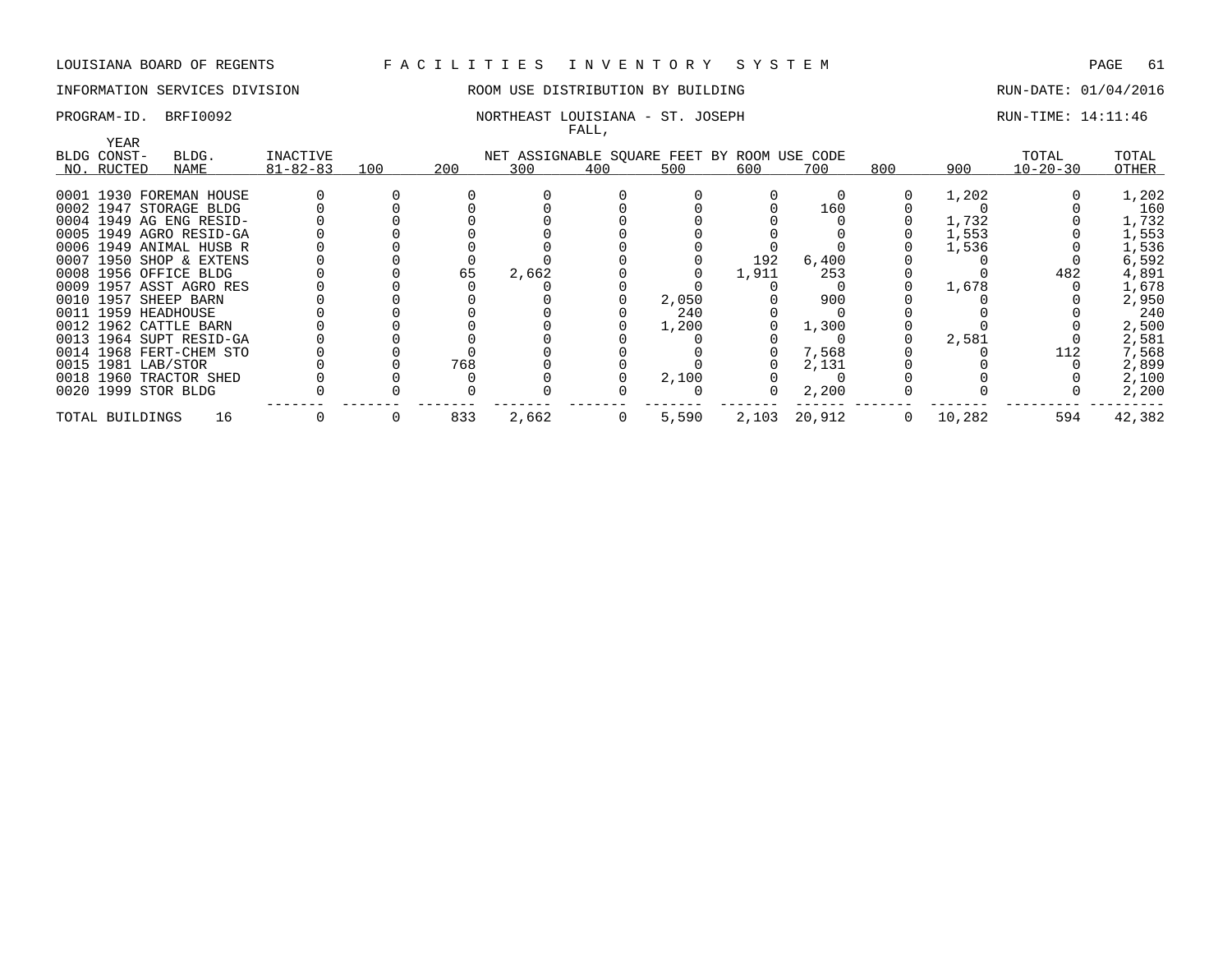### PROGRAM-ID. BRFI0092 **PECAN RESEARCH - SHREVEPORT** PROGRAM-ID. BRFI0092

# INFORMATION SERVICES DIVISION ROOM USE DISTRIBUTION BY BUILDING RUN-DATE: 01/04/2016

FALL,

| YEAR                    |                |     |       |       |     |                                             |     |       |     |     |                |        |
|-------------------------|----------------|-----|-------|-------|-----|---------------------------------------------|-----|-------|-----|-----|----------------|--------|
| BLDG CONST-<br>BLDG.    | INACTIVE       |     |       |       |     | NET ASSIGNABLE SQUARE FEET BY ROOM USE CODE |     |       |     |     | TOTAL          | TOTAL  |
| NO. RUCTED<br>NAME      | $81 - 82 - 83$ | 100 | 200   | 300   | 400 | 500                                         | 600 | 700   | 800 | 900 | $10 - 20 - 30$ | OTHER  |
| 0001 1983 ADMIN/LAB BLD |                |     | 1,416 | 1,908 |     |                                             | 164 |       |     |     | 534            | 3,488  |
| 0002 1929 GARAGE/ IMPL  |                |     |       |       |     |                                             |     | 3,258 |     |     |                | 3,258  |
| 0004 1966 ENTOMOLOGY BL |                |     | 580   |       |     |                                             |     | 146   |     |     | 49             | 726    |
| 0005 1974 NUT DRY/STOR  |                |     | 160   |       |     | 820                                         |     | 930   |     |     | 40             | 1,910  |
| 0006 1974 PEST/NUT PROC |                |     | 64    |       |     | 1,058                                       |     | 1,581 |     |     |                | 2,703  |
| 0008 1974 HEADHOUSE     |                |     |       |       |     | 551                                         |     |       |     |     | 30             | 551    |
| 0010 1979 RESEARCH COLD |                |     | 64    |       |     |                                             |     |       |     |     |                | 64     |
| 0011 1982 EOUIP REPAIR  |                |     |       |       |     |                                             |     | 2,109 |     |     |                | 2,109  |
| 0114 2000 GRNHSE #1 HOR |                |     |       |       |     | 1,430                                       |     |       |     |     |                | 1,430  |
| 0115 2000 GREENHOUSE #2 |                |     |       |       |     | 1,430                                       |     |       |     |     |                | 1,430  |
| 0116 2003 GRNHSE 3 PATH |                |     |       |       |     | 1,430                                       |     |       |     |     |                | 1,430  |
| 0117 2007 STORAGE       |                |     |       |       |     |                                             |     | 1,790 |     |     |                | 1,790  |
| 12<br>TOTAL BUILDINGS   |                |     | 2,284 | 1,908 |     | 6,719                                       | 164 | 9,814 |     |     | 653            | 20,889 |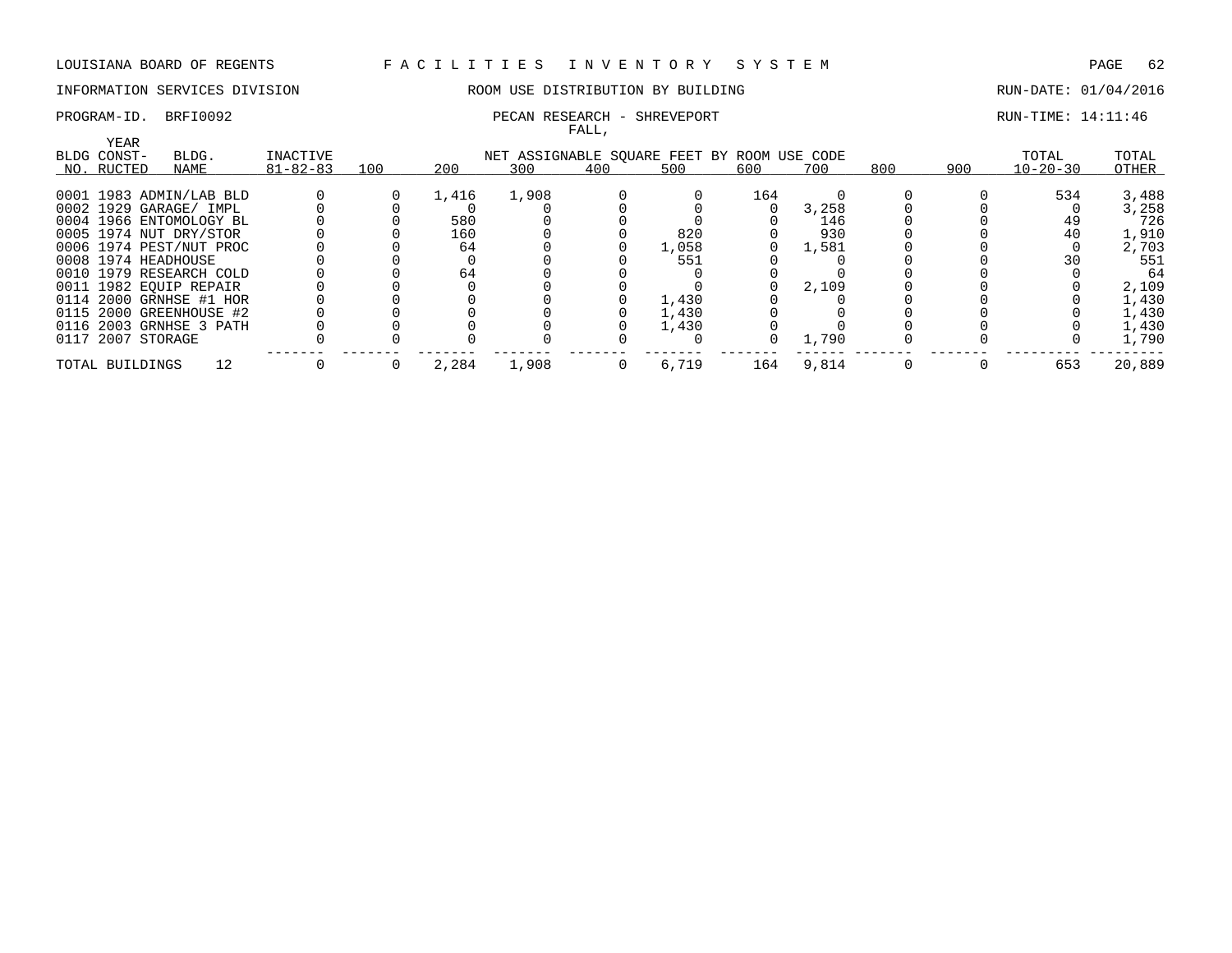# INFORMATION SERVICES DIVISION 88 ROOM USE DISTRIBUTION BY BUILDING RUN-DATE: 01/04/2016

FALL,

| YEAR<br>BLDG CONST-     | BLDG. | INACTIVE       |     |     | NET ASSIGNABLE SOUARE FEET BY ROOM USE CODE |                |       |          |        |          |       | TOTAL          | TOTAL  |
|-------------------------|-------|----------------|-----|-----|---------------------------------------------|----------------|-------|----------|--------|----------|-------|----------------|--------|
| NO. RUCTED              | NAME  | $81 - 82 - 83$ | 100 | 200 | 300                                         | 400            | 500   | 600      | 700    | 800      | 900   | $10 - 20 - 30$ | OTHER  |
| 0001 1949 RESI 2        |       |                |     |     |                                             |                |       |          |        |          | 1,400 |                | 1,400  |
| 0014 1979 PUMP STATION  |       |                |     |     |                                             |                | 240   |          |        |          |       |                | 240    |
| 0016 1979 CHEMICAL STOR |       |                |     | 480 |                                             |                |       |          |        |          |       |                | 480    |
| 0018 1983 SHOP/STOR     |       |                |     |     |                                             |                |       |          | 5,714  |          |       | 136            | 5,714  |
| 0020 1901 PUMP HOUSE    |       |                |     |     |                                             |                |       |          |        |          |       |                | 90     |
| 0023 1992 GRNHSE 5      |       |                |     |     |                                             |                | 2,800 |          |        |          |       |                | 2,800  |
| 0024 1993 PACKING SHED  |       |                |     |     |                                             |                |       |          | 3,000  |          |       |                | 3,000  |
| 0026 2005 OFFICE        |       |                |     |     | 1,700                                       |                |       |          |        |          |       |                | 1,700  |
| 0027 2005 STORAGE       |       |                |     |     |                                             |                |       |          | 1,700  |          |       |                | 1,700  |
| 0030 2011 GREENHOUSE #1 |       |                |     |     |                                             |                | 2,850 |          |        |          |       |                | 2,850  |
| 0031 2011 GREENHOUSE #2 |       |                |     |     |                                             |                | 2,850 |          |        |          |       |                | 2,850  |
| TOTAL BUILDINGS         |       |                |     | 480 | 1,700                                       | $\overline{0}$ | 8,830 | $\Omega$ | 10,414 | $\Omega$ | 1,400 | 136            | 22,824 |

# PROGRAM-ID. BRFI0092 PLAQUEMINES - PORT SULPHUR RUN-TIME: 14:11:46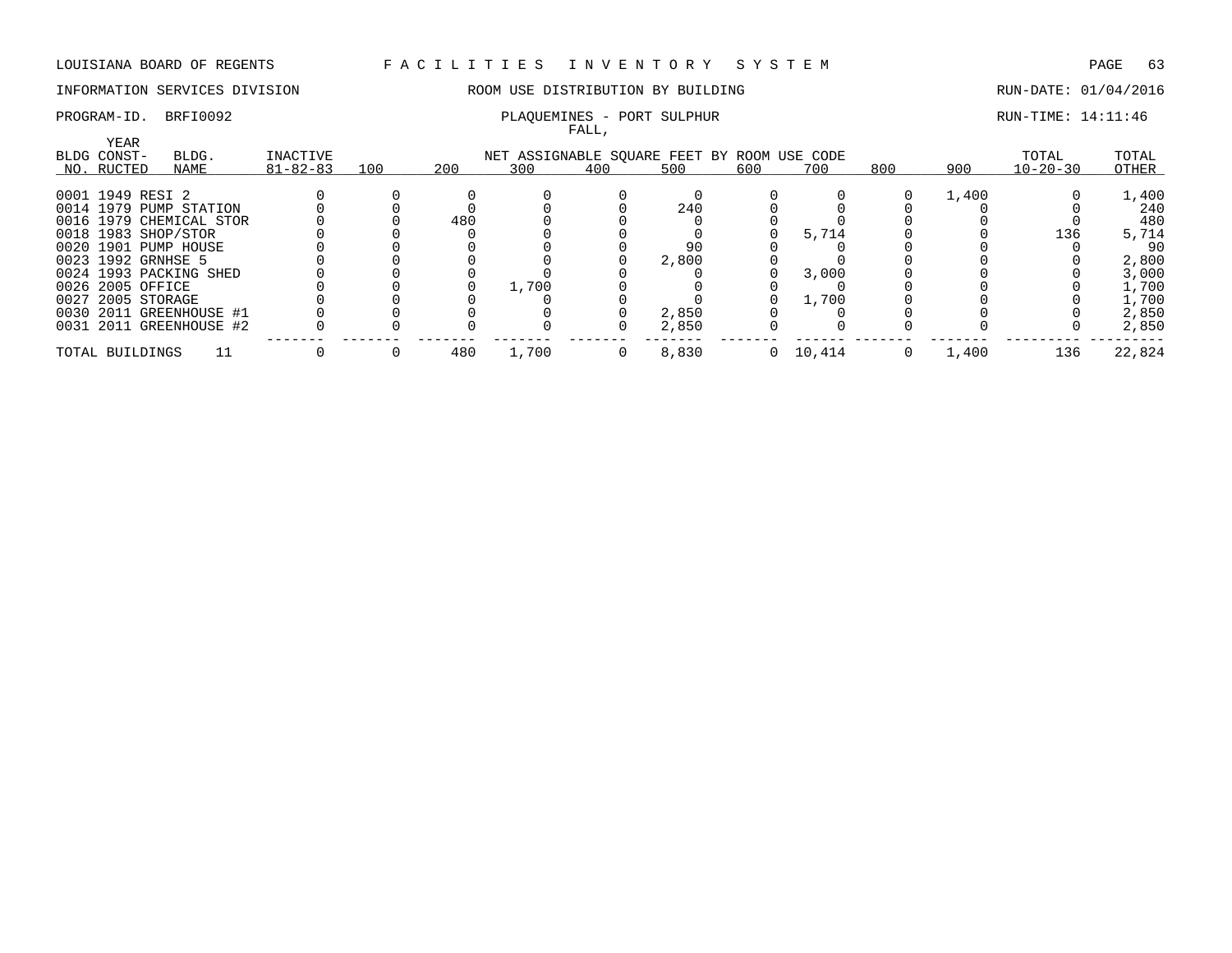# INFORMATION SERVICES DIVISION 88 ROOM USE DISTRIBUTION BY BUILDING 88 RUN-DATE: 01/04/2016

### PROGRAM-ID. BRFI0092 RED RIVER VALLEY - BOSSIER CITY RUN-TIME: 14:11:46 FALL,

| <b>YEAR</b> |                                                    |                |               |               |                                             |          |              |       |                      |                   |          |                |                |
|-------------|----------------------------------------------------|----------------|---------------|---------------|---------------------------------------------|----------|--------------|-------|----------------------|-------------------|----------|----------------|----------------|
| BLDG CONST- | BLDG.                                              | INACTIVE       |               |               | NET ASSIGNABLE SOUARE FEET BY ROOM USE CODE |          |              |       |                      |                   |          | TOTAL          | TOTAL          |
| NO. RUCTED  | <b>NAME</b>                                        | $81 - 82 - 83$ | 100           | 200           | 300                                         | 400      | 500          | 600   | 700                  | 800               | 900      | $10 - 20 - 30$ | <b>OTHER</b>   |
|             | 0001 1947 QUONSET BLDG                             |                | 0             | 0             | 0                                           | 0        | 0            | 0     | 3,000                | 0                 | 0        | 0              | 3,000          |
|             | 0002 1948 LAB & AUDITOI                            | 0              | 0             | 892           | 2,381                                       | O        | $\Omega$     | 1,665 | 456                  | 0                 | $\Omega$ | 882            | 5,394          |
|             | 0003 1948 ADMIN RESIDEN                            |                | 0             | 0             |                                             |          |              | O     | 0                    | 0                 | 2,500    | $\Omega$       | 2,500          |
|             | 0004 1948 COTTON HOUSE                             |                | $\Omega$      | $\Omega$      | O                                           |          | $\Omega$     | O     | $\Omega$             | <sup>0</sup>      |          | $\Omega$       |                |
|             | 0005 1950 SOYBEAN BUILD                            |                | $\Omega$      | O             |                                             |          | $\Omega$     |       |                      |                   | 1,200    | $\Omega$       | 1,200          |
|             | 0006 1950 EMPLOYEE BREA                            |                | $\Omega$      | O             |                                             |          | 116          |       | 3,164<br>199         | O                 |          |                | 3,164<br>315   |
|             |                                                    |                | $\Omega$      | O             |                                             |          |              |       |                      | O                 |          | 88             |                |
|             | 0007 1950 MINI RED BARN                            |                | $\Omega$      | $\Omega$      |                                             |          | 190<br>0     |       | $\Omega$<br>$\Omega$ | <sup>0</sup>      |          |                | 190            |
|             | 0008 1951 SUPERVISOR RE<br>0009 1951 FERTILIZER ST |                | $\Omega$      | O             |                                             |          | $\Omega$     |       | 868                  | O                 | 1,375    |                | 1,375<br>868   |
|             |                                                    |                | $\Omega$      | $\Omega$      |                                             |          | 627          |       |                      | O                 | ∩        |                |                |
|             | 0010 1951 RED BARN<br>0011 1952 PLANT LAB & O      |                | $\Omega$      | O             |                                             |          | $\Omega$     |       | 7,253<br>$\Omega$    | O                 | 1,200    |                | 7,880<br>1,200 |
|             |                                                    |                | $\Omega$      | O             |                                             |          | <sup>0</sup> | O     |                      |                   |          |                |                |
|             | 0014 1952 EOUIPMENT SHO                            |                | $\Omega$      | O             |                                             |          | $\Omega$     | O     | 2,327                |                   |          |                | 2,327          |
|             | 0015 1952 EQUIP STOR SH                            |                | $\Omega$      | O             |                                             |          | <sup>0</sup> |       | 5,000                | O                 |          |                | 5,000          |
|             | 0016 1952 LUMBER STORAG                            |                |               | $\Omega$      |                                             |          |              |       | 1,440                | O                 |          |                | 1,440          |
|             | 0019 1952 HAY SHED - PO                            |                | $\Omega$<br>0 | O             |                                             |          | 3,976        |       | $\Omega$             |                   | ∩        |                | 3,976          |
|             | 0020 1953 FAC CARPENTER                            |                | $\Omega$      | O             |                                             |          |              | 0     | 1,569                | 0<br><sup>0</sup> |          |                | 1,569          |
|             | 0021 1955 RESIDENCE-OFF                            |                | $\Omega$      | O             |                                             |          |              |       | 0<br>1               | O                 | 1,350    |                | 1,350<br>-1    |
|             | 0022 1956 WATER TOWER                              |                |               | U             |                                             |          |              |       |                      |                   |          |                |                |
|             | 0024 1958 ARMCO SEED BL                            |                | $\Omega$      | O             |                                             |          | <sup>0</sup> |       | 2,234                |                   |          |                | 2,234          |
|             | 0025 1959 COTTON SEED&S                            |                | 0<br>$\Omega$ | ∩             |                                             |          | ∩            | 0     | 1,488                | U                 |          |                | 1,488          |
|             | 0026 1960 EQUIPMENT SHE                            |                |               | O             |                                             |          |              |       | 1,920                |                   |          |                | 1,920          |
|             | 0027 1961 COTTON GIN                               |                | $\Omega$      | O             |                                             |          | 3,120        |       | 0                    |                   | ∩        |                | 3,120          |
|             | 0028 1964 COOLER BUILDI                            |                | $\Omega$      |               |                                             |          |              | O     | 2,304                | O                 |          |                | 2,304          |
|             | 0032 1973 TENANT HOUSE                             |                | $\Omega$      | $\Omega$      |                                             |          | n            |       | $\Omega$             | <sup>0</sup>      | 816      |                | 816            |
|             | 0033 1973 EXTENSION OFF                            |                | 0             | O<br>∩        |                                             |          | 0<br>∩       |       | 0                    | 0<br>U            | 1,300    |                | 1,300          |
|             | 0034 1976 RESID - FAC M                            |                | $\Omega$      |               |                                             |          |              |       | $\Omega$             |                   | 1,460    |                | 1,460          |
|             | 0035 1976 HAY SHED-META                            |                | $\Omega$      | O             |                                             |          | 1,800        |       | $\Omega$             |                   | $\Omega$ |                | 1,800          |
|             | 0036 1977 FORAGE BLDG.                             |                | $\Omega$      |               |                                             |          | 750          |       | $\Omega$             |                   |          |                | 750            |
|             | 0037 1977 VEHICLE GARAG                            |                | $\Omega$      | O<br>∩        |                                             |          | 0            | O     | 2,625                | 0<br>O            |          |                | 2,625          |
|             | 0038 1977 EOUIPMENT SHE                            |                | $\Omega$      |               |                                             |          | <sup>0</sup> | 0     | 1,800                |                   |          |                | 1,800          |
|             | 0039 1978 PEST STOR BLD                            |                | 0             | O             |                                             |          | 0            |       | 1,740                | 0                 |          |                | 1,740          |
|             | 0040 1901 OLD PESTICIDE                            |                | $\Omega$      | O             |                                             |          | 480          |       | $\Omega$             | <sup>0</sup><br>O |          |                | 480            |
|             | 0044 1965 COMBINE SHED                             |                | 0             | $\Omega$      | n                                           |          | 0            |       | 540                  |                   |          |                | 540            |
|             | 0045 1950 POWER WASHER                             |                | $\Omega$      | $\Omega$      |                                             |          | 816          |       | $\Omega$             |                   |          |                | 816            |
|             | 0051 1983 ADMIN BLDG                               |                | 0<br>$\Omega$ | 0<br>O        | 1,943                                       | 65       | 0            |       | 173                  | 0<br>O            |          | 330            | 2,181          |
|             | 0053 1992 BREEDING GREE                            |                |               |               |                                             | $\Omega$ | 286          |       | 0                    | U                 |          |                | 286            |
|             | 0054 1993 GRNHSE #2                                |                | $\Omega$      | O             | O                                           |          | 2,880        |       | 0                    |                   |          |                | 2,880          |
|             | 0055 1993 GRNHSE #3-TOM                            |                | $\Omega$      | $\Omega$      |                                             |          | 2,880        |       | 0                    |                   |          |                | 2,880          |
|             | 0056 1994 GRNHSE #4-TOM                            |                | $\Omega$      | O             |                                             |          | 2,880        |       | 0                    |                   |          |                | 2,880          |
|             | 0057 1994 GRNHSE #5-TOM                            |                | 0             | $\Omega$<br>U |                                             |          | 2,880        |       | 0                    |                   |          |                | 2,880          |
|             | 0058 1994 GRNHSE #6-TOM                            |                | $\Omega$      |               |                                             |          | 2,880        |       | $\Omega$             |                   |          |                | 2,880          |
|             | 0059 1993 TOMATO SUP ST                            |                | $\Omega$      |               |                                             |          | $\Omega$     |       | 240                  |                   |          |                | 240            |
|             | 0060 1993 TOMATO SUP ST                            |                | $\Omega$      | O             |                                             |          | $\Omega$     |       | 240                  |                   |          |                | 240            |
|             | 0061 1992 GRNHSE SUP ST                            |                | $\Omega$      |               |                                             |          | 240          |       | 0                    |                   |          |                | 240            |
|             | 0062 1991 PATH SUP BLDG                            |                | $\Omega$      | ∩             |                                             |          | $\Omega$     |       | 240                  |                   |          |                | 240            |
|             | 0063 1996 PATH GREENHOU                            |                | $\Omega$      | O             |                                             |          | 1,440        |       | 0                    | O                 |          |                | 1,440          |
|             | 0064 1996 ENTO GREENHOU                            |                | $\Omega$      | O             |                                             |          | 1,440        |       | $\Omega$             | O                 |          |                | 1,440          |
|             | 0065 1996 TOMATO GH SUP                            |                | $\Omega$      | $\Omega$      | $\Omega$                                    |          | $\Omega$     | 0     | 336                  | $\Omega$          | $\Omega$ |                | 336            |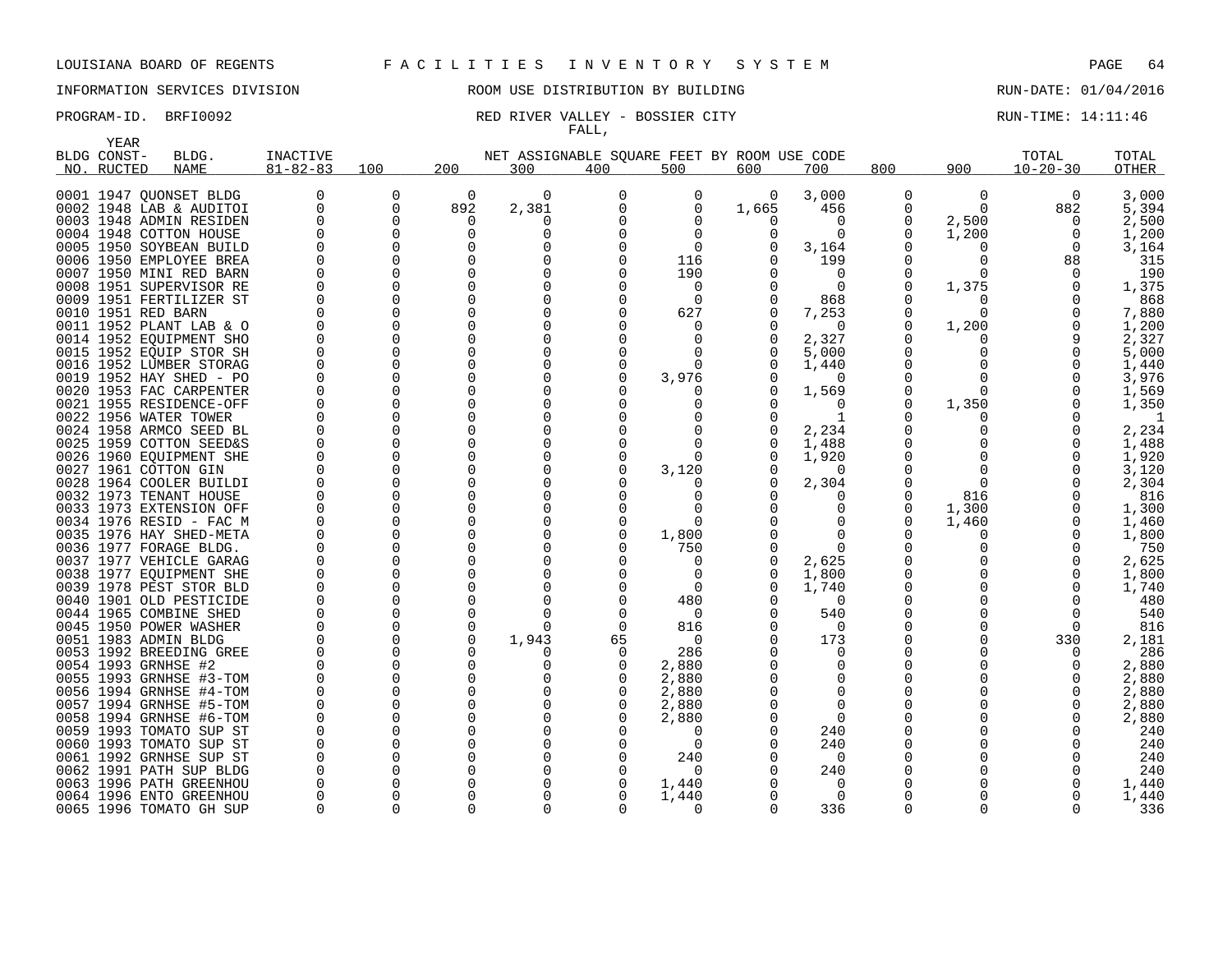| LOUISIANA BOARD OF REGENTS        |               |                      |     |     |       |       | FACILITIES INVENTORY SYSTEM                        |     |              |     |        |                         | 65<br>PAGE           |
|-----------------------------------|---------------|----------------------|-----|-----|-------|-------|----------------------------------------------------|-----|--------------|-----|--------|-------------------------|----------------------|
| INFORMATION SERVICES DIVISION     |               |                      |     |     |       |       | ROOM USE DISTRIBUTION BY BUILDING                  |     |              |     |        |                         | RUN-DATE: 01/04/2016 |
| PROGRAM-ID.                       | BRFI0092      |                      |     |     |       | FALL, | RED RIVER VALLEY - BOSSIER CITY                    |     |              |     |        | RUN-TIME: 14:11:46      |                      |
| YEAR<br>BLDG CONST-<br>NO. RUCTED | BLDG.<br>NAME | INACTIVE<br>81-82-83 | 100 | 200 | 300   | 400   | NET ASSIGNABLE SOUARE FEET BY ROOM USE CODE<br>500 | 600 | 700          | 800 | 900    | TOTAL<br>$10 - 20 - 30$ | TOTAL<br>OTHER       |
| TOTAL BUILDINGS                   | 48            |                      |     | 892 | 4,324 | 65    | 29,681                                             |     | 1,665 41,157 |     | 11,201 | 1,309                   | 88,985               |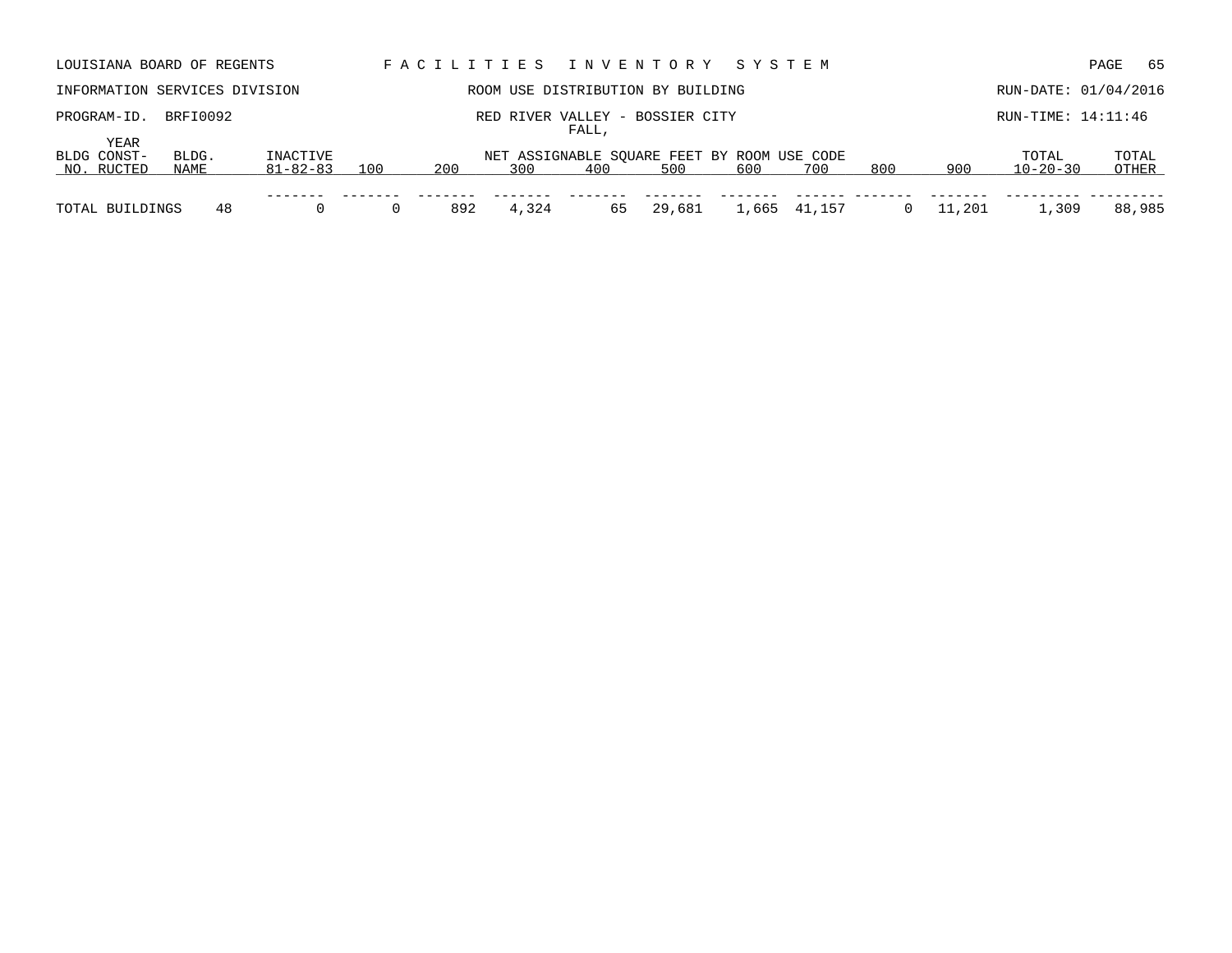# INFORMATION SERVICES DIVISION ROOM USE DISTRIBUTION BY BUILDING RUN-DATE: 01/04/2016

# FALL,

PROGRAM-ID. BRFI0092 **RICE - CROWLEY RUN-TIME: 14:11:46** ROGRAM-ID. BRFI0092

| YEAR        |                         |                 |             |              |          |                                             |              |          |          |          |          |                |       |
|-------------|-------------------------|-----------------|-------------|--------------|----------|---------------------------------------------|--------------|----------|----------|----------|----------|----------------|-------|
| BLDG CONST- | BLDG.                   | <b>INACTIVE</b> |             |              |          | NET ASSIGNABLE SQUARE FEET BY ROOM USE CODE |              |          |          |          |          | TOTAL          | TOTAL |
| NO. RUCTED  | NAME                    | $81 - 82 - 83$  | 100         | 200          | 300      | 400                                         | 500          | 600      | 700      | 800      | 900      | $10 - 20 - 30$ | OTHER |
|             |                         |                 |             |              |          |                                             |              |          |          |          |          |                |       |
|             | 0001 1920 OLD RESIDENCE | $\Omega$        | 0           | <sup>0</sup> | O        | 0                                           | $\Omega$     | 0        | $\Omega$ | 0        | 2,598    | $\Omega$       | 2,598 |
|             | 0002 1949 SHOP&MACH.MAI | $\Omega$        | $\mathbf 0$ | 0            | $\Omega$ | $\Omega$                                    | $\Omega$     | 0        | 2,400    | 0        | $\Omega$ | $\Omega$       | 2,400 |
|             | 0003 1949 RICE DRIER BL | ∩               | $\Omega$    | O            |          | U                                           | 2,840        | 0        | 3,825    | 0        | $\Omega$ |                | 6,665 |
|             | 0004 1949 RESIDENCE & G |                 | 0           | 0            |          |                                             |              |          | 0        | 0        | 1,624    |                | 1,624 |
|             | 0005 1949 UTILITY BLDG  |                 | $\Omega$    | U            |          |                                             |              |          | $\Omega$ | 0        | 400      |                | 400   |
|             | 0007 1949 GRAIN BINS    |                 | $\Omega$    | U            |          |                                             |              |          | 600      | O        | $\Omega$ |                | 600   |
|             | 0008 1950 RES GAR-UTILI |                 | $\Omega$    | O            |          |                                             |              |          | $\Omega$ | 0        | 2,544    |                | 2,544 |
|             | 0009 1950 MACH STOR BLD |                 | 0           | O            |          |                                             |              |          | 4,790    | O        | $\Omega$ |                | 4,790 |
|             | 0010 1952 RES GAR-UTILI |                 | 0           | O            |          |                                             | <sup>0</sup> |          | O        | 0        | 2,578    |                | 2,578 |
|             | 0011 1952 WATER SYSTEM  |                 | $\Omega$    | U            |          |                                             | 48           |          | O        | O        |          |                | 48    |
|             | 0012 1952 WATER TOWER   |                 | $\Omega$    |              |          |                                             | 64           |          | $\Omega$ | O        | U        |                | 64    |
|             | 0013 1953 SEED-FERT STO |                 | $\Omega$    |              |          |                                             | <sup>0</sup> |          | 3,025    | O        |          |                | 3,025 |
|             | 0014 1953 LABORER LATRI |                 | $\Omega$    | U            |          |                                             |              |          |          | O        | 58       | 58             | 58    |
|             | 0015 1954 RES GAR-UTILI |                 | $\Omega$    |              |          |                                             |              |          | $\Omega$ | O        | 2,302    |                | 2,302 |
|             | 0016 1955 RES GAR-UTILI |                 | $\Omega$    | O            |          |                                             |              |          | $\Omega$ | O        | 2,544    |                | 2,544 |
|             | 0017 1956 COMBINE STOR. |                 | $\Omega$    | ∩            |          |                                             |              |          | 5,600    | 0        | $\Omega$ |                | 5,600 |
|             | 0018 1957 RES-UTILITY B |                 | 0           | 0            |          |                                             |              |          |          | 0        | 1,625    |                | 1,625 |
|             | 0019 1957 MACH.STOR.BLD |                 | $\Omega$    | O            |          |                                             | $\Omega$     |          | 6,000    | 0        | O        |                | 6,000 |
|             | 0021 1958 PUMP SHED     |                 | $\Omega$    | ∩            |          |                                             | 560          |          |          | O        | $\Omega$ |                | 560   |
|             | 0023 1960 RESIDENCE     |                 | $\Omega$    |              |          |                                             | $\Omega$     |          | $\Omega$ | 0        | 1,753    |                | 1,753 |
|             | 0024 1960 WHSE SACH DRI |                 | $\Omega$    |              |          |                                             | 6,000        |          | $\Omega$ | O        |          |                | 6,000 |
|             | 0025 1962 RICE TIRE STO |                 | $\Omega$    | O            |          |                                             | $\Omega$     |          | 130      | 0        |          |                | 130   |
|             | 0026 1962 DEEP WELL/PUM |                 | $\Omega$    | O            |          |                                             | 330          |          | ∩        | O        |          |                | 330   |
|             | 0027 1964 FERT STOR BLD |                 | $\Omega$    | O            |          | O                                           | 2,400        |          | $\Omega$ | O        |          |                | 2,400 |
|             | 0028 1964 STAFF EQUIP S |                 | $\Omega$    |              |          |                                             | 1,200        |          | O        | 0        | U        |                | 1,200 |
|             | 0029 1964 STAFF RES     |                 | $\Omega$    |              |          |                                             | $\Omega$     |          | $\Omega$ | O        | 2,030    | $\Omega$       | 2,030 |
|             | 0031 1964 STORAGE/BREAK |                 | $\Omega$    | O            | $\Omega$ |                                             | 9,415        |          | O        | O        | O        | 25             | 9,415 |
|             | 0032 1964 AQUA RES LAB  |                 | $\Omega$    | 475          | 160      |                                             | 720          |          | O        | O        |          | 50             | 1,355 |
|             | 0034 1965 IRRIGATION WE |                 | $\Omega$    | O            | $\Omega$ | O                                           | 330          |          | $\Omega$ | O        |          | $\Omega$       | 330   |
|             | 0035 1966 HAY STOR BARN |                 | $\Omega$    | ∩            | $\Omega$ |                                             | 4,000        |          | $\Omega$ | O        |          |                | 4,000 |
|             | 0036 1967 EQUIPMENT STO |                 | 0           | $\Omega$     | $\Omega$ |                                             | 225          |          | $\Omega$ |          |          | $\Omega$       | 225   |
|             | 0037 1968 RICE PYSIOLOG |                 | $\Omega$    | 1,107        | 136      |                                             | $\Omega$     |          | 2,388    | O        |          | 35             | 3,631 |
|             | 0038 1969 EQUIPMENT STO |                 | 0           |              | $\Omega$ | 0                                           | 300          |          | 660      | 0        |          |                | 960   |
|             | 0039 1969 RICE DRYING S |                 | $\Omega$    |              | O        |                                             | 1,800        |          | $\Omega$ | O        |          |                | 1,800 |
|             | 0040 1969 WEED SCIENCE  |                 | $\Omega$    |              |          |                                             |              |          | 444      | 0        | ∩        |                | 444   |
|             | 0042 1970 SUPT RESIDENC |                 | 0           |              |          |                                             |              |          | 0        | 0        | 2,454    |                | 2,454 |
|             | 0043 1973 RES GAR-UTILI |                 | $\Omega$    |              |          |                                             |              |          | $\Omega$ | O        | 2,544    | $\Omega$       | 2,544 |
|             | 0044 1973 USDA ENTO BLD |                 | 0           | 370          | 552      |                                             |              |          | 830      | 0        | O        | 48             | 1,752 |
|             | 0045 1975 RICE AGROMONY |                 | $\Omega$    | 1,195        | 100      |                                             | <sup>n</sup> |          | 2,330    | $\Omega$ |          | 40             | 3,625 |
|             | 0046 1975 BREED-GENE LA |                 | $\Omega$    | 1,721        | $\Omega$ | $\Omega$                                    | $\Omega$     | $\Omega$ | 1,980    | 0        |          | 76             | 3,701 |
|             | 0047 1978 OFFICE BLDG   |                 | 0           | 0            | 2,792    | 337                                         | 406          | 950      | 221      | 0        |          | 250            | 4,706 |
|             | 0048 1979 PESTICIDE STO |                 | 0           | 0            | $\Omega$ | $\Omega$                                    | 720          |          | O        | 0        |          | $\Omega$       | 720   |
|             | 0049 1980 TISSUE CULTUR |                 | 0           | 1,938        | 150      | 0                                           | $\Omega$     |          | 0        | 0        |          | 92             | 2,088 |
|             | 0050 1980 ALUM-GLAS GRN |                 | $\Omega$    |              | O        | O                                           | 1,050        |          | O        | O        |          | $\Omega$       | 1,050 |
|             | 0051 1980 ALUM-GLAS GRN |                 | $\Omega$    |              |          | O                                           | 1,050        |          | $\Omega$ | O        |          | $\Omega$       | 1,050 |
|             | 0052 1982 ALM-GLA GREEN |                 | $\Omega$    |              |          |                                             | 1,050        |          | $\Omega$ | O        |          |                | 1,050 |
|             | 0053 1983 HEADHOUSE     |                 | $\Omega$    | ∩            | $\Omega$ |                                             | 720          |          | $\Omega$ | O        |          |                | 720   |
|             | 0054 1984 NORTH OFFICE  |                 | $\cap$      | $\Omega$     | 1,705    |                                             | $\Omega$     |          | 149      | O        |          | 240            | 1,854 |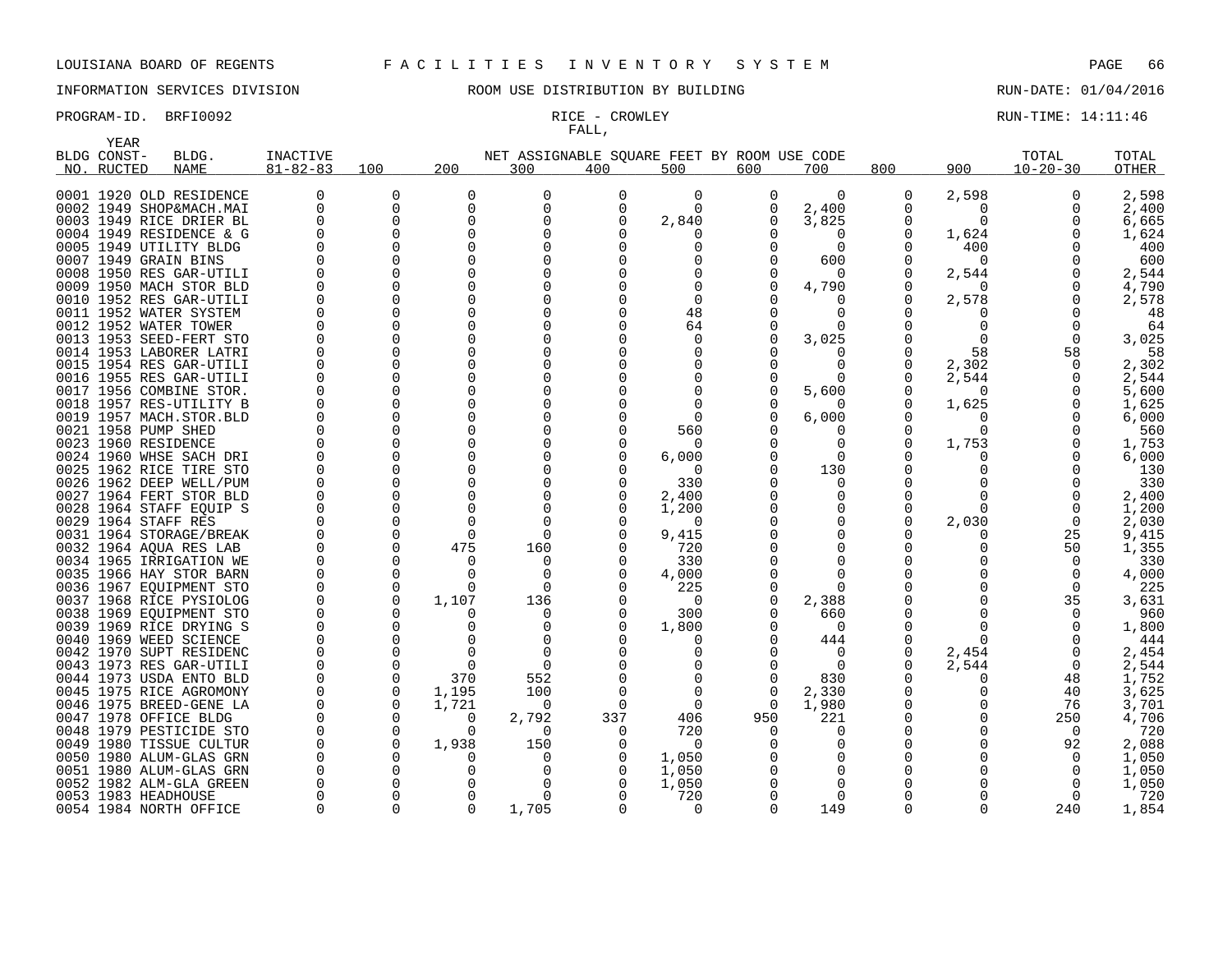# INFORMATION SERVICES DIVISION **REDEFILMENTION BY BUILDING RUN-DATE: 01/04/2016**

# FALL,

## PROGRAM-ID. BRFI0092 **RICE - CROWLEY RUN-TIME:** 14:11:46

|                         |       |                |     |        |                                             | .     |        |     |              |     |        |                |         |
|-------------------------|-------|----------------|-----|--------|---------------------------------------------|-------|--------|-----|--------------|-----|--------|----------------|---------|
| YEAR<br>BLDG CONST-     | BLDG. | INACTIVE       |     |        | NET ASSIGNABLE SQUARE FEET BY ROOM USE CODE |       |        |     |              |     |        | TOTAL          | TOTAL   |
| NO. RUCTED              | NAME  | $81 - 82 - 83$ | 100 | 200    | 300                                         | 400   | 500    | 600 | 700          | 800 | 900    | $10 - 20 - 30$ | OTHER   |
|                         |       |                |     |        |                                             |       |        |     |              |     |        |                |         |
| 0057 1901 PATHOLOGY LAB |       |                |     | 790    | 150                                         |       |        |     | 300          |     |        |                | 1,240   |
| 0075 1988 GREENHOUSE    |       |                |     |        |                                             |       | 2,424  |     |              |     |        |                | 2,424   |
| 0076 1955 STORAGE BLDG  |       |                |     |        |                                             |       |        |     | 110          |     |        |                | 110     |
| 0077 1970 STORAGE BUILD |       |                |     |        |                                             |       | 2,043  |     |              |     |        |                | 2,043   |
| 0081 1955 WELL HOUSE    |       |                |     |        |                                             |       | 65     |     |              |     |        |                | 65      |
| 0082 1955 ENTO WASH SHE |       |                |     |        |                                             | 168   |        |     |              |     |        |                | 168     |
| 0083 1965 WELL HOUSE    |       |                |     |        |                                             |       | 35     |     |              |     |        |                | 35      |
| 0085 1975 STORAGE BLDG  |       |                |     |        |                                             |       |        |     | 329          |     |        |                | 329     |
| 0088 1991 BIO LAB       |       |                |     | 1,508  |                                             | 46    |        |     | 30           |     |        |                | 1,584   |
| 0093 1996 GREENHOUSE    |       |                |     |        |                                             |       | 1,200  |     |              |     |        |                | 1,200   |
| 0095 1996 SEED FAC      |       |                |     | 345    | 80                                          | 3,960 |        | 484 | 7,493        |     |        | 209            | 12,362  |
| 0098 1999 ANTHER CULTUR |       |                |     | 100    |                                             |       |        |     |              |     |        |                | 100     |
| 0102 1965 STORAGE       |       |                |     |        |                                             |       |        |     | 1,775        |     |        |                | 1,775   |
| 0103 1999 WELL          |       |                |     |        |                                             |       |        |     |              |     |        |                |         |
| 0104 1995 BARN          |       |                |     |        |                                             |       | 480    |     |              |     |        |                | 480     |
| 0106 2007 LAB           |       |                |     | 1,700  |                                             |       |        |     |              |     |        |                | 1,700   |
| 0108 2009 WEED CONTROL  |       |                |     |        |                                             |       |        |     | 2,500        |     |        |                | 2,500   |
| TOTAL BUILDINGS         | 65    |                | 0   | 11,249 | 5,825                                       | 4,511 | 41,476 |     | 1,434 47,909 |     | 25,054 | 1,227          | 137,458 |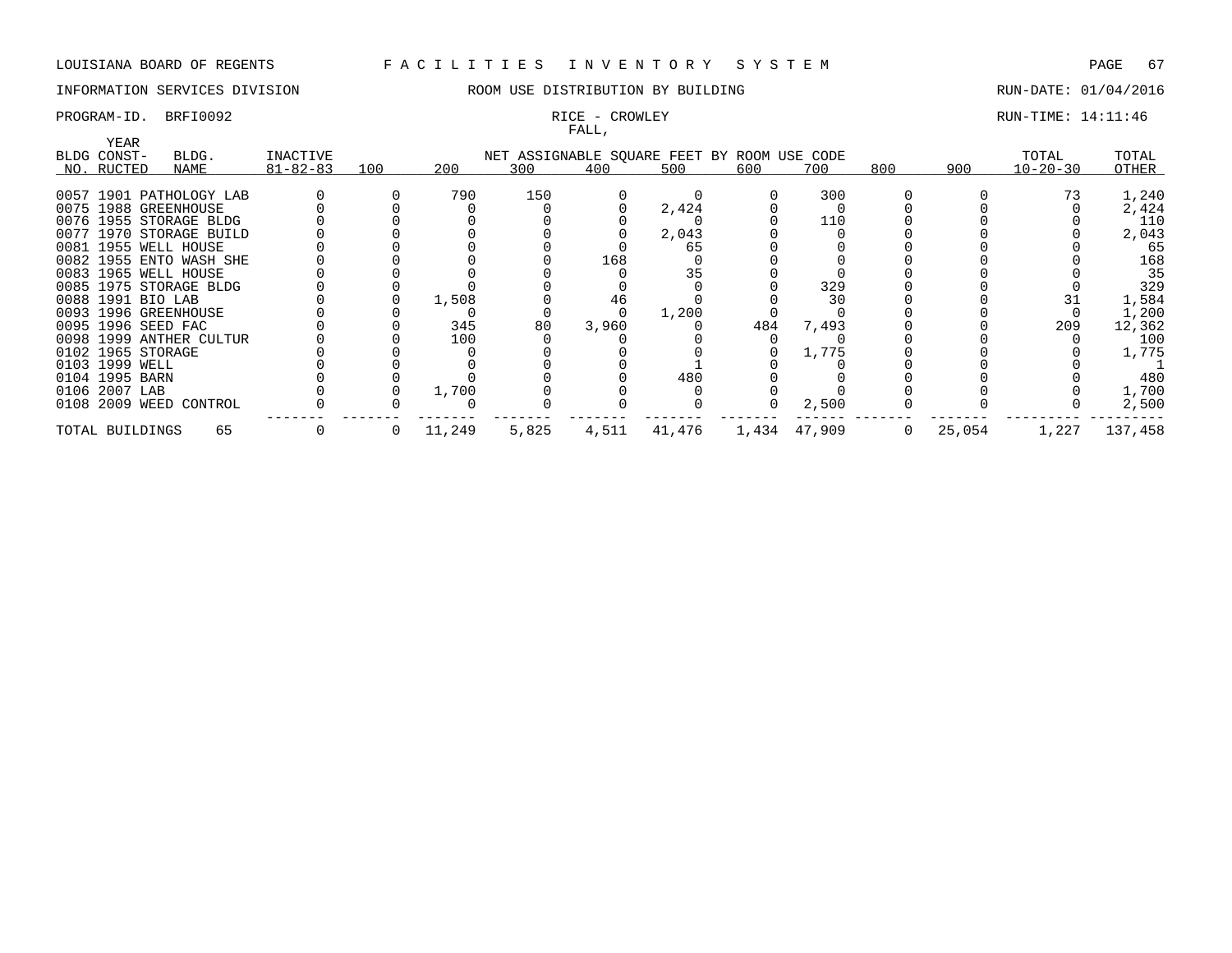### PROGRAM-ID. BRFI0092 ST. GABRIEL - ST. GABRIEL - ST. GABRIEL ST. GABRIEL RUN-TIME: 14:11:46 FALL,

|      | YEAR             |                                               |                      |                      |               |                                             |          |                   |          |                      |              |              |                |                 |
|------|------------------|-----------------------------------------------|----------------------|----------------------|---------------|---------------------------------------------|----------|-------------------|----------|----------------------|--------------|--------------|----------------|-----------------|
|      | BLDG CONST-      | BLDG.                                         | <b>INACTIVE</b>      |                      |               | NET ASSIGNABLE SQUARE FEET BY ROOM USE CODE |          |                   |          |                      |              |              | TOTAL          | TOTAL           |
|      | NO. RUCTED       | <b>NAME</b>                                   | $81 - 82 - 83$       | 100                  | 200           | 300                                         | 400      | 500               | 600      | 700                  | 800          | 900          | $10 - 20 - 30$ | OTHER           |
|      |                  |                                               |                      |                      |               |                                             |          |                   |          |                      |              |              |                |                 |
|      |                  | 0001 1970 RESCH SUPT RE                       | 0                    | 0                    | $\Omega$      | 0                                           | $\Omega$ | 0                 | 0        | 0                    | 0            | 1,650        | 0              | 1,650           |
|      |                  | 0002 1970 RESCH SUPT RE                       | 0                    | $\Omega$             | $\Omega$      | $\Omega$                                    | $\Omega$ | $\Omega$          | 0        | $\Omega$             | 0            | 1,650        | $\Omega$       | 1,650           |
|      |                  | 0003 1970 RESCH SUPT RE                       | 0                    | 0                    | $\Omega$      | $\Omega$                                    |          | $\Omega$          | O        | O                    | 0            | 1,650        | O              | 1,650           |
|      |                  | 0004 1970 RESIDENCE                           | O                    | $\Omega$             | $\Omega$      | $\Omega$                                    |          | <sup>0</sup>      |          | $\Omega$             | 0            | 1,650        |                | 1,650           |
|      |                  | 0005 1970 RESIDENCE                           | ∩                    | O                    | ∩             |                                             |          |                   |          | ∩                    | O            | 1,350        |                | 1,350           |
|      |                  | 0006 1970 RESIDENCE                           | O                    | $\Omega$             | $\Omega$      |                                             |          |                   |          | $\Omega$             | 0            | 1,350        | $\Omega$       | 1,350           |
|      |                  | 0007 1970 RESIDENCE                           | U                    | O                    | ∩             |                                             |          |                   |          | O                    | 0            | 1,350        | O              | 1,350           |
|      |                  | 0008 1970 RESIDENCE                           | 0                    | 0                    | $\Omega$      | 0                                           |          |                   |          | 0                    | 0            | 1,350        | $\Omega$       | 1,350           |
|      |                  | 0009 1970 RESIDENCE                           |                      | $\Omega$             | ∩             |                                             |          |                   |          | $\Omega$             | 0            | 1,350        | $\Omega$       | 1,350           |
|      |                  | 0010 1970 TRACTOR STORA                       | $\Omega$             | $\Omega$             | $\Omega$      | $\Omega$                                    |          |                   | 0        | 1,800                | <sup>0</sup> | 0            | $\Omega$       | 1,800           |
|      | 0011 1970 LAB    |                                               | $\Omega$             | 0                    | $\Omega$      | 1,270                                       |          | $\Omega$          |          | 356                  | 0            | 0            | 108            | 1,626           |
|      | 0012 1970 SHOP   |                                               | $\Omega$             | 0                    | ∩             | 238                                         |          | ∩                 |          | n                    | O            | O            | $\Omega$       | 238             |
|      |                  | 0014 1972 ANIMAL SHELTE                       | $\Omega$             | 0                    | $\Omega$      | 0                                           |          | 1,350             |          | $\Omega$             | 0            |              | $\Omega$       | 1,350           |
|      |                  | 0015 1972 FIELD LAB-ENT                       | $\Omega$             | $\Omega$             | 1,021         |                                             |          | 1,108             |          | $\Omega$             | O            |              | 63             | 2,129           |
|      |                  | 0016 1973 PSYS RESCH LA                       | 0                    | 0                    | 1,345         | 0                                           | O        | 1,571             |          | 140                  | 0            | <sup>0</sup> | 128            | 3,056           |
|      |                  | 0017 1973 POLE BARN                           |                      | 0                    | ∩             | <sup>0</sup>                                |          | 10,080            | 0        | $\Omega$             | 0            | ∩            | $\Omega$       | 10,080          |
|      |                  | 0018 1974 STOR BARN                           |                      | $\Omega$             | ∩             |                                             |          | $\Omega$          | $\Omega$ | 38,920               | O            | U            | $\Omega$       | 38,920          |
|      |                  | 0019 1974 HAY STORAGE B                       | O                    | 0                    | $\Omega$      | $\Omega$                                    |          | $\Omega$          | 0        | 5,000                | 0            | $\Omega$     | $\Omega$       | 5,000           |
|      |                  | 0020 1975 RESIDENCE                           | U                    | $\Omega$             | ∩             | $\Omega$                                    |          | $\Omega$          | $\Omega$ | $\Omega$             | 0            | 2,521        | $\Omega$       | 2,521           |
| 0021 | 1975 OFFICE      |                                               | $\Omega$             | 0                    | O             | 0                                           |          | $\Omega$          | 408      | 1,298                | 0            | 1,318        | 501            | 3,024           |
|      |                  | 0022 1975 ASSEMBLY                            | $\Omega$             | 0                    | 6,249         | $\Omega$                                    |          |                   | 0        | $\Omega$             | <sup>0</sup> | O            | 73             | 6,249           |
|      |                  | 0025 1977 FARM SHOP                           | $\Omega$             | $\Omega$             | O             | 169                                         |          |                   | 0        | 2,981                | 0            | 0            | 64             | 3,150           |
|      |                  | 0027 1977 STOR. BLDG. - EN                    | O                    | 0                    | $\Omega$      | $\Omega$                                    |          |                   | 0        | 750                  | 0            |              | $\Omega$       | 750             |
|      | 0028 1979 BARN   |                                               |                      | $\Omega$             | ∩             | <sup>0</sup>                                |          | ∩                 | 0        | 10,800               | 0            | <sup>0</sup> | $\Omega$       | 10,800          |
|      |                  | 0029 1980 PESTICIDE BLD                       | $\Omega$             | $\Omega$             |               |                                             |          | $\Omega$          |          | 2,097                | 0            | <sup>0</sup> | 80             | 2,097           |
|      |                  | 0030 1983 SEEDLING GRNH                       | $\Omega$             | O                    | ∩             | <sup>0</sup>                                |          | 6,345             | 0        | $\Omega$             | <sup>0</sup> | <sup>0</sup> | 210            | 6,345           |
|      | 0031 1983 GRNHSE |                                               | $\Omega$             | $\Omega$             | O             | 0                                           |          | 1,785             | 0        | $\Omega$             | 0            |              | 0              | 1,785           |
|      |                  | 0032 1983 PHOTOPERIOD H                       | $\Omega$             | O                    | ∩             | $\Omega$                                    |          | 2,100             | $\Omega$ | $\Omega$             | O            | U            | $\Omega$       | 2,100           |
|      |                  | 0033 1983 OFFICE BUILDI                       | $\Omega$             | $\Omega$             | $\Omega$      | 859                                         |          | 0                 | 861      | 130                  | 0            | <sup>0</sup> | 145            | 1,850           |
|      |                  | 0035 1988 STOR. #1                            | $\cap$               | $\Omega$             | $\Omega$      | <sup>0</sup>                                |          | <sup>0</sup>      | 0        | 274                  | O            | <sup>0</sup> |                | 274             |
|      |                  | 0036 1972 STORAGE #2                          | $\Omega$             | $\Omega$             | ∩             | O                                           |          | <sup>0</sup>      | O        | 274                  | O            | <sup>0</sup> |                | 274             |
|      | 0037 1975 STOR 3 |                                               |                      | $\Omega$             | $\Omega$<br>∩ | O                                           |          | $\Omega$          |          | 479                  | 0            | $\Omega$     |                | 479             |
|      |                  | 0038 1970 RESI #4 STOR                        | $\Omega$             | $\Omega$             |               |                                             |          | $\Omega$          |          | $\Omega$             | <sup>0</sup> | 192          |                | 192             |
|      |                  | 0040 1975 SHELTER #2                          | $\Omega$             | 0                    |               | $\Omega$                                    |          | 256               |          | 0                    | 0            | 0            |                | 256             |
|      |                  | 0041 1975 SHELTER #3                          | $\Omega$<br>$\Omega$ | $\Omega$<br>$\Omega$ | O             | $\Omega$                                    |          | 256               |          | $\Omega$<br>$\Omega$ | O            |              |                | 256             |
|      |                  | 0042 1975 SHELTER #4                          | $\Omega$             | $\Omega$             | ∩             | $\Omega$<br>$\Omega$                        |          | 256               |          | O                    | 0<br>O       |              |                | 256             |
|      |                  | 0043 1975 SHELTER #5                          | $\Omega$             | $\Omega$             | ∩             | <sup>0</sup>                                |          | 256               |          | O                    | O            |              |                | 256             |
|      |                  | 0044 1975 SHELTER #6                          | O                    |                      | $\Omega$      |                                             |          | 256               |          |                      |              |              |                | 256             |
|      |                  | 0052 1972 ANI SHELTER #                       | $\Omega$             | 0<br>$\Omega$        | ∩             | $\Omega$                                    |          | 1,350             |          | O                    | 0<br>O       |              |                | 1,350           |
|      |                  | 0053 1972 ANI SHELTER                         | O                    |                      |               |                                             |          | 1,350             |          | $\Omega$<br>$\Omega$ |              |              |                | 1,350           |
|      |                  | 0054 1972 ANI SHELTER #<br>0077 1990 PUMP HSE | $\Omega$             | 0<br>$\Omega$        | ∩             | $\Omega$                                    |          | 1,350<br>$\Omega$ |          | 218                  | 0<br>O       |              |                | 1,350<br>218    |
|      |                  |                                               | $\Omega$             | 0                    | O             |                                             |          |                   |          |                      |              |              |                |                 |
|      | 0081 1997 COVER  | 0080 1955 BOAT STOR                           | $\cap$               | $\Omega$             | ∩             | 0                                           |          | 0                 | 0        | 12,000<br>∩          | 0<br>O       |              |                | 12,000<br>3,010 |
|      | 0082 1995 BARN   |                                               | $\Omega$             | $\Omega$             | ∩             |                                             |          | 3,010<br>$\Omega$ |          | 3,000                | O            |              |                | 3,000           |
|      |                  | 0085 2004 PILOT PLANT                         | O                    | 0                    | 3,900         |                                             |          | $\Omega$          |          | O                    | 0            |              |                | 3,900           |
|      |                  | 0086 1998 RBC HORSE STO                       | $\Omega$             | O                    | n             | <sup>0</sup>                                |          | 350               |          | $\Omega$             | <sup>0</sup> |              |                | 350             |
|      |                  | 0087 1972 RBC CATTLE FA                       | $\Omega$             | $\Omega$             | ∩             | $\Omega$                                    |          | 1,300             | $\Omega$ | $\Omega$             | <sup>0</sup> | $\Omega$     | $\Omega$       | 1,300           |
|      |                  |                                               |                      |                      |               |                                             |          |                   |          |                      |              |              |                |                 |



### INFORMATION SERVICES DIVISION ROOM USE DISTRIBUTION BY BUILDING RUN-DATE: 01/04/2016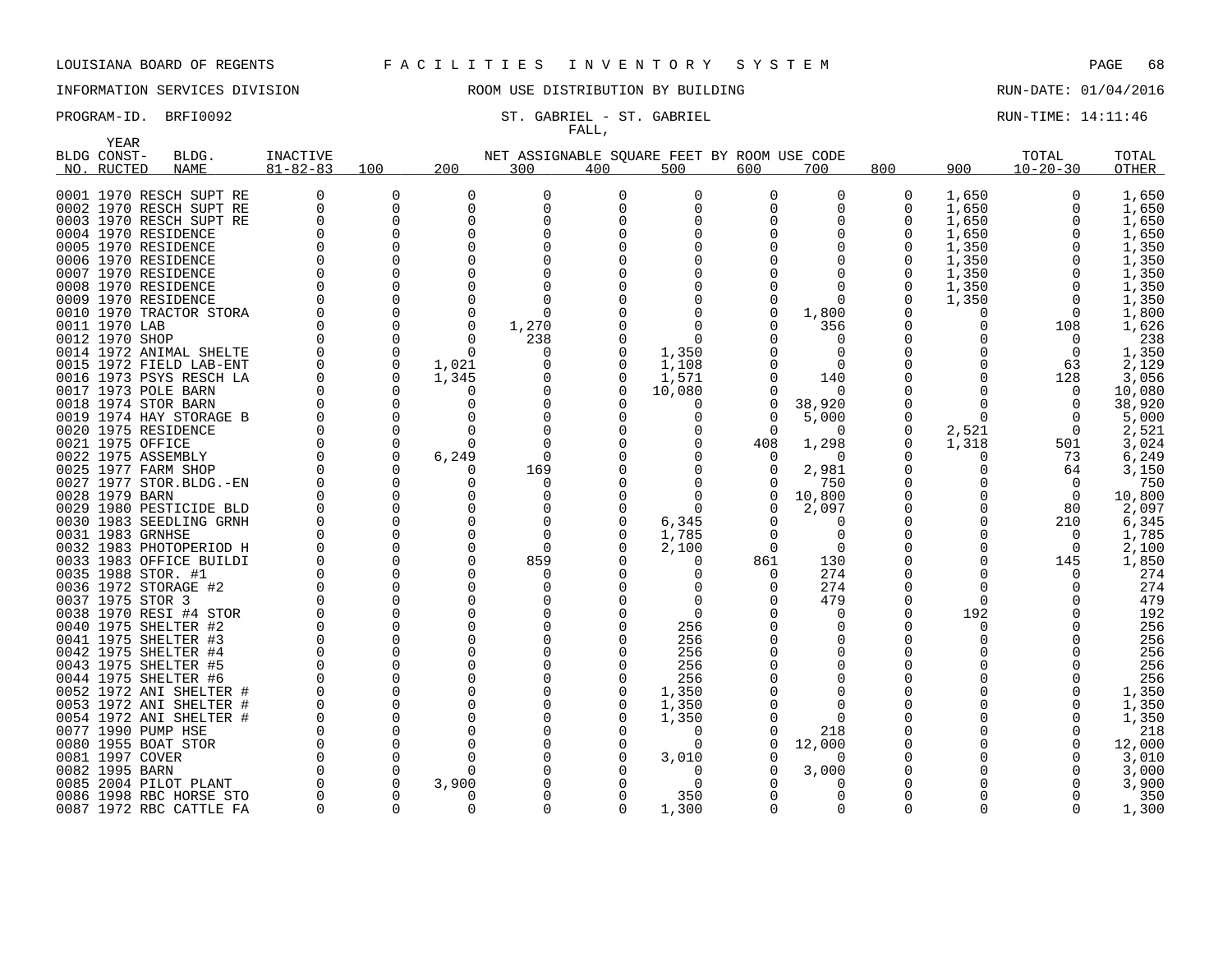# INFORMATION SERVICES DIVISION **ROOM USE DISTRIBUTION BY BUILDING RUN-DATE: 01/04/2016**

### PROGRAM-ID. BRFI0092 ST. GABRIEL - ST. GABRIEL - ST. GABRIEL SERIEL RUN-TIME: 14:11:46 FALL,

| YEAR<br>BLDG CONST- | BLDG.                   | INACTIVE       |     |        | NET ASSIGNABLE SQUARE FEET BY ROOM USE CODE |     |        |       |        |     |        | TOTAL          | TOTAL   |
|---------------------|-------------------------|----------------|-----|--------|---------------------------------------------|-----|--------|-------|--------|-----|--------|----------------|---------|
| NO. RUCTED          | NAME                    | $81 - 82 - 83$ | 100 | 200    | 300                                         | 400 | 500    | 600   | 700    | 800 | 900    | $10 - 20 - 30$ | OTHER   |
|                     | 0088 1972 SHADE STRUC   |                |     |        |                                             |     | 150    |       |        |     |        |                | 150     |
| 0089 1955 STORAGE   |                         |                |     |        |                                             |     |        |       | 150    |     |        |                | 150     |
|                     | 0090 1991 RBC PUMP HSE  |                |     |        |                                             |     | 110    |       |        |     |        |                | 110     |
|                     | 0091 2005 RBC SHADE STR |                |     |        |                                             |     | 1,390  |       |        |     |        |                | 1,390   |
|                     | 0092 2007 SHADE STRUCTU |                |     |        |                                             |     | 1,190  |       |        |     |        |                | 1,190   |
|                     | 0093 2007 SHADE STRUCTU |                |     |        |                                             |     | 1,190  |       |        |     |        |                | 1,190   |
|                     | 0094 2007 SHADE STRUCTU |                |     |        |                                             |     | 1,190  |       |        |     |        |                | 1,190   |
|                     | 0095 2007 SHADE STRUCTU |                |     |        |                                             |     | 1,190  |       |        |     |        |                | 1,190   |
| 0096 2006 STORAGE   |                         |                |     |        |                                             |     |        |       | 2,995  |     |        |                | 2,995   |
| TOTAL BUILDINGS     | 57                      |                |     | 12,515 | 2,536                                       |     | 40,739 | 1,269 | 83,662 |     | 17,381 | 1,372          | 158,102 |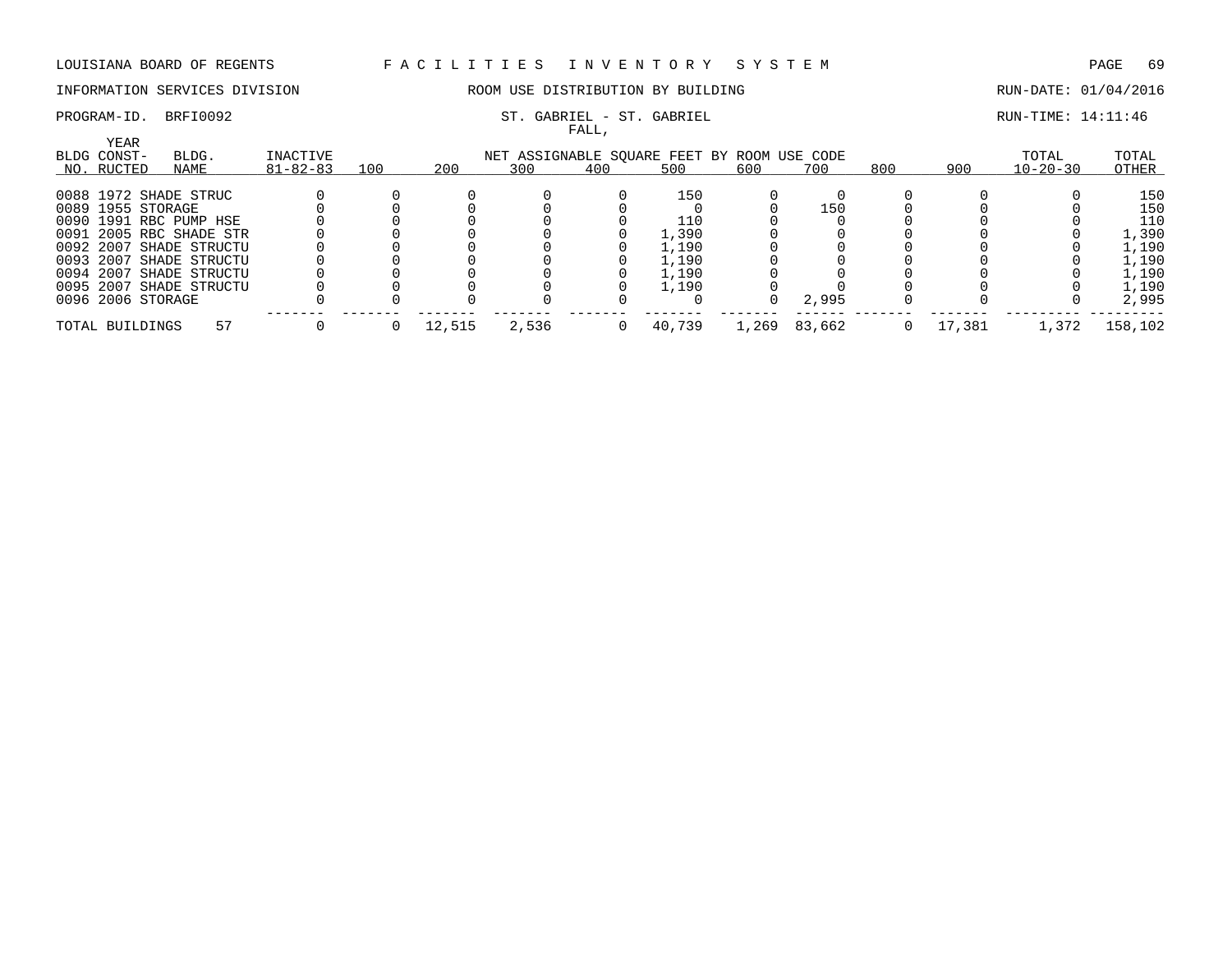# INFORMATION SERVICES DIVISION **REDEFILMENTION BY BUILDING RUN-DATE: 01/04/2016**

# FALL,

PROGRAM-ID. BRFI0092 SOUTHEAST - FRANKLINTON RUN-TIME: 14:11:46

| YEAR           |                         |                 |          |              |                                             |          |          |          |              |     |          |                |        |
|----------------|-------------------------|-----------------|----------|--------------|---------------------------------------------|----------|----------|----------|--------------|-----|----------|----------------|--------|
| BLDG CONST-    | BLDG.                   | <b>INACTIVE</b> |          |              | NET ASSIGNABLE SQUARE FEET BY ROOM USE CODE |          |          |          |              |     |          | TOTAL          | TOTAL  |
| NO. RUCTED     | <b>NAME</b>             | $81 - 82 - 83$  | 100      | 200          | 300                                         | 400      | 500      | 600      | 700          | 800 | 900      | $10 - 20 - 30$ | OTHER  |
|                |                         |                 |          |              |                                             |          |          |          |              |     |          |                |        |
|                | 0005 1946 SUPT RESD & G | O               | 0        | 0            | O                                           | 0        | 0        | $\Omega$ | 0            | 0   | 2,894    | $\Omega$       | 2,894  |
|                | 0006 1946 FOREMANS RESD | $\Omega$        | $\Omega$ | 0            | $\Omega$                                    | $\Omega$ | $\Omega$ |          | 0            | 0   | 1,053    |                | 1,053  |
|                | 0007 1946 LABOR COTTAGE | O               |          | O            | O                                           | O        | 0        |          | O            | O   | 922      |                | 922    |
|                | 0009 1946 PUMP HOUSE    |                 |          | 0            | 0                                           | 0        | 120      |          | <sup>0</sup> | 0   | 0        |                | 120    |
|                | 0010 1946 LABOR COTTAGE |                 |          | ∩            | ∩                                           |          | O        |          |              | O   | 922      |                | 922    |
|                | 0011 1946 LABOR COTTAGE |                 |          | ∩            | <sup>0</sup>                                |          |          |          | ∩            | O   | 922      |                | 922    |
|                | 0012 1946 LABOR COTTAGE |                 |          |              | <sup>0</sup>                                |          |          |          | <sup>0</sup> | O   | 922      |                | 922    |
|                | 0015 1952 SEED/FERT.STO |                 |          |              | <sup>0</sup>                                |          |          |          | 1,372        | O   | ∩        | 30             | 1,372  |
|                | 0017 1952 IMPLEM SHED 1 |                 |          |              | 0                                           |          |          |          | 4,680        | 0   | O        |                | 4,680  |
|                | 0018 1952 WAREHOUSE/STO |                 |          | O            | 132                                         |          |          |          | 3,984        | 0   | ∩        |                | 4,116  |
|                | 0019 1953 AGRO RESDI    |                 |          | ∩            | 0                                           |          | 0        |          | $\Omega$     | 0   | 1,844    |                | 1,844  |
|                | 0020 1953 DRYER BARN    |                 |          | <sup>0</sup> | O                                           |          | 600      |          | $\Omega$     | O   |          |                | 600    |
|                | 0021 1953 DAIRY STORAGE |                 |          | $\Omega$     | <sup>0</sup>                                |          | 0        |          | 748          | 0   |          |                | 748    |
|                | 0022 1955 ADMIN BLDG    |                 |          | ∩            | 1,129                                       | 156      | O        | 1,676    | 247          | O   |          | 390            | 3,208  |
|                | 0024 1957 HAY BARN      |                 |          | <sup>0</sup> | 0                                           | $\Omega$ |          | O        | 4,000        | 0   | $\Omega$ | <sup>0</sup>   | 4,000  |
|                | 0027 1960 STAFF RESIDEN |                 |          |              | O                                           |          |          |          | $\Omega$     | 0   | 1,450    |                | 1,450  |
|                | 0031 1966 SILO (18X50)  |                 |          | $\Omega$     | 0                                           |          |          |          | 500          | 0   | O        |                | 500    |
|                | 0033 1967 CONC SILO     |                 |          | $\Omega$     |                                             |          |          |          | 500          | 0   |          |                | 500    |
|                | 0034 1969 FORAGE PROC B |                 | $\Omega$ | 1,026        |                                             |          |          |          | 600          | O   |          | 42             | 1,626  |
| 0035 1971 BARN |                         |                 |          | <sup>0</sup> | 0                                           |          | 6,960    |          | $\Omega$     | 0   |          | $\Omega$       | 6,960  |
|                | 0038 1975 HAY BLDG      |                 |          |              |                                             |          |          |          | 4,000        | O   |          |                | 4,000  |
|                | 0040 1980 PESTICIDE STO |                 |          |              | $\Omega$                                    |          | $\Omega$ |          | 720          | 0   |          |                | 720    |
|                | 0041 1981 PLATFORM SCAL |                 |          |              | $\Omega$                                    |          | 300      |          | $\Omega$     | O   |          |                | 300    |
|                | 0042 1982 DAIRY FEED BA |                 |          | ∩            | $\Omega$                                    |          | 4,788    |          | 270          | Ω   |          | n              | 5,058  |
|                | 0043 1982 COW BARN      |                 |          |              | $\Omega$                                    |          | 558      |          | O            | 0   |          |                | 558    |
|                | 0044 1983 FORAGE QUAL L |                 | $\Omega$ | 2,193        | 858                                         |          | 0        |          | $\Omega$     |     |          | 155            | 3,051  |
|                | 0046 1984 CONC STAVE SI |                 |          | O            | <sup>0</sup>                                |          | 0        |          | 113          |     |          |                | 113    |
|                | 0053 1970 IRRI WELL     |                 |          |              | O                                           |          | 495      |          | 0            | 0   |          |                | 495    |
| 0054 1981 SHED |                         |                 |          | O            | O                                           |          | 0        |          | 5,250        | 0   |          |                | 5,250  |
|                | 0060 1983 UTILITY BLDG  |                 |          | ∩            | O                                           |          | ∩        |          | 127          | O   |          |                | 127    |
| 0068 1958 SHED |                         |                 |          | n            | $\Omega$                                    |          | 1,133    |          | $\Omega$     | O   |          |                | 1,133  |
|                | 0069 1985 SILO SHED     |                 |          |              | ∩                                           |          | O        |          | 1,099        | O   |          |                | 1,099  |
|                | 0070 1946 SUPT STORAGE  |                 |          |              | O                                           |          | $\Omega$ |          | 123          | 0   |          |                | 123    |
| 0076 1996 BARN |                         |                 |          |              |                                             |          | 12,714   |          | O            | O   |          |                | 12,714 |
|                | 0080 2002 FEED MILL     |                 |          | O            | $\Omega$                                    |          | 900      |          | O            | 0   |          |                | 900    |
|                | 0081 2002 MILKING BARN  |                 |          | O            | 0                                           |          | 4,300    |          | <sup>0</sup> | 0   |          |                | 4,300  |
| 0082 2002 BARN |                         |                 |          |              |                                             |          | 23,000   |          |              | O   |          |                | 23,000 |
| 0084 1953 SHED |                         |                 |          |              | $\Omega$                                    |          | 140      |          | O            |     |          |                | 140    |
| 0085 1953 SHED |                         |                 |          |              |                                             |          | 140      |          |              |     |          |                | 140    |
| 0086 1953 SHED |                         |                 |          | O            | 0                                           |          | 140      |          | O            | 0   |          |                | 140    |
| 0087 1953 SHED |                         |                 |          |              |                                             |          | 140      |          |              | O   |          |                | 140    |
| 0088 1953 SHED |                         |                 |          |              | U                                           |          | 140      |          |              |     |          |                | 140    |
| 0089 1953 SHED |                         |                 |          |              |                                             |          | 140      |          |              | 0   |          |                | 140    |
|                | 0090 1953 CARPORT       |                 |          |              |                                             |          | 495      |          |              | O   |          |                | 495    |
| 0091 1992 BARN |                         |                 |          |              |                                             |          | 375      |          |              |     |          |                | 375    |
|                | 0092 2002 GREENHOUSE    |                 |          |              |                                             |          | 600      |          |              |     |          |                | 600    |
|                | 0093 2002 FEEDING SHED  |                 |          |              | U                                           |          | 1,300    |          | <sup>0</sup> |     |          |                | 1,300  |
|                | 0097 2011 NEW MAINTENAN | n               |          |              | $\Omega$                                    |          | 0        |          | 2,900        | U   | ∩        |                | 2,900  |
|                |                         |                 |          |              |                                             |          |          |          |              |     |          |                |        |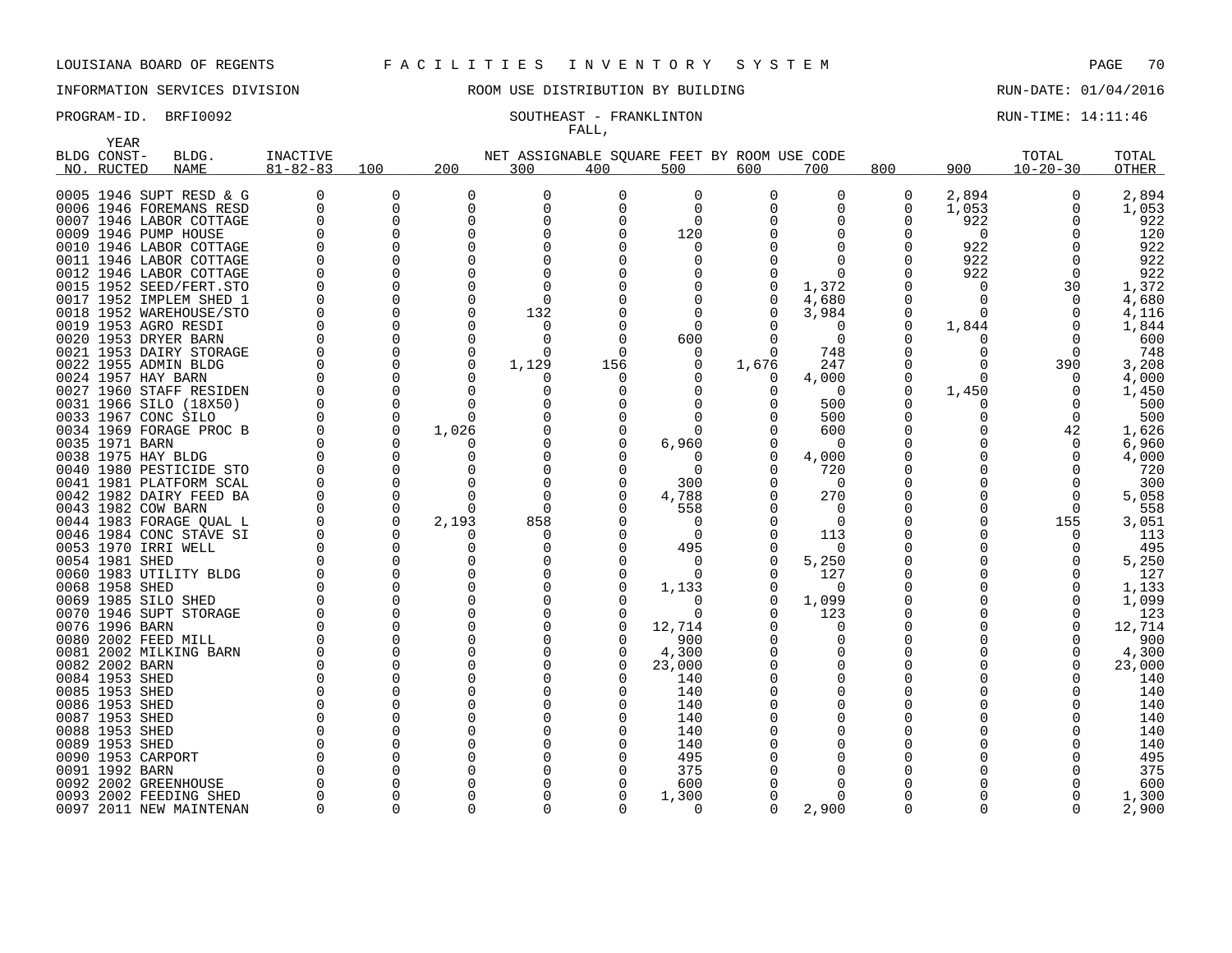| LOUISIANA BOARD OF REGENTS        |               |                      |     |       |       |                                  | FACILITIES INVENTORY                               | SYSTEM |              |     |        |                         | 71<br>PAGE     |
|-----------------------------------|---------------|----------------------|-----|-------|-------|----------------------------------|----------------------------------------------------|--------|--------------|-----|--------|-------------------------|----------------|
| INFORMATION SERVICES DIVISION     |               |                      |     |       |       |                                  | ROOM USE DISTRIBUTION BY BUILDING                  |        |              |     |        | RUN-DATE: 01/04/2016    |                |
| PROGRAM-ID.                       | BRFI0092      |                      |     |       |       | SOUTHEAST - FRANKLINTON<br>FALL, |                                                    |        |              |     |        | RUN-TIME: 14:11:46      |                |
| YEAR<br>BLDG CONST-<br>NO. RUCTED | BLDG.<br>NAME | INACTIVE<br>81-82-83 | 100 | 200   | 300   | 400                              | NET ASSIGNABLE SOUARE FEET BY ROOM USE CODE<br>500 | 600    | 700          | 800 | 900    | TOTAL<br>$10 - 20 - 30$ | TOTAL<br>OTHER |
| TOTAL BUILDINGS                   | 48            |                      |     | 3,219 | 2,119 | 156                              | 59,478                                             |        | 1,676 31,233 |     | 10,929 | 617                     | 108,810        |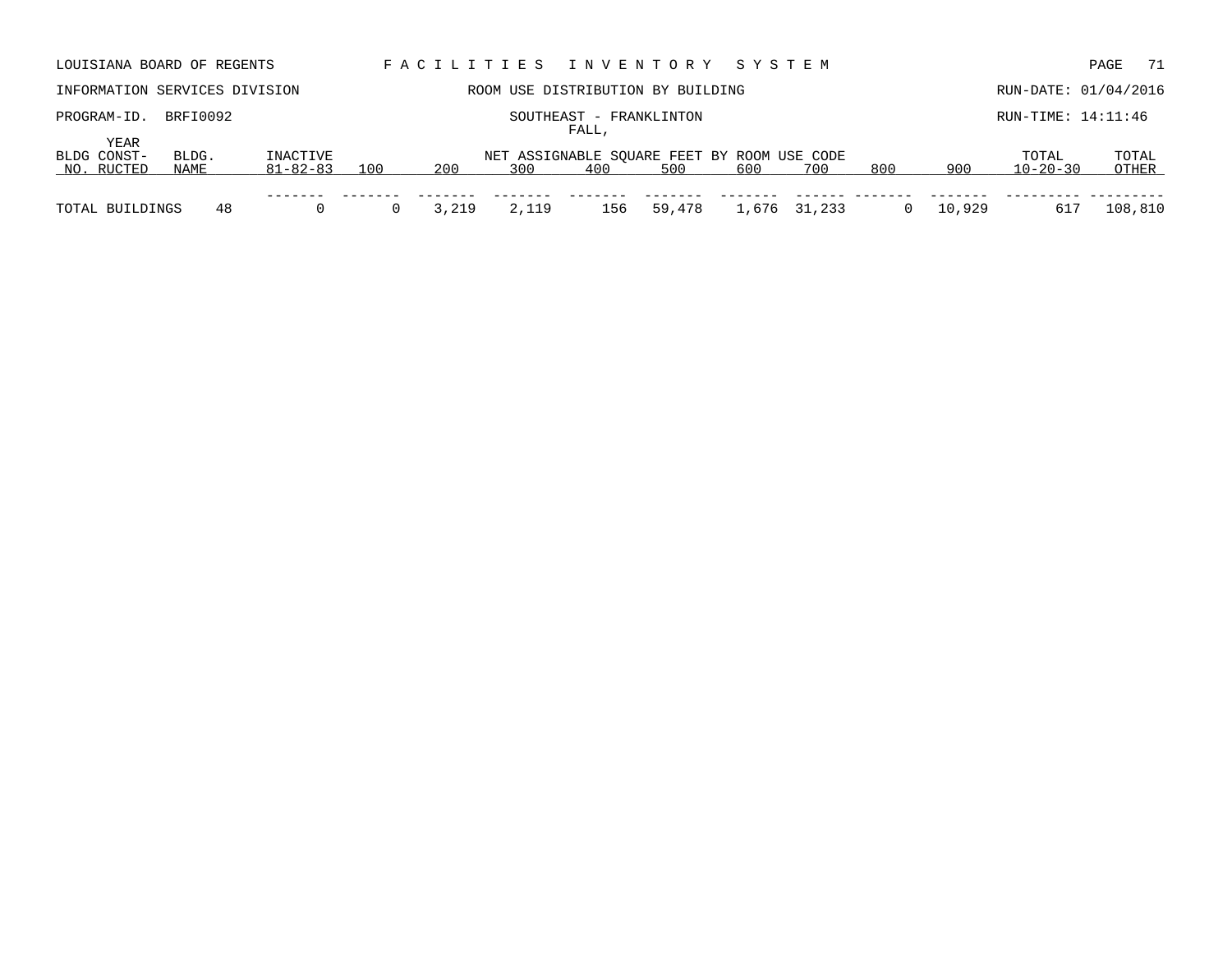# INFORMATION SERVICES DIVISION **ROOM USE DISTRIBUTION BY BUILDING RUN-DATE: 01/04/2016**

# FALL,

# PROGRAM-ID. BRFI0092 SWEET POTATO - CHASE SERVICES SOMET POTATO - CHASE RUN-TIME: 14:11:46

| YEAR                  |                         |                |     |     |       | .   |                                             |     |            |     |       |                |        |
|-----------------------|-------------------------|----------------|-----|-----|-------|-----|---------------------------------------------|-----|------------|-----|-------|----------------|--------|
| BLDG CONST-           | BLDG.                   | INACTIVE       |     |     |       |     | NET ASSIGNABLE SQUARE FEET BY ROOM USE CODE |     |            |     |       | TOTAL          | TOTAL  |
| NO. RUCTED            | NAME                    | $81 - 82 - 83$ | 100 | 200 | 300   | 400 | 500                                         | 600 | 700        | 800 | 900   | $10 - 20 - 30$ | OTHER  |
|                       |                         |                |     |     |       |     |                                             |     |            |     |       |                |        |
| 0001 1950 HEAD HOUSE  |                         |                |     |     |       |     |                                             |     | 3,071      |     |       | 126            | 3,071  |
|                       | 0002 1952 SUPT RESIDENC |                |     |     |       |     |                                             |     |            |     | 2,150 |                | 2,150  |
| 0005 1956 RESIDENCE   |                         |                |     |     |       |     |                                             |     |            |     | 1,300 |                | 1,300  |
| 0006 1956 LAB         |                         |                |     | 420 | 550   |     |                                             |     | 92         |     |       | 110            | 1,062  |
| 0013 1974 GREENHOUSE  |                         |                |     |     |       |     | 2,400                                       |     |            |     |       |                | 2,400  |
| 0014 1974 EQUIP SHED  |                         |                |     |     |       |     | 2,850                                       |     | 1,059      |     |       |                | 3,909  |
| 0018 1974 SHOP        |                         |                |     |     |       |     |                                             |     | 1,800      |     |       |                | 1,800  |
|                       | 0020 1982 PEST STOR BLD |                |     |     |       |     |                                             |     | 632        |     |       |                | 633    |
| 0021 1982 OFFICE BLDG |                         |                |     |     | 841   |     |                                             | 110 | 41         |     |       | 158            | 992    |
| 0026 1989 STOR BLDG   |                         |                |     |     |       |     |                                             |     | 1,824      |     |       |                | 1,824  |
| 0029 1990 GREENHOUSE  |                         |                |     |     |       |     | 960                                         |     |            |     |       |                | 960    |
| 0034 1994 SHED        |                         |                |     |     |       |     |                                             |     | 2,023      |     |       |                | 2,023  |
| 0037 2001 SHOP BLDG   |                         |                |     |     |       |     |                                             |     | 6,800      |     |       |                | 6,800  |
| 0041 2002 GREENHOUSE  |                         |                |     |     |       |     | 3,175                                       |     |            |     |       |                | 3,175  |
| 0042 1999 GREENHOUSE  |                         |                |     |     |       |     | 3,175                                       |     |            |     |       |                | 3,175  |
| 0043 1998 GREENHOUSE  |                         |                |     |     |       |     | 875                                         |     |            |     |       |                | 875    |
| TOTAL BUILDINGS       | 16                      |                |     | 420 | 1,391 |     | $0 \t 13,436$                               |     | 110 17,342 | 0   | 3,450 | 394            | 36,149 |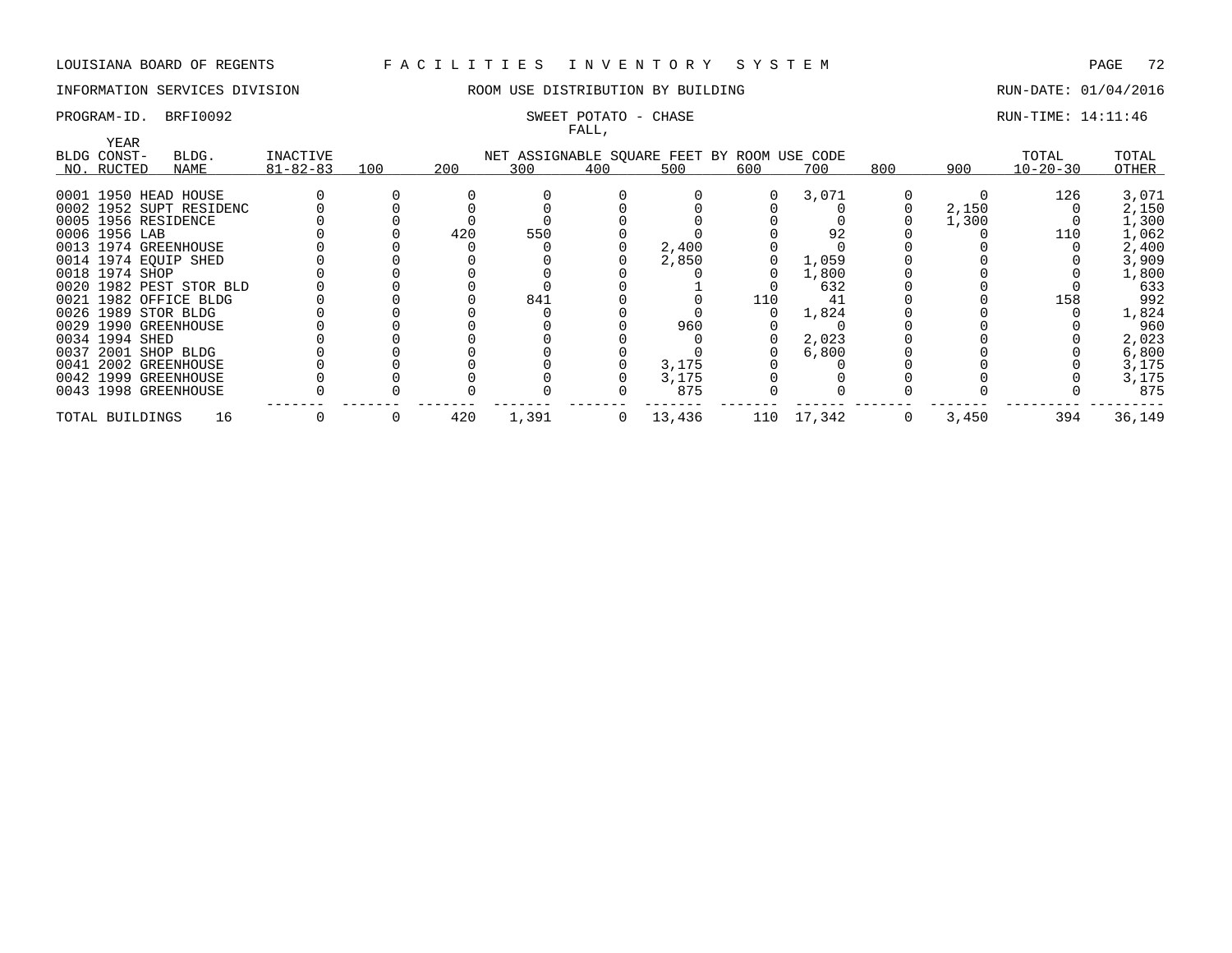## INFORMATION SERVICES DIVISION ROOM USE DISTRIBUTION BY BUILDING RUN-DATE: 01/04/2016

### PROGRAM-ID. BRFI0092 WEST LOUISIANA - ROSEPINE RUN-TIME: 14:11:46 FALL,

| YEAR                |                         |                |     |     |       |     |                                             |     |        |     |       |                |        |
|---------------------|-------------------------|----------------|-----|-----|-------|-----|---------------------------------------------|-----|--------|-----|-------|----------------|--------|
| BLDG CONST-         | BLDG.                   | INACTIVE       |     |     |       |     | NET ASSIGNABLE SQUARE FEET BY ROOM USE CODE |     |        |     |       | TOTAL          | TOTAL  |
| NO. RUCTED          | NAME                    | $81 - 82 - 83$ | 100 | 200 | 300   | 400 | 500                                         | 600 | 700    | 800 | 900   | $10 - 20 - 30$ | OTHER  |
|                     |                         |                |     |     |       |     |                                             |     |        |     |       |                |        |
|                     | 0001 1949 RESEARCH SUP  |                |     |     |       |     |                                             |     |        |     | 3,290 |                | 3,290  |
| 0002 1949 OFFICE    |                         |                |     |     | 1,837 |     |                                             | 150 |        |     |       | 254            | 1,987  |
|                     | 0003 1949 WARE.& MAC.SH |                |     |     |       |     | 1,296                                       |     | 2,280  |     |       | 516            | 3,576  |
|                     | 0004 1950 HSE #2 & GARA |                |     |     |       |     |                                             |     |        |     | 2,177 |                | 2,177  |
| 0006 1950 SEEDHOUSE |                         |                |     | 628 |       |     | 287                                         |     |        |     |       |                | 915    |
|                     | 0007 1950 SHEEP SHED    |                |     |     |       |     | 3,160                                       |     |        |     |       |                | 3,160  |
|                     | 0012 1954 MACHINE SHOP  |                |     |     |       |     | 4,100                                       |     |        |     |       |                | 4,100  |
|                     | 0015 1972 PUMP HOUSE    |                |     |     |       |     | 100                                         |     |        |     |       | 95             | 100    |
|                     | 0016 1974 WATER WELL HS |                |     |     |       |     |                                             |     |        |     |       |                | 87     |
|                     | 0017 1974 SHED&EQUIP.ST |                |     |     |       |     |                                             |     | 9,715  |     |       |                | 9,715  |
|                     | 0019 1983 SHOP STORAGE  |                |     |     |       |     |                                             |     | 5,192  |     |       | 231            | 5,192  |
|                     | 0020 1983 PESTICIDE STO |                |     |     |       |     | 720                                         |     |        |     |       |                | 720    |
|                     | 0023 1990 METAL BLDG    |                |     |     |       |     |                                             |     | 3,000  |     |       |                | 3,000  |
| 0029 1960 SHED      |                         |                |     |     |       |     | 800                                         |     |        |     |       |                | 800    |
| 0030 1969 SHED      |                         |                |     |     |       |     | 504                                         |     |        |     |       |                | 504    |
| 0031 1990 PUMP HSE  |                         |                |     |     |       |     | 120                                         |     |        |     |       |                | 120    |
| TOTAL BUILDINGS     | 16                      |                |     | 628 | 1,837 | 0   | 11,174                                      | 150 | 20,187 |     | 5,467 | 1,096          | 39,443 |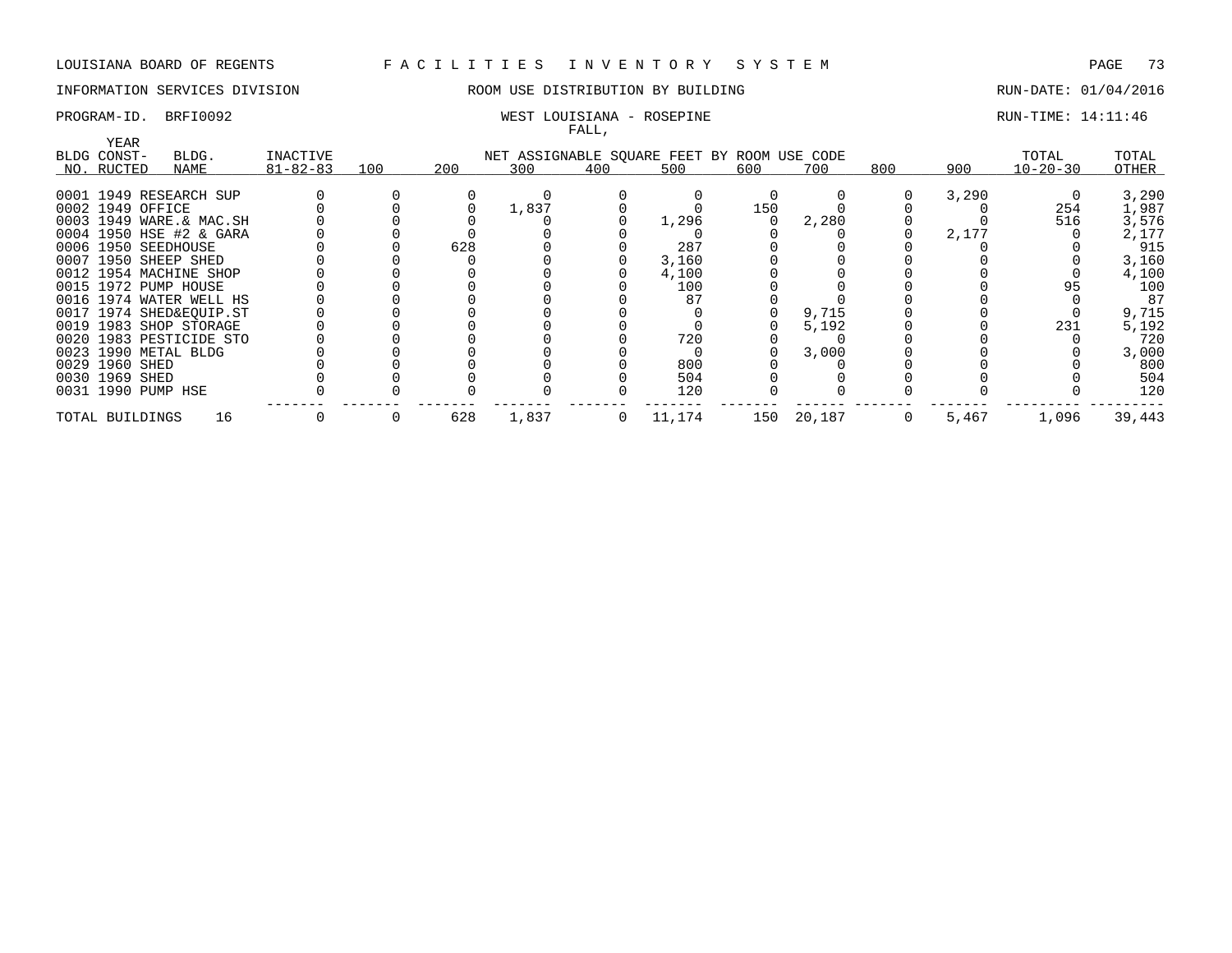### INFORMATION SERVICES DIVISION ROOM USE DISTRIBUTION BY BUILDING RUN-DATE: 01/04/2016

# PROGRAM-ID. BRFI0092 **EXAM-ID.** BRFI0092 **LIVESTOCK SHOW** - DELHI **RUN-TIME: 14:11:46**

|                           |                                                                                                   |                            |     |     |                                                    | FALL, |        |       |     |     |     |                         |                                 |
|---------------------------|---------------------------------------------------------------------------------------------------|----------------------------|-----|-----|----------------------------------------------------|-------|--------|-------|-----|-----|-----|-------------------------|---------------------------------|
| BLDG CONST-<br>NO. RUCTED | YEAR<br>BLDG.<br>NAME                                                                             | INACTIVE<br>$81 - 82 - 83$ | 100 | 200 | NET ASSIGNABLE SOUARE FEET BY ROOM USE CODE<br>300 | 400   | 500    | 600   | 700 | 800 | 900 | TOTAL<br>$10 - 20 - 30$ | TOTAL<br>OTHER                  |
|                           | 0001 1948 EXHIBIT BLDG<br>0002 1950 OFFICE BLDG<br>0003 1954 LVSTK EXHIBIT<br>0004 1985 RESTROOMS |                            |     |     | 1,367                                              |       | 24,000 | 4,277 |     |     | 192 | 277<br>192              | 4,277<br>1,367<br>24,000<br>192 |
| TOTAL BUILDINGS           |                                                                                                   |                            |     |     | .,367                                              |       | 24,000 |       |     |     | 192 | 469                     | 29,836                          |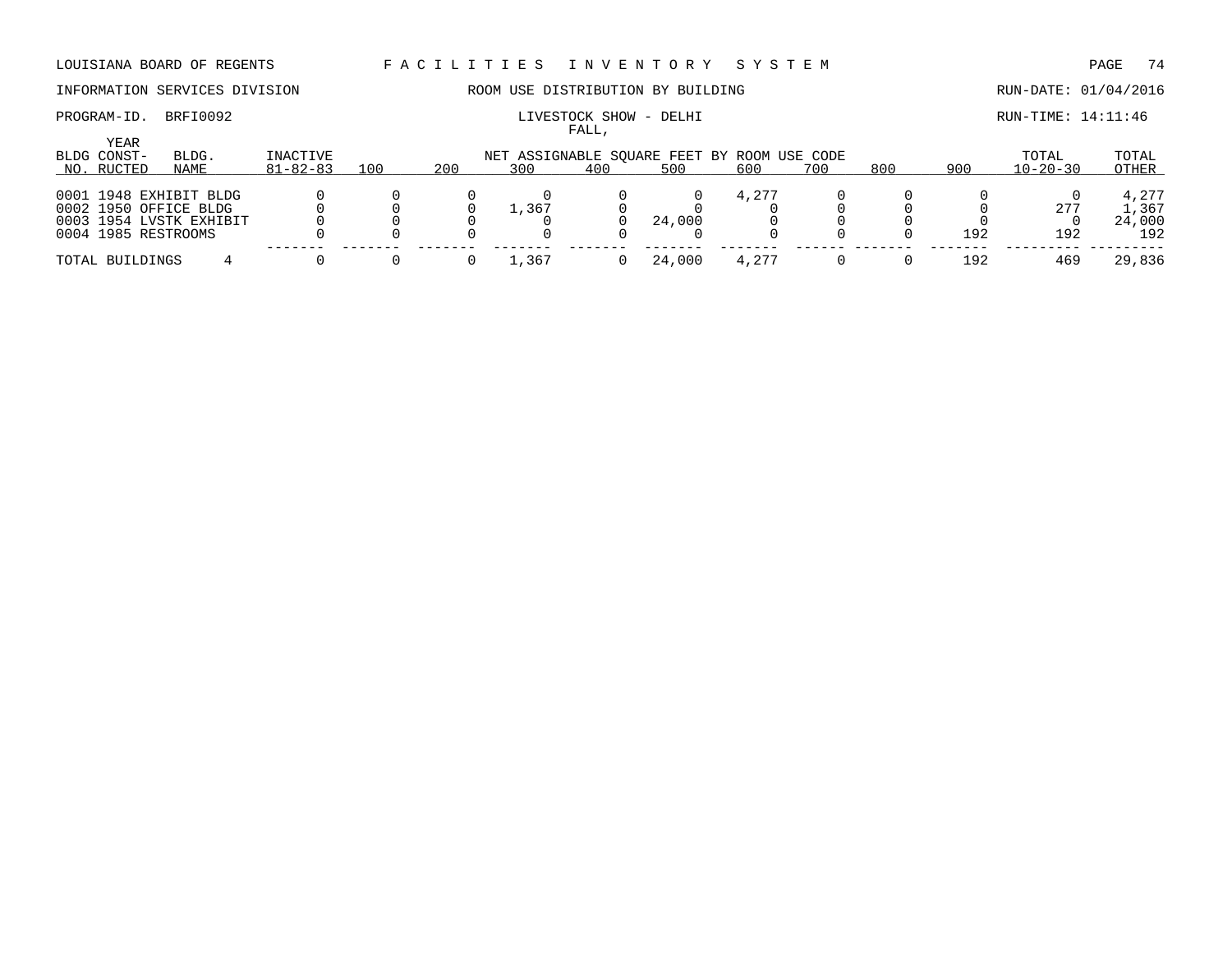## INFORMATION SERVICES DIVISION **ROOM USE DISTRIBUTION BY BUILDING RUN-DATE: 01/04/2016**

### PROGRAM-ID. BRFI0092 MACON RIDGE - WINNSBORO RUN-TIME: 14:11:46 FALL,

|                       |                         |                |     |       |                                             | rann, |     |          |        |     |       |                |        |
|-----------------------|-------------------------|----------------|-----|-------|---------------------------------------------|-------|-----|----------|--------|-----|-------|----------------|--------|
| YEAR                  |                         |                |     |       |                                             |       |     |          |        |     |       |                |        |
| BLDG CONST-           | BLDG.                   | INACTIVE       |     |       | NET ASSIGNABLE SOUARE FEET BY ROOM USE CODE |       |     |          |        |     |       | TOTAL          | TOTAL  |
| NO. RUCTED            | NAME                    | $81 - 82 - 83$ | 100 | 200   | 300                                         | 400   | 500 | 600      | 700    | 800 | 900   | $10 - 20 - 30$ | OTHER  |
| 0003 1955 OFFICE      |                         |                |     |       | 912                                         |       |     |          |        |     |       | 65             | 912    |
|                       |                         |                |     |       |                                             |       |     |          |        |     |       |                |        |
|                       | 0007 1959 STAFF RESIDEN |                |     |       |                                             |       |     |          |        |     | 1,440 |                | 1,440  |
|                       | 0008 1959 WOOD PUMP HOU |                |     |       |                                             |       |     |          | 266    |     |       |                | 266    |
|                       | 0010 1965 OLD SHOP-EOUI |                |     |       |                                             |       |     |          | 6,120  |     |       |                | 6,120  |
| 0019 1978 PESTICIDE   |                         |                |     |       |                                             |       |     |          | 1,136  |     |       | 64             | 1,136  |
|                       | 0022 1986 FORGAGE/COTTO |                |     | 1,464 |                                             |       |     |          | 18     |     |       | 174            | 1,482  |
|                       | 0025 1959 WELL & PUMP S |                |     |       |                                             |       | 195 |          |        |     |       |                | 195    |
| 0031 1993 MRRS OFFICE |                         |                |     |       | 1,166                                       |       |     |          |        |     |       | 279            | 1,201  |
|                       | 0033 1994 EQUIP STOR SO |                |     |       |                                             |       |     |          | 5,325  |     |       |                | 5,325  |
|                       | 0035 1999 T.H. SCOTT CE |                |     |       | 4,000                                       |       |     |          |        |     |       |                | 4,000  |
|                       | 0036 1999 SHOP/STOR BLD |                |     |       |                                             |       |     |          | 4,950  |     |       |                | 4,950  |
|                       | 0038 2002 PEST MGMT LAB |                |     | 3,850 |                                             |       |     |          |        |     |       |                | 3,850  |
| 0039 1992 GREENHOUSE  |                         |                |     |       |                                             |       | 125 |          |        |     |       |                | 125    |
| 0044 2007 STORAGE     |                         |                |     |       |                                             |       |     |          | 2,995  |     |       |                | 2,995  |
| TOTAL BUILDINGS       | 14                      |                |     | 5,314 | 6,078                                       |       | 320 | $\Omega$ | 20,845 |     | 1,440 | 582            | 33,997 |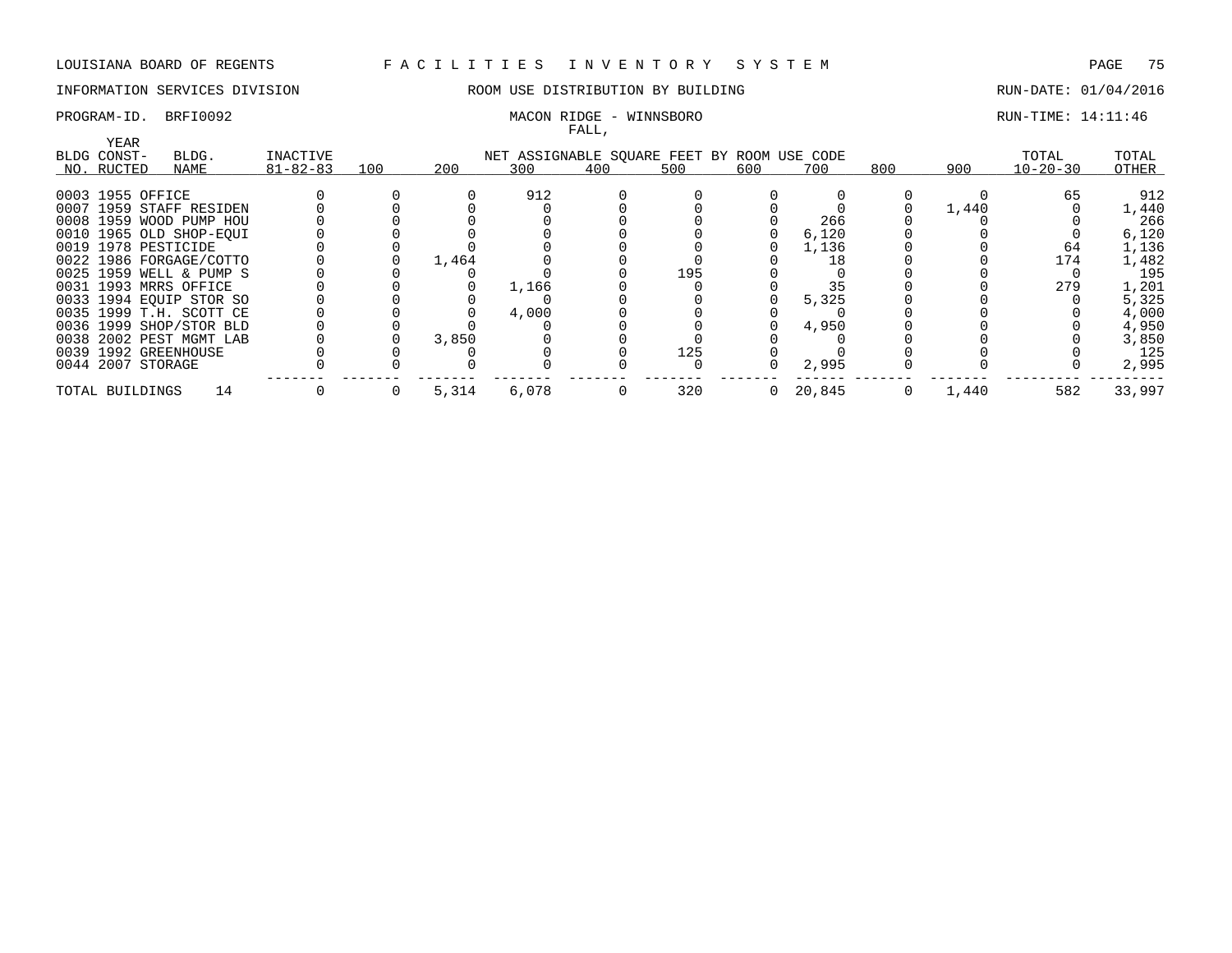## INFORMATION SERVICES DIVISION **REDEFILMENTION BY BUILDING RUN-DATE: 01/04/2016**

### PROGRAM-ID. BRFI0092 **RUN-TIME:** 14:11:46 FALL,

|           |                      |                         |                |     |       |                                             | ، سىم ت |     |       |       |              |       |                |        |
|-----------|----------------------|-------------------------|----------------|-----|-------|---------------------------------------------|---------|-----|-------|-------|--------------|-------|----------------|--------|
|           | YEAR                 |                         |                |     |       |                                             |         |     |       |       |              |       |                |        |
|           | BLDG CONST-          | BLDG.                   | INACTIVE       |     |       | NET ASSIGNABLE SQUARE FEET BY ROOM USE CODE |         |     |       |       |              |       | TOTAL          | TOTAL  |
|           | NO. RUCTED           | NAME                    | $81 - 82 - 83$ | 100 | 200   | 300                                         | 400     | 500 | 600   | 700   | 800          | 900   | $10 - 20 - 30$ | OTHER  |
|           |                      |                         |                |     |       |                                             |         |     |       |       |              |       |                |        |
|           |                      | 0001 1927 EMPLOYEE HSE  |                |     |       |                                             |         |     |       |       | $\Omega$     | 1,270 |                | 1,270  |
| 0002 1927 |                      | PUMP SHED               |                |     |       |                                             |         |     |       | 120   |              |       |                | 120    |
|           | 0003 1927 MAIN LODGE |                         |                | 614 |       |                                             |         |     | 825   |       |              | 1,490 |                | 2,929  |
|           |                      | 0004 1927 FACULTY CABIN |                |     |       |                                             |         |     |       |       |              | 374   |                | 374    |
| 0029      |                      | 1964 LUMBER DRYING      |                |     |       |                                             |         |     |       | 1,608 |              |       |                | 1,608  |
|           |                      | 0036 1973 WOOD WORKING  |                |     |       |                                             |         |     |       | 1,497 |              |       |                | 1,497  |
|           |                      | 0037 1974 EMPLOYEE HSE  |                |     |       |                                             |         |     |       |       |              | 1,448 |                | 1,448  |
|           | 0045 1983 OFFICE     |                         |                |     |       | 258                                         |         |     |       | 66    |              | 570   |                | 894    |
| 0050      | 1901 TOOL SHOP       |                         |                |     | 1,300 |                                             |         |     |       |       |              |       |                | 1,300  |
| 0055      |                      | 1989 LAUNDRY/STORA      |                |     |       |                                             |         |     |       | 330   |              |       |                | 330    |
|           |                      | 0057 1927 SHOWER BLDG   |                |     |       |                                             |         |     |       |       |              | 329   |                | 329    |
|           | 0058 1988 FUEL SHED  |                         |                |     |       |                                             |         |     |       | 237   |              |       |                | 237    |
|           |                      | 0072 1940 KNIGHT HOUSE  |                |     |       |                                             |         |     | 1,150 |       |              | 400   |                | 1,550  |
|           |                      | 0073 1940 KNIGHT STOR/G |                |     |       |                                             |         |     |       | 504   |              |       |                | 504    |
|           |                      | 0083 1992 STORAGE SHED  |                |     |       |                                             |         |     |       | 2,820 |              |       |                | 2,820  |
|           | TOTAL BUILDINGS      | 15                      |                | 614 | 1,300 | 258                                         | U       | 0   | 1,975 | 7,182 | $\mathbf{0}$ | 5,881 | 0              | 17,210 |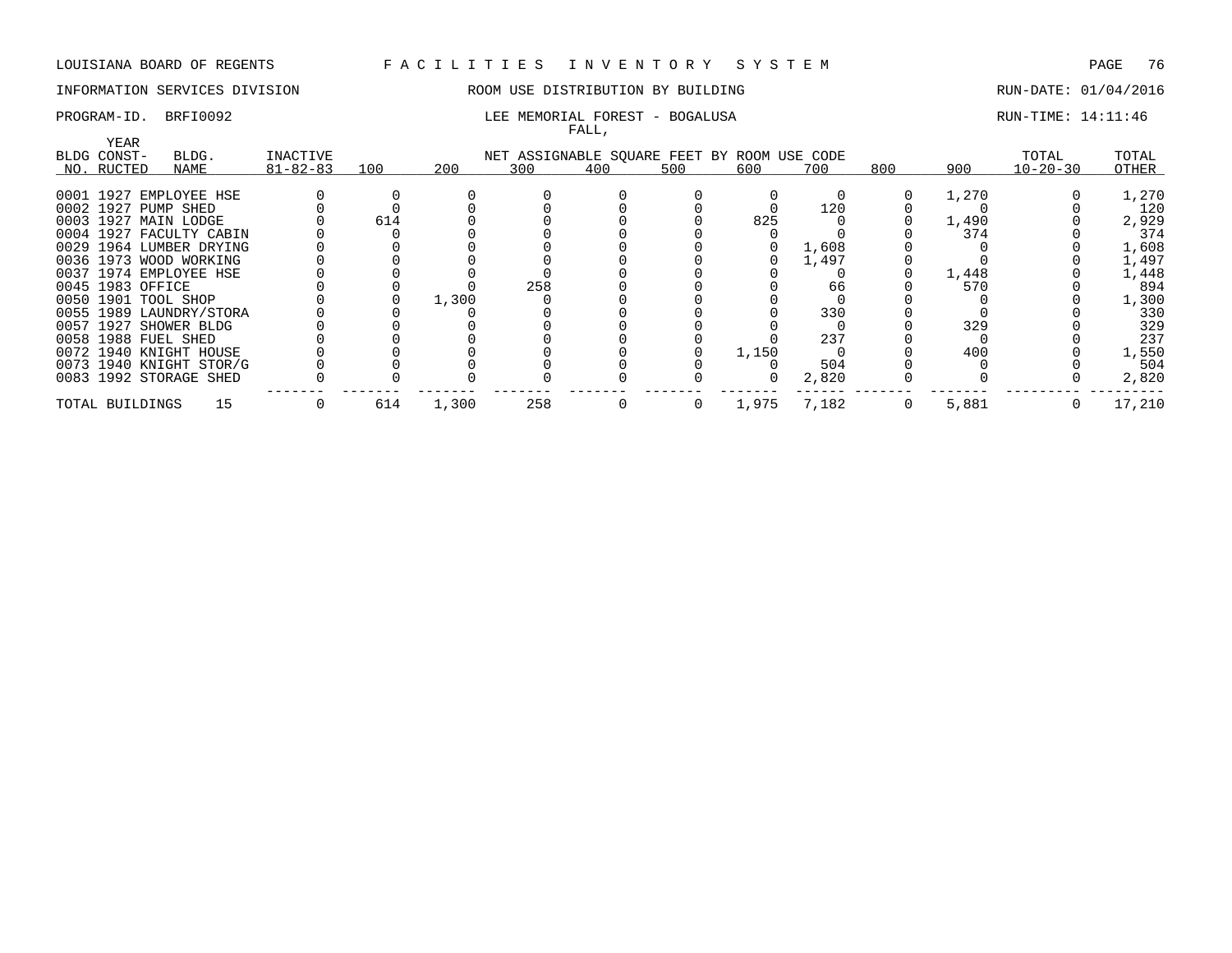YEAR

### LOUISIANA BOARD OF REGENTS F A C I L I T I E S I N V E N T O R Y S Y S T E M PAGE 77

## INFORMATION SERVICES DIVISION ROOM USE DISTRIBUTION BY BUILDING RUN-DATE: 01/04/2016

### PROGRAM-ID. BRFI0092 CAMP GRANT WALKER - POLLOCK RUN-TIME: 14:11:46 FALL,

|      | ᆂᆋᅀᅹᄾ<br>BLDG CONST- | BLDG.                   | <b>INACTIVE</b> |     |     | NET ASSIGNABLE SQUARE FEET BY ROOM USE CODE |     |          |          |               |          |        | TOTAL          | TOTAL        |
|------|----------------------|-------------------------|-----------------|-----|-----|---------------------------------------------|-----|----------|----------|---------------|----------|--------|----------------|--------------|
|      | NO. RUCTED           | <b>NAME</b>             | $81 - 82 - 83$  | 100 | 200 | 300                                         | 400 | 500      | 600      | 700           | 800      | 900    | $10 - 20 - 30$ | <b>OTHER</b> |
|      |                      |                         |                 |     |     |                                             |     |          |          |               |          |        |                |              |
|      |                      | 0002 1968 DRINK FOUNTAI |                 |     | 0   | $\Omega$                                    | 0   | 160      |          | 0             | O        | 0      | O              | 160          |
|      |                      | 0003 1968 DRINK FOUNTAI |                 |     | 0   | $\Omega$                                    |     | 192      |          | $\Omega$      |          | 0      |                | 192          |
|      |                      | 0004 1974 LOG CABIN #1  |                 |     | U   | <sup>n</sup>                                |     | O        |          | 60            |          | 869    |                | 929          |
|      |                      | 0005 1974 LOG CABIN #2  |                 |     |     |                                             |     | 0        |          | $\Omega$      |          | 912    |                | 912          |
|      |                      | 0006 1974 LOG CABIN #3  |                 |     |     |                                             |     |          |          | 53            |          | 823    |                | 876          |
|      |                      | 0007 1974 ARTS & CRAFTS |                 |     |     |                                             |     |          | 3,200    |               |          | 0      |                | 3,200        |
|      |                      | 0008 1974 SHADOWS STF C |                 |     |     |                                             |     |          |          |               |          | 841    |                | 841          |
|      |                      | 0009 1974 OLD DANCE HAL |                 |     |     |                                             |     |          | 2,400    |               |          |        |                | 2,400        |
|      |                      | 0010 1974 OFFICE        |                 |     |     |                                             |     |          | $\Omega$ | 902           |          |        | 40             | 902          |
|      |                      | 0011 1974 EDUCATION CEN |                 |     |     |                                             |     |          | 3,950    | 170           |          |        | 80             | 4,120        |
|      |                      | 0012 1978 SWIMMING POOL |                 |     |     |                                             |     |          | 4,170    | O             |          |        | $\Omega$       | 4,170        |
|      |                      | 0013 1979 MAINT. SHOP   |                 |     |     |                                             |     |          |          | 4,970         |          |        | 30             | 4,970        |
|      |                      | 0014 1983 GIRLS CABIN # |                 |     |     |                                             |     |          |          | 35            |          | 1,695  | 70             | 1,730        |
|      |                      | 0015 1983 GIRLS CABIN   |                 |     |     |                                             |     |          |          | 70            |          | 1,695  | 35             | 1,765        |
|      |                      | 0016 1983 GIRLS CABIN   |                 |     |     |                                             |     |          |          | 70            |          | 1,695  | 35             | 1,765        |
|      |                      | 0017 1983 GIRLS CABIN # |                 |     |     |                                             |     |          |          | 70            |          | 1,695  | 35             | 1,765        |
|      |                      | 0018 1983 GIRLS CABIN # |                 |     |     |                                             |     |          |          | 70            |          | 1,695  | 35             | 1,765        |
|      |                      | 0019 1983 GIRLS CABIN # |                 |     |     |                                             |     |          |          | 70            |          | 1,695  | 35             | 1,765        |
|      |                      | 0020 1984 BOYS CABIN #1 |                 |     |     |                                             |     |          |          | 70            |          | 1,695  | 35             | 1,765        |
|      |                      | 0021 1984 BOYS CABIN #1 |                 |     |     |                                             |     |          |          | 70            |          | 1,695  | 35             | 1,765        |
|      |                      | 0022 1984 BOYS CABIN #1 |                 |     |     |                                             |     |          |          | 70            |          | 1,695  | 35             |              |
|      |                      |                         |                 |     |     |                                             |     |          |          |               |          |        |                | 1,765        |
|      |                      | 0023 1984 CARETAKERS HS |                 |     |     |                                             |     | $\Omega$ |          | $\Omega$      | $\Omega$ | 2,113  | $\Omega$       | 2,113        |
|      |                      | 0024 1992 MULTI BLDG    |                 |     |     | 223                                         |     |          | 6,189    | 365           | 302      | 343    | 477            | 7,422        |
|      |                      | 0025 1986 GIRLS BATHHOU |                 |     |     |                                             |     |          |          |               |          | 1,960  | 1,962          | 1,960        |
|      |                      | 0026 1986 BOYS CABIN #1 |                 |     |     |                                             |     |          |          | 70            |          | 1,695  | 35             | 1,765        |
|      |                      | 0027 1986 BOYS BATHHOUS |                 |     |     |                                             |     |          |          | $\Omega$      |          | 1,960  | $\overline{0}$ | 1,960        |
|      |                      | 0028 1986 BOYS CABIN #2 |                 |     |     |                                             |     |          |          | 70            |          | 1,695  | 35             | 1,765        |
|      |                      | 0030 1901 OUTDOOR PAVIL |                 |     |     |                                             |     | 2,304    |          |               |          | Ω      | $\Omega$       | 2,304        |
|      |                      | 0032 1901 POOL EOUIP BL |                 |     |     |                                             |     |          |          | 36            |          |        | 284            | 36           |
|      |                      | 0058 1938 GREEK THEATRE |                 |     |     |                                             |     | 1,500    |          |               |          |        | ∩              | 1,500        |
|      |                      | 0059 1955 WATER TANK &  |                 |     |     |                                             |     | 200      |          |               |          |        |                | 200          |
|      |                      | 0061 2003 CAMP STORE    |                 |     |     |                                             |     | 750      |          |               |          |        |                | 750          |
|      |                      | 0062 2003 CLASSROOM     |                 | 765 |     |                                             |     | $\Omega$ |          |               |          |        |                | 765          |
|      |                      | 0063 2005 STORAGE BUILD |                 |     |     |                                             |     |          |          | 6,300         |          |        |                | 6,300        |
|      |                      | 0068 2005 CHAPEL        |                 |     |     |                                             |     | 2,350    |          |               |          |        |                | 2,350        |
|      |                      | 0069 2008 RESTROOM      |                 |     |     |                                             |     | $\Omega$ |          |               |          | 1,380  |                | 1,380        |
|      |                      | 0070 2010 FIELD CLASSRO |                 |     |     |                                             |     | 3,350    |          |               |          |        |                | 3,350        |
| 0071 |                      | 2009 RIFLE RANGE C      |                 |     |     |                                             |     | 1,450    |          |               |          |        |                | 1,450        |
|      |                      | 0072 2011 SKEET HOUSE   |                 |     |     |                                             |     | 50       |          |               |          |        |                | 50           |
|      |                      | 0073 2011 SKEET HOUSE   |                 |     |     | O                                           |     | 50       |          |               |          |        |                | 50           |
|      |                      | 0074 2011 SKEET HOUSE # |                 |     |     |                                             |     | 50       |          |               |          |        |                | 50           |
|      |                      | TOTAL BUILDINGS<br>41   | $\Omega$        | 765 | 0   | 223                                         | 0   | 12,406   |          | 19,909 13,591 | 302      | 29,846 | 3,293          | 77,042       |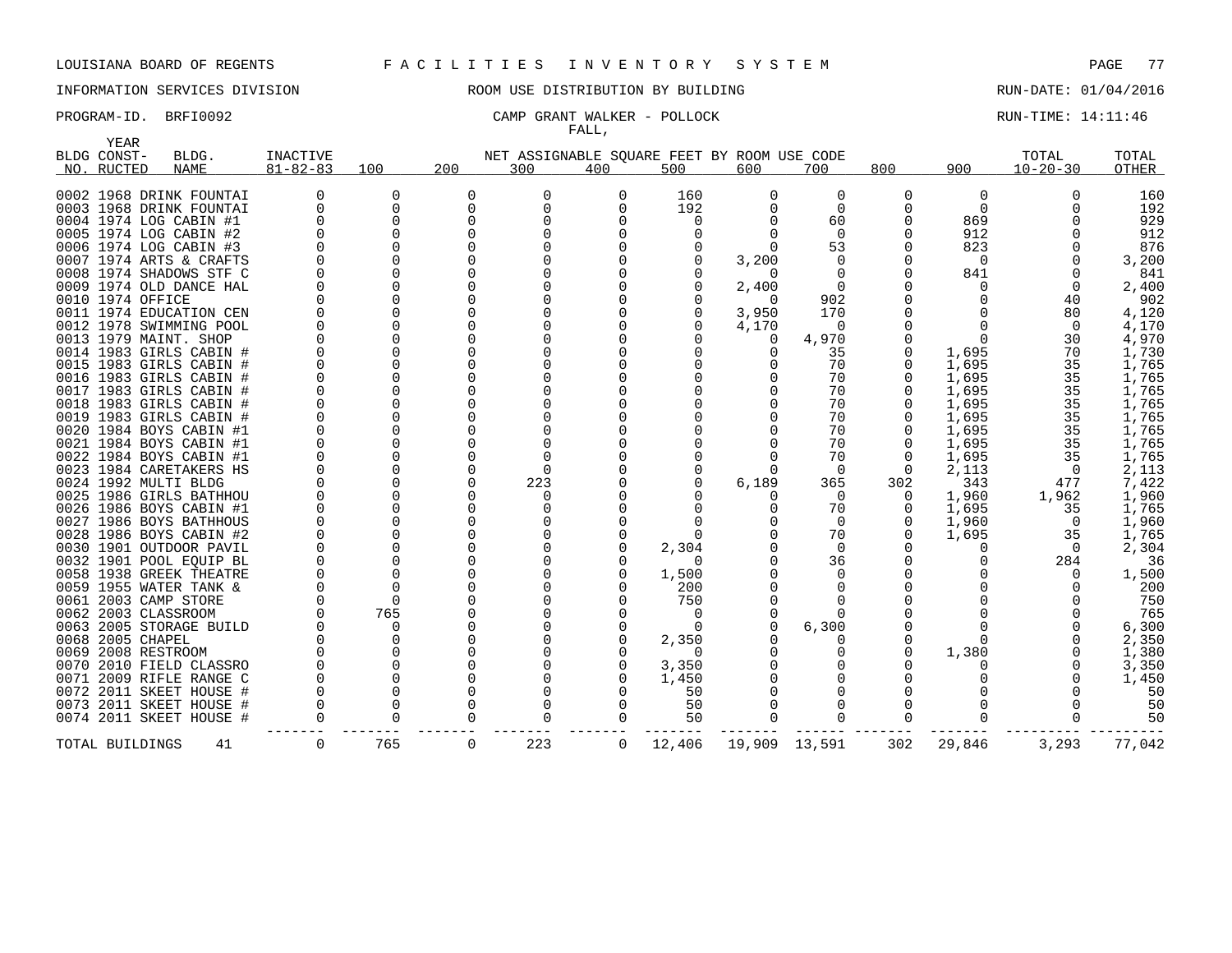## INFORMATION SERVICES DIVISION 88 ROOM USE DISTRIBUTION BY BUILDING 88 RUN-DATE: 01/04/2016

## FALL,

PROGRAM-ID. BRFI0092 2825 2825 RUN-TIME: 14:11:46

|                     |                                                    |                |     |     |                 | ، سىم ت |                                             |     |     |     |     |                |                 |
|---------------------|----------------------------------------------------|----------------|-----|-----|-----------------|---------|---------------------------------------------|-----|-----|-----|-----|----------------|-----------------|
| YEAR<br>BLDG CONST- | BLDG.                                              | INACTIVE       |     |     |                 |         | NET ASSIGNABLE SOUARE FEET BY ROOM USE CODE |     |     |     |     | TOTAL          | TOTAL           |
| NO. RUCTED          | NAME                                               | $81 - 82 - 83$ | 100 | 200 | 300             | 400     | 500                                         | 600 | 700 | 800 | 900 | $10 - 20 - 30$ | OTHER           |
|                     | 0087 1976 SYNGENTA BLDG<br>0105 1987 PARISH OFFICE |                |     |     | 26,700<br>5,625 |         |                                             |     |     |     |     |                | 26,700<br>5,625 |
| TOTAL BUILDINGS     |                                                    |                |     |     | 32,325          |         |                                             |     |     |     |     |                | 32,325          |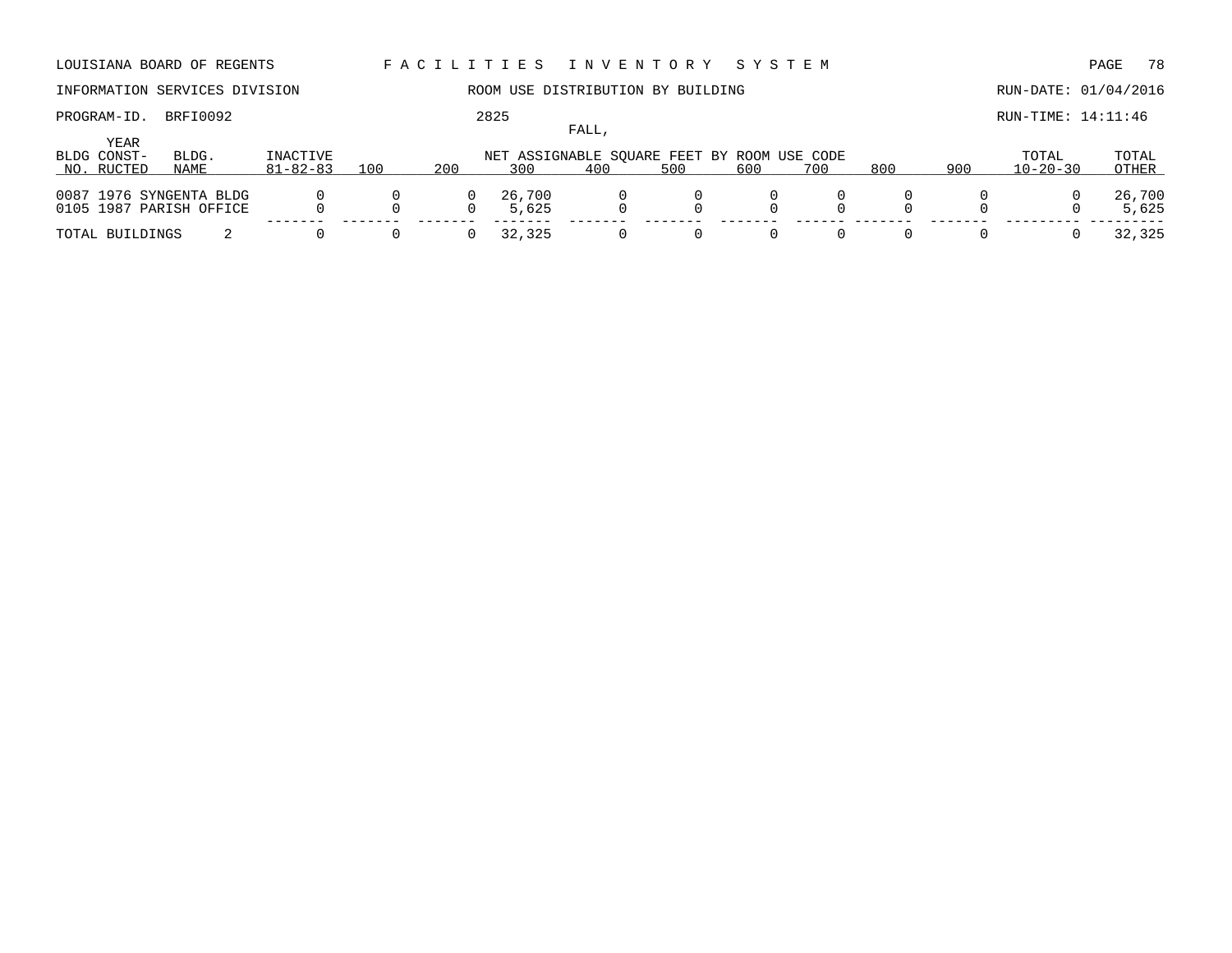| LOUISIANA BOARD OF REGENTS        |               |                            |        |       |        | FACILITIES INVENTORY                               |     | SYSTEM |       |          |          |                         | 79<br>PAGE     |
|-----------------------------------|---------------|----------------------------|--------|-------|--------|----------------------------------------------------|-----|--------|-------|----------|----------|-------------------------|----------------|
| INFORMATION SERVICES DIVISION     |               |                            |        |       |        | ROOM USE DISTRIBUTION BY BUILDING                  |     |        |       |          |          | RUN-DATE: 01/04/2016    |                |
| PROGRAM-ID.                       | BRFI0092      |                            |        |       |        | L.S.U. LAW CENTER<br>FALL,                         |     |        |       |          |          | RUN-TIME: 14:11:46      |                |
| YEAR<br>BLDG CONST-<br>NO. RUCTED | BLDG.<br>NAME | INACTIVE<br>$81 - 82 - 83$ | 100    | 200   | 300    | NET ASSIGNABLE SOUARE FEET BY ROOM USE CODE<br>400 | 500 | 600    | 700   | 800      | 900      | TOTAL<br>$10 - 20 - 30$ | TOTAL<br>OTHER |
| 0069 1969 HEBERT LAW CT           |               | 178                        | 25,021 | 2,041 | 43,139 | 53,627                                             | 0   | 10,760 | 1,345 | 0        | 0        | 55,652                  | 136,111        |
| TOTAL BUILDINGS                   |               | 178                        | 25,021 | 2,041 | 43,139 | 53,627                                             |     | 10,760 | 1,345 | $\Omega$ | $\Omega$ | 55,652                  | 136,111        |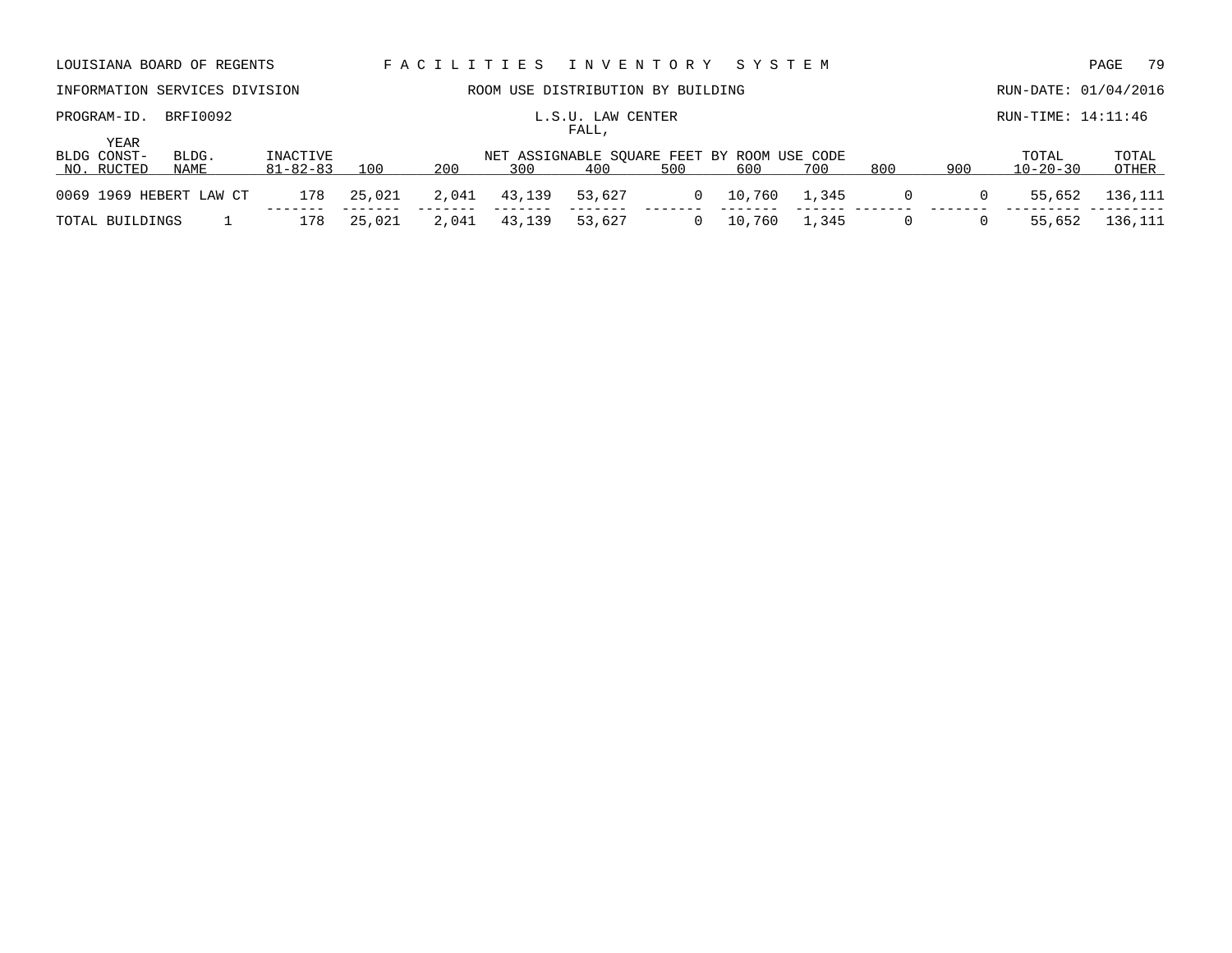INFORMATION SERVICES DIVISION ROOM USE DISTRIBUTION BY BUILDING RUN-DATE: 01/04/2016

### PROGRAM-ID. BRFI0092 SOUTHERN UNIVERSITY-BATON ROUGE RUN-TIME: 14:11:46 FALL,

| BLDG CONST-<br>NET ASSIGNABLE SOUARE FEET BY ROOM USE CODE<br>TOTAL<br>BLDG.<br>INACTIVE<br>TOTAL<br>200<br>$10 - 20 - 30$<br>$81 - 82 - 83$<br>100<br>800<br>900<br>NO. RUCTED<br><b>NAME</b><br>300<br>400<br>500<br>600<br>700<br>OTHER<br>B100 2007 UNIVERSITY AP<br>0<br>$\Omega$<br>$\Omega$<br>0<br>$\Omega$<br>0<br>0<br>36,893<br>15,480<br>36,893<br>U<br>0<br>$\Omega$<br>$\Omega$<br>39,467<br>15,119<br>39,467<br>B200 2007 UNIVERSITY AP<br>0<br>0<br>O<br>0<br>0<br>$\Omega$<br>39,874<br>15,119<br>2007 UNIVERSITY AP<br>$\Omega$<br>0<br>$\Omega$<br>0<br>39,874<br>B300<br>2007 UNIVERSITY AP<br>$\Omega$<br><sup>n</sup><br>41,549<br>41,549<br>B400<br>$\Omega$<br>0<br>15,119<br>$\mathbf 0$<br>LF01 1978 SILOS 1-2-3<br>$\Omega$<br>540<br>540<br>$\Omega$<br>0<br>1980 BEEF FEEDING<br>$\Omega$<br>$\Omega$<br>13,200<br>13,200<br>LF02<br>$\Omega$<br>U<br><sup>0</sup><br>LF03 1980 BUTLER FEED T<br>$\Omega$<br>$\Omega$<br>221<br>221<br>LF04 2006 CATTLE FEED S<br>$\Omega$<br>$\Omega$<br>$\Omega$<br>$\Omega$<br>21,000<br>$\Omega$<br>21,000<br>$\Omega$<br>$\Omega$<br>LF05 2006 CATTLE SHED<br>$\Omega$<br>150<br>150<br>$\Omega$<br>$\mathbf 0$<br>$\Omega$<br>7,500<br>7,500<br>1980 EOUIPMENT STO<br>$\Omega$<br>LF06<br>0<br>LF07 1909 FARM SERVICE<br>$\Omega$<br>$\Omega$<br>1,830<br>1,830<br>$\Omega$<br>$\Omega$<br>LF08 1978 PORTABLE BLDG<br>$\Omega$<br>$\Omega$<br>384<br>$\Omega$<br>384<br>$\Omega$<br>$\Omega$<br>$\Omega$<br>$\Omega$<br>78,315<br>78,315<br>LF09 1999 LIVESTOCK ARE<br>$\Omega$<br>$\Omega$<br>$\Omega$<br>540<br>LF10 1980 METAL FEED TA<br>$\Omega$<br>540<br>2010 OPELOUSAS BUI<br>$\Omega$<br>$\Omega$<br>$\Omega$<br>7,777<br>7,777<br>LF11<br>$\Omega$<br>0002 1914 ARCHIVES INFO<br>$\Omega$<br>872<br>0<br>872<br>0<br>$\Omega$<br>$\Omega$<br>0006 1959 POULTRY FARM<br>$\Omega$<br>866<br>866<br>0<br>$\Omega$<br>$\Omega$<br>0<br>1,701<br>0014 1920 COTTAGE 14<br>$\Omega$<br>$\Omega$<br>$\Omega$<br>1,701<br>$\Omega$<br>$\Omega$<br>0<br>0017 1922 RIVERSIDE HAL<br>$\Omega$<br>$\Omega$<br>3,250<br>$\Omega$<br>1,015<br>4,265<br>$\Omega$<br>0<br>0018 1920 RONALD E MCNA<br>2,827<br>0<br>1,885<br>960<br>2,177<br>5,672<br>0<br>$\Omega$<br>0020 1921 AROTC/GAITHER<br>5,719<br>2,500<br>5,920<br>9,512<br>1,153<br>140<br>$\Omega$<br><sup>0</sup><br>$\Omega$<br>0029 1940 ARMY ROTC FIT<br>$\Omega$<br>691<br>1,064<br>1,755<br>$\Omega$<br>$\Omega$<br>66<br>0<br>0030 1900 MECHANICAL BU<br>640<br><sup>n</sup><br>$\Omega$<br>0<br>640<br>0<br>$\Omega$<br>0032 1928 MARTIN L HARV<br>$\Omega$<br>$\Omega$<br>$\Omega$<br>6,751<br>$\Omega$<br>6,751<br>$\Omega$<br>$\Omega$<br>$\Omega$<br>12,603<br>0039 1939 AUDITORIUM-GY<br>12,603<br>0<br>$\Omega$<br>$\Omega$<br>$\Omega$<br>$\Omega$<br>323<br>0040 1928 JOSEPH S CLAR<br>$\Omega$<br>$\Omega$<br>2,040<br>4,340<br>2,363<br>$\Omega$<br>0<br>0042 1941 COLLECTIONS &<br>3,319<br>$\mathbf 0$<br>3,319<br>$\Omega$<br>$\Omega$<br>O<br>$\Omega$<br>0043 1939 WALLACE LEE B<br>$\Omega$<br>20,473<br>20,473<br>$\Omega$<br>∩<br>$\Omega$<br>0044 1930 LOTTIE ANTHON<br>7,133<br>$\mathbf 0$<br>14,084<br>1,914<br>5,037<br>$\Omega$<br>0046 1958 JESSE OWENS H<br>8,828<br>8,828<br>$\Omega$<br>$\Omega$<br>0<br>$\Omega$<br>2,858<br>0048 1941 GRANDISON DOR<br>0<br>0<br>507<br>283<br>419<br>0<br>16,610<br>17,819<br>$\Omega$<br>$\Omega$<br>0049 1940 ARNETTE W ACE<br>$\Omega$<br>90,300<br>90,300<br>$\Omega$<br>$\Omega$<br>$\Omega$<br><sup>0</sup><br>n<br>0054 1923 FARM COTTAGE/<br>1,158<br>0<br>$\Omega$<br>1,158<br>$\Omega$<br>$\Omega$<br>0055 1952 JOSEPH S CLA<br>$\Omega$<br>1,673<br>1,673<br>$\Omega$<br>$\Omega$<br>0<br>0056 1952 A A LENNOIR H<br>0<br>13,330<br>4,485<br>18,539<br>17,498<br>7,949<br>0<br>$\Omega$<br>61,801<br>0066 1957 WILLIAM LEE P<br>$\Omega$<br>$\Omega$<br>1,580<br>$\Omega$<br>1,580<br>$\Omega$<br>0<br>$\Omega$<br>0068 1939 CALF BARN<br>$\Omega$<br>2,143<br>2,143<br>$\Omega$<br>∩<br>$\Omega$<br>$\Omega$<br>0<br>$\overline{0}$<br>0074 1975 HORTICULTURE<br>0<br>$\Omega$<br>$\Omega$<br>3,081<br>$\Omega$<br>3,081<br>0<br>2,378<br>0085 1954 SEYMOUR HALL<br>70<br>$\Omega$<br>3,464<br>18,286<br>10,826<br>24,198<br>$\Omega$<br>$\Omega$<br>0<br>3,822<br>17,850<br>357<br>32,708<br>1953 JOHN W. FISHE<br>0<br>10,265<br>209<br>205<br>0<br>12,976<br>0090<br>6,755<br>0091 1951 TOURGEE A DEB<br>719<br>1,024<br>3,647<br>11,864<br>$\Omega$<br>3,366<br>$\Omega$<br>$\Omega$<br>0096 1950 SEWAGE PUMP S<br>$\Omega$<br>$\Omega$<br>156<br>$\Omega$<br>156<br>$\Omega$<br>0<br>0<br>156<br>1957 SEWAGE PUMP S<br>$\Omega$<br>156<br>0097<br>$\Omega$<br>$\Omega$<br>0<br>0<br>$\Omega$<br>0098 1954 WASHINGTON HA<br>14,595<br>$\Omega$<br>14,595<br>$\Omega$<br>$\Omega$<br>$\Omega$<br>$\Omega$<br>1954 HORACE G WHIT<br>$\Omega$<br>$\Omega$<br>153<br>0<br>10,384<br>2,088<br>11,575<br>0099<br>$\Omega$<br>1,038<br>$\Omega$<br>0<br>371<br>0100 1954 WILLIAM EDWAR<br>$\Omega$<br>$\Omega$<br>153<br>1,012<br>10,007<br>1,617<br>11,543<br>0<br>0<br>$\Omega$<br>0122 1956 SU MINI LAB<br>$\Omega$<br>411<br>4,124<br>846<br>$\Omega$<br>$\Omega$<br>5,381<br>0<br>16,083<br>16,083<br>0124 1956 BETHUNE HALL<br>$\Omega$<br>$\Omega$<br>$\Omega$<br>$\Omega$<br>$\Omega$<br>$\Omega$ | YEAR |  |  |  |  |  |  |  |
|------------------------------------------------------------------------------------------------------------------------------------------------------------------------------------------------------------------------------------------------------------------------------------------------------------------------------------------------------------------------------------------------------------------------------------------------------------------------------------------------------------------------------------------------------------------------------------------------------------------------------------------------------------------------------------------------------------------------------------------------------------------------------------------------------------------------------------------------------------------------------------------------------------------------------------------------------------------------------------------------------------------------------------------------------------------------------------------------------------------------------------------------------------------------------------------------------------------------------------------------------------------------------------------------------------------------------------------------------------------------------------------------------------------------------------------------------------------------------------------------------------------------------------------------------------------------------------------------------------------------------------------------------------------------------------------------------------------------------------------------------------------------------------------------------------------------------------------------------------------------------------------------------------------------------------------------------------------------------------------------------------------------------------------------------------------------------------------------------------------------------------------------------------------------------------------------------------------------------------------------------------------------------------------------------------------------------------------------------------------------------------------------------------------------------------------------------------------------------------------------------------------------------------------------------------------------------------------------------------------------------------------------------------------------------------------------------------------------------------------------------------------------------------------------------------------------------------------------------------------------------------------------------------------------------------------------------------------------------------------------------------------------------------------------------------------------------------------------------------------------------------------------------------------------------------------------------------------------------------------------------------------------------------------------------------------------------------------------------------------------------------------------------------------------------------------------------------------------------------------------------------------------------------------------------------------------------------------------------------------------------------------------------------------------------------------------------------------------------------------------------------------------------------------------------------------------------------------------------------------------------------------------------------------------------------------------------------------------------------------------------------------------------------------------------------------------------------------------------------------------------------------------------------------------------------------------------------------------------------------------------------------------------------------------------------------------------------------------------------------------------------------------------------------------------------------------------------------------------------------------------------------------------------------------------------------------------------------------------------------------------------------------------------------------------------------------------------------------------------------------------------------------------------------------------------------------------------------------------------------------------------------------------------------------------------------------------------------------------------------------------------------------------------------------------------------------------------------------------------------------------------------------------------------------------------------------------------------------------------------------------------------------------------------------------------------|------|--|--|--|--|--|--|--|
|                                                                                                                                                                                                                                                                                                                                                                                                                                                                                                                                                                                                                                                                                                                                                                                                                                                                                                                                                                                                                                                                                                                                                                                                                                                                                                                                                                                                                                                                                                                                                                                                                                                                                                                                                                                                                                                                                                                                                                                                                                                                                                                                                                                                                                                                                                                                                                                                                                                                                                                                                                                                                                                                                                                                                                                                                                                                                                                                                                                                                                                                                                                                                                                                                                                                                                                                                                                                                                                                                                                                                                                                                                                                                                                                                                                                                                                                                                                                                                                                                                                                                                                                                                                                                                                                                                                                                                                                                                                                                                                                                                                                                                                                                                                                                                                                                                                                                                                                                                                                                                                                                                                                                                                                                                                                                                                  |      |  |  |  |  |  |  |  |
|                                                                                                                                                                                                                                                                                                                                                                                                                                                                                                                                                                                                                                                                                                                                                                                                                                                                                                                                                                                                                                                                                                                                                                                                                                                                                                                                                                                                                                                                                                                                                                                                                                                                                                                                                                                                                                                                                                                                                                                                                                                                                                                                                                                                                                                                                                                                                                                                                                                                                                                                                                                                                                                                                                                                                                                                                                                                                                                                                                                                                                                                                                                                                                                                                                                                                                                                                                                                                                                                                                                                                                                                                                                                                                                                                                                                                                                                                                                                                                                                                                                                                                                                                                                                                                                                                                                                                                                                                                                                                                                                                                                                                                                                                                                                                                                                                                                                                                                                                                                                                                                                                                                                                                                                                                                                                                                  |      |  |  |  |  |  |  |  |
|                                                                                                                                                                                                                                                                                                                                                                                                                                                                                                                                                                                                                                                                                                                                                                                                                                                                                                                                                                                                                                                                                                                                                                                                                                                                                                                                                                                                                                                                                                                                                                                                                                                                                                                                                                                                                                                                                                                                                                                                                                                                                                                                                                                                                                                                                                                                                                                                                                                                                                                                                                                                                                                                                                                                                                                                                                                                                                                                                                                                                                                                                                                                                                                                                                                                                                                                                                                                                                                                                                                                                                                                                                                                                                                                                                                                                                                                                                                                                                                                                                                                                                                                                                                                                                                                                                                                                                                                                                                                                                                                                                                                                                                                                                                                                                                                                                                                                                                                                                                                                                                                                                                                                                                                                                                                                                                  |      |  |  |  |  |  |  |  |
|                                                                                                                                                                                                                                                                                                                                                                                                                                                                                                                                                                                                                                                                                                                                                                                                                                                                                                                                                                                                                                                                                                                                                                                                                                                                                                                                                                                                                                                                                                                                                                                                                                                                                                                                                                                                                                                                                                                                                                                                                                                                                                                                                                                                                                                                                                                                                                                                                                                                                                                                                                                                                                                                                                                                                                                                                                                                                                                                                                                                                                                                                                                                                                                                                                                                                                                                                                                                                                                                                                                                                                                                                                                                                                                                                                                                                                                                                                                                                                                                                                                                                                                                                                                                                                                                                                                                                                                                                                                                                                                                                                                                                                                                                                                                                                                                                                                                                                                                                                                                                                                                                                                                                                                                                                                                                                                  |      |  |  |  |  |  |  |  |
|                                                                                                                                                                                                                                                                                                                                                                                                                                                                                                                                                                                                                                                                                                                                                                                                                                                                                                                                                                                                                                                                                                                                                                                                                                                                                                                                                                                                                                                                                                                                                                                                                                                                                                                                                                                                                                                                                                                                                                                                                                                                                                                                                                                                                                                                                                                                                                                                                                                                                                                                                                                                                                                                                                                                                                                                                                                                                                                                                                                                                                                                                                                                                                                                                                                                                                                                                                                                                                                                                                                                                                                                                                                                                                                                                                                                                                                                                                                                                                                                                                                                                                                                                                                                                                                                                                                                                                                                                                                                                                                                                                                                                                                                                                                                                                                                                                                                                                                                                                                                                                                                                                                                                                                                                                                                                                                  |      |  |  |  |  |  |  |  |
|                                                                                                                                                                                                                                                                                                                                                                                                                                                                                                                                                                                                                                                                                                                                                                                                                                                                                                                                                                                                                                                                                                                                                                                                                                                                                                                                                                                                                                                                                                                                                                                                                                                                                                                                                                                                                                                                                                                                                                                                                                                                                                                                                                                                                                                                                                                                                                                                                                                                                                                                                                                                                                                                                                                                                                                                                                                                                                                                                                                                                                                                                                                                                                                                                                                                                                                                                                                                                                                                                                                                                                                                                                                                                                                                                                                                                                                                                                                                                                                                                                                                                                                                                                                                                                                                                                                                                                                                                                                                                                                                                                                                                                                                                                                                                                                                                                                                                                                                                                                                                                                                                                                                                                                                                                                                                                                  |      |  |  |  |  |  |  |  |
|                                                                                                                                                                                                                                                                                                                                                                                                                                                                                                                                                                                                                                                                                                                                                                                                                                                                                                                                                                                                                                                                                                                                                                                                                                                                                                                                                                                                                                                                                                                                                                                                                                                                                                                                                                                                                                                                                                                                                                                                                                                                                                                                                                                                                                                                                                                                                                                                                                                                                                                                                                                                                                                                                                                                                                                                                                                                                                                                                                                                                                                                                                                                                                                                                                                                                                                                                                                                                                                                                                                                                                                                                                                                                                                                                                                                                                                                                                                                                                                                                                                                                                                                                                                                                                                                                                                                                                                                                                                                                                                                                                                                                                                                                                                                                                                                                                                                                                                                                                                                                                                                                                                                                                                                                                                                                                                  |      |  |  |  |  |  |  |  |
|                                                                                                                                                                                                                                                                                                                                                                                                                                                                                                                                                                                                                                                                                                                                                                                                                                                                                                                                                                                                                                                                                                                                                                                                                                                                                                                                                                                                                                                                                                                                                                                                                                                                                                                                                                                                                                                                                                                                                                                                                                                                                                                                                                                                                                                                                                                                                                                                                                                                                                                                                                                                                                                                                                                                                                                                                                                                                                                                                                                                                                                                                                                                                                                                                                                                                                                                                                                                                                                                                                                                                                                                                                                                                                                                                                                                                                                                                                                                                                                                                                                                                                                                                                                                                                                                                                                                                                                                                                                                                                                                                                                                                                                                                                                                                                                                                                                                                                                                                                                                                                                                                                                                                                                                                                                                                                                  |      |  |  |  |  |  |  |  |
|                                                                                                                                                                                                                                                                                                                                                                                                                                                                                                                                                                                                                                                                                                                                                                                                                                                                                                                                                                                                                                                                                                                                                                                                                                                                                                                                                                                                                                                                                                                                                                                                                                                                                                                                                                                                                                                                                                                                                                                                                                                                                                                                                                                                                                                                                                                                                                                                                                                                                                                                                                                                                                                                                                                                                                                                                                                                                                                                                                                                                                                                                                                                                                                                                                                                                                                                                                                                                                                                                                                                                                                                                                                                                                                                                                                                                                                                                                                                                                                                                                                                                                                                                                                                                                                                                                                                                                                                                                                                                                                                                                                                                                                                                                                                                                                                                                                                                                                                                                                                                                                                                                                                                                                                                                                                                                                  |      |  |  |  |  |  |  |  |
|                                                                                                                                                                                                                                                                                                                                                                                                                                                                                                                                                                                                                                                                                                                                                                                                                                                                                                                                                                                                                                                                                                                                                                                                                                                                                                                                                                                                                                                                                                                                                                                                                                                                                                                                                                                                                                                                                                                                                                                                                                                                                                                                                                                                                                                                                                                                                                                                                                                                                                                                                                                                                                                                                                                                                                                                                                                                                                                                                                                                                                                                                                                                                                                                                                                                                                                                                                                                                                                                                                                                                                                                                                                                                                                                                                                                                                                                                                                                                                                                                                                                                                                                                                                                                                                                                                                                                                                                                                                                                                                                                                                                                                                                                                                                                                                                                                                                                                                                                                                                                                                                                                                                                                                                                                                                                                                  |      |  |  |  |  |  |  |  |
|                                                                                                                                                                                                                                                                                                                                                                                                                                                                                                                                                                                                                                                                                                                                                                                                                                                                                                                                                                                                                                                                                                                                                                                                                                                                                                                                                                                                                                                                                                                                                                                                                                                                                                                                                                                                                                                                                                                                                                                                                                                                                                                                                                                                                                                                                                                                                                                                                                                                                                                                                                                                                                                                                                                                                                                                                                                                                                                                                                                                                                                                                                                                                                                                                                                                                                                                                                                                                                                                                                                                                                                                                                                                                                                                                                                                                                                                                                                                                                                                                                                                                                                                                                                                                                                                                                                                                                                                                                                                                                                                                                                                                                                                                                                                                                                                                                                                                                                                                                                                                                                                                                                                                                                                                                                                                                                  |      |  |  |  |  |  |  |  |
|                                                                                                                                                                                                                                                                                                                                                                                                                                                                                                                                                                                                                                                                                                                                                                                                                                                                                                                                                                                                                                                                                                                                                                                                                                                                                                                                                                                                                                                                                                                                                                                                                                                                                                                                                                                                                                                                                                                                                                                                                                                                                                                                                                                                                                                                                                                                                                                                                                                                                                                                                                                                                                                                                                                                                                                                                                                                                                                                                                                                                                                                                                                                                                                                                                                                                                                                                                                                                                                                                                                                                                                                                                                                                                                                                                                                                                                                                                                                                                                                                                                                                                                                                                                                                                                                                                                                                                                                                                                                                                                                                                                                                                                                                                                                                                                                                                                                                                                                                                                                                                                                                                                                                                                                                                                                                                                  |      |  |  |  |  |  |  |  |
|                                                                                                                                                                                                                                                                                                                                                                                                                                                                                                                                                                                                                                                                                                                                                                                                                                                                                                                                                                                                                                                                                                                                                                                                                                                                                                                                                                                                                                                                                                                                                                                                                                                                                                                                                                                                                                                                                                                                                                                                                                                                                                                                                                                                                                                                                                                                                                                                                                                                                                                                                                                                                                                                                                                                                                                                                                                                                                                                                                                                                                                                                                                                                                                                                                                                                                                                                                                                                                                                                                                                                                                                                                                                                                                                                                                                                                                                                                                                                                                                                                                                                                                                                                                                                                                                                                                                                                                                                                                                                                                                                                                                                                                                                                                                                                                                                                                                                                                                                                                                                                                                                                                                                                                                                                                                                                                  |      |  |  |  |  |  |  |  |
|                                                                                                                                                                                                                                                                                                                                                                                                                                                                                                                                                                                                                                                                                                                                                                                                                                                                                                                                                                                                                                                                                                                                                                                                                                                                                                                                                                                                                                                                                                                                                                                                                                                                                                                                                                                                                                                                                                                                                                                                                                                                                                                                                                                                                                                                                                                                                                                                                                                                                                                                                                                                                                                                                                                                                                                                                                                                                                                                                                                                                                                                                                                                                                                                                                                                                                                                                                                                                                                                                                                                                                                                                                                                                                                                                                                                                                                                                                                                                                                                                                                                                                                                                                                                                                                                                                                                                                                                                                                                                                                                                                                                                                                                                                                                                                                                                                                                                                                                                                                                                                                                                                                                                                                                                                                                                                                  |      |  |  |  |  |  |  |  |
|                                                                                                                                                                                                                                                                                                                                                                                                                                                                                                                                                                                                                                                                                                                                                                                                                                                                                                                                                                                                                                                                                                                                                                                                                                                                                                                                                                                                                                                                                                                                                                                                                                                                                                                                                                                                                                                                                                                                                                                                                                                                                                                                                                                                                                                                                                                                                                                                                                                                                                                                                                                                                                                                                                                                                                                                                                                                                                                                                                                                                                                                                                                                                                                                                                                                                                                                                                                                                                                                                                                                                                                                                                                                                                                                                                                                                                                                                                                                                                                                                                                                                                                                                                                                                                                                                                                                                                                                                                                                                                                                                                                                                                                                                                                                                                                                                                                                                                                                                                                                                                                                                                                                                                                                                                                                                                                  |      |  |  |  |  |  |  |  |
|                                                                                                                                                                                                                                                                                                                                                                                                                                                                                                                                                                                                                                                                                                                                                                                                                                                                                                                                                                                                                                                                                                                                                                                                                                                                                                                                                                                                                                                                                                                                                                                                                                                                                                                                                                                                                                                                                                                                                                                                                                                                                                                                                                                                                                                                                                                                                                                                                                                                                                                                                                                                                                                                                                                                                                                                                                                                                                                                                                                                                                                                                                                                                                                                                                                                                                                                                                                                                                                                                                                                                                                                                                                                                                                                                                                                                                                                                                                                                                                                                                                                                                                                                                                                                                                                                                                                                                                                                                                                                                                                                                                                                                                                                                                                                                                                                                                                                                                                                                                                                                                                                                                                                                                                                                                                                                                  |      |  |  |  |  |  |  |  |
|                                                                                                                                                                                                                                                                                                                                                                                                                                                                                                                                                                                                                                                                                                                                                                                                                                                                                                                                                                                                                                                                                                                                                                                                                                                                                                                                                                                                                                                                                                                                                                                                                                                                                                                                                                                                                                                                                                                                                                                                                                                                                                                                                                                                                                                                                                                                                                                                                                                                                                                                                                                                                                                                                                                                                                                                                                                                                                                                                                                                                                                                                                                                                                                                                                                                                                                                                                                                                                                                                                                                                                                                                                                                                                                                                                                                                                                                                                                                                                                                                                                                                                                                                                                                                                                                                                                                                                                                                                                                                                                                                                                                                                                                                                                                                                                                                                                                                                                                                                                                                                                                                                                                                                                                                                                                                                                  |      |  |  |  |  |  |  |  |
|                                                                                                                                                                                                                                                                                                                                                                                                                                                                                                                                                                                                                                                                                                                                                                                                                                                                                                                                                                                                                                                                                                                                                                                                                                                                                                                                                                                                                                                                                                                                                                                                                                                                                                                                                                                                                                                                                                                                                                                                                                                                                                                                                                                                                                                                                                                                                                                                                                                                                                                                                                                                                                                                                                                                                                                                                                                                                                                                                                                                                                                                                                                                                                                                                                                                                                                                                                                                                                                                                                                                                                                                                                                                                                                                                                                                                                                                                                                                                                                                                                                                                                                                                                                                                                                                                                                                                                                                                                                                                                                                                                                                                                                                                                                                                                                                                                                                                                                                                                                                                                                                                                                                                                                                                                                                                                                  |      |  |  |  |  |  |  |  |
|                                                                                                                                                                                                                                                                                                                                                                                                                                                                                                                                                                                                                                                                                                                                                                                                                                                                                                                                                                                                                                                                                                                                                                                                                                                                                                                                                                                                                                                                                                                                                                                                                                                                                                                                                                                                                                                                                                                                                                                                                                                                                                                                                                                                                                                                                                                                                                                                                                                                                                                                                                                                                                                                                                                                                                                                                                                                                                                                                                                                                                                                                                                                                                                                                                                                                                                                                                                                                                                                                                                                                                                                                                                                                                                                                                                                                                                                                                                                                                                                                                                                                                                                                                                                                                                                                                                                                                                                                                                                                                                                                                                                                                                                                                                                                                                                                                                                                                                                                                                                                                                                                                                                                                                                                                                                                                                  |      |  |  |  |  |  |  |  |
|                                                                                                                                                                                                                                                                                                                                                                                                                                                                                                                                                                                                                                                                                                                                                                                                                                                                                                                                                                                                                                                                                                                                                                                                                                                                                                                                                                                                                                                                                                                                                                                                                                                                                                                                                                                                                                                                                                                                                                                                                                                                                                                                                                                                                                                                                                                                                                                                                                                                                                                                                                                                                                                                                                                                                                                                                                                                                                                                                                                                                                                                                                                                                                                                                                                                                                                                                                                                                                                                                                                                                                                                                                                                                                                                                                                                                                                                                                                                                                                                                                                                                                                                                                                                                                                                                                                                                                                                                                                                                                                                                                                                                                                                                                                                                                                                                                                                                                                                                                                                                                                                                                                                                                                                                                                                                                                  |      |  |  |  |  |  |  |  |
|                                                                                                                                                                                                                                                                                                                                                                                                                                                                                                                                                                                                                                                                                                                                                                                                                                                                                                                                                                                                                                                                                                                                                                                                                                                                                                                                                                                                                                                                                                                                                                                                                                                                                                                                                                                                                                                                                                                                                                                                                                                                                                                                                                                                                                                                                                                                                                                                                                                                                                                                                                                                                                                                                                                                                                                                                                                                                                                                                                                                                                                                                                                                                                                                                                                                                                                                                                                                                                                                                                                                                                                                                                                                                                                                                                                                                                                                                                                                                                                                                                                                                                                                                                                                                                                                                                                                                                                                                                                                                                                                                                                                                                                                                                                                                                                                                                                                                                                                                                                                                                                                                                                                                                                                                                                                                                                  |      |  |  |  |  |  |  |  |
|                                                                                                                                                                                                                                                                                                                                                                                                                                                                                                                                                                                                                                                                                                                                                                                                                                                                                                                                                                                                                                                                                                                                                                                                                                                                                                                                                                                                                                                                                                                                                                                                                                                                                                                                                                                                                                                                                                                                                                                                                                                                                                                                                                                                                                                                                                                                                                                                                                                                                                                                                                                                                                                                                                                                                                                                                                                                                                                                                                                                                                                                                                                                                                                                                                                                                                                                                                                                                                                                                                                                                                                                                                                                                                                                                                                                                                                                                                                                                                                                                                                                                                                                                                                                                                                                                                                                                                                                                                                                                                                                                                                                                                                                                                                                                                                                                                                                                                                                                                                                                                                                                                                                                                                                                                                                                                                  |      |  |  |  |  |  |  |  |
|                                                                                                                                                                                                                                                                                                                                                                                                                                                                                                                                                                                                                                                                                                                                                                                                                                                                                                                                                                                                                                                                                                                                                                                                                                                                                                                                                                                                                                                                                                                                                                                                                                                                                                                                                                                                                                                                                                                                                                                                                                                                                                                                                                                                                                                                                                                                                                                                                                                                                                                                                                                                                                                                                                                                                                                                                                                                                                                                                                                                                                                                                                                                                                                                                                                                                                                                                                                                                                                                                                                                                                                                                                                                                                                                                                                                                                                                                                                                                                                                                                                                                                                                                                                                                                                                                                                                                                                                                                                                                                                                                                                                                                                                                                                                                                                                                                                                                                                                                                                                                                                                                                                                                                                                                                                                                                                  |      |  |  |  |  |  |  |  |
|                                                                                                                                                                                                                                                                                                                                                                                                                                                                                                                                                                                                                                                                                                                                                                                                                                                                                                                                                                                                                                                                                                                                                                                                                                                                                                                                                                                                                                                                                                                                                                                                                                                                                                                                                                                                                                                                                                                                                                                                                                                                                                                                                                                                                                                                                                                                                                                                                                                                                                                                                                                                                                                                                                                                                                                                                                                                                                                                                                                                                                                                                                                                                                                                                                                                                                                                                                                                                                                                                                                                                                                                                                                                                                                                                                                                                                                                                                                                                                                                                                                                                                                                                                                                                                                                                                                                                                                                                                                                                                                                                                                                                                                                                                                                                                                                                                                                                                                                                                                                                                                                                                                                                                                                                                                                                                                  |      |  |  |  |  |  |  |  |
|                                                                                                                                                                                                                                                                                                                                                                                                                                                                                                                                                                                                                                                                                                                                                                                                                                                                                                                                                                                                                                                                                                                                                                                                                                                                                                                                                                                                                                                                                                                                                                                                                                                                                                                                                                                                                                                                                                                                                                                                                                                                                                                                                                                                                                                                                                                                                                                                                                                                                                                                                                                                                                                                                                                                                                                                                                                                                                                                                                                                                                                                                                                                                                                                                                                                                                                                                                                                                                                                                                                                                                                                                                                                                                                                                                                                                                                                                                                                                                                                                                                                                                                                                                                                                                                                                                                                                                                                                                                                                                                                                                                                                                                                                                                                                                                                                                                                                                                                                                                                                                                                                                                                                                                                                                                                                                                  |      |  |  |  |  |  |  |  |
|                                                                                                                                                                                                                                                                                                                                                                                                                                                                                                                                                                                                                                                                                                                                                                                                                                                                                                                                                                                                                                                                                                                                                                                                                                                                                                                                                                                                                                                                                                                                                                                                                                                                                                                                                                                                                                                                                                                                                                                                                                                                                                                                                                                                                                                                                                                                                                                                                                                                                                                                                                                                                                                                                                                                                                                                                                                                                                                                                                                                                                                                                                                                                                                                                                                                                                                                                                                                                                                                                                                                                                                                                                                                                                                                                                                                                                                                                                                                                                                                                                                                                                                                                                                                                                                                                                                                                                                                                                                                                                                                                                                                                                                                                                                                                                                                                                                                                                                                                                                                                                                                                                                                                                                                                                                                                                                  |      |  |  |  |  |  |  |  |
|                                                                                                                                                                                                                                                                                                                                                                                                                                                                                                                                                                                                                                                                                                                                                                                                                                                                                                                                                                                                                                                                                                                                                                                                                                                                                                                                                                                                                                                                                                                                                                                                                                                                                                                                                                                                                                                                                                                                                                                                                                                                                                                                                                                                                                                                                                                                                                                                                                                                                                                                                                                                                                                                                                                                                                                                                                                                                                                                                                                                                                                                                                                                                                                                                                                                                                                                                                                                                                                                                                                                                                                                                                                                                                                                                                                                                                                                                                                                                                                                                                                                                                                                                                                                                                                                                                                                                                                                                                                                                                                                                                                                                                                                                                                                                                                                                                                                                                                                                                                                                                                                                                                                                                                                                                                                                                                  |      |  |  |  |  |  |  |  |
|                                                                                                                                                                                                                                                                                                                                                                                                                                                                                                                                                                                                                                                                                                                                                                                                                                                                                                                                                                                                                                                                                                                                                                                                                                                                                                                                                                                                                                                                                                                                                                                                                                                                                                                                                                                                                                                                                                                                                                                                                                                                                                                                                                                                                                                                                                                                                                                                                                                                                                                                                                                                                                                                                                                                                                                                                                                                                                                                                                                                                                                                                                                                                                                                                                                                                                                                                                                                                                                                                                                                                                                                                                                                                                                                                                                                                                                                                                                                                                                                                                                                                                                                                                                                                                                                                                                                                                                                                                                                                                                                                                                                                                                                                                                                                                                                                                                                                                                                                                                                                                                                                                                                                                                                                                                                                                                  |      |  |  |  |  |  |  |  |
|                                                                                                                                                                                                                                                                                                                                                                                                                                                                                                                                                                                                                                                                                                                                                                                                                                                                                                                                                                                                                                                                                                                                                                                                                                                                                                                                                                                                                                                                                                                                                                                                                                                                                                                                                                                                                                                                                                                                                                                                                                                                                                                                                                                                                                                                                                                                                                                                                                                                                                                                                                                                                                                                                                                                                                                                                                                                                                                                                                                                                                                                                                                                                                                                                                                                                                                                                                                                                                                                                                                                                                                                                                                                                                                                                                                                                                                                                                                                                                                                                                                                                                                                                                                                                                                                                                                                                                                                                                                                                                                                                                                                                                                                                                                                                                                                                                                                                                                                                                                                                                                                                                                                                                                                                                                                                                                  |      |  |  |  |  |  |  |  |
|                                                                                                                                                                                                                                                                                                                                                                                                                                                                                                                                                                                                                                                                                                                                                                                                                                                                                                                                                                                                                                                                                                                                                                                                                                                                                                                                                                                                                                                                                                                                                                                                                                                                                                                                                                                                                                                                                                                                                                                                                                                                                                                                                                                                                                                                                                                                                                                                                                                                                                                                                                                                                                                                                                                                                                                                                                                                                                                                                                                                                                                                                                                                                                                                                                                                                                                                                                                                                                                                                                                                                                                                                                                                                                                                                                                                                                                                                                                                                                                                                                                                                                                                                                                                                                                                                                                                                                                                                                                                                                                                                                                                                                                                                                                                                                                                                                                                                                                                                                                                                                                                                                                                                                                                                                                                                                                  |      |  |  |  |  |  |  |  |
|                                                                                                                                                                                                                                                                                                                                                                                                                                                                                                                                                                                                                                                                                                                                                                                                                                                                                                                                                                                                                                                                                                                                                                                                                                                                                                                                                                                                                                                                                                                                                                                                                                                                                                                                                                                                                                                                                                                                                                                                                                                                                                                                                                                                                                                                                                                                                                                                                                                                                                                                                                                                                                                                                                                                                                                                                                                                                                                                                                                                                                                                                                                                                                                                                                                                                                                                                                                                                                                                                                                                                                                                                                                                                                                                                                                                                                                                                                                                                                                                                                                                                                                                                                                                                                                                                                                                                                                                                                                                                                                                                                                                                                                                                                                                                                                                                                                                                                                                                                                                                                                                                                                                                                                                                                                                                                                  |      |  |  |  |  |  |  |  |
|                                                                                                                                                                                                                                                                                                                                                                                                                                                                                                                                                                                                                                                                                                                                                                                                                                                                                                                                                                                                                                                                                                                                                                                                                                                                                                                                                                                                                                                                                                                                                                                                                                                                                                                                                                                                                                                                                                                                                                                                                                                                                                                                                                                                                                                                                                                                                                                                                                                                                                                                                                                                                                                                                                                                                                                                                                                                                                                                                                                                                                                                                                                                                                                                                                                                                                                                                                                                                                                                                                                                                                                                                                                                                                                                                                                                                                                                                                                                                                                                                                                                                                                                                                                                                                                                                                                                                                                                                                                                                                                                                                                                                                                                                                                                                                                                                                                                                                                                                                                                                                                                                                                                                                                                                                                                                                                  |      |  |  |  |  |  |  |  |
|                                                                                                                                                                                                                                                                                                                                                                                                                                                                                                                                                                                                                                                                                                                                                                                                                                                                                                                                                                                                                                                                                                                                                                                                                                                                                                                                                                                                                                                                                                                                                                                                                                                                                                                                                                                                                                                                                                                                                                                                                                                                                                                                                                                                                                                                                                                                                                                                                                                                                                                                                                                                                                                                                                                                                                                                                                                                                                                                                                                                                                                                                                                                                                                                                                                                                                                                                                                                                                                                                                                                                                                                                                                                                                                                                                                                                                                                                                                                                                                                                                                                                                                                                                                                                                                                                                                                                                                                                                                                                                                                                                                                                                                                                                                                                                                                                                                                                                                                                                                                                                                                                                                                                                                                                                                                                                                  |      |  |  |  |  |  |  |  |
|                                                                                                                                                                                                                                                                                                                                                                                                                                                                                                                                                                                                                                                                                                                                                                                                                                                                                                                                                                                                                                                                                                                                                                                                                                                                                                                                                                                                                                                                                                                                                                                                                                                                                                                                                                                                                                                                                                                                                                                                                                                                                                                                                                                                                                                                                                                                                                                                                                                                                                                                                                                                                                                                                                                                                                                                                                                                                                                                                                                                                                                                                                                                                                                                                                                                                                                                                                                                                                                                                                                                                                                                                                                                                                                                                                                                                                                                                                                                                                                                                                                                                                                                                                                                                                                                                                                                                                                                                                                                                                                                                                                                                                                                                                                                                                                                                                                                                                                                                                                                                                                                                                                                                                                                                                                                                                                  |      |  |  |  |  |  |  |  |
|                                                                                                                                                                                                                                                                                                                                                                                                                                                                                                                                                                                                                                                                                                                                                                                                                                                                                                                                                                                                                                                                                                                                                                                                                                                                                                                                                                                                                                                                                                                                                                                                                                                                                                                                                                                                                                                                                                                                                                                                                                                                                                                                                                                                                                                                                                                                                                                                                                                                                                                                                                                                                                                                                                                                                                                                                                                                                                                                                                                                                                                                                                                                                                                                                                                                                                                                                                                                                                                                                                                                                                                                                                                                                                                                                                                                                                                                                                                                                                                                                                                                                                                                                                                                                                                                                                                                                                                                                                                                                                                                                                                                                                                                                                                                                                                                                                                                                                                                                                                                                                                                                                                                                                                                                                                                                                                  |      |  |  |  |  |  |  |  |
|                                                                                                                                                                                                                                                                                                                                                                                                                                                                                                                                                                                                                                                                                                                                                                                                                                                                                                                                                                                                                                                                                                                                                                                                                                                                                                                                                                                                                                                                                                                                                                                                                                                                                                                                                                                                                                                                                                                                                                                                                                                                                                                                                                                                                                                                                                                                                                                                                                                                                                                                                                                                                                                                                                                                                                                                                                                                                                                                                                                                                                                                                                                                                                                                                                                                                                                                                                                                                                                                                                                                                                                                                                                                                                                                                                                                                                                                                                                                                                                                                                                                                                                                                                                                                                                                                                                                                                                                                                                                                                                                                                                                                                                                                                                                                                                                                                                                                                                                                                                                                                                                                                                                                                                                                                                                                                                  |      |  |  |  |  |  |  |  |
|                                                                                                                                                                                                                                                                                                                                                                                                                                                                                                                                                                                                                                                                                                                                                                                                                                                                                                                                                                                                                                                                                                                                                                                                                                                                                                                                                                                                                                                                                                                                                                                                                                                                                                                                                                                                                                                                                                                                                                                                                                                                                                                                                                                                                                                                                                                                                                                                                                                                                                                                                                                                                                                                                                                                                                                                                                                                                                                                                                                                                                                                                                                                                                                                                                                                                                                                                                                                                                                                                                                                                                                                                                                                                                                                                                                                                                                                                                                                                                                                                                                                                                                                                                                                                                                                                                                                                                                                                                                                                                                                                                                                                                                                                                                                                                                                                                                                                                                                                                                                                                                                                                                                                                                                                                                                                                                  |      |  |  |  |  |  |  |  |
|                                                                                                                                                                                                                                                                                                                                                                                                                                                                                                                                                                                                                                                                                                                                                                                                                                                                                                                                                                                                                                                                                                                                                                                                                                                                                                                                                                                                                                                                                                                                                                                                                                                                                                                                                                                                                                                                                                                                                                                                                                                                                                                                                                                                                                                                                                                                                                                                                                                                                                                                                                                                                                                                                                                                                                                                                                                                                                                                                                                                                                                                                                                                                                                                                                                                                                                                                                                                                                                                                                                                                                                                                                                                                                                                                                                                                                                                                                                                                                                                                                                                                                                                                                                                                                                                                                                                                                                                                                                                                                                                                                                                                                                                                                                                                                                                                                                                                                                                                                                                                                                                                                                                                                                                                                                                                                                  |      |  |  |  |  |  |  |  |
|                                                                                                                                                                                                                                                                                                                                                                                                                                                                                                                                                                                                                                                                                                                                                                                                                                                                                                                                                                                                                                                                                                                                                                                                                                                                                                                                                                                                                                                                                                                                                                                                                                                                                                                                                                                                                                                                                                                                                                                                                                                                                                                                                                                                                                                                                                                                                                                                                                                                                                                                                                                                                                                                                                                                                                                                                                                                                                                                                                                                                                                                                                                                                                                                                                                                                                                                                                                                                                                                                                                                                                                                                                                                                                                                                                                                                                                                                                                                                                                                                                                                                                                                                                                                                                                                                                                                                                                                                                                                                                                                                                                                                                                                                                                                                                                                                                                                                                                                                                                                                                                                                                                                                                                                                                                                                                                  |      |  |  |  |  |  |  |  |
|                                                                                                                                                                                                                                                                                                                                                                                                                                                                                                                                                                                                                                                                                                                                                                                                                                                                                                                                                                                                                                                                                                                                                                                                                                                                                                                                                                                                                                                                                                                                                                                                                                                                                                                                                                                                                                                                                                                                                                                                                                                                                                                                                                                                                                                                                                                                                                                                                                                                                                                                                                                                                                                                                                                                                                                                                                                                                                                                                                                                                                                                                                                                                                                                                                                                                                                                                                                                                                                                                                                                                                                                                                                                                                                                                                                                                                                                                                                                                                                                                                                                                                                                                                                                                                                                                                                                                                                                                                                                                                                                                                                                                                                                                                                                                                                                                                                                                                                                                                                                                                                                                                                                                                                                                                                                                                                  |      |  |  |  |  |  |  |  |
|                                                                                                                                                                                                                                                                                                                                                                                                                                                                                                                                                                                                                                                                                                                                                                                                                                                                                                                                                                                                                                                                                                                                                                                                                                                                                                                                                                                                                                                                                                                                                                                                                                                                                                                                                                                                                                                                                                                                                                                                                                                                                                                                                                                                                                                                                                                                                                                                                                                                                                                                                                                                                                                                                                                                                                                                                                                                                                                                                                                                                                                                                                                                                                                                                                                                                                                                                                                                                                                                                                                                                                                                                                                                                                                                                                                                                                                                                                                                                                                                                                                                                                                                                                                                                                                                                                                                                                                                                                                                                                                                                                                                                                                                                                                                                                                                                                                                                                                                                                                                                                                                                                                                                                                                                                                                                                                  |      |  |  |  |  |  |  |  |
|                                                                                                                                                                                                                                                                                                                                                                                                                                                                                                                                                                                                                                                                                                                                                                                                                                                                                                                                                                                                                                                                                                                                                                                                                                                                                                                                                                                                                                                                                                                                                                                                                                                                                                                                                                                                                                                                                                                                                                                                                                                                                                                                                                                                                                                                                                                                                                                                                                                                                                                                                                                                                                                                                                                                                                                                                                                                                                                                                                                                                                                                                                                                                                                                                                                                                                                                                                                                                                                                                                                                                                                                                                                                                                                                                                                                                                                                                                                                                                                                                                                                                                                                                                                                                                                                                                                                                                                                                                                                                                                                                                                                                                                                                                                                                                                                                                                                                                                                                                                                                                                                                                                                                                                                                                                                                                                  |      |  |  |  |  |  |  |  |
|                                                                                                                                                                                                                                                                                                                                                                                                                                                                                                                                                                                                                                                                                                                                                                                                                                                                                                                                                                                                                                                                                                                                                                                                                                                                                                                                                                                                                                                                                                                                                                                                                                                                                                                                                                                                                                                                                                                                                                                                                                                                                                                                                                                                                                                                                                                                                                                                                                                                                                                                                                                                                                                                                                                                                                                                                                                                                                                                                                                                                                                                                                                                                                                                                                                                                                                                                                                                                                                                                                                                                                                                                                                                                                                                                                                                                                                                                                                                                                                                                                                                                                                                                                                                                                                                                                                                                                                                                                                                                                                                                                                                                                                                                                                                                                                                                                                                                                                                                                                                                                                                                                                                                                                                                                                                                                                  |      |  |  |  |  |  |  |  |
|                                                                                                                                                                                                                                                                                                                                                                                                                                                                                                                                                                                                                                                                                                                                                                                                                                                                                                                                                                                                                                                                                                                                                                                                                                                                                                                                                                                                                                                                                                                                                                                                                                                                                                                                                                                                                                                                                                                                                                                                                                                                                                                                                                                                                                                                                                                                                                                                                                                                                                                                                                                                                                                                                                                                                                                                                                                                                                                                                                                                                                                                                                                                                                                                                                                                                                                                                                                                                                                                                                                                                                                                                                                                                                                                                                                                                                                                                                                                                                                                                                                                                                                                                                                                                                                                                                                                                                                                                                                                                                                                                                                                                                                                                                                                                                                                                                                                                                                                                                                                                                                                                                                                                                                                                                                                                                                  |      |  |  |  |  |  |  |  |
|                                                                                                                                                                                                                                                                                                                                                                                                                                                                                                                                                                                                                                                                                                                                                                                                                                                                                                                                                                                                                                                                                                                                                                                                                                                                                                                                                                                                                                                                                                                                                                                                                                                                                                                                                                                                                                                                                                                                                                                                                                                                                                                                                                                                                                                                                                                                                                                                                                                                                                                                                                                                                                                                                                                                                                                                                                                                                                                                                                                                                                                                                                                                                                                                                                                                                                                                                                                                                                                                                                                                                                                                                                                                                                                                                                                                                                                                                                                                                                                                                                                                                                                                                                                                                                                                                                                                                                                                                                                                                                                                                                                                                                                                                                                                                                                                                                                                                                                                                                                                                                                                                                                                                                                                                                                                                                                  |      |  |  |  |  |  |  |  |
|                                                                                                                                                                                                                                                                                                                                                                                                                                                                                                                                                                                                                                                                                                                                                                                                                                                                                                                                                                                                                                                                                                                                                                                                                                                                                                                                                                                                                                                                                                                                                                                                                                                                                                                                                                                                                                                                                                                                                                                                                                                                                                                                                                                                                                                                                                                                                                                                                                                                                                                                                                                                                                                                                                                                                                                                                                                                                                                                                                                                                                                                                                                                                                                                                                                                                                                                                                                                                                                                                                                                                                                                                                                                                                                                                                                                                                                                                                                                                                                                                                                                                                                                                                                                                                                                                                                                                                                                                                                                                                                                                                                                                                                                                                                                                                                                                                                                                                                                                                                                                                                                                                                                                                                                                                                                                                                  |      |  |  |  |  |  |  |  |
|                                                                                                                                                                                                                                                                                                                                                                                                                                                                                                                                                                                                                                                                                                                                                                                                                                                                                                                                                                                                                                                                                                                                                                                                                                                                                                                                                                                                                                                                                                                                                                                                                                                                                                                                                                                                                                                                                                                                                                                                                                                                                                                                                                                                                                                                                                                                                                                                                                                                                                                                                                                                                                                                                                                                                                                                                                                                                                                                                                                                                                                                                                                                                                                                                                                                                                                                                                                                                                                                                                                                                                                                                                                                                                                                                                                                                                                                                                                                                                                                                                                                                                                                                                                                                                                                                                                                                                                                                                                                                                                                                                                                                                                                                                                                                                                                                                                                                                                                                                                                                                                                                                                                                                                                                                                                                                                  |      |  |  |  |  |  |  |  |
|                                                                                                                                                                                                                                                                                                                                                                                                                                                                                                                                                                                                                                                                                                                                                                                                                                                                                                                                                                                                                                                                                                                                                                                                                                                                                                                                                                                                                                                                                                                                                                                                                                                                                                                                                                                                                                                                                                                                                                                                                                                                                                                                                                                                                                                                                                                                                                                                                                                                                                                                                                                                                                                                                                                                                                                                                                                                                                                                                                                                                                                                                                                                                                                                                                                                                                                                                                                                                                                                                                                                                                                                                                                                                                                                                                                                                                                                                                                                                                                                                                                                                                                                                                                                                                                                                                                                                                                                                                                                                                                                                                                                                                                                                                                                                                                                                                                                                                                                                                                                                                                                                                                                                                                                                                                                                                                  |      |  |  |  |  |  |  |  |
|                                                                                                                                                                                                                                                                                                                                                                                                                                                                                                                                                                                                                                                                                                                                                                                                                                                                                                                                                                                                                                                                                                                                                                                                                                                                                                                                                                                                                                                                                                                                                                                                                                                                                                                                                                                                                                                                                                                                                                                                                                                                                                                                                                                                                                                                                                                                                                                                                                                                                                                                                                                                                                                                                                                                                                                                                                                                                                                                                                                                                                                                                                                                                                                                                                                                                                                                                                                                                                                                                                                                                                                                                                                                                                                                                                                                                                                                                                                                                                                                                                                                                                                                                                                                                                                                                                                                                                                                                                                                                                                                                                                                                                                                                                                                                                                                                                                                                                                                                                                                                                                                                                                                                                                                                                                                                                                  |      |  |  |  |  |  |  |  |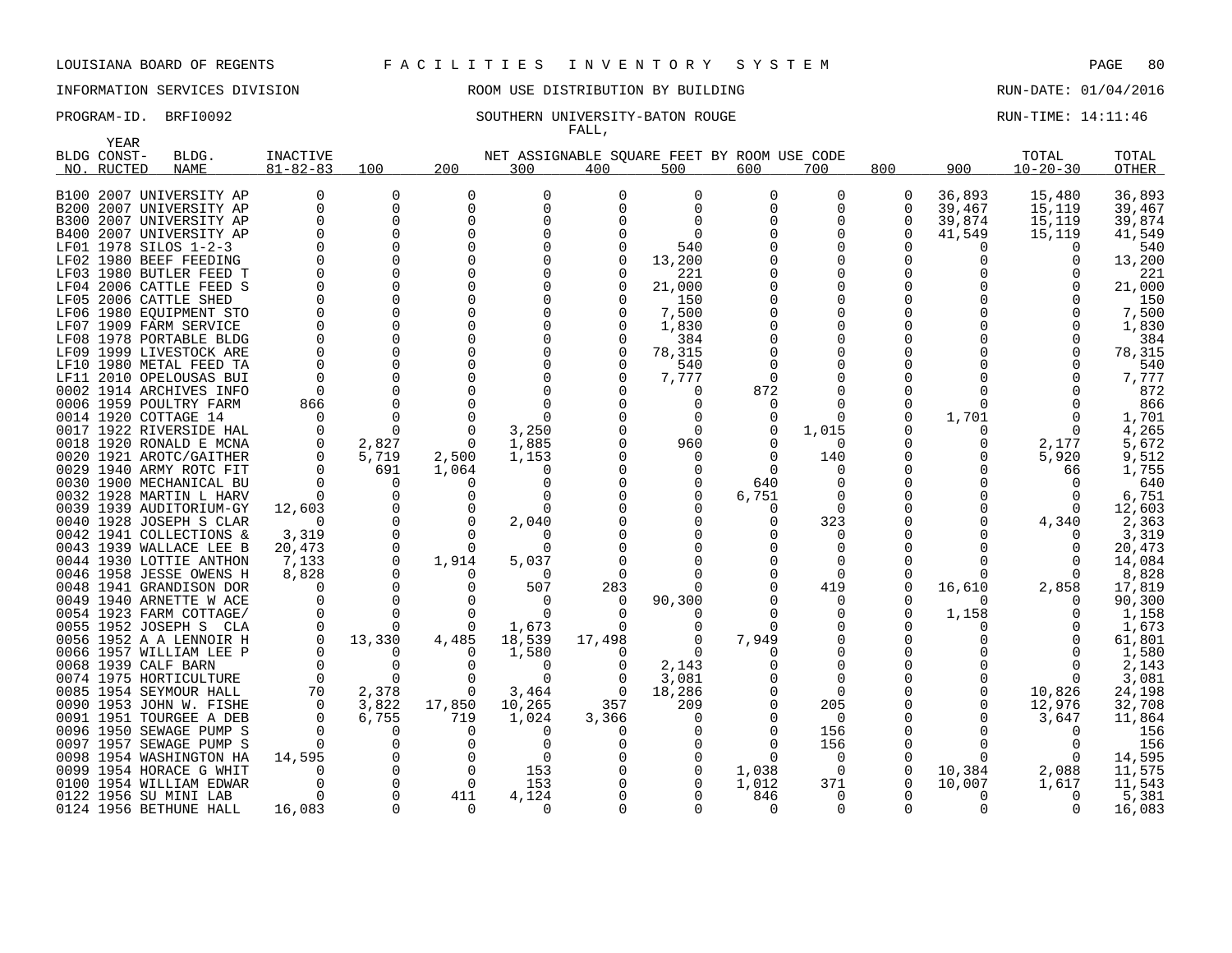INFORMATION SERVICES DIVISION ROOM USE DISTRIBUTION BY BUILDING RUN-DATE: 01/04/2016

### PROGRAM-ID. BRFI0092 SOUTHERN UNIVERSITY-BATON ROUGE RUN-TIME: 14:11:46 FALL,

|      | YEAR        |                                                    |                      |                   |                    |                      |                                             |                         |                 |                      |                      |               |                   |                 |
|------|-------------|----------------------------------------------------|----------------------|-------------------|--------------------|----------------------|---------------------------------------------|-------------------------|-----------------|----------------------|----------------------|---------------|-------------------|-----------------|
|      | BLDG CONST- | BLDG.                                              | INACTIVE             |                   |                    |                      | NET ASSIGNABLE SOUARE FEET BY ROOM USE CODE |                         |                 |                      |                      |               | TOTAL             | TOTAL           |
|      | NO. RUCTED  | <b>NAME</b>                                        | $81 - 82 - 83$       | 100               | 200                | 300                  | 400                                         | 500                     | 600             | 700                  | 800                  | 900           | $10 - 20 - 30$    | <b>OTHER</b>    |
|      |             |                                                    |                      |                   |                    |                      |                                             |                         |                 |                      |                      |               |                   |                 |
|      |             | 0125 1956 PINKIE E THRI                            | 0                    | 5,996             | 150                | 10,448               | $\Omega$                                    | $\Omega$                | 548             | $\Omega$             | 0                    | 0             | 8,545             | 17,142          |
|      |             | 0126 1956 LAW CENTER AN                            | $\Omega$             | $\Omega$          | $\Omega$           | 1,245                | 144                                         | $\Omega$                | $\Omega$        | $\Omega$             | 0                    | 0             | 1,211             | 1,389           |
| 0127 |             | 1956 ARCHITECTURE                                  | $\Omega$             | 256               | 16,976             | 5,471                | 553                                         | $\Omega$                | 174             | 64                   |                      | 0             | 5,747             | 23,494          |
|      |             | 0128 1957 ARCHITECTURE                             | 87                   | $\Omega$          | 14,374             | 1,010                | 552                                         | $\Omega$                | $\Omega$        | 4,495                |                      | $\Omega$      | 2,544             | 20,518          |
|      |             | 0129 1956 LAB SCHOOL HI                            | $\Omega$             | $\Omega$          | $\Omega$           | $\Omega$             | 0                                           | 38,444                  |                 |                      |                      | 0             | 132               | 38,444          |
|      |             | 0132 1956 POULTRY BUILD                            | $\Omega$             | 449               | $\Omega$           | $\Omega$             | $\Omega$                                    | 3,540                   |                 | $\Omega$             |                      | $\Omega$      | $\Omega$          | 3,989           |
|      |             | 0134 1956 POULTRY LABOR                            | $\Omega$<br>$\Omega$ | 1,264             | 380                | 343                  | $\Omega$                                    | 164                     |                 |                      | $\Omega$             | 0<br>$\Omega$ | 1,690<br>$\Omega$ | 2,151           |
|      |             | 0135 1959 SMITH-BROWN M<br>0136 1958 DAIRY CREAMRY |                      | 1,784<br>$\Omega$ | 0<br>884           | 4,591<br>$\Omega$    |                                             | 1,190<br>7,517          | 31,889<br>272   | 844<br>406           | $\Omega$             | 288           | $\Omega$          | 40,298<br>9,367 |
|      |             | 0137 1957 CAMPUS POLICE                            |                      | $\Omega$          | $\Omega$           | $\Omega$             |                                             | $\Omega$                | $\Omega$        | 11,158               |                      | $\Omega$      | $\Omega$          | 11,158          |
|      |             | 0138 1957 BENJAMIN KRAF                            |                      | $\Omega$          | $\Omega$           | 9,726                | $\Omega$                                    | $\Omega$                | 1,028           | 8,152                |                      | 0             | $\Omega$          | 18,906          |
|      |             | 0139 1958 T H HARRIS HA                            |                      | 8,449             | 328                | 14,099               | 100                                         |                         | 1,313           | 25                   |                      | $\Omega$      | 3,635             | 24,314          |
|      |             | 0153 1962 JAMES WARREN                             | 4,030                | 4,354             | 16,048             | 3,843                | 507                                         | 0                       | $\Omega$        | $\Omega$             |                      | 0             | 801               | 28,782          |
|      |             | 0154 1965 FRANK HAYDEN                             | - 0                  | 2,691             | 8,385              | 4,661                | $\Omega$                                    | $\Omega$                | 9,626           | 2,063                |                      | $\Omega$      | 2,952             | 27,426          |
| 0155 |             | 1966 DONALD CARLYE                                 | 800                  | $\Omega$          | $\Omega$           | $\Omega$             | $\Omega$                                    | $\Omega$                |                 | $\Omega$             |                      | 0             | $\Omega$          | 800             |
|      |             | 0156 1967 T.T. ALLAIN H                            | 0                    | 21,088            | 14,168             | 15,047               | 88                                          | $\Omega$                | 517             | 2,317                |                      | $\mathbf 0$   | 25,186            | 53,225          |
| 0159 |             | 1972 WILLIAM HENRY                                 | $\Omega$             | 3,389             | 24,556             | 5,619                | 880                                         | 1,025                   | $\Omega$        | 16                   |                      | 24            | 8,962             | 35,509          |
|      |             | 0160 1971 WILLIAM WALLA                            | 0                    | 11,301            | 14,269             | 13,306               | 999                                         | 754                     | 1,940           | 2,347                | 0                    | 0             | 17,850            | 44,916          |
|      |             | 0161 1971 JAMES BLAINE                             | 93                   | 4,597             | 5,931              | 6,893                | 1,156                                       | $\Omega$                | 4,490           | 1,750                |                      | $\Omega$      | 7,542             | 24,910          |
|      |             | 0162 1975 LACUMBA'S 'JA                            | 394                  | $\Omega$          | $\mathbf 0$        | $\Omega$             | 0                                           | 0                       | $\Omega$        | $\Omega$             | 0                    | 0             | $\Omega$          | 394             |
|      |             | 0163 1976 F.G. CLARK AC                            |                      | $\Omega$          | 200                | 10,354               |                                             | 7,781                   | 67,809          | 3,538                | 840                  |               | $\Omega$          | 90,522          |
|      |             | 0164 1975 UNIVERSITY BO                            | $\Omega$             | $\Omega$          | $\Omega$           | $\Omega$             |                                             | $\Omega$                | $\Omega$        | $\Omega$             | 0                    | 4,039         | $\Omega$          | 4,039           |
|      |             | 0165 1980 EMMA N MAYBER                            |                      | $\Omega$          | $\Omega$           | $\Omega$             |                                             | $\Omega$                | $\Omega$        | $\Omega$             | $\Omega$             | 22,807        | $\Omega$          | 22,807          |
|      |             | 0166 1982 JOSEPH S CLAR                            | $\Omega$             | $\Omega$          | $\Omega$           | 29,917               | $\Omega$                                    | $\Omega$                | 870             | 134                  |                      | 0             | $\Omega$          | 30,921          |
|      |             | 0167 1983 JOHN B CADE L<br>0169 1982 MEAT PROCESSI | $\Omega$             | 1,815<br>0        | 4,253<br>663       | 12,925<br>267        | 57,979<br>$\Omega$                          | 479<br>2,962            | 864<br>$\Omega$ | $\Omega$<br>$\Omega$ | $\Omega$<br>$\Omega$ | 0<br>0        | 1,268<br>1,098    | 78,315<br>3,892 |
|      |             | 0170 1986 J K HAYNES SC                            |                      | 10,163            | 5,489              | 5,046                | 930                                         | 2,719                   | 13,066          | 565                  | 958                  | 0             | 21,260            | 38,936          |
|      |             | 0171 1988 CENTRAL STORE                            |                      | 0                 | ∩                  | 868                  | O                                           | $\Omega$                |                 | 1,182                | $\Omega$             | ∩             | $\Omega$          | 2,053           |
|      |             | 0172 1987 MOTOR POOL/AU                            | $\Omega$             | $\mathbf 0$       | $\Omega$           | 942                  | -0                                          | $\Omega$                |                 | 3,428                |                      |               | $\Omega$          | 4,370           |
|      |             | 0173 1900 FARROWING HOU                            | $\Omega$             | $\Omega$          |                    | $\Omega$             |                                             | 2,202                   |                 | $\Omega$             |                      |               | $\Omega$          | 2,202           |
|      |             | 0174 1900 RUFFIN PAUL S                            |                      | 0                 | $\Omega$           | $\Omega$             |                                             | 74                      |                 |                      |                      |               | $\Omega$          | 74              |
|      |             | 0176 1992 HEADHOUSE GRE                            |                      | $\Omega$          | 1,523              | 828                  |                                             | $\Omega$                |                 | $\Omega$             |                      | <sup>0</sup>  | 2,213             | 2,351           |
| 0177 |             | 1992 HAZARDOUS WAS                                 |                      | $\Omega$          | $\Omega$           | $\Omega$             |                                             | $\Omega$                |                 | 810                  |                      | 0             | $\Omega$          | 810             |
|      |             | 0178 1994 RODNEY G. HIG                            | $\mathbf 0$          | 21,207            | 2,738              | 15,489               | 5,271                                       | 946                     | 2,069           | $\Omega$             | $\Omega$             | $\Omega$      | 21,827            | 47,720          |
|      |             | 0179 1993 AUGUSTUS C. B                            |                      | 6,600             | 8,251              | 9,980                | 1,327                                       | 0                       | 1,377           | 955                  | 558                  | 114           | 5,111             | 29,162          |
|      |             | 0180 1996 AGRICULTURE F                            | $\Omega$             | 0                 | $\Omega$           | 1,353                | 96                                          | $\Omega$                | 42              | $\Omega$             | $\Omega$             | $\Omega$      | 329               | 1,491           |
|      |             | 0181 1998 S V TODDY HAL                            | $\Omega$             | $\Omega$          | ∩                  | 1,026                | -0                                          | $\Omega$                | 4,302           | $\Omega$             | $\Omega$             | 22,020        | 18,028            | 27,348          |
| 0182 |             | 1999 CAMILLE SHADE                                 | $\Omega$             | 0                 | $\Omega$           | 1,026                | 0                                           | $\Omega$                | 4,302           | $\Omega$             | $\Omega$             | 22,020        | 18,828            | 27,348          |
|      |             | 0183 1999 ASHFORD O WIL                            |                      | $\Omega$          | 17,212             | 26,364               | 540                                         | 1,852                   | 2,254           | 858                  |                      | 0             | $\Omega$          | 49,080          |
|      |             | 0184 1998 STUDENT PAVIL                            |                      | $\Omega$          | $\Omega$           | $\Omega$<br>$\Omega$ | $\Omega$                                    |                         | 255             |                      |                      | $\Omega$      | $\Omega$          | 255             |
|      |             | 0185 2000 BARANCO-HILL                             | $\Omega$<br>$\Omega$ | $\Omega$          | $\Omega$           |                      | $\Omega$                                    | $\Omega$<br>$\mathbf 0$ | $\Omega$        |                      |                      | 1,000         | $\Omega$          | 1,000           |
| 0187 |             | 0186 1997 PBS PINCHBACK<br>2001 DELORES SPIKE      | $\Omega$             | 1,770<br>629      | 19,823<br>$\Omega$ | 3,014<br>3,334       | 863<br>194                                  |                         | 1,366<br>128    | 2,225                |                      | 0<br>0        | 21,274<br>2,953   | 29,061<br>4,285 |
|      |             | 0188 1998 ATHLETICS TIC                            | 2,475                | $\Omega$          | <sup>n</sup>       | $\Omega$             |                                             |                         | O               |                      |                      |               | ∩                 | 2,475           |
| 0189 |             | 2000 SU BUSINESS C                                 | 1,768                | $\Omega$          | $\cap$             | 168                  |                                             |                         |                 |                      |                      |               | n                 | 1,936           |
|      |             | 0190 2007 CHILD DEVELOP                            | 5,264                | 0                 |                    | $\Omega$             |                                             |                         |                 |                      | $\Omega$             |               |                   | 5,264           |
| 0191 |             | 2007 U.S. JONES HA                                 | $\Omega$             | $\Omega$          | $\Omega$           | 1,026                |                                             |                         | 4,302           |                      | $\Omega$             | 22,020        | 18,828            | 27,348          |
|      |             | 0192 2007 STUDENT COUNS                            |                      | $\Omega$          | $\Omega$           | 2,449                |                                             |                         |                 |                      | 189                  |               | 1,336             | 2,638           |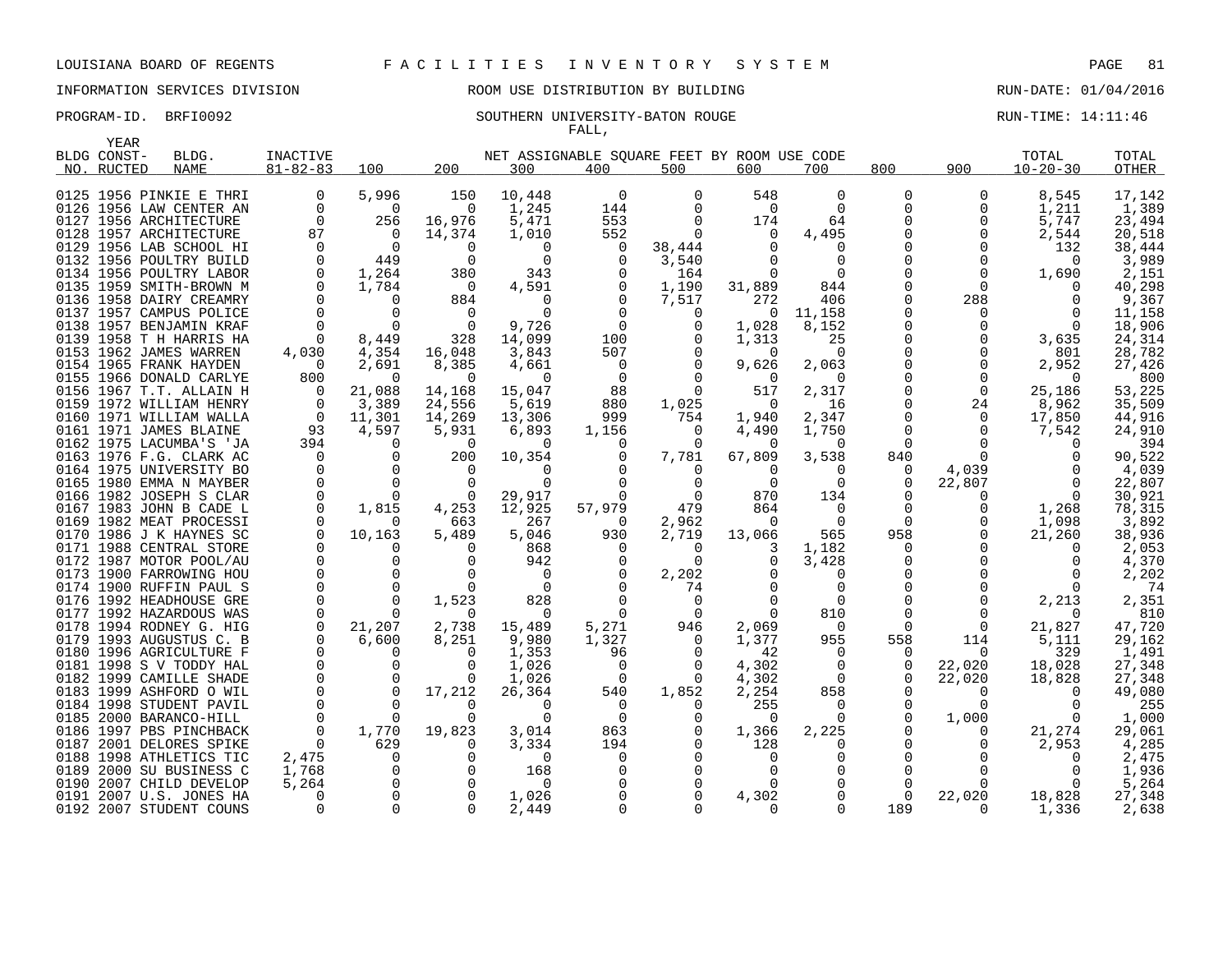INFORMATION SERVICES DIVISION ROOM USE DISTRIBUTION BY BUILDING RUN-DATE: 01/04/2016

### PROGRAM-ID. BRFI0092 SOUTHERN UNIVERSITY-BATON ROUGE RUN-TIME: 14:11:46 FALL,

| YEAR              |                                                                                                                                                                                                                                                                                                                                                                                                                                                                                                                                                                                                                                                                                                                                                                                                                                                                                                                         |                                                                                                               |                                                                               |                                                                                                                                                                                                                                                                        |                                                                                                                                                                                                                                                                                                                                                 |                                                                                             |                                                                                                                                                                                                                                                         |                                                                                                                      |                                                                                                                              |        |                                           |                                                                                                                                                               |                                                                                                                                                                                                                                                                                                     |
|-------------------|-------------------------------------------------------------------------------------------------------------------------------------------------------------------------------------------------------------------------------------------------------------------------------------------------------------------------------------------------------------------------------------------------------------------------------------------------------------------------------------------------------------------------------------------------------------------------------------------------------------------------------------------------------------------------------------------------------------------------------------------------------------------------------------------------------------------------------------------------------------------------------------------------------------------------|---------------------------------------------------------------------------------------------------------------|-------------------------------------------------------------------------------|------------------------------------------------------------------------------------------------------------------------------------------------------------------------------------------------------------------------------------------------------------------------|-------------------------------------------------------------------------------------------------------------------------------------------------------------------------------------------------------------------------------------------------------------------------------------------------------------------------------------------------|---------------------------------------------------------------------------------------------|---------------------------------------------------------------------------------------------------------------------------------------------------------------------------------------------------------------------------------------------------------|----------------------------------------------------------------------------------------------------------------------|------------------------------------------------------------------------------------------------------------------------------|--------|-------------------------------------------|---------------------------------------------------------------------------------------------------------------------------------------------------------------|-----------------------------------------------------------------------------------------------------------------------------------------------------------------------------------------------------------------------------------------------------------------------------------------------------|
| NO. RUCTED        | <b>NAME</b>                                                                                                                                                                                                                                                                                                                                                                                                                                                                                                                                                                                                                                                                                                                                                                                                                                                                                                             | $81 - 82 - 83$                                                                                                | 100                                                                           | 200                                                                                                                                                                                                                                                                    | 300                                                                                                                                                                                                                                                                                                                                             | 400                                                                                         | 500                                                                                                                                                                                                                                                     | 600                                                                                                                  | 700                                                                                                                          | 800    | 900                                       | $10 - 20 - 30$                                                                                                                                                | <b>OTHER</b>                                                                                                                                                                                                                                                                                        |
| BLDG CONST-       | BLDG.<br>0193 2005 LEE HINES BAS<br>0194 1998 NANCY MARSHAL<br>0195 1930 SOUTHERN UNIV<br>0196 2013 H WESLEY SR I<br>049A 2001 MUMFORD STADI<br>049B 1994 ROSCOE MOORE<br>049C 2003 MUMFORD STADI<br>049D 2009 MUMFORD STADI<br>066A 1980 WILLIAM LEE P<br>066B 2012 WILLIAM LEE P<br>091A 1982 PERFORMING AR<br>091B 1984 BAND BUILDING<br>091C 1984 MECHANICAL BU<br>128A 1957 ARCHITECTURE<br>128B 1957 ARCHITECTURE<br>129A 1956 LAB SCHOOL EL<br>129B 1956 LAB SCHL PRE-<br>129C 1956 LAB SCHOOL GY<br>132A 1956 POULTRY BREED<br>132B 1956 POULTRY BREED<br>133A 1987 GREENHOUSE 1<br>133B 1987 GREENHOUSE 2<br>133C 1987 GREENHOUSE<br>133D 2000 GREENHOUSE<br>4<br>136A 1956 DAIRY BULL PE<br>136B 1958 DAIRY BULL PE<br>136C 1960 DAIRY SILO/ST<br>136D 1972 DAIRY BARN<br>138A 1987 PHYSICAL PLAN<br>138B 1987 PHYSICAL PLAN<br>138C 1987 SURPLUS PROPE<br>139A 2012 HARRIS Hall A<br>153A 1986 HEALTH RESEAR | <b>INACTIVE</b><br>493<br>$\Omega$<br>2,116<br>5,600<br>$\Omega$<br>528<br>576<br>1,400<br>15,000<br>$\Omega$ | $\Omega$<br>$\mathbf 0$<br>$\mathbf 0$<br>$\mathbf 0$<br>$\Omega$<br>$\Omega$ | $\Omega$<br>$\mathbf 0$<br>$\Omega$<br>$\Omega$<br>$\Omega$<br>$\Omega$<br>$\Omega$<br>$\Omega$<br>$\Omega$<br>4,412<br>5,543<br>$\Omega$<br>0<br>$\mathbf 0$<br>$\Omega$<br>$\Omega$<br>$\Omega$<br>$\Omega$<br>$\Omega$<br>$\Omega$<br>$\Omega$<br>$\Omega$<br>4,947 | $\Omega$<br>$\mathbf{0}$<br>$\Omega$<br>349<br>0<br>$\Omega$<br>$\Omega$<br>44,006<br>25<br>25<br>566<br>1,316<br>0<br>0<br>0<br>$\mathbf 0$<br>$\Omega$<br>$\Omega$<br>$\mathbf 0$<br>$\Omega$<br>$\Omega$<br>$\Omega$<br>$\Omega$<br>$\Omega$<br>$\Omega$<br>$\Omega$<br>$\Omega$<br>$\Omega$<br>16<br>$\Omega$<br>$\Omega$<br>8,631<br>2,108 | NET ASSIGNABLE SQUARE FEET BY ROOM USE CODE<br>$\Omega$<br>59<br>347<br>1,717<br>124<br>150 | $\Omega$<br>7,900<br>$\Omega$<br>15,071<br>6,870<br>5,355<br>90,000<br>20,126<br>$\Omega$<br>$\Omega$<br>0<br>$\Omega$<br>3,952<br>9,691<br>19,879<br>3,872<br>2,842<br>837<br>837<br>837<br>837<br>$\Omega$<br>0<br>0<br>$\Omega$<br>$\Omega$<br>2,455 | $\Omega$<br>$\mathbf 0$<br>4,700<br>10,153<br>0<br>11,806<br>$\Omega$<br>$\Omega$<br>465<br>$\Omega$<br>2,625<br>396 | $\Omega$<br>$\mathbf 0$<br>$\mathbf 0$<br>0<br>$\Omega$<br>1,462<br>$\Omega$<br>7,761<br>5,532<br>2,850<br>35<br>$\mathbf 0$ | 0<br>0 | 6,824<br>0<br>$\Omega$<br>363<br>$\Omega$ | TOTAL<br>2,993<br>4,189<br>$\Omega$<br>0<br>97<br>$\Omega$<br>3,390<br>3,402<br>$\Omega$<br>$\Omega$<br>992<br>$\Omega$<br>0<br>$\Omega$<br>$\Omega$<br>8,554 | TOTAL<br>6,824<br>7,900<br>4,700<br>25,936<br>6,870<br>5,355<br>90,000<br>77,893<br>25<br>25<br>5,502<br>7,206<br>1,717<br>2,116<br>5,600<br>3,952<br>9,691<br>19,879<br>3,872<br>2,842<br>837<br>837<br>837<br>837<br>528<br>576<br>1,400<br>15,000<br>7,777<br>5,532<br>2,850<br>11,415<br>10,056 |
| 172A 1987 CARWASH | 158A 1967 JONES HALL DO<br>158B 1967 DUNN HALL CAF<br>158C 1967 BOLEY HALL DO<br>165A 1980 MAYBERRY DINI<br>173A 1990 SWINE GROWING<br>193A 2006 HINES BASEBAL<br>193B 2014 HINES BASEBAL                                                                                                                                                                                                                                                                                                                                                                                                                                                                                                                                                                                                                                                                                                                               | 58,327                                                                                                        |                                                                               | $\Omega$<br>0<br>0<br>$\Omega$<br>$\Omega$<br>$\Omega$<br>$\Omega$                                                                                                                                                                                                     | 0<br>2,843<br>96<br>1,950<br>$\Omega$<br>0<br>$\mathbf 0$<br>321                                                                                                                                                                                                                                                                                | 0<br>$\Omega$<br>10,967<br>$\Omega$<br>$\Omega$                                             | 0<br>$\overline{0}$<br>136<br>$\Omega$<br>$\Omega$<br>3,960<br>15,200<br>151                                                                                                                                                                            | 0<br>15,961<br>13,361<br>100<br>$\Omega$<br>1,478                                                                    | $\overline{0}$<br>726<br>$\Omega$<br>528<br>$\Omega$<br>$\overline{0}$                                                       | 0<br>0 | 1,187<br>42,610<br>300                    | $\Omega$<br>1,712                                                                                                                                             | 58,327<br>19,991<br>67,896<br>2,350<br>528<br>3,960<br>15,200<br>1,950                                                                                                                                                                                                                              |
| TOTAL BUILDINGS   | 137                                                                                                                                                                                                                                                                                                                                                                                                                                                                                                                                                                                                                                                                                                                                                                                                                                                                                                                     |                                                                                                               |                                                                               |                                                                                                                                                                                                                                                                        |                                                                                                                                                                                                                                                                                                                                                 | 182,921 143,324 220,446 339,777 107,047                                                     | 528,893                                                                                                                                                                                                                                                 | 234,959 69,011                                                                                                       |                                                                                                                              |        | 2,545 343,259                             |                                                                                                                                                               | 353,831 2,172,182                                                                                                                                                                                                                                                                                   |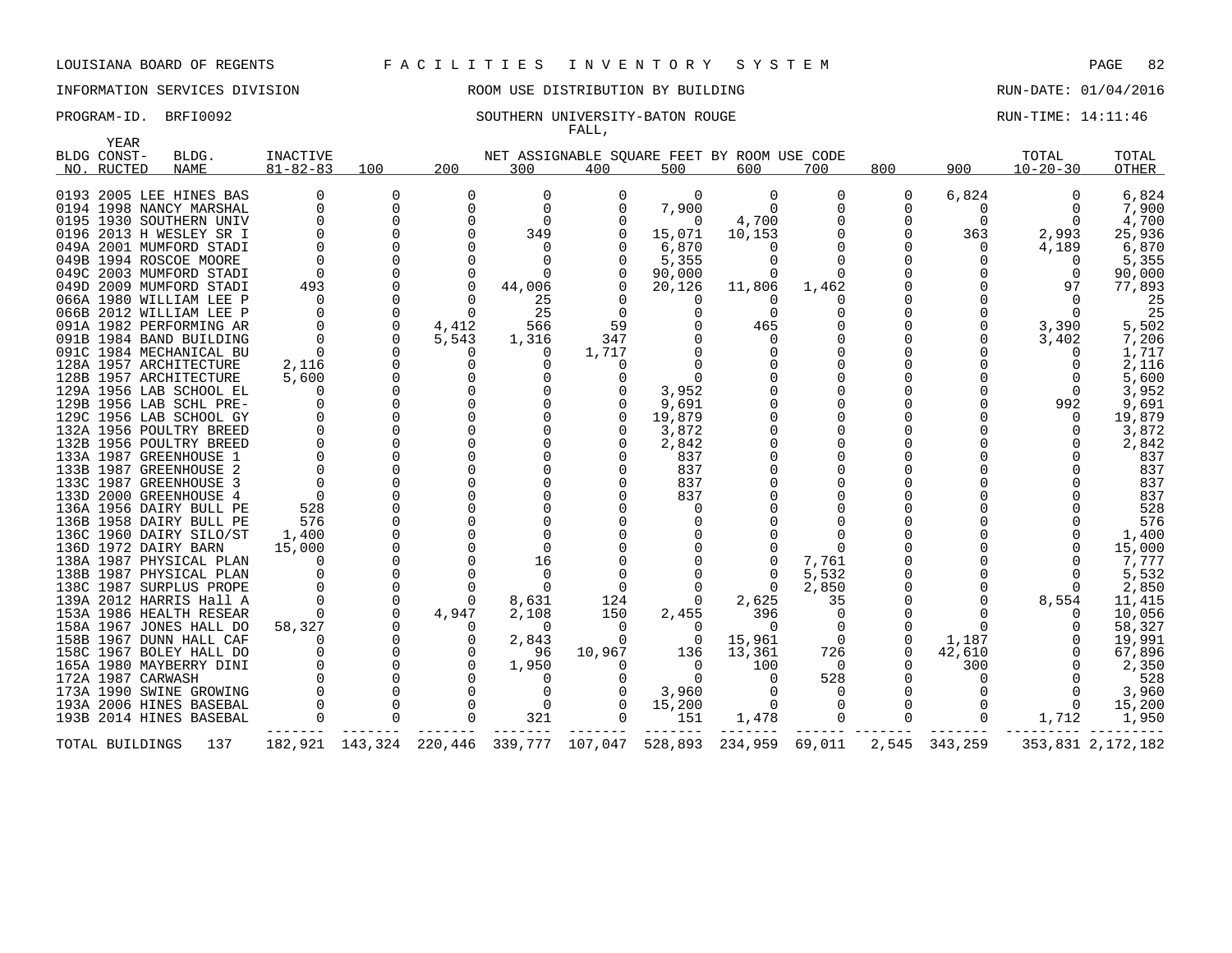## INFORMATION SERVICES DIVISION **REDEFILMENTION BY BUILDING RUN-DATE: 01/04/2016**

### PROGRAM-ID. BRFI0092 SOUTHERN UNIVERSITY-NEW ORLEANS RUN-TIME: 14:11:46 FALL,

|                     |                         |                |        |        |        | rann,  |        |                                             |       |     |     |                |         |
|---------------------|-------------------------|----------------|--------|--------|--------|--------|--------|---------------------------------------------|-------|-----|-----|----------------|---------|
| YEAR<br>BLDG CONST- | BLDG.                   | INACTIVE       |        |        |        |        |        | NET ASSIGNABLE SQUARE FEET BY ROOM USE CODE |       |     |     | TOTAL          | TOTAL   |
| NO. RUCTED          | NAME                    | $81 - 82 - 83$ | 100    | 200    | 300    | 400    | 500    | 600                                         | 700   | 800 | 900 | $10 - 20 - 30$ | OTHER   |
|                     |                         |                |        |        |        |        |        |                                             |       |     |     |                |         |
|                     | 0001 1959 ADMINISTRATIO |                | 3,029  | 441    | 19,792 |        |        | $\Omega$                                    | 1,859 |     |     | 5,306          | 25,121  |
|                     | 0002 1961 OLD SCIENCE   |                | 3,685  | 5,575  | 1,119  |        |        |                                             | 847   |     |     | 90             | 11,226  |
|                     | 0003 1963 CENTRAL UTILI |                |        |        |        |        |        |                                             |       |     |     | 8,252          | -0      |
| 0004 1963 LIBRARY   |                         |                | 5,787  | 5,898  | 2,233  | 13,740 |        |                                             |       |     |     | 2,009          | 27,658  |
|                     | 0005 1963 CAFETERIA     |                |        |        | 80     |        |        |                                             | 225   |     |     | 330            | 305     |
| 0006 1969 GYM       |                         |                | 4,585  |        | 1,738  |        | 14,797 |                                             | 154   |     |     | 1,547          | 21,274  |
|                     | 0007 1972 NEW SCIENCE   |                | 6,532  | 9,761  | 6,195  |        |        | 753                                         | 1,469 |     |     | 1,071          | 24,710  |
|                     | 0008 1978 UNIVERSITY CE |                |        |        | 5,869  |        |        | 9,058                                       |       | 435 |     | 1,350          | 15,362  |
|                     | 0009 1980 MAINTENANCE   |                |        |        |        |        |        |                                             |       |     |     | 280            | 0       |
|                     | 0010 UNKN SMALL BUSINES |                | 1,950  |        | 3,266  |        |        |                                             |       |     |     |                | 5,216   |
|                     | 0011 2010 INFORMATION T |                |        |        | 3,896  |        |        | 1,275                                       |       |     |     | 3,730          | 5,171   |
|                     | 0012 2011 COLLEGE OF BU |                | 4,820  | 869    | 4,965  | 134    |        | 594                                         |       |     |     | 5,405          | 11,382  |
|                     | 0014 2013 MODULAR A     |                | 11,223 | 1,240  | 6,440  |        |        |                                             | 410   |     |     | 3,787          | 19,313  |
|                     | 0015 2013 MODULAR B     |                | 7,805  | 1,186  | 11,844 |        |        |                                             | 160   |     |     | 3,657          | 20,995  |
|                     | 0016 2013 MODULAR C     |                |        |        |        |        |        |                                             |       |     |     |                |         |
| TOTAL BUILDINGS     | 15                      |                | 49,416 | 24,970 | 67,437 | 13,874 | 14,797 | 11,680                                      | 5,124 | 435 |     | 36,814         | 187,733 |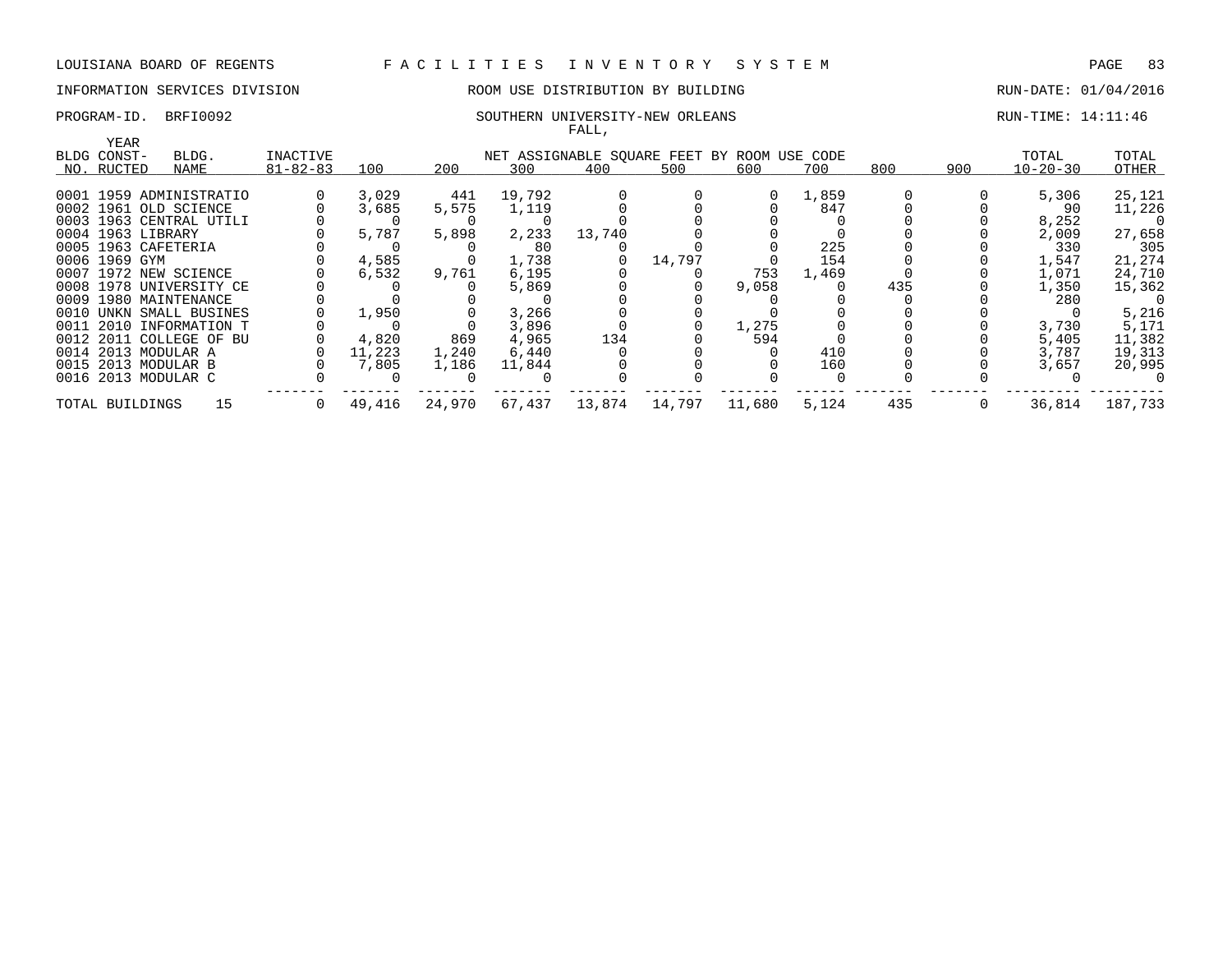## INFORMATION SERVICES DIVISION ROOM USE DISTRIBUTION BY BUILDING RUN-DATE: 01/04/2016

### PROGRAM-ID. BRFI0092 SOUTHERN UNIVERSITY-SHREVEPORT RUN-TIME: 14:11:46 FALL,

| YEAR                        |    |                |        |        |        |        |        |                                             |       |     |     |                |         |
|-----------------------------|----|----------------|--------|--------|--------|--------|--------|---------------------------------------------|-------|-----|-----|----------------|---------|
| BLDG CONST-<br>BLDG.        |    | INACTIVE       |        |        |        |        |        | NET ASSIGNABLE SQUARE FEET BY ROOM USE CODE |       |     |     | TOTAL          | TOTAL   |
| NO. RUCTED<br>NAME          |    | $81 - 82 - 83$ | 100    | 200    | 300    | 400    | 500    | 600                                         | 700   | 800 | 900 | $10 - 20 - 30$ | OTHER   |
| $000A$ 1967 A - Administr   |    |                | 6,595  | 734    | 15,092 |        |        | 1,980                                       | 612   |     |     | 13,228         | 25,013  |
| 000B 1972 B - Jesse N.      |    |                | 1,267  | 854    | 670    |        |        | 3,127                                       |       |     |     | 701            | 5,918   |
| 000C 1967 C - Fine Arts     |    |                | 529    | 1,058  | 5,818  |        |        |                                             | 20    |     |     | 2,389          | 7,425   |
| 000D 1999 D - Health Ph     |    |                | 1,951  |        | 1,396  |        | 27,803 | 6,094                                       |       |     |     | 10,059         | 37,244  |
| 000E 1967 E - Maintenan     |    |                |        |        | 147    |        |        |                                             |       |     |     | 5,571          | 147     |
| $000F$ 1972 $F$ - New Class |    |                | 7,124  | 3,187  | 5,008  |        |        |                                             |       |     |     | 7,632          | 15,319  |
| 000G 1972 G - Library       |    |                |        | 1,936  | 1,443  | 19,634 |        | 898                                         |       |     |     | 5,607          | 23,911  |
| 000H 1976 H - Louis M.      |    |                | 3,120  | 11,786 | 3,626  |        |        | 202                                         |       |     |     | 9,078          | 18,734  |
| 000I 1980 I - Student A     |    |                |        |        | 1,307  |        |        | 4,423                                       |       |     |     | 1,130          | 5,730   |
| $000J$ 1976 J - Universit   |    |                |        |        | 826    |        |        |                                             | 581   |     |     | -25            | 1,407   |
| $000K$ 1995 K - Shipping    |    |                |        |        | 516    |        |        |                                             | 3,750 |     |     | 298            | 4,266   |
| $000L$ 2009 L - Bus & Com   |    |                |        |        | 4,269  |        |        | 569                                         |       |     |     | 1,116          | 4,838   |
| 000M 2009                   |    |                |        |        | 482    |        |        | 6,504                                       |       |     |     | 1,396          | 6,986   |
| 000X 1910 X - Metro Cen     |    |                | 10,413 | 11,010 | 19,276 | 540    |        | 6,759                                       | 171   |     | 15  | 13,097         | 48,184  |
| 000Y 2009 Y - Aerospace     |    |                | 1,040  |        |        |        |        |                                             |       |     |     |                | 1,040   |
| TOTAL BUILDINGS             | 15 |                | 32,039 | 30,565 | 59,876 | 20,174 | 27,803 | 30,556                                      | 5,134 |     | 15  | 71,327         | 206,162 |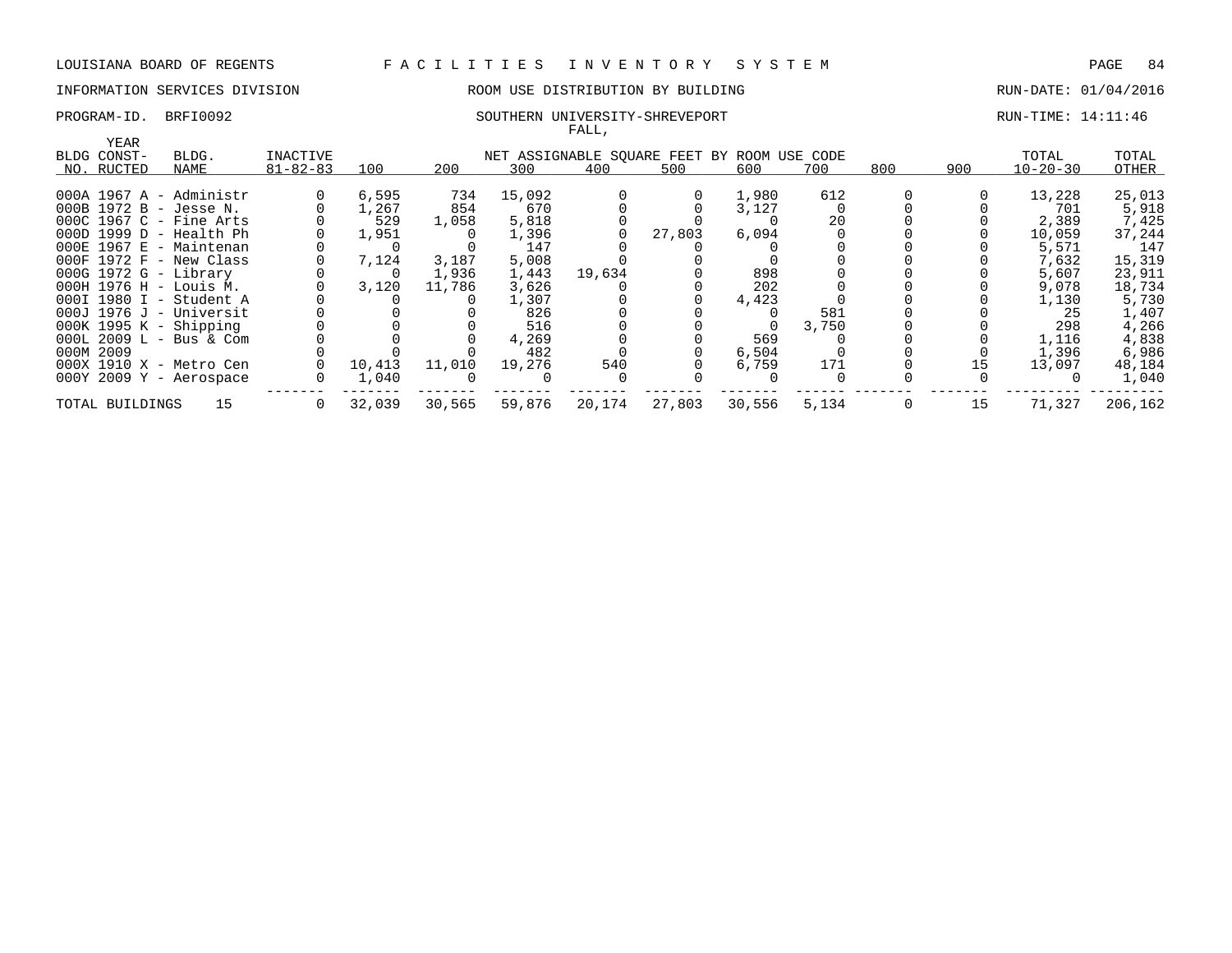## INFORMATION SERVICES DIVISION **ROOM USE DISTRIBUTION BY BUILDING RUN-DATE: 01/04/2016**

### PROGRAM-ID. BRFI0092 BATON ROUGE COMMUNITY COLLEGE RUN-TIME: 14:11:46 FALL,

|                        |                         |                |        |        |                                             | rauu, |     |              |        |     |     |                |         |
|------------------------|-------------------------|----------------|--------|--------|---------------------------------------------|-------|-----|--------------|--------|-----|-----|----------------|---------|
| YEAR                   |                         |                |        |        |                                             |       |     |              |        |     |     |                |         |
| BLDG CONST-            | BLDG.                   | INACTIVE       |        |        | NET ASSIGNABLE SQUARE FEET BY ROOM USE CODE |       |     |              |        |     |     | TOTAL          | TOTAL   |
| NO. RUCTED             | NAME                    | $81 - 82 - 83$ | 100    | 200    | 300                                         | 400   | 500 | 600          | 700    | 800 | 900 | $10 - 20 - 30$ | OTHER   |
|                        |                         |                |        |        |                                             |       |     |              |        |     |     |                |         |
| AANX 1983 BRCC Frazier |                         |                | 907    | 3,069  |                                             |       |     |              |        |     |     | 557            | 3,976   |
|                        | ABON 2008 BRCC Bonne Sa |                | 7,884  |        |                                             |       |     |              |        |     |     |                | 7,884   |
|                        | ABSC 1956 BRCC Bienvenu |                |        |        | 1,480                                       |       |     |              |        |     |     |                | 1,480   |
| ACYP 2005 BRCC Cypress |                         |                | 14,021 | 11,191 | 520                                         |       |     |              |        |     |     | 160            | 25,732  |
|                        | AFAC 1992 BRCC Faciliti |                |        |        | 2,400                                       |       |     |              |        |     |     |                | 2,400   |
| AFMR 2003 BRCC Frazier |                         |                |        |        |                                             |       |     |              |        |     |     | 456            |         |
| AFRA 1982 BRCC Frazier |                         |                | 8,147  | 13,011 |                                             |       |     |              |        |     |     | 100            | 21,158  |
| AGAR 2004 BRCC Parking |                         |                |        |        |                                             |       |     |              | 38,985 |     |     |                | 38,985  |
|                        | AGOV 1998 BRCC Governor |                | 11,190 | 3,685  | 1,228                                       |       |     |              |        |     |     |                | 16,103  |
|                        | AMAG 2005 BRCC Magnolia |                | 4,186  |        | 1,600                                       |       |     |              |        |     |     |                | 5,786   |
|                        | ASAR 1956 BRCC Shipping |                |        |        |                                             |       |     |              | 3,920  |     |     |                | 3,920   |
|                        | BALA 2002 BRCC Louisian |                | 21,367 | 1,500  | 4,514                                       |       |     |              |        |     |     |                | 27,381  |
|                        | HOOP 2008 BRCC Hooper R |                | 5,724  | 38,749 | 120                                         |       |     |              | 851    |     |     |                | 45,444  |
|                        | MECH 2004 BRCC Mechanic |                |        |        |                                             |       |     |              |        |     |     |                |         |
|                        | SBTC 2005 Small Busines |                |        |        |                                             |       |     |              |        |     |     |                |         |
| TOTAL BUILDINGS        | 15                      |                | 73,426 | 71,205 | 11,862                                      |       |     | $\mathbf{0}$ | 43,756 |     |     | 1,273          | 200,249 |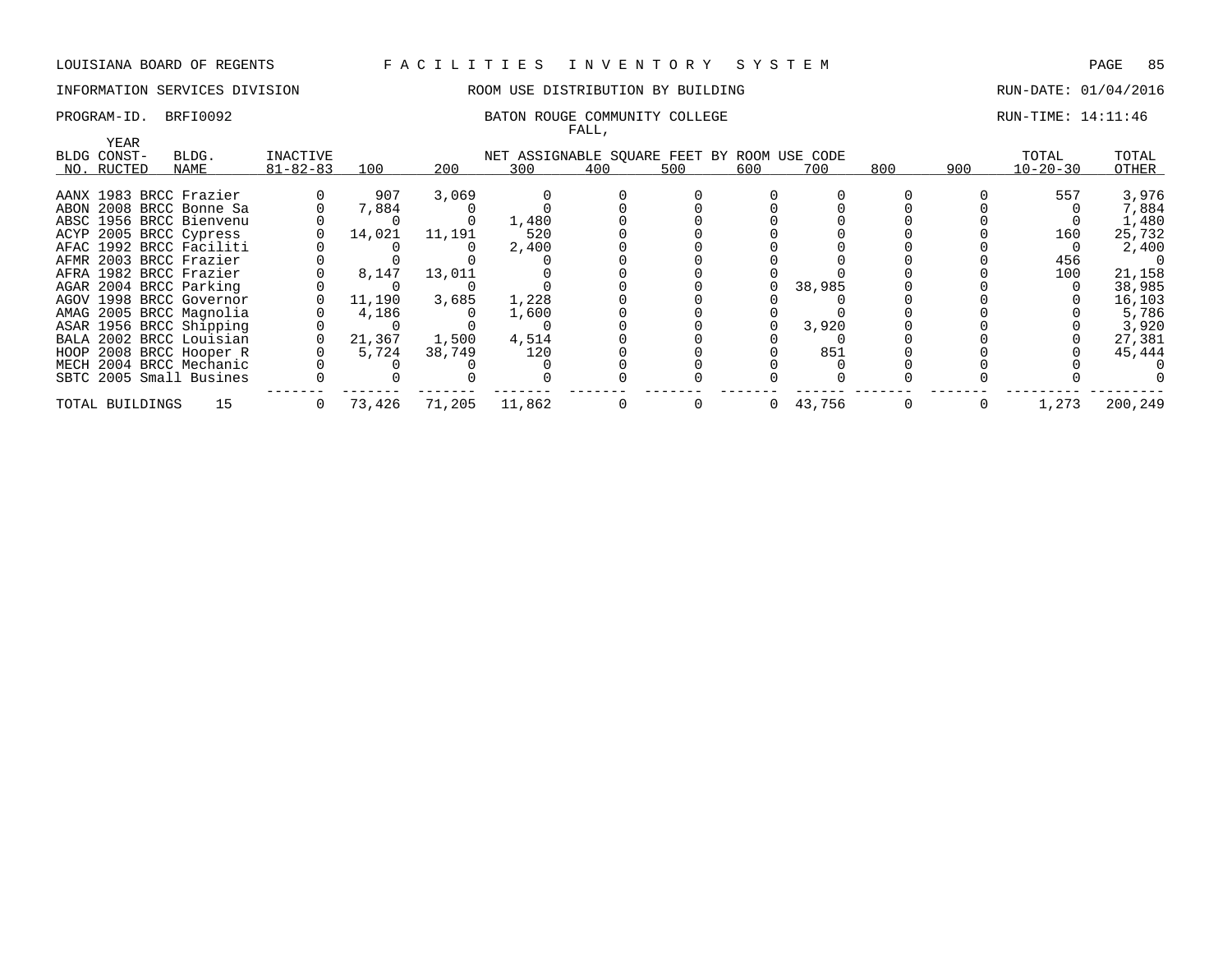## INFORMATION SERVICES DIVISION ROOM USE DISTRIBUTION BY BUILDING RUN-DATE: 01/04/2016

### PROGRAM-ID. BRFI0092 BOSSIER PARISH COMMUNITY COLLEGE RUN-TIME: 14:11:46 FALL,

| YEAR                    |       |                |        |        |        |        |        |                                             |       |     |     |                |         |
|-------------------------|-------|----------------|--------|--------|--------|--------|--------|---------------------------------------------|-------|-----|-----|----------------|---------|
| BLDG CONST-             | BLDG. | INACTIVE       |        |        |        |        |        | NET ASSIGNABLE SQUARE FEET BY ROOM USE CODE |       |     |     | TOTAL          | TOTAL   |
| NO. RUCTED              | NAME  | $81 - 82 - 83$ | 100    | 200    | 300    | 400    | 500    | 600                                         | 700   | 800 | 900 | $10 - 20 - 30$ | OTHER   |
|                         |       |                |        |        |        |        |        |                                             |       |     |     |                |         |
| OCAA 2004 Building A-Ad |       |                |        | 4,875  | 16,410 | 8,896  |        | 3,325                                       | 557   |     |     | 12,521         | 34,063  |
| OCAB 2004 Building B-Sc |       |                | 10,664 | 13,733 | 5,723  |        |        |                                             |       |     |     | 17,295         | 30,120  |
| OCAC 2006 Building C-Th |       |                | 586    | 5,494  | 1,184  |        |        | 3,729                                       |       |     |     | 3,414          | 10,993  |
| OCAD 2004 Building D-Te |       |                | 9,347  | 7,386  | 7,308  |        | 2,509  | 929                                         | 1,882 |     |     | 18,282         | 29,361  |
| OCAE 2004 Building E-Be |       |                | 19,750 | 4,546  | 5,778  | 112    |        |                                             | 160   |     |     | 16,615         | 30,346  |
| OCAF 2004 Building F-St |       |                |        |        | 10,263 |        | 1,254  | 10,997                                      | 825   |     |     | 15,133         | 23,339  |
| OCAG 2004 Building G-Bu |       |                | 17,499 | 2,712  | 7,471  |        |        | 320                                         | 1,228 |     |     | 18,128         | 29,230  |
| OCAI 2005 Building I-He |       |                | 988    |        | 1,644  |        | 22,979 |                                             |       |     |     | 13,098         | 25,611  |
| OCAJ 2004 Building J-Pl |       |                |        | 2,421  | 1,598  |        |        | 230                                         | 3,336 |     |     | 3,492          | 7,585   |
| OCAK 2004 Building K-Ph |       |                |        |        |        |        |        |                                             |       |     |     | 4,048          |         |
| OCAL 2014 Building L -  |       |                | 26,724 | 14,818 | 7,937  | 1,406  |        | 182                                         |       |     |     | 8,912          | 51,067  |
| TOTAL BUILDINGS         |       |                | 85,558 | 55,985 | 65,316 | 10,414 | 26,742 | 19,712                                      | 7,988 |     |     | 130,938        | 271,715 |
|                         |       |                |        |        |        |        |        |                                             |       |     |     |                |         |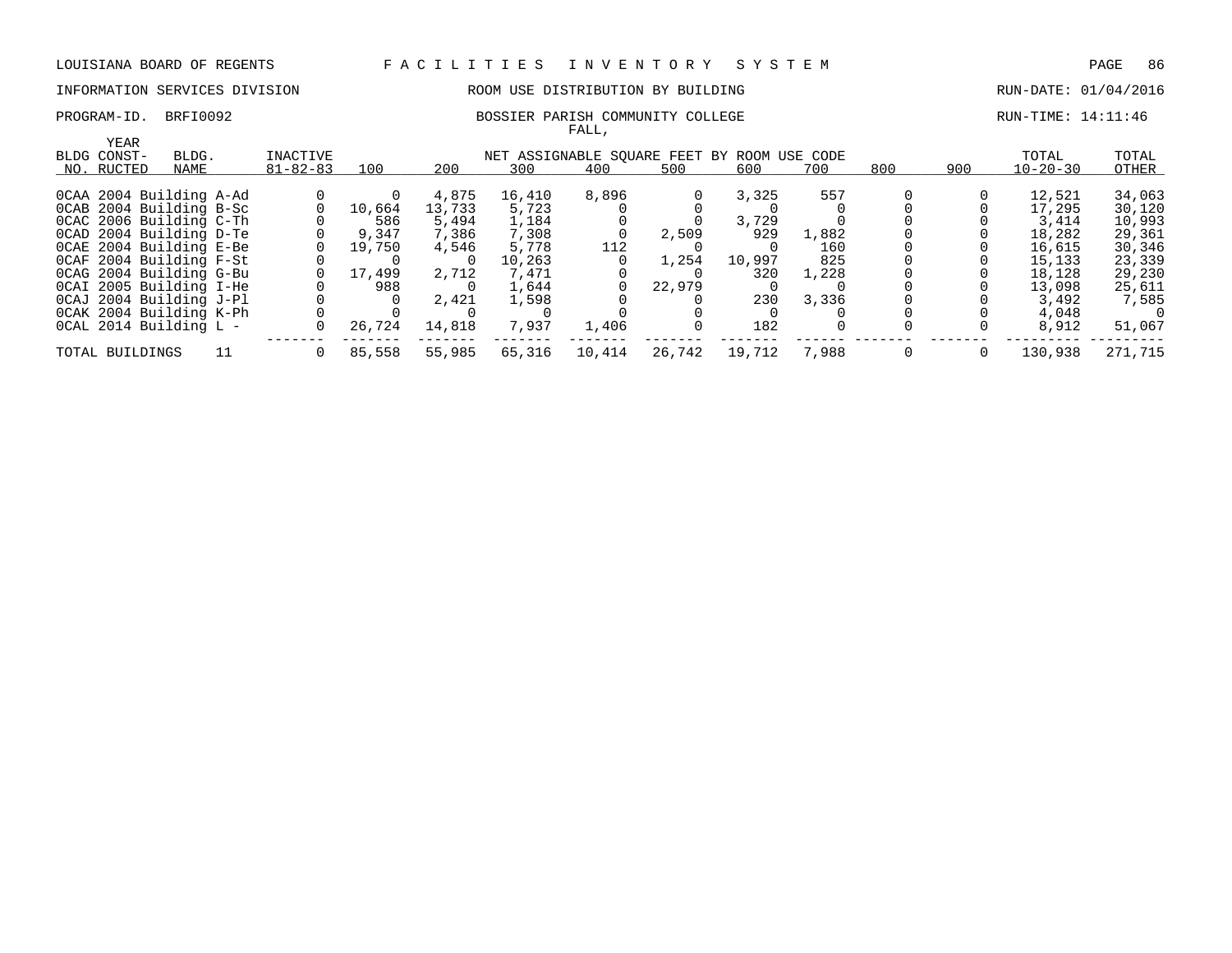## INFORMATION SERVICES DIVISION 88 ROOM USE DISTRIBUTION BY BUILDING RUN-DATE: 01/04/2016

### PROGRAM-ID. BRFI0092 **DELGADO** - CITY PARK CAMPUS **RUN-TIME: 14:11:46** FALL,

| YEAR            |                         |                 |               |                 |                                             |        |          |          |          |       |     |                |         |
|-----------------|-------------------------|-----------------|---------------|-----------------|---------------------------------------------|--------|----------|----------|----------|-------|-----|----------------|---------|
| BLDG CONST-     | BLDG.                   | <b>INACTIVE</b> |               |                 | NET ASSIGNABLE SQUARE FEET BY ROOM USE CODE |        |          |          |          |       |     | TOTAL          | TOTAL   |
| NO. RUCTED      | NAME                    | $81 - 82 - 83$  | 100           | 200             | 300                                         | 400    | 500      | 600      | 700      | 800   | 900 | $10 - 20 - 30$ | OTHER   |
|                 | CH01 1972 CSN Education | 5,363           | 15,447        | 7,849           | 17,382                                      | 4,470  | 4,027    | 16,889   | 33,461   | 0     |     | 28,848         | 104,888 |
|                 | CP01 1922 Isaac Delgado |                 | 33,888        | 26,447          | 21,483                                      | 0      | $\Omega$ | 8,901    | 1,357    |       |     | 54,680         | 92,076  |
|                 | CP02 1981 Student Servi |                 | 12,746        | 20,509          | 25,643                                      | 777    | 1,074    | 9,675    | 4,885    | 4,125 |     | 27,953         | 79,434  |
|                 | CP03 1942 Bookstore     |                 | $\Omega$      | $\Omega$        | 780                                         |        | - 0      | 4,082    | 1,809    | 112   |     | 949            | 6,783   |
|                 | CP04 1961 Seymour Weiss |                 | 4,856         | 5,655           | 7,735                                       |        | 692      | 494      | 2,705    |       |     | 9,384          | 22,137  |
|                 | CP05 2011 Joey Center f |                 | $\Omega$      | $\Omega$        | 590                                         |        |          | 4,932    | 20       |       |     | 1,538          | 5,542   |
|                 | CP06 UNKN Martin Hall   |                 | 3,822         | 1,159           | 3,112                                       |        |          | 446      | 517      |       |     | 4,085          | 9,056   |
|                 | CP08 1959 Classroom Bui |                 | 758           | $\Omega$        | $\Omega$                                    |        |          | 7,439    | $\Omega$ |       |     |                | 8,197   |
|                 | CP10 1974 Francis Cook  | 467             | 542           | 10,385          | 7,467                                       | 5,706  |          | 249      | 2,112    |       |     | 9,910          | 26,928  |
|                 | CP11 1967 Michael Willi |                 | 1,775         | 3,763           | 6,389                                       | 0      | 12,758   | 1,390    | 67       | 541   |     | 10,584         | 26,683  |
|                 | CP12 1967 Central Utili |                 | $\Omega$      | $\Omega$        | 220                                         |        |          |          |          |       |     | 5,681          | 220     |
|                 | CP22 1970 Technology Bu |                 | 9,826         | 12,080          | 2,754                                       |        | 339      |          |          |       |     | 11,712         | 24,999  |
|                 | CP23 1999 Student Life  |                 |               |                 | 218                                         |        | 248      | 16,321   | 254      |       |     | 20,345         | 17,041  |
|                 | CP37 1981 O'Keefe Admin |                 |               |                 | 2,285                                       |        |          |          |          |       |     | 979            | 2,285   |
|                 | CP38 1984 Batt Building |                 |               |                 | 3,721                                       |        |          |          | 2,325    |       |     | 5,137          | 6,046   |
|                 | CP39 1984 Bagert-Lancas |                 | 481           | 12,611          | 1,104                                       |        |          |          |          |       |     | 1,061          | 14,196  |
|                 | CP40 1984 Haydel        |                 | 876           | 9,378           | 490                                         |        |          |          | 143      |       |     | 905            | 10,887  |
|                 | CP41 1993 GM Technology |                 | $\Omega$      | 6,477           | 242                                         |        |          | 50       |          |       |     | 806            | 6,769   |
|                 | EJ01 1978 Blair Front S |                 | 23,576        | 34,396          | 17,824                                      | 256    |          | 10,194   | 2,000    |       |     | 1,140          | 88,246  |
|                 | EJ02 1978 Blair Back Sh |                 | 2,170         | 59,782          | 1,244                                       |        |          | $\Omega$ | 80       |       |     | 5,810          | 63,276  |
|                 | OOFF 1978 Firefighter S |                 | $\Omega$      |                 | 375                                         |        |          | 520      |          |       |     | 972            | 895     |
|                 | SC01 2014 Sidney Collie |                 | 804           |                 | 2,536                                       |        |          |          |          |       |     | 2,846          | 3,340   |
|                 | SC02 2014 Sidney Collie |                 | 3,445         | 14,038          | 3,184                                       |        |          |          |          |       |     | 3,278          | 20,667  |
|                 | SC03 UNKN Sidney Collie |                 | 1,102         | 9,317           | 4,384                                       | 1,750  |          | 2,033    | 1,027    |       |     | 6,597          | 19,613  |
|                 | SL01 1987 Slidell Learn |                 | 5,830         | 980             | 2,341                                       | 1,012  |          | 1,188    | $\Omega$ |       |     | 3,710          | 11,351  |
|                 | SL02 2014 Slidell Learn | 221             | 2,044         | 2,102           | 896                                         | 598    |          | $\Omega$ | 189      |       |     | 1,679          | 6,050   |
| TOTAL BUILDINGS | 26                      |                 | 6,051 123,988 | 236,928 134,399 |                                             | 14,569 | 19,138   | 84,803   | 52,951   | 4,778 | 0   | 220,589        | 677,605 |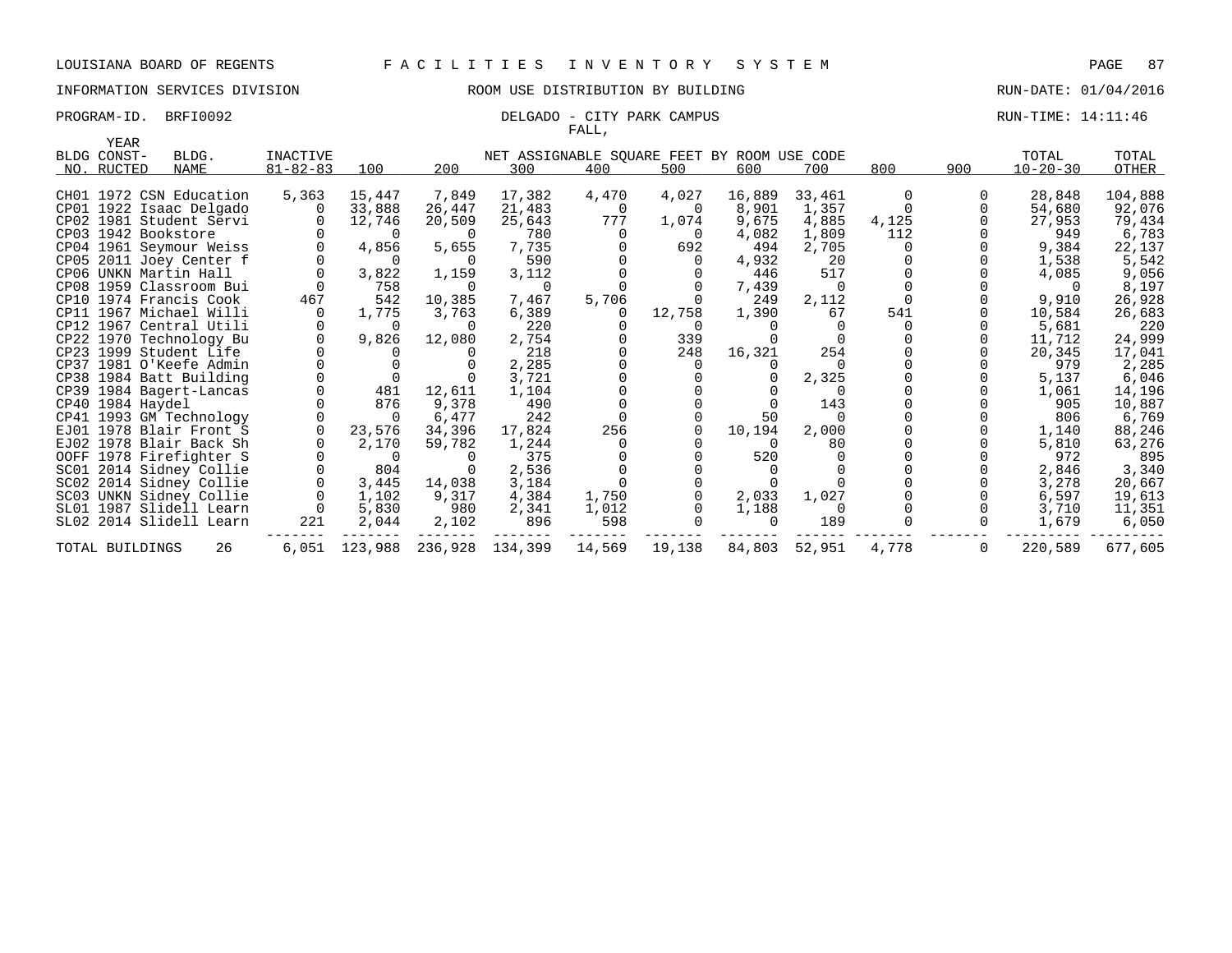## PROGRAM-ID. BRFI0092 **DELGADO - WEST BANK CAMPUS RUN-TIME: 14:11:46**

## INFORMATION SERVICES DIVISION **ROOM USE DISTRIBUTION BY BUILDING RUN-DATE: 01/04/2016**

FALL,

|                            |                                                                                                          |                |                                   |                |                                  | -----                                       |                     |       |                             |     |     |                                   |                                     |
|----------------------------|----------------------------------------------------------------------------------------------------------|----------------|-----------------------------------|----------------|----------------------------------|---------------------------------------------|---------------------|-------|-----------------------------|-----|-----|-----------------------------------|-------------------------------------|
| <b>YEAR</b><br>BLDG CONST- | BLDG.                                                                                                    | INACTIVE       |                                   |                |                                  | NET ASSIGNABLE SOUARE FEET BY ROOM USE CODE |                     |       |                             |     |     | TOTAL                             | TOTAL                               |
| NO. RUCTED                 | NAME                                                                                                     | $81 - 82 - 83$ | 100                               | 200            | 300                              | 400                                         | 500                 | 600   | 700                         | 800 | 900 | $10 - 20 - 30$                    | OTHER                               |
|                            | WB01 1972 Classroom and<br>WB02 1978 Vocational Tr<br>WB03 1999 Larocca Build<br>WB04 2004 Classroom Bui |                | 7,131<br>4,125<br>10,700<br>4,959 | 2,598<br>4,333 | 3,141<br>1,644<br>9,407<br>2,357 | 3,342                                       | 213<br>1,075<br>746 | 2,054 | 109<br>,639<br>1,647<br>-89 |     |     | 4,969<br>3,332<br>16,849<br>1,099 | 15,246<br>16,158<br>23,610<br>7,405 |
| TOTAL BUILDINGS            |                                                                                                          |                | 26,915                            | 6,931          | 16,549                           | 3,342                                       | 2,034               | 3,164 | 3,484                       |     |     | 26,249                            | 62,419                              |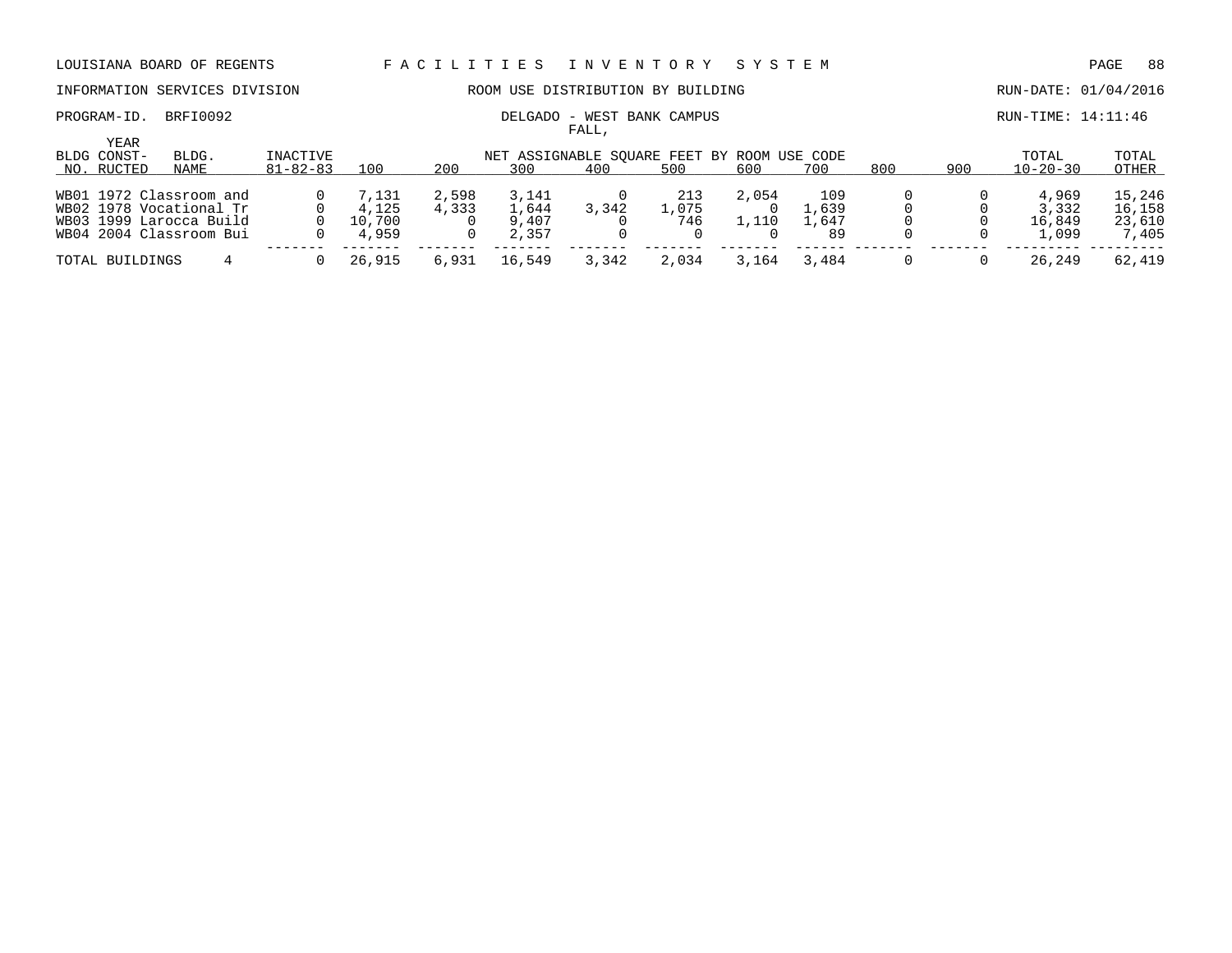### INFORMATION SERVICES DIVISION COOM OSE DISTRIBUTION BY BUILDING CONTROLLER RUN-DATE: 01/04/2016

### PROGRAM-ID. BRFI0092 **ELAINE B. NUNEZ COMMUN. COLLEGE** RUN-TIME: 14:11:46 FALL,

| YEAR             |                         |                |        |        |        |                                             |     |        |       |       |     |                |         |
|------------------|-------------------------|----------------|--------|--------|--------|---------------------------------------------|-----|--------|-------|-------|-----|----------------|---------|
| BLDG CONST-      | BLDG.                   | INACTIVE       |        |        |        | NET ASSIGNABLE SOUARE FEET BY ROOM USE CODE |     |        |       |       |     | TOTAL          | TOTAL   |
| NO. RUCTED       | NAME                    | $81 - 82 - 83$ | 100    | 200    | 300    | 400                                         | 500 | 600    | 700   | 800   | 900 | $10 - 20 - 30$ | OTHER   |
|                  | 01A2 1981 Building A2 B | 85             |        |        |        |                                             |     |        |       |       |     |                | 85      |
|                  | 010B 1978 Building B    | 40,334         |        |        |        |                                             |     |        |       |       |     |                | 40,334  |
|                  | 010C 1980 Bookstore/Sto | 3,570          |        |        |        |                                             |     |        |       |       |     |                | 3,570   |
|                  | 010D 1993 Building D    |                | 7,410  | 2,092  | 1,815  |                                             | 840 | 425    |       |       |     | 1,198          | 12,582  |
|                  | 010F 2000 Arts and Scie |                | 16,593 | 1,200  | 10,780 | 15,125                                      |     | 8,480  | 548   |       |     | 10,411         | 52,726  |
|                  | 010G 2005 Physical Acti |                | 3,275  | 8,400  | 1,286  |                                             |     | 2,463  | 242   |       |     | 2,932          | 15,666  |
|                  | 010I 2007 Temp Culinary |                | 700    |        |        | 480                                         |     |        |       |       |     |                | 1,180   |
|                  | 010J 2008 Temp J Traile |                | 1,440  |        | 3,600  |                                             |     | 1,440  | 720   | 1,440 |     | 480            | 8,640   |
| 010K 2008 Gazebo |                         |                |        |        |        |                                             |     |        |       |       |     | 1,076          |         |
|                  | 010L 2011 Methanol Plan |                |        | 319    |        |                                             |     |        |       |       |     | 132            | 319     |
|                  | 010M UNKN Administratio |                |        |        | 12,129 |                                             |     | 864    | 316   |       |     | 15,029         | 13,309  |
|                  | 010N 1988 Technical Bui |                | 1,479  | 3,208  |        |                                             |     |        | 60    |       |     | 319            | 4.747   |
| TOTAL BUILDINGS  | 12                      | 43,989         | 30,897 | 15,219 | 29,610 | 15,605                                      | 840 | 13,672 | 1,886 | 1,440 |     | 31,577         | 153,158 |
|                  |                         |                |        |        |        |                                             |     |        |       |       |     |                |         |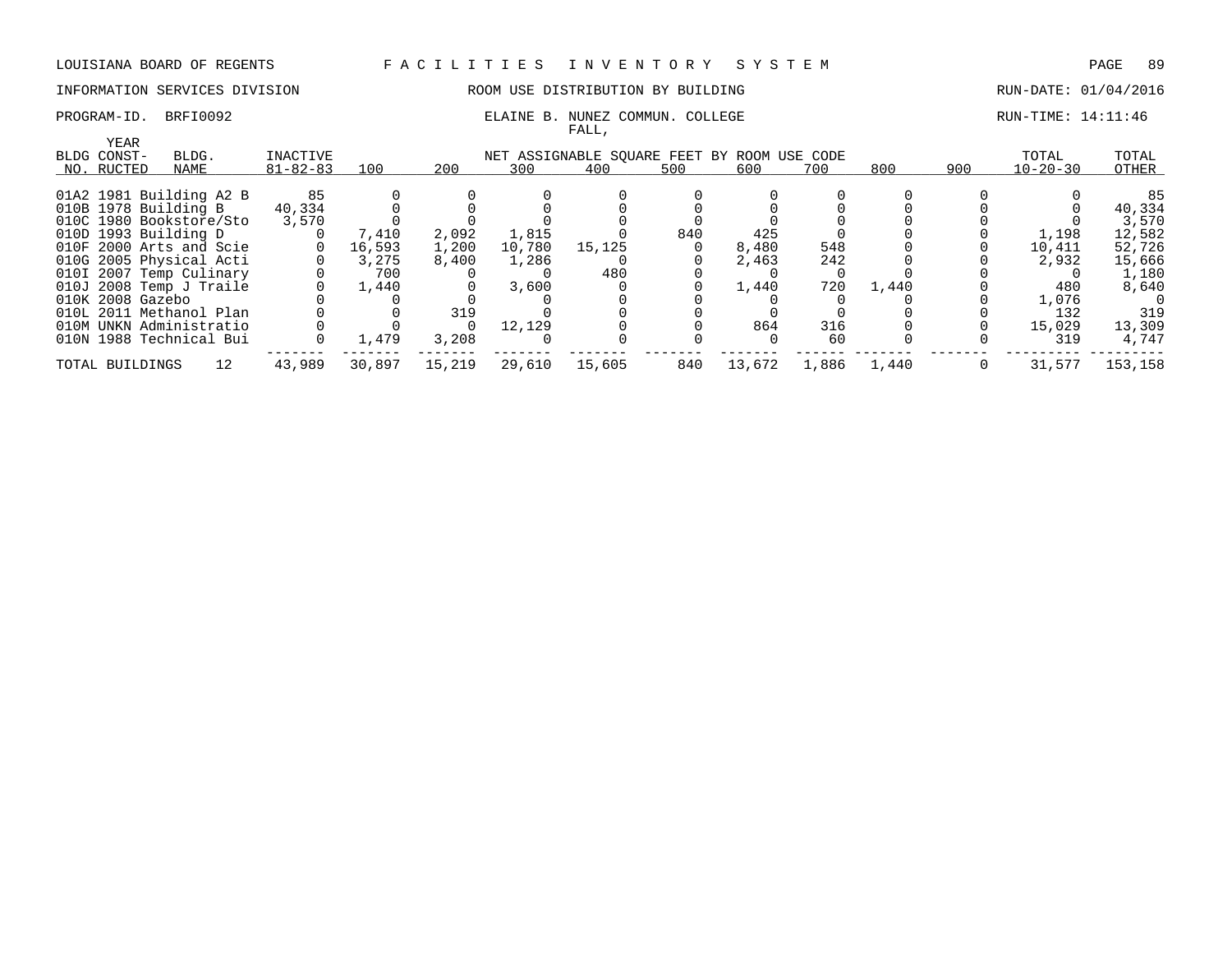INFORMATION SERVICES DIVISION ROOM USE DISTRIBUTION BY BUILDING RUN-DATE: 01/04/2016

FALL,

### PROGRAM-ID. BRFI0092 **RIVER PARISHES COMMUNITY COLLEGE** RUN-TIME: 14:11:46

| YEAR<br>BLDG CONST-<br>NO. RUCTED | BLDG.<br>NAME           | INACTIVE<br>$81 - 82 - 83$ | 100    | 200    | 300    | NET ASSIGNABLE SOUARE FEET BY ROOM USE CODE<br>400 | 500 | 600   | 700     | 800 | 900 | TOTAL<br>$10 - 20 - 30$ | TOTAL<br>OTHER |
|-----------------------------------|-------------------------|----------------------------|--------|--------|--------|----------------------------------------------------|-----|-------|---------|-----|-----|-------------------------|----------------|
|                                   | EDEN 2014 Main Campus   |                            | 21,508 | 9,623  | 14,885 | 3,436                                              |     | 3,234 | 1,101   |     |     | 3,921                   | 53,787         |
|                                   | OOBA 1978 TEC Campus Bl |                            | 6.227  | 14,003 | 5,638  |                                                    |     | 940   |         |     |     | 2,010                   | 26,808         |
|                                   | OOBI 2006 TEC Campus Bl |                            | 767    | 767    |        |                                                    |     |       |         |     |     |                         | 1,534          |
|                                   | OOBL 2005 TEC Campus Bl |                            | l.434  |        |        |                                                    |     |       |         |     |     |                         | 1,434          |
|                                   | OOBM 2005 TEC Campus Bl |                            | 1.434  |        |        |                                                    |     |       |         |     |     |                         | 1,434          |
|                                   | OOBN 2005 TEC Campus Bl |                            |        | 950    | 484    |                                                    |     |       |         |     |     |                         | 1,434          |
| TOTAL BUILDINGS                   |                         |                            | 31,370 | 25,343 | 21,007 | 3,436                                              |     | 4,174 | . . 101 |     |     | 5,931                   | 86,431         |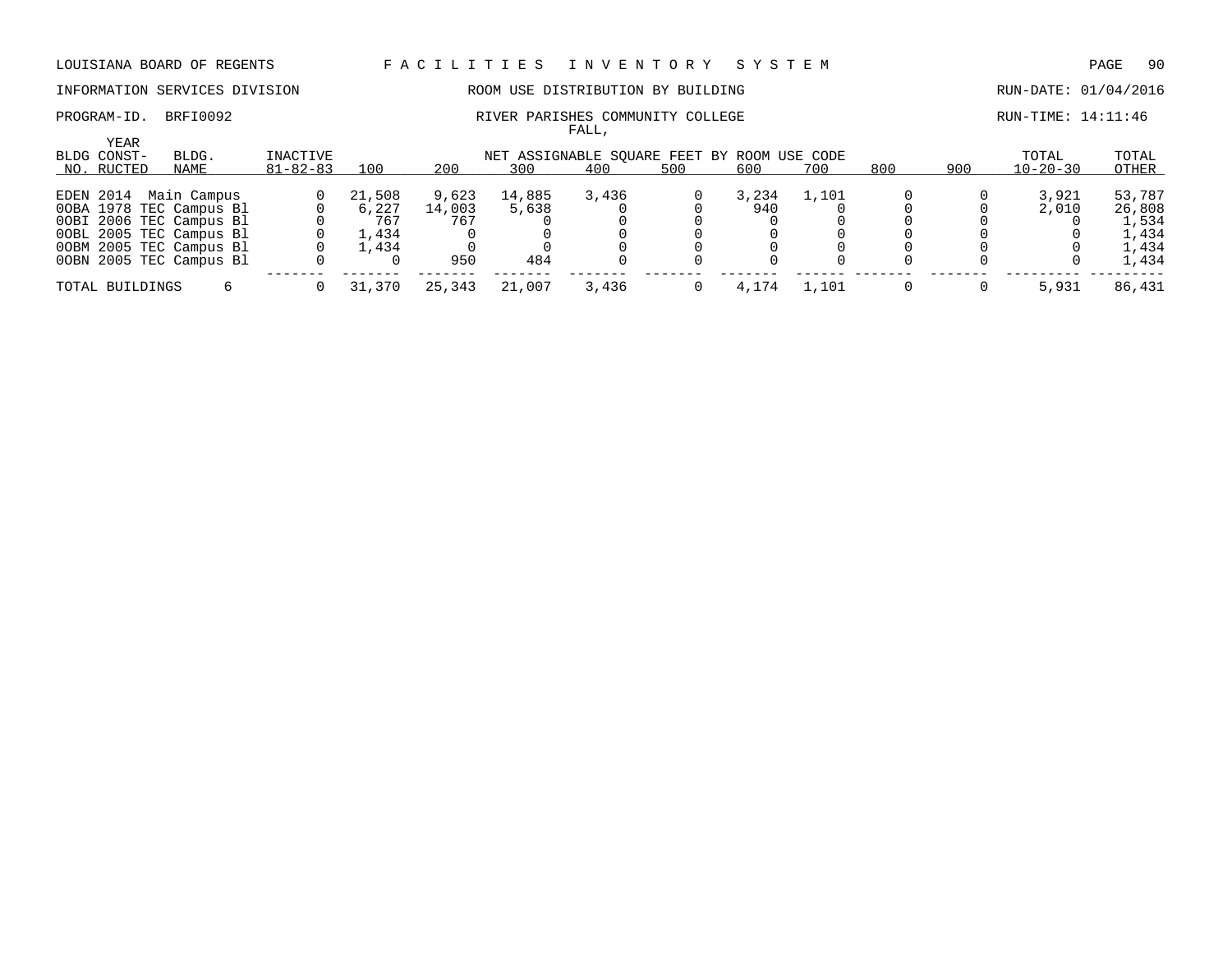INFORMATION SERVICES DIVISION ROOM USE DISTRIBUTION BY BUILDING RUN-DATE: 01/04/2016

FALL,

| YEAR<br>BLDG CONST-  | BLDG. | INACTIVE       |        |        |        | NET ASSIGNABLE SQUARE FEET BY ROOM USE CODE |     |        |       |     |     | TOTAL          | TOTAL  |
|----------------------|-------|----------------|--------|--------|--------|---------------------------------------------|-----|--------|-------|-----|-----|----------------|--------|
| NO. RUCTED           | NAME  | $81 - 82 - 83$ | 100    | 200    | 300    | 400                                         | 500 | 600    | 700   | 800 | 900 | $10 - 20 - 30$ | OTHER  |
| 0001 1976 NEW IBERIA |       | 784            | 5,700  | 4,008  | 6,370  | 1,534                                       |     | 9,800  | 1,924 |     |     | 10,436         | 30,120 |
| 0002 2005 LAFAYETTE  |       |                | 14,212 | 11,602 | 10,618 | 3,404                                       |     | 6,048  | 496   |     |     | 20,816         | 46,380 |
| 0003 1936 FRANKLIN   |       | 644            | 3,970  |        | 421    | 736                                         |     | l.288  | 25    |     |     | 330            | 7,084  |
| 0004 2005 LAFAYETTE  |       |                |        |        |        |                                             |     |        |       |     |     | 500            |        |
| 0005 2013 LAFAYETTE  |       |                |        |        |        |                                             |     |        | 2,000 |     |     |                | 2,000  |
| TOTAL BUILDINGS      |       | .428           | 23,882 | 15,610 | 17,409 | 5,674                                       |     | .7.136 | 4,445 |     |     | 32,082         | 85,584 |

### PROGRAM-ID. BRFI0092 SOUTH LOUISIANA COMMUNITY COLLEG RUN-TIME: 14:11:46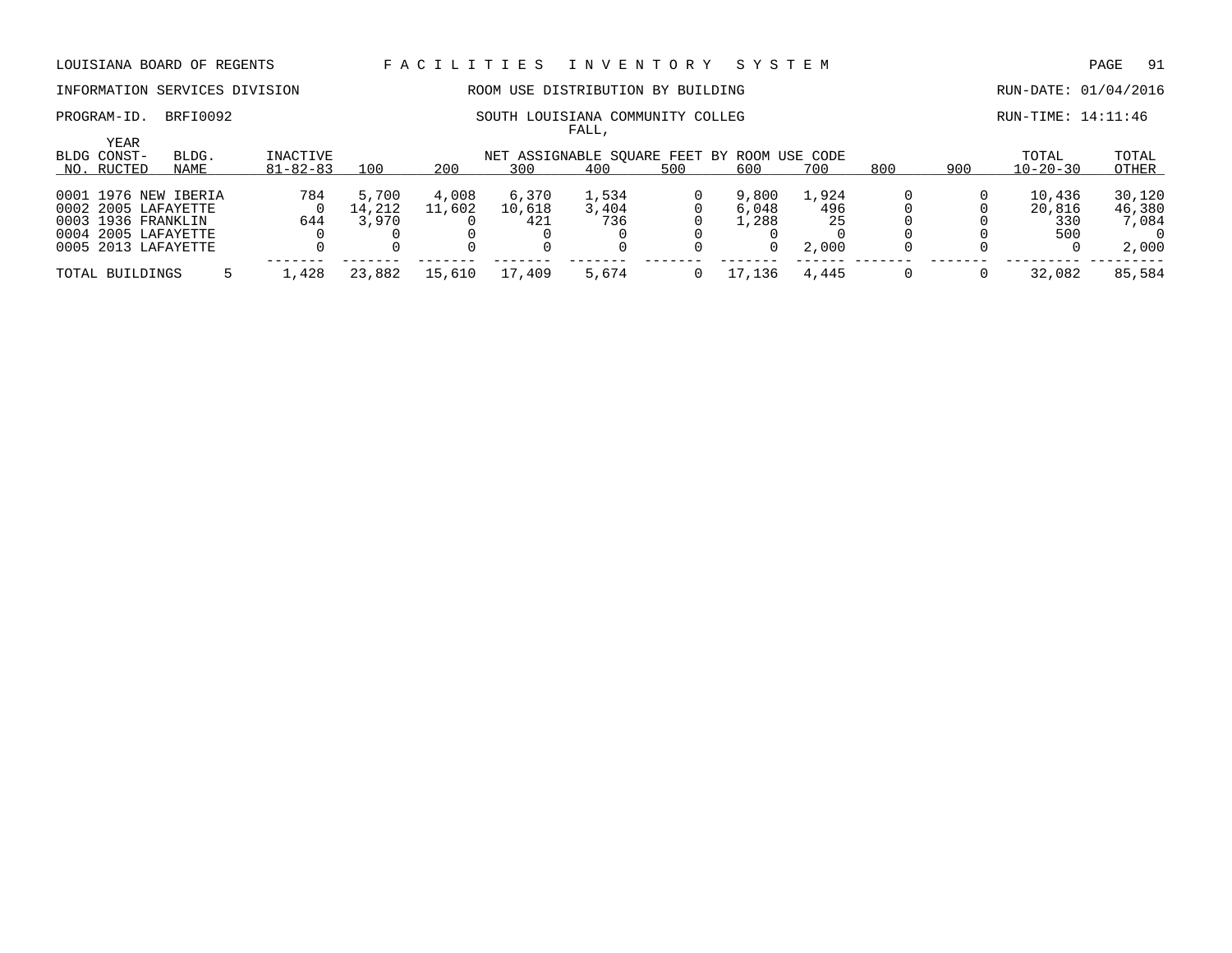# INFORMATION SERVICES DIVISION **ROOM USE DISTRIBUTION BY BUILDING RUN-DATE: 01/04/2016**

YEAR

| PROGRAM-ID | BRFI0092 | DELTA COMMUNITY COLLEG<br>LOUISIANA | TTMF:<br>. 4 : 11 : 46<br>$RUN-1$ |
|------------|----------|-------------------------------------|-----------------------------------|
|            |          | $\pi \pi \pi$<br>'ALL               |                                   |

| BLDG CONST-     | BLDG.                   | INACTIVE       |        |        |        | NET ASSIGNABLE SQUARE FEET BY ROOM USE CODE |     |       |               |     |     | TOTAL          | TOTAL   |
|-----------------|-------------------------|----------------|--------|--------|--------|---------------------------------------------|-----|-------|---------------|-----|-----|----------------|---------|
| NO. RUCTED      | NAME                    | $81 - 82 - 83$ | 100    | 200    | 300    | 400                                         | 500 | 600   | 700           | 800 | 900 | $10 - 20 - 30$ | OTHER   |
|                 | 0001 2010 LOUISIANA PUR |                | 22,517 | 10,541 | 20,357 | 6,233                                       |     | 8,349 | 2,006         |     |     | 36,234         | 70,067  |
|                 | 0002 2010 ADVANCED TECH |                | 5,801  | 6,503  | 2,445  | 168                                         |     |       | 247           |     |     | 8,140          | 15,164  |
|                 | 0073 UNKN STATE OFFICE  |                | 7.229  |        | 7,218  |                                             |     |       | $\perp$ , 114 |     |     | 23,022         | 15,561  |
| TOTAL BUILDINGS |                         |                | 35,547 | 17,044 | 30,020 | 6,401                                       | 64  | 8,349 | 3,367         |     |     | 67,396         | 100,792 |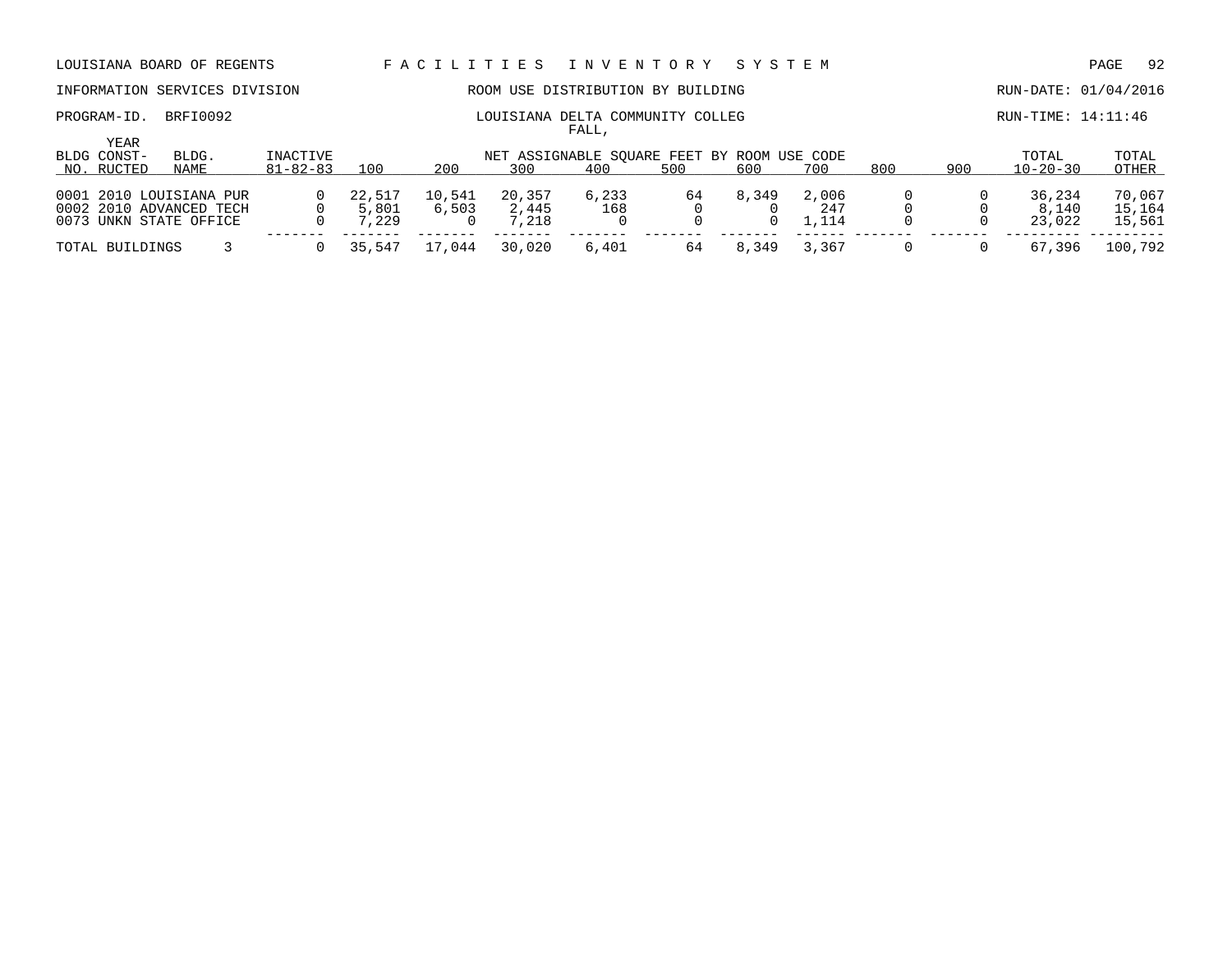## INFORMATION SERVICES DIVISION **ROOM USE DISTRIBUTION BY BUILDING RUN-DATE: 01/04/2016**

### PROGRAM-ID. BRFI0092 **L.T.C.-ACADIAN** L.T.C.-ACADIAN **RUN-TIME: 14:11:46** FALL,

|                     |                                                                                                         |                |      |                  |                                             | rann, |     |       |                |     |     |                |                                    |
|---------------------|---------------------------------------------------------------------------------------------------------|----------------|------|------------------|---------------------------------------------|-------|-----|-------|----------------|-----|-----|----------------|------------------------------------|
| YEAR<br>BLDG CONST- | BLDG.                                                                                                   | INACTIVE       |      |                  | NET ASSIGNABLE SOUARE FEET BY ROOM USE CODE |       |     |       |                |     |     | TOTAL          | TOTAL                              |
| NO. RUCTED          | NAME                                                                                                    | $81 - 82 - 83$ | 100  | 200              | 300                                         | 400   | 500 | 600   | 700            | 800 | 900 | $10 - 20 - 30$ | OTHER                              |
|                     | A000 1979 Administrativ<br>B000 1979 Shop Courses<br>C000 1979 Instructional<br>D000 1979 Maintenance B | 1,080          | ,914 | 16,463<br>24,769 | 3,546                                       |       |     | 1,628 | 2,622<br>3,024 |     |     | 1,054          | 21,637<br>29,305<br>1,080<br>3,024 |
| TOTAL BUILDINGS     |                                                                                                         | 1,080          | ,914 | 41,232           | 3,546                                       |       |     | 1,628 | 5,646          |     |     | L.O54          | 55,046                             |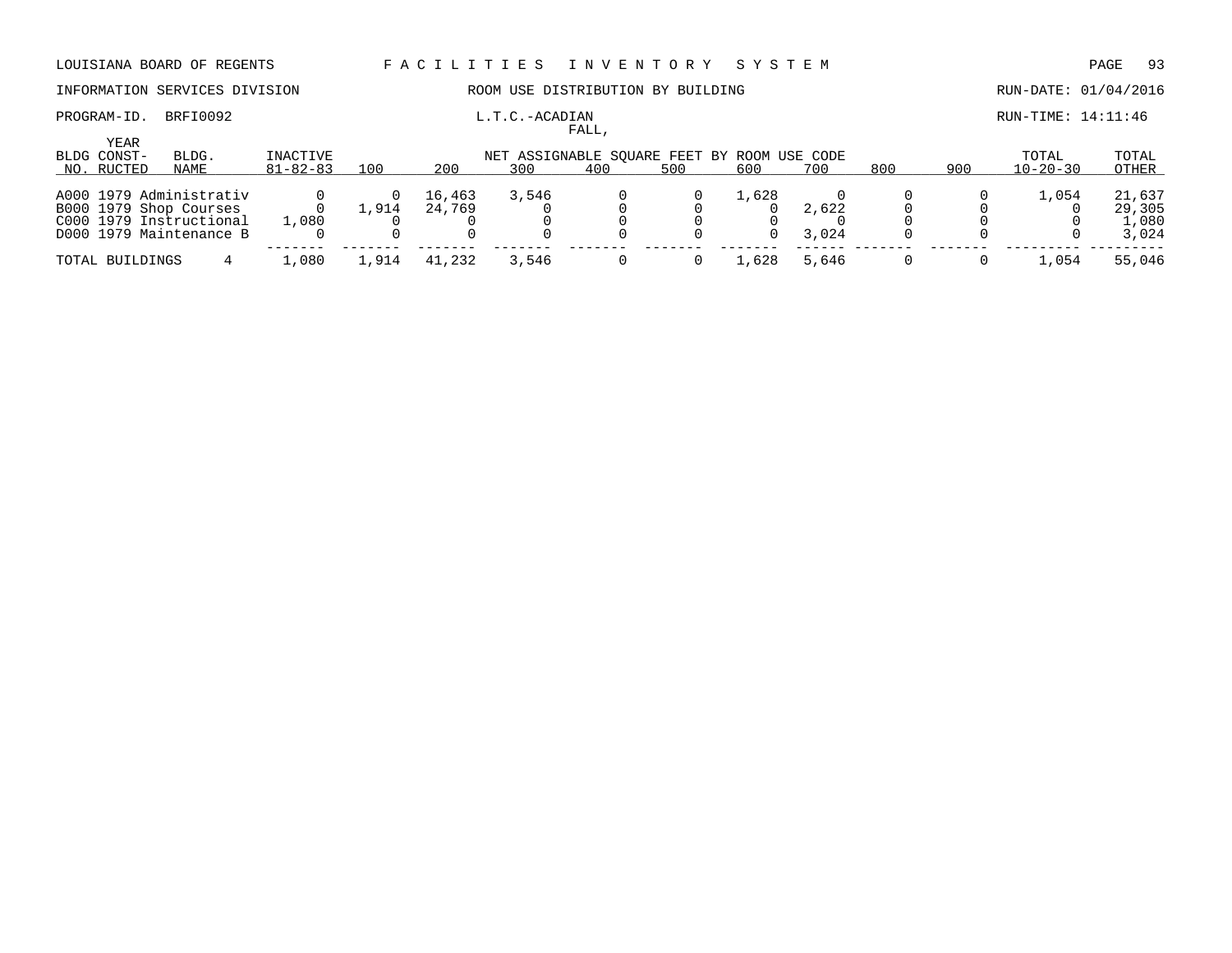## INFORMATION SERVICES DIVISION **ROOM USE DISTRIBUTION BY BUILDING RUN-DATE: 01/04/2016**

### PROGRAM-ID. BRFI0092 **EXAMPLE EXAMPLE EXAMPLE EXAMPLE EXAMPLE EXAMPLE EXAMPLE EXAMPLE E** 14:11:46 FALL,

| YEAR                    |                |        |        |       | . <i>.</i> |     |                                             |       |     |     |                |        |
|-------------------------|----------------|--------|--------|-------|------------|-----|---------------------------------------------|-------|-----|-----|----------------|--------|
| BLDG CONST-<br>BLDG.    | INACTIVE       |        |        |       |            |     | NET ASSIGNABLE SOUARE FEET BY ROOM USE CODE |       |     |     | TOTAL          | TOTAL  |
| NO. RUCTED<br>NAME      | $81 - 82 - 83$ | 100    | 200    | 300   | 400        | 500 | 600                                         | 700   | 800 | 900 | $10 - 20 - 30$ | OTHER  |
|                         |                |        |        |       |            |     |                                             | 70    |     |     |                | 12,260 |
| A000 1965 Building A    |                | 1,578  | 3,886  | 4,897 | 1,051      |     | 778                                         |       |     |     | 633            |        |
| B000 1965 Building B    |                |        | 3,716  | 192   | 72         |     |                                             | 144   |     |     | 460            | 4,124  |
| C000 1965 Building C    |                | 1,563  | 8,239  | 411   |            |     |                                             | 186   |     |     | 60             | 10,399 |
| D000 1968 Building D    |                | 627    | 5,347  |       |            |     |                                             | 544   |     |     | 162            | 6,518  |
| E000 1979 Building E    |                | 4,462  | 2,004  | 792   |            |     | 3,148                                       | 328   |     |     | 762            | 10,734 |
| F000 1979 Building F    |                | 3,085  | 14,647 |       |            |     |                                             | 542   |     |     | 606            | 18,274 |
| G000 1986 Maintenance   |                |        |        | 149   |            |     |                                             | 2,223 |     |     |                | 2,372  |
| H000 1996 Storage       |                |        |        |       |            |     |                                             | 288   |     |     |                | 288    |
| I000 1996 Ford          |                |        | 2,064  | 120   |            |     |                                             |       |     |     | 156            | 2,184  |
| J000 1996 Equipment She |                |        |        |       |            |     |                                             | 510   |     |     |                | 510    |
| L000 1995 Diesel Classr |                |        |        |       |            |     |                                             |       |     |     |                |        |
| M000 1979 Mechanical Bu |                |        |        |       |            |     |                                             |       |     |     |                |        |
|                         |                |        |        |       |            |     |                                             |       |     |     |                |        |
| TOTAL BUILDINGS         |                | 11,315 | 39,903 | 6,561 | 1,123      |     | 3,926                                       | 4,835 |     |     | 2,839          | 67,663 |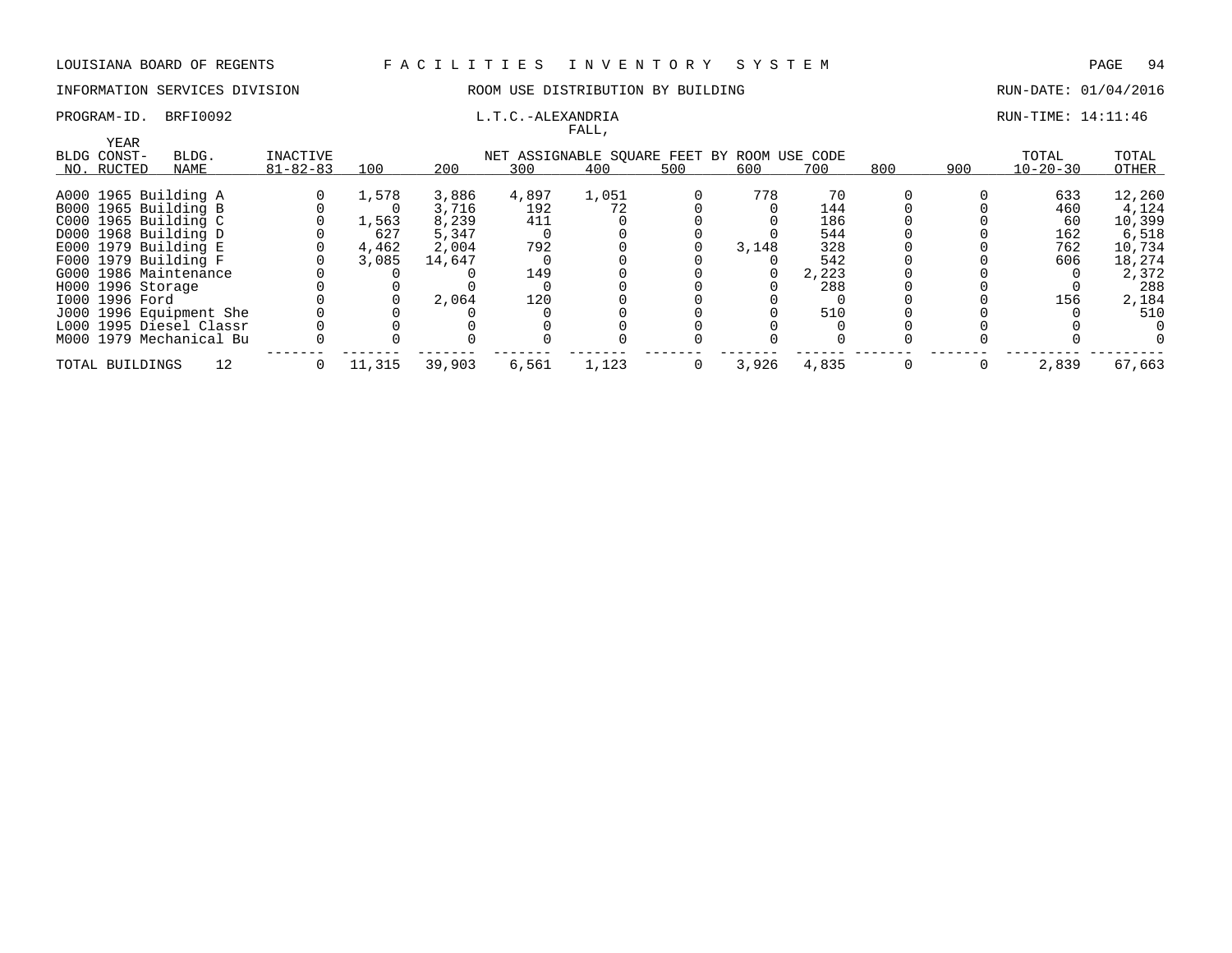INFORMATION SERVICES DIVISION ROOM USE DISTRIBUTION BY BUILDING RUN-DATE: 01/04/2016

## PROGRAM-ID. BRFI0092 **EXAM-ID.** BRFI0092 **L.T.C.-AVOYELLES EXAMILIELES EXAMILIEL**

|                            |                         |                |       |        |       | FALL,                              |     |     |          |     |     |                |        |
|----------------------------|-------------------------|----------------|-------|--------|-------|------------------------------------|-----|-----|----------|-----|-----|----------------|--------|
| <b>YEAR</b><br>BLDG CONST- | BLDG.                   | INACTIVE       |       |        |       | NET ASSIGNABLE SQUARE FEET BY ROOM |     |     | USE CODE |     |     | TOTAL          | TOTAL  |
| NO. RUCTED                 | NAME                    | $81 - 82 - 83$ | 100   | 200    | 300   | 400                                | 500 | 600 | 700      | 800 | 900 | $10 - 20 - 30$ | OTHER  |
|                            | A000 1976 Building A    |                | 3,706 | 6,338  | 2,715 |                                    |     | 988 | 780      |     |     | 2,363          | 14,527 |
|                            | B000 1946 Building B    |                | 646   | 5,108  | 807   |                                    |     |     | 4,443    |     |     | 1,330          | 11,004 |
|                            | C000 1981 Building C    |                | 770   | 1,990  | 56    |                                    |     |     | 720      |     |     | 165            | 3,536  |
|                            | D000 1985 Maintenance S |                |       |        |       |                                    |     |     | 120      |     |     |                | 120    |
|                            | E000 1954 Storage/Maint |                | 744   |        | 541   |                                    |     |     |          |     |     |                | 1,285  |
|                            | F000 1984 Paint/Fuel St |                |       |        |       |                                    |     |     | 185      |     |     |                | 185    |
|                            | H000 1978 Workshop & St |                |       |        | 1,350 |                                    |     |     |          |     |     |                | 1,350  |
| TOTAL BUILDINGS            |                         |                | 5,866 | 13,436 | 5,469 |                                    |     | 988 | 6,248    |     |     | 3,858          | 32,007 |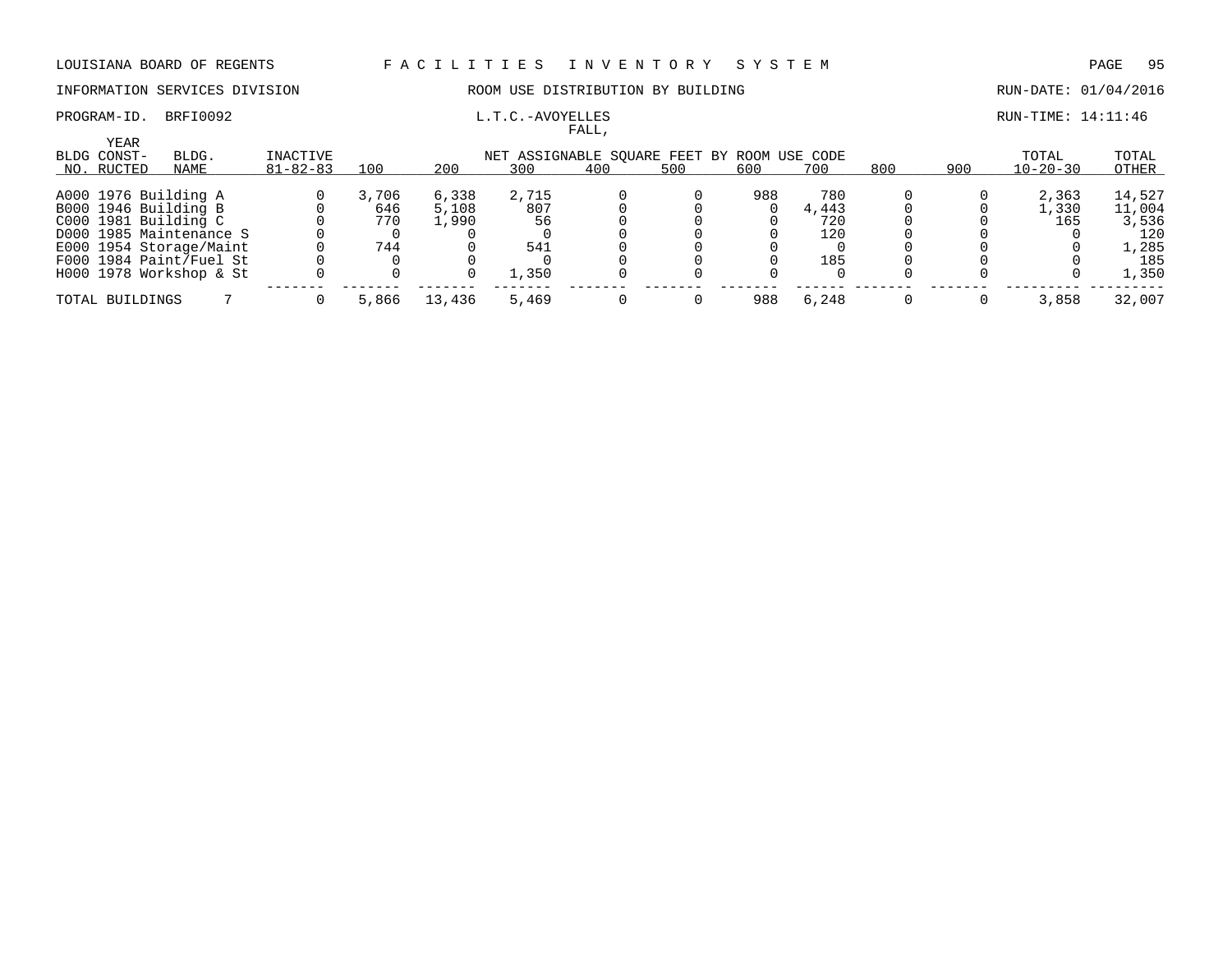PROGRAM-ID. BRFI0092 **L.T.C.-BASTROP L.T.C.-BASTROP RUN-TIME: 14:11:46** 

## INFORMATION SERVICES DIVISION ROOM USE DISTRIBUTION BY BUILDING RUN-DATE: 01/04/2016

|                                          |                         |                            |       |       |       | FALL,                                              |     |       |       |     |     |                         |                |
|------------------------------------------|-------------------------|----------------------------|-------|-------|-------|----------------------------------------------------|-----|-------|-------|-----|-----|-------------------------|----------------|
| <b>YEAR</b><br>BLDG CONST-<br>NO. RUCTED | BLDG.<br>NAME           | INACTIVE<br>$81 - 82 - 83$ | 100   | 200   | 300   | NET ASSIGNABLE SOUARE FEET BY ROOM USE CODE<br>400 | 500 | 600   | 700   | 800 | 900 | TOTAL<br>$10 - 20 - 30$ | TOTAL<br>OTHER |
|                                          | 0044 1977 MAIN BUILDING |                            | 4,623 | 1,134 | 4,127 |                                                    |     | 2,576 |       |     |     | 651                     | 12,460         |
| 0045 1980 STORAGE                        |                         |                            |       |       |       |                                                    |     |       | 3,700 |     |     | 300                     | 3,700          |
| 0046 1984 STORAGE                        |                         |                            |       |       | 1,874 | 121                                                |     |       | ,224  |     |     | 450                     | 3,219          |
|                                          | 0047 1977 STORAGE/MAINT |                            |       |       | 2,583 |                                                    |     |       |       |     |     | 123                     | 2,583          |
|                                          | 0048 1977 STORAGE/MAINT | 800                        |       |       |       |                                                    |     |       |       |     |     |                         | 800            |
|                                          | 0049 2004 AIRPORT EXTEN |                            | 2,429 | 8,134 | 1,064 |                                                    |     | 1,102 |       |     |     | 1,054                   | 12,729         |
| TOTAL BUILDINGS                          |                         | 800                        | 7,052 | 9,268 | 9,648 | 121                                                |     | 3,678 | 4,924 |     |     | 2,578                   | 35,491         |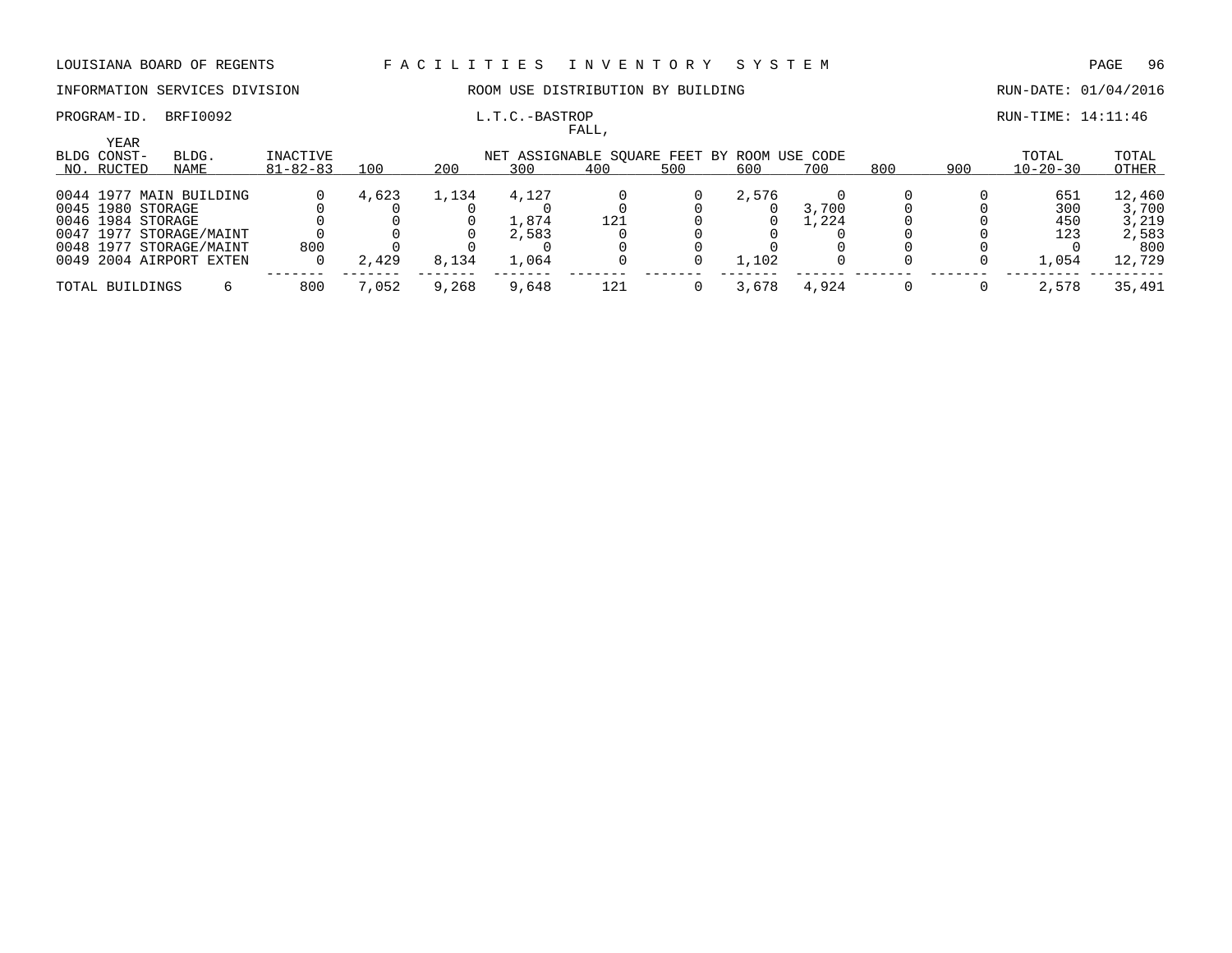### INFORMATION SERVICES DIVISION ROOM USE DISTRIBUTION BY BUILDING RUN-DATE: 01/04/2016

# PROGRAM-ID. BRFI0092 **EXAM-ID.** BRFI0092 **L.T.C.-BATON ROUGE EXAMILIATION EXAMILIATION RUN-TIME:** 14:11:46

|                                   |                         |                            |        |        |                                                    | FALL, |     |       |     |     |     |                         |                |
|-----------------------------------|-------------------------|----------------------------|--------|--------|----------------------------------------------------|-------|-----|-------|-----|-----|-----|-------------------------|----------------|
| YEAR<br>BLDG CONST-<br>NO. RUCTED | BLDG.<br>NAME           | INACTIVE<br>$81 - 82 - 83$ | 100    | 200    | NET ASSIGNABLE SOUARE FEET BY ROOM USE CODE<br>300 | 400   | 500 | 600   | 700 | 800 | 900 | TOTAL<br>$10 - 20 - 30$ | TOTAL<br>OTHER |
|                                   |                         |                            |        |        |                                                    |       |     |       |     |     |     |                         |                |
|                                   | DBR1 1978 BRCC Acadian  |                            | 25,440 | 20,871 | 308                                                | 747   |     | 6.714 |     |     |     |                         | 54,080         |
|                                   | DBR2 1978 BRCC Acadian  |                            |        | 297    |                                                    |       |     |       |     |     |     |                         | 297            |
|                                   | DBR3 1978 BRCC Acadian  |                            | 6,660  | 28,085 | 449                                                |       |     |       | 438 |     |     |                         | 35,632         |
|                                   | DPA1 1982 BRCC Port All |                            | 4,121  | 5,351  |                                                    |       |     |       |     |     |     | 648                     | 9,472          |
|                                   | DPA2 1983 BRCC Port All |                            | 648    | 2,496  |                                                    |       |     |       |     |     |     |                         | 3,144          |
|                                   | DPA3 1983 BRCC Port All |                            | 1,076  |        |                                                    |       |     |       |     |     |     |                         | 1,076          |
|                                   | DPA4 1983 BRCC Port All |                            | 1,020  |        |                                                    |       |     |       |     |     |     |                         | 1,020          |
| TOTAL BUILDINGS                   |                         |                            | 38,965 | 57,100 | 757                                                | 747   |     | 6,714 | 438 |     |     | 648                     | 104,721        |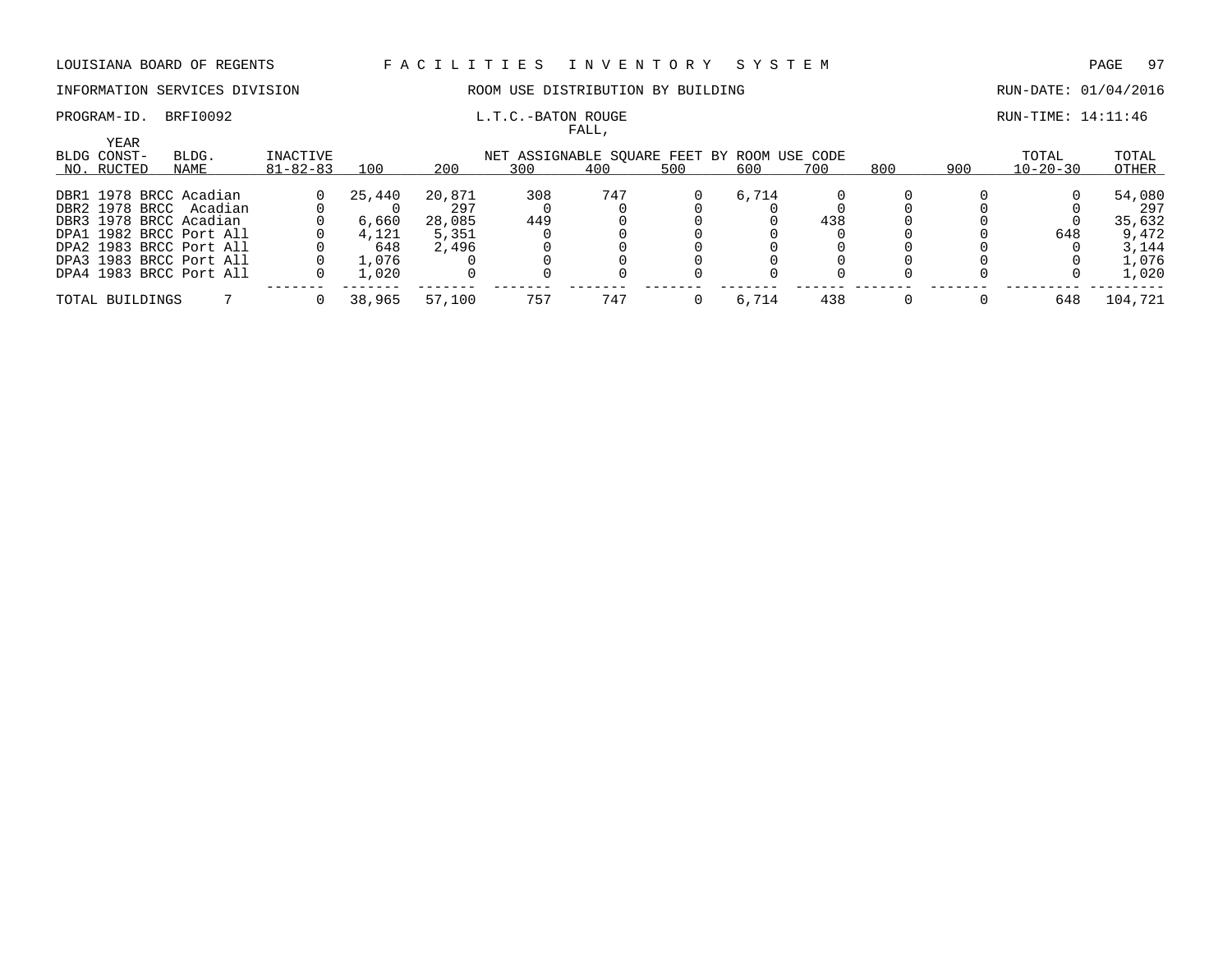### INFORMATION SERVICES DIVISION ROOM USE DISTRIBUTION BY BUILDING RUN-DATE: 01/04/2016

PROGRAM-ID. BRFI0092 COREIL L.T.C.-CHARLES B. COREIL COREIL RUN-TIME: 14:11:46

FALL,

|             | <b>YEAR</b>     |                         |                |       |        |                                             |     |     |     |       |     |     |                |        |
|-------------|-----------------|-------------------------|----------------|-------|--------|---------------------------------------------|-----|-----|-----|-------|-----|-----|----------------|--------|
| BLDG CONST- |                 | BLDG.                   | INACTIVE       |       |        | NET ASSIGNABLE SOUARE FEET BY ROOM USE CODE |     |     |     |       |     |     | TOTAL          | TOTAL  |
|             | NO. RUCTED      | NAME                    | $81 - 82 - 83$ | 100   | 200    | 300                                         | 400 | 500 | 600 | 700   | 800 | 900 | $10 - 20 - 30$ | OTHER  |
|             |                 | A000 1976 ADMINISTRATIV |                | 2,571 |        | 1,511                                       |     |     |     |       |     |     | 882            | 4,082  |
|             |                 | B000 1980 WELDING SHOP  |                | 486   | 3,652  |                                             |     |     |     |       |     |     | 154            | 4,138  |
|             |                 | C000 1976 MECHANICS BUI |                | 819   | 8,752  |                                             |     |     | 374 |       |     |     | 1,323          | 9,945  |
|             |                 | D000 1983 INDUSTRIAL MA | 5,780          | 475   |        |                                             |     |     |     | 4,370 |     |     |                | 10,625 |
|             |                 | E000 1983 OFFICE OCCUPA |                | 2,854 |        | 891                                         | 121 |     | 121 | 208   |     |     | 1,348          | 4,195  |
|             |                 | F000 1994 GENERAL INSTR |                | 396   |        |                                             |     |     |     |       |     |     |                | 396    |
|             |                 | G000 1994 GENERAL INSTR |                | 396   |        |                                             |     |     |     |       |     |     |                | 396    |
|             | TOTAL BUILDINGS |                         | 5,780          | 7,997 | 12,404 | 2,402                                       | 121 |     | 495 | 4,578 |     |     | 3,707          | 33,777 |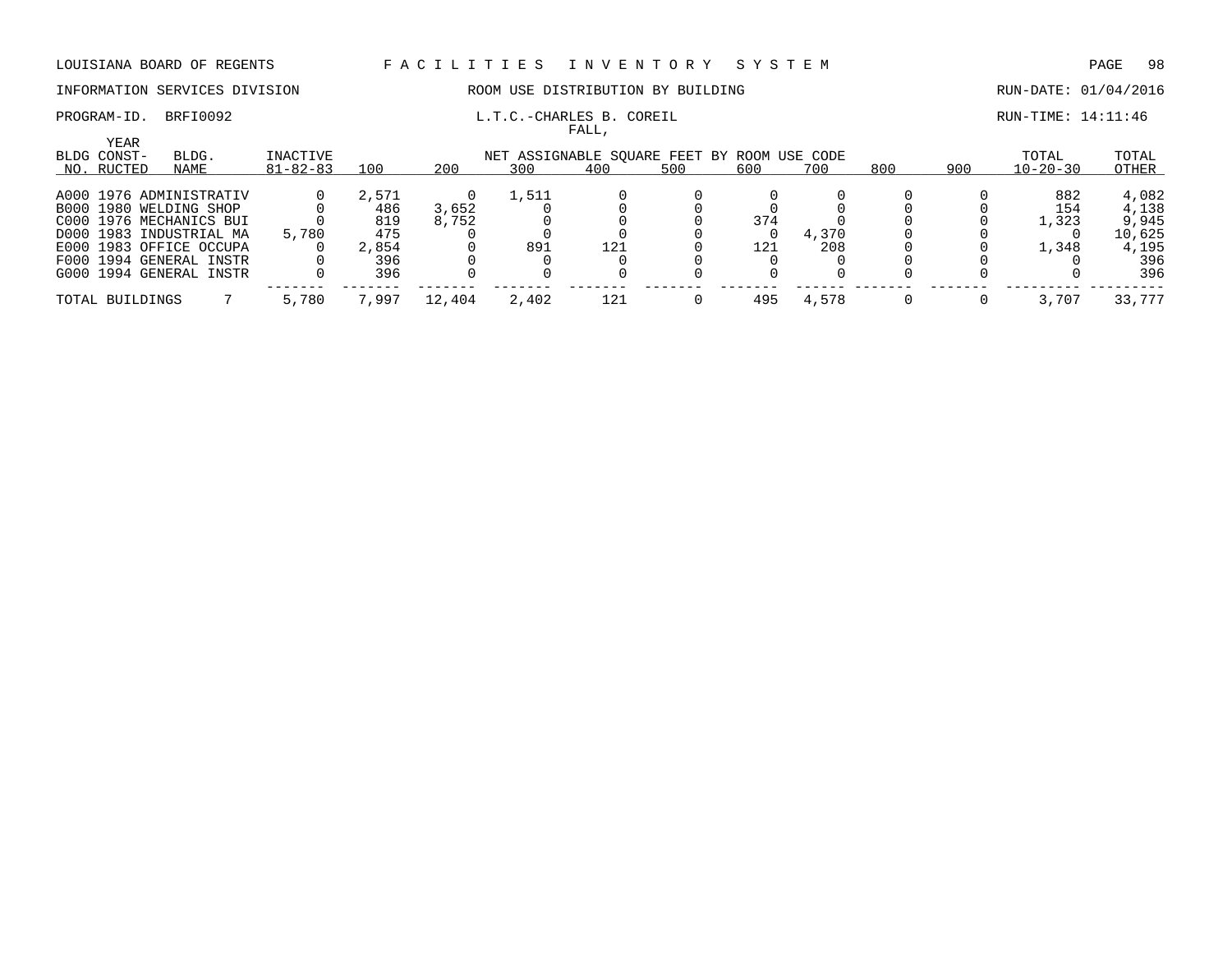## INFORMATION SERVICES DIVISION ROOM USE DISTRIBUTION BY BUILDING RUN-DATE: 01/04/2016

### PROGRAM-ID. BRFI0092 **L.T.C.-DELTA OUACHITA RUN-TIME: 14:11:46** FALL,

|                            |                                                                                                         |                |                                |                                     |                                             | .   |     |              |                          |     |     |                                   |                                     |
|----------------------------|---------------------------------------------------------------------------------------------------------|----------------|--------------------------------|-------------------------------------|---------------------------------------------|-----|-----|--------------|--------------------------|-----|-----|-----------------------------------|-------------------------------------|
| <b>YEAR</b><br>BLDG CONST- | BLDG.                                                                                                   | INACTIVE       |                                |                                     | NET ASSIGNABLE SOUARE FEET BY ROOM USE CODE |     |     |              |                          |     |     | TOTAL                             | TOTAL                               |
| NO. RUCTED                 | NAME                                                                                                    | $81 - 82 - 83$ | 100                            | 200                                 | 300                                         | 400 | 500 | 600          | 700                      | 800 | 900 | $10 - 20 - 30$                    | OTHER                               |
|                            | 0050 1981 ADMINISTRATIV<br>0051 1981 TRANSPORTATIO<br>0052 1981 DELTA BARBER<br>0053 1981 INDUSTRIAL TR |                | 8,095<br>523<br>2,409<br>3,367 | 14,626<br>16,761<br>6,090<br>20,061 | 10,457<br>516<br>233<br>909                 | 42  |     | 7,509<br>431 | 937<br>620<br>108<br>468 |     |     | 11,413<br>3,168<br>1,426<br>5,230 | 41,624<br>18,462<br>8,840<br>25,236 |
| TOTAL BUILDINGS            |                                                                                                         |                | 14,394                         | 57,538                              | 12,115                                      |     |     | .940         | 2,133                    |     |     | 21,237                            | 94,162                              |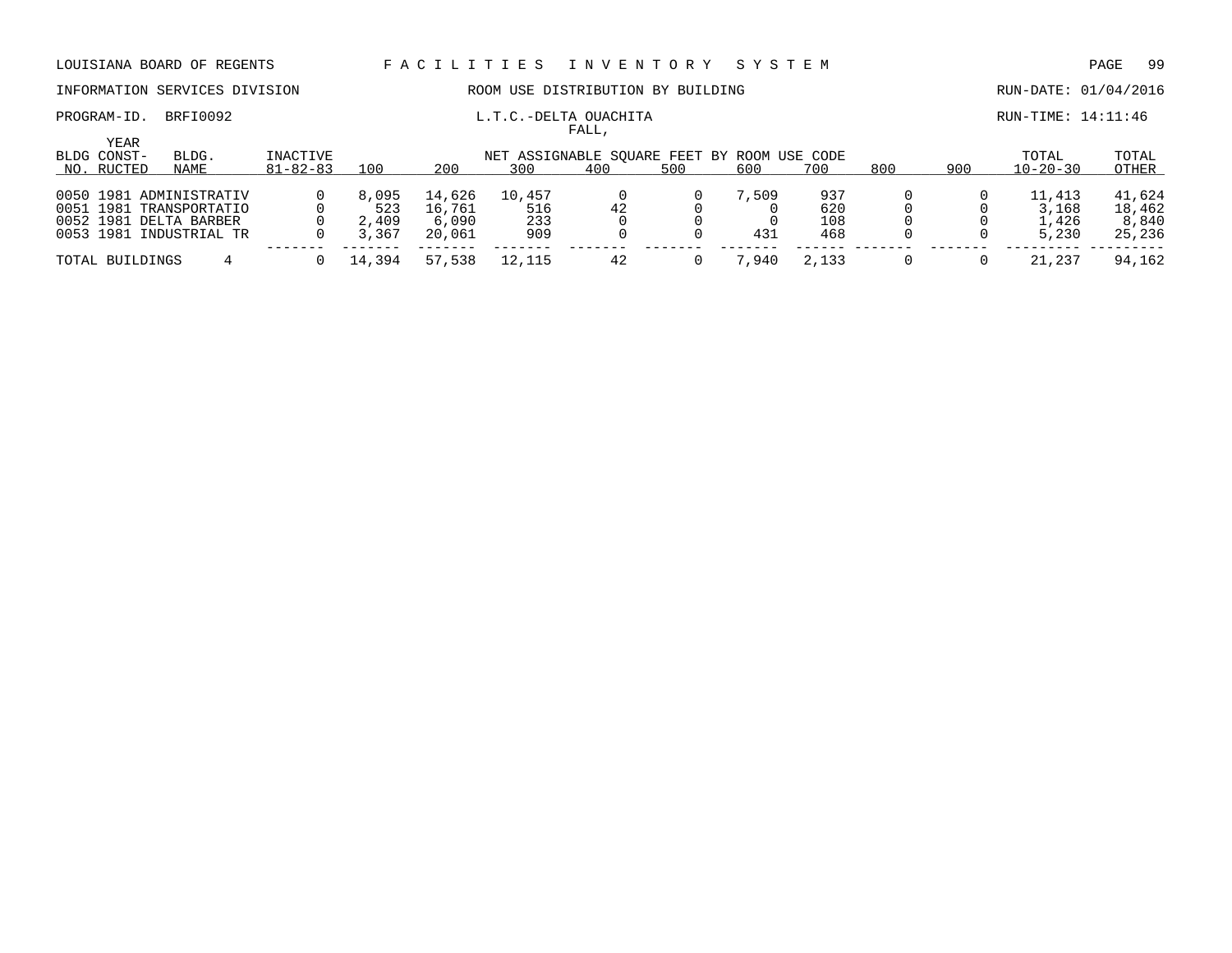| LOUISIANA BOARD OF REGENTS                         |               |                            |     | FACILITIES     |                   | I N V E N T O R Y                         |          | SYSTEM   |                 |     |     |                         | 100<br>PAGE     |
|----------------------------------------------------|---------------|----------------------------|-----|----------------|-------------------|-------------------------------------------|----------|----------|-----------------|-----|-----|-------------------------|-----------------|
| INFORMATION SERVICES DIVISION                      |               |                            |     |                |                   | ROOM USE DISTRIBUTION BY BUILDING         |          |          |                 |     |     | RUN-DATE: 01/04/2016    |                 |
| PROGRAM-ID.<br>YEAR                                | BRFI0092      |                            |     |                | L.T.C.-EVANGELINE | FALL,                                     |          |          |                 |     |     | RUN-TIME: 14:11:46      |                 |
| BLDG CONST-<br>NO. RUCTED                          | BLDG.<br>NAME | INACTIVE<br>$81 - 82 - 83$ | 100 | 200            | 300               | NET ASSIGNABLE SOUARE FEET BY ROOM<br>400 | 500      | 600      | USE CODE<br>700 | 800 | 900 | TOTAL<br>$10 - 20 - 30$ | TOTAL<br>OTHER  |
| A000 1964 MAIN BUILDING<br>B000 1964 SHOP BUILDING |               |                            |     | 5,670<br>2,484 | 2,009             | $\Omega$                                  | 0        | $\Omega$ | 27.792          |     |     | 2,484<br>1,600          | 7,679<br>30,276 |
| TOTAL BUILDINGS                                    |               |                            |     | 8,154          | 2,009             | $\Omega$                                  | $\Omega$ |          | 27,792          |     |     | 4,084                   | 37,955          |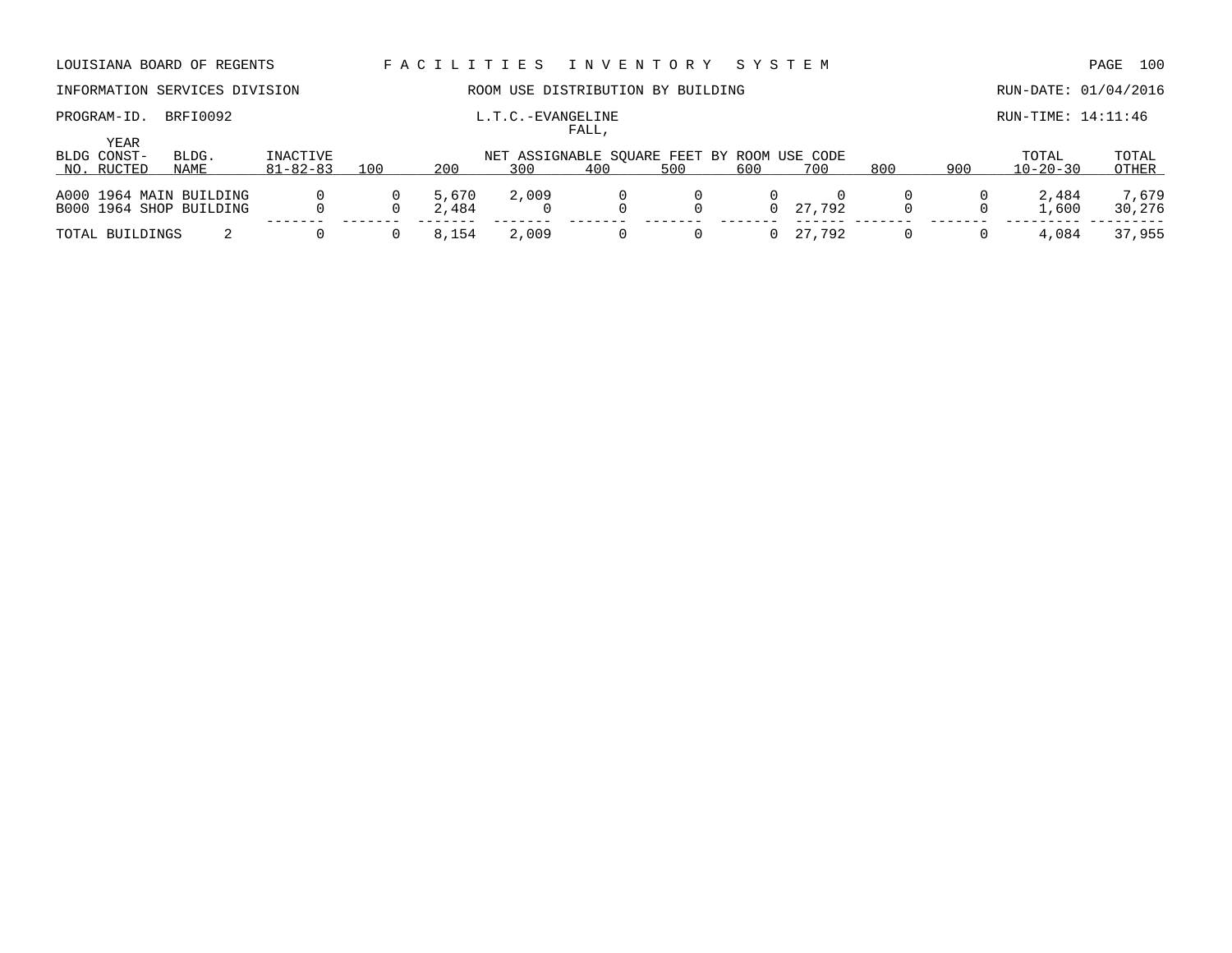## INFORMATION SERVICES DIVISION ROOM USE DISTRIBUTION BY BUILDING RUN-DATE: 01/04/2016

### PROGRAM-ID. BRFI0092 **EXAM-ID.** BRFI0092 **L.T.C.-FLORIDA PARISHES EXAMINE: 14:11:46** FALL,

| TOTAL<br>TOTAL<br>$10 - 20 - 30$<br>OTHER |
|-------------------------------------------|
|                                           |
| 22,444<br>9,464                           |
| 1,421<br>12,488                           |
| 648<br>258                                |
|                                           |
| 35,580<br>11,143                          |
|                                           |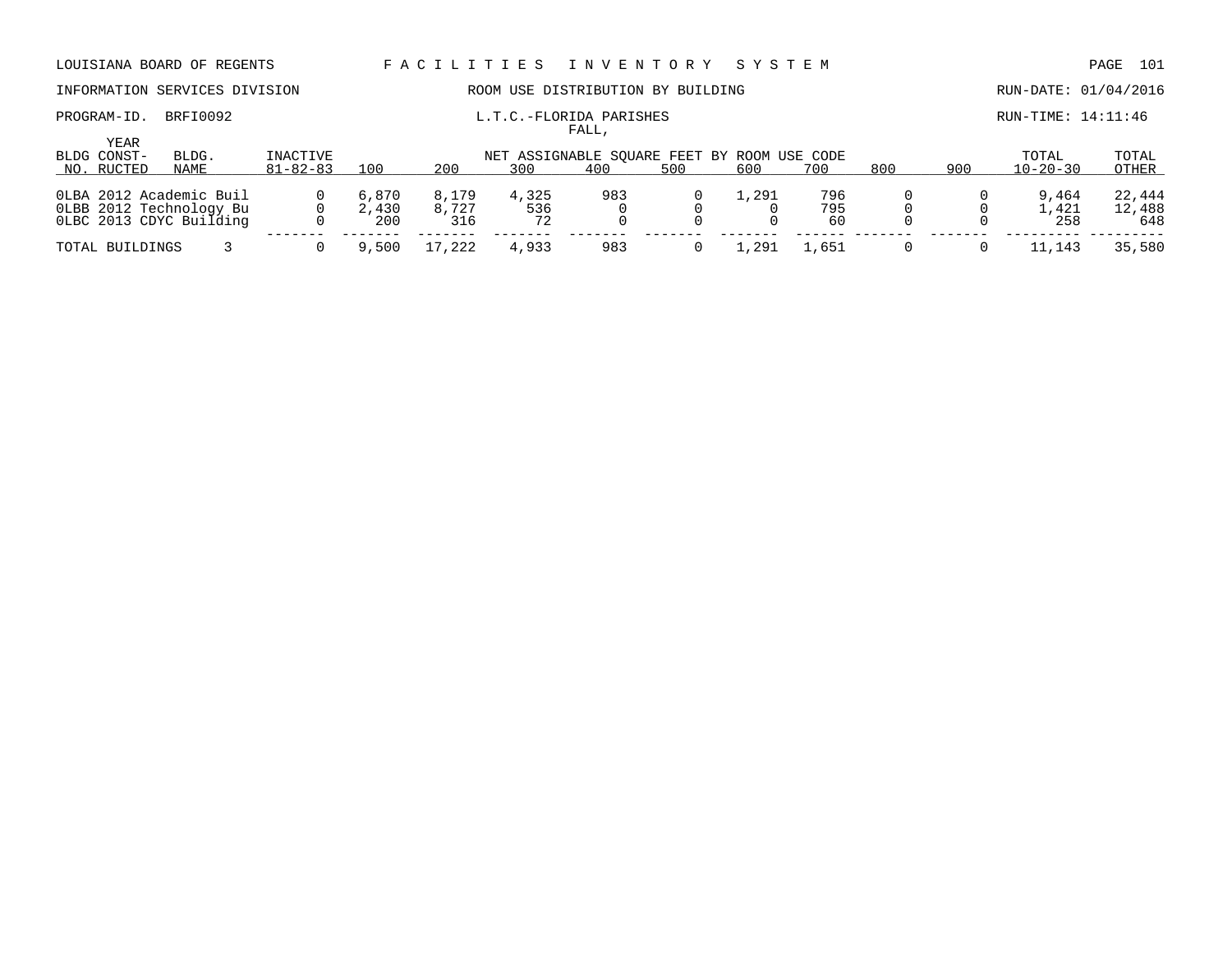## INFORMATION SERVICES DIVISION **ROOM USE DISTRIBUTION BY BUILDING RUN-DATE: 01/04/2016**

# FALL,

PROGRAM-ID. BRFI0092 **L.T.C.-FOLKES L.T.C.-FOLKES RUN-TIME: 14:11:46** 

|                     |                                                  |                |       |                |                                             | ، سىم ت |     |          |     |     |     |                |                |
|---------------------|--------------------------------------------------|----------------|-------|----------------|---------------------------------------------|---------|-----|----------|-----|-----|-----|----------------|----------------|
| YEAR<br>BLDG CONST- | BLDG.                                            | INACTIVE       |       |                | NET ASSIGNABLE SOUARE FEET BY ROOM USE CODE |         |     |          |     |     |     | TOTAL          | TOTAL          |
| NO. RUCTED          | NAME                                             | $81 - 82 - 83$ | 100   | 200            | 300                                         | 400     | 500 | 600      | 700 | 800 | 900 | $10 - 20 - 30$ | OTHER          |
|                     | ODF1 1977 BRCC Jackson<br>ODF2 1977 BRCC Jackson |                | 5,682 | 3,509<br>7.811 | (1)                                         |         |     |          |     |     |     |                | 9,191<br>7,811 |
| TOTAL BUILDINGS     |                                                  |                |       | 5,682 11,320   |                                             |         |     | $\Omega$ |     |     |     |                | .7,002         |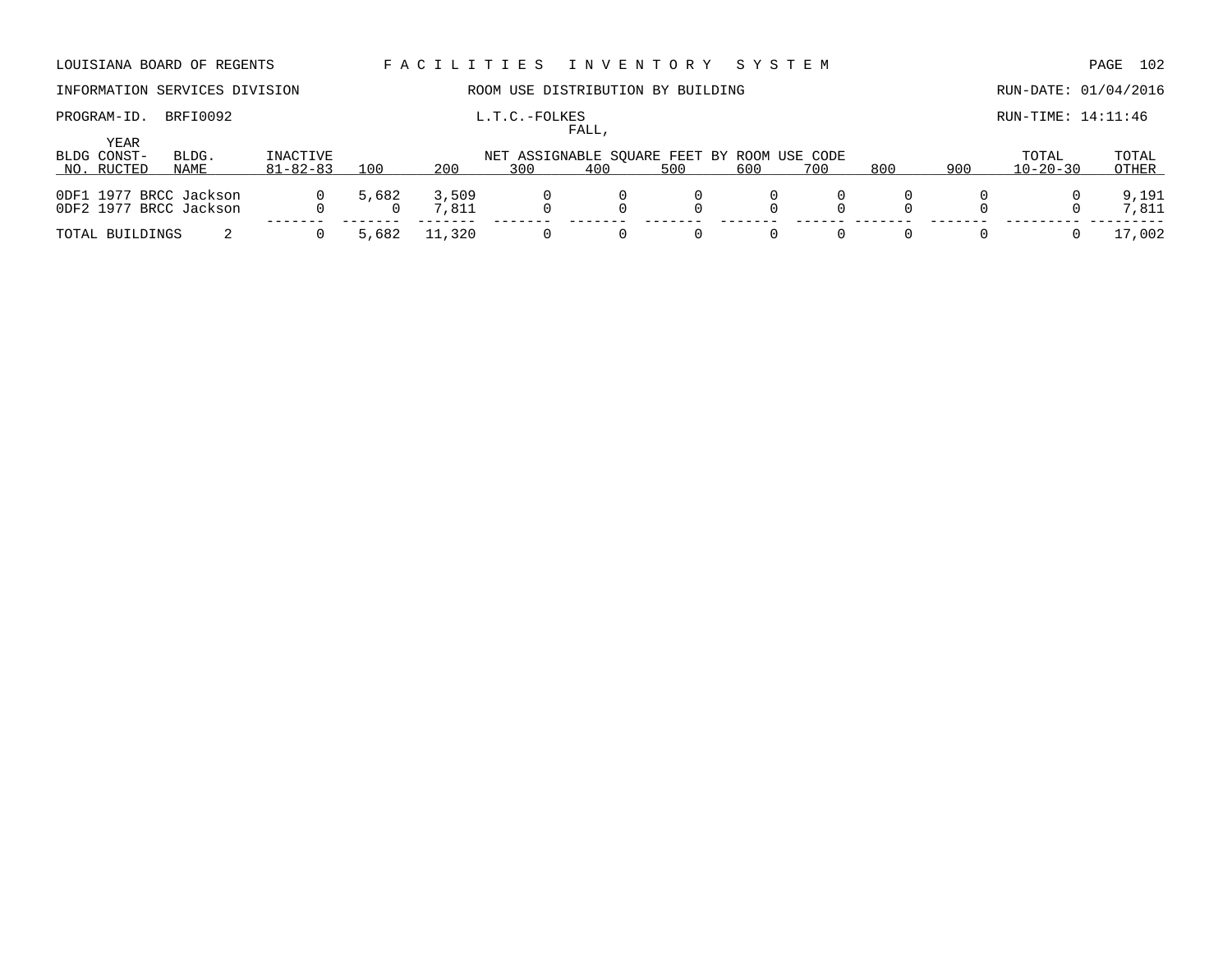### PROGRAM-ID. BRFI0092 **EXAM-ID.** BRFI0092 **RUN-TIME:** 14:11:46

## INFORMATION SERVICES DIVISION ROOM USE DISTRIBUTION BY BUILDING RUN-DATE: 01/04/2016

FALL,

| YEAR                 |                         |                |       |        |       |       |                                             |     |       |     |     |                |        |
|----------------------|-------------------------|----------------|-------|--------|-------|-------|---------------------------------------------|-----|-------|-----|-----|----------------|--------|
| BLDG CONST-          | BLDG.                   | INACTIVE       |       |        |       |       | NET ASSIGNABLE SOUARE FEET BY ROOM USE CODE |     |       |     |     | TOTAL          | TOTAL  |
| NO. RUCTED           | NAME                    | $81 - 82 - 83$ | 100   | 200    | 300   | 400   | 500                                         | 600 | 700   | 800 | 900 | $10 - 20 - 30$ | OTHER  |
|                      |                         |                |       |        |       |       |                                             |     |       |     |     |                |        |
| A000 1977 Building A |                         |                | 2,437 | 10,579 | 3,671 | 538   |                                             |     |       |     |     | 7.843          | 17,225 |
| B000 1952 Building B |                         |                | 1,344 | 18,422 | 508   |       |                                             |     |       |     |     | 1,678          | 20,274 |
| C000 1977 Building C |                         |                | 4,183 | 6,457  | 200   |       |                                             |     |       |     |     | 2,213          | 10,840 |
| D000 1978 Building D |                         |                |       |        |       |       |                                             |     | 3,671 |     |     | 60             | 3,671  |
| F000 1977 Building F |                         |                |       | 1,501  |       |       |                                             |     |       |     |     | 149            | 1,501  |
| H000 1978 Building H |                         |                |       | 832    |       |       |                                             |     |       |     |     |                | 832    |
|                      | 1000 2001 Building I -  |                | 178   | 1,876  | 1,215 | 596   |                                             |     |       |     |     | 1,237          | 3,865  |
|                      | J000 1975 Steel Canopy  |                |       |        |       |       | 3,680                                       |     |       |     |     |                | 3,680  |
|                      | L000 1977 Vat Dip Build |                |       | 324    |       |       |                                             |     |       |     |     |                | 324    |
| TOTAL BUILDINGS      |                         |                | 8,142 | 39,991 | 5,594 | 1,134 | 3,680                                       | 0   | 3,671 |     |     | 13,180         | 62,212 |
|                      |                         |                |       |        |       |       |                                             |     |       |     |     |                |        |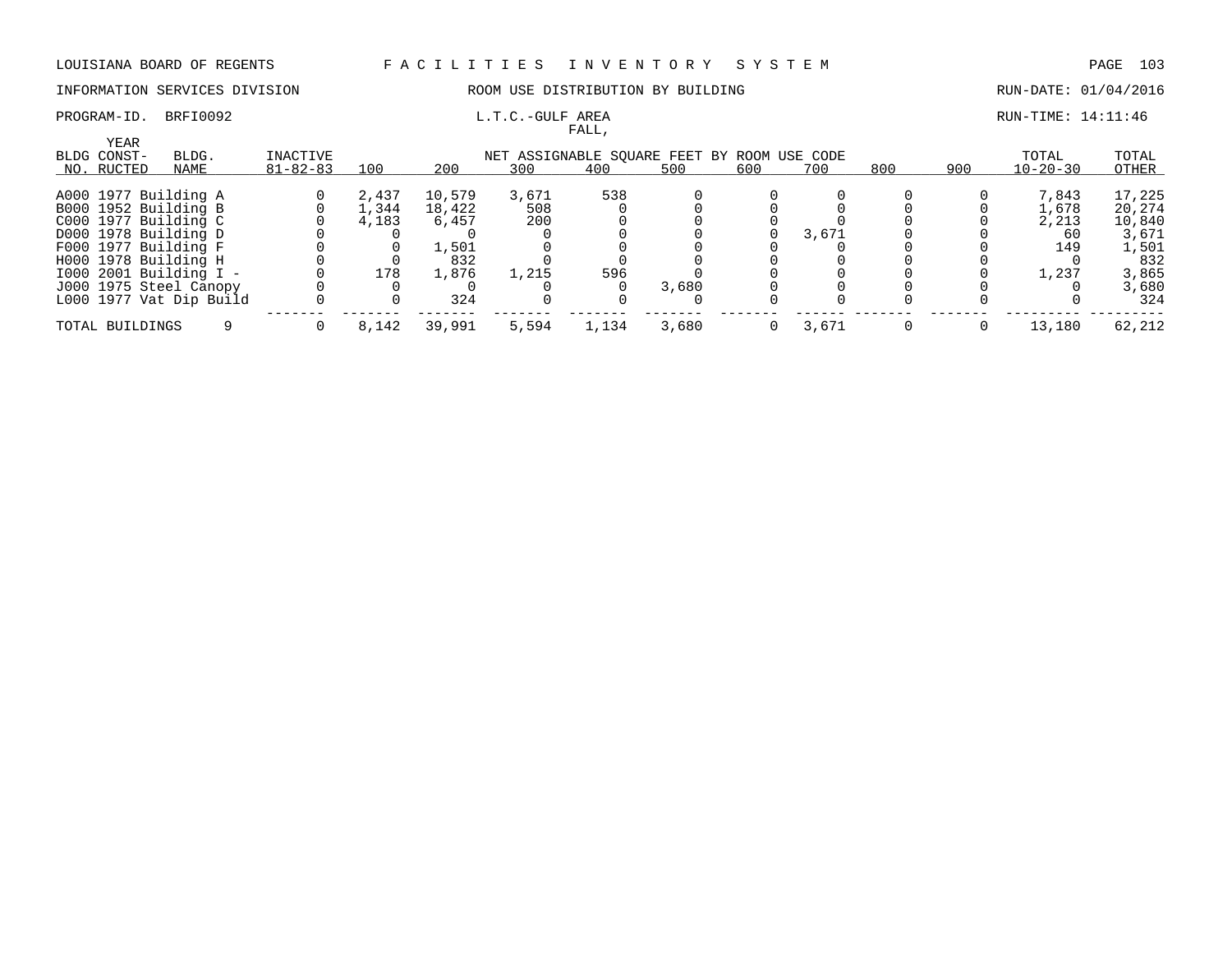## INFORMATION SERVICES DIVISION **ROOM USE DISTRIBUTION BY BUILDING RUN-DATE: 01/04/2016**

### PROGRAM-ID. BRFI0092 **EXAMILY RUN-TIME:** 14:11:46 FALL,

|                     |                         |                 |        |             |       | r Alli, |                                             |       |     |     |     |                |        |
|---------------------|-------------------------|-----------------|--------|-------------|-------|---------|---------------------------------------------|-------|-----|-----|-----|----------------|--------|
| YEAR<br>BLDG CONST- | BLDG.                   | <b>INACTIVE</b> |        |             |       |         | NET ASSIGNABLE SQUARE FEET BY ROOM USE CODE |       |     |     |     | TOTAL          | TOTAL  |
| NO. RUCTED          | NAME                    | $81 - 82 - 83$  | 100    | 200         | 300   | 400     | 500                                         | 600   | 700 | 800 | 900 | $10 - 20 - 30$ | OTHER  |
|                     | OLCA 1976 Main Building | 2,470           | 5,290  | 26,188      | 4,352 |         |                                             | 2,851 | 464 |     |     | 8,195          | 41,615 |
|                     | OLI1 1961 SLU North Cam |                 | 5,090  |             | 1,932 |         |                                             |       |     |     |     |                | 7,022  |
|                     | OLI2 1998 St. Tammany K |                 | 4,539  | $\pm$ , 305 | 141   |         |                                             |       |     |     |     |                | 5,985  |
| TOTAL BUILDINGS     |                         | 2,470           | 14,919 | , 493<br>27 | 6,425 |         |                                             | 2,851 | 464 |     |     | 8,195          | 54,622 |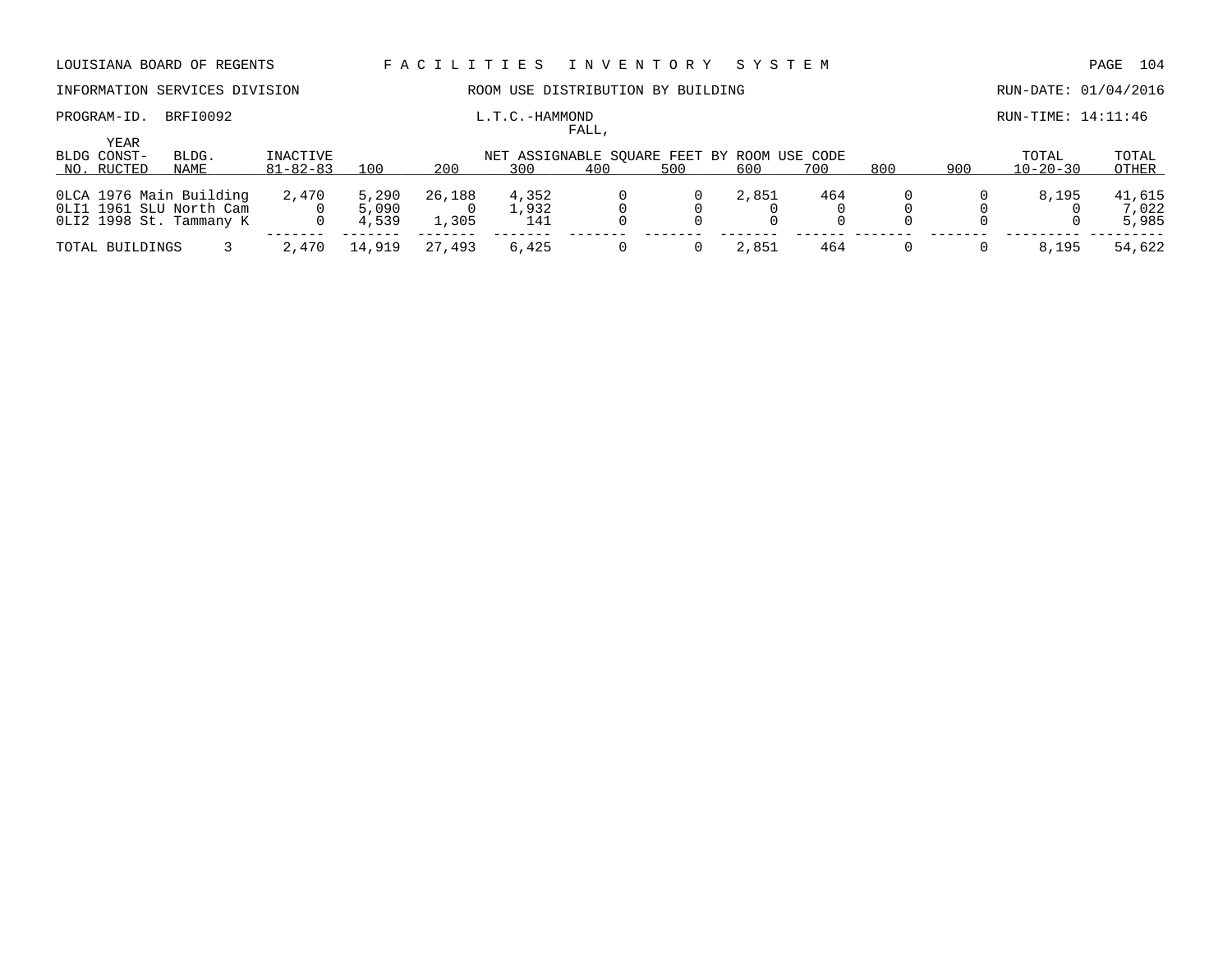# INFORMATION SERVICES DIVISION **ROOM USE DISTRIBUTION BY BUILDING RUN-DATE: 01/04/2016**

## PROGRAM-ID. BRFI0092 **L.T.C.-HUEY P. LONG L.T.C.-HUEY P. LONG** RUN-TIME: 14:11:46

# FALL,

|                            |                                                    |                         |                 |                 |                                             | . <i>. .</i> |        |                      |     |     |     |                |                  |
|----------------------------|----------------------------------------------------|-------------------------|-----------------|-----------------|---------------------------------------------|--------------|--------|----------------------|-----|-----|-----|----------------|------------------|
| <b>YEAR</b><br>BLDG CONST- | BLDG.                                              | INACTIVE                |                 |                 | NET ASSIGNABLE SOUARE FEET BY ROOM USE CODE |              |        |                      |     |     |     | TOTAL          | TOTAL            |
| NO. RUCTED                 | NAME                                               | $81 - 82 - 83$          | 100             | 200             | 300                                         | 400          | 500    | 600                  | 700 | 800 | 900 | $10 - 20 - 30$ | OTHER            |
|                            | EB00 2012 CLTCC Huey P.<br>EE00 1984 CLTCC Rod Bra | $0 \t 10,790$<br>$\cap$ | 4,403           | 11,466<br>7.214 | $\Omega$                                    |              |        | $\Omega$<br>$\Omega$ |     |     |     |                | 22,256<br>11,617 |
| TOTAL BUILDINGS            |                                                    |                         | $0\quad 15,193$ | 18,680          |                                             |              | $\cup$ | $\Omega$             |     |     |     |                | 33,873           |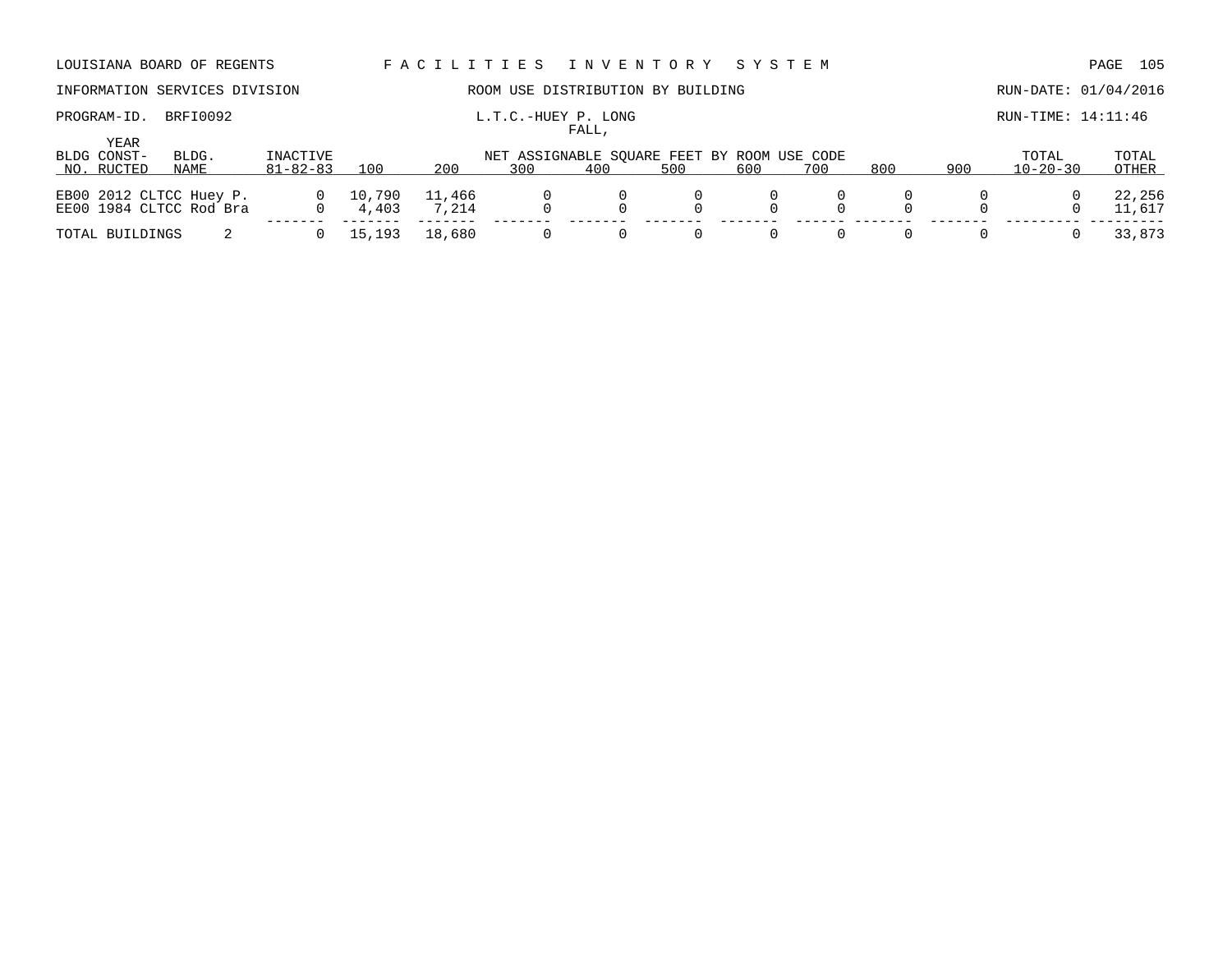## PROGRAM-ID. BRFI0092 **EXAM-SUN-TIME:** L.T.C.-JUMONVILLE **EXAMPLE RUN-TIME: 14:11:46**

## INFORMATION SERVICES DIVISION ROOM USE DISTRIBUTION BY BUILDING RUN-DATE: 01/04/2016

FALL,

| YEAR<br>BLDG CONST-<br>NO. RUCTED | BLDG.<br>NAME           | INACTIVE<br>$81 - 82 - 83$ | 100   | 200   | NET ASSIGNABLE SQUARE FEET BY ROOM USE CODE<br>300 | 400 | 500 | 600 | 700 | 800 | 900 | TOTAL<br>$10 - 20 - 30$ | TOTAL<br>OTHER |
|-----------------------------------|-------------------------|----------------------------|-------|-------|----------------------------------------------------|-----|-----|-----|-----|-----|-----|-------------------------|----------------|
|                                   |                         |                            |       |       |                                                    |     |     |     |     |     |     |                         |                |
|                                   | DJU1 1976 BRCC New Road |                            | 2,842 | 1,023 |                                                    |     |     |     |     |     |     |                         | 3,865          |
|                                   | DJU2 1976 BRCC New Road |                            | 2,211 |       |                                                    |     |     |     |     |     |     |                         | 2,211          |
|                                   | DJU4 1976 BRCC New Road |                            |       | 3,002 |                                                    |     |     |     |     |     |     |                         | 3,002          |
|                                   | DJU5 1976 BRCC New Road |                            | 4,075 | 95    |                                                    |     |     |     |     |     |     |                         | 4,170          |
|                                   |                         |                            |       |       |                                                    |     |     |     |     |     |     |                         |                |
| TOTAL BUILDINGS                   |                         |                            | 9,128 | 4,120 |                                                    |     |     |     |     |     |     |                         | 13,248         |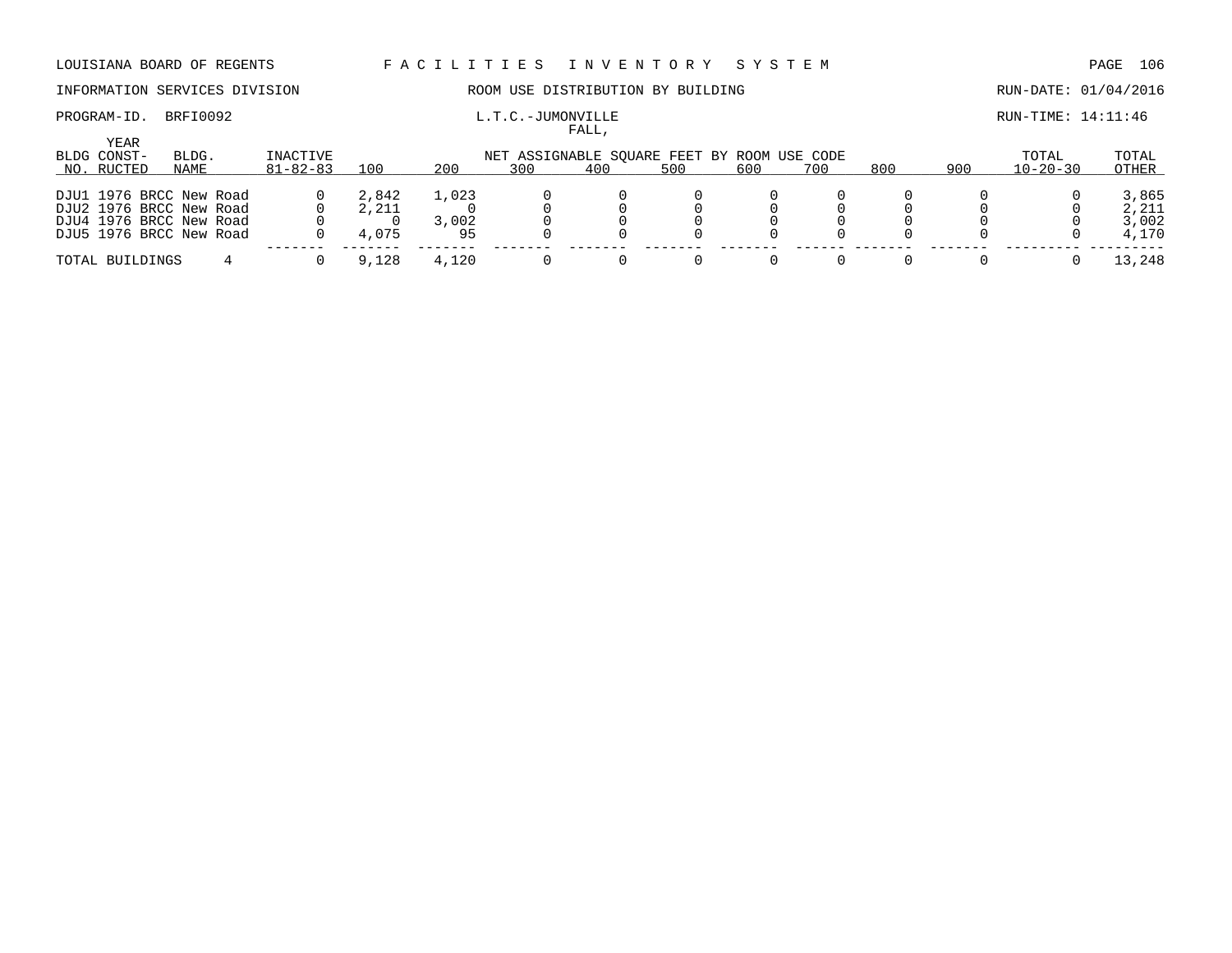## INFORMATION SERVICES DIVISION ROOM USE DISTRIBUTION BY BUILDING RUN-DATE: 01/04/2016

### PROGRAM-ID. BRFI0092 **L.T.C.-L.E. FLETCHER EXECUTED** RUN-TIME: 14:11:46 FALL,

| YEAR            |                         |                |        |        |        |                                             |     |        |        |     |     |                |         |
|-----------------|-------------------------|----------------|--------|--------|--------|---------------------------------------------|-----|--------|--------|-----|-----|----------------|---------|
| BLDG CONST-     | BLDG.                   | INACTIVE       |        |        |        | NET ASSIGNABLE SOUARE FEET BY ROOM USE CODE |     |        |        |     |     | TOTAL          | TOTAL   |
| NO. RUCTED      | NAME                    | $81 - 82 - 83$ | 100    | 200    | 300    | 400                                         | 500 | 600    | 700    | 800 | 900 | $10 - 20 - 30$ | OTHER   |
|                 | LAMA 1980 331 Dickson R |                | 4,658  | 4,287  | 1,715  |                                             |     | 4,249  | 962    |     |     | 4,417          | 15,871  |
|                 | LAMB 1980 331 Dickson R |                | 767    | 1,585  | 96     |                                             |     |        | .,585  |     |     | 625            | 4,033   |
|                 | LAMC 2014 331 Dickson R |                | 6.205  | 4,825  | 1,697  |                                             |     | 799    | 216    |     |     | 5,793          | 13,742  |
|                 | LEAH 1992 5396 Hwy 311  |                | 3,138  |        | 1,755  |                                             |     | 873    | 503    |     |     | 4,031          | 6,269   |
|                 | LEFA 1951 310 St. Charl |                | 16,871 | 22,255 | 6,683  | 3,028                                       |     | 1,374  | 4,010  |     |     | 19,305         | 54,221  |
|                 | LEFB 1975 310 St. Charl |                |        |        |        |                                             |     |        | 2,762  |     |     |                | 2,762   |
|                 | LEFC 2003 310 St. Charl |                |        |        |        |                                             |     |        | 736    |     |     |                | 736     |
|                 | LEFD 2006 310 St. Charl |                |        |        |        |                                             |     |        | 1,472  |     |     |                | 1,472   |
|                 | SCH1 2012 1407 Hwy 311  |                | 20,425 | 8,694  | 16,391 | 7,799                                       |     | 4,105  | 2,293  |     |     | 39,365         | 59,707  |
|                 | SCH2 2014 224 Weatherfo |                | 7,316  | 3,720  | 2,763  |                                             |     | 198    | 323    |     |     | 7,510          | 14,320  |
| TOTAL BUILDINGS | 10                      |                | 59,380 | 45,366 | 31,100 | 10,827                                      |     | 11,598 | 14,862 |     |     | 81,046         | 173,133 |
|                 |                         |                |        |        |        |                                             |     |        |        |     |     |                |         |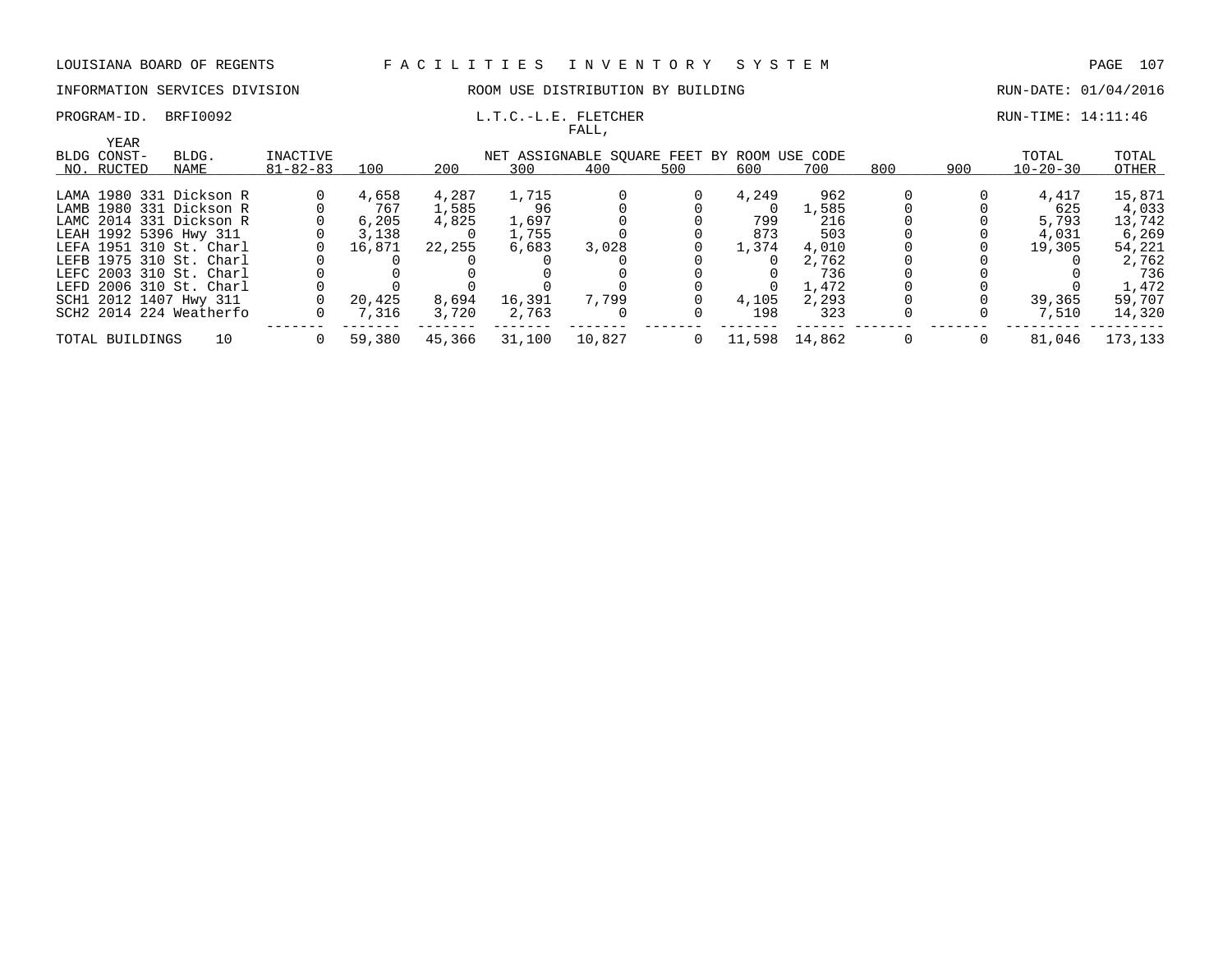## INFORMATION SERVICES DIVISION ROOM USE DISTRIBUTION BY BUILDING RUN-DATE: 01/04/2016

### PROGRAM-ID. BRFI0092 **EXAM-ID.** BRFI0092 **L.T.C.-LAFAYETTE EXAMPLE 14:11:46** FALL,

| YEAR<br>BLDG CONST- | BLDG.                   | INACTIVE       | NET ASSIGNABLE SOUARE FEET BY ROOM USE CODE |        |        |     |     |       |     |     |     |                | TOTAL   |
|---------------------|-------------------------|----------------|---------------------------------------------|--------|--------|-----|-----|-------|-----|-----|-----|----------------|---------|
| NO. RUCTED          | NAME                    | $81 - 82 - 83$ | 100                                         | 200    | 300    | 400 | 500 | 600   | 700 | 800 | 900 | $10 - 20 - 30$ | OTHER   |
|                     | A000 1978 Main Building |                | 11,382                                      | 74,579 | 10,057 |     | 315 | 3,844 | 336 |     |     | 15,850         | 100,513 |
|                     | B000 1978 Storage Build |                |                                             |        |        |     | 264 |       |     |     |     |                | 264     |
|                     | D000 1984 Power House   |                |                                             |        |        |     |     |       |     |     |     | 1,334          |         |
|                     | E000 1984 Welding Stora |                |                                             | 250    |        |     |     |       |     |     |     |                | 250     |
|                     | F000 1984 Auto Restorat |                |                                             | 150    |        |     |     |       |     |     |     |                | 150     |
|                     | G000 1980 Aircraft Hang |                | .,626                                       | 16,481 | 562    | 367 |     |       |     |     |     | 111            | 19,036  |
| TOTAL BUILDINGS     |                         |                | 13,008                                      | 91,460 | 10,619 | 367 | 579 | 3,844 | 336 |     |     | 17,295         | 120,213 |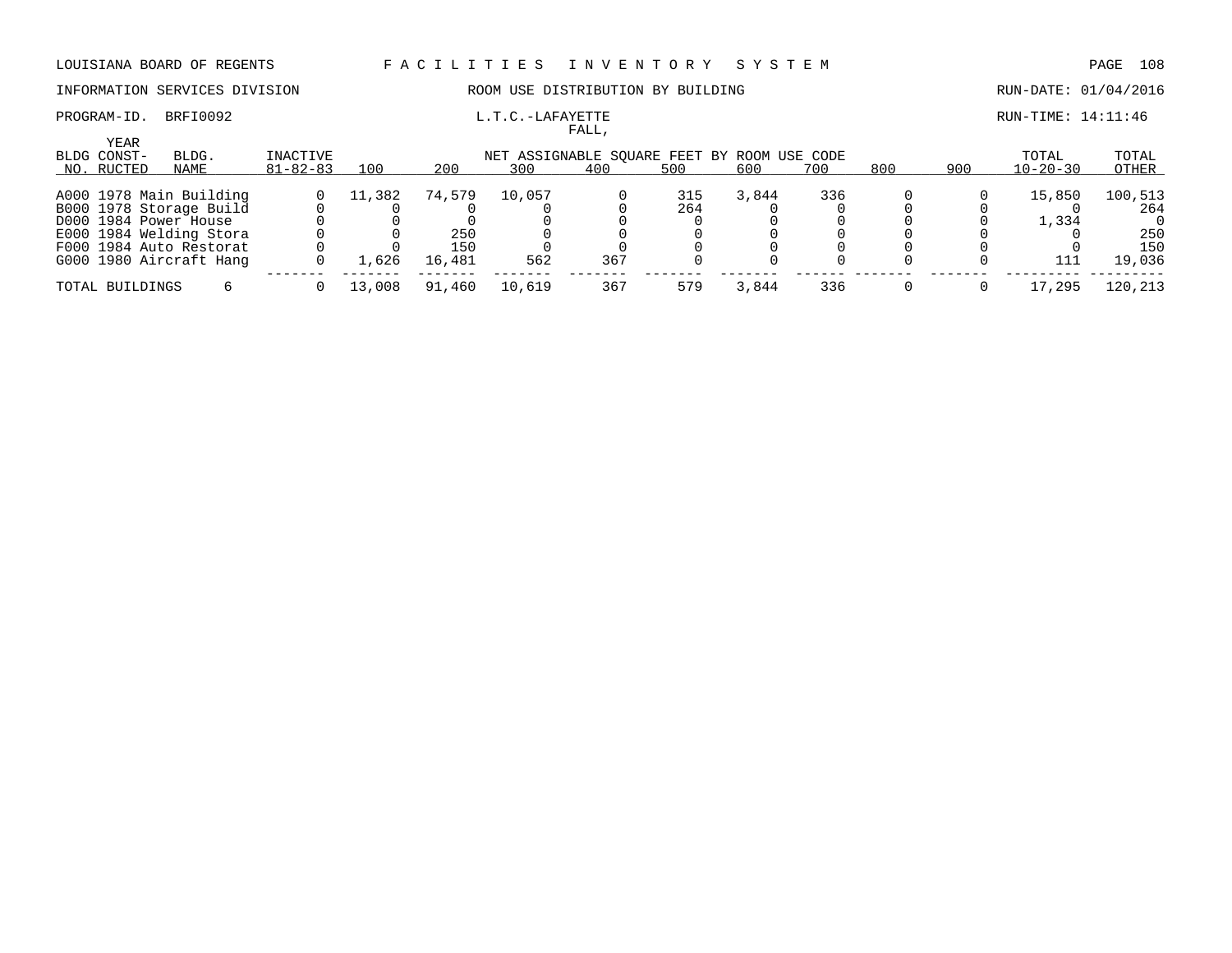### INFORMATION SERVICES DIVISION ROOM USE DISTRIBUTION BY BUILDING RUN-DATE: 01/04/2016

# PROGRAM-ID. BRFI0092 L.T.C.-LAFOURCHE L.T.C.-LAFOURCHE RUN-TIME: 14:11:46

## FALL, YEAR BLDG CONST- BLDG. INACTIVE NET ASSIGNABLE SQUARE FEET BY ROOM USE CODE TOTAL TOTAL NO. \_\_\_\_\_RUCTED \_\_\_\_\_\_\_\_\_\_\_\_\_\_\_\_\_\_\_\_ NAME 81-82-83 \_\_\_\_\_\_\_\_\_\_\_\_\_\_\_\_\_\_\_\_ 100 200 \_\_\_\_\_\_\_\_\_300 \_\_\_\_\_\_\_\_\_400 \_\_\_\_\_\_\_\_\_500 \_\_\_\_\_\_\_\_\_600 \_\_\_\_\_\_\_\_700 \_\_\_\_\_\_\_\_800 \_\_\_\_\_\_\_\_\_\_\_\_\_\_\_\_\_ 900 10-20-30 \_\_\_\_\_\_\_\_\_\_\_ OTHER \_\_\_\_\_\_\_ A000 1978 Lafourche Cam 0 3,735 13,902 4,372 0 0 1,326 1,062 0 0 661 24,397 A100 1978 Galliano Exte 0 5,704 13,929 872 0 0 720 0 0 0 424 21,225 B000 1978 Lafourche Cam 0 0 0 0 0 0 0 2,160 0 0 0 2,160 C000 1978 Lafourche Cam 0 0 0 0 0 0 0 200 0 0 0 200 D000 1978 Lafourche Cam 0 0 0 0 0 0 0 0 0 0 200 0 N000 2009 Lafourche Cam 0 1,304 1,944 240 0 0 0 0 0 0 0 3,488 ------- ------- ------- ------- ------- ------- ------- ------ ------- ------- --------- --------- TOTAL BUILDINGS 6 0 10,743 29,775 5,484 0 0 2,046 3,422 0 0 1,285 51,470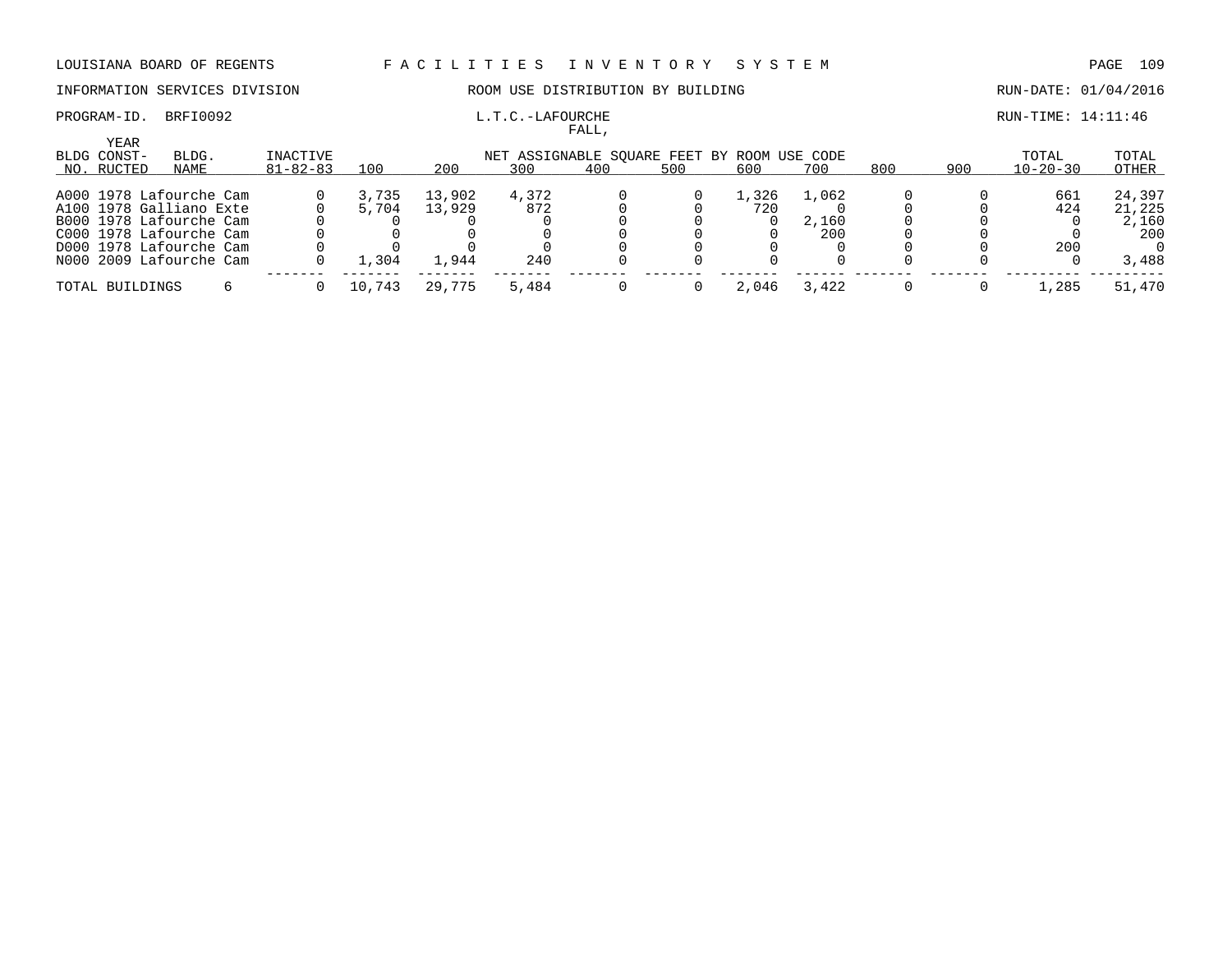PROGRAM-ID. BRFI0092 **L.T.C.-LAMAR SALTER Example 20** EUN-TIME: 14:11:46

# INFORMATION SERVICES DIVISION **ROOM USE DISTRIBUTION BY BUILDING RUN-DATE:** 01/04/2016

| YEAR<br>BLDG CONST-                                                           | BLDG. | INACTIVE       |                     |                          |              |     | NET ASSIGNABLE SOUARE FEET BY ROOM USE CODE |       |     |     |     | TOTAL          | TOTAL                    |
|-------------------------------------------------------------------------------|-------|----------------|---------------------|--------------------------|--------------|-----|---------------------------------------------|-------|-----|-----|-----|----------------|--------------------------|
| NO. RUCTED                                                                    | NAME  | $81 - 82 - 83$ | 100                 | 200                      | 300          | 400 | 500                                         | 600   | 700 | 800 | 900 | $10 - 20 - 30$ | OTHER                    |
| 000A 1976 MANUAL ARTS/A<br>000B 1981 OUTDOOR POWER<br>000C 1985 EARLY CHILDHO |       |                | 6,138<br>660<br>744 | 19,621<br>5,260<br>5,455 | 2,584<br>160 |     |                                             | 3,051 | 249 |     |     | 3,009<br>460   | 31,643<br>5,920<br>6,359 |
| TOTAL BUILDINGS                                                               |       |                | 1,542               | 30,336                   | 2,744        |     |                                             | 3.051 | 249 |     |     | 3,469          | 43,922                   |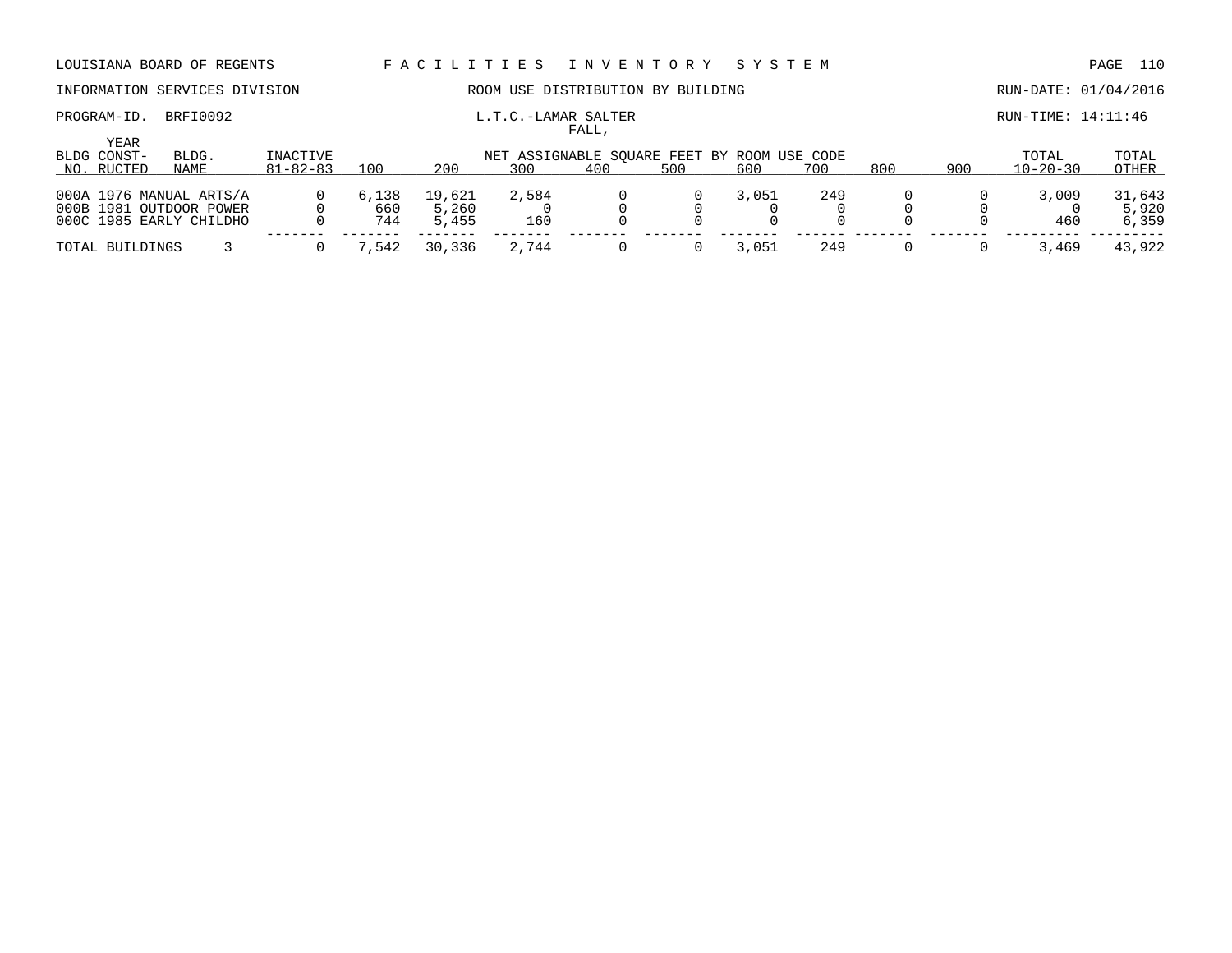| DOOTDINNA DOARD OF REGENIO                         |                            |              |       |                  | racımın rada tuvunu onu                            |     | ۲۰۱۰ تا ۲۰۰۰ تا ۲۰۰۰ تا |     |     |     |                         | r und d<br>---- |
|----------------------------------------------------|----------------------------|--------------|-------|------------------|----------------------------------------------------|-----|-------------------------|-----|-----|-----|-------------------------|-----------------|
| INFORMATION SERVICES DIVISION                      |                            |              |       |                  | ROOM USE DISTRIBUTION BY BUILDING                  |     |                         |     |     |     | RUN-DATE: 01/04/2016    |                 |
| BRFI0092<br>PROGRAM-ID.                            |                            |              |       | L.T.C.-MANSFIELD | FALL,                                              |     |                         |     |     |     | $RUN-TIME: 14:11:46$    |                 |
| YEAR<br>BLDG CONST-<br>BLDG.<br>NO. RUCTED<br>NAME | INACTIVE<br>$81 - 82 - 83$ | 100          | 200   | 300              | NET ASSIGNABLE SOUARE FEET BY ROOM USE CODE<br>400 | 500 | 600                     | 700 | 800 | 900 | TOTAL<br>$10 - 20 - 30$ | TOTAL<br>OTHER  |
| 0MAA 1976 MAIN BUILDING<br>OMAB 1996 HEALTH OCCUPA |                            | 4,478<br>784 | 8,183 | 1,522<br>784     |                                                    |     | 1,055<br>$\Omega$       | 363 |     |     | 2,880                   | 15,601<br>1,568 |
| TOTAL BUILDINGS                                    |                            | 5,262        | 8,183 | 2,306            |                                                    |     | 1,055                   | 363 |     |     | 2,880                   | 17,169          |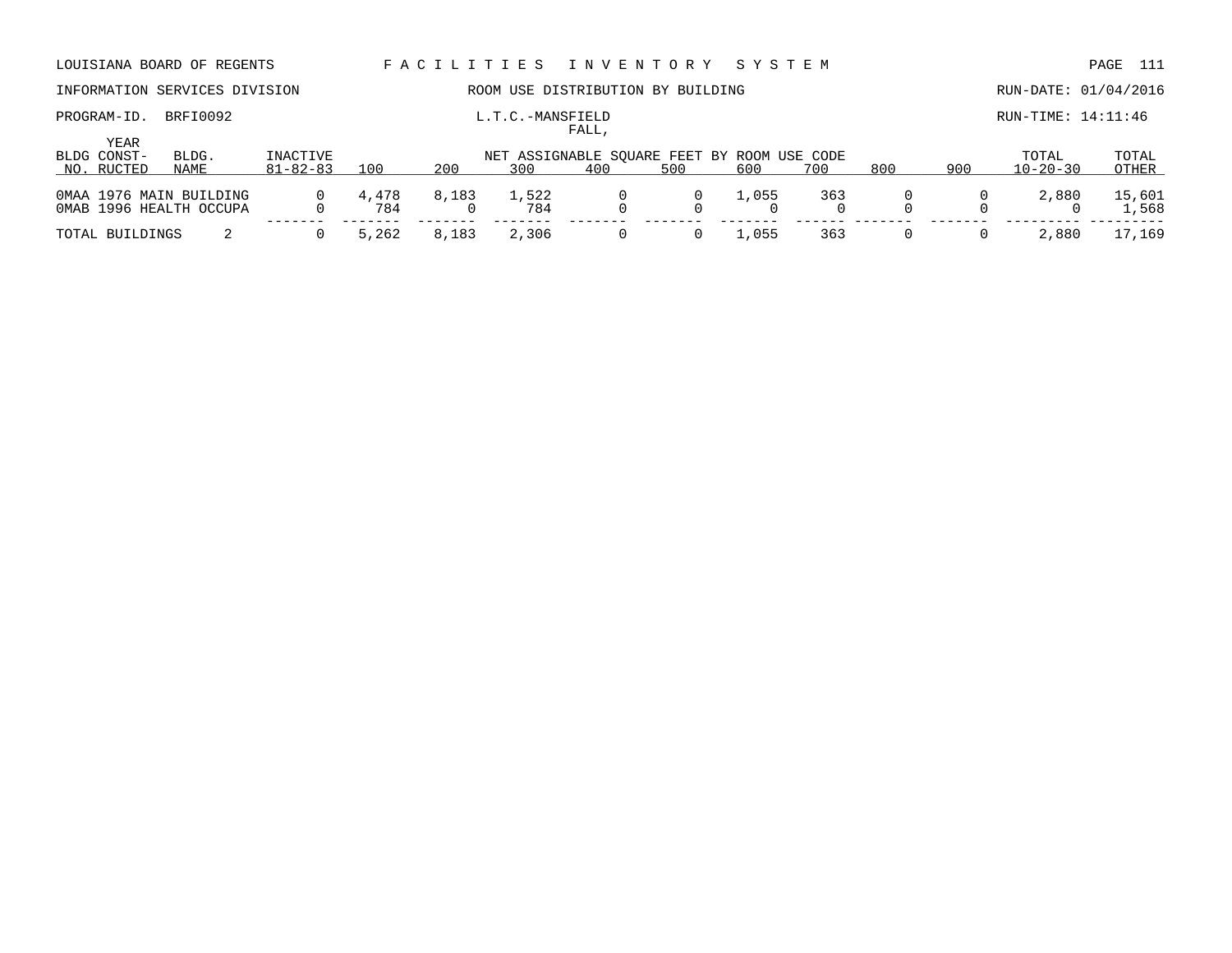## INFORMATION SERVICES DIVISION **ROOM USE DISTRIBUTION BY BUILDING RUN-DATE: 01/04/2016**

### PROGRAM-ID. BRFI0092 **L.T.C.-NATCHITOCHES L.T.C.** AND **EXAMICALLY RUN-TIME: 14:11:46** FALL,

|                 |                                                                                                      |                |               |                 |                                             | .   |     |              |                       |     |              |                |                          |
|-----------------|------------------------------------------------------------------------------------------------------|----------------|---------------|-----------------|---------------------------------------------|-----|-----|--------------|-----------------------|-----|--------------|----------------|--------------------------|
| BLDG CONST-     | <b>YEAR</b><br>BLDG.                                                                                 | INACTIVE       |               |                 | NET ASSIGNABLE SOUARE FEET BY ROOM USE CODE |     |     |              |                       |     |              | TOTAL          | TOTAL                    |
| NO. RUCTED      | NAME                                                                                                 | $81 - 82 - 83$ | 100           | 200             | 300                                         | 400 | 500 | 600          | 700                   | 800 | 900          | $10 - 20 - 30$ | OTHER                    |
|                 | MB0A 1978 Natchitoches<br>MB0B 1978 Natchitoches<br>MBOC 1978 Natchitoches<br>MB0E 2006 Natchitoches |                | 14,788<br>440 | 21,755<br>5,626 | 5,868<br>260                                | 600 |     | 1,030<br>152 | 3,282<br>1,250<br>192 |     | ⊥,556<br>252 | 5,992          | 48,879<br>L,250<br>6,922 |
| TOTAL BUILDINGS |                                                                                                      |                | 15,228        | 27,381          | 6,128                                       | 600 |     | .182         | 4,724                 |     | ,808         | 5,992          | 57,051                   |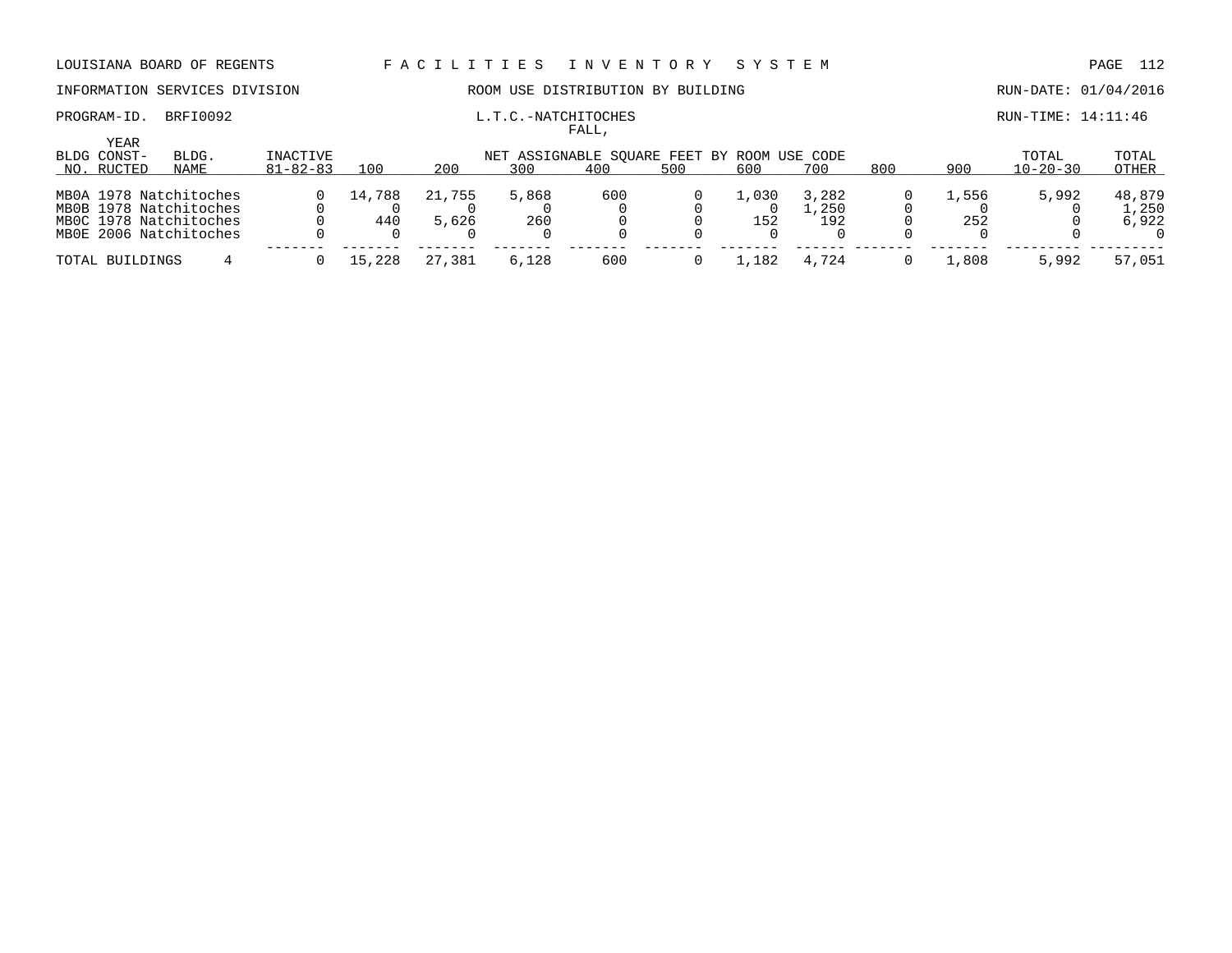PROGRAM-ID. BRFI0092 **EXAM-ID.** BRFI0092 **L.T.C.-NORTHEAST EXAMPLEMENT RUN-TIME: 14:11:46** 

### INFORMATION SERVICES DIVISION ROOM USE DISTRIBUTION BY BUILDING RUN-DATE: 01/04/2016

| YEAR            |                         |                |       |       |       |                                             |     |       |       |     |         |                |        |
|-----------------|-------------------------|----------------|-------|-------|-------|---------------------------------------------|-----|-------|-------|-----|---------|----------------|--------|
| BLDG CONST-     | BLDG.                   | INACTIVE       |       |       |       | NET ASSIGNABLE SOUARE FEET BY ROOM USE CODE |     |       |       |     |         | TOTAL          | TOTAL  |
| NO. RUCTED      | NAME                    | $81 - 82 - 83$ | 100   | 200   | 300   | 400                                         | 500 | 600   | 700   | 800 | 900     | $10 - 20 - 30$ | OTHER  |
|                 |                         |                |       |       |       |                                             |     |       |       |     |         |                |        |
|                 | 0057 1952 BUSINESS, WEL |                | 4,375 | 3,929 | 426   | 132                                         |     |       | 911   |     | 745     |                | 10,551 |
|                 | 0058 1952 ADMISSIONS, T |                |       |       | 214   | 1,220                                       |     |       |       |     | 238     |                | 1,672  |
|                 | 0059 1975 STUDENT LOUNG |                | 1.373 |       | 260   |                                             |     | 2,926 |       |     | 70      |                | 4,629  |
|                 | 0060 1975 ADMINISTRATIO |                | ,212  | 1,565 | 1,672 |                                             |     | 193   | 3,900 |     | 301     |                | 8,843  |
| TOTAL BUILDINGS |                         |                | 6,960 | 5,494 | 2,572 | 1,352                                       |     |       | 4,811 |     | . . 354 |                | 25,695 |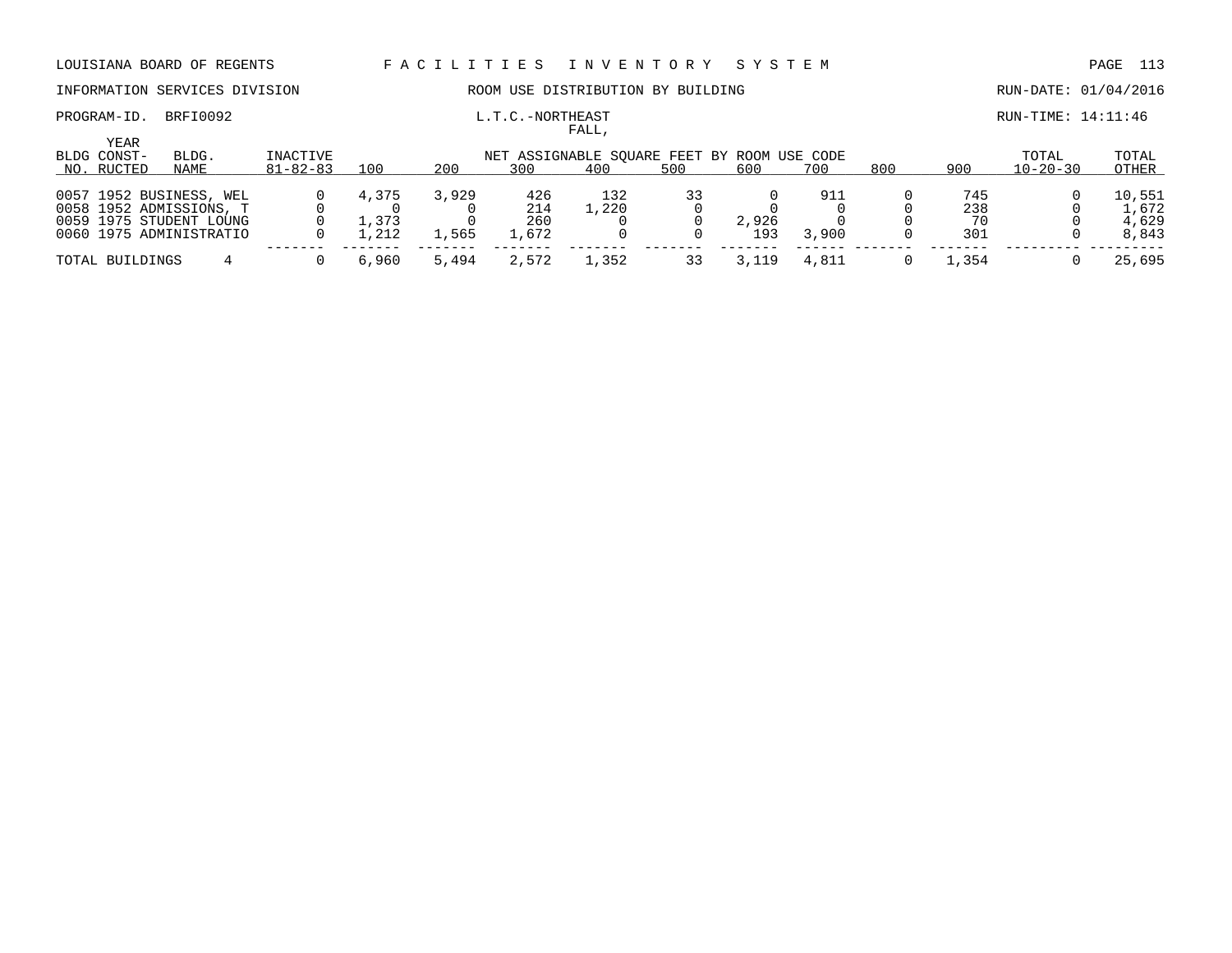| LOUISIANA BOARD OF REGENTS                        |               |                            |                | FACILITIES      |                  | I N V E N T O R Y                                  |     | SYSTEM |     |     |             |                         | 114<br>PAGE      |
|---------------------------------------------------|---------------|----------------------------|----------------|-----------------|------------------|----------------------------------------------------|-----|--------|-----|-----|-------------|-------------------------|------------------|
| INFORMATION SERVICES DIVISION                     |               |                            |                |                 |                  | ROOM USE DISTRIBUTION BY BUILDING                  |     |        |     |     |             | RUN-DATE: 01/04/2016    |                  |
| PROGRAM-ID.<br>YEAR                               | BRFI0092      |                            |                |                 | L.T.C.-NORTHWEST | FALL,                                              |     |        |     |     |             | RUN-TIME: 14:11:46      |                  |
| BLDG CONST-<br>NO. RUCTED                         | BLDG.<br>NAME | INACTIVE<br>$81 - 82 - 83$ | 100            | 200             | 300              | NET ASSIGNABLE SQUARE FEET BY ROOM USE CODE<br>400 | 500 | 600    | 700 | 800 | 900         | TOTAL<br>$10 - 20 - 30$ | TOTAL<br>OTHER   |
| OMCS 2013 Minden Admin<br>OMCT 2013 Minden Techni |               | 837<br>$\Omega$            | 4,637<br>7.444 | 9,057<br>21,368 | 9,641<br>978     |                                                    | 0   | 2,946  | 520 |     | $\mathbf 0$ | 14,560<br>4,041         | 27,638<br>29,790 |
| TOTAL BUILDINGS                                   |               | 837                        | 12,081         | 30,425          | 10,619           |                                                    |     | 2,946  | 520 | 0   | 0           | 18,601                  | 57,428           |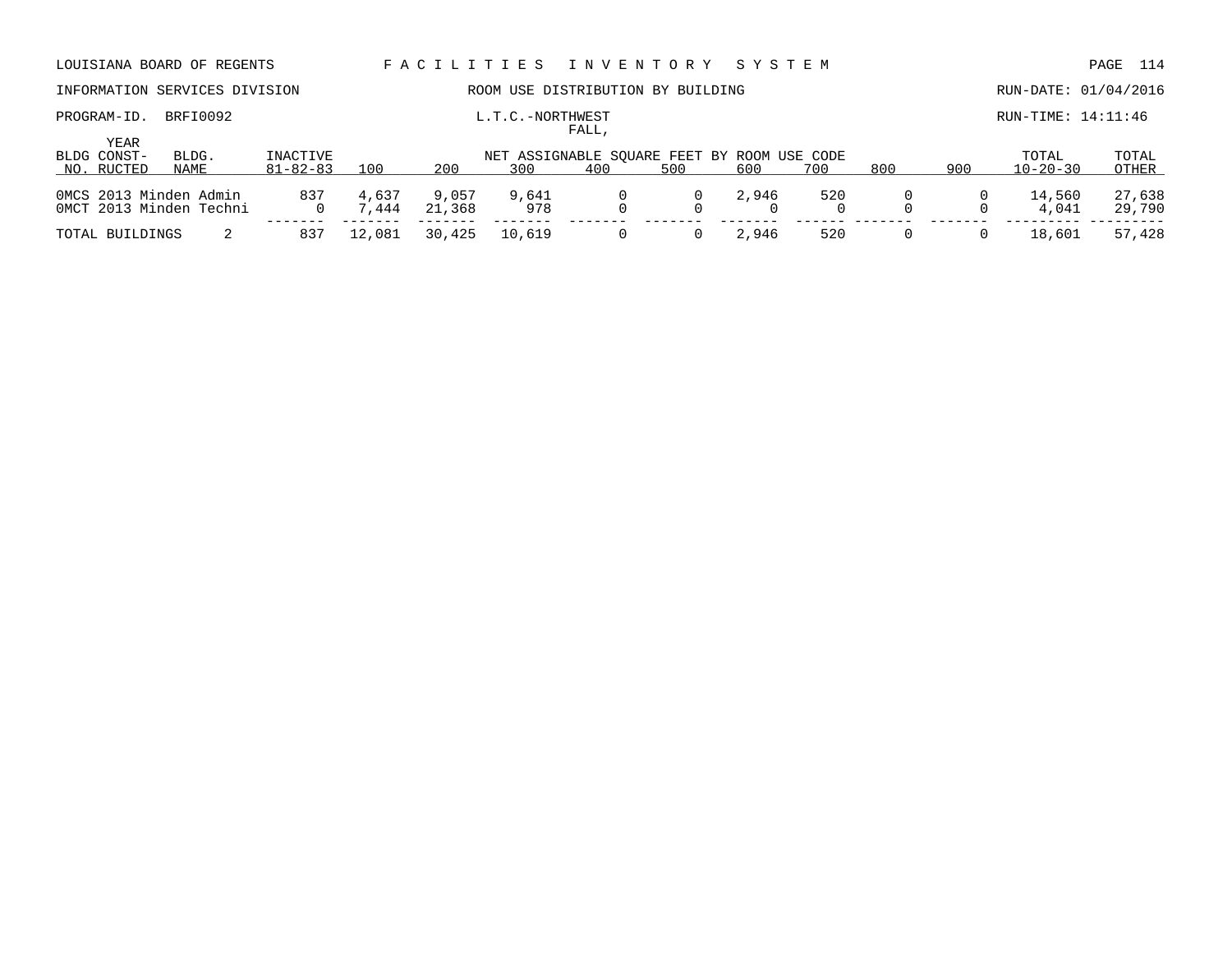### INFORMATION SERVICES DIVISION ROOM USE DISTRIBUTION BY BUILDING RUN-DATE: 01/04/2016

# FALL,

### PROGRAM-ID. BRFI0092 **EXAM-** L.T.C.-OAKDALE **EXAMPLE 21:11:46** RUN-TIME: 14:11:46

| YEAR            |                         |                |       |        |       |     |                                             |       |     |     |     |                |        |
|-----------------|-------------------------|----------------|-------|--------|-------|-----|---------------------------------------------|-------|-----|-----|-----|----------------|--------|
| BLDG CONST-     | BLDG.                   | INACTIVE       |       |        |       |     | NET ASSIGNABLE SOUARE FEET BY ROOM USE CODE |       |     |     |     | TOTAL          | TOTAL  |
| NO. RUCTED      | NAME                    | $81 - 82 - 83$ | 100   | 200    | 300   | 400 | 500                                         | 600   | 700 | 800 | 900 | $10 - 20 - 30$ | OTHER  |
|                 |                         |                |       |        |       |     |                                             |       |     |     |     |                |        |
|                 | A000 1977 MAIN BUILDING |                | 5,850 | 6,839  | 2,651 |     |                                             | 1,043 | 140 |     |     | 707            | 16,523 |
|                 | B000 1981 AUTOMOTIVE SH |                | 96    | 3,796  | 96    |     |                                             |       |     |     |     |                | 3,988  |
|                 | C000 1977 WELDING/OUTSI |                |       | 600    |       |     |                                             |       |     |     |     | 600            | 600    |
|                 | D000 1978 CARPENTRY SHE |                |       |        | 600   |     |                                             |       |     |     |     |                | 600    |
|                 | E000 1979 FORESTRY SHED |                |       | 1,120  |       |     |                                             |       |     |     |     |                | 1,120  |
|                 | F000 1980 MAINTENANCE S |                |       |        |       |     |                                             |       | 100 |     |     |                | 100    |
|                 | G000 1979 FORESTRY TOOL |                |       | 96     |       |     |                                             |       |     |     |     |                | 96     |
|                 | H000 1990 MECHANICS STO |                |       | 175    |       |     |                                             |       |     |     |     |                | 175    |
|                 | I000 1987 WHITE STORAGE |                |       |        |       |     |                                             |       | 480 |     |     |                | 480    |
|                 |                         |                |       |        |       |     |                                             |       |     |     |     |                |        |
| TOTAL BUILDINGS |                         |                | 5,946 | 12,626 | 3,347 |     |                                             | 1,043 | 720 |     |     | 1,307          | 23,682 |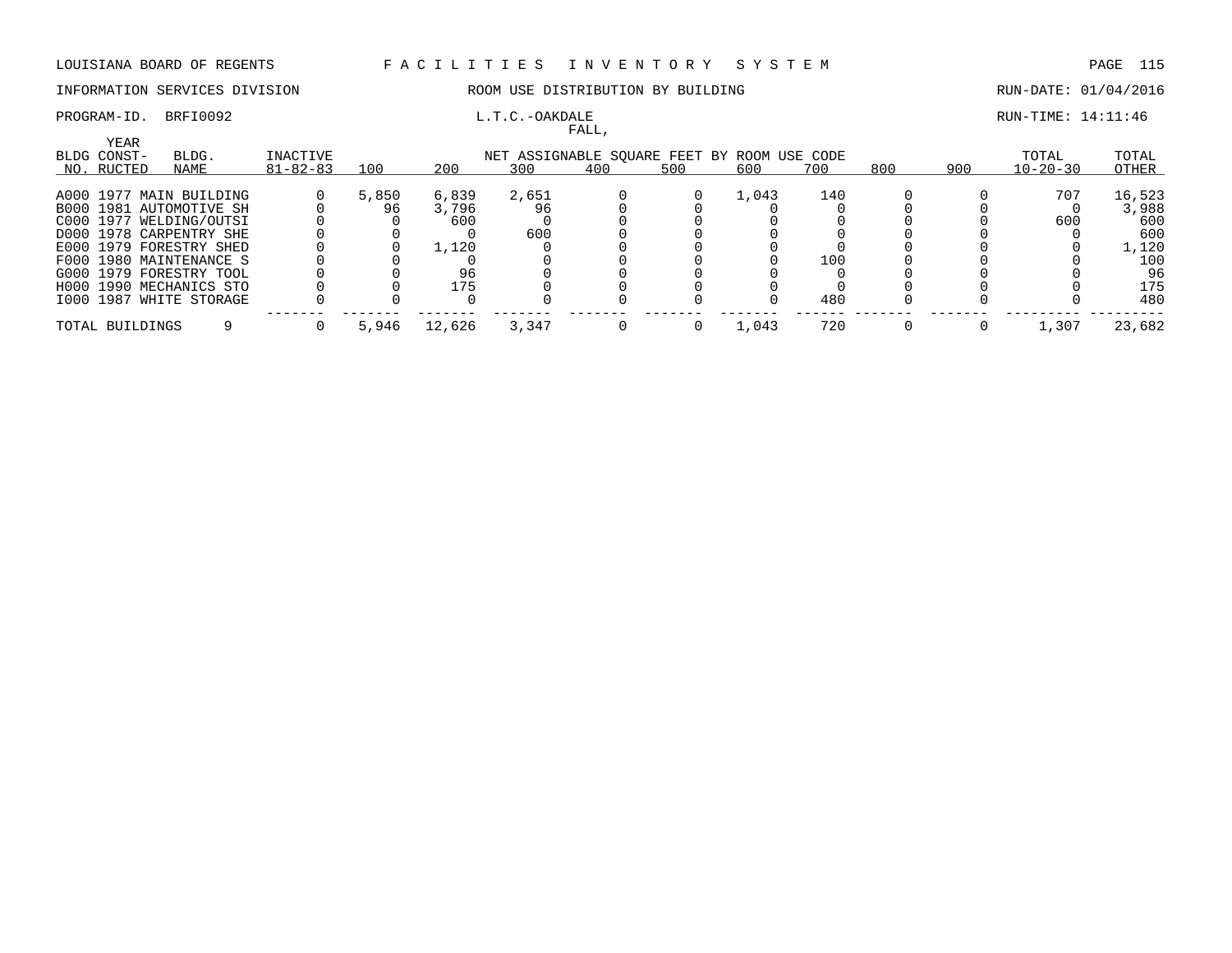### INFORMATION SERVICES DIVISION COOM OSE DISTRIBUTION BY BUILDING CONTROLLER RUN-DATE: 01/04/2016

### PROGRAM-ID. BRFI0092 **EXAM-** L.T.C.-RIVER PARISHES RUN-TIME: 14:11:46 FALL,

| YEAR                   |                         |                |        |        |                                             |     |     |       |     |     |     |                |        |
|------------------------|-------------------------|----------------|--------|--------|---------------------------------------------|-----|-----|-------|-----|-----|-----|----------------|--------|
| BLDG CONST-            | BLDG.                   | INACTIVE       |        |        | NET ASSIGNABLE SOUARE FEET BY ROOM USE CODE |     |     |       |     |     |     | TOTAL          | TOTAL  |
| NO. RUCTED             | NAME                    | $81 - 82 - 83$ | 100    | 200    | 300                                         | 400 | 500 | 600   | 700 | 800 | 900 | $10 - 20 - 30$ | OTHER  |
|                        | A000 1978 Reserve Campu |                | 3,687  | 1,473  | 2,184                                       |     |     | 2,372 | 100 |     |     | 3,087          | 9,816  |
|                        |                         |                |        |        |                                             |     |     |       |     |     |     |                |        |
|                        | B000 1979 Reserve Campu |                |        |        | -48                                         |     |     | 1,416 |     |     |     | 995            | 1,464  |
|                        | C000 1978 Reserve Campu |                | 3,163  | 16,140 | 1,407                                       |     |     |       | 602 |     |     | 2,455          | 21,312 |
|                        | D000 1984 Reserve Campu |                | 2,814  | 9,393  | 584                                         |     |     |       |     |     |     | 749            | 12,791 |
|                        | D200 1984 River Parishe |                |        | 186    |                                             |     |     |       | 54  |     |     |                | 240    |
|                        | D300 2001 River Parishe |                | 888    | 3,245  | 256                                         |     |     |       |     |     |     | 200            | 4,389  |
|                        | E000 1993 Reserve Campu |                |        | 1,784  | 58                                          |     |     |       |     |     |     |                | 1,842  |
|                        | F000 1984 Reserve Campu |                |        |        |                                             |     |     | 196   |     |     |     |                | 196    |
|                        | G000 2005 River Parishe |                | 1,426  |        |                                             |     |     |       |     |     |     |                | 1,426  |
|                        | H000 2011 River Parishe |                |        | 1,056  |                                             |     |     |       |     |     |     |                | 1,056  |
| 1000 1995 River Parish |                         |                | 1,500  |        |                                             |     |     |       |     |     |     |                | 1,500  |
| J000 1995 River Parish |                         |                |        | 1,500  |                                             |     |     |       |     |     |     |                | 1,500  |
| TOTAL BUILDINGS        | 12                      |                | 13,478 | 34,777 | 4,537                                       |     |     | 3,984 | 756 |     |     | 7,486          | 57,532 |
|                        |                         |                |        |        |                                             |     |     |       |     |     |     |                |        |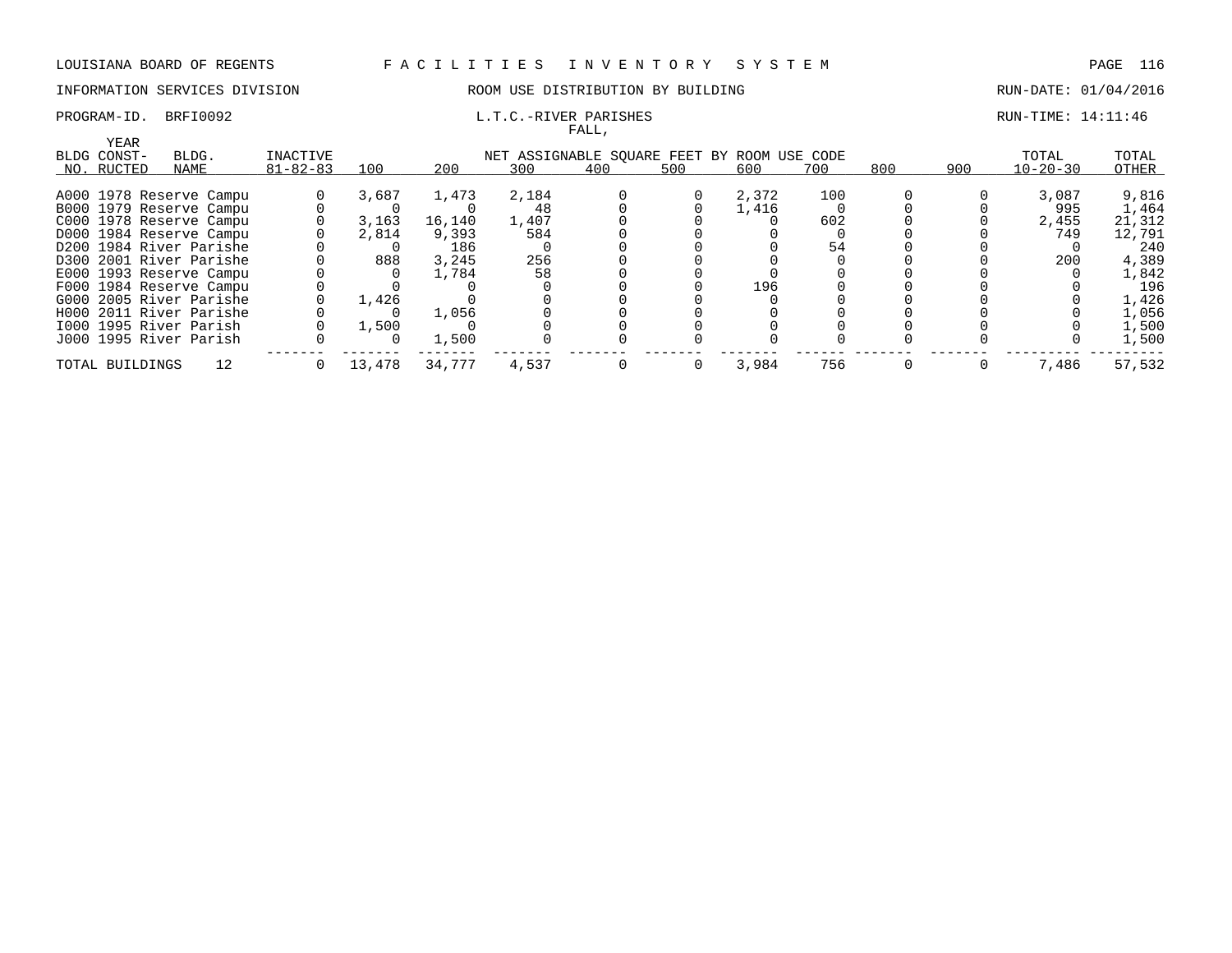### INFORMATION SERVICES DIVISION ROOM USE DISTRIBUTION BY BUILDING RUN-DATE: 01/04/2016

FALL,

### PROGRAM-ID. BRFI0092 L.T.C.-RUSTON RUN-TIME: 14:11:46

| <b>YEAR</b><br>BLDG CONST- | BLDG.                   | INACTIVE       |       |        |       |     |     | NET ASSIGNABLE SOUARE FEET BY ROOM USE CODE |       |     |     | TOTAL          | TOTAL  |
|----------------------------|-------------------------|----------------|-------|--------|-------|-----|-----|---------------------------------------------|-------|-----|-----|----------------|--------|
| NO. RUCTED                 | NAME                    | $81 - 82 - 83$ | 100   | 200    | 300   | 400 | 500 | 600                                         | 700   | 800 | 900 | $10 - 20 - 30$ | OTHER  |
|                            | 0061 1977 ADMINISTRATIO |                | 758   | 3,460  | 1,726 |     |     |                                             |       |     |     | 2,572          | 5,944  |
|                            | 0062 1950 AIR CONDITION |                |       |        |       |     |     |                                             | 4,115 |     |     |                | 4,115  |
|                            | 0063 1995 PORTABLE BLDG |                | 1,312 |        |       |     |     |                                             |       |     |     |                | 1,312  |
|                            | 0064 1950 DRAFTING SCHO |                | ,580  | 38     | 232   |     |     | 390                                         | 782   |     |     | 42             | 3,022  |
|                            | 0065 1979 ELECTRONICS S |                | 472   | 2,129  | 194   |     |     | 1,050                                       |       |     |     | 108            | 3,845  |
|                            | 0066 1977 WELDING SHOP  |                |       | 4,542  | 200   |     |     |                                             |       |     |     | 108            | 4,742  |
|                            | 0067 1993 PORTABLE BLDG |                | 1,344 |        |       |     |     |                                             |       |     |     |                | 1,344  |
|                            | 0068 1977 STORAGE SHED  |                |       |        |       |     |     |                                             | 120   |     |     |                | 120    |
| TOTAL BUILDINGS            |                         |                | 5,466 | 10,169 | 2,352 |     |     | 1,440                                       | 5,017 |     |     | 2,830          | 24,444 |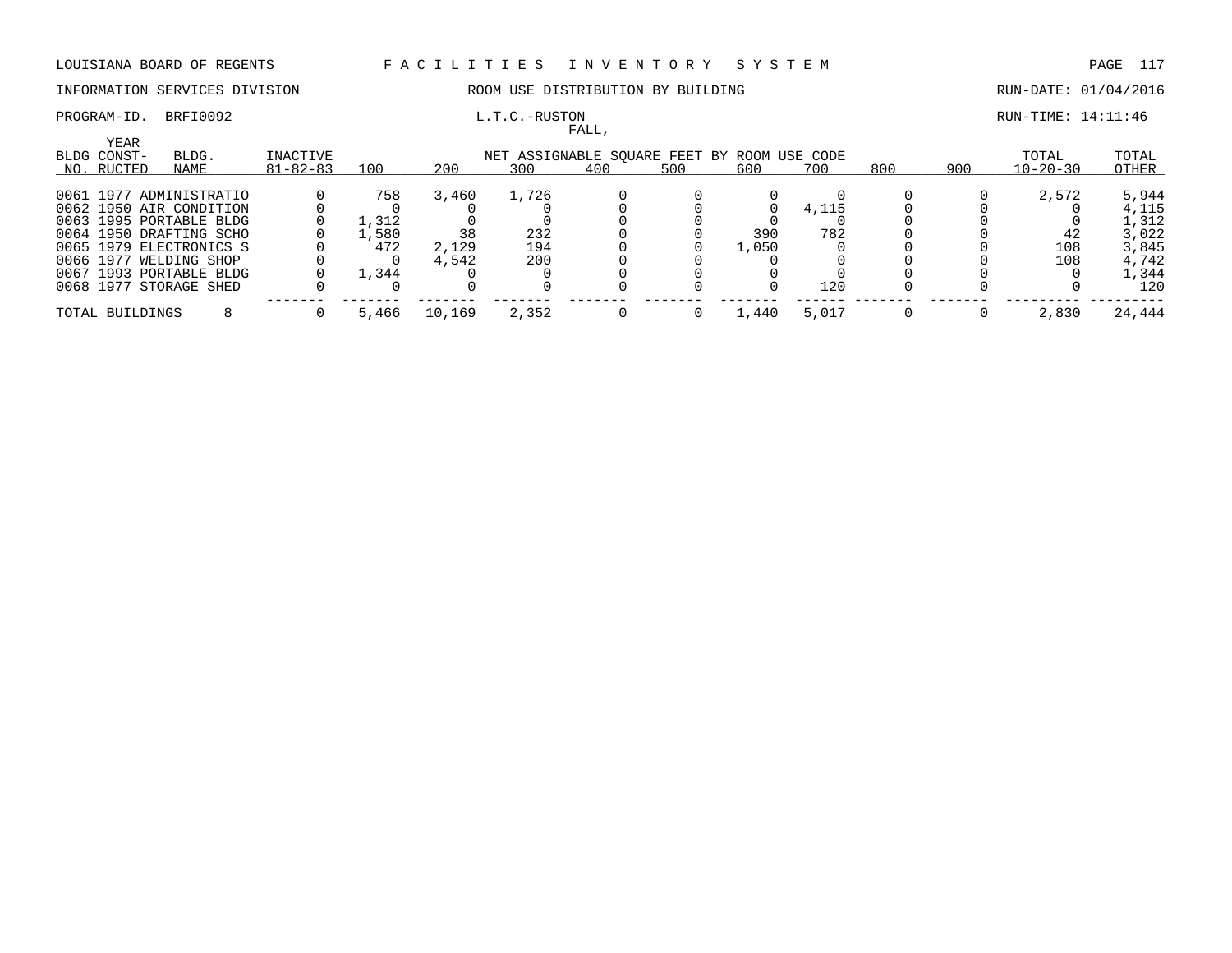|                         | LOUISIANA BOARD OF REGENTS    |                |       |       | FACILITIES INVENTORY SYSTEM                        |       |     |     |          |          |     |                      | 118<br>PAGE |
|-------------------------|-------------------------------|----------------|-------|-------|----------------------------------------------------|-------|-----|-----|----------|----------|-----|----------------------|-------------|
|                         | INFORMATION SERVICES DIVISION |                |       |       | ROOM USE DISTRIBUTION BY BUILDING                  |       |     |     |          |          |     | RUN-DATE: 01/04/2016 |             |
| PROGRAM-ID.             | BRFI0092                      |                |       |       | L.T.C.-WESTSIDE                                    | FALL, |     |     |          |          |     | $RUN-TIME: 14:11:46$ |             |
| YEAR                    |                               |                |       |       |                                                    |       |     |     |          |          |     |                      |             |
| BLDG CONST-             | BLDG.                         | INACTIVE       |       |       |                                                    |       |     |     |          |          |     | TOTAL                | TOTAL       |
| NO. RUCTED              | NAME                          | $81 - 82 - 83$ | 100   | 200   | NET ASSIGNABLE SQUARE FEET BY ROOM USE CODE<br>300 | 400   | 500 | 600 | 700      | 800      | 900 | $10 - 20 - 30$       | OTHER       |
| DWE1 2013 BRCC Westside |                               | $\Omega$       | 2,921 | 5,179 | $\mathbf{0}$                                       | 0     | 0   | 0   | $\Omega$ | $\Omega$ | 0   |                      | 8,100       |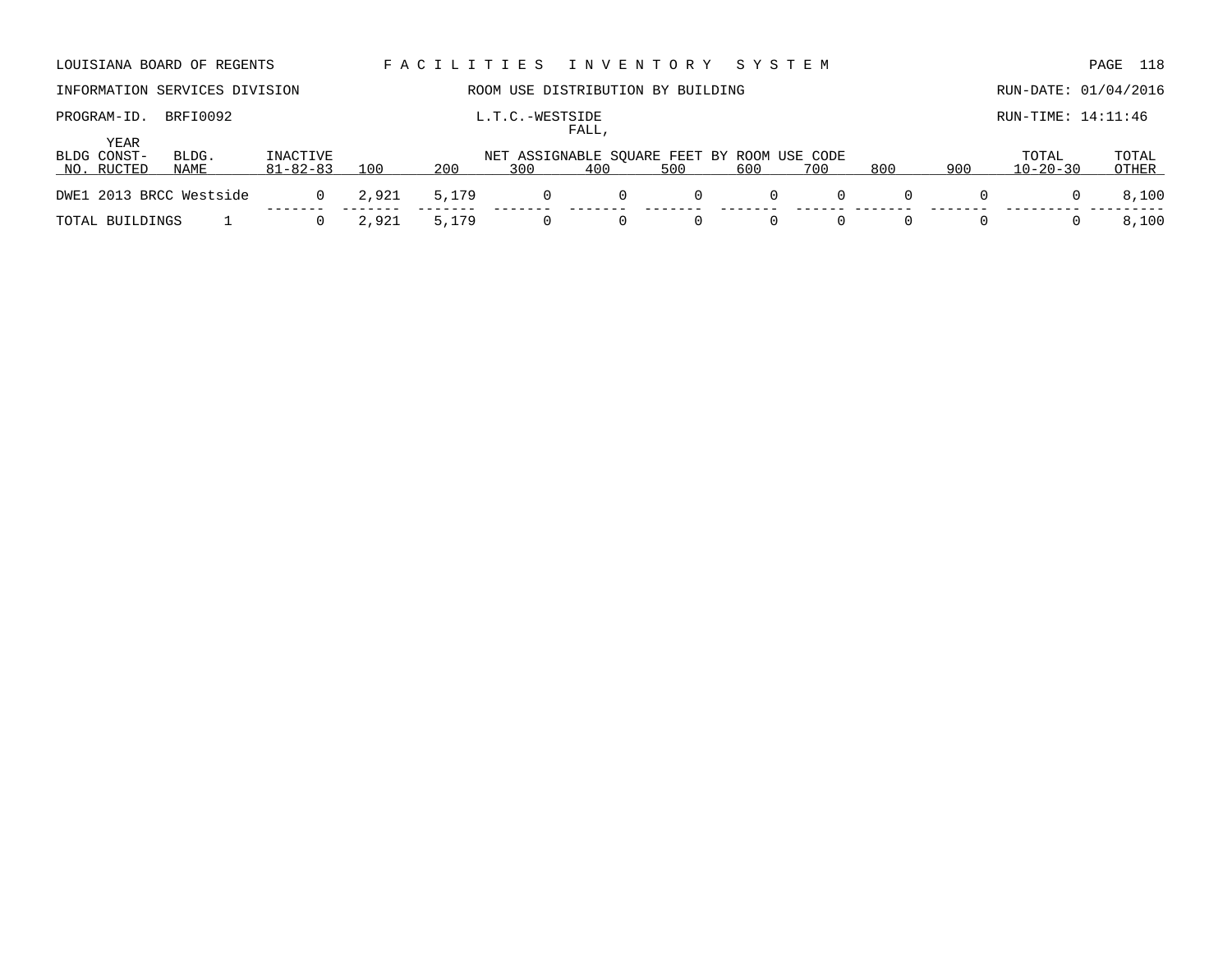### INFORMATION SERVICES DIVISION ROOM USE DISTRIBUTION BY BUILDING RUN-DATE: 01/04/2016

### PROGRAM-ID. BRFI0092 **L.T.C.-YOUNG MEMORIAL L.T.C.-YOUNG MEMORIAL** RUN-TIME: 14:11:46 FALL,

| YEAR              |                         |                |        |        |       |          |                                             |       |       |     |     |                |        |
|-------------------|-------------------------|----------------|--------|--------|-------|----------|---------------------------------------------|-------|-------|-----|-----|----------------|--------|
| BLDG CONST-       | BLDG.                   | INACTIVE       |        |        |       |          | NET ASSIGNABLE SOUARE FEET BY ROOM USE CODE |       |       |     |     | TOTAL          | TOTAL  |
| NO. RUCTED        | NAME                    | $81 - 82 - 83$ | 100    | 200    | 300   | 400      | 500                                         | 600   | 700   | 800 | 900 | $10 - 20 - 30$ | OTHER  |
|                   | A000 1965 Young Memoria |                | 14,139 | 18,714 | 9,356 | 0        | 2,767                                       | 3,185 | 4,047 |     |     | 15,187         | 52,208 |
|                   | 1000 1999 Young Memoria |                |        |        |       |          | 2,800                                       |       |       |     |     |                | 2,800  |
|                   | J000 1990 DIVING TANKS  |                |        |        |       |          | 365                                         |       |       |     |     |                | 365    |
|                   | K000 1979 Young Memoria |                |        |        |       |          | 2,123                                       |       |       |     |     |                | 2,123  |
|                   | L000 1979 WELDING ADDIT |                |        | 5,843  |       |          |                                             |       |       |     |     |                | 5,843  |
| M000 1964 YM BARN |                         |                |        |        |       |          |                                             |       | 846   |     |     |                | 846    |
|                   | 0000 2006 Young Memoria |                |        |        |       |          |                                             | 720   |       |     |     |                | 720    |
|                   | P000 2011 Living Quarte |                |        |        |       |          | 2,666                                       |       |       |     |     |                | 2,666  |
|                   | 0000 2011 Living Ouarte |                |        |        |       |          | 5,418                                       |       |       |     |     |                | 5,418  |
|                   | R000 2011 MARINE 2 POOL |                |        |        |       | $\Omega$ | 10,000                                      |       |       |     |     |                | 10,000 |
| TOTAL BUILDINGS   | 10                      |                | 14,139 | 24,557 | 9,356 |          | 26,139                                      | 3,905 | 4,893 |     |     | 15,187         | 82,989 |
|                   |                         |                |        |        |       |          |                                             |       |       |     |     |                |        |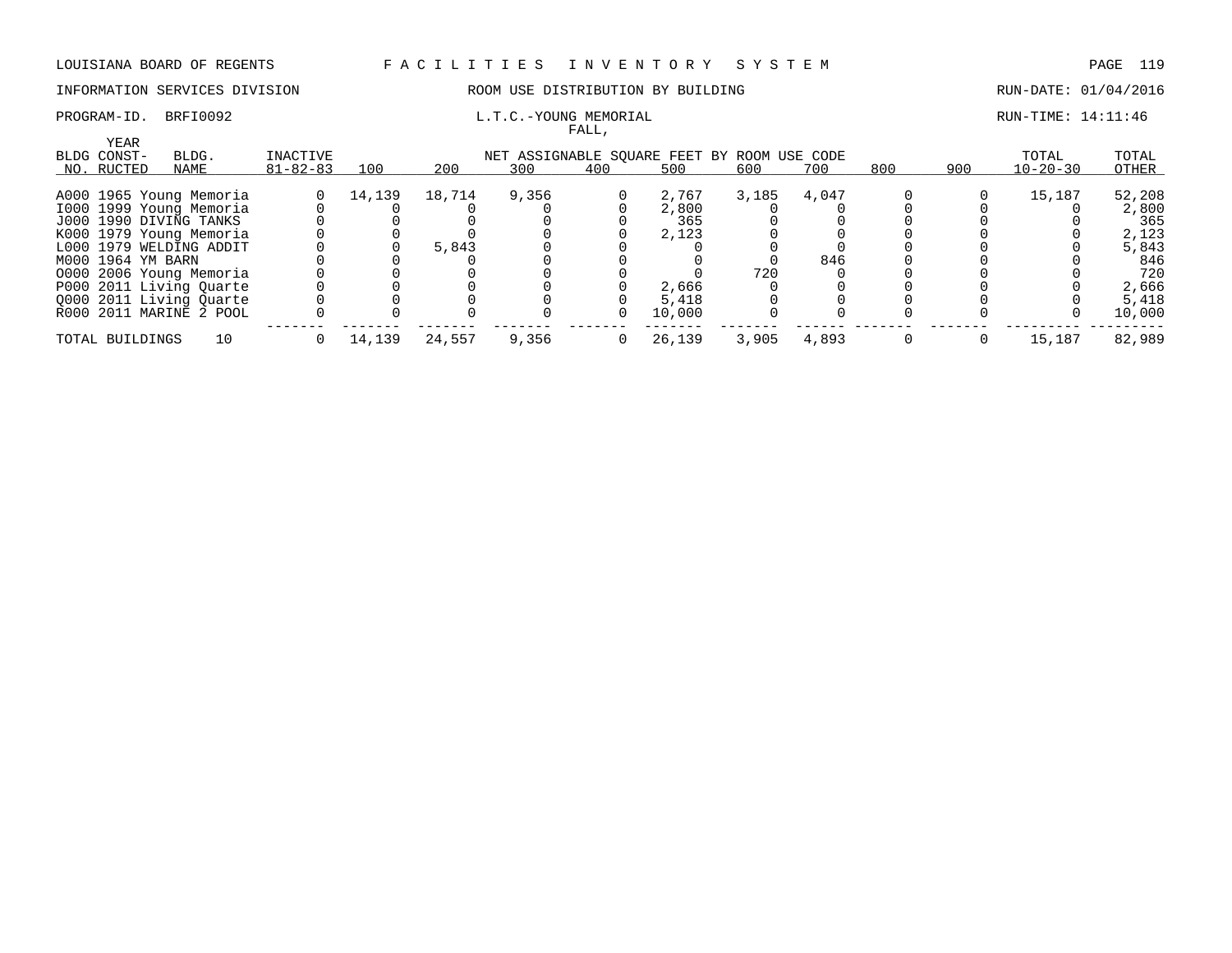# INFORMATION SERVICES DIVISION ROOM USE DISTRIBUTION BY BUILDING RUN-DATE: 01/04/2016

PROGRAM-ID. BRFI0092 **EXABINE VALLEY** EXABINE VALLEY RUN-TIME: 14:11:46

|                     |                                                    |                |                 |     |     | FALL, |                                             |          |       |     |     |                |                 |
|---------------------|----------------------------------------------------|----------------|-----------------|-----|-----|-------|---------------------------------------------|----------|-------|-----|-----|----------------|-----------------|
| YEAR<br>BLDG CONST- | BLDG.                                              | INACTIVE       |                 |     |     |       | NET ASSIGNABLE SQUARE FEET BY ROOM USE CODE |          |       |     |     | TOTAL          | TOTAL           |
| NO. RUCTED          | NAME                                               | $81 - 82 - 83$ | 100             | 200 | 300 | 400   | 500                                         | 600      | 700   | 800 | 900 | $10 - 20 - 30$ | OTHER           |
|                     | 0MDA 1978 Sabine Buildi<br>OMDB 1997 Sabine Buildi | $\Omega$       | 22,396<br>2,100 |     |     |       |                                             | 0        | 3,254 |     | 943 |                | 26,593<br>2,100 |
| TOTAL BUILDINGS     |                                                    |                | 24,496          |     |     |       |                                             | $\Omega$ | 3,254 |     | 943 |                | 28,693          |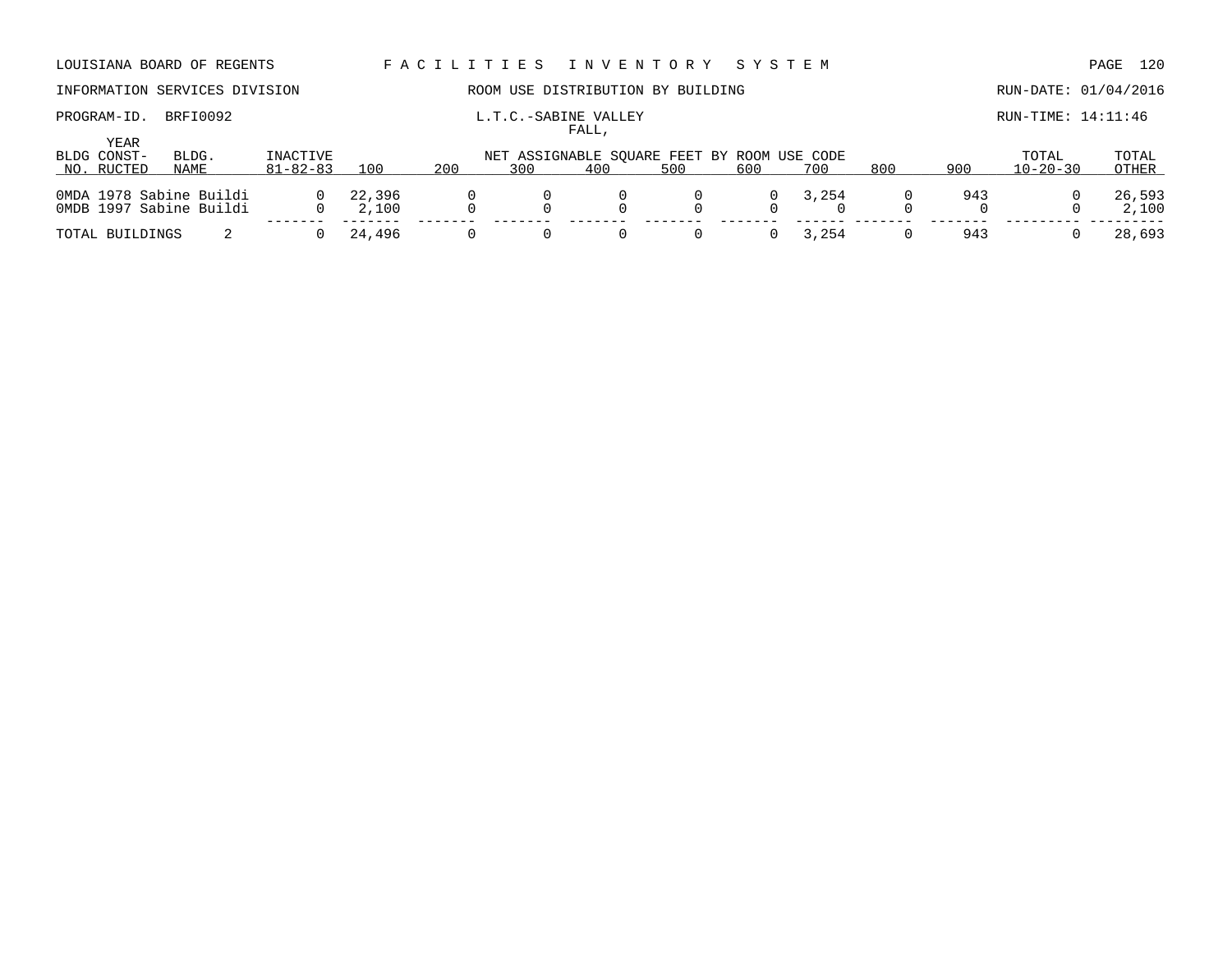## INFORMATION SERVICES DIVISION **ROOM USE DISTRIBUTION BY BUILDING RUN-DATE: 01/04/2016**

# PROGRAM-ID. BRFI0092 L.T.C.-SHELBY JACKSON RUN-TIME: 14:11:46

|                     |                                                                                                      |                |                |                         |                                             | .   |     |     |     |     |     |                |                         |
|---------------------|------------------------------------------------------------------------------------------------------|----------------|----------------|-------------------------|---------------------------------------------|-----|-----|-----|-----|-----|-----|----------------|-------------------------|
| YEAR<br>BLDG CONST- | BLDG.                                                                                                | INACTIVE       |                |                         | NET ASSIGNABLE SOUARE FEET BY ROOM USE CODE |     |     |     |     |     |     | TOTAL          | TOTAL                   |
| NO. RUCTED          | NAME                                                                                                 | $81 - 82 - 83$ | 100            | 200                     | 300                                         | 400 | 500 | 600 | 700 | 800 | 900 | $10 - 20 - 30$ | OTHER                   |
|                     | OEFA 1979 BUILDING A -<br>OEFB 1979 BUILDING B -<br>OEFC 1980 BUILDING C -<br>OEFD 1981 BUILDING D - |                | 6,062<br>⊥,347 | 2,049<br>4,601<br>1,440 |                                             | 255 |     |     |     |     |     |                | 8,366<br>5,948<br>1,440 |
| TOTAL BUILDINGS     |                                                                                                      |                | 7,409          | 8,090                   |                                             | 255 |     |     |     |     |     |                | 15,754                  |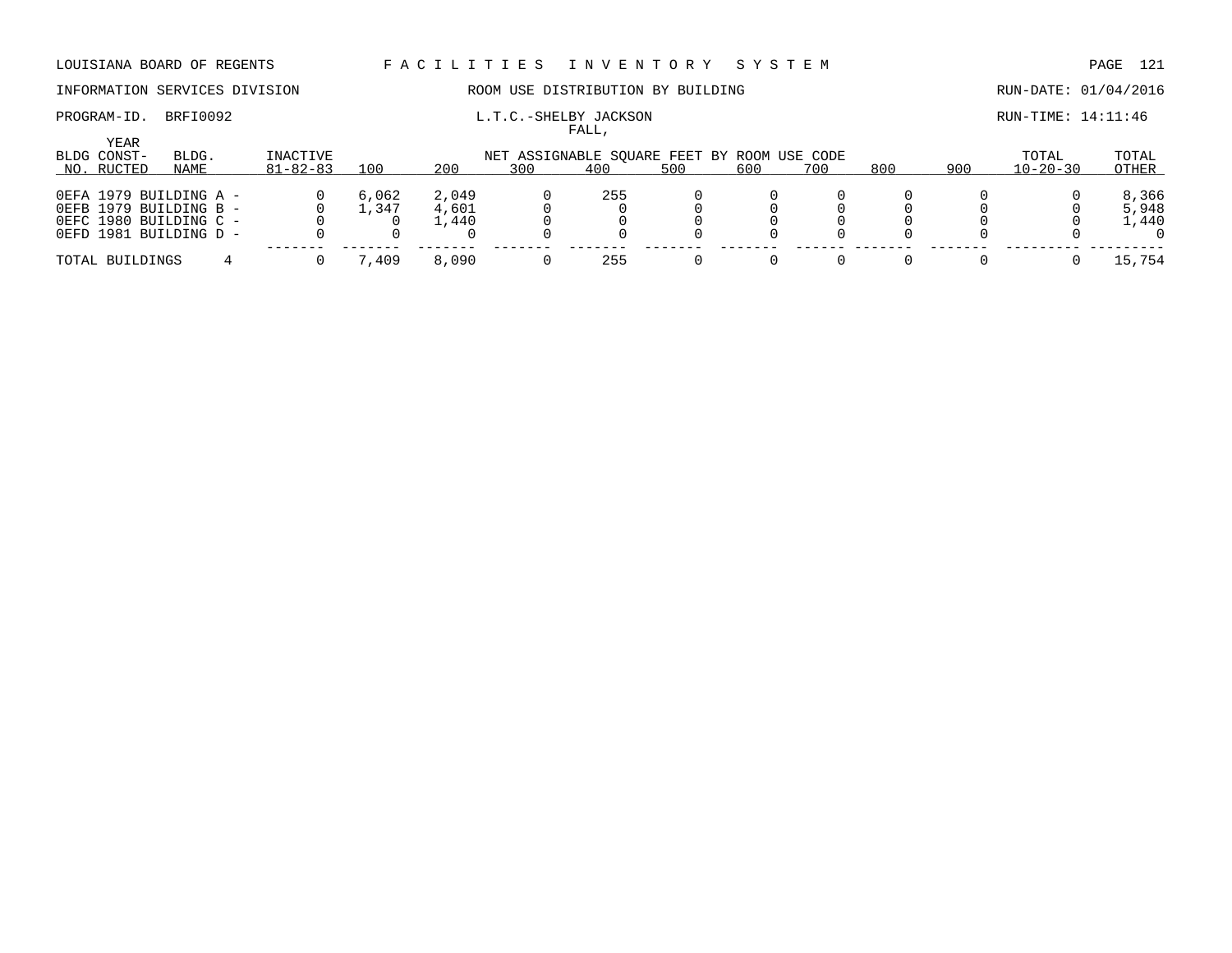### PROGRAM-ID. BRFI0092 COMPUTE: 14:11:46

### INFORMATION SERVICES DIVISION ROOM USE DISTRIBUTION BY BUILDING RUN-DATE: 01/04/2016

| <b>YEAR</b><br>BLDG CONST- | BLDG.                | INACTIVE       |        | NET ASSIGNABLE SOUARE FEET BY ROOM USE CODE |       |     |     |       |       |     |     |                | TOTAL  |
|----------------------------|----------------------|----------------|--------|---------------------------------------------|-------|-----|-----|-------|-------|-----|-----|----------------|--------|
| NO. RUCTED                 | NAME                 | $81 - 82 - 83$ | 100    | 200                                         | 300   | 400 | 500 | 600   | 700   | 800 | 900 | $10 - 20 - 30$ | OTHER  |
| OMEA 1965 Building A       |                      |                | 3,632  | 4,814                                       | 3,180 |     |     | 2,347 | 44    |     |     | 8,196          | 14,017 |
| OMEB 1968 Building B       |                      |                | 746    |                                             |       |     |     |       |       |     |     | 1,585          | 746    |
|                            | OMEC 1968 Building C |                | 418    | 1,279                                       |       |     |     |       |       |     |     | 1,013          | 1,697  |
| OMED 1970 Building D       |                      |                | 3,990  | 5,263                                       |       |     |     |       | 720   |     |     | 2,649          | 9,973  |
| OMEE 1963 Building E       |                      |                | 7,363  | 3,802                                       | 1,238 |     |     | 4,748 | 2,722 |     |     | 13,710         | 19,873 |
| OMEF 1979 Building F       |                      |                | 4,274  | 1,050                                       | 195   |     |     |       |       |     |     | 3,795          | 5,519  |
| OMEG 1988 Building G       |                      | 6,745          |        |                                             |       |     |     |       | 539   |     | 145 | 127            | 7,429  |
| TOTAL BUILDINGS            |                      | 6,745          | 20,423 | 16,208                                      | 4,613 |     |     | 7.095 | 4,025 |     | 145 | 31,075         | 59,254 |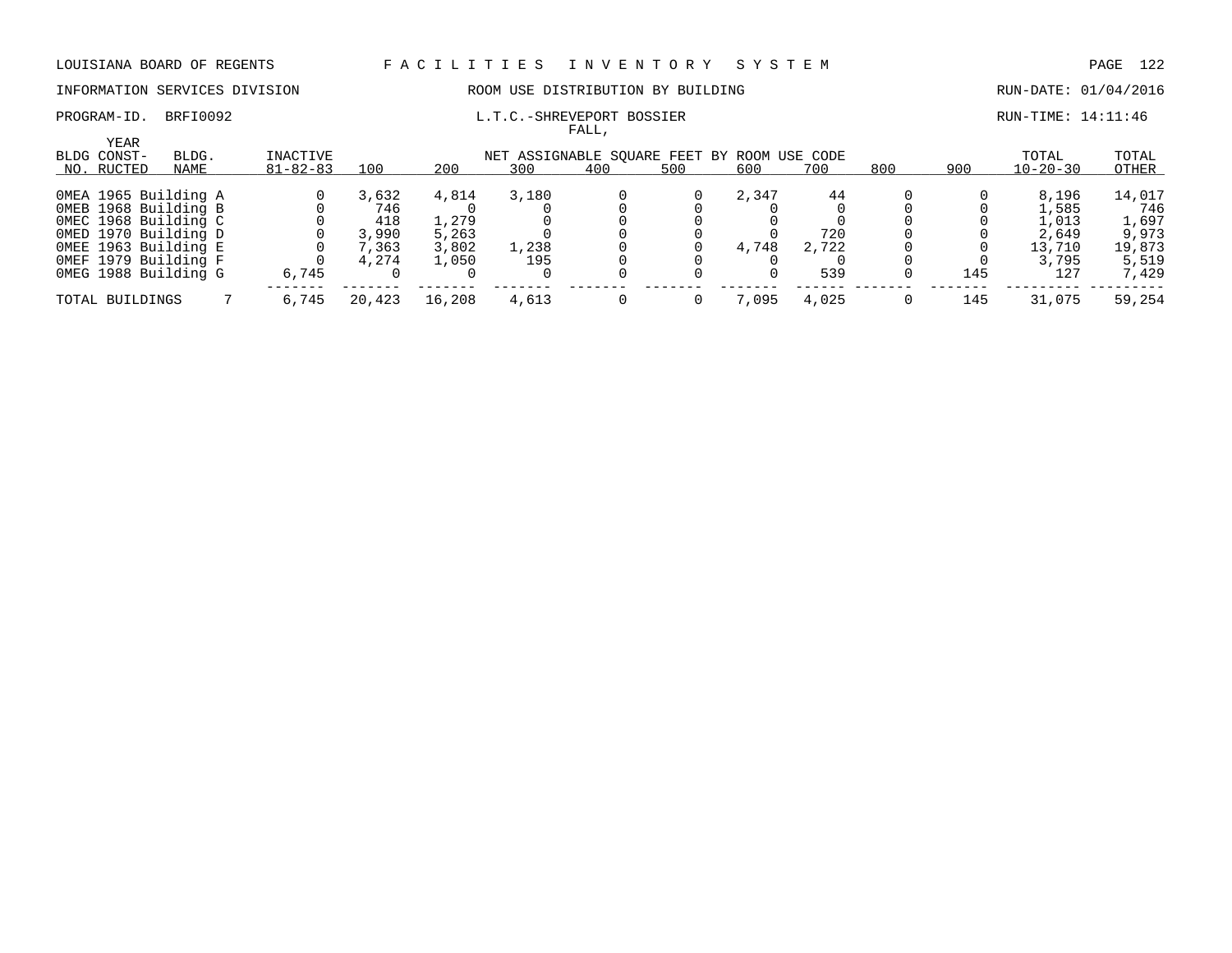### INFORMATION SERVICES DIVISION ROOM USE DISTRIBUTION BY BUILDING RUN-DATE: 01/04/2016

## FALL,

### PROGRAM-ID. BRFI0092 **L.T.C.-SOWELA L.T.C.-SOWELA RUN-TIME: 14:11:46**

| YEAR            |                         |                 |                |         |          |                                             |       |          |          |             |     |                |         |
|-----------------|-------------------------|-----------------|----------------|---------|----------|---------------------------------------------|-------|----------|----------|-------------|-----|----------------|---------|
| BLDG CONST-     | BLDG.                   | <b>INACTIVE</b> |                |         |          | NET ASSIGNABLE SQUARE FEET BY ROOM USE CODE |       |          |          |             |     | TOTAL          | TOTAL   |
| NO. RUCTED      | NAME                    | $81 - 82 - 83$  | 100            | 200     | 300      | 400                                         | 500   | 600      | 700      | 800         | 900 | $10 - 20 - 30$ | OTHER   |
|                 |                         |                 |                |         |          |                                             |       |          |          |             |     |                |         |
|                 | ADMN 1979 Administratio |                 | 5,260          | 13,439  | 15,394   |                                             |       | 387      | 323      | $\Omega$    |     | 16,213         | 34,803  |
|                 | AVCR 2000 Aviation Tech |                 | 2,182          | 635     | 691      |                                             |       |          | $\Omega$ |             |     | 1,649          | 3,508   |
|                 | AVIA 1948 Aviation Main | 1,155           | $\Omega$       | 38,840  | 613      |                                             |       |          | 133      |             |     | 466            | 40,741  |
|                 | BPVL 1985 Barbeque Pavi |                 | 0              | 400     | 0        |                                             |       |          | - 0      |             |     |                | 400     |
|                 | CMSC 1951 Morgan Smith  |                 | 5,984          | 9,255   | 2,719    | 1,924                                       |       | 3,120    | 554      |             |     | 1,196          | 23,556  |
|                 | CPTR 1983 Computer Cent |                 | 1,334          | 16,014  | 2,307    | 1,100                                       |       | 1,475    | 433      |             |     | 2,845          | 22,663  |
|                 | EMCH 1948 Electro-Mecha |                 | 1,636          | 21,756  | 4,151    |                                             |       | 585      | 2,385    |             |     | 5,349          | 30,513  |
|                 | GARB 1985 Garbage Enclo |                 | $\Omega$       |         |          |                                             |       | $\Omega$ | $\Omega$ |             |     | 64             |         |
|                 | HWST 1975 Hazardous Was |                 |                |         | $\Omega$ |                                             |       | $\Omega$ | 165      |             |     |                | 165     |
|                 | MA01 2005 Modular Build |                 |                |         | 625      |                                             |       | 625      |          |             |     | 100            | 1,250   |
|                 | MA03 2005 Modular Build |                 | 1,250          |         | $\Omega$ |                                             |       |          |          |             |     | 100            | 1,250   |
|                 | MA05 2005 Modular Build |                 |                |         |          |                                             | 1,250 |          |          |             |     | 100            | 1,250   |
|                 | MA07 2005 Modular Build |                 |                |         | $\Omega$ |                                             | 625   | 625      |          |             |     | 100            | 1,250   |
|                 | MA09 2005 Modular Build | 625             |                |         | 625      |                                             |       |          |          |             |     | 100            | 1,250   |
|                 | MA11 2005 Modular Build |                 | $\Omega$       | 625     | 625      |                                             |       |          |          |             |     | 100            | 1,250   |
|                 | MB02 2005 Modular Build |                 | 1,250          |         | $\Omega$ |                                             |       |          |          |             |     | 100            | 1,250   |
|                 | MB04 2005 Modular Build |                 | 625            |         | $\Omega$ |                                             |       |          | 625      |             |     | 100            | 1,250   |
|                 | MB06 2005 Modular Build |                 | $\Omega$       |         |          |                                             |       | 1,250    |          |             |     | 100            | 1,250   |
|                 | MB08 2005 Modular Build | 625             | 625            |         |          |                                             |       |          |          |             |     | 100            | 1,250   |
|                 | MECH 1948 Mechanical Bu |                 | $\overline{0}$ | 10,020  | 1,722    |                                             |       |          | 18,955   |             |     | 3,273          | 30,697  |
|                 | MTLA 1976 Metal Trades  |                 | - 0            | 856     | $\Omega$ |                                             |       |          |          |             |     |                | 856     |
|                 | MTLS 1979 Metal Trades  |                 | 874            | 17,431  | 566      |                                             |       | 441      |          |             |     | 1,605          | 19,312  |
|                 | MTLW 1977 Metal Trades  |                 | $\overline{0}$ | 1,500   | $\Omega$ |                                             |       | $\Omega$ |          |             |     |                | 1,500   |
|                 | NAAH 2013 Nursing and A |                 | 8,851          | 7,343   | 5,064    |                                             |       | 5,336    | 316      |             |     | 13,055         | 26,910  |
|                 | PTEC 2012 Phillips 66 P |                 | 610            | 5,418   | 1,488    | 1,271                                       |       | $\Omega$ | $\Omega$ |             |     | 2,650          | 8,787   |
|                 | RAAH 2013 Arts and Huma |                 | 11,202         | 2,127   | 3,815    | 7,217                                       |       | 7,695    | 744      |             |     | 13,023         | 32,800  |
|                 | STCR 1984 Student Cente |                 |                |         | 216      |                                             |       | 2,266    |          |             |     | 658            | 2,482   |
|                 | TRAN 2008 Transportatio |                 |                | 16,053  | 603      |                                             |       |          |          |             |     | 2,990          | 16,656  |
|                 | TRSB 1950 Transportatio |                 |                |         | 0        |                                             |       |          |          |             |     |                |         |
| TOTAL BUILDINGS | 29                      | 2,405           | 41,683         | 161,712 | 41,224   | 11,512                                      | 1,875 | 23,805   | 24,633   | $\mathbf 0$ |     | 66,036         | 308,849 |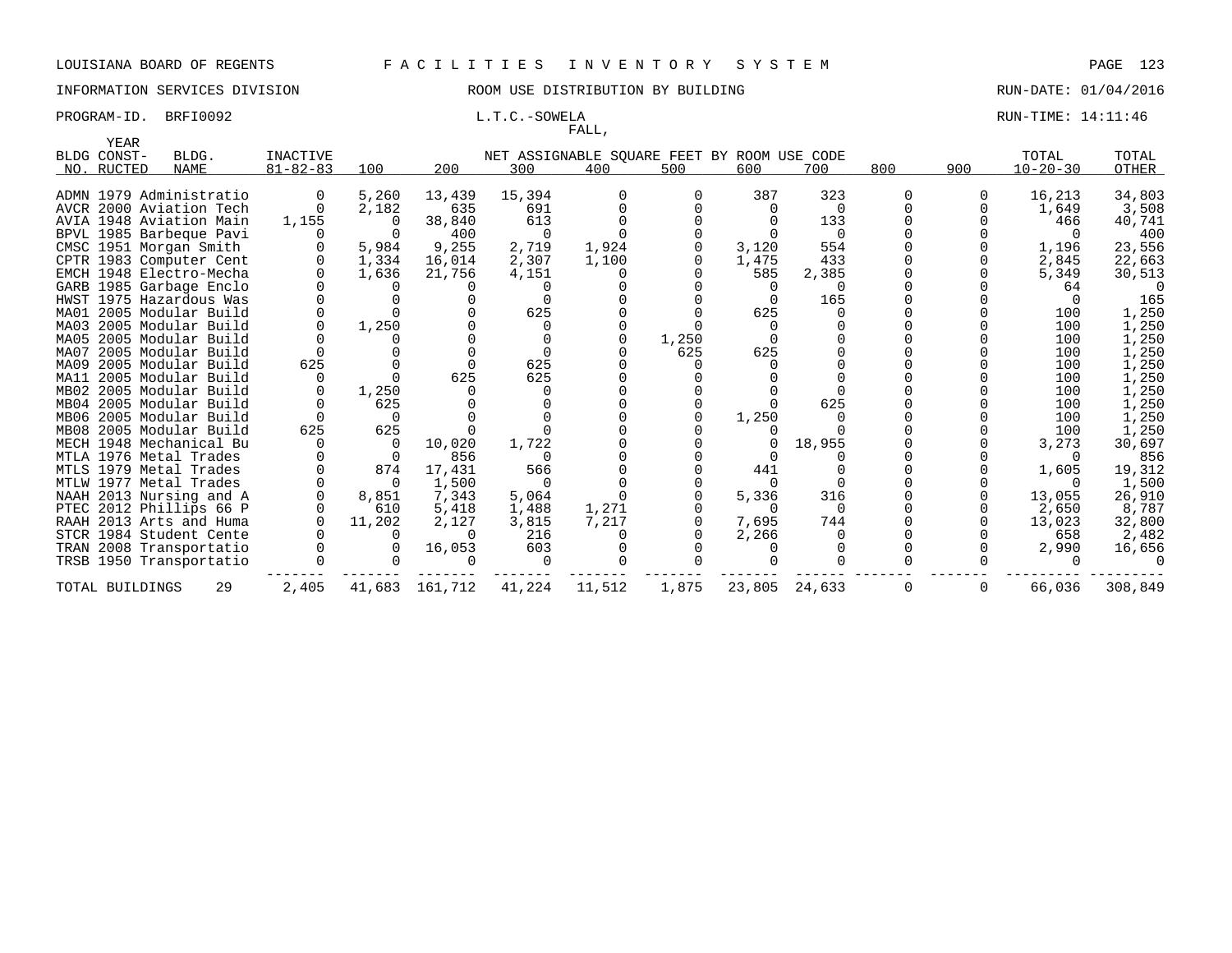### INFORMATION SERVICES DIVISION COOM OSE DISTRIBUTION BY BUILDING CONTROLLER RUN-DATE: 01/04/2016

### PROGRAM-ID. BRFI0092 L.T.C.-SULLIVAN L.T.C.-SULLIVAN RUN-TIME: 14:11:46

| FALL,               |                                                                  |                |        |        |        |       |                |       |       |              |                |                         |        |
|---------------------|------------------------------------------------------------------|----------------|--------|--------|--------|-------|----------------|-------|-------|--------------|----------------|-------------------------|--------|
| YEAR<br>BLDG CONST- | INACTIVE<br>BLDG.<br>NET ASSIGNABLE SQUARE FEET BY ROOM USE CODE |                |        |        |        |       |                |       |       |              |                |                         | TOTAL  |
| NO. RUCTED          | NAME                                                             | $81 - 82 - 83$ | 100    | 200    | 300    | 400   | 500            | 600   | 700   | 800          | 900            | TOTAL<br>$10 - 20 - 30$ | OTHER  |
|                     |                                                                  |                |        |        |        |       |                |       |       |              |                |                         |        |
|                     | 0LAA 1970 Administratio                                          |                | 7,176  | 8,659  | 6,801  | 1,382 |                | 2,481 | 1,762 |              |                | 6,206                   | 28,261 |
|                     | OLAC 1979 Career Transi                                          |                |        | 1,590  | 743    |       |                |       |       |              |                | 186                     | 2,333  |
|                     | OLAD 1976 Welding Build                                          |                | 140    | 2,860  |        |       |                |       |       |              |                |                         | 3,000  |
|                     | OLAE 1976 Fitting/Fabri                                          |                |        | 2,306  | 240    |       |                |       | 160   |              |                |                         | 2,706  |
|                     | OLAF 1981 Carpentry/Fra                                          |                |        |        |        |       |                |       | 1,400 |              |                |                         | 1,400  |
|                     | OLAH 1978 Janitorial Su                                          |                |        |        |        |       |                |       | 840   |              |                |                         | 840    |
|                     | OLAI 1974 Auto Mechanic                                          |                |        | 320    |        |       |                |       |       |              |                |                         | 320    |
|                     | OLAJ 1990 Storage Build                                          |                |        |        |        |       |                |       | 1,440 |              |                |                         | 1,440  |
| OLAK 1982 Bookstore |                                                                  |                |        |        | 442    |       |                |       |       |              |                | 60                      | 442    |
|                     | OLAM 1970 Shop Building                                          |                | 2,977  | 14,491 | 1,617  |       |                |       | 110   |              |                | 2,746                   | 19,195 |
|                     | OLAX UNKN Covington Ozo                                          |                | 1,742  | 1,057  | 223    |       |                |       | 69    |              |                | 352                     | 3,091  |
|                     | OLAY 1970 Bogalusa Yout                                          |                | 1,096  | 460    | 1,517  |       |                | 1,280 | 627   |              |                | 1,880                   | 4,980  |
|                     | OLAZ 1969 Slidell Behrm                                          |                | 984    | 6,344  | 897    |       |                | 0     | 2,193 |              |                | 751                     | 10,418 |
| TOTAL BUILDINGS     | 13                                                               | $\Omega$       | 14,115 | 38,087 | 12,480 | 1,382 | $\overline{0}$ | 3,761 | 8,601 | $\mathbf{0}$ | $\overline{0}$ | 12,181                  | 78,426 |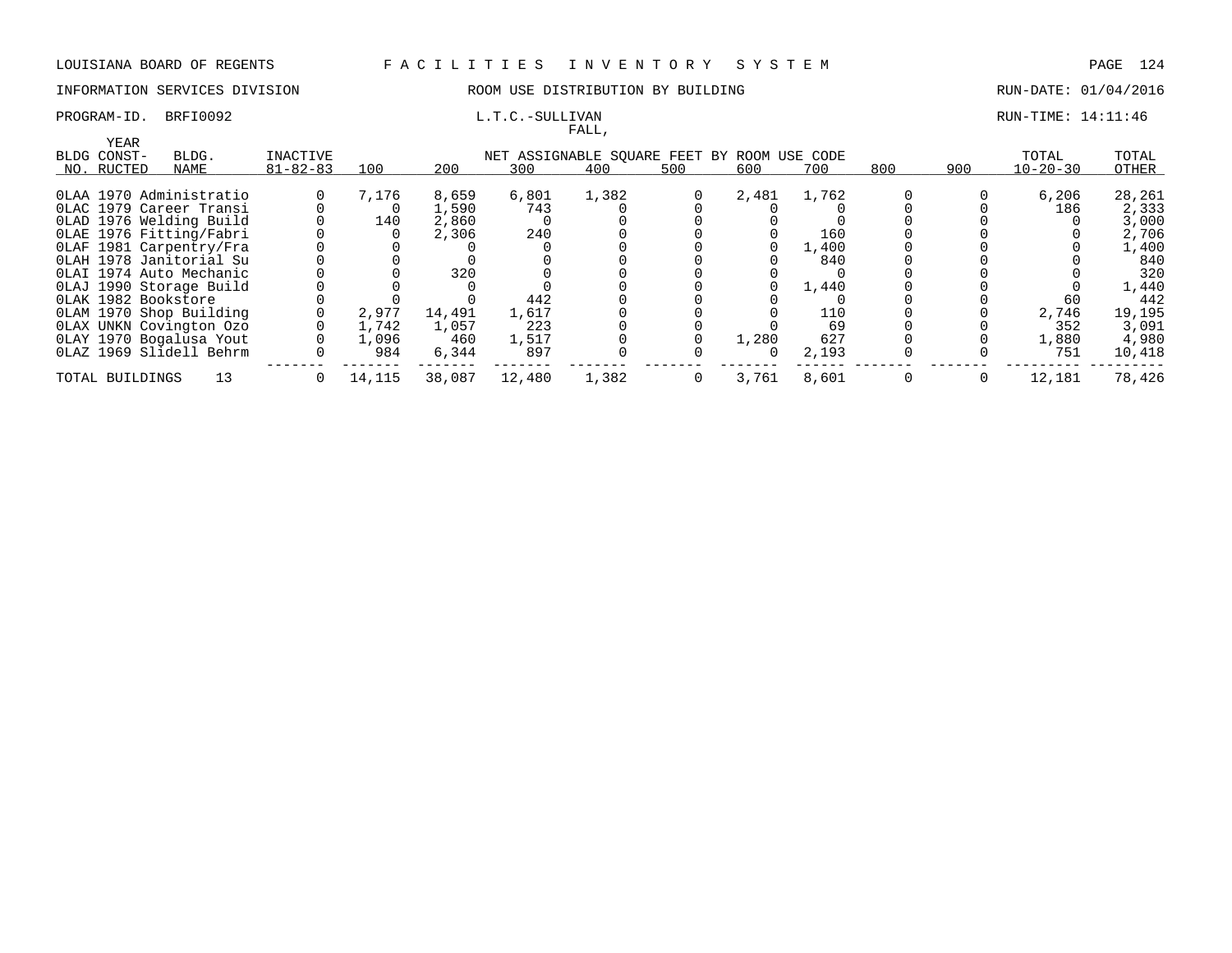### INFORMATION SERVICES DIVISION ROOM USE DISTRIBUTION BY BUILDING RUN-DATE: 01/04/2016

# FALL,

### PROGRAM-ID. BRFI0092 **EXAM-ID.** BRFI0092 **L.T.C.-T.H. HARRIS** RUN-TIME: 14:11:46

| YEAR                                                                            |                         |                |        |        |        | .     |     |       |       |     |     |                |         |
|---------------------------------------------------------------------------------|-------------------------|----------------|--------|--------|--------|-------|-----|-------|-------|-----|-----|----------------|---------|
| INACTIVE<br>BLDG CONST-<br>BLDG.<br>NET ASSIGNABLE SQUARE FEET BY ROOM USE CODE |                         |                |        |        |        |       |     |       |       |     |     | TOTAL          | TOTAL   |
| NO. RUCTED                                                                      | NAME                    | $81 - 82 - 83$ | 100    | 200    | 300    | 400   | 500 | 600   | 700   | 800 | 900 | $10 - 20 - 30$ | OTHER   |
|                                                                                 |                         |                |        |        |        |       |     |       |       |     |     |                |         |
|                                                                                 | A000 1966 Technical Bui |                | 1,762  | 15,562 | 5,132  | 2,146 | 756 |       |       |     |     | 6,371          | 25,358  |
|                                                                                 | B000 1976 Cafeteria and |                | 1,944  | 5,787  | 312    |       |     | 4,712 |       |     |     | 1,273          | 12,755  |
|                                                                                 | C000 1958 Nursing/Offic |                | 8,811  | 9,075  | 3.147  | 642   |     |       |       |     |     | 5,682          | 21,675  |
| D000 1967 NDT Shop                                                              |                         |                | 750    | 2,000  |        |       |     |       |       |     |     | 450            | 2,750   |
|                                                                                 | E000 1986 Welding Shop  |                | 1,259  | 3,568  |        |       |     |       |       |     |     | 532            | 4,827   |
|                                                                                 | F000 1957 Old Two Story |                | 8,340  | 8,252  | 2,396  |       |     |       |       |     |     | 2,240          | 18,988  |
|                                                                                 | G000 1957 Classroom/Ref |                | 1,363  | 6,272  |        |       |     |       |       |     |     | 481            | 7,635   |
|                                                                                 | H000 1977 Main Building |                | 1,155  | 3,260  | 336    |       |     |       |       |     |     | 1,715          | 4,751   |
|                                                                                 | 1000 1979 Auto Body Bui |                |        | 5,326  |        |       |     |       |       |     |     | 467            | 5,326   |
|                                                                                 | J000 1986 New Diesel Sh |                | 1,732  | 5,952  |        |       |     |       |       |     |     | 42             | 7,684   |
|                                                                                 | K000 1977 Shop Building |                |        | 10,651 |        |       |     |       |       |     |     | 506            | 10,651  |
|                                                                                 | L000 1957 Bfrick Masonr |                |        |        |        |       |     |       | 1,449 |     |     |                | 1,449   |
|                                                                                 | M000 1957 Maintenance S |                |        |        |        |       |     |       | 777   |     |     |                | 777     |
|                                                                                 | N000 1995 Storage/Garag |                |        |        |        |       |     |       | 3,000 |     |     |                | 3,000   |
| TOTAL BUILDINGS                                                                 | 14                      | $\Omega$       | 27,116 | 75,705 | 11,323 | 2,788 | 756 | 4,712 | 5,226 |     |     | 19,759         | 127,626 |
|                                                                                 |                         |                |        |        |        |       |     |       |       |     |     |                |         |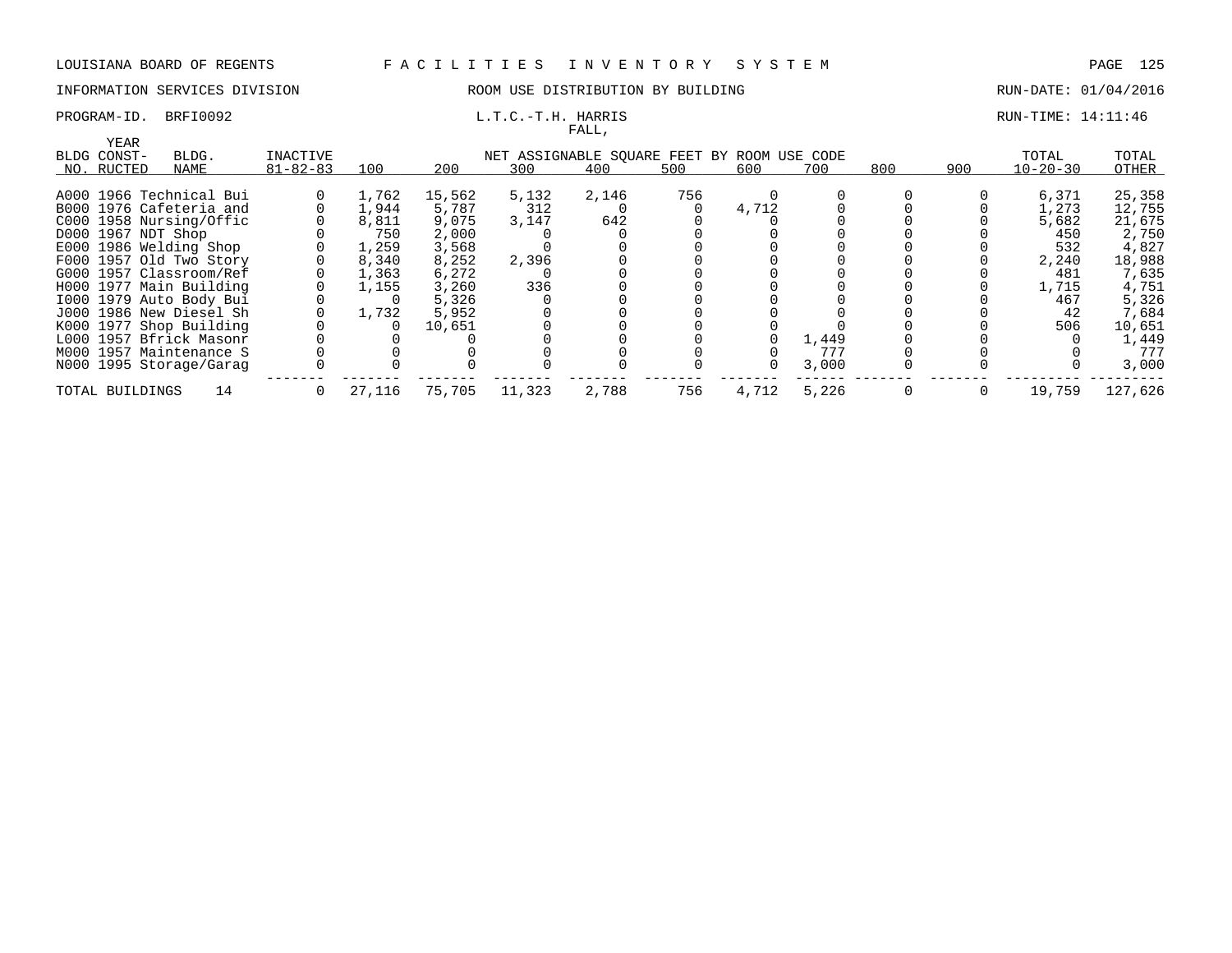### PROGRAM-ID. BRFI0092 COMPUTE: 14:11:46

### INFORMATION SERVICES DIVISION ROOM USE DISTRIBUTION BY BUILDING RUN-DATE: 01/04/2016

| YEAR<br>BLDG CONST- | BLDG.                   | INACTIVE       | NET ASSIGNABLE SOUARE FEET BY ROOM USE CODE |        |       |     |     |       |       |     |     |                | TOTAL  |
|---------------------|-------------------------|----------------|---------------------------------------------|--------|-------|-----|-----|-------|-------|-----|-----|----------------|--------|
| NO. RUCTED          | NAME                    | $81 - 82 - 83$ | 100                                         | 200    | 300   | 400 | 500 | 600   | 700   | 800 | 900 | $10 - 20 - 30$ | OTHER  |
|                     | 0004 1977 TAL MAIN BUIL |                | 5,966                                       | 13,017 | 1,987 | 365 |     | 680   | 143   |     |     | 3,138          | 22,158 |
|                     | 0008 1983 TAL STORAGE S |                |                                             |        |       |     |     |       |       |     |     |                | 120    |
|                     | 0009 1977 MARAGARET SUR |                | 8,757                                       | 1,716  | 1,889 |     |     | 2,624 |       |     |     | 476            | 14,986 |
|                     | 0010 1976 MS AUTOMOTIVE |                |                                             | 252    |       |     |     |       |       |     |     |                | 252    |
|                     | 0011 1976 MS WELDING SH |                |                                             | 2,900  |       |     |     |       |       |     |     |                | 2,900  |
|                     | 0012 1998 MS MAINTENANC |                |                                             |        |       |     |     |       | 576   |     |     |                | 576    |
|                     | 0013 1981 MS STORAGE SH |                |                                             |        |       |     |     |       | 828   |     |     |                | 828    |
| TOTAL BUILDINGS     |                         |                | 14,723                                      | 18,005 | 3,876 | 365 |     | 3,304 | 1,547 |     |     | 3,614          | 41,820 |